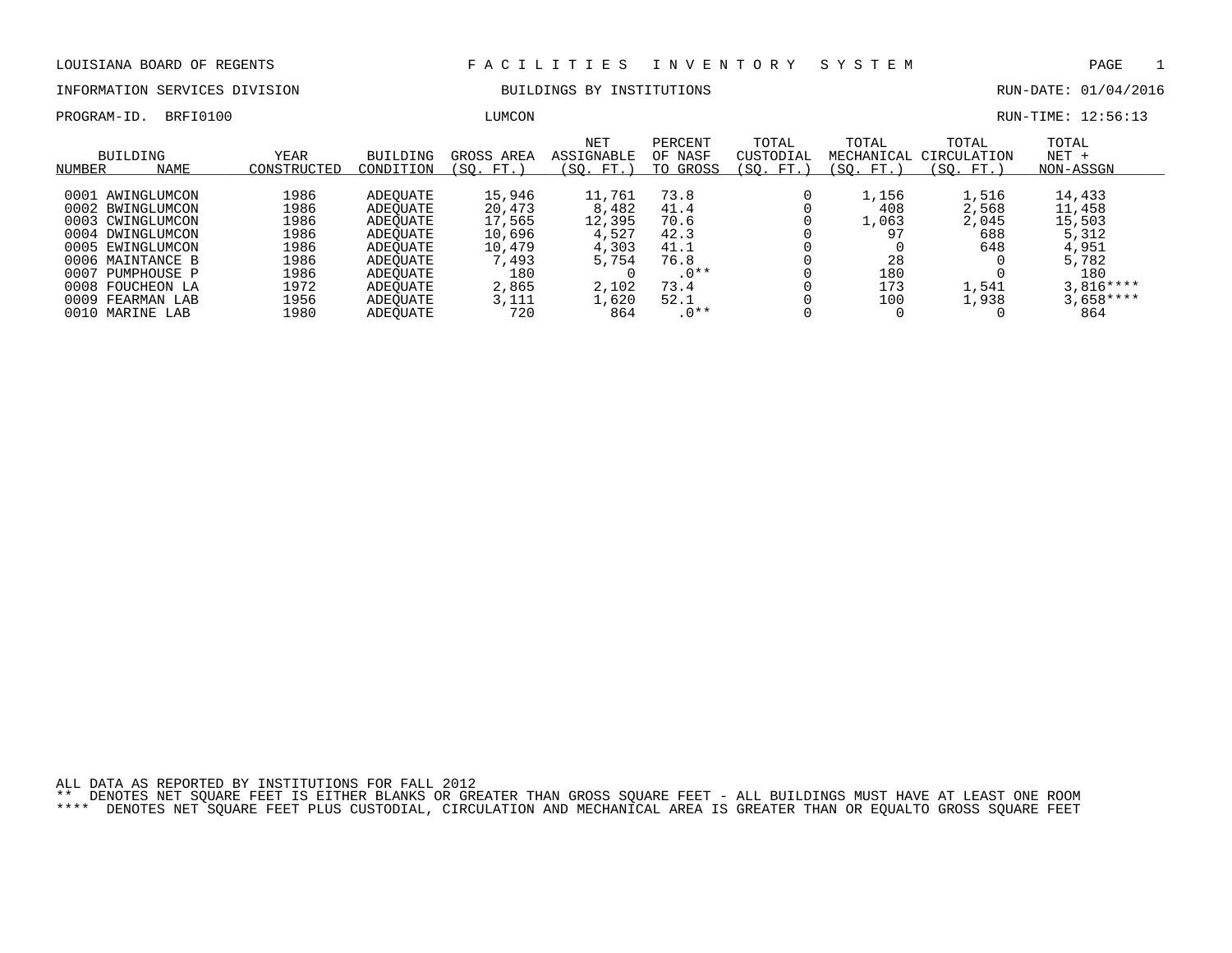#### INFORMATION SERVICES DIVISION BUILDINGS BY INSTITUTIONS RUN-DATE: 01/04/2016

### PROGRAM-ID. BRFI0100 CRAMBLING STATE UNIVERSITY STATE UNIVERSITY RUN-TIME: 12:56:13

|                         |             |                 |           | <b>NET</b>            | PERCENT  | TOTAL          | TOTAL                                                                  | TOTAL                  | TOTAL     |
|-------------------------|-------------|-----------------|-----------|-----------------------|----------|----------------|------------------------------------------------------------------------|------------------------|-----------|
| <b>BUILDING</b>         | YEAR        | <b>BUILDING</b> |           | GROSS AREA ASSIGNABLE | OF NASF  | CUSTODIAL      |                                                                        | MECHANICAL CIRCULATION | $NET +$   |
| <b>NAME</b><br>NUMBER   | CONSTRUCTED | CONDITION       | (SO, FT.) | (SO. FT. )            | TO GROSS | (SO. FT. )     | (SO. FT. )                                                             | (SO. FT.)              | NON-ASSGN |
|                         | 1939        |                 | 35,705    |                       |          |                | 617                                                                    |                        | 27,086    |
| 0001 LONG-JONES HALL    |             | ADEOUATE        |           | 20,132                | 56.4     | 85             |                                                                        | 6,252                  |           |
| 0002 EDDIE ROBINSON MUS | 1943        | <b>ADEOUATE</b> | 15,598    | 13,025                | 83.5     | $\mathsf{O}$   | 33                                                                     | 218                    | 13,276    |
| 0003 LEE<br>HALL        | 1939        | REMOD-C         | 10,065    | 7,409                 | 73.6     | $\overline{0}$ | 90                                                                     | 1,185                  | 8,684     |
| 0006 MEN 'S MEMORIAL    | 1954        | REMOD-C         | 35,850    | 9,355                 | 26.1     | 97             | $\overline{0}$                                                         | 4,380                  | 13,832    |
| 0007 FOSTER- JOHNSON    | 1958        | REMOD-C         | 8,111     | 5,523                 | 68.1     | 185            | 125                                                                    | 929                    | 6,762     |
| 0008 ATHLETICS          | 1954        | ADEOUATE        | 6,794     | 4,638                 | 68.3     | 23             | 156                                                                    | 1,048                  | 5,865     |
| 0010 UNIVERSITY POLICE  | 1942        | ADEQUATE        | 5,538     | 3,567                 | 64.4     | $\mathbf{0}$   | $\Omega$<br>$\begin{bmatrix} 0 \\ 0 \\ 0 \\ 0 \\ 0 \\ 0 \end{bmatrix}$ | 1,369                  | 4,936     |
| 0011 ATHLETIC ANNEX     | 1990        | ADEOUATE        | 2,016     | 1,482                 | 73.5     |                | $\mathbf 0$                                                            | 350                    | 1,832     |
| 0012 PURCHASING         | 1939        | ADEQUATE        | 3,046     | 2,436                 | 80.0     |                | $\mathbf{0}$                                                           | $\mathbf{0}$           | 2,436     |
| 0013 CAMPUS MINISTRY    | 1944        | OBSOLETE        | 1,442     | 807                   | 56.0     |                | $\mathbf{0}$                                                           | $\overline{0}$         | 807       |
| 0014 JUDICIAL AFFAIRS   | 1958        | OBSOLETE        | 2,061     | 1,302                 | 63.2     |                | $\overline{0}$                                                         | 0                      | 1,302     |
| 0022 JEWETT HALL        | 1939        | REMOD-C         | 14,301    | 7,534                 | 52.7     |                | $\overline{0}$                                                         | $\overline{0}$         | 7,534     |
| 0029 A. C. LEWIS MEMORI | 1961        | ADEOUATE        | 61,720    | 50,567                | 81.9     | 282            | 667                                                                    | 3,615                  | 55,131    |
| 0030 GSU LAB HIGH SCHO  | 1965        | REMOD-C         | 27,759    | 20,323                | 73.2     | 89             | 728                                                                    | 4,573                  | 25,713    |
| 0031 GSU LAB GYM/BAND   | 1955        | REMOD-C         | 14,644    | 13,463                | 91.9     | $\overline{0}$ | 38                                                                     | 754                    | 14,255    |
| 0032 GSU LAB JUNIOR HIG | 1955        | REMOD-C         | 14,543    | 8,385                 | 57.7     | 27             | 511                                                                    | 2,885                  | 11,808    |
| 0033 CRIMINAL JUSTICE D | 1955        | REMOD-C         | 30,316    | 10,290                | 33.9     | 45             | 839                                                                    | 3,984                  | 15,158    |
| 0034 GSU LAB CAFETERIA- | 1955        | REMOD-C         | 7,850     | 3,208                 | 40.9     | $\overline{0}$ | 77                                                                     | 36                     | 3,321     |
| 0035 LAUNDRY            | 1959        | REMOD-C         | 5,892     | 5,388                 | 91.4     | $\mathsf{O}$   | $\overline{0}$                                                         | $\overline{0}$         | 5,388     |
| 0037 ARMY ROTC          | 1956        | REMOD-C         | 7,200     | 6,741                 | 93.6     | 18             | 127                                                                    | $\overline{0}$         | 6,886     |
| 0038 INSTITUTIONAL ADVA | 1956        | ADEQUATE        | 7,200     | 6,336                 | 88.0     | $\overline{0}$ | $\overline{0}$                                                         | 273                    | 6,609     |
| 0040 TL JAMES HALL      | 1956        | ADEQUATE        | 32,525    | 30,931                | 95.1     | 33             | 1,561                                                                  | $\mathbf 0$            | 32,525    |
| 0041 MARTHA ADAMS       | 1969        | REMOD-C         | 73,480    | 58,312                | 79.4     | 0              | $\Omega$                                                               | 0                      | 58,312    |
| 0042 CHARLES P.ADAMS    | 1969        | ADEQUATE        | 89,212    | 57,229                | 64.1     | 154            | 1,760                                                                  | 14,446                 | 73,589    |
| 0043 PRESIDENT HOUSE &  | 1944        | ADEQUATE        | 2,404     | 2,109                 | 87.7     | $\overline{0}$ | 0                                                                      | 0                      | 2,109     |
| 0048 GARAGE             | 1960        | REMOD-C         | 2,406     | 2,112                 | 87.8     | $\mathbf 0$    | $\overline{0}$                                                         | 0                      | 2,112     |
| 0051 BROWN HALL         | 1956        | REMOD-C         | 24,960    | 10,872                | 43.6     | 94             | 355                                                                    | 2,537                  | 13,858    |
| 0055 DUNBAR HALL        | 1956        | REMOD-C         | 57,416    | 33,286                | 58.0     | 240            | 2,718                                                                  | 10,437                 | 46,681    |
| 0056 PROPERTY STORES/RE | 1956        | REMOD-C         | 6,000     | 4,874                 | 81.2     | $\overline{0}$ | $\overline{0}$                                                         | 240                    | 5,114     |
| 0058 CARVER HALL ANNEX  | 1969        | REMOD-C         | 43,288    | 34,787                | 80.4     | 469            | 2,001                                                                  | 4,474                  | 41,731    |
| 0059 MEMORIAL STADIUM   | 1958        | REMOD-C         | 27,209    | 12,859                | 47.3     | 0              | 1,309                                                                  | 7,226                  | 21,394    |
| 0060 MCCALL HALL        | 1960        | REMOD-A         | 42,996    | 11,804                | 27.5     | 162            | 1,657                                                                  | 505                    | 14,128    |
| 0061 CARVER HALL        | 1958        | ADEOUATE        | 77,960    | 56,721                | 72.8     | 84             | 3,438                                                                  | 17,717                 | 77,960    |
| 0062 C. D. HENRY NATATO | 1958        | REMOD-A         | 31,048    | 29,505                | 95.0     | 68             | 488                                                                    | 987                    | 31,048    |
| 0063 TH HARRIS HALL     | 1960        | ADEQUATE        | 24,487    | 24,254                | 99.0     | $\overline{0}$ | $\Omega$                                                               | $\overline{0}$         | 24,254    |
| 0067 FAVROT STUDENT UNI | 1959        | ADEOUATE        | 45,096    | 36,749                | 81.5     | 1,159          | 2,171                                                                  | 4,985                  | 45,064    |
| 0069 JEANES HALL        | 1960        | REMOD-C         | 22,528    | 13,691                | 60.8     | $\mathsf{O}$   | $\mathbf 0$                                                            | $\overline{0}$         | 13,691    |
| 0070 WASHINGTON JOHNSON | 1962        | ADEQUATE        | 40,882    | 23,543                | 57.6     | $\mathbf 0$    | $\overline{0}$                                                         | 2,157                  | 25,700    |
| 0074 WOODSON HALL       | 1967        | ADEOUATE        | 54,075    | 33,127                | 61.3     | 80             | 896                                                                    | 7,056                  | 41,159    |
| 0076 ALMA. J. BROWN ELE | 1982        | REMOD-C         | 37,984    | 21,999                | 57.9     | 100            | 326                                                                    | 5,893                  | 28,318    |
|                         |             |                 |           |                       |          |                |                                                                        |                        |           |

ALL DATA AS REPORTED BY INSTITUTIONS FOR FALL 2012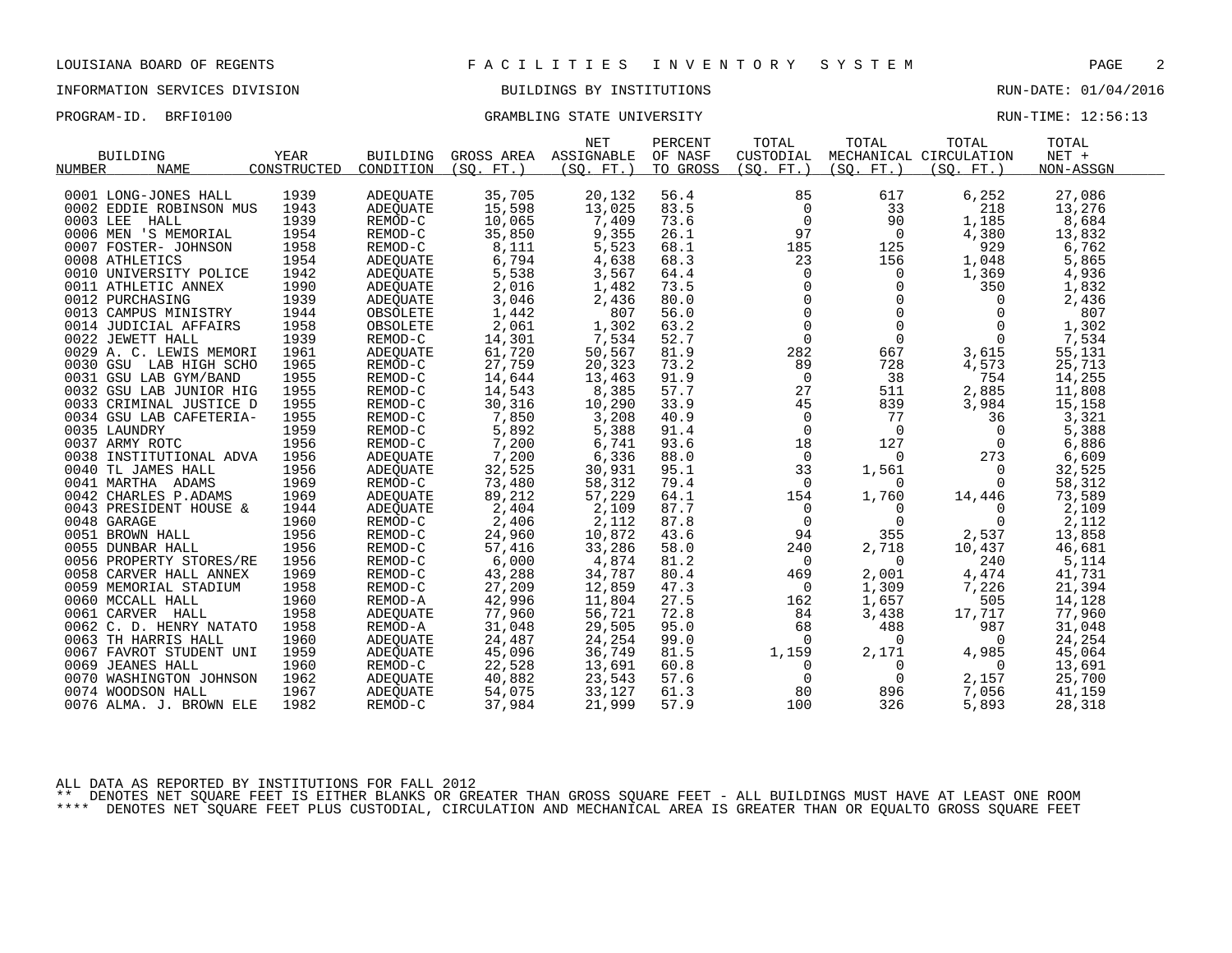#### INFORMATION SERVICES DIVISION BUILDINGS BY INSTITUTIONS RUN-DATE: 01/04/2016

### PROGRAM-ID. BRFI0100 CRAMBLING STATE UNIVERSITY STATE UNIVERSITY RUN-TIME: 12:56:13

| GROSS AREA<br>MECHANICAL CIRCULATION<br>NUMBER<br><b>NAME</b><br>CONSTRUCTED<br>CONDITION<br>(SO, FT.)<br>(SO, FT.)<br>TO GROSS<br>(SO, FT.)<br>(SO, FT.)<br>(SO, FT.)<br>NON-ASSGN<br>0077 ROBINSON STADIUM<br>1982<br>26,235<br>37.2<br>9,754<br><b>ADEQUATE</b><br>9,754<br>0<br>$\mathbf 0$<br>0<br>1983<br>1,232<br>$.0**$<br>0078 PUMP HOUSE<br>1,232<br>1,232<br>REMOD-A<br>0<br>0<br>0<br>5,697<br>1984<br><b>ADEQUATE</b><br>5,133<br>90.1<br>5,133<br>0079 PRESIDENT'S RESIDE<br>0<br>0<br>0<br>33<br>967<br>1984<br>1,161<br>934<br>80.4<br>$\mathbf 0$<br>0080 TELEPHONE EXCHANGE<br><b>ADEOUATE</b><br>0<br>1987<br>56,010<br>44,860<br>0081 SCHOOL OF NURSING<br>33,485<br>59.8<br>58<br>1,291<br>10,026<br>ADEQUATE<br>1992<br>42,391<br>54.2<br>2,485<br>15,236<br>0082 JACOB T. STEWART B<br>78,159<br>104<br>60,216<br>ADEQUATE<br>1991<br>33,279<br>59.7<br>25<br>1,228<br>6,651<br>27,755<br>0083 INTRAMURAL CENTER<br><b>ADEOUATE</b><br>19,851<br>0086 UTILITY BUILDING<br>1985<br>200<br>175<br>87.5<br>175<br><b>ADEQUATE</b><br>0<br>0<br>$\Omega$<br>200<br>175<br>1985<br>175<br>87.5<br>$\Omega$<br>$\Omega$<br>$\Omega$<br>0087 UTILITY BUILDING<br>ADEOUATE<br>1985<br>87.5<br>0<br>0<br>175<br>0088 UTILITY BUILDING<br>200<br>175<br>0<br><b>ADEQUATE</b><br>175<br>175<br>87.5<br>0<br>0089 UTILITY BUILDING<br>1985<br>200<br>$\Omega$<br>ADEQUATE<br>$\Omega$<br>$\Omega$<br>$\Omega$<br>175<br>1985<br>200<br>175<br>87.5<br>0090 UTILITY BUILDING<br><b>ADEOUATE</b><br>$\mathbf 0$<br>$\Omega$<br>1985<br>200<br>175<br>87.5<br>$\mathbf 0$<br>175<br>0091 UTILITY BUILDING<br><b>ADEQUATE</b><br>87.5<br>0<br>$\Omega$<br>175<br>0092 UTILITY BUILDING<br>1985<br>200<br>175<br>$\Omega$<br>ADEQUATE<br>$\mathbf 0$<br>$\mathbf 0$<br>0093 UTILITY BUILDING<br>1985<br>200<br>175<br>87.5<br>$\Omega$<br>175<br><b>ADEQUATE</b><br>$\mathbf 0$<br>$\Omega$<br>12,219<br>1994<br>14,148<br>12,219<br>86.4<br>$\mathbf 0$<br>0094 VIRGINIA HARRIS HU<br><b>ADEQUATE</b><br>15,032<br>0<br>1994<br>11,443<br>76.1<br>496<br>0<br>11,939<br>0095 ELIZABETH ROBINSO<br>ADEQUATE<br>14,676<br>$\Omega$<br>0096 WILLIAM GARNER HAL<br>1994<br>79.5<br>462<br>$\Omega$<br>12,123<br><b>ADEQUATE</b><br>11,661<br>1994<br>13,578<br>9,284<br>68.4<br>$\Omega$<br>208<br>9,492<br>0097 LAFAYETTE RICHMOND<br>$\Omega$<br><b>ADEQUATE</b><br>$\mathbf 0$<br>1958<br>764<br>$.0**$<br>764<br>764<br>0100 SEWAGE TREATMENT P<br>REMOD-A<br>$\Omega$<br>$\Omega$<br>5,316<br>$\Omega$<br>0101 FISH HATCHERY<br>1963<br>1,938<br>36.5<br>$\mathbf 0$<br>1,938<br><b>ADEQUATE</b><br>$\Omega$<br>$\mathbf 0$<br>527<br>96.8<br>$\Omega$<br>$\Omega$<br>510<br>0102 PAVILLION<br>1980<br>510<br>ADEQUATE<br>$\mathbf 0$<br>0103 SILO<br>1966<br>123<br>$.0**$<br>97<br>0<br>97<br>OBSOLETE<br>0<br>1,495<br>95.8<br>0<br>1,432<br>0104 STORAGE<br>1963<br>REMOD-B<br>1,432<br>$\mathbf 0$<br>$\mathbf 0$<br>$\Omega$<br>1967<br>91.5<br>$\Omega$<br>$\Omega$<br>0105 CARVER GREENHOUSE<br>1,440<br>1,318<br>1,318<br>OBSOLETE<br>0<br>1990<br>335<br>$\Omega$<br>335<br>348<br>96.3<br>$\Omega$<br>0106 LAKE SECURITY BUIL<br><b>ADEQUATE</b><br>578<br>1988<br>$.0**$<br>0<br>488<br>488<br>0107 WATER TREATMENT PL<br>ADEQUATE<br>$\Omega$<br>0<br>$\Omega$<br>87.5<br>$\Omega$<br>0108 RADIO ANTENNA BUIL<br>1990<br><b>ADEQUATE</b><br>160<br>140<br>$\Omega$<br>140<br>0<br>1957<br>6,144<br>$\mathbf 0$<br>5,784<br>0109 FACILITIES ANNEX<br>5,784<br>94.1<br>$\mathbf 0$<br>REMOD-A<br>437<br>0<br>0110 STORAGE<br>1963<br>REMOD-B<br>360<br>82.4<br>$\mathbf 0$<br>$\mathbf 0$<br>360<br>$\Omega$<br>0111 FACILITIES OPERATI<br>1984<br>6,420<br>5,812<br>90.5<br>51<br>5,863<br><b>ADEQUATE</b><br>0<br>$\mathbf 0$<br>1987<br>2,522<br>2,319<br>$\mathbf 0$<br>84<br>0112 FACILITIES WAREHOU<br>92.0<br>2,403<br>ADEQUATE<br>1987<br>2,052<br>$.0**$<br>$\Omega$<br>0113 BUS COVER<br>$\Omega$<br>$\Omega$<br>2,032<br>2,032<br>ADEQUATE<br>1987<br>6,221<br>0114 FACILITIES MANAGEM<br><b>ADEOUATE</b><br>4,396<br>70.7<br>64<br>269<br>906<br>5,635<br>1981<br>324<br>92.6<br>$\mathbf 0$<br>300<br>0115 OUTDOOR CLASSROOM<br>300<br>0<br>ADEQUATE<br>0<br>1972<br>0<br>$\mathbf 0$<br>220<br>260<br>220<br>84.6<br>$\mathbf 0$<br>0116 UTILITY BUILDING<br>REMOD-A<br>1977<br>0<br>102<br>0117 UTILITY BUILDING<br>142<br>102<br>71.8<br>$\Omega$<br>REMOD-A<br>$\Omega$<br>68<br>1983<br>108<br>63.0<br>$\Omega$<br>0118 UTILITY BUILDING<br>REMOD-A<br>68<br>1991<br>$\overline{0}$<br>0121 BOOKSTORE ANNEX<br>1,680<br>1,526<br>90.8<br>1,526<br><b>ADEQUATE</b><br>0<br>$\mathbf 0$<br>0122 TEMPORARY BOOKSTOR<br>1995<br>2,016<br>1,910<br>94.7<br>0<br>1,910<br>ADEQUATE<br>0 |                 |             |                 | <b>NET</b> | PERCENT | TOTAL     | TOTAL | TOTAL | TOTAL   |  |
|------------------------------------------------------------------------------------------------------------------------------------------------------------------------------------------------------------------------------------------------------------------------------------------------------------------------------------------------------------------------------------------------------------------------------------------------------------------------------------------------------------------------------------------------------------------------------------------------------------------------------------------------------------------------------------------------------------------------------------------------------------------------------------------------------------------------------------------------------------------------------------------------------------------------------------------------------------------------------------------------------------------------------------------------------------------------------------------------------------------------------------------------------------------------------------------------------------------------------------------------------------------------------------------------------------------------------------------------------------------------------------------------------------------------------------------------------------------------------------------------------------------------------------------------------------------------------------------------------------------------------------------------------------------------------------------------------------------------------------------------------------------------------------------------------------------------------------------------------------------------------------------------------------------------------------------------------------------------------------------------------------------------------------------------------------------------------------------------------------------------------------------------------------------------------------------------------------------------------------------------------------------------------------------------------------------------------------------------------------------------------------------------------------------------------------------------------------------------------------------------------------------------------------------------------------------------------------------------------------------------------------------------------------------------------------------------------------------------------------------------------------------------------------------------------------------------------------------------------------------------------------------------------------------------------------------------------------------------------------------------------------------------------------------------------------------------------------------------------------------------------------------------------------------------------------------------------------------------------------------------------------------------------------------------------------------------------------------------------------------------------------------------------------------------------------------------------------------------------------------------------------------------------------------------------------------------------------------------------------------------------------------------------------------------------------------------------------------------------------------------------------------------------------------------------------------------------------------------------------------------------------------------------------------------------------------------------------------------------------------------------------------------------------------------------------------------------------------------------------------------------------------------------------------------------------------------------------------------------------------------------------------------------------------------------------------------------------------------------------------------------------------------------------------------------------------------------------------------------------------------------------------------------------------------------------------------------------------------------------------------------------------------------------------------------------------------------------------------|-----------------|-------------|-----------------|------------|---------|-----------|-------|-------|---------|--|
|                                                                                                                                                                                                                                                                                                                                                                                                                                                                                                                                                                                                                                                                                                                                                                                                                                                                                                                                                                                                                                                                                                                                                                                                                                                                                                                                                                                                                                                                                                                                                                                                                                                                                                                                                                                                                                                                                                                                                                                                                                                                                                                                                                                                                                                                                                                                                                                                                                                                                                                                                                                                                                                                                                                                                                                                                                                                                                                                                                                                                                                                                                                                                                                                                                                                                                                                                                                                                                                                                                                                                                                                                                                                                                                                                                                                                                                                                                                                                                                                                                                                                                                                                                                                                                                                                                                                                                                                                                                                                                                                                                                                                                                                                                                        | <b>BUILDING</b> | <b>YEAR</b> | <b>BUILDING</b> | ASSIGNABLE | OF NASF | CUSTODIAL |       |       | $NET +$ |  |
|                                                                                                                                                                                                                                                                                                                                                                                                                                                                                                                                                                                                                                                                                                                                                                                                                                                                                                                                                                                                                                                                                                                                                                                                                                                                                                                                                                                                                                                                                                                                                                                                                                                                                                                                                                                                                                                                                                                                                                                                                                                                                                                                                                                                                                                                                                                                                                                                                                                                                                                                                                                                                                                                                                                                                                                                                                                                                                                                                                                                                                                                                                                                                                                                                                                                                                                                                                                                                                                                                                                                                                                                                                                                                                                                                                                                                                                                                                                                                                                                                                                                                                                                                                                                                                                                                                                                                                                                                                                                                                                                                                                                                                                                                                                        |                 |             |                 |            |         |           |       |       |         |  |
|                                                                                                                                                                                                                                                                                                                                                                                                                                                                                                                                                                                                                                                                                                                                                                                                                                                                                                                                                                                                                                                                                                                                                                                                                                                                                                                                                                                                                                                                                                                                                                                                                                                                                                                                                                                                                                                                                                                                                                                                                                                                                                                                                                                                                                                                                                                                                                                                                                                                                                                                                                                                                                                                                                                                                                                                                                                                                                                                                                                                                                                                                                                                                                                                                                                                                                                                                                                                                                                                                                                                                                                                                                                                                                                                                                                                                                                                                                                                                                                                                                                                                                                                                                                                                                                                                                                                                                                                                                                                                                                                                                                                                                                                                                                        |                 |             |                 |            |         |           |       |       |         |  |
|                                                                                                                                                                                                                                                                                                                                                                                                                                                                                                                                                                                                                                                                                                                                                                                                                                                                                                                                                                                                                                                                                                                                                                                                                                                                                                                                                                                                                                                                                                                                                                                                                                                                                                                                                                                                                                                                                                                                                                                                                                                                                                                                                                                                                                                                                                                                                                                                                                                                                                                                                                                                                                                                                                                                                                                                                                                                                                                                                                                                                                                                                                                                                                                                                                                                                                                                                                                                                                                                                                                                                                                                                                                                                                                                                                                                                                                                                                                                                                                                                                                                                                                                                                                                                                                                                                                                                                                                                                                                                                                                                                                                                                                                                                                        |                 |             |                 |            |         |           |       |       |         |  |
|                                                                                                                                                                                                                                                                                                                                                                                                                                                                                                                                                                                                                                                                                                                                                                                                                                                                                                                                                                                                                                                                                                                                                                                                                                                                                                                                                                                                                                                                                                                                                                                                                                                                                                                                                                                                                                                                                                                                                                                                                                                                                                                                                                                                                                                                                                                                                                                                                                                                                                                                                                                                                                                                                                                                                                                                                                                                                                                                                                                                                                                                                                                                                                                                                                                                                                                                                                                                                                                                                                                                                                                                                                                                                                                                                                                                                                                                                                                                                                                                                                                                                                                                                                                                                                                                                                                                                                                                                                                                                                                                                                                                                                                                                                                        |                 |             |                 |            |         |           |       |       |         |  |
|                                                                                                                                                                                                                                                                                                                                                                                                                                                                                                                                                                                                                                                                                                                                                                                                                                                                                                                                                                                                                                                                                                                                                                                                                                                                                                                                                                                                                                                                                                                                                                                                                                                                                                                                                                                                                                                                                                                                                                                                                                                                                                                                                                                                                                                                                                                                                                                                                                                                                                                                                                                                                                                                                                                                                                                                                                                                                                                                                                                                                                                                                                                                                                                                                                                                                                                                                                                                                                                                                                                                                                                                                                                                                                                                                                                                                                                                                                                                                                                                                                                                                                                                                                                                                                                                                                                                                                                                                                                                                                                                                                                                                                                                                                                        |                 |             |                 |            |         |           |       |       |         |  |
|                                                                                                                                                                                                                                                                                                                                                                                                                                                                                                                                                                                                                                                                                                                                                                                                                                                                                                                                                                                                                                                                                                                                                                                                                                                                                                                                                                                                                                                                                                                                                                                                                                                                                                                                                                                                                                                                                                                                                                                                                                                                                                                                                                                                                                                                                                                                                                                                                                                                                                                                                                                                                                                                                                                                                                                                                                                                                                                                                                                                                                                                                                                                                                                                                                                                                                                                                                                                                                                                                                                                                                                                                                                                                                                                                                                                                                                                                                                                                                                                                                                                                                                                                                                                                                                                                                                                                                                                                                                                                                                                                                                                                                                                                                                        |                 |             |                 |            |         |           |       |       |         |  |
|                                                                                                                                                                                                                                                                                                                                                                                                                                                                                                                                                                                                                                                                                                                                                                                                                                                                                                                                                                                                                                                                                                                                                                                                                                                                                                                                                                                                                                                                                                                                                                                                                                                                                                                                                                                                                                                                                                                                                                                                                                                                                                                                                                                                                                                                                                                                                                                                                                                                                                                                                                                                                                                                                                                                                                                                                                                                                                                                                                                                                                                                                                                                                                                                                                                                                                                                                                                                                                                                                                                                                                                                                                                                                                                                                                                                                                                                                                                                                                                                                                                                                                                                                                                                                                                                                                                                                                                                                                                                                                                                                                                                                                                                                                                        |                 |             |                 |            |         |           |       |       |         |  |
|                                                                                                                                                                                                                                                                                                                                                                                                                                                                                                                                                                                                                                                                                                                                                                                                                                                                                                                                                                                                                                                                                                                                                                                                                                                                                                                                                                                                                                                                                                                                                                                                                                                                                                                                                                                                                                                                                                                                                                                                                                                                                                                                                                                                                                                                                                                                                                                                                                                                                                                                                                                                                                                                                                                                                                                                                                                                                                                                                                                                                                                                                                                                                                                                                                                                                                                                                                                                                                                                                                                                                                                                                                                                                                                                                                                                                                                                                                                                                                                                                                                                                                                                                                                                                                                                                                                                                                                                                                                                                                                                                                                                                                                                                                                        |                 |             |                 |            |         |           |       |       |         |  |
|                                                                                                                                                                                                                                                                                                                                                                                                                                                                                                                                                                                                                                                                                                                                                                                                                                                                                                                                                                                                                                                                                                                                                                                                                                                                                                                                                                                                                                                                                                                                                                                                                                                                                                                                                                                                                                                                                                                                                                                                                                                                                                                                                                                                                                                                                                                                                                                                                                                                                                                                                                                                                                                                                                                                                                                                                                                                                                                                                                                                                                                                                                                                                                                                                                                                                                                                                                                                                                                                                                                                                                                                                                                                                                                                                                                                                                                                                                                                                                                                                                                                                                                                                                                                                                                                                                                                                                                                                                                                                                                                                                                                                                                                                                                        |                 |             |                 |            |         |           |       |       |         |  |
|                                                                                                                                                                                                                                                                                                                                                                                                                                                                                                                                                                                                                                                                                                                                                                                                                                                                                                                                                                                                                                                                                                                                                                                                                                                                                                                                                                                                                                                                                                                                                                                                                                                                                                                                                                                                                                                                                                                                                                                                                                                                                                                                                                                                                                                                                                                                                                                                                                                                                                                                                                                                                                                                                                                                                                                                                                                                                                                                                                                                                                                                                                                                                                                                                                                                                                                                                                                                                                                                                                                                                                                                                                                                                                                                                                                                                                                                                                                                                                                                                                                                                                                                                                                                                                                                                                                                                                                                                                                                                                                                                                                                                                                                                                                        |                 |             |                 |            |         |           |       |       |         |  |
|                                                                                                                                                                                                                                                                                                                                                                                                                                                                                                                                                                                                                                                                                                                                                                                                                                                                                                                                                                                                                                                                                                                                                                                                                                                                                                                                                                                                                                                                                                                                                                                                                                                                                                                                                                                                                                                                                                                                                                                                                                                                                                                                                                                                                                                                                                                                                                                                                                                                                                                                                                                                                                                                                                                                                                                                                                                                                                                                                                                                                                                                                                                                                                                                                                                                                                                                                                                                                                                                                                                                                                                                                                                                                                                                                                                                                                                                                                                                                                                                                                                                                                                                                                                                                                                                                                                                                                                                                                                                                                                                                                                                                                                                                                                        |                 |             |                 |            |         |           |       |       |         |  |
|                                                                                                                                                                                                                                                                                                                                                                                                                                                                                                                                                                                                                                                                                                                                                                                                                                                                                                                                                                                                                                                                                                                                                                                                                                                                                                                                                                                                                                                                                                                                                                                                                                                                                                                                                                                                                                                                                                                                                                                                                                                                                                                                                                                                                                                                                                                                                                                                                                                                                                                                                                                                                                                                                                                                                                                                                                                                                                                                                                                                                                                                                                                                                                                                                                                                                                                                                                                                                                                                                                                                                                                                                                                                                                                                                                                                                                                                                                                                                                                                                                                                                                                                                                                                                                                                                                                                                                                                                                                                                                                                                                                                                                                                                                                        |                 |             |                 |            |         |           |       |       |         |  |
|                                                                                                                                                                                                                                                                                                                                                                                                                                                                                                                                                                                                                                                                                                                                                                                                                                                                                                                                                                                                                                                                                                                                                                                                                                                                                                                                                                                                                                                                                                                                                                                                                                                                                                                                                                                                                                                                                                                                                                                                                                                                                                                                                                                                                                                                                                                                                                                                                                                                                                                                                                                                                                                                                                                                                                                                                                                                                                                                                                                                                                                                                                                                                                                                                                                                                                                                                                                                                                                                                                                                                                                                                                                                                                                                                                                                                                                                                                                                                                                                                                                                                                                                                                                                                                                                                                                                                                                                                                                                                                                                                                                                                                                                                                                        |                 |             |                 |            |         |           |       |       |         |  |
|                                                                                                                                                                                                                                                                                                                                                                                                                                                                                                                                                                                                                                                                                                                                                                                                                                                                                                                                                                                                                                                                                                                                                                                                                                                                                                                                                                                                                                                                                                                                                                                                                                                                                                                                                                                                                                                                                                                                                                                                                                                                                                                                                                                                                                                                                                                                                                                                                                                                                                                                                                                                                                                                                                                                                                                                                                                                                                                                                                                                                                                                                                                                                                                                                                                                                                                                                                                                                                                                                                                                                                                                                                                                                                                                                                                                                                                                                                                                                                                                                                                                                                                                                                                                                                                                                                                                                                                                                                                                                                                                                                                                                                                                                                                        |                 |             |                 |            |         |           |       |       |         |  |
|                                                                                                                                                                                                                                                                                                                                                                                                                                                                                                                                                                                                                                                                                                                                                                                                                                                                                                                                                                                                                                                                                                                                                                                                                                                                                                                                                                                                                                                                                                                                                                                                                                                                                                                                                                                                                                                                                                                                                                                                                                                                                                                                                                                                                                                                                                                                                                                                                                                                                                                                                                                                                                                                                                                                                                                                                                                                                                                                                                                                                                                                                                                                                                                                                                                                                                                                                                                                                                                                                                                                                                                                                                                                                                                                                                                                                                                                                                                                                                                                                                                                                                                                                                                                                                                                                                                                                                                                                                                                                                                                                                                                                                                                                                                        |                 |             |                 |            |         |           |       |       |         |  |
|                                                                                                                                                                                                                                                                                                                                                                                                                                                                                                                                                                                                                                                                                                                                                                                                                                                                                                                                                                                                                                                                                                                                                                                                                                                                                                                                                                                                                                                                                                                                                                                                                                                                                                                                                                                                                                                                                                                                                                                                                                                                                                                                                                                                                                                                                                                                                                                                                                                                                                                                                                                                                                                                                                                                                                                                                                                                                                                                                                                                                                                                                                                                                                                                                                                                                                                                                                                                                                                                                                                                                                                                                                                                                                                                                                                                                                                                                                                                                                                                                                                                                                                                                                                                                                                                                                                                                                                                                                                                                                                                                                                                                                                                                                                        |                 |             |                 |            |         |           |       |       |         |  |
|                                                                                                                                                                                                                                                                                                                                                                                                                                                                                                                                                                                                                                                                                                                                                                                                                                                                                                                                                                                                                                                                                                                                                                                                                                                                                                                                                                                                                                                                                                                                                                                                                                                                                                                                                                                                                                                                                                                                                                                                                                                                                                                                                                                                                                                                                                                                                                                                                                                                                                                                                                                                                                                                                                                                                                                                                                                                                                                                                                                                                                                                                                                                                                                                                                                                                                                                                                                                                                                                                                                                                                                                                                                                                                                                                                                                                                                                                                                                                                                                                                                                                                                                                                                                                                                                                                                                                                                                                                                                                                                                                                                                                                                                                                                        |                 |             |                 |            |         |           |       |       |         |  |
|                                                                                                                                                                                                                                                                                                                                                                                                                                                                                                                                                                                                                                                                                                                                                                                                                                                                                                                                                                                                                                                                                                                                                                                                                                                                                                                                                                                                                                                                                                                                                                                                                                                                                                                                                                                                                                                                                                                                                                                                                                                                                                                                                                                                                                                                                                                                                                                                                                                                                                                                                                                                                                                                                                                                                                                                                                                                                                                                                                                                                                                                                                                                                                                                                                                                                                                                                                                                                                                                                                                                                                                                                                                                                                                                                                                                                                                                                                                                                                                                                                                                                                                                                                                                                                                                                                                                                                                                                                                                                                                                                                                                                                                                                                                        |                 |             |                 |            |         |           |       |       |         |  |
|                                                                                                                                                                                                                                                                                                                                                                                                                                                                                                                                                                                                                                                                                                                                                                                                                                                                                                                                                                                                                                                                                                                                                                                                                                                                                                                                                                                                                                                                                                                                                                                                                                                                                                                                                                                                                                                                                                                                                                                                                                                                                                                                                                                                                                                                                                                                                                                                                                                                                                                                                                                                                                                                                                                                                                                                                                                                                                                                                                                                                                                                                                                                                                                                                                                                                                                                                                                                                                                                                                                                                                                                                                                                                                                                                                                                                                                                                                                                                                                                                                                                                                                                                                                                                                                                                                                                                                                                                                                                                                                                                                                                                                                                                                                        |                 |             |                 |            |         |           |       |       |         |  |
|                                                                                                                                                                                                                                                                                                                                                                                                                                                                                                                                                                                                                                                                                                                                                                                                                                                                                                                                                                                                                                                                                                                                                                                                                                                                                                                                                                                                                                                                                                                                                                                                                                                                                                                                                                                                                                                                                                                                                                                                                                                                                                                                                                                                                                                                                                                                                                                                                                                                                                                                                                                                                                                                                                                                                                                                                                                                                                                                                                                                                                                                                                                                                                                                                                                                                                                                                                                                                                                                                                                                                                                                                                                                                                                                                                                                                                                                                                                                                                                                                                                                                                                                                                                                                                                                                                                                                                                                                                                                                                                                                                                                                                                                                                                        |                 |             |                 |            |         |           |       |       |         |  |
|                                                                                                                                                                                                                                                                                                                                                                                                                                                                                                                                                                                                                                                                                                                                                                                                                                                                                                                                                                                                                                                                                                                                                                                                                                                                                                                                                                                                                                                                                                                                                                                                                                                                                                                                                                                                                                                                                                                                                                                                                                                                                                                                                                                                                                                                                                                                                                                                                                                                                                                                                                                                                                                                                                                                                                                                                                                                                                                                                                                                                                                                                                                                                                                                                                                                                                                                                                                                                                                                                                                                                                                                                                                                                                                                                                                                                                                                                                                                                                                                                                                                                                                                                                                                                                                                                                                                                                                                                                                                                                                                                                                                                                                                                                                        |                 |             |                 |            |         |           |       |       |         |  |
|                                                                                                                                                                                                                                                                                                                                                                                                                                                                                                                                                                                                                                                                                                                                                                                                                                                                                                                                                                                                                                                                                                                                                                                                                                                                                                                                                                                                                                                                                                                                                                                                                                                                                                                                                                                                                                                                                                                                                                                                                                                                                                                                                                                                                                                                                                                                                                                                                                                                                                                                                                                                                                                                                                                                                                                                                                                                                                                                                                                                                                                                                                                                                                                                                                                                                                                                                                                                                                                                                                                                                                                                                                                                                                                                                                                                                                                                                                                                                                                                                                                                                                                                                                                                                                                                                                                                                                                                                                                                                                                                                                                                                                                                                                                        |                 |             |                 |            |         |           |       |       |         |  |
|                                                                                                                                                                                                                                                                                                                                                                                                                                                                                                                                                                                                                                                                                                                                                                                                                                                                                                                                                                                                                                                                                                                                                                                                                                                                                                                                                                                                                                                                                                                                                                                                                                                                                                                                                                                                                                                                                                                                                                                                                                                                                                                                                                                                                                                                                                                                                                                                                                                                                                                                                                                                                                                                                                                                                                                                                                                                                                                                                                                                                                                                                                                                                                                                                                                                                                                                                                                                                                                                                                                                                                                                                                                                                                                                                                                                                                                                                                                                                                                                                                                                                                                                                                                                                                                                                                                                                                                                                                                                                                                                                                                                                                                                                                                        |                 |             |                 |            |         |           |       |       |         |  |
|                                                                                                                                                                                                                                                                                                                                                                                                                                                                                                                                                                                                                                                                                                                                                                                                                                                                                                                                                                                                                                                                                                                                                                                                                                                                                                                                                                                                                                                                                                                                                                                                                                                                                                                                                                                                                                                                                                                                                                                                                                                                                                                                                                                                                                                                                                                                                                                                                                                                                                                                                                                                                                                                                                                                                                                                                                                                                                                                                                                                                                                                                                                                                                                                                                                                                                                                                                                                                                                                                                                                                                                                                                                                                                                                                                                                                                                                                                                                                                                                                                                                                                                                                                                                                                                                                                                                                                                                                                                                                                                                                                                                                                                                                                                        |                 |             |                 |            |         |           |       |       |         |  |
|                                                                                                                                                                                                                                                                                                                                                                                                                                                                                                                                                                                                                                                                                                                                                                                                                                                                                                                                                                                                                                                                                                                                                                                                                                                                                                                                                                                                                                                                                                                                                                                                                                                                                                                                                                                                                                                                                                                                                                                                                                                                                                                                                                                                                                                                                                                                                                                                                                                                                                                                                                                                                                                                                                                                                                                                                                                                                                                                                                                                                                                                                                                                                                                                                                                                                                                                                                                                                                                                                                                                                                                                                                                                                                                                                                                                                                                                                                                                                                                                                                                                                                                                                                                                                                                                                                                                                                                                                                                                                                                                                                                                                                                                                                                        |                 |             |                 |            |         |           |       |       |         |  |
|                                                                                                                                                                                                                                                                                                                                                                                                                                                                                                                                                                                                                                                                                                                                                                                                                                                                                                                                                                                                                                                                                                                                                                                                                                                                                                                                                                                                                                                                                                                                                                                                                                                                                                                                                                                                                                                                                                                                                                                                                                                                                                                                                                                                                                                                                                                                                                                                                                                                                                                                                                                                                                                                                                                                                                                                                                                                                                                                                                                                                                                                                                                                                                                                                                                                                                                                                                                                                                                                                                                                                                                                                                                                                                                                                                                                                                                                                                                                                                                                                                                                                                                                                                                                                                                                                                                                                                                                                                                                                                                                                                                                                                                                                                                        |                 |             |                 |            |         |           |       |       |         |  |
|                                                                                                                                                                                                                                                                                                                                                                                                                                                                                                                                                                                                                                                                                                                                                                                                                                                                                                                                                                                                                                                                                                                                                                                                                                                                                                                                                                                                                                                                                                                                                                                                                                                                                                                                                                                                                                                                                                                                                                                                                                                                                                                                                                                                                                                                                                                                                                                                                                                                                                                                                                                                                                                                                                                                                                                                                                                                                                                                                                                                                                                                                                                                                                                                                                                                                                                                                                                                                                                                                                                                                                                                                                                                                                                                                                                                                                                                                                                                                                                                                                                                                                                                                                                                                                                                                                                                                                                                                                                                                                                                                                                                                                                                                                                        |                 |             |                 |            |         |           |       |       |         |  |
|                                                                                                                                                                                                                                                                                                                                                                                                                                                                                                                                                                                                                                                                                                                                                                                                                                                                                                                                                                                                                                                                                                                                                                                                                                                                                                                                                                                                                                                                                                                                                                                                                                                                                                                                                                                                                                                                                                                                                                                                                                                                                                                                                                                                                                                                                                                                                                                                                                                                                                                                                                                                                                                                                                                                                                                                                                                                                                                                                                                                                                                                                                                                                                                                                                                                                                                                                                                                                                                                                                                                                                                                                                                                                                                                                                                                                                                                                                                                                                                                                                                                                                                                                                                                                                                                                                                                                                                                                                                                                                                                                                                                                                                                                                                        |                 |             |                 |            |         |           |       |       |         |  |
|                                                                                                                                                                                                                                                                                                                                                                                                                                                                                                                                                                                                                                                                                                                                                                                                                                                                                                                                                                                                                                                                                                                                                                                                                                                                                                                                                                                                                                                                                                                                                                                                                                                                                                                                                                                                                                                                                                                                                                                                                                                                                                                                                                                                                                                                                                                                                                                                                                                                                                                                                                                                                                                                                                                                                                                                                                                                                                                                                                                                                                                                                                                                                                                                                                                                                                                                                                                                                                                                                                                                                                                                                                                                                                                                                                                                                                                                                                                                                                                                                                                                                                                                                                                                                                                                                                                                                                                                                                                                                                                                                                                                                                                                                                                        |                 |             |                 |            |         |           |       |       |         |  |
|                                                                                                                                                                                                                                                                                                                                                                                                                                                                                                                                                                                                                                                                                                                                                                                                                                                                                                                                                                                                                                                                                                                                                                                                                                                                                                                                                                                                                                                                                                                                                                                                                                                                                                                                                                                                                                                                                                                                                                                                                                                                                                                                                                                                                                                                                                                                                                                                                                                                                                                                                                                                                                                                                                                                                                                                                                                                                                                                                                                                                                                                                                                                                                                                                                                                                                                                                                                                                                                                                                                                                                                                                                                                                                                                                                                                                                                                                                                                                                                                                                                                                                                                                                                                                                                                                                                                                                                                                                                                                                                                                                                                                                                                                                                        |                 |             |                 |            |         |           |       |       |         |  |
|                                                                                                                                                                                                                                                                                                                                                                                                                                                                                                                                                                                                                                                                                                                                                                                                                                                                                                                                                                                                                                                                                                                                                                                                                                                                                                                                                                                                                                                                                                                                                                                                                                                                                                                                                                                                                                                                                                                                                                                                                                                                                                                                                                                                                                                                                                                                                                                                                                                                                                                                                                                                                                                                                                                                                                                                                                                                                                                                                                                                                                                                                                                                                                                                                                                                                                                                                                                                                                                                                                                                                                                                                                                                                                                                                                                                                                                                                                                                                                                                                                                                                                                                                                                                                                                                                                                                                                                                                                                                                                                                                                                                                                                                                                                        |                 |             |                 |            |         |           |       |       |         |  |
|                                                                                                                                                                                                                                                                                                                                                                                                                                                                                                                                                                                                                                                                                                                                                                                                                                                                                                                                                                                                                                                                                                                                                                                                                                                                                                                                                                                                                                                                                                                                                                                                                                                                                                                                                                                                                                                                                                                                                                                                                                                                                                                                                                                                                                                                                                                                                                                                                                                                                                                                                                                                                                                                                                                                                                                                                                                                                                                                                                                                                                                                                                                                                                                                                                                                                                                                                                                                                                                                                                                                                                                                                                                                                                                                                                                                                                                                                                                                                                                                                                                                                                                                                                                                                                                                                                                                                                                                                                                                                                                                                                                                                                                                                                                        |                 |             |                 |            |         |           |       |       |         |  |
|                                                                                                                                                                                                                                                                                                                                                                                                                                                                                                                                                                                                                                                                                                                                                                                                                                                                                                                                                                                                                                                                                                                                                                                                                                                                                                                                                                                                                                                                                                                                                                                                                                                                                                                                                                                                                                                                                                                                                                                                                                                                                                                                                                                                                                                                                                                                                                                                                                                                                                                                                                                                                                                                                                                                                                                                                                                                                                                                                                                                                                                                                                                                                                                                                                                                                                                                                                                                                                                                                                                                                                                                                                                                                                                                                                                                                                                                                                                                                                                                                                                                                                                                                                                                                                                                                                                                                                                                                                                                                                                                                                                                                                                                                                                        |                 |             |                 |            |         |           |       |       |         |  |
|                                                                                                                                                                                                                                                                                                                                                                                                                                                                                                                                                                                                                                                                                                                                                                                                                                                                                                                                                                                                                                                                                                                                                                                                                                                                                                                                                                                                                                                                                                                                                                                                                                                                                                                                                                                                                                                                                                                                                                                                                                                                                                                                                                                                                                                                                                                                                                                                                                                                                                                                                                                                                                                                                                                                                                                                                                                                                                                                                                                                                                                                                                                                                                                                                                                                                                                                                                                                                                                                                                                                                                                                                                                                                                                                                                                                                                                                                                                                                                                                                                                                                                                                                                                                                                                                                                                                                                                                                                                                                                                                                                                                                                                                                                                        |                 |             |                 |            |         |           |       |       |         |  |
|                                                                                                                                                                                                                                                                                                                                                                                                                                                                                                                                                                                                                                                                                                                                                                                                                                                                                                                                                                                                                                                                                                                                                                                                                                                                                                                                                                                                                                                                                                                                                                                                                                                                                                                                                                                                                                                                                                                                                                                                                                                                                                                                                                                                                                                                                                                                                                                                                                                                                                                                                                                                                                                                                                                                                                                                                                                                                                                                                                                                                                                                                                                                                                                                                                                                                                                                                                                                                                                                                                                                                                                                                                                                                                                                                                                                                                                                                                                                                                                                                                                                                                                                                                                                                                                                                                                                                                                                                                                                                                                                                                                                                                                                                                                        |                 |             |                 |            |         |           |       |       |         |  |
|                                                                                                                                                                                                                                                                                                                                                                                                                                                                                                                                                                                                                                                                                                                                                                                                                                                                                                                                                                                                                                                                                                                                                                                                                                                                                                                                                                                                                                                                                                                                                                                                                                                                                                                                                                                                                                                                                                                                                                                                                                                                                                                                                                                                                                                                                                                                                                                                                                                                                                                                                                                                                                                                                                                                                                                                                                                                                                                                                                                                                                                                                                                                                                                                                                                                                                                                                                                                                                                                                                                                                                                                                                                                                                                                                                                                                                                                                                                                                                                                                                                                                                                                                                                                                                                                                                                                                                                                                                                                                                                                                                                                                                                                                                                        |                 |             |                 |            |         |           |       |       |         |  |
|                                                                                                                                                                                                                                                                                                                                                                                                                                                                                                                                                                                                                                                                                                                                                                                                                                                                                                                                                                                                                                                                                                                                                                                                                                                                                                                                                                                                                                                                                                                                                                                                                                                                                                                                                                                                                                                                                                                                                                                                                                                                                                                                                                                                                                                                                                                                                                                                                                                                                                                                                                                                                                                                                                                                                                                                                                                                                                                                                                                                                                                                                                                                                                                                                                                                                                                                                                                                                                                                                                                                                                                                                                                                                                                                                                                                                                                                                                                                                                                                                                                                                                                                                                                                                                                                                                                                                                                                                                                                                                                                                                                                                                                                                                                        |                 |             |                 |            |         |           |       |       |         |  |
|                                                                                                                                                                                                                                                                                                                                                                                                                                                                                                                                                                                                                                                                                                                                                                                                                                                                                                                                                                                                                                                                                                                                                                                                                                                                                                                                                                                                                                                                                                                                                                                                                                                                                                                                                                                                                                                                                                                                                                                                                                                                                                                                                                                                                                                                                                                                                                                                                                                                                                                                                                                                                                                                                                                                                                                                                                                                                                                                                                                                                                                                                                                                                                                                                                                                                                                                                                                                                                                                                                                                                                                                                                                                                                                                                                                                                                                                                                                                                                                                                                                                                                                                                                                                                                                                                                                                                                                                                                                                                                                                                                                                                                                                                                                        |                 |             |                 |            |         |           |       |       |         |  |
|                                                                                                                                                                                                                                                                                                                                                                                                                                                                                                                                                                                                                                                                                                                                                                                                                                                                                                                                                                                                                                                                                                                                                                                                                                                                                                                                                                                                                                                                                                                                                                                                                                                                                                                                                                                                                                                                                                                                                                                                                                                                                                                                                                                                                                                                                                                                                                                                                                                                                                                                                                                                                                                                                                                                                                                                                                                                                                                                                                                                                                                                                                                                                                                                                                                                                                                                                                                                                                                                                                                                                                                                                                                                                                                                                                                                                                                                                                                                                                                                                                                                                                                                                                                                                                                                                                                                                                                                                                                                                                                                                                                                                                                                                                                        |                 |             |                 |            |         |           |       |       |         |  |
|                                                                                                                                                                                                                                                                                                                                                                                                                                                                                                                                                                                                                                                                                                                                                                                                                                                                                                                                                                                                                                                                                                                                                                                                                                                                                                                                                                                                                                                                                                                                                                                                                                                                                                                                                                                                                                                                                                                                                                                                                                                                                                                                                                                                                                                                                                                                                                                                                                                                                                                                                                                                                                                                                                                                                                                                                                                                                                                                                                                                                                                                                                                                                                                                                                                                                                                                                                                                                                                                                                                                                                                                                                                                                                                                                                                                                                                                                                                                                                                                                                                                                                                                                                                                                                                                                                                                                                                                                                                                                                                                                                                                                                                                                                                        |                 |             |                 |            |         |           |       |       |         |  |
|                                                                                                                                                                                                                                                                                                                                                                                                                                                                                                                                                                                                                                                                                                                                                                                                                                                                                                                                                                                                                                                                                                                                                                                                                                                                                                                                                                                                                                                                                                                                                                                                                                                                                                                                                                                                                                                                                                                                                                                                                                                                                                                                                                                                                                                                                                                                                                                                                                                                                                                                                                                                                                                                                                                                                                                                                                                                                                                                                                                                                                                                                                                                                                                                                                                                                                                                                                                                                                                                                                                                                                                                                                                                                                                                                                                                                                                                                                                                                                                                                                                                                                                                                                                                                                                                                                                                                                                                                                                                                                                                                                                                                                                                                                                        |                 |             |                 |            |         |           |       |       |         |  |
|                                                                                                                                                                                                                                                                                                                                                                                                                                                                                                                                                                                                                                                                                                                                                                                                                                                                                                                                                                                                                                                                                                                                                                                                                                                                                                                                                                                                                                                                                                                                                                                                                                                                                                                                                                                                                                                                                                                                                                                                                                                                                                                                                                                                                                                                                                                                                                                                                                                                                                                                                                                                                                                                                                                                                                                                                                                                                                                                                                                                                                                                                                                                                                                                                                                                                                                                                                                                                                                                                                                                                                                                                                                                                                                                                                                                                                                                                                                                                                                                                                                                                                                                                                                                                                                                                                                                                                                                                                                                                                                                                                                                                                                                                                                        |                 |             |                 |            |         |           |       |       |         |  |

ALL DATA AS REPORTED BY INSTITUTIONS FOR FALL 2012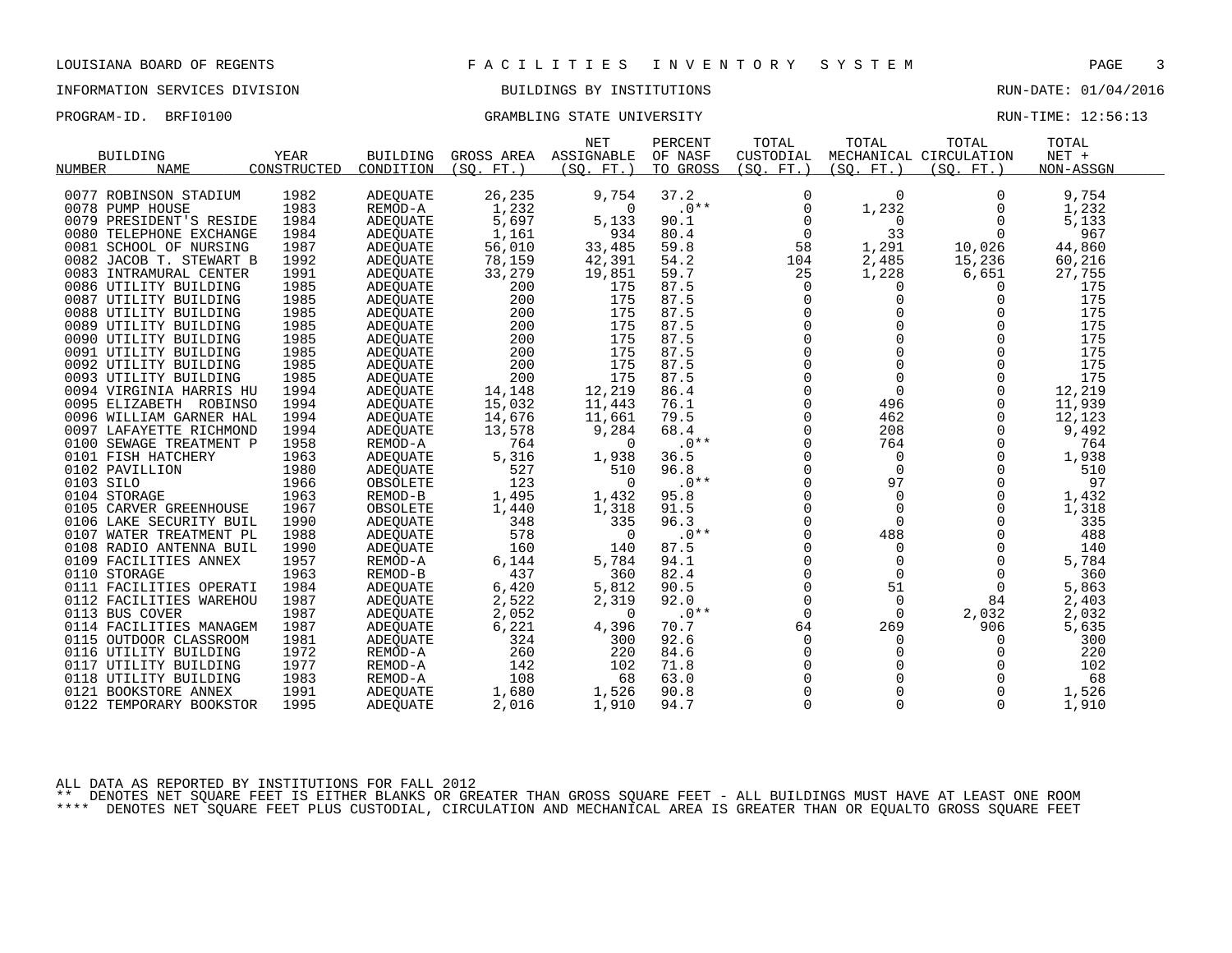#### INFORMATION SERVICES DIVISION BUILDINGS BY INSTITUTIONS RUN-DATE: 01/04/2016

PROGRAM-ID. BRFI0100 CRAMBLING STATE UNIVERSITY STATE UNIVERSITY RUN-TIME: 12:56:13

| <b>BUILDING</b><br><b>NAME</b><br>NUMBER           | YEAR<br>CONSTRUCTED | <b>BUILDING</b><br>CONDITION | GROSS AREA<br>(SO. FT. ) | <b>NET</b><br>ASSIGNABLE<br>(SO. FT. ) | PERCENT<br>OF NASF<br>TO GROSS | TOTAL<br>CUSTODIAL<br>(SO. FT. ) | TOTAL<br>(SO. FT. ) | TOTAL<br>MECHANICAL CIRCULATION<br>(SO. FT.) | TOTAL<br>$NET +$<br>NON-ASSGN |
|----------------------------------------------------|---------------------|------------------------------|--------------------------|----------------------------------------|--------------------------------|----------------------------------|---------------------|----------------------------------------------|-------------------------------|
|                                                    |                     |                              |                          |                                        |                                |                                  |                     |                                              |                               |
| 0130 BOOK STORE/POST OF                            | 1996                | <b>ADEQUATE</b>              | 26,880                   | 21,329                                 | 79.3                           | 46                               | 1,776               | 1,438                                        | 24,589                        |
| 0131 FAVROT STUDENT UNI                            | 1996                | ADEQUATE                     | 6,280                    | 447                                    | 7.1                            | 0                                | 190                 | 916                                          | 1,553                         |
| 0132 STADIUM SUPPORT FA                            | 1998                | ADEOUATE                     | 25,892                   | 19,037                                 | 73.5                           | 91                               | 1,709               | 3,261                                        | 24,098                        |
| 0133 HAZARDOUS WASTE ST                            | 1999                | ADEQUATE                     | 2,200                    | 1,940                                  | 88.2                           | 0                                | $\Omega$            | $\Omega$                                     | 1,940                         |
| 0134 STADIUM SUPPORT ME                            | 2000                | ADEQUATE                     | 2,888                    | 2,516                                  | 87.1                           | 0                                | 46                  | $\Omega$                                     | 2,562                         |
| 0135 GRAMBLING HALL                                | 2001                | ADEOUATE                     | 22,360                   | 12,625                                 | 56.5                           | 78                               | 2,973               | 4,098                                        | 19,774                        |
| 029A LIBRARY ANNEX                                 | 1986                | ADEOUATE                     | 25,000                   | 14,453                                 | 57.8                           | 156                              | 526                 | 1,914                                        | 17,049                        |
| 040A JAMES HALL ANNEX                              | 1992                | ADEQUATE                     | 20,177                   | 18,160                                 | 90.0                           | 28                               | 1,181               | 808                                          | 20,177                        |
| 0526 CHARLES P. ADAMS H                            | 2003                | ADEOUATE                     | 2,128                    | 2,128                                  | 100.0                          | 0                                | 0                   | $\Omega$                                     | 2,128                         |
| 0527 DREW COMPLEX BLDG                             | 2003                | ADEQUATE                     | 8,350                    | 7,792                                  | 93.3                           | 0                                | 0                   | 0                                            | 7,792                         |
| 0528 DREW COMPLEX BLDG                             | 2003                | ADEQUATE                     | 5,972                    | 4,832                                  | 80.9                           | $\mathbf 0$                      |                     | $\Omega$                                     | 4,832                         |
| 0529 DREW COMPLEX BLDG                             | 2003                | <b>ADEOUATE</b>              | 5,580                    | 4,832                                  | 86.6                           | $\mathbf 0$                      |                     | $\Omega$                                     | 4,832                         |
| 0530 DREW COMPLEX BLDG                             | 2003                | ADEQUATE                     | 8,350                    | 7,792                                  | 93.3                           | $\Omega$                         | $\Omega$            | $\Omega$                                     | 7,792                         |
| 0531 DREW COMPLEX BLDG                             | 2003                | ADEQUATE                     | 5,580                    | 4,832                                  | 86.6                           | 0                                |                     | 0                                            | 4,832                         |
| 0532 DREW COMPLEX BLDG                             | 2003                | <b>ADEQUATE</b>              | 8,350                    | 7,792                                  | 93.3                           | 0                                |                     | 0                                            | 7,792                         |
| 0533 DREW COMPLEX BLDG                             | 2003                | <b>ADEQUATE</b>              | 2,837                    | 2,837                                  | 100.0                          | $\mathbf 0$                      |                     | $\Omega$                                     | 2,837                         |
| 0534 DREW COMPLEX BLDG                             | 2003                | ADEQUATE                     | 6,644                    | 6,644                                  | 100.0                          | $\mathbf 0$                      | $\Omega$            | $\Omega$                                     | 6,644                         |
| 0535 DREW COMPLEX BLDG                             | 2003                | ADEOUATE                     | 8,350                    | 7,792                                  | 93.3                           | 0                                | $\mathbf 0$         | 0                                            | 7,792                         |
| 0537 PERFORMING ARTS CE                            | 2009                | ADEQUATE                     | 62,089                   | 35,807                                 | 57.7                           | 84                               | 956                 | $\Omega$                                     | 36,847                        |
| 0538 GSU WEST ADMIN BUI                            | 1968                | ADEQUATE                     | 5,425                    | 3,876                                  | 71.4                           | 28                               | 99                  | 248                                          | 4,251                         |
| 0539 GSU WEST BLEACHERS                            | 1975                | ADEOUATE                     | 20                       | 20                                     | 100.0                          | 0                                | 0                   | 0                                            | 20                            |
| 0540 GSU WEST BUS STORA                            | 1968                | ADEOUATE                     | 1,045                    | 1,045                                  | 100.0                          | $\mathsf 0$                      |                     | 0                                            | 1,045                         |
| 0541 GSU WEST COLD STOR                            | 1947                | ADEQUATE                     | 4,200                    | 4,200                                  | 100.0                          | 0                                |                     | 0                                            | 4,200                         |
| 0542 GSU WEST COMMUNITY                            | 1980                | ADEOUATE                     | 2,250                    | 2,250                                  | 100.0                          | $\Omega$                         | $\Omega$            | $\Omega$                                     | 2,250                         |
| 0543 GSU WEST COMMUNITY                            | 1967                | ADEQUATE                     | 2,057                    | 2,057                                  | 100.0                          | 0                                | $\Omega$            | 0                                            | 2,057                         |
| 0544 GSU WEST ELEV WATE                            | 1948                | ADEQUATE                     | 52                       | $\Omega$                               | $.0**$                         | $\mathbf 0$                      | 52                  | $\Omega$                                     | 52                            |
| 0545 GSU WEST ENCL PAVI                            | 1983                | ADEOUATE                     | 2,100                    | 2,100                                  | 100.0                          | $\mathbf 0$                      | $\mathbf 0$         | 0                                            | 2,100                         |
| 0546 GSU WEST GLASS GRE                            | 1968                | REMOD-B                      | 1,400                    | 1,375                                  | 98.2                           | $\Omega$                         | $\Omega$            | $\Omega$                                     | 1,375                         |
| 0547 GSU WEST GLASS GRE                            | 1980                | REMOD-A                      | 1,400                    | 1,375<br>600                           | 98.2                           | 0<br>0                           | 0<br>$\Omega$       | 0                                            | 1,375<br>600                  |
| 0548 GSU WEST GREENHOUS<br>0549 GSU WEST GROUP HOM | 1978<br>1980        | REMOD-A                      | 600                      | 1,843                                  | 100.0<br>100.0                 | $\mathbf 0$                      |                     | 0<br>$\Omega$                                | 1,843                         |
|                                                    | 1977                | ADEQUATE                     | 1,843                    |                                        |                                | $\mathbf 0$                      | $\Omega$            | $\Omega$                                     | 9,725                         |
| 0550 GSU WEST GYMNASIUM<br>0551 GSU WEST HOME MAIN | 1966                | ADEOUATE                     | 9,900<br>273             | 9,725<br>273                           | 98.2<br>100.0                  | $\mathbf 0$                      |                     | 0                                            | 273                           |
| 0552 GSU WEST HOUSEKEEP                            | 1997                | ADEOUATE                     | 256                      | $\Omega$                               | $.0**$                         | 256                              |                     | $\Omega$                                     | 256                           |
| 0553 GSU WEST LUMBER BA                            | 1991                | ADEQUATE<br>ADEOUATE         | 4,800                    | 4,800                                  | 100.0                          | 0                                | 0                   | $\Omega$                                     | 4,800                         |
| 0554 GSU WEST MAINTENAN                            | 1980                | ADEQUATE                     | 14,514                   | 13,575                                 | 93.5                           | 0                                | $\mathbf 0$         | 0                                            | 13,575                        |
| 0555 GSU WEST MEDICAL B                            | 1968                | ADEQUATE                     | 5,175                    | 3,401                                  | 65.7                           |                                  | 88                  | 0                                            | 3,489                         |
| 0556 GSU WEST NUTRIONAL                            | 1976                | ADEQUATE                     | 5,017                    | 4,536                                  | 90.4                           | 0                                | 64                  | 0                                            | 4,600                         |
| 0557 GSU WEST OLD GREEN                            | 1968                | REMOD-B                      | 525                      | 477                                    | 90.9                           | $\cap$                           | $\cap$              | $\Omega$                                     | 477                           |

ALL DATA AS REPORTED BY INSTITUTIONS FOR FALL 2012

\*\* DENOTES NET SQUARE FEET IS EITHER BLANKS OR GREATER THAN GROSS SQUARE FEET - ALL BUILDINGS MUST HAVE AT LEAST ONE ROOM \*\*\*\* DENOTES NET SQUARE FEET PLUS CUSTODIAL, CIRCULATION AND MECHANICAL AREA IS GREATER THAN OR EQUALTO GROSS SQUARE FEET

0558 GSU WEST PICNIC PA 1996 ADEQUATE 760 760 100.0 0 0 760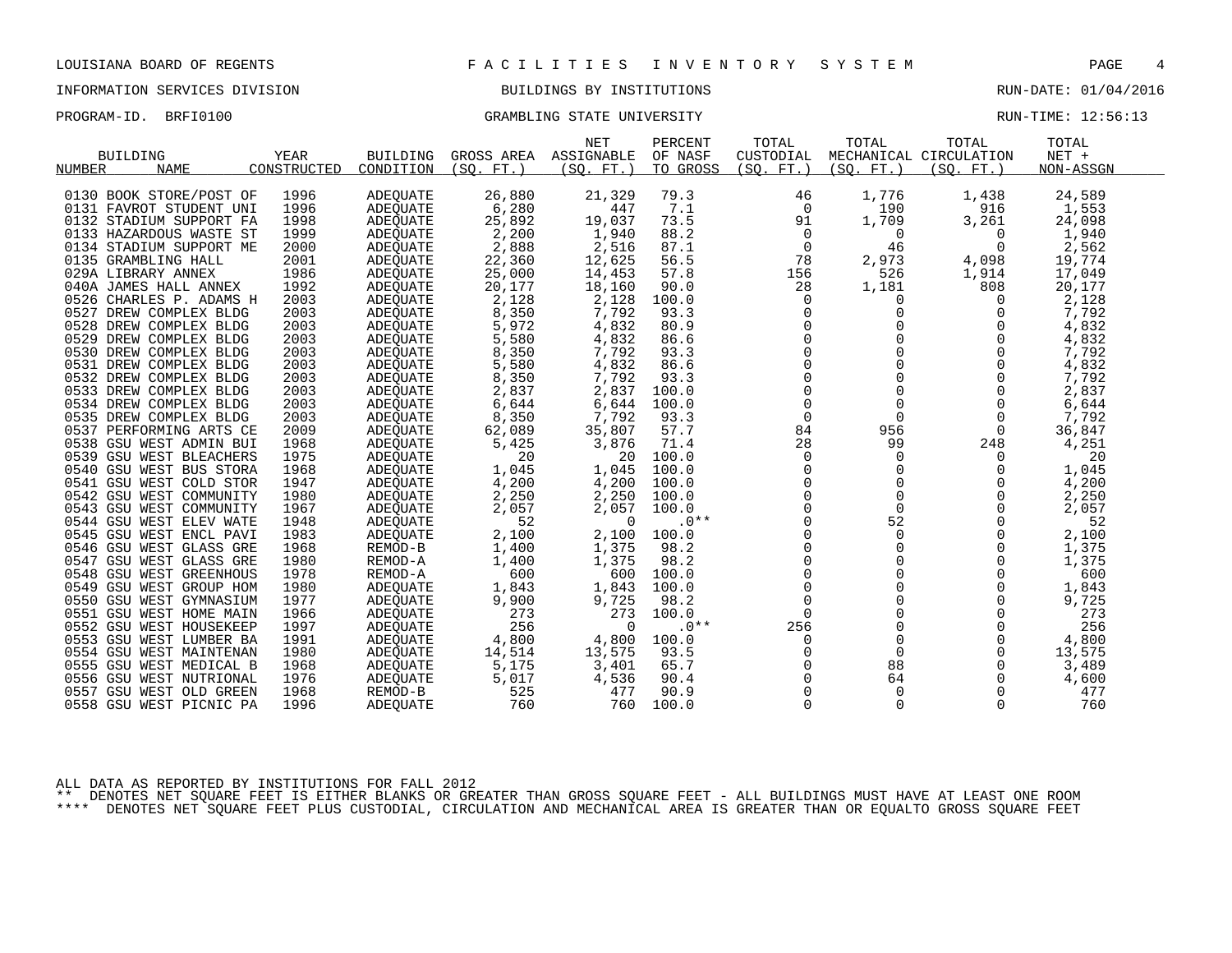#### INFORMATION SERVICES DIVISION BUILDINGS BY INSTITUTIONS RUN-DATE: 01/04/2016

### PROGRAM-ID. BRFI0100 CRAMBLING STATE UNIVERSITY STATE UNIVERSITY RUN-TIME: 12:56:13

|                              |             |                 |            | <b>NET</b> | PERCENT  | TOTAL     | TOTAL      | TOTAL       | TOTAL     |
|------------------------------|-------------|-----------------|------------|------------|----------|-----------|------------|-------------|-----------|
| <b>BUILDING</b>              | YEAR        | <b>BUILDING</b> | GROSS AREA | ASSIGNABLE | OF NASF  | CUSTODIAL | MECHANICAL | CIRCULATION | $NET +$   |
| <b>NAME</b><br><b>NUMBER</b> | CONSTRUCTED | CONDITION       | (SQ. FT. ) | SO.<br>FT. | TO GROSS | (SO. FT.) | (SO. FT.)  | (SQ. FT.)   | NON-ASSGN |
|                              |             |                 |            |            |          |           |            |             |           |
| 0559 GSU WEST PICNIC PA      | 1994        | ADEQUATE        | 576        | 576        | 100.0    |           |            |             | 576       |
| 0560 GSU WEST PINE 400       | 1968        | ADEOUATE        | 4,922      | 4,718      | 95.9     |           |            |             | 4,718     |
| 0561 GSU WEST PINE 500       | 1968        | ADEOUATE        | 4,922      | 4,718      | 95.9     |           |            |             | 4,718     |
| 0562 GSU WEST PINE<br>600    | 1980        | ADEOUATE        | 4,922      | 4,718      | 95.9     |           |            |             | 4,718     |
| 0563 GSU WEST PINE<br>700    | 1980        | ADEOUATE        | 4,922      | 4,718      | 95.9     |           |            |             | 4,718     |
| 0564 GSU WEST PINE 800       | 1980        | ADEOUATE        | 4,922      | 4,718      | 95.9     |           |            |             | 4,718     |
| 0565 GSU WEST POTTING H      | 1995        | ADEOUATE        | 1,500      | 1,500      | 100.0    |           |            |             | 1,500     |
| 0566 GSU WEST POW BLDG       | 1947        | REMOD-C         | 4,791      | 4,791      | 100.0    |           |            |             | 4,791     |
| 0567 GSU WEST POW BLDG       | 1960        | REMOD-C         | 2,782      | 2,782      | 100.0    | $\Omega$  |            |             | 2,782     |
| 0568 GSU WEST PROFESSIO      | 1968        | ADEQUATE        | 22,683     | 16,577     | 73.1     | 118       | 224        |             | 16,919    |
| 0569 GSU WEST PROP CONT      | 1994        | ADEOUATE        | 2,500      | 2,500      | 100.0    | $\Omega$  | 0          |             | 2,500     |
| 0570 GSU WEST PROP MGMT      | 1978        | ADEOUATE        | 624        | 624        | 100.0    |           | 0          |             | 624       |
| 0571 GSU WEST PSYCHOLOG      | 1968        | ADEOUATE        | 3,360      | 2,930      | 87.2     |           | 36         |             | 2,966     |
| 0572 GSU WEST RECREATIO      | 1980        | ADEOUATE        | 13,005     | 10,242     | 78.8     |           | 455        |             | 10,697    |
| 0573 GSU WEST STAFF HOM      | 1967        | ADEOUATE        | 2,047      | 2,047      | 100.0    |           |            |             | 2,047     |
| 0574 GSU WEST STAFF HOM      | 1967        | ADEOUATE        | 2,047      | 2,047      | 100.0    |           |            |             | 2,047     |
| 0575 GSU WEST SUPERINT       | 1978        | ADEOUATE        | 1,152      | 1,152      | 100.0    |           |            |             | 1,152     |
| 0576 GSU WEST SUPERINTE      | 1975        | ADEOUATE        | 3,024      | 3,024      | 100.0    |           |            |             | 3,024     |
| 0577 GSU WEST TRIPX MUL      | 1985        | ADEOUATE        | 2,305      | 2,305      | 100.0    |           |            |             | 2,305     |
| 0578 GSU WEST VEHICLE S      | 1980        | ADEOUATE        | 5,499      | 5,499      | 100.0    |           |            |             | 5,499     |
| 0580 GSU WEST VOC SRV B      | 1988        | ADEQUATE        | 3,600      | 3,600      | 100.0    |           | ∩          |             | 3,600     |
| 0581 GSU WEST WATER WEL      | 1968        | ADEOUATE        | 142        | $\Omega$   | $.0**$   | $\Omega$  | 142        |             | 142       |
| 0582 GSU WEST WILLOW 10      | 1968        | ADEOUATE        | 4,363      | 4,211      | 96.5     | 24        | 108        |             | 4,343     |
| 0583 GSU WEST WILLOW 20      | 1968        | ADEOUATE        | 4,363      | 4,112      | 94.2     | 24        | 108        |             | 4,244     |
| 0584 GSU WEST WILLOW 30      | 1968        | ADEOUATE        | 4,363      | 4,092      | 93.8     | 24        | 108        |             | 4,224     |
| 0585 GSU WEST WORKSHOP       | 1994        | ADEQUATE        | 1,500      | 1,500      | 100.0    | $\Omega$  |            |             | 1,500     |
| 111A GATE HOUSE              | 1983        | ADEOUATE        | 182        | 145        | 79.7     |           |            |             | 145       |
| 4860 ASSEMBLY CENTER         | 2007        | <b>ADEOUATE</b> | 160,450    | 76,449     | 47.6     | 536       | 2,036      | 17,074      | 96,095    |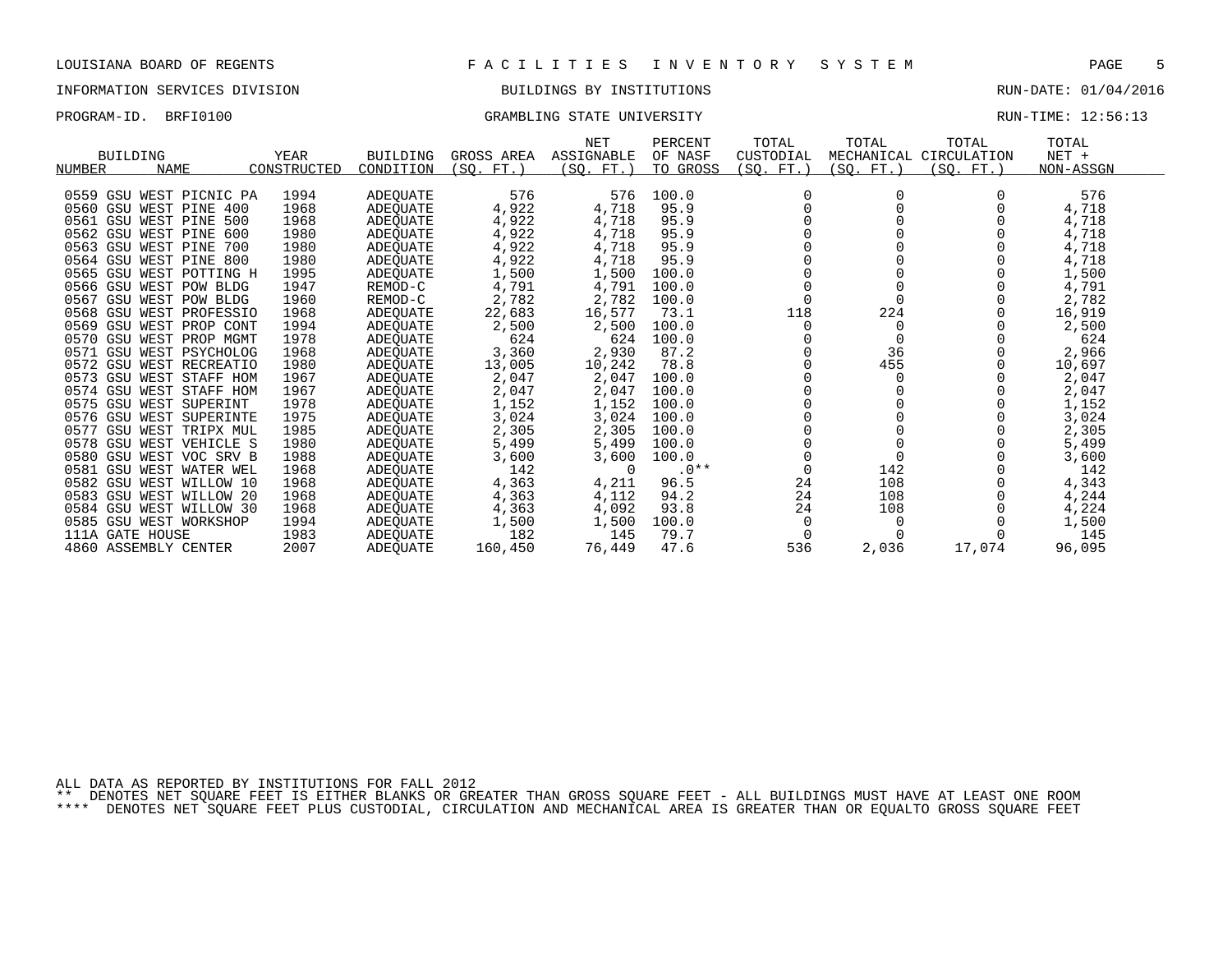# INFORMATION SERVICES DIVISION BUILDINGS BY INSTITUTIONS AND RUN-DATE: 01/04/2016

### PROGRAM-ID. BRFI0100 COULSIANA TECH UNIVERSITY COULSIAN TECH UNIVERSITY RUN-TIME: 12:56:13

|                              |             |                                |                                                | NET       | PERCENT  | TOTAL                                      | TOTAL                                                 | TOTAL                    | TOTAL     |  |
|------------------------------|-------------|--------------------------------|------------------------------------------------|-----------|----------|--------------------------------------------|-------------------------------------------------------|--------------------------|-----------|--|
| <b>BUILDING</b>              | YEAR        | BUILDING                       | GROSS AREA ASSIGNABLE                          |           | OF NASF  | CUSTODIAL                                  |                                                       | MECHANICAL CIRCULATION   | $NET +$   |  |
| <b>NAME</b><br>NUMBER        | CONSTRUCTED | CONDITION                      | (SO. FT.)                                      | (SQ. FT.) | TO GROSS | (SO. FT.)                                  | (SO. FT. )                                            | (SO. FT.)                | NON-ASSGN |  |
|                              |             |                                |                                                |           |          |                                            |                                                       |                          |           |  |
| 0001 HALE HALL               | 2004        | ADEOUATE                       | 41,843                                         | 25,225    | 60.3     | 247                                        | 3,121                                                 | 4,110                    | 32,703    |  |
| 0002 WAREHOUSE&APPLIED       | 1963        | REMOD-C                        | 9,383                                          | 9,031     | 96.2     | $\mathsf{O}$                               | $\overline{0}$                                        | $\mathbf{0}$             | 9,031     |  |
| 0003 ROPP CENTER             | 1918        | ADEQUATE                       | 8,121                                          | 5,456     | 67.2     | 93                                         | 262                                                   | 1,326                    | 7,137     |  |
| 0004 PHYSICAL PLANT BUT      | 1978        | REMOD-C                        | 8,749                                          | 8,148     | 93.1     | $\overline{0}$                             | $\overline{0}$                                        | $\Omega$                 | 8,148     |  |
| 0005 WYLY TOWER              | 1972        | REMOD-C                        | 186,359                                        | 123,595   | 66.3     | 914                                        | 6,918                                                 | 15,550                   | 146,977   |  |
| 0006 NEILSON C - UNIVER      | 2008        | ADEQUATE                       | 10,692                                         | 10,692    | 100.0    | $\mathsf{O}$                               | $\overline{0}$                                        | $\Omega$                 | 10,692    |  |
| 0008 UNIVERSITY HALL         | 1927        | ADEQUATE                       | 21,656                                         | 14,133    | 65.3     | 127                                        | 1,771                                                 | 4,011                    | 20,042    |  |
| 0009 ELEC. ENGINEERING       | 1978        | REMOD-C                        | 3,107                                          | 3,005     | 96.7     | $\overline{0}$                             | $\mathbf 0$                                           | $\overline{0}$           | 3,005     |  |
| 0010 MEAT PROCESSING PL      | 1978        | REMOD-C                        | 7,956                                          | 7,250     | 91.1     | $\mathbf 0$                                | $\mathbf 0$                                           | 141                      | 7,391     |  |
| 0011 BIOMEDICAL ENGINEE      | 1928        | REMOD-C                        | 23,730                                         | 14,205    | 59.9     | 121                                        | 1,354                                                 | 5,032                    | 20,712    |  |
| 0012 KEENY HALL              | 1936        | REMOD-A                        | 56,825                                         | 39,030    | 68.7     | 201                                        | 3,177                                                 | 9,747                    | 52,155    |  |
| 0013 ASWELL HALL             | 1939        | REMOD-A                        | 25,313                                         | 16,127    | 63.7     | 139                                        | 803                                                   | 4,907                    | 21,976    |  |
| 0014 NEILSON D - UNIVER      | 2008        | ADEQUATE                       | 10,692                                         | 10,692    | 100.0    | $\overline{0}$                             | $\overline{0}$                                        | $\overline{0}$           | 10,692    |  |
| 0015 BOGARD HALL             | 1940        | REMOD-C                        | 109,260                                        | 70,605    | 64.6     | 307                                        | 4,692                                                 | 13,882                   | 89,486    |  |
| 0016 HOWARD PERFORMING       | 1939        | REMOD-C                        | 65,331                                         | 35,975    | 55.1     | 76                                         | 3,839                                                 | 16,038                   | 55,928    |  |
| 0017 TOLLIVER DINING HA      | 1940        | REMOD-C                        | 37,725                                         | 25,821    | 68.4     | 280                                        | 3,402                                                 | 5,044                    | 34,547    |  |
| 0018 POWER PLANT             | 1940        | REMOD-C                        | 29,766<br>29,766<br>15,701<br>20,027<br>10,692 | 2,364     | 7.9      | $\overline{0}$                             | 18,056                                                | 400                      | 20,820    |  |
| 0019 ROBINSON HALL           | 1940        | REMOD-C                        |                                                | 8,767     | 55.8     | $\overline{0}$                             | 636                                                   | 3,112                    | 12,515    |  |
| 0020 REESE HALL              | 1940        | REMOD-B                        | 20,027                                         | 12,318    | 61.5     | 43                                         | $\begin{matrix} 0 \\ 0 \end{matrix}$<br>1,315         | 3,463                    | 17,139    |  |
| 0021 NEILSON B - UNIVER      | 2008        | ADEOUATE                       | 10,692                                         | 10,692    | 100.0    |                                            | $\overline{0}$                                        | 0                        | 10,692    |  |
| 0022 DAIRY PRODUCTION C      | 1976        | REMOD-A                        | 4,574                                          | 4,182     | 91.4     |                                            | $\overline{0}$                                        | $\Omega$                 | 4,182     |  |
| 0023 ENGINEERING ANNEX       | 1946        | REMOD-A                        |                                                | 8,773     | 60.7     | 106                                        | 382                                                   | 2,604                    | 11,865    |  |
| 0024 SOUTH HALL              | 1947        | REMOD-C                        | 14,463<br>12,730                               | 7,883     | 61.9     | 11                                         | 1,012                                                 | 2,204                    | 11,110    |  |
| 0025 ADAMS HALL              | 1947        | REMOD-A                        | 44,981                                         | 25,516    | 56.7     | 232                                        | 5,570                                                 | 8,668                    | 39,986    |  |
| 0026 NEILSON A - UNIVER      | 2008        | ADEQUATE                       | 11,022                                         | 11,022    | 100.0    | $\overline{0}$                             | $\overline{0}$                                        | $\overline{0}$           | 11,022    |  |
| 0027 COTTINGHAM HALL         | 1949        | REMOD-C                        | 20,394                                         | 13,670    | 67.0     | 139                                        | $\overline{0}$                                        | 2,178                    | 15,987    |  |
| 0028 RICHARDSON HALL         | 1949        | REMOD-C                        | 20,731                                         | 13,968    | 67.4     | 151                                        | 704                                                   | 3,584                    | 18,407    |  |
| 0029 CUSTODIAL/GROUNDS       | 1953        | REMOD-C                        |                                                | 3,825     | 90.7     | $\overline{0}$                             | $\overline{0}$                                        | $\overline{0}$           | 3,825     |  |
| 0030 MEMORIAL GYM            | 1953        | REMOD-B                        | $4,215$<br>83,343<br>7,517<br>25,946           | 52,863    | 63.4     | 134                                        | 3,243                                                 | 16,734                   | 72,974    |  |
| 0031 T. H. HARRIS HALL       | 1954        | REMOD-C                        |                                                | 4,699     | 62.5     | 83                                         | 556                                                   | 1,213                    | 6,551     |  |
| 0032 DUDLEY HALL             | 1956        | REMOD-A                        |                                                | 16,449    | 63.4     | 48                                         | 847                                                   | 4,997                    | 22,341    |  |
| 0033 DAIRY PROCESSING P      | 1956        | REMOD-C                        | $6,164$                                        | 5,468     | 88.7     |                                            | $\overline{0}$                                        | $\overline{0}$           | 5,468     |  |
| 0034 EARLY CHILDHOOD ED      | 1956        | REMOD-C                        | 2,095                                          | 2,058     | 98.2     | $\begin{smallmatrix}0\\0\end{smallmatrix}$ | 37                                                    | $\overline{\phantom{0}}$ | 2,095     |  |
| 0035 APPLIED TRADE SHOP      | 1965        | REMOD-A                        | 10,713                                         | 9,894     | 92.4     | $\Omega$                                   | 84                                                    | 482                      | 10,460    |  |
| 0036 CARSON TAYLOR HALL      | 1957        | REMOD-C                        | 94,712                                         | 63,306    | 66.8     | 126                                        | 1,023                                                 | 11,941                   | 76,396    |  |
| 0037 MCFARLAND-JENKINS       | 1958        | REMOD-C                        | 49,972                                         | 33,134    | 66.3     | $\overline{0}$                             | $\overline{\phantom{0}}$                              | $\overline{0}$           | 33,134    |  |
| 0038 ENGINEERING TESTIN      | 2009        | ADEQUATE                       | 1,480                                          | 1,480     | 100.0    |                                            | $\overline{0}$                                        | 0                        | 1,480     |  |
| 0039 PEARCE HALL             | 1958        |                                | 29,829                                         | 20,767    | 69.6     |                                            | 82                                                    | 3,400                    | 24,249    |  |
| 0040 STUDENT CENTER/BOO 1959 |             | ADEQUATE<br>REMOD-A<br>REMOD-C | 113,234                                        | 82,087    | 72.5     | 212                                        | $\begin{bmatrix} 0 \\ 0 \\ 12 \end{bmatrix}$<br>5,728 | 14,417                   | 102,444   |  |
| 0041 PRESCOTT LIBRARY        | 1961        | REMOD-C                        | 56,808                                         | 45,555    | 80.2     | 134                                        | 1,479                                                 | 4,303                    | 51,471    |  |
|                              |             |                                |                                                |           |          |                                            |                                                       |                          |           |  |

ALL DATA AS REPORTED BY INSTITUTIONS FOR FALL 2012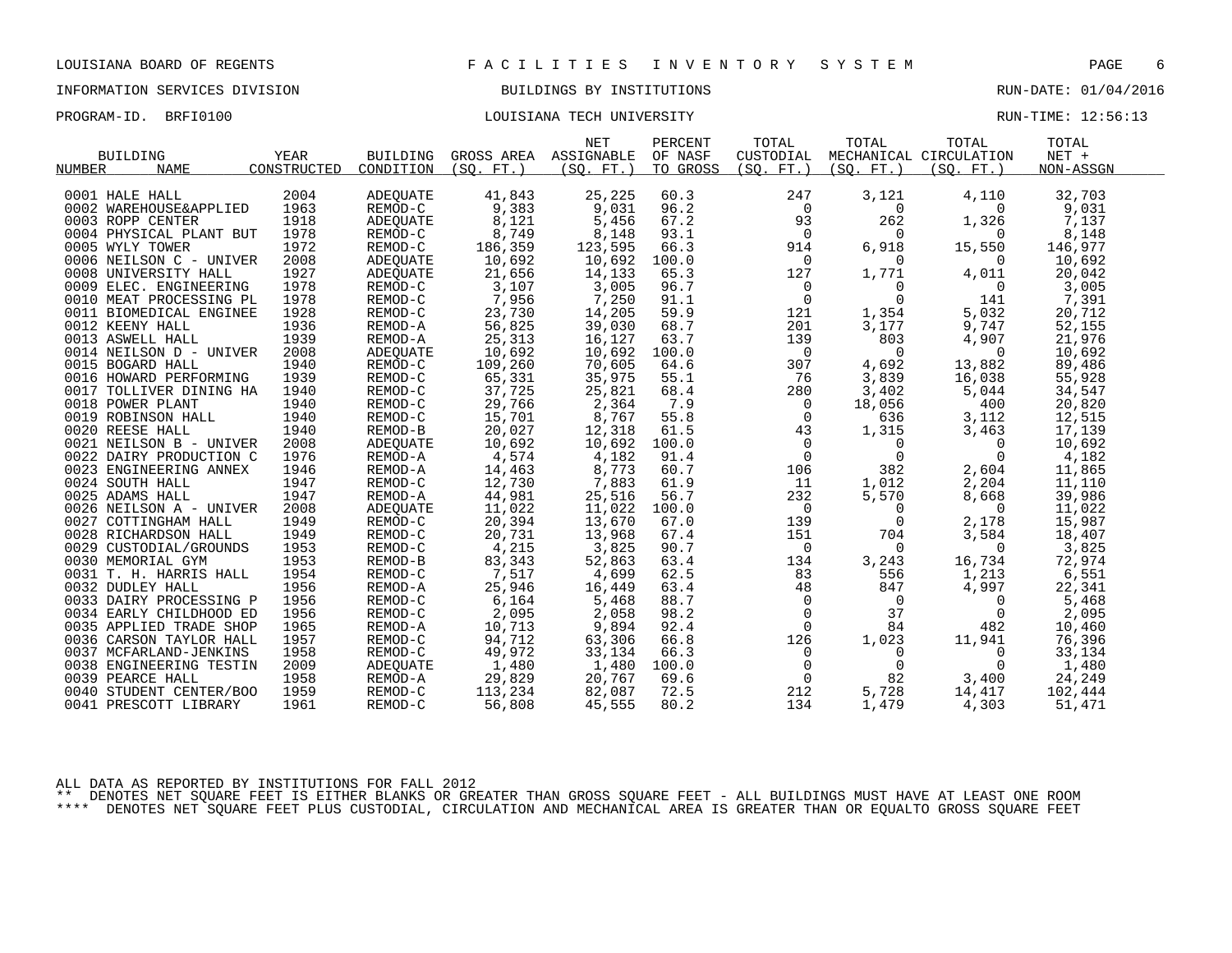# INFORMATION SERVICES DIVISION BUILDINGS BY INSTITUTIONS AND RUN-DATE: 01/04/2016

PROGRAM-ID. BRFI0100 COULSIANA TECH UNIVERSITY COULSIAN TECH UNIVERSITY RUN-TIME: 12:56:13

|                         |             |                      |                 | <b>NET</b> | PERCENT  | TOTAL               | TOTAL                   | TOTAL                  | TOTAL     |  |
|-------------------------|-------------|----------------------|-----------------|------------|----------|---------------------|-------------------------|------------------------|-----------|--|
| <b>BUILDING</b>         | YEAR        | <b>BUILDING</b>      | GROSS AREA      | ASSIGNABLE | OF NASF  | CUSTODIAL           |                         | MECHANICAL CIRCULATION | $NET +$   |  |
| NUMBER<br><b>NAME</b>   | CONSTRUCTED | CONDITION            | (SO. FT. )      | (SO. FT. ) | TO GROSS | (SO. FT. )          | (SO. FT. )              | (SO. FT. )             | NON-ASSGN |  |
| 0042 WOODARD HALL       | 1962        | REMOD-C              | 58,320          | 39,237     | 67.3     | 141                 | 920                     | 6,340                  | 46,638    |  |
| 0043 GRAHAM HALL        | 1962        | REMOD-C              | 42,645          | 27,606     | 64.7     | 321                 | 1,633                   | 8,276                  | 37,836    |  |
| 0044 MITCHELL HALL      | 1962        | REMOD-C              | 70,847          | 53,291     | 75.2     | 192                 | 293                     | 1,896                  | 55,672    |  |
| 0045 ADVANCED STUDIES L | 1962        | REMOD-B              | 1,530           | 1,102      | 72.0     | $\mathsf{O}$        | 84                      | 99                     | 1,285     |  |
| 0046 ADVANCED STUDIES L | 1962        | REMOD-B              | 1,530           | 1,143      | 74.7     | $\Omega$            | 90                      | 75                     | 1,308     |  |
| 0047 ADVANCED STUDIES L | 1962        | REMOD-B              | 1,530           | 1,199      | 78.4     | $\mathsf{O}$        | 86                      | 77                     | 1,362     |  |
| 0048 ADVANCED STUDIES L | 1962        | REMOD-B              | 1,530           | 1,167      | 76.3     | $\mathbf 0$         | 86                      | 99                     | 1,352     |  |
| 0049 ADVANCED STUDIES L | 1962        | REMOD-B              |                 | 1,313      | 85.8     | $\mathbf 0$         | 86                      | 55                     | 1,454     |  |
| 0050 HARPER HALL        | 1964        | REMOD-C              | 1,530<br>96,093 | 60,325     | 62.8     |                     |                         |                        | 79,284    |  |
| 0051 HUTCHESON HALL     | 1964        | REMOD-C              | 76,162          | 48,014     | 63.0     | 1,589<br>552        | 1,092<br>$\overline{0}$ | 16,278<br>16,369       | 64,935    |  |
| 0052 FORESTRY LAB BLDG  | 1967        | REMOD-C              | 5,916           | 4,506      | 76.2     | 19                  | 110                     | 691                    | 5,326     |  |
| 0053 BUSINESS BLDG      | 1965        | OBSOLETE             | 44,753          | 20,328     | 45.4     | 31                  | 1,589                   | 8,529                  | 30,477    |  |
| 0055 DAVISON ATHLETIC C | 2015        | ADEQUATE             | 73,771          | 43,694     | 59.2     | 285                 | 4,767                   | 10,936                 | 59,682    |  |
| 0056 F.J. TAYLOR VISUAL | 1966        | REMOD-A              | 39,836          | 28,049     | 70.4     | 51                  | 2,791                   | 5,798                  | 36,689    |  |
| 0057 GEORGE T. MADISON  | 1967        | REMOD-C              | 130,941         | 70,866     | 54.1     | 360                 | 3,936                   | 27,705                 | 102,867   |  |
| 0058 NETHKEN HALL       | 1967        | REMOD-C              | 41,863          | 27,288     | 65.2     | 125                 | 1,392                   | 4,952                  | 33,757    |  |
| 0068 JOE AILLET FOOTBAL | 1969        | ADEQUATE             | 30,336          | 9,452      | 31.2     | $\mathbf 0$         | 2,957                   | 2,636                  | 15,045    |  |
| 0069 A E PHILLIPS       | 1969        | REMOD-A              | 48,300          | 42,103     | 87.2     | 130                 | 1,340                   | 3,139                  | 46,712    |  |
| 0071 BAND BUILDING      | 1969        | REMOD-B              | 19,444          | 13,213     | 68.0     | 33                  | 1,072                   | 4,200                  | 18,518    |  |
| 0072 MARBURY CENTER     | 1969        | REMOD-B              | 9,963           | 7,048      | 70.7     | 38                  | 629                     | 1,328                  | 9,043     |  |
| 0073 AILLET FIELD HOUSE | 1971        | REMOD-C              | 33,712          | 23,024     | 68.3     | 181                 | 2,250                   | 3,873                  | 29,328    |  |
| 0074 TRACK STORAGE BLDG | 1971        | ADEQUATE             | 582             | 469        | 80.6     | $\mathbf 0$         | $\mathbf 0$             | $\overline{0}$         | 469       |  |
| 0075 J.C. LOVE BASEBALL | 1971        | REMOD-A              | 17,767          | 7,782      | 43.8     | $\mathbf 0$         | 935                     | 535                    | 9,252     |  |
| 0076 PHYSICAL PLANT/REC | 1973        | REMOD-C              | 12,717          | 11,652     | 91.6     | 47                  | 200                     | 396                    | 12,295    |  |
| 0077 PRESIDENTS HOME    | 1972        | REMOD-B              | 8,549           | 5,458      | 63.8     | $\Omega$            | $\Omega$                | $\Omega$               | 5,458     |  |
| 0078 INST FOR MICROMANU | 1996        | ADEQUATE             | 66,073          | 27,081     | 41.0     | 87                  | 4,127                   | 7,646                  | 38,941    |  |
| 0079 ARCHARY RANGE OFFI | 2015        | ADEQUATE             | 288             | 230        | 79.9     | $\Omega$            | 54                      | $\overline{0}$         | 284       |  |
| 0090 CARUTHERS HALL A ( | 2004        | ADEOUATE             | 9,540           | 7,532      | 79.0     | $\mathbf 0$         | 100                     | 174                    | 7,806     |  |
| 0091 CARUTHERS HALL B   | 2004        | ADEOUATE             | 12,347          | 9,850      | 79.8     | $\mathbf 0$         | 120                     | 220                    | 10,190    |  |
| 0092 CARUTHERS HALL C ( | 2004        | ADEQUATE             | 11,907          | 9,439      | 79.3     | $\mathsf{O}$        | 124                     | 220                    | 9,783     |  |
| 0093 THATCHER HALL A (L | 2004        | ADEQUATE             | 16,113          | 13,132     | 81.5     | $\Omega$            | 298                     | 302                    | 13,732    |  |
| 0094 THATCHER HALL B (L | 2004        | ADEQUATE             | 8,844           | 7,346      | 83.1     | $\Omega$            | 90                      | 243                    | 7,679     |  |
| 0095 KIDD B             | 2004        | ADEOUATE             | 9,540           | 9,540      | 100.0    | $\mathsf{O}\xspace$ | $\mathbf 0$             | 0                      | 9,540     |  |
| 0096 KIDD C             | 2004        | ADEOUATE             | 9,540           | 9,540      | 100.0    | $\mathsf{O}$        | $\overline{0}$          | $\overline{0}$         | 9,540     |  |
| 0097 KIDD A             | 2005        | ADEQUATE             | 9,780           | 4,555      | 46.6     | $\mathbf 0$         | 56                      | 94                     | 4,705     |  |
| 0098 SUTTON C           | 2005        | ADEQUATE             | 7,732           | 6,145      | 79.5     | $\mathsf{O}$        | 78                      | 212                    | 6,435     |  |
| 0099 SUTTON A           | 2005        |                      |                 | 7,554      | 79.2     | $\mathbf 0$         | 98                      | 174                    | 7,826     |  |
| 0100 SUTTON B           | 2005        | ADEQUATE<br>ADEOUATE | 9,540<br>4,250  | 3,436      | 80.8     | $\mathbf 0$         | 40                      | 92                     | 3,568     |  |
| 0101 SUTTON E           | 2005        | ADEOUATE             | 9,540           | 7,530      | 78.9     | $\mathbf 0$         | 100                     | 174                    | 7,804     |  |
| 0102 SUTTON D           | 2005        |                      |                 |            | 82.1     | $\Omega$            | 287                     | 302                    | 13,802    |  |
|                         |             | ADEQUATE             | 16,089          | 13,213     |          |                     |                         |                        |           |  |

ALL DATA AS REPORTED BY INSTITUTIONS FOR FALL 2012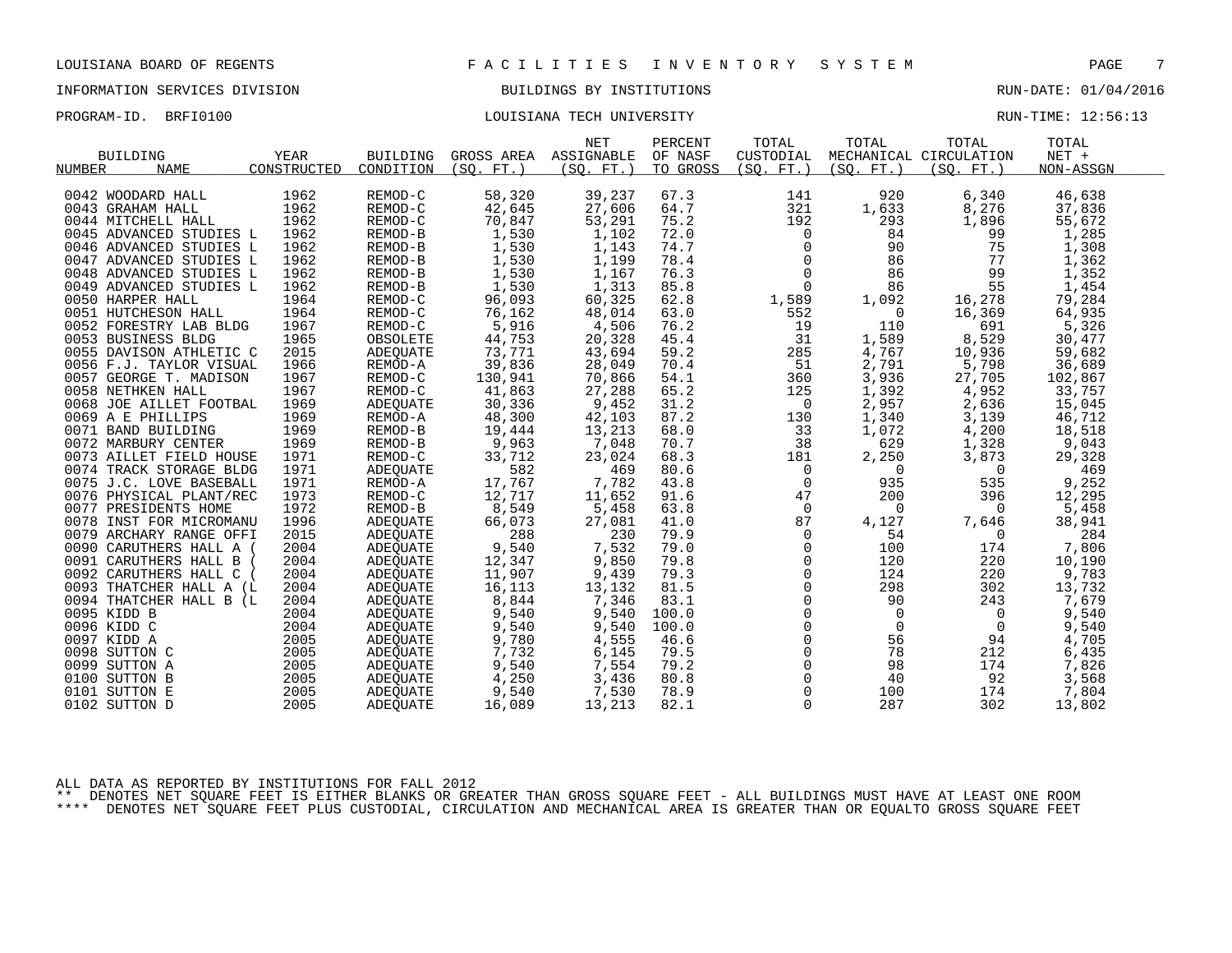# INFORMATION SERVICES DIVISION BUILDINGS BY INSTITUTIONS AND RUN-DATE: 01/04/2016

### PROGRAM-ID. BRFI0100 COULSIANA TECH UNIVERSITY COULSIAN TECH UNIVERSITY RUN-TIME: 12:56:13

| NUMBER | <b>BUILDING</b><br><b>NAME</b>                                                                          | <b>YEAR</b><br>CONSTRUCTED   | <b>BUILDING</b><br>CONDITION                       | GROSS AREA<br>(SO. FT.)          | <b>NET</b><br>ASSIGNABLE<br>(SO. FT. ) | PERCENT<br>OF NASF<br>TO GROSS | TOTAL<br>CUSTODIAL<br>(SO. FT.)                           | TOTAL<br>(SO. FT. )                 | TOTAL<br>MECHANICAL CIRCULATION<br>(SO. FT.) | TOTAL<br>$NET +$<br>NON-ASSGN    |
|--------|---------------------------------------------------------------------------------------------------------|------------------------------|----------------------------------------------------|----------------------------------|----------------------------------------|--------------------------------|-----------------------------------------------------------|-------------------------------------|----------------------------------------------|----------------------------------|
|        | 0103 ENTERPRISE CENTER                                                                                  | 1967                         | REMOD-B                                            | 14,371                           | 10,645                                 | 74.1                           | 54                                                        | 186                                 | 0                                            | 10,885                           |
|        | 0104 CARUTHERS D - UNIV                                                                                 | 2008                         | <b>ADEQUATE</b>                                    | 10,692                           | 6,134                                  | 57.4                           | $\mathbf 0$                                               | 87                                  | 687                                          | 6,908                            |
|        | 0113 HEADHOUSE AND GREE                                                                                 | 1939                         | REMOD-A                                            | 9,395                            | 8,896                                  | 94.7                           | 0                                                         | $\Omega$                            | $\Omega$                                     | 8,896                            |
|        | 0114 GREENHOUSE #048                                                                                    | 1955                         | REMOD-A                                            | 1,797                            | 1,712                                  | 95.3                           | 0                                                         | $\mathbf 0$                         | 0                                            | 1,712                            |
|        | 0115 SAWMILL<br>0117 AGRICULTURAL MAINT<br>0120 AGRICULTURAL MECHA<br>0121 AGRICULTURAL INDOO           | 1954<br>1939<br>1939<br>1939 | ADEQUATE<br>REMOD-B<br>REMOD-B<br>REMOD-A          | 3,534<br>8,318<br>3,995<br>6,024 | 3,484<br>8,088<br>3,995<br>6,024       | 98.6<br>97.2<br>100.0<br>100.0 | $\mathbf 0$<br>$\mathbf 0$<br>$\mathsf{O}$<br>$\mathbf 0$ | $\Omega$<br>$\Omega$                | 0<br>$\Omega$<br>$\mathbf 0$<br>0            | 3,484<br>8,088<br>3,995<br>6,024 |
|        | 0126 RESEARCH PARK OBSE<br>0130 TECH FARM SALES RO<br>0138 EQUIPMENT SHED&HAY<br>0140 HORSE BARN #177   | 1966<br>1967<br>1939<br>1939 | REMOD-B<br>REMOD-B<br>REMOD-B<br>REMOD-B           | 1,489<br>3,428<br>4,097<br>4,027 | 400<br>3,166<br>4,097<br>2,390         | 26.9<br>92.4<br>100.0<br>59.3  | $\Omega$<br>0<br>0<br>$\mathbf 0$                         | $\mathbf 0$<br>$\Omega$<br>$\Omega$ | 0<br>$\mathbf 0$<br>1,299                    | 400<br>3,166<br>4,097<br>3,689   |
|        | 0141 SWINE BARN                                                                                         | 1956                         | REMOD-B                                            | 1,258                            | 1,156                                  | 91.9                           | $\mathbf 0$                                               | 0                                   | 0                                            | 1,156                            |
|        | 0144 FORESTRY STORAGE G                                                                                 | 1954                         | REMOD-B                                            | 1,238                            | 1,191                                  | 96.2                           | $\mathsf{O}$                                              | $\Omega$                            | 0                                            | 1,191                            |
|        | 0148 LATH HOUSE                                                                                         | 1984                         | REMOD-C                                            | 1,877                            | 1,683                                  | 89.7                           | $\mathbf 0$                                               | $\Omega$                            | $\Omega$                                     | 1,683                            |
|        | 0157 THOMAS ASSEMBLY CE                                                                                 | 1982                         | REMOD-C                                            | 194,219                          | 63,589                                 | 32.7                           | 688                                                       | 27,255                              | 51,499                                       | 143,031                          |
|        | 0158 LAMBRIGHT INTRAMUR                                                                                 | 1981                         | REMOD-A                                            | 101,671                          | 68,574                                 | 67.4                           | 124                                                       | 2,764                               | 10,192                                       | 81,654                           |
|        | 0159 LOMAX HALL                                                                                         | 1984                         | REMOD-A                                            | 58,758                           | 46,296                                 | 78.8                           | 106                                                       | 1,429                               | 3,247                                        | 51,078                           |
|        | 0160 LOMAX STORAGE BUIL                                                                                 | 1984                         | REMOD-A                                            | 6,269                            | 5,647                                  | 90.1                           | $\mathbf 0$                                               | $\Omega$                            | $\Omega$                                     | 5,647                            |
|        | 0162 GOLF CLUBHOUSE                                                                                     | 1981                         | REMOD-B                                            | 758                              | 569                                    | 75.1                           | 0                                                         | 40                                  | 0                                            | 609                              |
|        | 0163 GOLF COURSE SHOP                                                                                   | 1981                         | ADEQUATE                                           | 2,397                            | 2,310                                  | 96.4                           | $\mathbf 0$                                               | $\Omega$                            | $\Omega$                                     | 2,310                            |
|        | 0165 PRESIDENT'S GREENH                                                                                 | 1973                         | REMOD-A                                            | 231                              | 193                                    | 83.5                           | $\Omega$                                                  | $\Omega$                            | $\Omega$                                     | 193                              |
|        | 0166 GIRLS SOFTBALL FIE                                                                                 | 1982                         | REMOD-A                                            | 287                              | $\Omega$                               | $.0**$                         | 0                                                         | 218                                 | 0                                            | 218                              |
|        | 0167 VEHICLE MAINTENANC                                                                                 | 1981                         | ADEOUATE                                           | 4,979                            | 4,894                                  | 98.3                           | 0                                                         | $\mathbf 0$                         | 0                                            | 4,894                            |
|        | 0171 CHEMICAL STORAGE B                                                                                 | 1977                         | REMOD-B                                            | 675                              | 552                                    | 81.8                           | $\Omega$                                                  | $\Omega$                            | $\Omega$                                     | 552                              |
|        | 0172 EQUINE CENTER OFFI<br>0173 SHEEP/GOAT PAVILLI<br>0174 CALVING BARN #216<br>0177 EOUINE AUCTION BLE | 1982<br>1983<br>1981<br>1981 | REMOD-C<br>ADEOUATE<br>REMOD-B<br>REMOD-A          | 2,798<br>2,240<br>243<br>858     | 2,493<br>2,185<br>243<br>858           | 89.1<br>97.5<br>100.0<br>100.0 | 0<br>$\mathbf 0$<br>$\Omega$<br>0                         | 0<br>$\Omega$                       | 0<br>0<br>$\Omega$<br>0                      | 2,493<br>2,185<br>243<br>858     |
|        | 0178 GRIFFIN MEM GREENH<br>0179 HORSE SHELTER#1<br>0180 HORSE SHELTER#2<br>0181 HORSE SHELTER#3         | 1955<br>1981<br>1981<br>1981 | REMOD-B<br>ADEQUATE<br><b>ADEOUATE</b><br>ADEQUATE | 1,672<br>153<br>150<br>157       | 1,501<br>134<br>132<br>138             | 89.8<br>87.6<br>88.0<br>87.9   | 0<br>$\Omega$<br>$\mathbf 0$<br>0                         | $\Omega$<br>$\Omega$                | 0<br>$\Omega$<br>$\mathbf 0$<br>$\mathbf 0$  | 1,501<br>134<br>132<br>138       |
|        | 0182 HORSE SHELTER#4                                                                                    | 1981                         | ADEOUATE                                           | 155                              | 136                                    | 87.7                           | $\mathbf 0$                                               | $\mathbf 0$                         | $\Omega$                                     | 136                              |
|        | 0183 HORSE SHELTER#5                                                                                    | 1981                         | ADEQUATE                                           | 135                              | 125                                    | 92.6                           | $\mathbf 0$                                               | $\Omega$                            | $\Omega$                                     | 125                              |
|        | 0185 PRINTING SHOP-SERV                                                                                 | 1985                         | REMOD-C                                            | 8,750                            | 7,248                                  | 82.8                           | 0                                                         | 275                                 | 487                                          | 8,010                            |
|        | 0188 BIOMED SHOP                                                                                        | 1985                         | ADEQUATE                                           | 243                              | 221                                    | 90.9                           | $\mathbf 0$                                               | 0                                   | 0                                            | 221                              |
|        | 0189 BIOMED WAREHOUSE                                                                                   | 1982                         | REMOD-A                                            | 2,003                            | 1,907                                  | 95.2                           | 0                                                         | 0                                   | 0                                            | 1,907                            |
|        | 0191 RESEARCH PARK HAY                                                                                  | 1990                         | REMOD-A                                            | 3,084                            | 3,060                                  | 99.2                           | $\Omega$                                                  | $\Omega$                            | $\Omega$                                     | 3,060                            |
|        | 0192 CENTENNIAL PLAZA C                                                                                 | 1994                         | ADEQUATE                                           | 1,212                            | $\Omega$                               | $.0**$                         | $\Omega$                                                  | 905                                 | $\Omega$                                     | 905                              |

ALL DATA AS REPORTED BY INSTITUTIONS FOR FALL 2012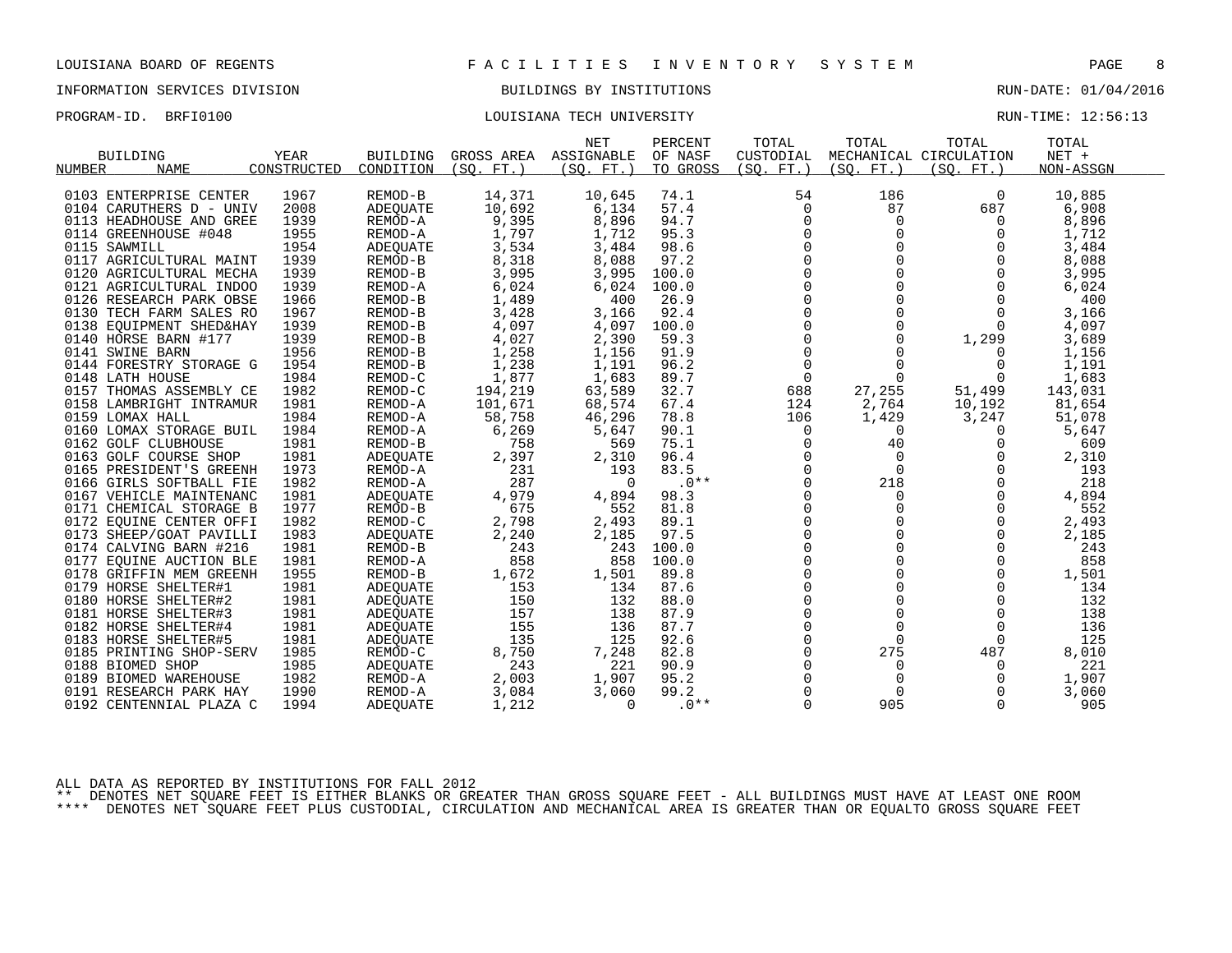# INFORMATION SERVICES DIVISION BUILDINGS BY INSTITUTIONS AND RUN-DATE: 01/04/2016

### PROGRAM-ID. BRFI0100 COULSIANA TECH UNIVERSITY COULSIAN TECH UNIVERSITY RUN-TIME: 12:56:13

|                         |       |             |                 |            | <b>NET</b> | PERCENT  | TOTAL               | TOTAL       | TOTAL                  | TOTAL     |  |
|-------------------------|-------|-------------|-----------------|------------|------------|----------|---------------------|-------------|------------------------|-----------|--|
| <b>BUILDING</b>         |       | <b>YEAR</b> | <b>BUILDING</b> | GROSS AREA | ASSIGNABLE | OF NASF  | CUSTODIAL           |             | MECHANICAL CIRCULATION | $NET +$   |  |
| NUMBER<br><b>NAME</b>   |       | CONSTRUCTED | CONDITION       | (SO. FT.)  | (SO. FT. ) | TO GROSS | (SO. FT. )          | (SO. FT. )  | (SQ. FT. )             | NON-ASSGN |  |
|                         |       |             |                 |            |            |          |                     |             |                        |           |  |
| 0193 RESEARCH PARK SHEE |       | 1990        | REMOD-A         | 525        | 525        | 100.0    | 0                   | $\mathbf 0$ | $\Omega$               | 525       |  |
| 0194 RESEARCH PARK STOR |       | 1990        | REMOD-A         | 327        | 298        | 91.1     | $\mathbf 0$         | $\mathbf 0$ | 0                      | 298       |  |
| 0195 RESEARCH PARK STAB |       | 1990        | REMOD-A         | 333        | 333        | 100.0    | 0                   | $\mathbf 0$ | 0                      | 333       |  |
| 0197 ART & ARCHITECTURE |       | 1996        | ADEQUATE        | 9,991      | 8,321      | 83.3     | 23                  | 300         | 392                    | 9,036     |  |
| 0198 BASEBALL UTILITY   |       | 1995        | ADEOUATE        | 450        | 420        | 93.3     | $\mathbf 0$         | $\Omega$    | 0                      | 420       |  |
| 0210 LIVESTOCK PRODUCTI |       | 1971        | REMOD-A         | 1,680      | 1,680      | 100.0    | $\mathbf 0$         | $\mathbf 0$ | $\mathbf 0$            | 1,680     |  |
| 0212 SAWDUST STORAGE    |       | 1976        | REMOD-A         | 618        | 618        | 100.0    | 0                   | $\Omega$    | $\Omega$               | 618       |  |
| 0215 CATTLE SHED #215   |       | 1981        | REMOD-B         | 302        | 302        | 100.0    | $\Omega$            | $\Omega$    | $\Omega$               | 302       |  |
| 0218 HAY STORAGE/FEED U |       | 1970        | REMOD-B         | 280        | 250        | 89.3     | 0                   | $\mathbf 0$ | $\mathbf 0$            | 250       |  |
| 0220 EOUINE UTILITY BUI |       | 1970        | REMOD-A         | 144        | 129        | 89.6     | $\mathbf 0$         | $\Omega$    | $\mathbf 0$            | 129       |  |
| 0221 DAIRY HOLDING AREA |       | 1980        | REMOD-A         | 38,811     | 38,811     | 100.0    | $\mathbf 0$         | $\Omega$    | $\Omega$               | 38,811    |  |
| 0223 SHEEP/GOAT UTIL BL |       | 1981        | REMOD-A         | 119        | 111        | 93.3     | $\mathbf 0$         | $\mathbf 0$ | $\Omega$               | 111       |  |
| 0226 GIRLS SOFTBALL FLD |       | 1981        | ADEQUATE        | 249        | 182        | 73.1     | 0                   | $\Omega$    | $\Omega$               | 182       |  |
| 0227 GIRLS SOFTBALL FLD |       | 1981        | ADEQUATE        | 249        | 182        | 73.1     | $\mathbf 0$         | $\Omega$    | $\Omega$               | 182       |  |
| 0250 ARGENT PAVILION    |       | 2009        | ADEQUATE        | 8,025      | 1,000      | 12.5     | $\mathbf 0$         | 510         | 6,270                  | 7,780     |  |
| 0251 FORMER BLIND CENTE |       | 1950        | REMOD-C         | 4,758      | 3,492      | 73.4     | 0                   | 120         | 517                    | 4,129     |  |
| 0252 IRRIGATION POND PU |       | 2008        | ADEQUATE        | 300        | $\Omega$   | $.0**$   | 0                   | 0           | 300                    | 300       |  |
| 0253 WOMEN'S SOCCER PRE |       | 2010        | ADEOUATE        | 152        | 152        | 100.0    | $\mathbf 0$         | $\mathbf 0$ | 0                      | 152       |  |
| 0254 SOFTBALL PRESS     |       | 2013        | ADEQUATE        | 192        | 192        | 100.0    | $\mathsf 0$         | $\mathbf 0$ | $\mathbf{0}$           | 192       |  |
| 0255 SOFTBALL TEMPORARY |       | 2013        | REMOD-A         | 910        | 636        | 69.9     | 0                   | $\Omega$    | 274                    | 910       |  |
| 0667 MCFARLAND A        | (BUIL | 2009        | <b>ADEQUATE</b> | 7,614      | 5,874      | 77.1     | $\Omega$            | 215         | 448                    | 6,537     |  |
| 0668 MCFARLAND B        |       | 2009        | ADEQUATE        | 9,077      | 9,077      | 100.0    | 0                   | $\mathbf 0$ | 0                      | 9,077     |  |
| 0669 MCFARLAND C        |       | 2009        | ADEQUATE        | 5,322      | 5,322      | 100.0    | 0                   | 0           | 0                      | 5,322     |  |
| 0670 JENKINS A          |       | 2009        | ADEQUATE        | 13,181     | 13,181     | 100.0    | $\mathbf 0$         | $\Omega$    | $\Omega$               | 13,181    |  |
| 0671 JENKINS B          |       | 2009        | <b>ADEQUATE</b> | 8,261      | 8,261      | 100.0    | 0                   | $\Omega$    | $\Omega$               | 8,261     |  |
| 0672 JENKINS C          |       | 2009        | ADEQUATE        | 10,207     | 10,207     | 100.0    | $\mathbf 0$         | $\Omega$    | $\Omega$               | 10,207    |  |
| 0673 JENKINS D          |       | 2009        | ADEQUATE        | 8,160      | 8,160      | 100.0    | $\Omega$            | $\Omega$    | $\Omega$               | 8,160     |  |
| 0674 HUTCHESON A        |       | 2009        | ADEOUATE        | 12,800     | 12,800     | 100.0    | 0                   | $\mathbf 0$ | 0                      | 12,800    |  |
| 0675 HUTCHESON B        |       | 2009        | <b>ADEOUATE</b> | 10,372     | 10,372     | 100.0    | $\mathsf{O}\xspace$ | $\Omega$    | $\mathbf 0$            | 10,372    |  |
| 0676 HUTCHESON C        |       | 2009        | ADEQUATE        | 8,785      | 8,785      | 100.0    | $\mathbf 0$         | $\Omega$    | $\Omega$               | 8,785     |  |
| 0677 HUTCHESON D        |       | 2009        | ADEOUATE        | 14,467     | 14,467     | 100.0    | 0                   | $\mathbf 0$ | $\Omega$               | 14,467    |  |
| 0678 HUTCHESON E        |       | 2009        | ADEQUATE        | 8,160      | 8,160      | 100.0    | $\mathsf 0$         | $\mathbf 0$ | $\Omega$               | 8,160     |  |
| 1111 FARM RESTROOM BLDG |       | 1997        | ADEQUATE        | 160        | 137        | 85.6     | $\mathbf 0$         | $\mathbf 0$ | 0                      | 137       |  |
| 6911 AE PHILLIPS ADDITI |       | 2012        | <b>ADEOUATE</b> | 1,000      | 825        | 82.5     | $\mathbf 0$         | 30          | $\Omega$               | 855       |  |
| 7777 SHREVEPORT CENTER  |       | 1997        | ADEQUATE        | 17,974     | 14,368     | 79.9     | $\mathbf 0$         | 714         | 1,480                  | 16,562    |  |
| 7789 TECH POINTE        |       | 2011        | REMOD-A         | 42,000     | 18,936     | 45.1     | 77                  | 4,261       | 13,454                 | 36,728    |  |
| 8888 WOMEN'S CENTER     |       | 1970        | REMOD-C         | 3,605      | 2,150      | 59.6     | 0                   | 74          | 154                    | 2,378     |  |
| 8889 PROFESSIONAL AVIA. |       | 1998        | ADEQUATE        | 16,575     | 6,355      | 38.3     | 63                  | 1,073       | 1,491                  | 8,982     |  |
| 8890 BIOMEDICAL ENGINEE |       | 2007        | ADEQUATE        | 63,589     | 48,596     | 76.4     | 260                 | 2,275       | 8,563                  | 59,694    |  |
| 8891 TRENCHLESS TECHNOL |       | 2007        | <b>ADEQUATE</b> | 5,120      | 4,425      | 86.4     | 0                   | 82          | 160                    | 4,667     |  |

ALL DATA AS REPORTED BY INSTITUTIONS FOR FALL 2012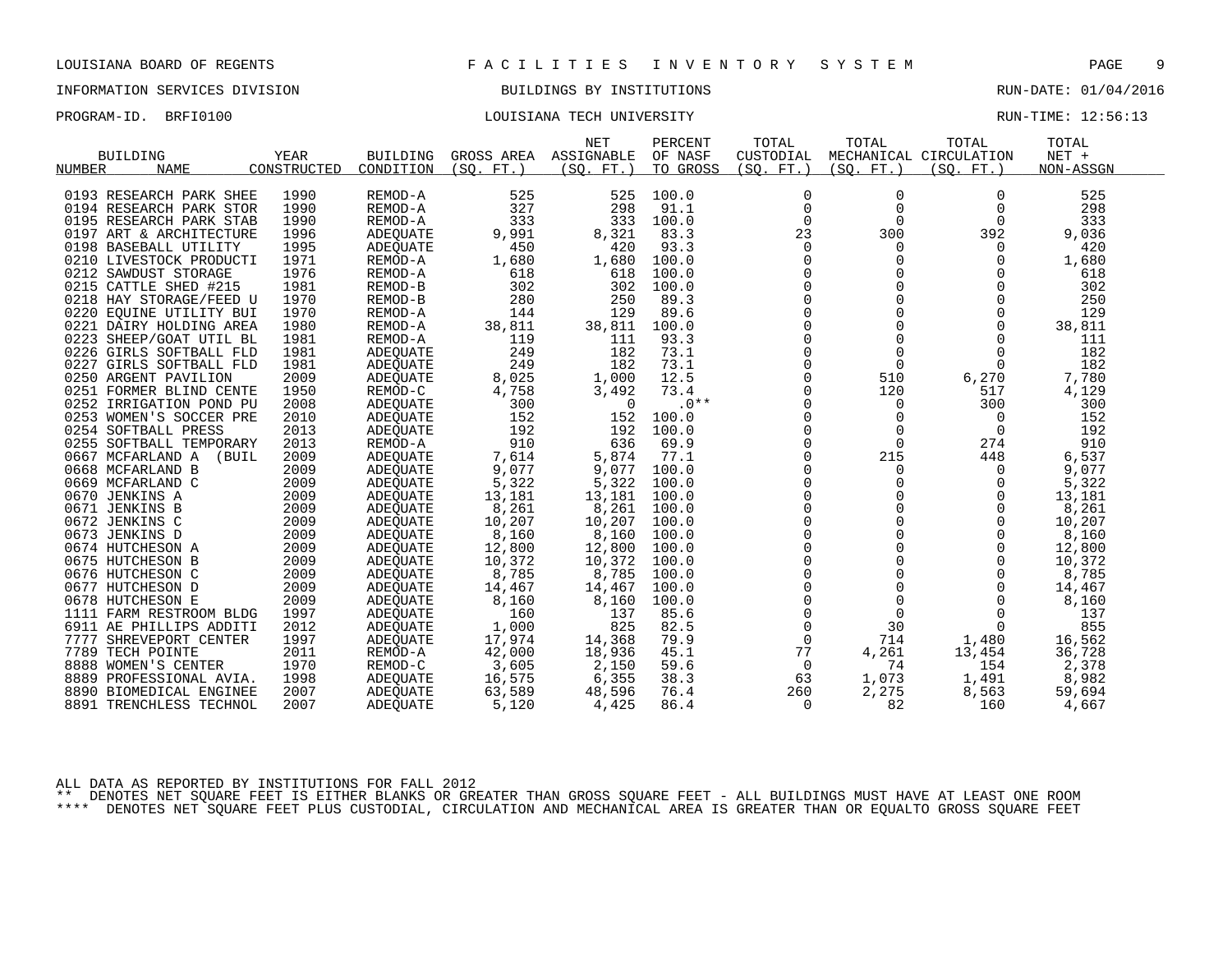# INFORMATION SERVICES DIVISION BUILDINGS BY INSTITUTIONS AND RUN-DATE: 01/04/2016

### PROGRAM-ID. BRFI0100 COULSIANA TECH UNIVERSITY COULSIAN TECH UNIVERSITY RUN-TIME: 12:56:13

| NUMBER | BUILDING<br>NAME        | YEAR<br>CONSTRUCTED | <b>BUILDING</b><br>CONDITION | GROSS AREA<br>(SO.<br>FT. | NET<br>ASSIGNABLE<br>(SO. FT.) | PERCENT<br>OF NASF<br>GROSS<br>TO | TOTAL<br>CUSTODIAL<br>(SO. FT.) | TOTAL<br>MECHANICAL<br>(SO. FT.) | TOTAL<br>CIRCULATION<br>(SO. FT.) | TOTAL<br>$NET +$<br>NON-ASSGN |  |
|--------|-------------------------|---------------------|------------------------------|---------------------------|--------------------------------|-----------------------------------|---------------------------------|----------------------------------|-----------------------------------|-------------------------------|--|
|        | 9990 ARCHITECTURE SHOP  | 2003                | ADEOUATE                     | 4,800                     | 2,970                          | 61.9                              |                                 |                                  | 900                               | 3,870                         |  |
|        | 9991 COLLEGE OF BUSINES | 2012                | ADEOUATE                     | 47,014                    | 26,900                         | 57.2                              | 193                             | 5,849                            | 12,703                            | 45,645                        |  |
|        | 9992 TRACK LOCKER ROOM  | 1999                | ADEOUATE                     | 1,908                     | 1,138                          | 59.6                              |                                 | 442                              | 34                                | 1,614                         |  |
|        | 9993 J.C. LOVE BATTING  | 2000                | ADEOUATE                     | 3,780                     | 3,780                          | 100.0                             |                                 |                                  |                                   | 3,780                         |  |
|        | 9994 ENGINEERING RESEAR | 1966                | REMOD-B                      | 1,229                     | l.192                          | 97.0                              |                                 |                                  |                                   | 1,192                         |  |
|        | 9995 EOUIPMENT SHED WES | 1998                | ADEOUATE                     | 3,630                     | 3,630                          | 100.0                             |                                 |                                  |                                   | 3,630                         |  |
|        | 9996 ENVIRONMENTAL SAFE | 1998                | ADEOUATE                     | 4,200                     | 4,135                          | 98.5                              |                                 | 65                               |                                   | 4,200                         |  |
|        | 9997 MYCOGEN HOUSE      | 1984                | REMOD-C                      | 1,953                     | 1,953                          | 100.0                             |                                 |                                  |                                   | 1,953                         |  |
|        | 9998 DAVISON HALL       | 1999                | ADEOUATE                     | 49,557                    | 30,062                         | 60.7                              | 314                             | 3,910                            | 8,302                             | 42,588                        |  |
|        | 9999 ENVIRONMENTAL SAFE | 1998                | ADEOUATE                     | 2,480                     | .,354                          | 54.6                              |                                 | 272                              | 610                               | 2,236                         |  |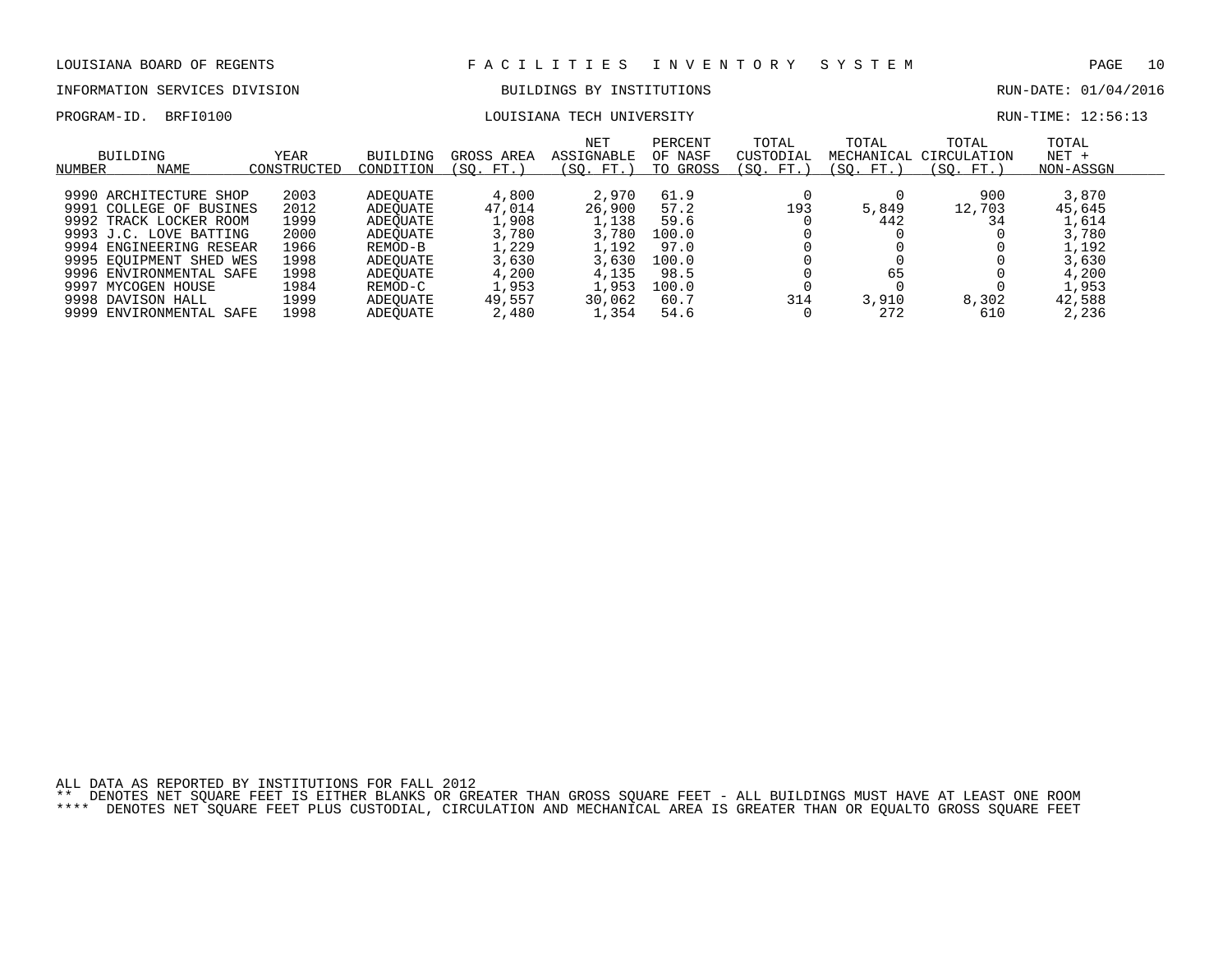### PROGRAM-ID. BRFI0100 CONSERVATION MONEESE STATE UNIVERSITY CONSERVATION RUN-TIME: 12:56:13

|                         |             |                 |                   | <b>NET</b>            | PERCENT  | TOTAL               | TOTAL          | TOTAL                  | TOTAL     |  |
|-------------------------|-------------|-----------------|-------------------|-----------------------|----------|---------------------|----------------|------------------------|-----------|--|
| <b>BUILDING</b>         | <b>YEAR</b> | <b>BUILDING</b> |                   | GROSS AREA ASSIGNABLE | OF NASF  | CUSTODIAL           |                | MECHANICAL CIRCULATION | $NET +$   |  |
| <b>NAME</b><br>NUMBER   | CONSTRUCTED | CONDITION       | (SO. FT. )        | (SO. FT. )            | TO GROSS | (SO. FT. )          | (SO. FT.)      | (SO. FT.)              | NON-ASSGN |  |
|                         |             |                 |                   |                       |          |                     |                |                        |           |  |
| A405 STUDENT UNION ANNE | 1977        | ADEOUATE        | 30,352            | 17,230                | 56.8     | 135                 | 2,561          | 7,644                  | 27,570    |  |
| 0101 SHERMAN FINE ARTS  | 1949        | REMOD-C         | 133,437           | 111,217               | 83.3     | 169                 | 3,656          | 15,029                 | 130,071   |  |
| 0102 BAND HALL          | 1982        | ADEQUATE        | 13,416            | 9,607                 | 71.6     | 40                  | 776            | 1,812                  | 12,235    |  |
| 0103 JULIET HARDTNER HA | 2001        | ADEQUATE        | 52,764            | 33,385                | 63.3     | 125                 | 3,138          | 11,193                 | 47,841    |  |
| 0201 F. G. BULBER AUDIT | 1939        | ADEOUATE        | 45,730            | 23,948                | 52.4     | 13                  | 2,355          | 8,332                  | 34,648    |  |
| 0202 RECREATION COMPLEX | 1943        | ADEQUATE        | 115,205           | 87,736                | 76.2     | 104                 | 3,045          | 18,161                 | 109,046   |  |
| 0203 POOL TREATMENT BUI | 1983        | <b>ADEOUATE</b> | 1,176             | $\Omega$              | $.0***$  | $\overline{0}$      | 1,074          | $\overline{0}$         | 1,074     |  |
| 0204 SMITH HALL         | 1969        | ADEQUATE        | 17,682            | 11,696                | 66.1     | 52                  | 1,112          | 2,903                  | 15,763    |  |
| 0205 BURTON BUSINESS CE | 1984        | ADEOUATE        | 63,420            | 43,722                | 68.9     | 182                 | 3,121          | 10,662                 | 57,687    |  |
| 0206 FINANCIAL AID OFFI | 1956        | ADEQUATE        | 11,957            | 8,511                 | 71.2     | 24                  | 414            | 1,692                  | 10,641    |  |
| 0209 PARKING GARAGE     | 2013        | ADEQUATE        | 341,253           | 115,862               | 34.0     | $\overline{0}$      | 114            | 8,759                  | 124,735   |  |
| 0301 KAUFMAN HALL       | 1939        | REMOD-C         | 80,139            | 44,768                | 55.9     | 426                 | 3,987          | 23,131                 | 72,312    |  |
| 0302 MEMORIAL GYM       | 1948        | ADEQUATE        | 21,173            | 17,369                | 82.0     | $\overline{0}$      | 467            | 1,965                  | 19,801    |  |
| 0303 FARRAR HALL        | 1969        | ADEQUATE        | 80,206            | 54,876                | 68.4     | 212                 | 3,873          | 16,282                 | 75,243    |  |
| 0401 FRASCH HALL        | 1955        | REMOD-B         | 86,099            | 38,527                | 44.7     | 48                  | 1,019          | 5,425                  | 45,019    |  |
| 0404 BOOKSTORE          | 1953        | REMOD-A         | 14,014            | 11,948                | 85.3     | $\mathbf 0$         | 182            | 1,142                  | 13,272    |  |
| 0405 HOLBROOK STUDENT U | 1956        | ADEOUATE        | 54,160            | 39,327                | 72.6     | 230                 | 3,825          | 5,920                  | 49,302    |  |
| 0410 STUDENT SERVICES   | 1987        | ADEQUATE        | 5,393             | 4,162                 | 77.2     | $\mathsf{O}$        | 241            | 120                    | 4,523     |  |
| 0411 UNIVERSITY POST OF | 1987        | ADEQUATE        | 3,048             | 2,681                 | 88.0     | $\mathbf 0$         | 47             | $\overline{0}$         | 2,728     |  |
| 0416 ZIGLER SUITES      | 2001        | ADEOUATE        | 43,941            | 28,526                | 64.9     | $\mathsf{O}$        | 324            | 6,117                  | 34,967    |  |
| 0417 KING SUITES        | 2001        | ADEQUATE        | 43,941            | 28,526                | 64.9     | $\mathsf 0$         | 324            | 6,117                  | 34,967    |  |
| 0418 WATKINS SUITES     | 2001        | ADEQUATE        | 43,941            | 28,526                | 64.9     | $\mathsf{O}\xspace$ | 324            | 6,117                  | 34,967    |  |
| 0419 LEASING OFFICE     | 2001        | ADEOUATE        | 4,715             | 3,218                 | 68.3     | $\mathsf{O}\xspace$ | 220            | 1,183                  | 4,621     |  |
| 0501 FRAZAR MEMORIAL LI | 1962        | REMOD-C         | 83,314            | 77,955                | 93.6     | $\mathsf{O}$        | $\overline{0}$ | $\mathbf{0}$           | 77,955    |  |
| 0502 WATKINS INFIRMARY  | 1966        | ADEOUATE        | 5,565             | 3,378                 | 60.7     | 24                  | 176            | 1,183                  | 4,761     |  |
| 0503 KIRKMAN HALL       | 1969        | ADEQUATE        | 66,732            | 45,713                | 68.5     | 116                 | 2,616          | 13,274                 | 61,719    |  |
| 0504 ENGINEERING & TECH | 1978        | ADEOUATE        | 25,448            | 17,129                | 67.3     | 33                  | 1,476          | 3,153                  | 21,791    |  |
| 0505 CENTRAL PLANT      | 1985        | ADEQUATE        | 8,045             | $\Omega$              | $.0**$   | $\mathsf{O}$        | 7,941          | $\mathbf 0$            | 7,941     |  |
| 0507 BUS CANOPY         | 2014        | ADEOUATE        | 768               | 645                   | 84.0     | $\mathbf 0$         | $\mathbf 0$    | 0                      | 645       |  |
| 0508 AUTOMOTIVE SHOP    | 1959        | ADEQUATE        | 1,750             | 1,527                 | 87.3     | 18                  | 32             | $\overline{0}$         | 1,577     |  |
| 0509 H. C. DREW CENTER  | 1970        | ADEOUATE        | 2,243             | 1,391                 | 62.0     | 20                  | 151            | 429                    | 1,991     |  |
| 0510 FACILITY PLANNING  | 1981        | ADEQUATE        | 3,543             | 2,507                 | 70.8     | 23                  | 212            | 361                    | 3,103     |  |
| 0511 MAINTENANCE WAREHO | 1981        | ADEQUATE        | 11,646            | 9,443                 | 81.1     | 21                  | 39             | 805                    | 10,308    |  |
| 0512 DREW TRUST HALL    | 1983        | ADEQUATE        | 34,899            | 23,267                | 66.7     | 147                 | 996            | 8,459                  | 32,869    |  |
| 0513 HAZARDOUS STORAGE  | 1989        | ADEQUATE        | $1,500$<br>35,355 | 1,290                 | 86.0     | $\mathbf 0$         | $\overline{0}$ | $\overline{0}$         | 1,290     |  |
| 0516 BEL GARDENS        | 2001        | ADEQUATE        |                   | 29,328                | 83.0     | $\Omega$            | $\Omega$       | 3,424                  | 32,752    |  |
| 0517 SALLIER GARDENS    | 2001        | ADEQUATE        | 35,355            | 29,328                | 83.0     | $\mathsf{O}$        | $\mathbf 0$    | 3,424                  | 32,752    |  |
| 0550 BUILDING AT 4411 C | 2010        | REMOD-B         | 14,400            | 14,062                | 97.7     | $\mathsf{O}$        | $\overline{0}$ | $\overline{0}$         | 14,062    |  |
| 0605 GAYLE HALL ANNEX   | 1959        | ADEOUATE        | 4,140             | 3,550                 | 85.7     | $\mathbf 0$         | 73             | 50                     | 3,673     |  |
| 0610 UNIVERSITY POLICE  | 1967        | ADEQUATE        | 5,146             | 3,765                 | 73.2     | 73                  | 150            | 612                    | 4,600     |  |
|                         |             |                 |                   |                       |          |                     |                |                        |           |  |

ALL DATA AS REPORTED BY INSTITUTIONS FOR FALL 2012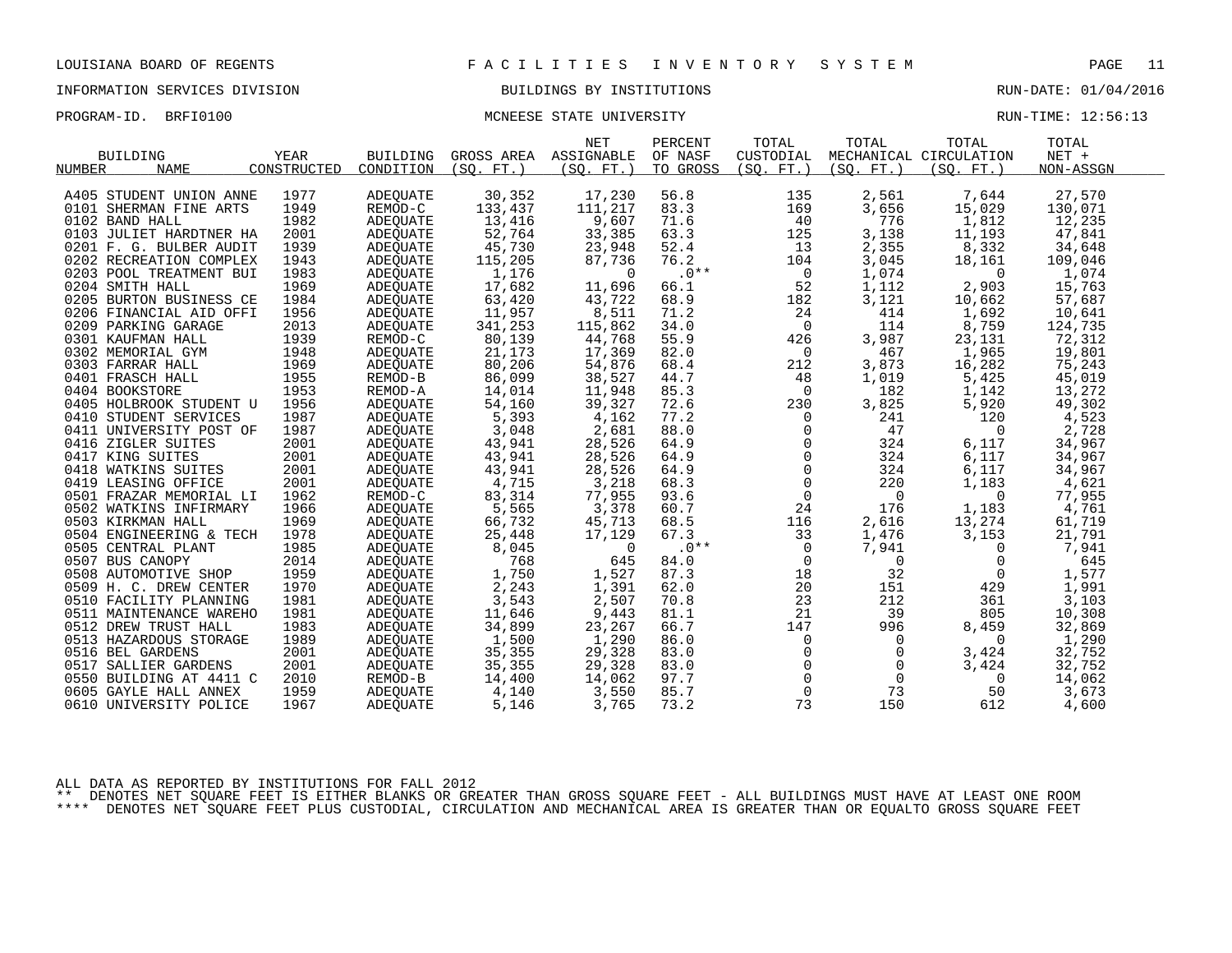### INFORMATION SERVICES DIVISION BUILDINGS BY INSTITUTIONS RUN-DATE: 01/04/2016

### PROGRAM-ID. BRFI0100 CONSERVATION MONEESE STATE UNIVERSITY CONSERVATION RUN-TIME: 12:56:13

| YEAR<br>ASSIGNABLE<br>OF NASF<br>CUSTODIAL<br>MECHANICAL CIRCULATION<br>NET +<br><b>BUILDING</b><br><b>BUILDING</b><br>GROSS AREA<br>CONSTRUCTED<br>(SO. FT.)<br>(SO. FT. )<br>NUMBER<br><b>NAME</b><br>CONDITION<br>(SO. FT. )<br>TO GROSS<br>(SO. FT. )<br>(SO. FT. )<br>NON-ASSGN<br>6,054<br>5,337<br>88.2<br>$\mathbf 0$<br>$\Omega$<br>5,337<br>0611 PRESIDENTS HOME<br>1965<br><b>ADEQUATE</b><br>0<br>1970<br>43,717<br>67.8<br>70<br>8,288<br>29,624<br>1,959<br>39,941<br>0612 GAYLE HALL<br>ADEQUATE<br>2,086<br>2008<br>1,276<br>61.2<br>180<br>392<br>1,848<br>0615 BUILDING AT 4120 R<br>REMOD-B<br>0 |  |
|---------------------------------------------------------------------------------------------------------------------------------------------------------------------------------------------------------------------------------------------------------------------------------------------------------------------------------------------------------------------------------------------------------------------------------------------------------------------------------------------------------------------------------------------------------------------------------------------------------------------|--|
|                                                                                                                                                                                                                                                                                                                                                                                                                                                                                                                                                                                                                     |  |
|                                                                                                                                                                                                                                                                                                                                                                                                                                                                                                                                                                                                                     |  |
|                                                                                                                                                                                                                                                                                                                                                                                                                                                                                                                                                                                                                     |  |
|                                                                                                                                                                                                                                                                                                                                                                                                                                                                                                                                                                                                                     |  |
|                                                                                                                                                                                                                                                                                                                                                                                                                                                                                                                                                                                                                     |  |
|                                                                                                                                                                                                                                                                                                                                                                                                                                                                                                                                                                                                                     |  |
| 51,786<br>29,365<br>56.7<br>3,756<br>47,592<br>0620 SEED<br>2013<br>14,325<br>ADEQUATE<br>146                                                                                                                                                                                                                                                                                                                                                                                                                                                                                                                       |  |
| 27,058<br>24,279<br>89.7<br>24,279<br>0701 CHOZEN HALL<br>1956<br>REMOD-B<br>0<br>$\Omega$<br>$\Omega$                                                                                                                                                                                                                                                                                                                                                                                                                                                                                                              |  |
| 55<br>1966<br>40,485<br>24,764<br>61.2<br>1,353<br>8,907<br>35,079<br>0703 COLLETTE HALL<br><b>ADEQUATE</b>                                                                                                                                                                                                                                                                                                                                                                                                                                                                                                         |  |
| 2013<br>56,541<br>78.5<br>0705 BURTON RESIDENCE H<br>ADEQUATE<br>44,411<br>93<br>1,263<br>7,694<br>53,461                                                                                                                                                                                                                                                                                                                                                                                                                                                                                                           |  |
| 2001<br>512<br>452<br>88.3<br>$\overline{0}$<br>50<br>502<br>0717 HOUSING MAINTENANC<br>ADEQUATE<br>0                                                                                                                                                                                                                                                                                                                                                                                                                                                                                                               |  |
| 5,697<br>5,272<br>1977<br>4,367<br>76.7<br>26<br>206<br>673<br>0802 STREAM ALUMNI CENT<br><b>ADEQUATE</b>                                                                                                                                                                                                                                                                                                                                                                                                                                                                                                           |  |
| 2014<br>4,898<br>3,395<br>69.3<br>424<br>0803 ROBERT NOLAND ALUM<br>0<br>443<br>4,262<br>ADEOUATE                                                                                                                                                                                                                                                                                                                                                                                                                                                                                                                   |  |
| 42,737<br>0805 JACK V. DOLAND FIE<br>46,841<br>32,437<br>69.2<br>100<br>2,488<br>7,712<br>1965<br><b>ADEQUATE</b>                                                                                                                                                                                                                                                                                                                                                                                                                                                                                                   |  |
| 2000<br>385<br>821<br>5,273<br>0806 SPORTS MEDICINE FA<br>5,863<br>4,067<br>69.4<br>0<br>ADEOUATE                                                                                                                                                                                                                                                                                                                                                                                                                                                                                                                   |  |
| 1998<br>14,530<br>48.5<br>0<br>1,309<br>12,448<br>0808 NOLAN SKYRANCH<br><b>ADEQUATE</b><br>7,045<br>4,094                                                                                                                                                                                                                                                                                                                                                                                                                                                                                                          |  |
| 0809 COWBOY STADIUM RES<br>1964<br>996<br>$.0**$<br>$\mathbf 0$<br>784<br>784<br>REMOD-A<br>$\Omega$<br>$\Omega$                                                                                                                                                                                                                                                                                                                                                                                                                                                                                                    |  |
| $.0**$<br>1,026<br>$\Omega$<br>784<br>784<br>0810 COWBOY STADIUM RES<br>1964<br><b>ADEQUATE</b><br>$\Omega$<br>$\Omega$                                                                                                                                                                                                                                                                                                                                                                                                                                                                                             |  |
| 0<br>588<br>1964<br>613<br>588<br>95.9<br>$\mathbf 0$<br>$\mathbf 0$<br>0811 COWBOY STADIUM CON<br>ADEQUATE                                                                                                                                                                                                                                                                                                                                                                                                                                                                                                         |  |
| 775<br>$\mathbf 0$<br>588<br>588<br>$\mathbf 0$<br>0812 COWBOY STADIUM CON<br>1964<br>ADEOUATE<br>75.9<br>0                                                                                                                                                                                                                                                                                                                                                                                                                                                                                                         |  |
| $\Omega$<br>588<br>$\Omega$<br>588<br>1964<br>613<br>95.9<br>$\Omega$<br>0813 COWBOY STADIUM CON<br><b>ADEQUATE</b>                                                                                                                                                                                                                                                                                                                                                                                                                                                                                                 |  |
| $\mathbf 0$<br>$\Omega$<br>1964<br>775<br>735<br>94.8<br>$\Omega$<br>735<br>0814 COWBOY STADIUM CON<br><b>ADEOUATE</b>                                                                                                                                                                                                                                                                                                                                                                                                                                                                                              |  |
| 996<br>782<br>1964<br>$.0**$<br>0<br>782<br>$\mathbf 0$<br>0815 COWBOY STADIUM RES<br><b>ADEQUATE</b><br>$\Omega$                                                                                                                                                                                                                                                                                                                                                                                                                                                                                                   |  |
| $.0**$<br>$\Omega$<br>804<br>804<br>1,026<br>$\Omega$<br>$\Omega$<br>0816 COWBOY STADIUM RES<br>1964<br><b>ADEQUATE</b>                                                                                                                                                                                                                                                                                                                                                                                                                                                                                             |  |
| $\mathbf 0$<br>1981<br>3,969<br>81.4<br>362<br>170<br>3,763<br>0819 EARL MILLER COWBOY<br>3,231<br>ADEOUATE                                                                                                                                                                                                                                                                                                                                                                                                                                                                                                         |  |
| 1981<br>0<br>0820 GROUNDS SHOP<br>3,360<br>3,015<br>89.7<br>$\mathbf 0$<br>3,015<br>ADEQUATE<br>0                                                                                                                                                                                                                                                                                                                                                                                                                                                                                                                   |  |
| $\Omega$<br>1983<br>288<br>256<br>256<br>0821 FOOTBALL SERVICE B<br>REMOD-A<br>88.9<br>$\Omega$<br>$\Omega$                                                                                                                                                                                                                                                                                                                                                                                                                                                                                                         |  |
| $\mathbf 0$<br>1999<br>3,230<br>2,630<br>90<br>206<br>2,926<br>0824 TRACK FIELDHOUSE<br><b>ADEQUATE</b><br>81.4                                                                                                                                                                                                                                                                                                                                                                                                                                                                                                     |  |
| 1975<br>59.2<br>0<br>480<br>284<br>$\Omega$<br>284<br>0826 BASEBALL DUGOUT SO<br>ADEQUATE<br>$\Omega$                                                                                                                                                                                                                                                                                                                                                                                                                                                                                                               |  |
| $\Omega$<br>0827 BASEBALL DUGOUT WE<br>1975<br>480<br>284<br>59.2<br>$\Omega$<br>284<br><b>ADEOUATE</b><br>$\Omega$                                                                                                                                                                                                                                                                                                                                                                                                                                                                                                 |  |
| $\mathbf 0$<br>1970<br>9,487<br>4,493<br>47.4<br>206<br>1,065<br>5,764<br>0829 BASEBALL FIELDHOUS<br><b>ADEQUATE</b>                                                                                                                                                                                                                                                                                                                                                                                                                                                                                                |  |
| 1986<br>216<br>72.7<br>0<br>0831 COWBOY DIAMOND PRE<br>157<br>0<br>157<br>ADEOUATE<br>0                                                                                                                                                                                                                                                                                                                                                                                                                                                                                                                             |  |
| 871<br>679<br>1975<br>397<br>45.6<br>$\mathbf 0$<br>238<br>0832 COWBOY DIAMOND RR/<br><b>ADEQUATE</b><br>44                                                                                                                                                                                                                                                                                                                                                                                                                                                                                                         |  |
| 1,200<br>725<br>$\mathbf 0$<br>725<br>0916 CALF BARN<br>1956<br>60.4<br>ADEQUATE<br>0<br>0                                                                                                                                                                                                                                                                                                                                                                                                                                                                                                                          |  |
| 92.3<br>0<br>1970<br>2,414<br>2,227<br>$\Omega$<br>2,227<br>0918 STALLION BARN<br>0<br>ADEOUATE                                                                                                                                                                                                                                                                                                                                                                                                                                                                                                                     |  |
| $\mathbf 0$<br>1970<br>9,644<br>9,263<br>96.0<br>9,412<br>0919 BREEDING LAB<br>REMOD-C<br>149<br>0                                                                                                                                                                                                                                                                                                                                                                                                                                                                                                                  |  |
| 1970<br>3,974<br>$\Omega$<br>3,974<br>REMOD-C<br>4,518<br>88.0<br>$\Omega$<br>$\Omega$<br>0920 MEAT LAB                                                                                                                                                                                                                                                                                                                                                                                                                                                                                                             |  |
| 1984<br>2,500<br>$\mathbf 0$<br>2,250<br>90.0<br>$\Omega$<br>2,250<br>0922 HAY BARN<br><b>ADEQUATE</b><br>$\Omega$                                                                                                                                                                                                                                                                                                                                                                                                                                                                                                  |  |
| 7,235<br>$\mathbf 0$<br>9,839<br>0923 EOUINE CENTER<br>1984<br>ADEQUATE<br>11,339<br>63.8<br>2,604<br>0                                                                                                                                                                                                                                                                                                                                                                                                                                                                                                             |  |
| $\Omega$<br>2,268<br>214<br>1956<br>ADEOUATE<br>1,780<br>78.5<br>1,994<br>0970 LOUISIANA ENVIRON<br>0                                                                                                                                                                                                                                                                                                                                                                                                                                                                                                               |  |
| 1958<br>1,768<br>1,559<br>1,559<br>88.2<br>1104 RESIDENCE AT 3935<br>ADEQUATE<br>$\Omega$<br>$\Omega$<br>$\Omega$                                                                                                                                                                                                                                                                                                                                                                                                                                                                                                   |  |
| 2008<br>5,400<br>60.1<br>39<br>383<br>590<br>4,259<br>1120<br>HODGES STREET FIEL<br>3,247<br>ADEQUATE                                                                                                                                                                                                                                                                                                                                                                                                                                                                                                               |  |
| 2011<br>4,177<br>4,150<br>99.4<br>$\mathbf 0$<br>4,150<br>1130 SALE ROAD APARTMEN<br>REMOD-A<br>$\Omega$<br>$\Omega$                                                                                                                                                                                                                                                                                                                                                                                                                                                                                                |  |

ALL DATA AS REPORTED BY INSTITUTIONS FOR FALL 2012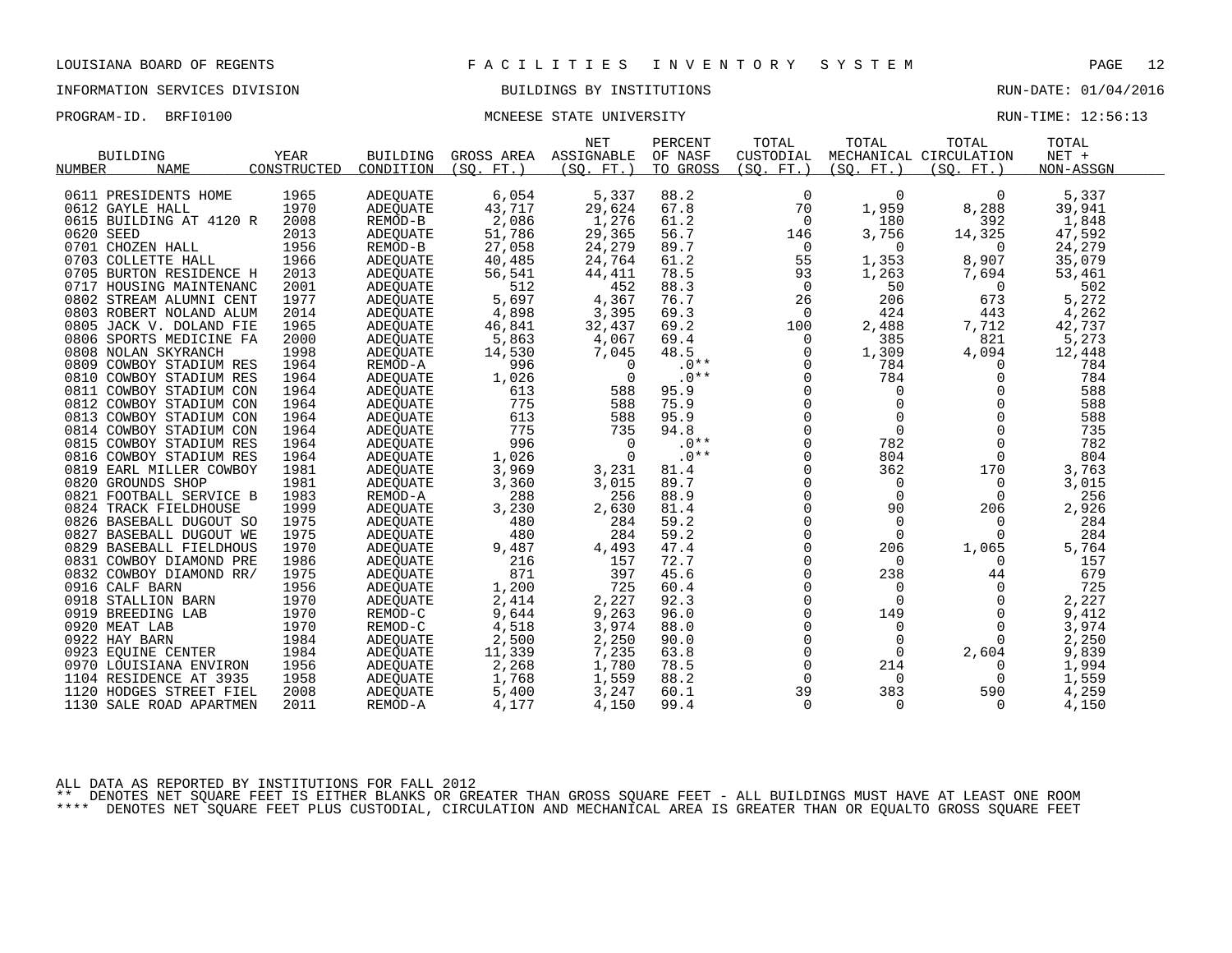ALL DATA AS REPORTED BY INSTITUTIONS FOR FALL 2012 \*\* DENOTES NET SQUARE FEET IS EITHER BLANKS OR GREATER THAN GROSS SQUARE FEET - ALL BUILDINGS MUST HAVE AT LEAST ONE ROOM \*\*\*\* DENOTES NET SQUARE FEET PLUS CUSTODIAL, CIRCULATION AND MECHANICAL AREA IS GREATER THAN OR EQUALTO GROSS SQUARE FEET

|          | INFORMATION SERVICES DIVISION |             |           |           | BUILDINGS BY INSTITUTIONS            |                    |           |           |                                           |                    | RUN-DATE: 01/04/2016 |
|----------|-------------------------------|-------------|-----------|-----------|--------------------------------------|--------------------|-----------|-----------|-------------------------------------------|--------------------|----------------------|
|          | PROGRAM-ID. BRFI0100          |             |           |           | MCNEESE STATE UNIVERSITY             |                    |           |           |                                           | RUN-TIME: 12:56:13 |                      |
| BUILDING |                               | YEAR        | BUILDING  |           | NET<br>GROSS AREA ASSIGNABLE OF NASF | PERCENT            | TOTAL     | TOTAL     | TOTAL<br>CUSTODIAL MECHANICAL CIRCULATION | TOTAL<br>$NET +$   |                      |
| NUMBER   | NAME                          | CONSTRUCTED | CONDITION | (SO. FT.) |                                      | (SO. FT.) TO GROSS | (SO. FT.) | (SO. FT.) | (SO. FT. )                                | NON-ASSGN          |                      |

1131 SALE ROAD APARTMEN 2011 REMOD-A 2,635 2,600 98.7 0 0 0 2,600

LOUISIANA BOARD OF REGENTS F A C I L I T I E S I N V E N T O R Y S Y S T E M PAGE 13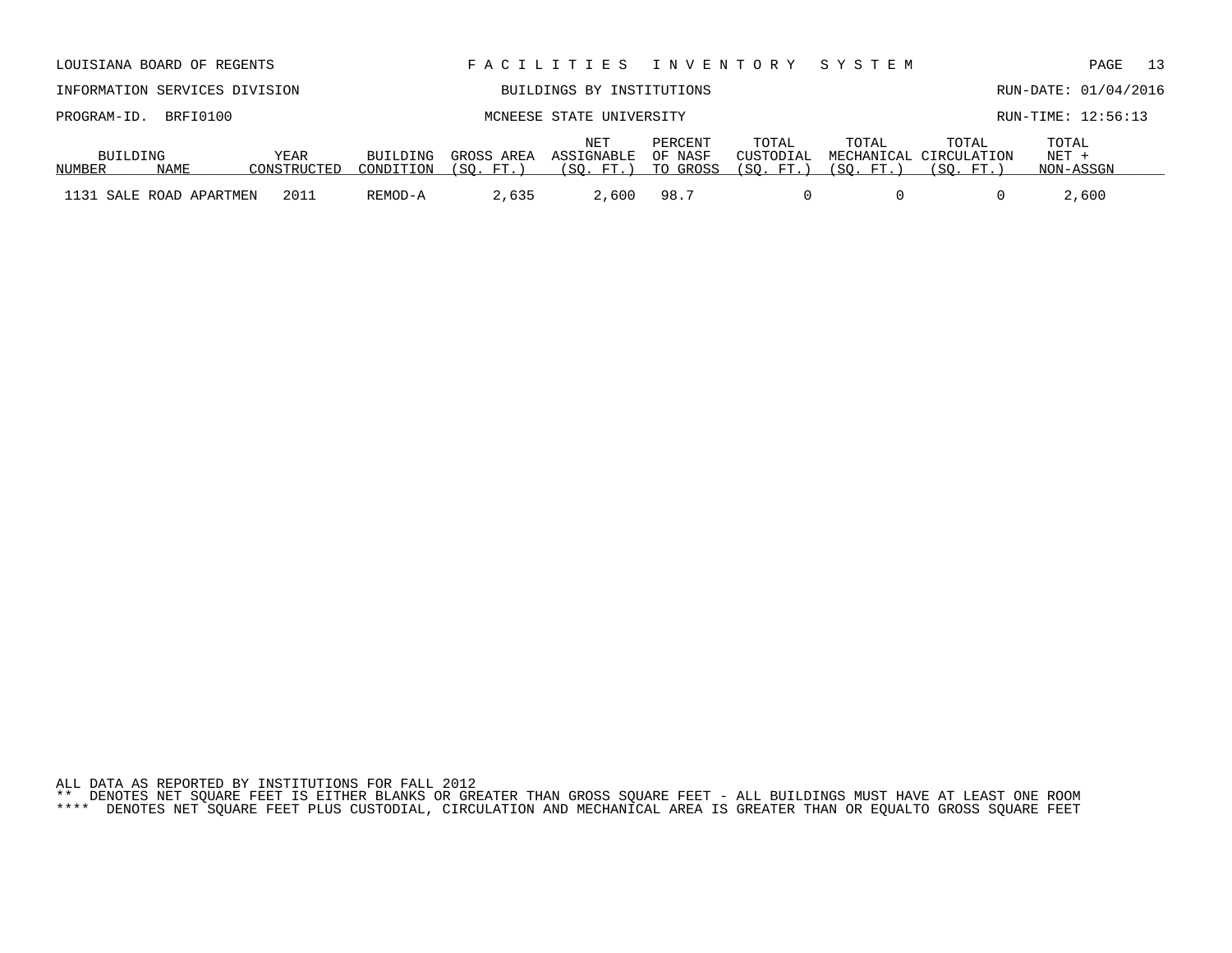### INFORMATION SERVICES DIVISION BUILDINGS BY INSTITUTIONS RUN-DATE: 01/04/2016

### PROGRAM-ID. BRFI0100 NICHOLLS STATE UNIVERSITY RUN-TIME: 12:56:13

|                         |             |                 |            | <b>NET</b> | PERCENT  | TOTAL               | TOTAL       | TOTAL                  | TOTAL     |  |
|-------------------------|-------------|-----------------|------------|------------|----------|---------------------|-------------|------------------------|-----------|--|
| <b>BUILDING</b>         | <b>YEAR</b> | <b>BUILDING</b> | GROSS AREA | ASSIGNABLE | OF NASF  | CUSTODIAL           |             | MECHANICAL CIRCULATION | $NET +$   |  |
| <b>NAME</b><br>NUMBER   | CONSTRUCTED | CONDITION       | (SO. FT. ) | (SO. FT. ) | TO GROSS | (SO. FT.)           | (SO. FT. )  | (SO. FT. )             | NON-ASSGN |  |
|                         |             |                 |            |            |          |                     |             |                        |           |  |
| 0001 C C ELKINS HALL    | 1948        | <b>ADEQUATE</b> | 41,116     | 32,580     | 79.2     | 111                 | 1,609       | 6,116                  | 40,416    |  |
| 0002 E D WHITE HALL     | 1956        | <b>ADEOUATE</b> | 20,000     | 10,599     | 53.0     | 96                  | 217         | $\Omega$               | 10,912    |  |
| 0003 R C SHAVER GYMNASI | 1957        | ADEQUATE        | 29,050     | 24,276     | 83.6     | 205                 | 1,622       | 2,859                  | 28,962    |  |
| 0004 D R STOPHER GYMNAS | 1967        | REMOD-A         | 51,012     | 37,130     | 72.8     | 0                   | 1,021       | 2,447                  | 40,598    |  |
| 0005 P G T BEAUREGARD H | 1960        | <b>ADEOUATE</b> | 61,182     | 31,665     | 51.8     | $\overline{0}$      | 154         | $\Omega$               | 31,819    |  |
| 0006 O E PELTIER HALL   | 1966        | <b>ADEOUATE</b> | 108,380    | 84,399     | 77.9     | 72                  | 3,291       | 144                    | 87,906    |  |
| 0007 LEONIDAS POLK HALL | 1963        | ADEQUATE        | 48,275     | 26,555     | 55.0     | 208                 | 1,555       | 0                      | 28,318    |  |
| 0008 V F GALLIANO HALL/ | 1964        | ADEQUATE        | 29,720     | 24,930     | 83.9     | 63                  | 1,960       | 639                    | 27,592    |  |
| 0009 BOLLINGER MEM ST U | 1967        | <b>ADEOUATE</b> | 73,376     | 44,371     | 60.5     | 190                 | 4,662       | 9,797                  | 59,020    |  |
| 0010 RICHARD E TALBOT H | 1970        | ADEQUATE        | 75,532     | 44,599     | 59.0     | 135                 | $\mathbf 0$ | 0                      | 44,734    |  |
| 0011 ALUMNI             | 1966        | ADEQUATE        | 3,537      | 2,538      | 71.8     | $\overline{0}$      | 234         | 459                    | 3,231     |  |
| 0012 STUDENT PUBLICATIO | 1970        | ADEQUATE        | 10,177     | 7,232      | 71.1     | $\mathbf 0$         | 334         | 1,599                  | 9,165     |  |
| 0014 JAMES LYNN POWELL  | 1971        | ADEQUATE        | 38,323     | 28,389     | 74.1     | 55                  | 545         | $\Omega$               | 28,989    |  |
| 0015 FAMILY AND CONSUME | 1975        | ADEQUATE        | 10,000     | 6,333      | 63.3     | 281                 | 1,736       | 1,421                  | 9,771     |  |
| 0016 PICCIOLA HALL      | 1978        | ADEQUATE        | 9,374      | 7,372      | 78.6     | 53                  | 469         | 369                    | 8,263     |  |
| 0017 ELLENDER MEMORIAL  | 1980        | ADEQUATE        | 149,215    | 107,209    | 71.8     | 658                 | 16,068      | 13,121                 | 137,056   |  |
| 0018 CANDIES HALL       | 1985        | ADEQUATE        | 9,674      | 6,002      | 62.0     | 13                  | 326         | 2,475                  | 8,816     |  |
| 0019 FRANCOIS T GOUAUX  | 1981        | ADEQUATE        | 67,760     | 46,183     | 68.2     | 130                 | 3,891       | $\Omega$               | 50,204    |  |
| 0020 TIMOTHY R. LINDSLE | 1993        | <b>ADEOUATE</b> | 10,000     | 4,843      | 48.4     | $\overline{0}$      | 0           | 0                      | 4,843     |  |
| 0021 BETSY CHERAMIE AYO | 2001        | ADEQUATE        | 74,753     | 43,851     | 58.7     | 297                 | 2,337       | $\Omega$               | 46,485    |  |
| 0022 ALLIED HEALTH/CONT | 2001        | <b>ADEOUATE</b> | 19,859     | 15,488     | 78.0     | 0                   | 100         | $\Omega$               | 15,588    |  |
| 0027 TRACTOR BAR        | 1950        | <b>ADEOUATE</b> | 1,584      | 1,584      | 100.0    | 0                   | $\mathbf 0$ | $\mathbf 0$            | 1,584     |  |
| 0028 FEED BARN          | 1950        | ADEQUATE        | 180        | 180        | 100.0    | 0                   | 0           | $\Omega$               | 180       |  |
| 0030 PRESIDENTS HOUSE   | 1956        | <b>ADEOUATE</b> | 5,969      | 5,253      | 88.0     | $\mathbf 0$         | $\mathbf 0$ | $\mathbf 0$            | 5,253     |  |
| 0032 LABORATORY         | 1975        | ADEQUATE        | 1,643      | 1,643      | 100.0    | $\mathbf 0$         | $\Omega$    | $\Omega$               | 1,643     |  |
| 0033 FARM HOUSE         | 1950        | ADEQUATE        | 1,225      | 1,078      | 88.0     | $\mathsf{O}\xspace$ | $\Omega$    | $\mathbf 0$            | 1,078     |  |
| 0034 FARM HOUSE         | 1950        | <b>ADEOUATE</b> | 1,225      | 1,078      | 88.0     | $\mathsf{O}\xspace$ | 0           | 0                      | 1,078     |  |
| 0035 FARM HOUSE         | 1950        | ADEQUATE        | 1,285      | 1,131      | 88.0     | $\Omega$            | $\Omega$    | $\Omega$               | 1,131     |  |
| 0036 FARM HOUSE         | 1950        | <b>ADEOUATE</b> | 967        | 851        | 88.0     | $\mathsf{O}\xspace$ | $\Omega$    | 0                      | 851       |  |
| 0037 FARM HOUSE         | 1950        | ADEQUATE        | 967        | 851        | 88.0     | 0                   | $\mathbf 0$ | 0                      | 851       |  |
| 0038 FARM HOUSE         | 1950        | <b>ADEQUATE</b> | 967        | 851        | 88.0     | $\Omega$            | $\Omega$    | $\Omega$               | 851       |  |
| 0039 FARM HOUSE         | 1950        | <b>ADEOUATE</b> | 967        | 851        | 88.0     | $\mathsf{O}$        | 0           | $\mathbf 0$            | 851       |  |
| 0040 GROUNDS MAI        | 1963        | ADEQUATE        | 10,578     | 10,578     | 100.0    | $\mathbf 0$         | $\Omega$    | $\Omega$               | 10,578    |  |
| 0041 STALLION BA        | 1950        | <b>ADEOUATE</b> | 5,655      | 5,655      | 100.0    | $\Omega$            | $\Omega$    | $\Omega$               | 5,655     |  |
| 0042 FARM STABLE        | 1950        | ADEOUATE        | 2,310      | 2,310      | 100.0    | $\mathsf{O}$        | $\mathbf 0$ | 0                      | 2,310     |  |
| 0043 HORSE BARN         | 1950        | ADEQUATE        | 31,900     | 31,900     | 100.0    | $\mathbf 0$         | $\Omega$    | $\Omega$               | 31,900    |  |
| 0044 MILK PARLOR        | 1950        | <b>ADEOUATE</b> | 877        | 877        | 100.0    | $\mathbf{0}$        | $\mathbf 0$ | $\mathbf 0$            | 877       |  |
| 0045 GREENHOUSE         | 1960        | ADEQUATE        | 4,744      | 4,744      | 100.0    | $\mathbf 0$         | $\mathbf 0$ | 0                      | 4,744     |  |
| 0046 BASEBALL FI        | 1966        | <b>ADEOUATE</b> | 315        | 283        | 89.8     | $\mathbf 0$         | $\mathbf 0$ | $\mathbf 0$            | 283       |  |
| 0047 BASEBALL FI        | 1966        | <b>ADEOUATE</b> | 372        | 304        | 81.7     | $\mathbf 0$         | $\mathbf 0$ | $\mathbf 0$            | 304       |  |
|                         |             |                 |            |            |          |                     |             |                        |           |  |

ALL DATA AS REPORTED BY INSTITUTIONS FOR FALL 2012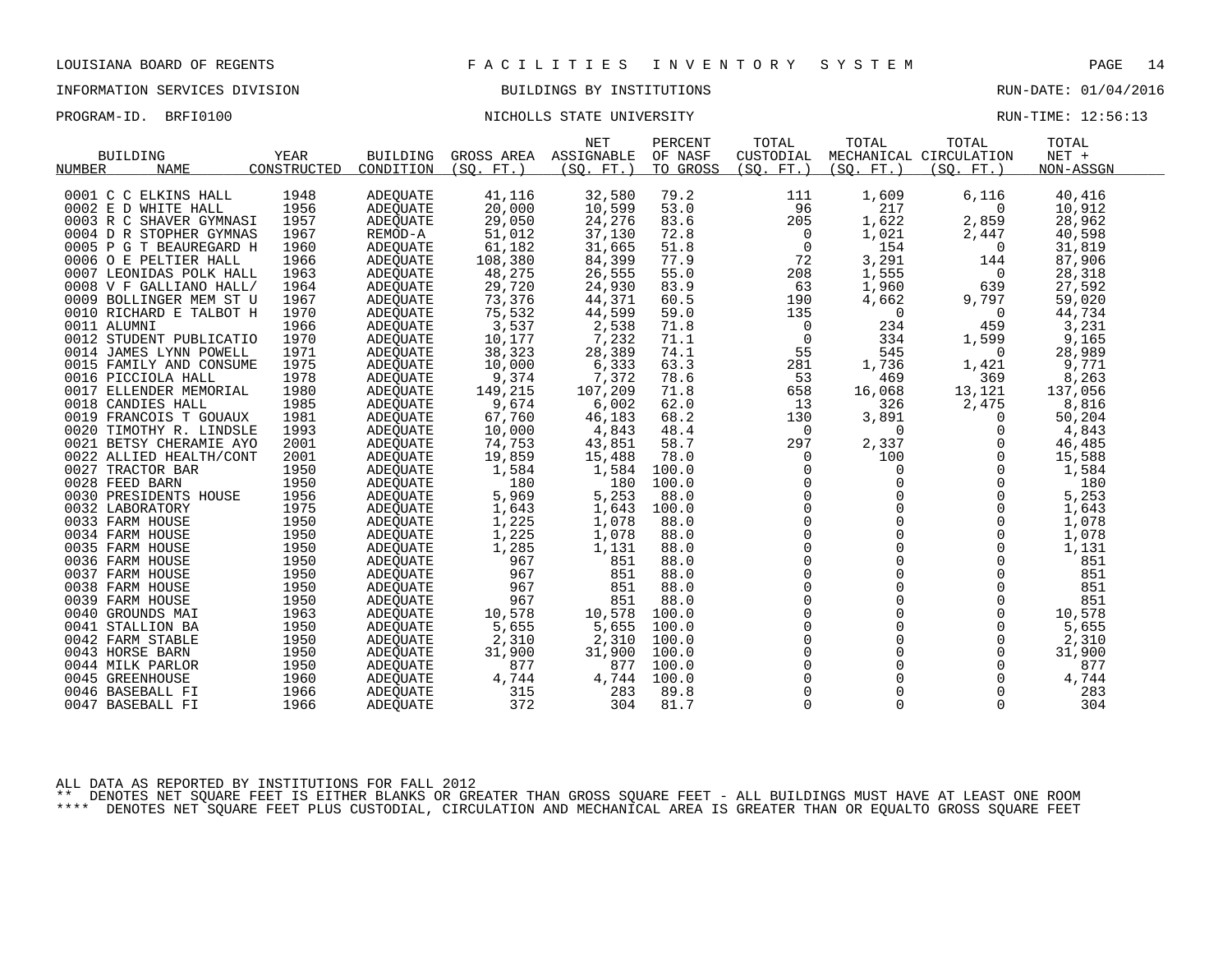### INFORMATION SERVICES DIVISION BUILDINGS BY INSTITUTIONS RUN-DATE: 01/04/2016

PROGRAM-ID. BRFI0100 NICHOLLS STATE UNIVERSITY RUN-TIME: 12:56:13

|            |                         |             |                 |                       | NET         | PERCENT          | TOTAL                                      | TOTAL       | TOTAL                  | TOTAL     |  |
|------------|-------------------------|-------------|-----------------|-----------------------|-------------|------------------|--------------------------------------------|-------------|------------------------|-----------|--|
|            | <b>BUILDING</b>         | <b>YEAR</b> | <b>BUILDING</b> | GROSS AREA ASSIGNABLE |             | OF NASF          | CUSTODIAL                                  |             | MECHANICAL CIRCULATION | $NET +$   |  |
| NUMBER     | <b>NAME</b>             | CONSTRUCTED | CONDITION       | (SO, FT.)             | (SO, FT.)   | TO GROSS         | (SO. FT.)                                  | (SO. FT.)   | (SO. FT. )             | NON-ASSGN |  |
|            |                         |             |                 |                       |             |                  |                                            |             |                        |           |  |
|            | 0048 GREENHOUSE         | 1967        | <b>ADEQUATE</b> | 290                   | 290         | 100.0            | $\mathbf 0$                                | $\Omega$    | $\Omega$               | 290       |  |
|            | 0049 HAY BARN           | 1950        | <b>ADEQUATE</b> | 6,433                 | 6,433       | 100.0            | $\Omega$                                   | $\mathbf 0$ | 0                      | 6,433     |  |
|            | 0053 PAINT SHED         | 1970        | <b>ADEQUATE</b> | 9,900                 | $\Omega$    | $.0**$           | 9,900                                      | $\Omega$    | $\Omega$               | 9,900     |  |
| 0055 ARENA |                         | 1950        | <b>ADEOUATE</b> | 21,816                | 21,816      | 100.0            | 0                                          |             | $\Omega$               | 21,816    |  |
|            | 0062 RESIDENCE          | 1935        | ADEOUATE        | 1,600                 | 1,408       | 88.0             | $\mathbf 0$                                | $\mathbf 0$ | $\Omega$               | 1,408     |  |
| 0063 BARN  |                         | 1935        | ADEQUATE        | 6,325                 | 6,325       | 100.0            | $\mathsf 0$                                | $\Omega$    | $\Omega$               | 6,325     |  |
|            | 0068 GREENHOUSE         | 1971        | <b>ADEQUATE</b> | 1,500                 | 1,500       | 100.0            | $\mathsf{O}$                               | $\mathbf 0$ | 0                      | 1,500     |  |
|            | 0070 FRANK L BAR        | 1972        | ADEQUATE        | 18,895                | 13,874      | 73.4             | 201                                        | 762         | 2,450                  | 17,287    |  |
|            | 0071 BARKER HALL ANNEX  | 1986        | ADEOUATE        | 4,320                 | 3,602       | 83.4             | $\mathbf 0$                                | 80          | 250                    | 3,932     |  |
|            | 0073 AYO SWIMMIN        | 1976        | ADEQUATE        | 1,417                 | 937         | 66.1             | 0                                          | 137         | 147                    | 1,221     |  |
|            | 0078 DIDIER BASE        | 1979        | ADEQUATE        | 1,108                 | 1,045       | 94.3             | $\mathbf 0$                                | $\Omega$    | 0                      | 1,045     |  |
|            | 0085 CALECAS HALL       | 1972        | ADEQUATE        | 23,074                | 20,898      | 90.6             | $\mathbf 0$                                | $\Omega$    | $\Omega$               | 20,898    |  |
|            | 0086 JOHN L GUIDRY STAD | 1972        | ADEQUATE        | 12,446                | 7,039       | 56.6             | 45                                         | 4,049       | 933                    | 12,066    |  |
|            | 0088 LST GREENHO        | 1982        | <b>ADEOUATE</b> | 960                   | 960         | 100.0            | $\mathbf 0$                                | $\Omega$    | 0                      | 960       |  |
|            | 009A STUDENT UNI        | 1988        | ADEQUATE        | 8,214                 | 4,325       | 52.7             | 0                                          | 969         | 2,147                  | 7,441     |  |
|            | 0090 SOUTH BABINGTON    | 1965        | ADEQUATE        | 22,269                | 13,230      | 59.4             | 0                                          | $\Omega$    | $\Omega$               | 13,230    |  |
|            | 0091 NORTH BABINGTON    | 1964        | ADEQUATE        | 13,266                | 7,056       | 53.2             | $\mathbf 0$                                |             | 0                      | 7,056     |  |
|            | 0093 H D ELLENDER       | 1967        | <b>ADEOUATE</b> | 63,606                | 23,700      | 37.3             | $\mathbf 0$                                | $\Omega$    | 0                      | 23,700    |  |
|            | 0094 FAMILY HOUSING     | 1978        | ADEOUATE        | 14,524                | 11,620      | 80.0             | $\mathsf{O}$                               | $\mathbf 0$ | $\mathbf 0$            | 11,620    |  |
|            | 0095 FAMILY RES CTR     | 1983        | ADEQUATE        | 2,517                 | 182         | 7.2              | $\mathbf 0$                                | 124         | 225                    | 531       |  |
|            | 0096 CONTINUING EDUCATI | 1971        | ADEQUATE        | 1,208                 | 628         | 52.0             | 29                                         | 154         | 189                    | 1,000     |  |
|            | 0097 SCHOLARS HALL      | 2008        | ADEQUATE        | 61,362                | 43,258      | 70.5             | 0                                          | $\mathbf 0$ | 0                      | 43,258    |  |
|            | 0098 ZERINGUE HALL      | 2008        | ADEQUATE        | 55,453                | 39,514      | 71.3             | $\mathbf 0$                                | $\Omega$    | 0                      | 39,514    |  |
|            | 0099 MILLET HALL        | 2008        | ADEQUATE        | 55,453                | 39,514      | 71.3             | $\Omega$                                   |             | $\Omega$               | 39,514    |  |
|            | 0101 BRADY COMPLEX CLUB | 2003        | ADEQUATE        | 7,761                 | 7,761       | 100.0            | $\mathsf{O}$                               | $\mathbf 0$ | 0                      | 7,761     |  |
|            | 0102 BRADY COMPLEX BLDG | 2003        | ADEQUATE        | 25,821                | 25,821      | 100.0            |                                            |             | $\mathbf 0$            | 25,821    |  |
|            | 0103 BRADY COMPLEX BLDG | 2003        | <b>ADEOUATE</b> | 25,821                | 25,821      | 100.0            | $\begin{smallmatrix}0\\0\end{smallmatrix}$ |             | $\mathbf 0$            | 25,821    |  |
|            | 0104 BRADY COMPLEX BLDG | 2003        | <b>ADEQUATE</b> | 12,558                | 12,558      | 100.0            | $\mathbf 0$                                | $\Omega$    | $\Omega$               | 12,558    |  |
|            | 0105 BRADY COMPLEX BLDG | 2003        | <b>ADEQUATE</b> | 25,821                | 25,821      | 100.0            | $\mathsf{O}\xspace$                        |             | 0                      | 25,821    |  |
|            | 0106 BRADY COMPLEX BLDG | 2003        | ADEQUATE        | 12,558                | 12,558      | 100.0            | $\mathbf 0$                                |             | 0                      | 12,558    |  |
|            | 0107 BRADY COMPLEX BLDG | 2003        | ADEQUATE        | 25,821                | 25,821      | 100.0            | $\mathbf 0$                                | $\Omega$    | $\Omega$               | 25,821    |  |
|            | 0108 BRADY COMPLEX BLDG | 2003        | <b>ADEOUATE</b> | 25,821                | 25,821      | 100.0            | $\mathsf{O}$                               | $\mathbf 0$ | $\mathbf 0$            | 25,821    |  |
|            | 0116 LANNY D. LEDET HAL | 2015        | <b>ADEQUATE</b> | 31,120                | 20,370      | 65.5             | $\mathbf 0$                                | $\mathbf 0$ | $\Omega$               | 20,370    |  |
|            | 018A ELKINS MECH        | 1985        | <b>ADEOUATE</b> | 1,935                 | $\Omega$    | $.0**$           | $\mathbf 0$                                | 1,877       |                        | 1,877     |  |
|            | 019A GOUAUX HALL        | 1981        |                 | 2,000                 |             | $.0**$           | 0                                          | 1,726       | $\mathbf 0$            | 1,726     |  |
|            | 050A MAINTENANCE        | 1965        | ADEQUATE        | 6,130                 | 0           | $.0**$           | $\mathbf 0$                                | 712         | 0                      | 712       |  |
|            |                         |             | ADEQUATE        |                       |             |                  |                                            |             |                        |           |  |
|            | 050B MAINTENANCE        | 1959        | ADEQUATE        | 7,280                 | $\mathbf 0$ | $.0**$<br>$.0**$ | $\mathbf 0$                                | 7,280       | $\mathbf 0$            | 7,280     |  |
|            | 050C MAINTENANCE        | 1968        | ADEQUATE        | 288                   | $\Omega$    |                  | $\Omega$                                   | 288         | $\Omega$               | 288       |  |
|            | 050D MAINTENANCE        | 1968        | ADEOUATE        | 2,020                 | $\mathbf 0$ | $.0**$           | $\mathbf 0$                                | 2,020       | 0                      | 2,020     |  |
|            | 070A MAINTENANCE        | 1959        | ADEQUATE        | 7,068                 | 0           | $.0**$           | 0                                          | 7,068       | $\mathbf 0$            | 7,068     |  |

ALL DATA AS REPORTED BY INSTITUTIONS FOR FALL 2012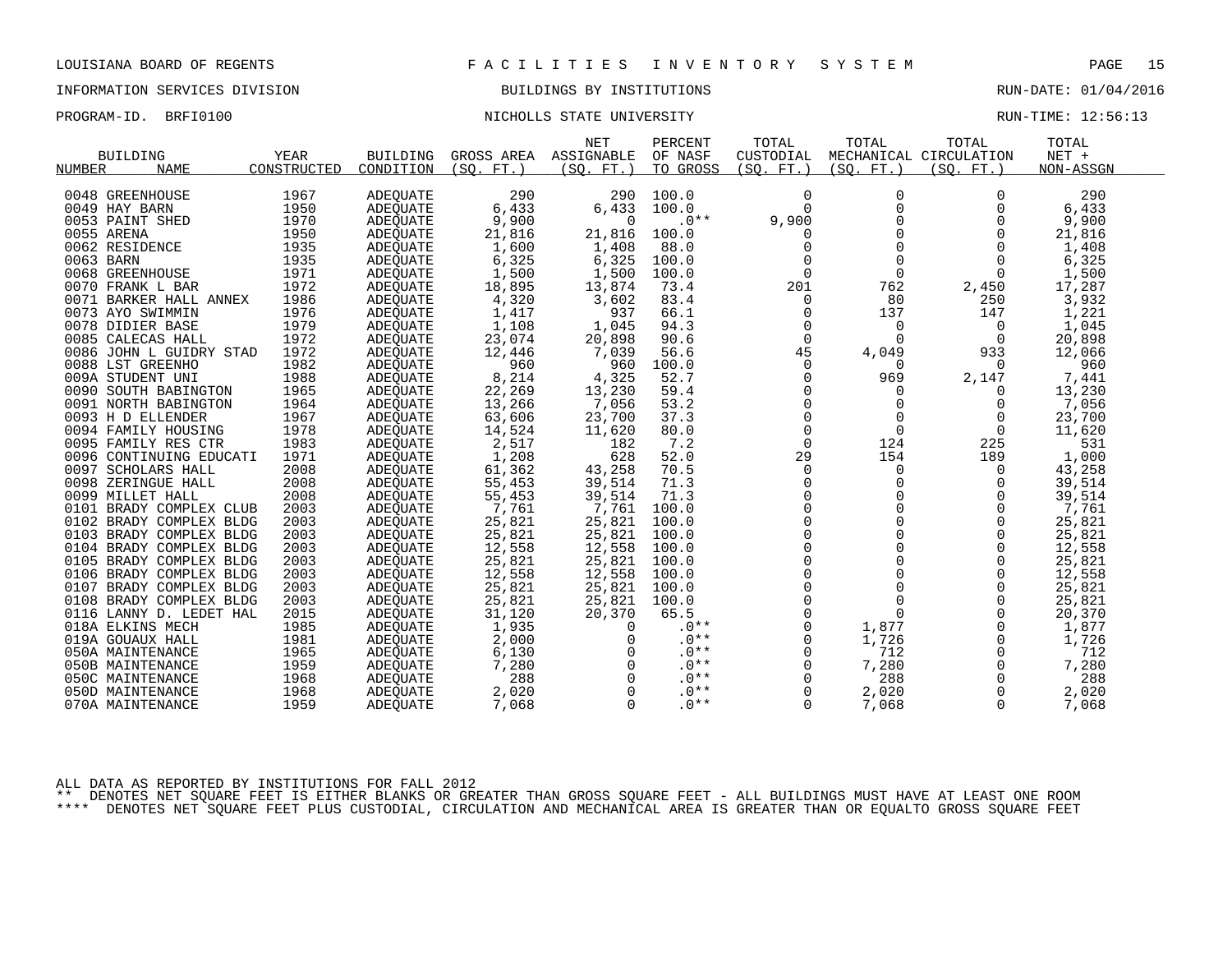# INFORMATION SERVICES DIVISION BUILDINGS BY INSTITUTIONS AND RUN-DATE: 01/04/2016

PROGRAM-ID. BRFI0100 NICHOLLS STATE UNIVERSITY RUN-TIME: 12:56:13

| NUMBER | <b>BUILDING</b><br><b>NAME</b> | <b>YEAR</b><br>CONSTRUCTED | <b>BUILDING</b><br>CONDITION | GROSS<br>AREA<br>FT.<br>'SO. | <b>NET</b><br><b>ASSIGNABLE</b><br>(SO. FT.) | PERCENT<br>OF NASF<br>TO GROSS | TOTAL<br>CUSTODIAL<br>'SO.<br>FT. | TOTAL<br>MECHANICAL<br>FT.<br>SO. | TOTAL<br>CIRCULATION<br>SO.<br>FT.) | TOTAL<br>$NET +$<br>NON-ASSGN |  |
|--------|--------------------------------|----------------------------|------------------------------|------------------------------|----------------------------------------------|--------------------------------|-----------------------------------|-----------------------------------|-------------------------------------|-------------------------------|--|
|        |                                |                            |                              |                              |                                              |                                |                                   |                                   |                                     |                               |  |
|        | 070B ATHLETICS B               | 1957                       | ADEOUATE                     | 2,076                        | 2,076                                        | 100.0                          |                                   |                                   |                                     | 2,076                         |  |
|        | 073A AYO SWIMMIN               | 1976                       | ADEOUATE                     | 916                          |                                              | $.0***$                        |                                   | 797                               |                                     | 797                           |  |
|        | 081A MECHANICAL                | 1964                       | ADEOUATE                     | 900                          |                                              | $.0**$                         |                                   | 821                               |                                     | 821                           |  |
|        | 083A MECHANICAL                | 1967                       | ADEOUATE                     | 768                          |                                              | $.0**$                         |                                   | 695                               |                                     | 695                           |  |
|        | 091A MECHANICAL                | 1964                       | ADEOUATE                     | 900                          |                                              | $.0**$                         |                                   | 821                               |                                     | 821                           |  |
|        | 093A MECHANICAL                | 1969                       | ADEOUATE                     | 640                          |                                              | $.0**$                         |                                   | 574                               |                                     | 574                           |  |
| 096A   | TELEPHONE E                    | 1985                       | ADEOUATE                     | 1,705                        | 375                                          | 22.0                           |                                   | 946                               | 123                                 | . . 444                       |  |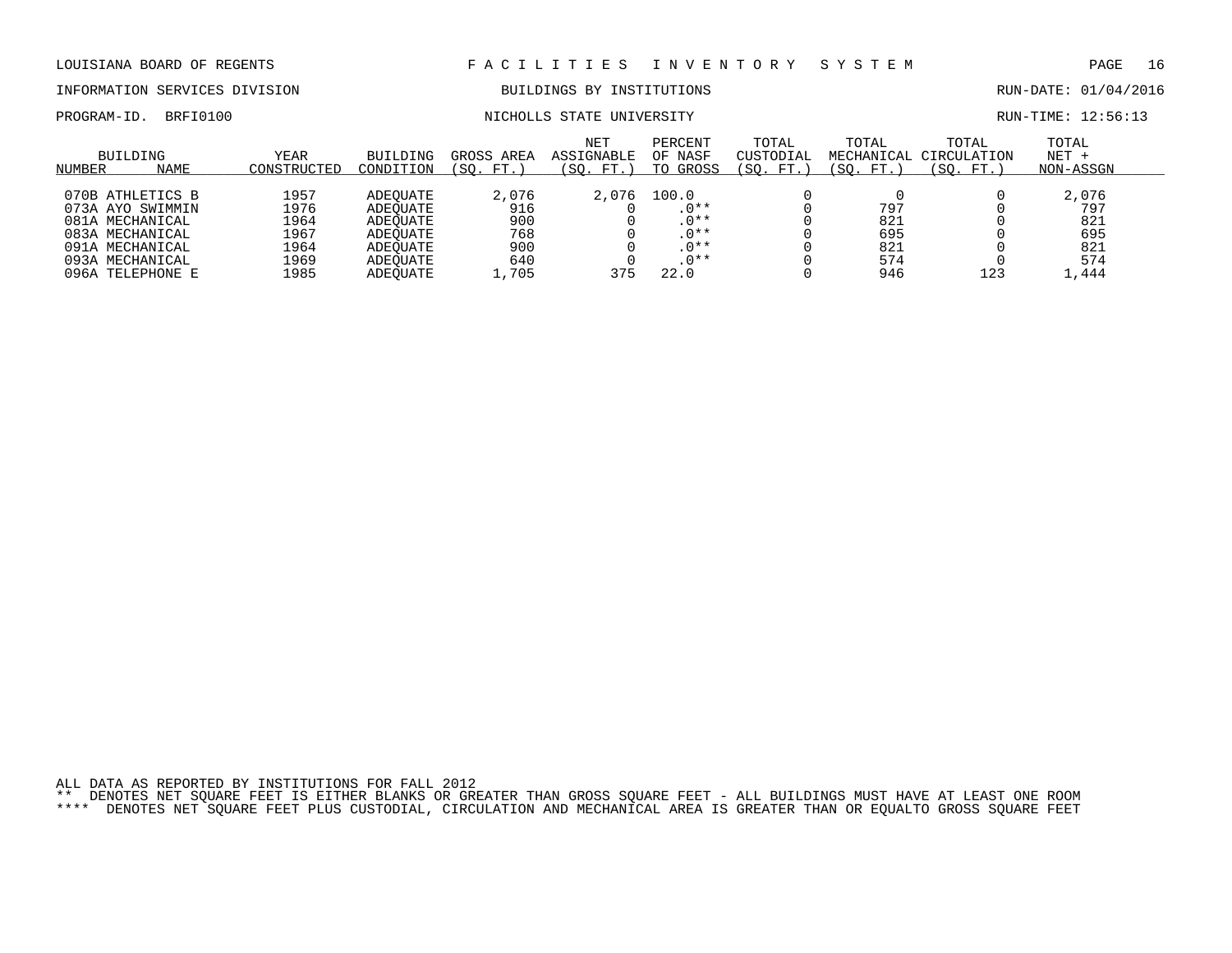### INFORMATION SERVICES DIVISION BUILDINGS BY INSTITUTIONS RUN-DATE: 01/04/2016

#### PROGRAM-ID. BRFI0100 **BRFION CONFERSITY OF LOUISIANA IN MONROE** RUN-TIME: 12:56:13

|                         |             |                 |            | <b>NET</b> | PERCENT  | TOTAL          | TOTAL       | TOTAL                  | TOTAL     |  |
|-------------------------|-------------|-----------------|------------|------------|----------|----------------|-------------|------------------------|-----------|--|
| <b>BUILDING</b>         | <b>YEAR</b> | <b>BUILDING</b> | GROSS AREA | ASSIGNABLE | OF NASF  | CUSTODIAL      |             | MECHANICAL CIRCULATION | $NET +$   |  |
| <b>NAME</b><br>NUMBER   | CONSTRUCTED | CONDITION       | (SO. FT.)  | (SQ. FT. ) | TO GROSS | (SQ. FT.)      | (SQ. FT.)   | (SO. FT. )             | NON-ASSGN |  |
|                         |             |                 |            |            |          |                |             |                        |           |  |
| 0001 Testing Center     |             | REMOD-B         | 1,452      | 1,452      | 100.0    | 0              | $\mathbf 0$ | 0                      | 1,452     |  |
| 0002 University House   | 1940        | REMOD-A         | 3,290      | 2,329      | 70.8     | 15             | 409         | 537                    | 3,290     |  |
| 0003 Hemphill Hall      | 2002        | REMOD-A         | 49,026     | 31,975     | 65.2     | 183            | 3,116       | 11,158                 | 46,432    |  |
| 0004 Bayou Commons 1    | 2006        | ADEQUATE        | 52,393     | 41,350     | 78.9     | $\overline{0}$ | 464         | 10,267                 | 52,081    |  |
| 0005 Bayou Commons 2    | 2006        | ADEQUATE        | 68,914     | 51,317     | 74.5     | $\mathbf 0$    | 1,050       | 15,608                 | 67,975    |  |
| 0006 Bayou Village Suit | 2006        | ADEQUATE        | 52,081     | 34,806     | 66.8     | 67             | 746         | 10,425                 | 46,044    |  |
| 0007 Claiborne Building |             | ADEQUATE        | 545,000    | 4,880      | .9       | $\overline{0}$ | 128         | 455                    | 5,463     |  |
| 0008 Intramural Storage |             | REMOD-C         | 180        | 180        | 100.0    | $\mathbf 0$    | $\Omega$    | $\Omega$               | 180       |  |
| 0009 Bienville Animal R |             | ADEQUATE        | 10,749     | 4,337      | 40.3     | 72             | 1,302       | 3,048                  | 8,759     |  |
| 0013 VAPA ANNEX         |             | REMOD-C         | 10,502     | 9,936      | 94.6     | 45             | 242         | 279                    | 10,502    |  |
| 0015 Building 5         | 2005        | REMOD-C         | 53,784     | 38,339     | 71.3     | 0              | 436         | 9,333                  | 48,108    |  |
| 0016 Building 6         | 2005        | ADEQUATE        | 53,784     | 37,773     | 70.2     | 112            | 414         | 9,809                  | 48,108    |  |
| 0017 Building 7         | 2005        | <b>ADEOUATE</b> | 59,034     | 43,090     | 73.0     | 0              | 563         | 8,637                  | 52,290    |  |
| 0018 BIENVILLE BUILDING | 2000        | ADEQUATE        | 354,200    | 95,985     | 27.1     | 114            | 7,766       | 17,805                 | 121,670   |  |
| 0019 Student Health Cen | 2005        | ADEQUATE        | 6,780      | 4,223      | 62.3     | 9              | 167         | 1,718                  | 6,117     |  |
| 0020 Softball Restrooms | 2005        | ADEQUATE        | 1,200      | 395        | 32.9     | 0              | 144         | 0                      | 539       |  |
| 0021 Softball Concessio | 2005        | ADEQUATE        | 2,150      | 1,093      | 50.8     | 0              | 68          | 123                    | 1,284     |  |
| 0022 SOCCER             |             | ADEQUATE        | 1,626      | 1,442      | 88.7     | $\mathbf 0$    | 104         | 80                     | 1,626     |  |
| 0023 ULM CHILD DEVELOPM |             | ADEQUATE        | 3,686      | 2,945      | 79.9     | $\mathsf{O}$   | 343         | 398                    | 3,686     |  |
| 0101 Filhiol Hall       | 1957        | REMOD-C         | 16,208     | 9,598      | 59.2     | 24             | 968         | 3,566                  | 14,156    |  |
| 0102 Biedenharn Hall    | 1939        | REMOD-C         | 47,279     | 25,604     | 54.2     | 120            | 3,743       | 9,911                  | 39,378    |  |
| 0103 Brown Hall         | 1931        | REMOD-C         | 27,711     | 16,636     | 60.0     | 515            | 873         | 5,917                  | 23,941    |  |
| 0104 Brown Auditorium   | 1931        | REMOD-C         | 33,467     | 23,599     | 70.5     | 44             | 1,081       | 3,149                  | 27,873    |  |
| 0105 Brown Gym          | 1932        | REMOD-C         | 21,572     | 17,712     | 82.1     | 132            | 736         | 1,608                  | 20,188    |  |
| 0106 Bry Hall           | 1939        | REMOD-C         | 17,103     | 11,681     | 68.3     | 48             | 550         | 2,414                  | 14,693    |  |
| 0107 Stubbs Hall        | 1956        | REMOD-C         | 66,611     | 40,104     | 60.2     | 481            | 3,905       | 15,622                 | 60,112    |  |
| 0108 Caldwell Hall      | 1949        | REMOD-C         | 21,616     | 14,043     | 65.0     | 23             | 716         | 4,213                  | 18,995    |  |
| 0109 Hanna Hall         | 1966        | REMOD-C         | 59,796     | 38,399     | 64.2     | 75             | 4,180       | 9,420                  | 52,074    |  |
| 0110 Garrett Hall       | 1962        | REMOD-C         | 26,823     | 17,201     | 64.1     | 68             | 1,475       | 6,029                  | 24,773    |  |
| 0111 Sandel Hall        | 1963        | REMOD-C         | 81,433     | 77,333     | 95.0     | $\overline{0}$ | 0           | 0                      | 77,333    |  |
| 0112 George Walker Hall | 1969        | REMOD-C         | 125,754    | 85,046     | 67.6     | 543            | 4,675       | 27,216                 | 117,480   |  |
| 0113 Fant-Ewing Coliseu | 1971        | REMOD-C         | 131,272    | 82,367     | 62.7     | 599            | 7,243       | 23,865                 | 114,074   |  |
| 0114 Brown Stadium      | 1967        | REMOD-C         | 32,115     | 28,547     | 88.9     | 85             | 1,032       | 2,451                  | 32,115    |  |
| 0115 Student Union      | 1939        | REMOD-C         | 66,855     | 42,246     | 63.2     | 416            | 3,517       | 15,373                 | 61,552    |  |
| 0117 Leon Sugar Hall    | 1971        | REMOD-C         | 77,379     | 55,813     | 72.1     | 207            | 3,166       | 13,050                 | 72,236    |  |
| 0118 Strauss Hall       | 1973        | REMOD-C         | 62,164     | 42,425     | 68.2     | 102            | 2,384       | 12,015                 | 56,926    |  |
| 0119 Band Building      | 1973        | REMOD-C         | 15,200     | 10,930     | 71.9     | 25             | 2,015       | 2,142                  | 15,112    |  |
| 0120 Heard Tennis Stadi | 1976        | REMOD-C         | 5,237      | 4,537      | 86.6     | $\mathbf 0$    | 392         | 45                     | 4,974     |  |
| 0121 Oxford Natatorium  | 1979        | REMOD-C         | 34,372     | 34,372     | 100.0    | $\overline{0}$ | $\mathbf 0$ | 0                      | 34,372    |  |
| 0122 Malone Stadium     | 1978        | REMOD-C         | 139,216    | 117,447    | 84.4     | 209            | 7,569       | 10,064                 | 135,289   |  |

ALL DATA AS REPORTED BY INSTITUTIONS FOR FALL 2012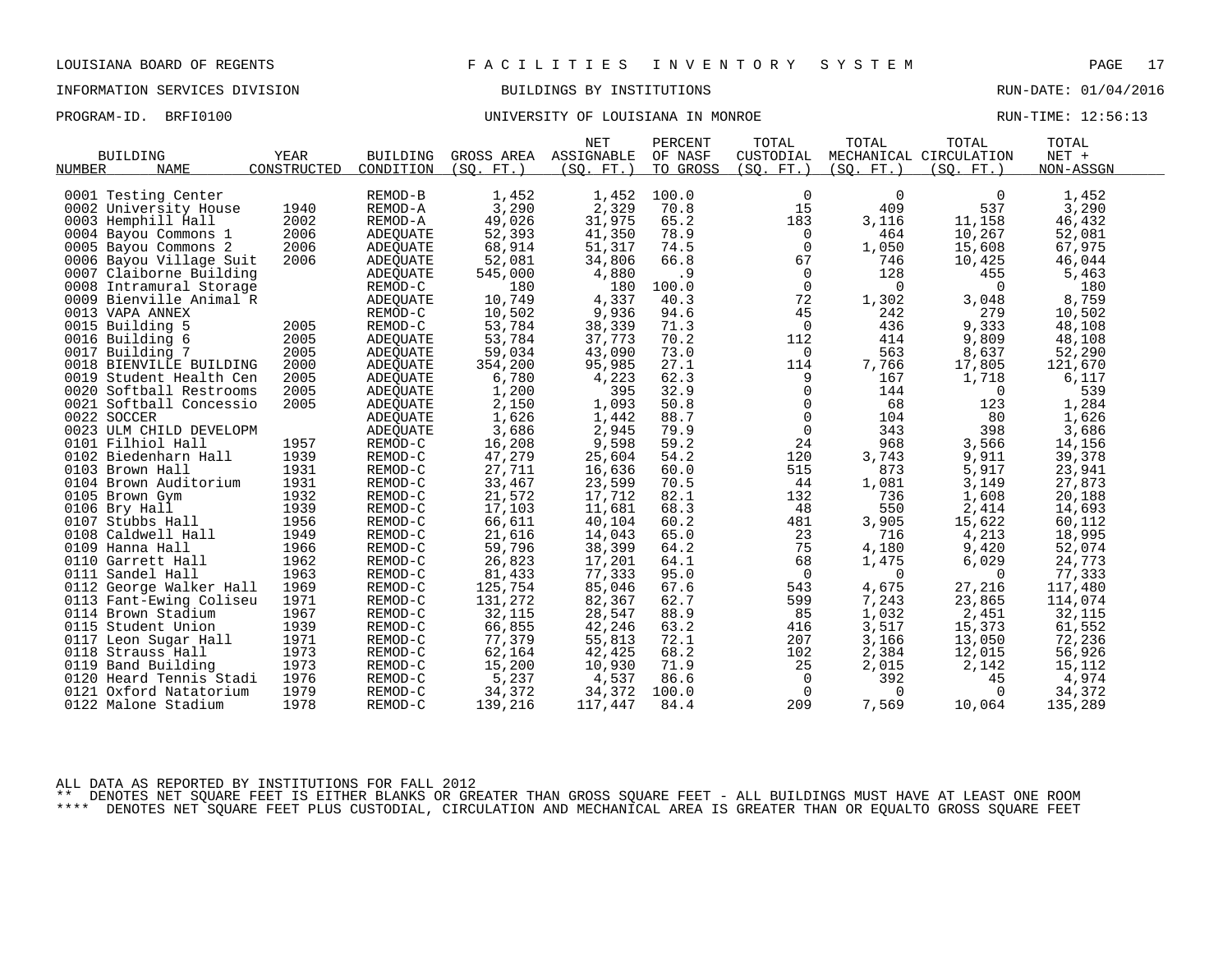### PROGRAM-ID. BRFI0100 **BRFION CONFERSITY OF LOUISIANA IN MONROE** RUN-TIME: 12:56:13

|                            |             |                 |            | <b>NET</b> | PERCENT  | TOTAL       | TOTAL       | TOTAL                  | TOTAL     |  |
|----------------------------|-------------|-----------------|------------|------------|----------|-------------|-------------|------------------------|-----------|--|
| <b>BUILDING</b>            | <b>YEAR</b> | <b>BUILDING</b> | GROSS AREA | ASSIGNABLE | OF NASF  | CUSTODIAL   |             | MECHANICAL CIRCULATION | $NET +$   |  |
| NUMBER<br><b>NAME</b>      | CONSTRUCTED | CONDITION       | (SO. FT. ) | (SO. FT. ) | TO GROSS | (SO. FT. )  | (SO. FT. )  | (SO. FT.)              | NON-ASSGN |  |
|                            |             |                 |            |            |          |             |             |                        |           |  |
| 0123 Construction Build    | 1981        | REMOD-C         | 17,772     | 13,632     | 76.7     | 0           | 1,474       | 2,666                  | 17,772    |  |
| 0124 KITTY DEGREE HALL     | 1981        | REMOD-B         | 61,304     | 42,043     | 68.6     | 370         | 3,066       | 11,423                 | 56,902    |  |
| 0125 Baseball Stadium      | 1982        | REMOD-C         | 30,887     | 20,515     | 66.4     | 200         | 1,717       | 2,587                  | 25,019    |  |
| 0126 Chemistry and Natu    | 1984        | REMOD-C         | 92,500     | 57,117     | 61.7     | 372         | 9,651       | 16,750                 | 83,890    |  |
| 0128 UNIVERSITY LIBRARY    | 1999        | <b>ADEOUATE</b> | 260,000    | 157,513    | 60.6     | 740         | 16,022      | 69,382                 | 243,657   |  |
| 0205 Madison Hall          | 1961        | REMOD-C         | 57,525     | 31,310     | 54.4     | 273         | 963         | 1,502                  | 34,048    |  |
| 0207<br>Ouachita Hall      | 1962        | REMOD-B         | 30,281     | 18,589     | 61.4     | 259         | 597         | 6,477                  | 25,922    |  |
| 0210 Masur Hall            | 1966        | OBSOLETE        | 77,629     | 50,047     | 64.5     | 802         | 2,106       | 18,292                 | 71,247    |  |
| 0228 RETIRED SENIOR VOL    | 1956        | REMOD-C         | 1,605      | 1,358      | 84.6     | 0           | 62          | 105                    | 1,525     |  |
| 0300 Bon Aire - Preside    | 2008        | ADEQUATE        | 9,705      | 8,897      | 91.7     | $\Omega$    | $\Omega$    | $\Omega$               | 8,897     |  |
| 0301 Clarke Williams St    | 1960        | REMOD-C         | 20,374     | 12,031     | 59.1     | 85          | 1,416       | 4,839                  | 18,371    |  |
| 0302 Schulze Dining Hal    | 1965        | REMOD-C         | 20,012     | 18,414     | 92.0     | 144         | 800         | 413                    | 19,771    |  |
| 0303 Coenen Hall           | 1966        | REMOD-B         | 16,338     | 9,886      | 60.5     | 56          | 812         | 3,782                  | 14,536    |  |
| 0405 Anna Gray Noe Alum    | 1974        | REMOD-B         | 6,494      | 5,620      | 86.5     | 32          | 184         | 213                    | 6,049     |  |
| 0406 Student Activity C    | 1993        | REMOD-A         | 90,620     | 74,691     | 82.4     | 181         | 4,921       | 10,037                 | 89,830    |  |
| 0407 Advancement/Extern    |             | REMOD-B         | 7,000      | 6,123      | 87.5     | 0           | 41          | 395                    | 6,559     |  |
| 0501 Maintenance Shop      | 1967        | REMOD-C         | 10,872     | 9,514      | 87.5     | $\mathbf 0$ | 43          | 320                    | 9,877     |  |
| 0502 Grounds Building      | 1967        | REMOD-C         | 4,495      | 4,201      | 93.5     | $\mathbf 0$ | 83          | 0                      | 4,284     |  |
| 0503 Auto Services         | 1984        | REMOD-C         | 4,380      | 4,184      | 95.5     | $\mathbf 0$ | 24          | $\overline{0}$         | 4,208     |  |
| 0504 Warehouse/Physical    | 1967        | REMOD-C         | 14,035     | 12,011     | 85.6     | 17          | 111         | 343                    | 12,482    |  |
| 0505 Property Control S    | 1984        | REMOD-C         | 4,040      | 4,040      | 100.0    | 0           | 0           | 0                      | 4,040     |  |
| 0506 Maintenance Buildi    | 1985        | REMOD-C         | 3,868      | 1,244      | 32.2     | 0           | 0           | 0                      | 1,244     |  |
| 0507 Grounds Hothouse      | 1985        | REMOD-C         | 500        | 282        | 56.4     | $\mathbf 0$ | $\mathbf 0$ | $\Omega$               | 282       |  |
| 0508 AG Greenhouse-Shor    | 1985        | REMOD-C         | 500        | 282        | 56.4     | $\Omega$    | $\Omega$    | $\Omega$               | 282       |  |
| 0509 AG Greenhouse-Long    | 1985        | REMOD-C         | 500        | 282        | 56.4     | $\mathbf 0$ | $\mathbf 0$ | $\mathbf 0$            | 282       |  |
| 0510 Greenhouse Large      |             | REMOD-C         | 2,470      | 2,444      | 98.9     | $\Omega$    | $\Omega$    | $\Omega$               | 2,444     |  |
| 0511 Custodial Services    | 1990        | REMOD-C         | 2,000      | 168        | 8.4      | 1,031       | 91          | $\Omega$               | 1,290     |  |
| 0601 Men's East Stadium    | 1992        | REMOD-C         | 3,850      | 42         | 1.1      | 0           | 3,483       | 0                      | 3,525     |  |
| 0602 East Stadium Snack    | 1992        | REMOD-C         | 613        | 523        | 85.3     | 0           | 0           | 0                      | 523       |  |
| 0607<br>Women's Softball D | 1980        | REMOD-A         | 208        | 208        | 100.0    | $\Omega$    | $\Omega$    | $\Omega$               | 208       |  |
| 0608 Women's Softball D    | 1980        | REMOD-A         | 208        | 208        | 100.0    | $\mathbf 0$ | $\mathbf 0$ | $\mathbf 0$            | 208       |  |
| 0613<br>Talent Search      | 1960        | OBSOLETE        | 2,832      | 1,956      | 69.1     | 0           | $\Omega$    | $\Omega$               | 1,956     |  |
| 0615 OLDER WORKER PROGR    | 1946        | OBSOLETE        | 2,489      | 2,226      | 89.4     | $\Omega$    | 62          | $\Omega$               | 2,288     |  |
| 0616 ULM GOLF              | 1941        | REMOD-B         | 3,941      | 3,322      | 84.3     | $\mathbf 0$ | 167         | $\mathbf 0$            | 3,489     |  |
| 0617<br>ATHLETIC GROUNDS B |             | REMOD-C         | 2,490      | 2,091      | 84.0     | $\mathbf 0$ | $\mathbf 0$ | $\mathbf 0$            | 2,091     |  |
| 0619 Residential Mainte    | 1960        | REMOD-B         | 2,344      | 1,958      | 83.5     | 12          | 13          | $\Omega$               | 1,983     |  |
| 0624 L CLUB                | 1958        | OBSOLETE        | 1,674      | 1,559      | 93.1     | $\mathbf 0$ | 20          | $\mathbf 0$            | 1,579     |  |
| 0637 Mechanical Buildin    | 1981        | REMOD-C         | 676        | $\Omega$   | $.0**$   | 0           | 676         | $\mathbf 0$            | 676       |  |
| 0638 Mechanical Buildin    | 1982        | REMOD-C         | 676        | $\Omega$   | $.0**$   | $\Omega$    | 676         | $\Omega$               | 676       |  |
| 0639 Garrett Hall Green    | 1964        | REMOD-C         | 1,657      | 1,657      | 100.0    | $\Omega$    | 0           | $\Omega$               | 1,657     |  |
|                            |             |                 |            |            |          |             |             |                        |           |  |

ALL DATA AS REPORTED BY INSTITUTIONS FOR FALL 2012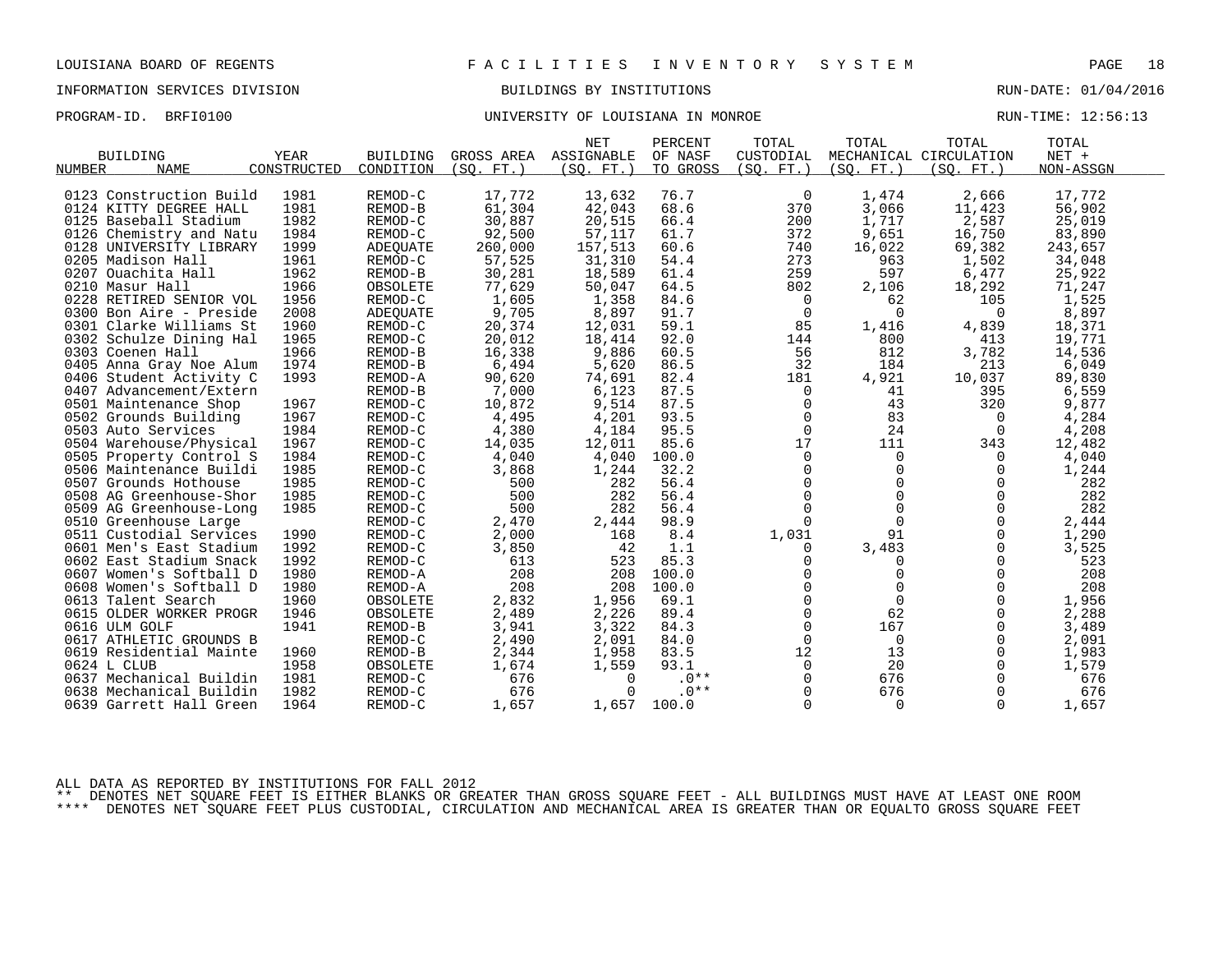#### INFORMATION SERVICES DIVISION BUILDINGS BY INSTITUTIONS RUN-DATE: 01/04/2016

| PROGRAM-ID. BRFI0100 | UNIVERSITY OF LOUISIANA IN MONROE | RUN-TIME: 12:56:13 |  |
|----------------------|-----------------------------------|--------------------|--|
|                      |                                   |                    |  |

| NUMBER | BUILDING<br>NAME        | <b>YEAR</b><br>CONSTRUCTED | BUILDING<br>CONDITION | GROSS AREA<br>(SO. FT.) | NET<br>ASSIGNABLE<br>(SO. FT.) | PERCENT<br>OF NASF<br>TO GROSS | TOTAL<br>CUSTODIAL<br>(SQ. FT.) | TOTAL<br>MECHANICAL<br>(SQ. FT.) | TOTAL<br>CIRCULATION<br>(SO. FT.) | TOTAL<br>$NET +$<br>NON-ASSGN |  |
|--------|-------------------------|----------------------------|-----------------------|-------------------------|--------------------------------|--------------------------------|---------------------------------|----------------------------------|-----------------------------------|-------------------------------|--|
|        | 0640 Storage Building-G | 1982                       | REMOD-C               | 221                     | 221                            | 100.0                          |                                 |                                  |                                   | 221                           |  |
|        | 0642 North Tick Malone  | 1976                       | REMOD-C               | 85                      | 80                             | 94.1                           |                                 |                                  |                                   | 80                            |  |
|        | 0643 South Tick Malone  | 1976                       | REMOD-C               | 85                      | 80                             | 94.1                           |                                 |                                  |                                   | 80                            |  |
|        | 0644 AG Greenhouse Stor |                            | REMOD-C               | 85                      | 85                             | 100.0                          |                                 |                                  |                                   | 85                            |  |
|        | 0645 4001 BON AIRE STOR | 1962                       | OBSOLETE              | 550                     | 539                            | 98.0                           |                                 |                                  |                                   | 539                           |  |
|        | 0646 Plant Canopy       | 1982                       | REMOD-C               | 400                     | 400                            | 100.0                          |                                 |                                  |                                   | 400                           |  |
|        | 0647 Greenhouse Storage |                            | REMOD-C               | 108                     | 108                            | 100.0                          |                                 |                                  |                                   | 108                           |  |
|        | 0648 Greenhouse Storage |                            | REMOD-C               | 200                     | 200                            | 100.0                          |                                 |                                  |                                   | 200                           |  |
|        | 0649 Plant Potting Shed |                            | REMOD-C               | 720                     | 720                            | 100.0                          |                                 |                                  |                                   | 720                           |  |
|        | 0652 KEDM Public Radio  |                            | REMOD-B               | 870                     |                                | $.0**$                         |                                 | 870                              |                                   | 870                           |  |
|        | 0653 Softball Storage   |                            | REMOD-B               | 160                     | 160                            | 100.0                          |                                 |                                  |                                   | 160                           |  |
|        | 0686 BB TICKET          |                            | REMOD-C               | 100                     | 100                            | 100.0                          |                                 |                                  |                                   | 100                           |  |
| 0700   | INTERMODAL TRANSIT      | 2008                       | ADEOUATE              | 96,954                  | 86,007                         | 88.7                           | 24                              | 185                              | 924                               | 87,140                        |  |
| 0701   | ULM BASEBALL PRACT      | 2014                       | ADEOUATE              | 6,840                   | 6,800                          | 99.4                           |                                 |                                  |                                   | 6,800                         |  |
| 0702   | BATON ROUGE SATELL      |                            | ADEOUATE              | 3,651                   | 2,710                          | 74.2                           |                                 | 35                               | 875                               | 3,620                         |  |
| 0703   | LIEW FAMILY INTERN      | 2015                       | ADEOUATE              | 7,000                   | 5,783                          | 82.6                           | 35                              | 484                              | 454                               | 6,756                         |  |
|        | 0704 DELANO HOUSE       |                            | REMOD-C               | 3,080                   | 2,080                          | 67.5                           |                                 | 544                              | 109                               | 2,733                         |  |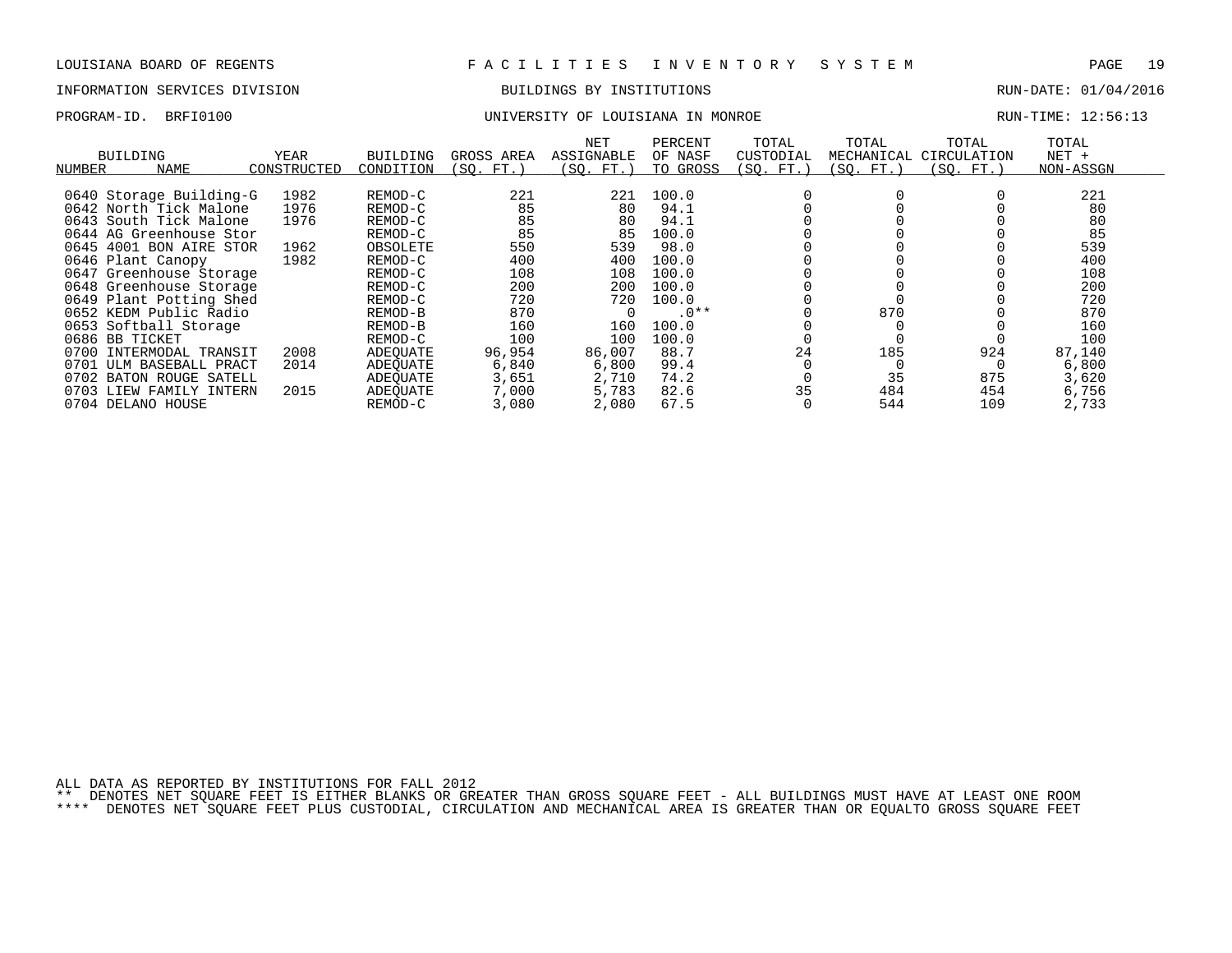### INFORMATION SERVICES DIVISION BUILDINGS BY INSTITUTIONS RUN-DATE: 01/04/2016

#### PROGRAM-ID. BRFI0100 **NORTHWESTERN STATE UNIVERSITY** NEXT RUN-TIME: 12:56:13

|                              |             |                 |            | <b>NET</b> | PERCENT  | TOTAL          | TOTAL       | TOTAL                  | TOTAL     |  |
|------------------------------|-------------|-----------------|------------|------------|----------|----------------|-------------|------------------------|-----------|--|
| <b>BUILDING</b>              | <b>YEAR</b> | <b>BUILDING</b> | GROSS AREA | ASSIGNABLE | OF NASF  | CUSTODIAL      |             | MECHANICAL CIRCULATION | $NET +$   |  |
| <b>NUMBER</b><br><b>NAME</b> | CONSTRUCTED | CONDITION       | (SO. FT. ) | (SO. FT. ) | TO GROSS | (SO. FT. )     | (SO. FT. )  | (SO. FT. )             | NON-ASSGN |  |
|                              |             |                 |            |            |          |                |             |                        |           |  |
| 0001 NICHOLS SCHOOL HOU      | 1906        | <b>ADEOUATE</b> | 560        | 500        | 89.3     | $\mathbf 0$    | $\mathbf 0$ | $\Omega$               | 500       |  |
| 0005 INFIRMARY               | 1920        | <b>ADEOUATE</b> | 6,677      | 5,085      | 76.2     | 19             | 211         | 256                    | 5,571     |  |
| 0008 LEE A NELSON HALL       | 1923        | OBSOLETE        | 15,592     | 7,628      | 48.9     | 0              | 0           | 0                      | 7,628     |  |
| 0010 WARREN EASTON HALL      | 1928        | ADEQUATE        | 66,364     | 61,194     | 92.2     | 500            | 3,849       | 525                    | 66,068    |  |
| 0011 ALUMNI CENTER           | 1929        | ADEQUATE        | 4,403      | 3,616      | 82.1     | 0              | 222         | 565                    | 4,403     |  |
| 0012 ALUMNI CENTER GARA      | 1950        | ADEQUATE        | 448        | 360        | 80.4     | 0              | 0           | 0                      | 360       |  |
| 0015 RUSSELL HALL            | 1936        | ADEOUATE        | 41,713     | 28,005     | 67.1     | 493            | 1,732       | 7,887                  | 38,117    |  |
| 0017 CASPARI HALL            | 1939        | ADEQUATE        | 16,843     | 8,620      | 51.2     | 136            | 1,467       | 2,808                  | 13,031    |  |
| 0018 HARRY "RAGS" TURPI      | 1939        | ADEQUATE        | 142,724    | 39,001     | 27.3     | 87             | 6,680       | 64,963                 | 110,731   |  |
| 0019 TRISLER POWER PLAN      | 1939        | ADEOUATE        | 13,226     | 1,395      | 10.5     | 0              | 4,507       | 0                      | 5,902     |  |
| 0020 VARNADO HALL            | 1939        | ADEQUATE        | 51,630     | 40,623     | 78.7     | 0              | 0           | $\Omega$               | 40,623    |  |
| 0025 A.A.FREDERICKS FIN      | 1939        | ADEOUATE        | 104,326    | 74,125     | 71.1     | 142            | 3,600       | 14,261                 | 92,128    |  |
| 0026 WELLNESS RECREATIO      | 1940        | ADEQUATE        | 89,348     | 60,974     | 68.2     | 236            | 5,209       | 6,022                  | 72,441    |  |
| 0030 SOUTH HALL              | 1944        | ADEQUATE        | 15,605     | 6,989      | 44.8     | 56             | 771         | 793                    | 8,609     |  |
| 0031 JAMES A. NOE MILIT      | 1945        | ADEQUATE        | 12,449     | 8,595      | 69.0     | $\overline{0}$ | 98          | $\Omega$               | 8,693     |  |
| 0042 MORRISON HALL           | 1950        | ADEQUATE        | 18,924     | 11,580     | 61.2     | 476            | 1,336       | 3,319                  | 16,711    |  |
| 0043 FOURNET HALL            | 1950        | ADEQUATE        | 35,495     | 20,116     | 56.7     | 109            | 1,759       | 5,445                  | 27,429    |  |
| 0044 FAMILY AND CONSUME      | 1950        | ADEQUATE        | 18,216     | 12,483     | 68.5     | 74             | 1,333       | 2,998                  | 16,888    |  |
| 0046 WAREHOUSE               | 1950        | ADEOUATE        | 13,645     | 12,605     | 92.4     | $\mathbf 0$    | 45          | 0                      | 12,650    |  |
| 005A GAS STATION             | 1992        | <b>ADEQUATE</b> | 448        | 438        | 97.8     | $\mathbf 0$    | $\Omega$    | $\Omega$               | 438       |  |
| 005B VISITOR CENTER          | 2007        | ADEOUATE        | 77         | 77         | 100.0    | $\mathbf 0$    | $\mathbf 0$ | $\Omega$               | 77        |  |
| 0050 INDUSTRIAL EDUCATI      | 1955        | ADEQUATE        | 14,772     | 9,481      | 64.2     | $\mathbf 0$    | $\mathbf 0$ | $\Omega$               | 9,481     |  |
| 0053 ST. DENIS HALL          | 1958        | ADEQUATE        | 11,774     | 8,634      | 73.3     | $\mathbf 0$    | 798         | 2,260                  | 11,692    |  |
| 0054 WILLIAMSON HALL         | 1958        | ADEOUATE        | 31,956     | 19,430     | 60.8     | 90             | 1,312       | 1,480                  | 22,312    |  |
| 0055 STUDENT SVCS CENTE      | 2012        | ADEQUATE        | 34,451     | 18,558     | 53.9     | 180            | 2,240       | 6,497                  | 27,475    |  |
| 0057 CARPENTER SHOP          | 1960        | ADEOUATE        | 6,480      | 5,513      | 85.1     | 0              | 185         | 0                      | 5,698     |  |
| 0067 PRATHER COLISEUM        | 1963        | ADEOUATE        | 103,841    | 67,293     | 64.8     | 137            | 6,920       | 18,849                 | 93,199    |  |
| 0071 ROY HALL                | 1964        | ADEOUATE        | 27,534     | 18,824     | 68.4     | 25             | 969         | 1,800                  | 21,618    |  |
| 0074 IBERVILLE DINING H      | 1966        | ADEQUATE        | 26,418     | 22,937     | 86.8     | $\mathbf 0$    | 1,213       | 443                    | 24,593    |  |
| 0077 STUDENT UNION           | 1966        | ADEOUATE        | 71,358     | 57,197     | 80.2     | 310            | 3,019       | 6,700                  | 67,226    |  |
| 0079 CULINARY ARTS ANNE      | 1967        | ADEQUATE        | 2,910      | 2,792      | 95.9     | $\Omega$       | 33          | $\Omega$               | 2,825     |  |
| 0081 JOHN S.KYSER HALL       | 1968        | ADEOUATE        | 135,879    | 90,868     | 66.9     | 116            | 6,947       | 14,378                 | 112,309   |  |
| 0082 LUMBER SHED/AUTO D      | 1968        | <b>ADEQUATE</b> | 2,917      | 2,717      | 93.1     | 0              | 0           | 0                      | 2,717     |  |
| 0085 GROUNDS AUTO FACIL      | 1970        | ADEOUATE        | 11,590     | 7,537      | 65.0     | $\Omega$       | $\Omega$    | $\Omega$               | 7,537     |  |
| 0086 POST OFFICE             | 1969        | ADEQUATE        | 3,351      | 1,566      | 46.7     | 0              | 89          | 1,172                  | 2,827     |  |
| 0087 TEACHER ED CENTER,      | 1970        | ADEQUATE        | 1,080      | 1,000      | 92.6     | $\mathbf 0$    | $\Omega$    | $\Omega$               | 1,000     |  |
| 0088 TEACHER ED CENTER       | 1970        | ADEOUATE        | 4,909      | 198        | 4.0      | $\mathbf 0$    | $\Omega$    | $\Omega$               | 198       |  |
| 0089 HEALTH & PE MAJORS      | 1970        | ADEQUATE        | 52,787     | 41,484     | 78.6     | 99             | 2,004       | 6,744                  | 50,331    |  |
| 0090 BIENVENU HALL SCIE      | 1970        | ADEOUATE        | 52,678     | 40,991     | 77.8     | 104            | 4,032       | 7,155                  | 52,282    |  |
| 0091 PRESIDENT'S RESIDE      | 1970        | ADEQUATE        | 9,984      | 8,674      | 86.9     | 0              | 0           | $\Omega$               | 8,674     |  |
|                              |             |                 |            |            |          |                |             |                        |           |  |

ALL DATA AS REPORTED BY INSTITUTIONS FOR FALL 2012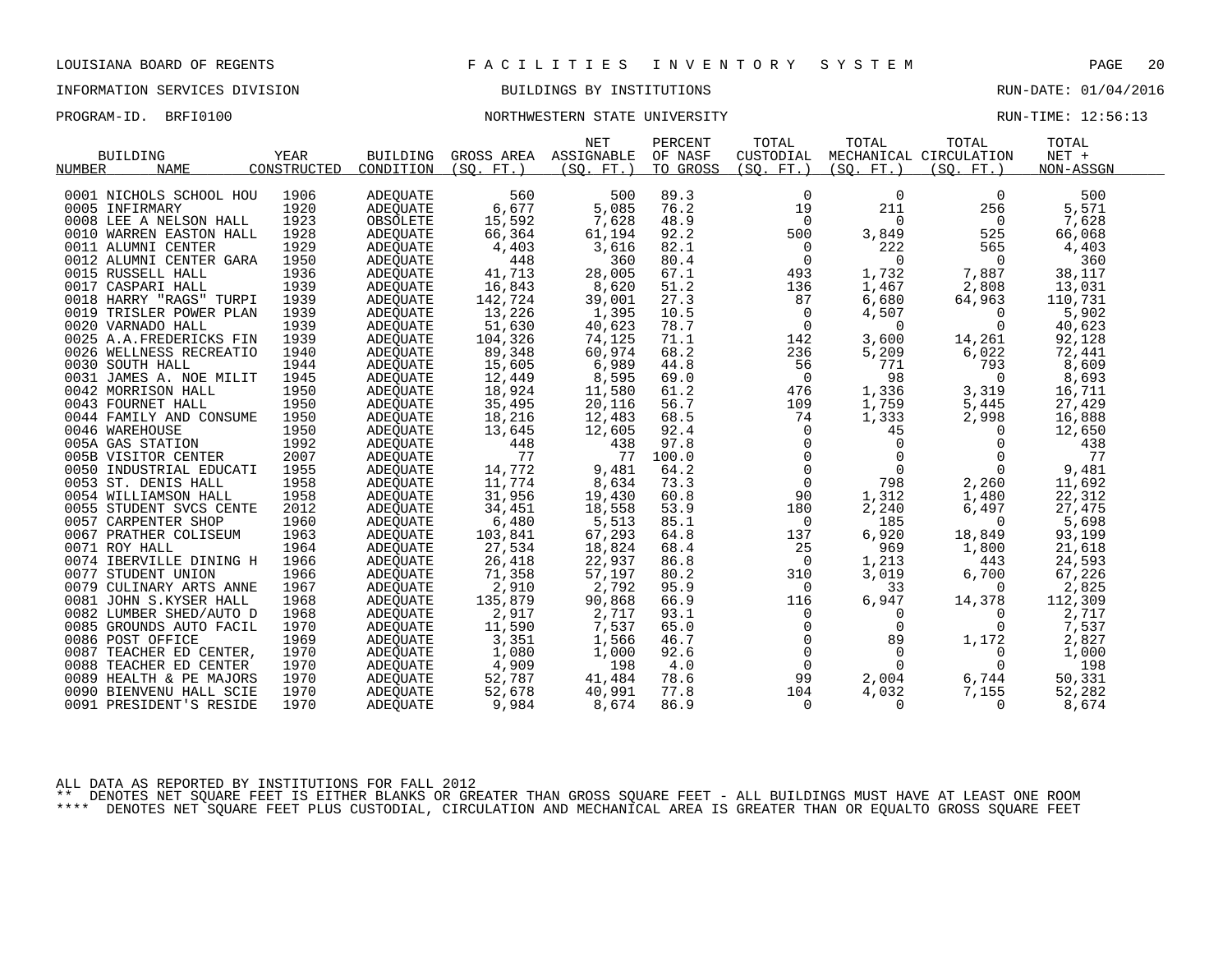### INFORMATION SERVICES DIVISION BUILDINGS BY INSTITUTIONS RUN-DATE: 01/04/2016

### PROGRAM-ID. BRFI0100 **NORTHWESTERN STATE UNIVERSITY** NEXT RUN-TIME: 12:56:13

|                           |             |                 |            | <b>NET</b> | PERCENT  | TOTAL        | TOTAL       | TOTAL                  | TOTAL     |  |
|---------------------------|-------------|-----------------|------------|------------|----------|--------------|-------------|------------------------|-----------|--|
| <b>BUILDING</b>           | <b>YEAR</b> | <b>BUILDING</b> | GROSS AREA | ASSIGNABLE | OF NASF  | CUSTODIAL    |             | MECHANICAL CIRCULATION | NET +     |  |
| NUMBER<br><b>NAME</b>     | CONSTRUCTED | CONDITION       | (SO. FT. ) | (SO. FT.)  | TO GROSS | (SQ. FT. )   | (SQ. FT. )  | (SQ. FT. )             | NON-ASSGN |  |
|                           |             |                 |            |            |          |              |             |                        |           |  |
| 0092 E.P.WATSON MEMORIA   | 1972        | ADEQUATE        | 93,588     | 81,295     | 86.9     | 436          | 3,876       | 5,016                  | 90,623    |  |
| 0093 SUB STATION #1       | 1970        | <b>ADEQUATE</b> | 1,764      | 1,764      | 100.0    | 0            | 0           | $\Omega$               | 1,764     |  |
| 0094 SUB STATION #2       | 1970        | ADEOUATE        | 1,764      | 1,764      | 100.0    | 0            | $\mathbf 0$ | 0                      | 1,764     |  |
| 010A WE ACTIVITIES BLDG   | 1987        | <b>ADEOUATE</b> | 5,056      | 4,944      | 97.8     | 0            | 65          | 0                      | 5,009     |  |
| 010B WE MECHANICAL EQUI   | 1987        | <b>ADEQUATE</b> | 1,260      | 1,188      | 94.3     | $\Omega$     | $\Omega$    | $\Omega$               | 1,188     |  |
| 010C NURSERY OUTBULDING   | 1987        | ADEQUATE        | 240        | 177        | 73.8     | $\mathbf 0$  | $\mathbf 0$ | 0                      | 177       |  |
| 0106 RECREATION COMPLEX   | 1977        | ADEQUATE        | 6,260      | 5,016      | 80.1     | 78           | 730         | 399                    | 6,223     |  |
| 0108 TRACK BUILDING       | 1977        | ADEQUATE        | 1,800      | 1,026      | 57.0     | $\Omega$     | 588         | $\Omega$               | 1,614     |  |
| 0109 TRACK TOWER          | 1977        | <b>ADEOUATE</b> | 260        | 250        | 96.2     | $\mathbf 0$  | $\mathbf 0$ | $\mathbf 0$            | 250       |  |
| 0110 TRAFFIC SAFETY CEN   | 1976        | ADEQUATE        | 785        | 727        | 92.6     | $\mathbf 0$  | $\Omega$    | $\Omega$               | 727       |  |
| 0111 TENNIS COMPLEX       | 1978        | ADEQUATE        | 676        | 514        | 76.0     | $\Omega$     | $\Omega$    | $\Omega$               | 514       |  |
| 0112 PRO SHOP COMPLEX     | 1980        | <b>ADEQUATE</b> | 2,500      | 2,300      | 92.0     | $\mathbf 0$  | $\mathbf 0$ | $\Omega$               | 2,300     |  |
| 0113 REC COMPLEX MAINT    | 1980        | ADEQUATE        | 3,100      | 2,950      | 95.2     | $\mathbf 0$  | $\Omega$    | 0                      | 2,950     |  |
| 0114 ATHLETIC FIELD HOU   | 1979        | <b>ADEOUATE</b> | 38,490     | 25,762     | 66.9     | 130          | 1,214       | 5,342                  | 32,448    |  |
| 0115 BASEBALL FACILITY    | 1980        | ADEQUATE        | 530        | 288        | 54.3     | 0            | 126         | $\Omega$               | 414       |  |
| 0116 DUGOUT 1ST BASE      | 1980        | ADEQUATE        | 416        | 266        | 63.9     | 0            | $\mathbf 0$ | 0                      | 266       |  |
| 0117 DUGOUT 3RD BASE      | 1980        | ADEOUATE        | 416        | 266        | 63.9     | 0            | $\Omega$    | 0                      | 266       |  |
| 0119 FAC SVCS COMPLEX     | 2006        | <b>ADEQUATE</b> | 12,900     | 10,335     | 80.1     | $\Omega$     | 1,067       | $\Omega$               | 11,402    |  |
| 0120 COLLINS ALUMNI PAV   | 2011        | ADEQUATE        | 3,706      | 2,620      | 70.7     | 68           | 420         | $\mathbf 0$            | 3,108     |  |
| 0123 WOMENS DUGOUT 3B     | 1992        | ADEQUATE        | 480        | 70         | 14.6     | $\mathbf 0$  | 0           | $\Omega$               | 70        |  |
| 0124 WOMENS DUGOUT 1ST    | 1992        | <b>ADEQUATE</b> | 300        | 270        | 90.0     | $\Omega$     | $\Omega$    | $\Omega$               | 270       |  |
| 0125 WOMENS SOFTBALL FA   | 1992        | <b>ADEQUATE</b> | 1,380      | 1,006      | 72.9     | $\mathbf 0$  | 185         | $\mathbf 0$            | 1,191     |  |
| 0126 NSU ROWING TEAM BA   | 2006        | ADEQUATE        | 2,700      | 2,700      | 100.0    | $\mathbf 0$  | $\mathbf 0$ | $\mathbf 0$            | 2,700     |  |
| 0129 FACILITIES SHOP      | 2008        | <b>ADEOUATE</b> | 3,000      | 3,000      | 100.0    | $\Omega$     | $\Omega$    | $\Omega$               | 3,000     |  |
| 0130 EQUINE CENTER        | 2004        | ADEQUATE        | 3,520      | 2,019      | 57.4     | $\mathbf 0$  | 75          | $\Omega$               | 2,094     |  |
| 0140 SOFTBALL COMPLEX     | 2004        | ADEQUATE        | 1,380      | 1,380      | 100.0    | $\mathsf 0$  | $\Omega$    | $\Omega$               | 1,380     |  |
| 0141 SOFTBALL COMPLEX     | 2006        | ADEOUATE        | 300        | 300        | 100.0    | $\mathbf 0$  | $\Omega$    | $\Omega$               | 300       |  |
| 0142 SOFTBALL COMPLEX     | 2006        | ADEQUATE        | 500        | 450        | 90.0     | $\Omega$     | $\Omega$    | $\Omega$               | 450       |  |
| 0143 SOFTBALL BATTING C   | 2007        | ADEOUATE        | 1,800      | 1,800      | 100.0    | $\mathsf{O}$ | $\Omega$    | 0                      | 1,800     |  |
| 0145 SOCCER/CONCESS       | 2006        | ADEOUATE        | 630        | 630        | 100.0    | 0            | 0           | 0                      | 630       |  |
| 0146 SOFTBALL AND SOCCE   | 2006        | ADEQUATE        | 320        | 320        | 100.0    | $\mathbf 0$  | $\Omega$    | $\Omega$               | 320       |  |
| 025A FINE ARTS NEW BUIL   | 1982        | <b>ADEQUATE</b> | 83,813     | 62,920     | 75.1     | 42           | 5,224       | 8,477                  | 76,663    |  |
| 0300 NURSING, S'PORT: WAR | 1966        | ADEQUATE        | 45,282     | 23,315     | 51.5     | 33           | 357         | 1,506                  | 25,211    |  |
| 0400 AOUACULTURE RESEAR   | 1987        | <b>ADEOUATE</b> | 5,300      | 860        | 16.2     | 0            | 0           | 0                      | 860       |  |
| 0550 W C OWEN ADM BUILD   | 1976        | ADEQUATE        | 11,161     | 10,225     | 91.6     | 188          | 300         | 312                    | 11,025    |  |
| 0551 ED CTR FT POLK A B   | 1986        | ADEQUATE        | 12,420     | 8,756      | 70.5     | 0            | 810         | $\overline{0}$         | 9,566     |  |
| 0552 ED CTR FT POLK B B   | 1986        | ADEOUATE        | 13,470     | 10,902     | 80.9     | 218          | 132         | 462                    | 11,714    |  |
| 088A TEACHER ED CENTER,   | 1970        | ADEQUATE        | 45,460     | 31,272     | 68.8     | 45           | 2,192       | 3,978                  | 37,487    |  |
| 088B TEACHER ED CENTER,   | 1970        | ADEOUATE        | 6,362      | 5,465      | 85.9     | 64           | 54          | 55                     | 5,638     |  |
| 088C TEACHER ED CENTER,   | 1970        | ADEOUATE        | 22,715     | 17,272     | 76.0     | 0            | 684         | 3,024                  | 20,980    |  |
|                           |             |                 |            |            |          |              |             |                        |           |  |

ALL DATA AS REPORTED BY INSTITUTIONS FOR FALL 2012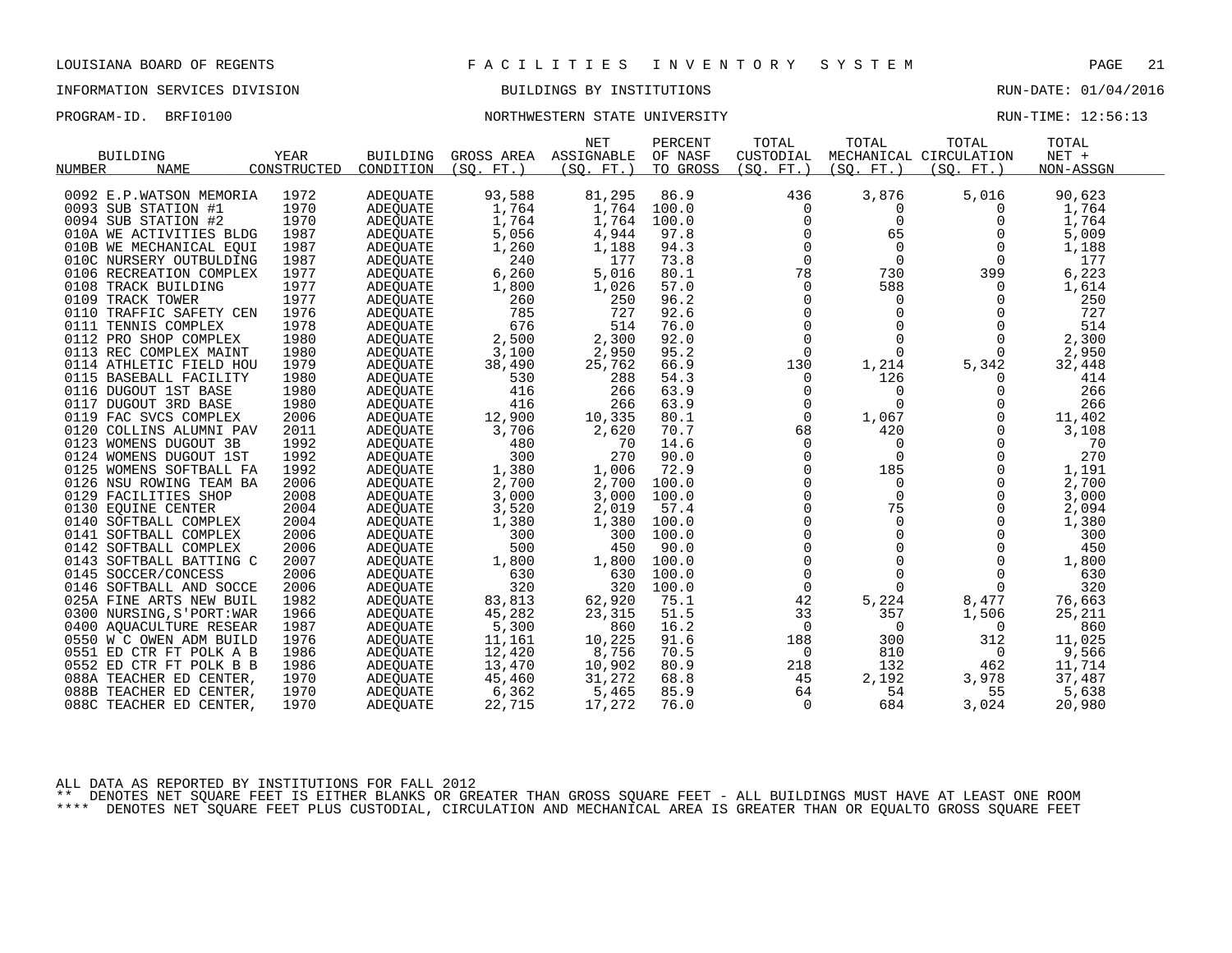INFORMATION SERVICES DIVISION BUILDINGS BY INSTITUTIONS RUN-DATE: 01/04/2016

### PROGRAM-ID. BRFI0100 NORTHWESTERN STATE UNIVERSITY RUN-TIME: 12:56:13

| BUILDING<br><b>NAME</b><br>NUMBER                                                                                                                                                   | YEAR<br>CONSTRUCTED                                  | BUILDING<br>CONDITION                                                            | GROSS AREA<br>FT.<br>SO.                                     | <b>NET</b><br>ASSIGNABLE<br>(SO. FT. )             | PERCENT<br>OF NASF<br>TO GROSS                          | TOTAL<br>CUSTODIAL<br>SO.<br>FT.) | TOTAL<br>MECHANICAL<br>(SO. FT.) | TOTAL<br>CIRCULATION<br>(SO. FT.) | TOTAL<br>$NET +$<br>NON-ASSGN                                |  |
|-------------------------------------------------------------------------------------------------------------------------------------------------------------------------------------|------------------------------------------------------|----------------------------------------------------------------------------------|--------------------------------------------------------------|----------------------------------------------------|---------------------------------------------------------|-----------------------------------|----------------------------------|-----------------------------------|--------------------------------------------------------------|--|
| 088D<br>TEACHER ED CENTER,<br>092A LIBRARY MECH EOUIP<br>113A REC COMPLEX<br>115A BASEBALL STORAGE<br>306A NURSES ED CTR A BL<br>306B NURSES ED CTR B BL<br>306C NURSES ED CTR C BL | 1970<br>1972<br>1999<br>2007<br>1906<br>1985<br>1985 | ADEOUATE<br>ADEOUATE<br>ADEOUATE<br>ADEOUATE<br>ADEOUATE<br>ADEOUATE<br>ADEOUATE | 9,940<br>1,080<br>1,000<br>623<br>17,876<br>43,360<br>30,245 | 8,268<br>L.000<br>600<br>7,224<br>27,906<br>16,445 | 83.2<br>$.0**$<br>100.0<br>96.3<br>40.4<br>64.4<br>54.4 | 100<br>44<br>129<br>125           | 1,000<br>2,090<br>4,261<br>1,368 | 3,754<br>9,581<br>6,946           | 8,368<br>L,000<br>1,000<br>600<br>13,112<br>41,877<br>24,884 |  |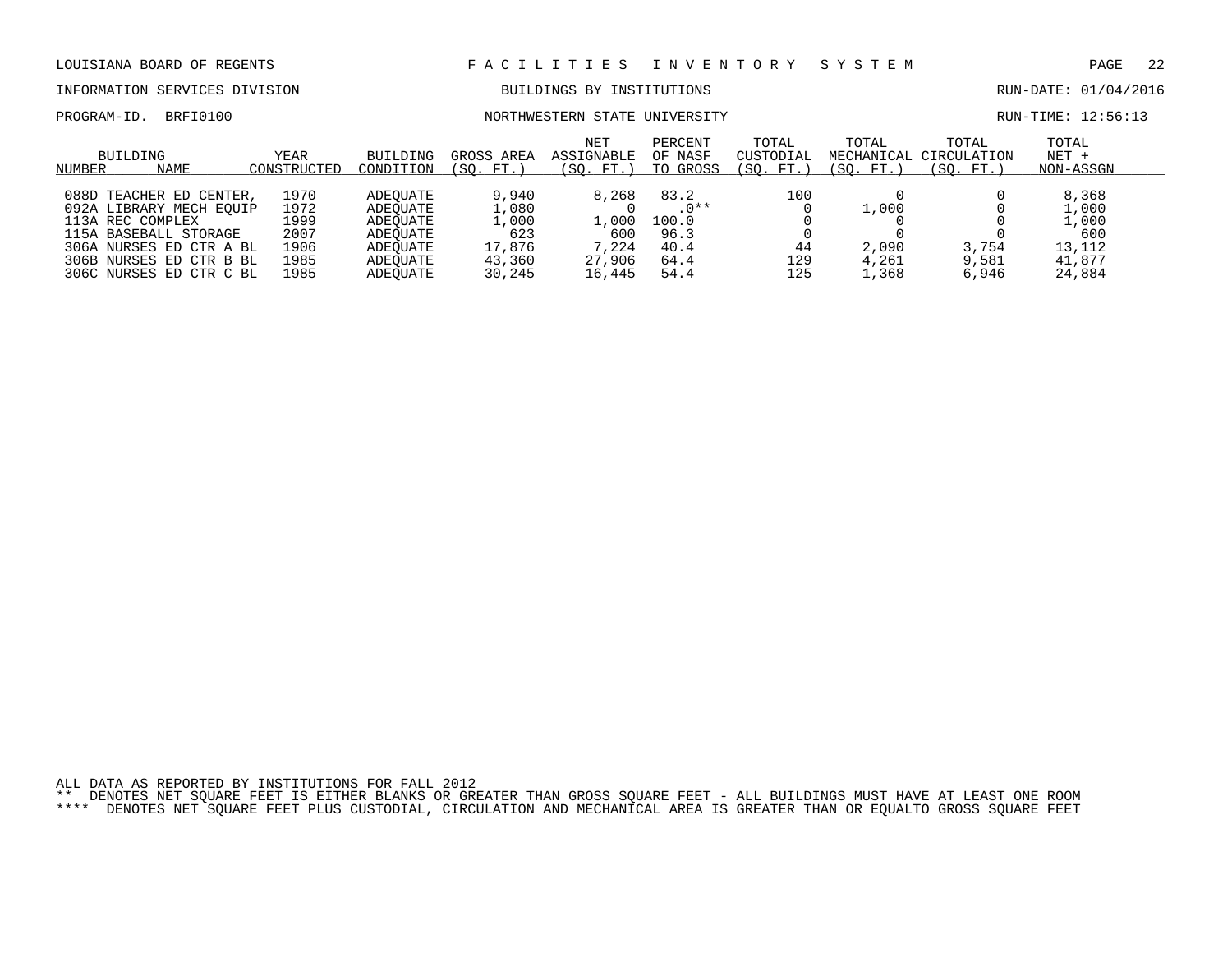### INFORMATION SERVICES DIVISION BUILDINGS BY INSTITUTIONS RUN-DATE: 01/04/2016

## PROGRAM-ID. BRFI0100 SOUTHEASTERN LOUISIANA UNIVERSITY RUN-TIME: 12:56:13

|                          |             |                 |            | <b>NET</b> | PERCENT  | TOTAL          | TOTAL          | TOTAL                  | TOTAL     |  |
|--------------------------|-------------|-----------------|------------|------------|----------|----------------|----------------|------------------------|-----------|--|
| <b>BUILDING</b>          | YEAR        | <b>BUILDING</b> | GROSS AREA | ASSIGNABLE | OF NASF  | CUSTODIAL      |                | MECHANICAL CIRCULATION | NET +     |  |
| NUMBER<br><b>NAME</b>    | CONSTRUCTED | CONDITION       | (SO. FT. ) | (SO. FT.)  | TO GROSS | (SQ. FT.)      | (SQ. FT. )     | (SQ. FT.)              | NON-ASSGN |  |
|                          |             |                 |            |            |          |                |                |                        |           |  |
| AFLD Alumni Field Baseb  | 1995        | ADEOUATE        | 500        | 381        | 76.2     | 0              | 0              | 0                      | 381       |  |
| AFST Alumni Field Baseb  | 2001        | <b>ADEQUATE</b> | 933        | 919        | 98.5     | $\mathbf 0$    | $\Omega$       | $\Omega$               | 919       |  |
| ALUM Alumni Center       | 1994        | ADEQUATE        | 12,723     | 6,603      | 51.9     | 60             | 431            | 1,851                  | 8,945     |  |
| ARTF Art Foundry         | 1980        | <b>ADEQUATE</b> | 1,000      | 864        | 86.4     | $\mathbf 0$    | $\overline{0}$ | 0                      | 864       |  |
| AZHO Charles Anzalone H  | 1964        | REMOD-B         | 25,745     | 20,122     | 78.2     | 64             | 634            | 2,190                  | 23,010    |  |
| BIOF Physical Plant Bio  | 2010        | ADEQUATE        | 256        | 255        | 99.6     | $\overline{0}$ | $\Omega$       | $\Omega$               | 255       |  |
| BIOL Biology Building    | 1964        | <b>ADEOUATE</b> | 91,539     | 54,194     | 59.2     | 385            | 7,713          | 17,971                 | 80,263    |  |
| BRC0 Baton Rouge Center  | 1982        | REMOD-A         | 68,633     | 38,850     | 56.6     | 1,969          | 5,150          | 15,926                 | 61,895    |  |
| CAFE Twelve Oaks         | 1956        | REMOD-B         | 64,891     | 54,961     | 84.7     | 222            | 5,209          | 2,124                  | 62,516    |  |
| CCCO Community Counseli  | 1961        | ADEOUATE        | 4,228      | 2,652      | 62.7     | 0              | 467            | 629                    | 3,748     |  |
| CHAO Clark Hall Annex    | 1974        | ADEQUATE        | 5,347      | 4,559      | 85.3     | 0              | 199            | 314                    | 5,072     |  |
| CHRY Chrysanthemum Gree  | 1984        | ADEQUATE        | 1,922      | 1,851      | 96.3     | $\Omega$       | $\Omega$       | $\Omega$               | 1,851     |  |
| CHOO J. Leon Clark Hall  | 1939        | ADEQUATE        | 16,732     | 9,751      | 58.3     | 31             | 608            | 3,593                  | 13,983    |  |
| CLMB Columbia Theatre    | 1928        | ADEOUATE        | 38,670     | 17,925     | 46.4     | 126            | 5,145          | 11,170                 | 34,366    |  |
| CNHO Cardinal Newman Ha  | 1964        | REMOD-A         | 22,794     | 15,371     | 67.4     | 80             | 768            | 5,423                  | 21,642    |  |
| CWCH Charles W. Campbel  | 1940        | REMOD-A         | 10,878     | 6,724      | 61.8     | 24             | 279            | 2,615                  | 9,642     |  |
| DAMR Dameron House       | 1920        | REMOD-C         | 2,100      | 2,100      | 100.0    | 0              | $\Omega$       | $\overline{0}$         | 2,100     |  |
| DCSA Dugas Center for S  | 1972        | <b>ADEQUATE</b> | 28,397     | 18,907     | 66.6     | 236            | 2,091          | 3,861                  | 25,095    |  |
| DVIC D. Vickers Hall     | 1971        | REMOD-B         | 102,095    | 50,491     | 49.5     | 204            | 3,938          | 20,172                 | 74,805    |  |
| DYSN Luther H. Dyson Ha  | 1961        | REMOD-A         | 16,459     | 11,975     | 72.8     | 40             | 1,114          | 2,404                  | 15,533    |  |
| ECDS The Eye Center of   | 2009        | ADEOUATE        | 1,294      | 600        | 46.4     | 0              | 100            | 200                    | 900       |  |
| ELEC Main HV Switch      | 1945        | ADEQUATE        | 691        | $\Omega$   | $.0**$   | $\overline{0}$ | 632            | 0                      | 632       |  |
| ESAO East Strawberry St  | 1937        | REMOD-B         | 11,636     | 9,601      | 82.5     | 56             | 437            | 81                     | 10,175    |  |
| ES00 East Strawberry St  | 1937        | REMOD-B         | 32,738     | 22,926     | 70.0     | 310            | 2,267          | 2,815                  | 28,318    |  |
| ETCK East Strawberry St  | 1981        | ADEQUATE        | 100        | 8          | 8.0      | 0              | $\Omega$       | $\Omega$               | 8         |  |
| FAYO Fayard Hall         | 2001        | <b>ADEQUATE</b> | 98,800     | 58,163     | 58.9     | 654            | 6,442          | 25,279                 | 90,538    |  |
| GARR R. Norval Garrett   | 1962        | ADEQUATE        | 50,894     | 35,747     | 70.2     | 54             | 1,503          | 10,586                 | 47,890    |  |
| GREN Greenhouse One      | 2010        | ADEQUATE        | 2,976      | 2,897      | 97.3     | 0              | $\Omega$       | $\Omega$               | 2,897     |  |
| HCTR Vera W. Thomason H  | 1966        | REMOD-A         | 7,769      | 5,457      | 70.2     | 0              | 554            | 928                    | 6,939     |  |
| HILL Hill House          | 1901        | REMOD-B         | 1,875      | 1,679      | 89.5     | $\mathbf 0$    | 0              | $\Omega$               | 1,679     |  |
| HMBO Housing Maintenanc  | 2001        | ADEOUATE        | 1,678      | 1,520      | 90.6     | $\Omega$       | 51             | $\Omega$               | 1,571     |  |
| HZMB Hazardous Material  | 1996        | <b>ADEOUATE</b> | 931        | 797        | 85.6     | 0              | $\Omega$       | $\Omega$               | 797       |  |
| INMO Strawberry Stadium  | 2009        | <b>ADEQUATE</b> | 167,972    | 159,898    | 95.2     | $\mathbf 0$    | 1,655          | 6,165                  | 167,718   |  |
| INNO The Inn at Southea  | 1940        | ADEOUATE        | 4,357      | 3,151      | 72.3     | $\mathbf 0$    | 20             | 412                    | 3,583     |  |
| JC00 Jefferson Court     | 1970        | ADEQUATE        | 2,788      | 1,750      | 62.8     | $\mathbf 0$    | 120            | 363                    | 2,233     |  |
| KHMB KINESIOLOGY & HEALT | 2011        | ADEQUATE        | 1,259      | $\Omega$   | $.0**$   | $\mathbf 0$    | 1,090          | $\overline{0}$         | 1,090     |  |
| KHSA Kinesiology Health  | 2011        | ADEQUATE        | 35,007     | 22,387     | 64.0     | 64             | 1,947          | 7,460                  | 31,858    |  |
| KHSO Kinesiology & Heal  | 1969        | ADEQUATE        | 55,549     | 42,438     | 76.4     | 141            | 2,836          | 7,610                  | 53,025    |  |
| LAHO Louisiana Hall      | 2005        | ADEQUATE        | 35,613     | 22,925     | 64.4     | 434            | 1,041          | 461                    | 24,861    |  |
| LIVH Livingston Hall     | 2005        | ADEQUATE        | 48,376     | 32,120     | 66.4     | 76             | 2,452          | 5,406                  | 40,054    |  |
|                          |             |                 |            |            |          |                |                |                        |           |  |

ALL DATA AS REPORTED BY INSTITUTIONS FOR FALL 2012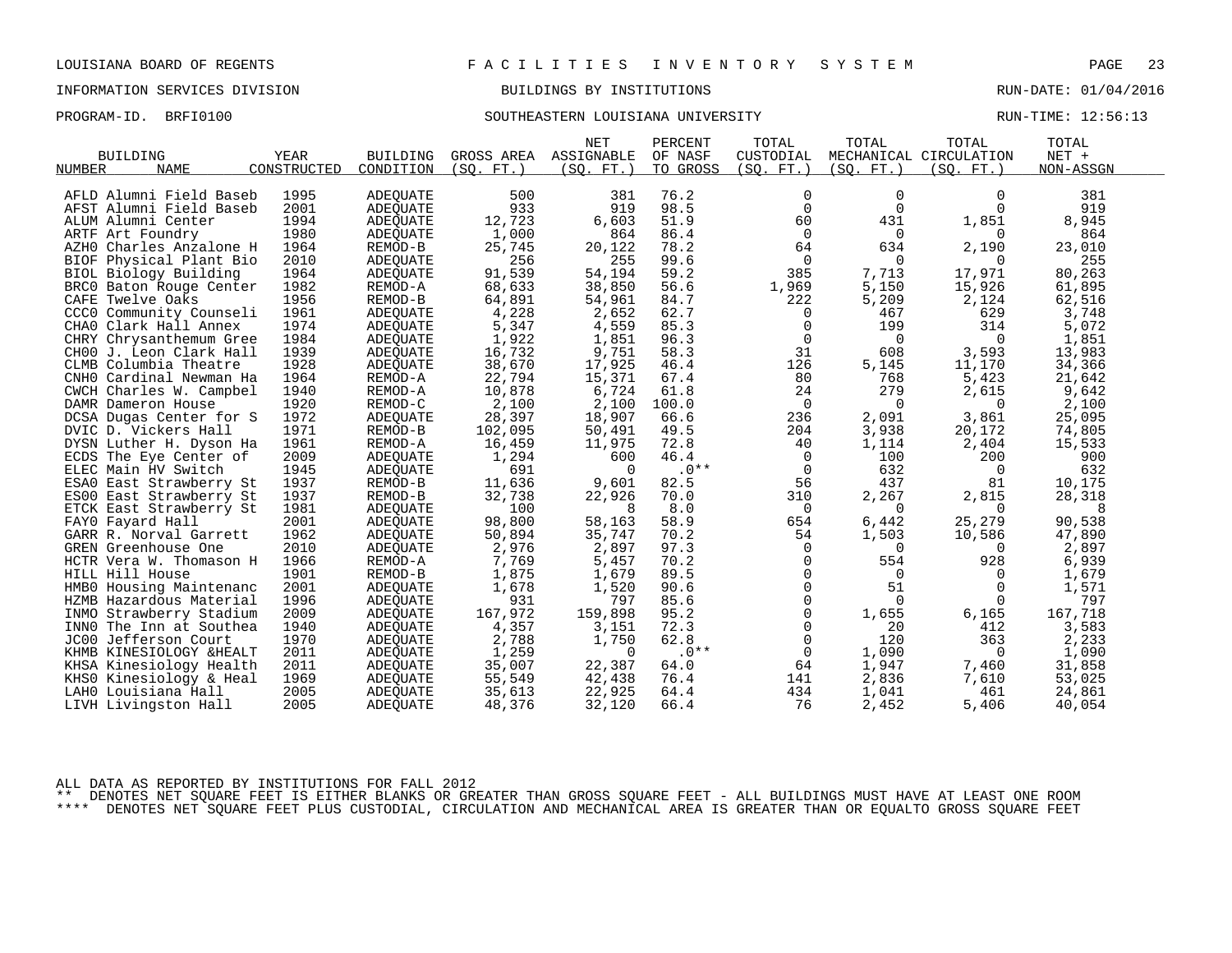### INFORMATION SERVICES DIVISION BUILDINGS BY INSTITUTIONS RUN-DATE: 01/04/2016

# PROGRAM-ID. BRFI0100 SOUTHEASTERN LOUISIANA UNIVERSITY RUN-TIME: 12:56:13

|                                          | YEAR        |                              | GROSS AREA | <b>NET</b>               | PERCENT             | TOTAL                   | TOTAL       | TOTAL                  | TOTAL<br>$NET +$ |  |
|------------------------------------------|-------------|------------------------------|------------|--------------------------|---------------------|-------------------------|-------------|------------------------|------------------|--|
| <b>BUILDING</b><br>NUMBER<br><b>NAME</b> | CONSTRUCTED | <b>BUILDING</b><br>CONDITION | (SO. FT. ) | ASSIGNABLE<br>(SO. FT. ) | OF NASF<br>TO GROSS | CUSTODIAL<br>(SO. FT. ) |             | MECHANICAL CIRCULATION | NON-ASSGN        |  |
|                                          |             |                              |            |                          |                     |                         | (SQ. FT. )  | (SQ. FT. )             |                  |  |
| LLTC Literacy and Techn                  | 2005        | <b>ADEQUATE</b>              | 43,325     | 16,673                   | 38.5                | 0                       | 1,330       | 4,547                  | 22,550           |  |
| LTOK Lions Traxx Shuttl                  | 2008        | <b>ADEOUATE</b>              | 556        | 500                      | 89.9                | $\mathbf 0$             | 0           | $\Omega$               | 500              |  |
| LTTN Lions Traxx Shuttl                  | 2008        | ADEQUATE                     | 87         | 87                       | 100.0               | $\mathbf 0$             | 0           | 0                      | 87               |  |
| LTUC Lions Traxx Shuttl                  | 2008        | <b>ADEQUATE</b>              | 100        | 84                       | 84.0                | $\Omega$                | $\Omega$    | $\Omega$               | 84               |  |
| MCCL Jay W. McClimans H                  | 1939        | REMOD-A                      | 26,237     | 16,733                   | 63.8                | 134                     | 752         | 3,271                  | 20,890           |  |
| MCEO McClimans Hall Ele                  | 1939        | <b>ADEQUATE</b>              | 174        | $\Omega$                 | $.0**$              | 0                       | 141         | 0                      | 141              |  |
| MCMO McClimans Hall Mec                  | 1939        | <b>ADEOUATE</b>              | 370        | $\Omega$                 | $.0**$              | $\overline{0}$          | 370         | $\Omega$               | 370              |  |
| MEAD Eleanore H. Meade                   | 1939        | REMOD-B                      | 19,245     | 9,970                    | 51.8                | 135                     | 3,013       | 4,459                  | 17,577           |  |
| MES1 Mesocosm One                        | 1987        | <b>ADEQUATE</b>              | 2,490      | 2,400                    | 96.4                | 0                       | 0           | $\Omega$               | 2,400            |  |
| MGHO Lucius McGehee Hal                  | 1934        | <b>ADEQUATE</b>              | 20,618     | 13,475                   | 65.4                | 102                     | 1,067       | 3,793                  | 18,437           |  |
| MIMS Gertie Lee Mims Ha                  | 1948        | REMOD-B                      | 31,272     | 13,635                   | 43.6                | 134                     | 741         | 3,766                  | 18,276           |  |
| MPB0 Main Power Buildin                  | 1945        | ADEQUATE                     | 655        | $\Omega$                 | $.0**$              | $\Omega$                | 598         | $\Omega$               | 598              |  |
| MUSA Music Annex                         | 1981        | REMOD-A                      | 34,068     | 20,274                   | 59.5                | 129                     | 1,803       | 6,645                  | 28,851           |  |
| NC-G North Campus Compl                  | 1961        | REMOD-B                      | 5,988      | 5,658                    | 94.5                | 0                       | 0           | 0                      | 5,658            |  |
| NCAT North Campus Athle                  | 1961        | REMOD-A                      | 16,120     | 13,582                   | 84.3                | $\Omega$                | 490         | 839                    | 14,911           |  |
| NCFA North Campus Finan                  | 1961        | <b>ADEQUATE</b>              | 20,833     | 14,831                   | 71.2                | 16                      | 1,628       | 2,364                  | 18,839           |  |
| NCHP North Campus Housi                  | 2001        | <b>ADEQUATE</b>              | 138        | $\Omega$                 | $.0**$              | $\overline{0}$          | 124         | $\overline{0}$         | 124              |  |
| NCHR North Campus Human                  | 1968        | ADEQUATE                     | 5,302      | 3,615                    | 68.2                | 50                      | 118         | 644                    | 4,427            |  |
| NCMB North Campus Main                   | 1961        | REMOD-A                      | 64,074     | 41,829                   | 65.3                | 413                     | 3,690       | 13,188                 | 59,120           |  |
| NCTR North Campus Textb                  | 1961        | REMOD-A                      | 8,246      | 6,890                    | 83.6                | 49                      | 98          | 33                     | 7,070            |  |
| NMEC North Campus Mecha                  | 2000        | <b>ADEQUATE</b>              | 1,362      | $\Omega$                 | $.0**$              | $\Omega$                | 1,357       | $\Omega$               | 1,357            |  |
| NOPS North Oak Park Sto                  | 2004        | ADEOUATE                     | 1,407      | 1,355                    | 96.3                | 0                       | 0           | 0                      | 1,355            |  |
| NORC North Oak Park Con                  | 1999        | ADEQUATE                     | 2,304      | 1,115                    | 48.4                | $\Omega$                | 796         | 39                     | 1,950            |  |
| NORR North Oak Restroom                  | 1999        | <b>ADEOUATE</b>              | 760        | 375                      | 49.3                | $\mathbf 0$             | 326         | 0                      | 701              |  |
| OPBF North Oak Park Bat                  | 2009        | ADEQUATE                     | 2,088      | 2,088                    | 100.0               | $\mathbf 0$             | 0           | 0                      | 2,088            |  |
| OPP1 North Oak Park Pav                  | 1993        | ADEQUATE                     | 144        | 144                      | 100.0               | 0                       | $\Omega$    | 0                      | 144              |  |
| OPP2 North Oak Park Pav                  | 1993        | ADEQUATE                     | 144        | 144                      | 100.0               | $\Omega$                | $\Omega$    | $\Omega$               | 144              |  |
| OPP3 North Oak Park Pav                  | 1993        | ADEQUATE                     | 144        | 144                      | 100.0               | $\mathbf 0$             | $\mathbf 0$ | $\mathbf 0$            | 144              |  |
| OPP4 North Oak Park Pav                  | 1993        | <b>ADEQUATE</b>              | 144        | 144                      | 100.0               | 0                       | 0           | $\mathbf 0$            | 144              |  |
| OPP5 North Oak Park Pav                  | 1993        | ADEQUATE                     | 144        | 144                      | 100.0               | $\Omega$                | $\Omega$    | $\Omega$               | 144              |  |
| OPP6 North Oak Park Pav                  | 1993        | <b>ADEQUATE</b>              | 144        | 144                      | 100.0               | $\Omega$                | $\Omega$    | $\Omega$               | 144              |  |
| OPRS North Oak Park Pre                  | 2004        | <b>ADEOUATE</b>              | 144        | 127                      | 88.2                | 0                       | $\Omega$    | $\Omega$               | 127              |  |
| OP11 North Oak Park 1-D                  | 1999        | ADEQUATE                     | 279        | 235                      | 84.2                | 0                       | 0           | $\Omega$               | 235              |  |
| OP13 North Oak Park 1-D                  | 1999        | <b>ADEQUATE</b>              | 279        | 235                      | 84.2                | $\Omega$                | $\Omega$    | $\Omega$               | 235              |  |
| OP2B North Oak Park 2 B                  | 2009        | ADEOUATE                     | 565        | 565                      | 100.0               | 0                       | $\Omega$    | $\mathbf 0$            | 565              |  |
| OP21 North Oak Park 2-D                  | 1999        | <b>ADEQUATE</b>              | 279        | 224                      | 80.3                | 0                       | $\Omega$    | $\Omega$               | 224              |  |
| OP23 North Oak Park 2-D                  | 1999        | ADEOUATE                     | 282        | 242                      | 85.8                | $\Omega$                | $\Omega$    | $\Omega$               | 242              |  |
| OP3B North Oak Park 3 B                  | 2009        | ADEQUATE                     | 565        | 565                      | 100.0               | $\mathbf 0$             | $\Omega$    | $\mathbf 0$            | 565              |  |
| OP31 North Oak Park 3-D                  | 1999        | ADEQUATE                     | 279        | 242                      | 86.7                | 0                       | 0           | $\mathbf 0$            | 242              |  |
| OP33 North Oak Park 3-D                  | 1999        | <b>ADEQUATE</b>              | 279        | 216                      | 77.4                | $\Omega$                | $\Omega$    | $\Omega$               | 216              |  |
|                                          |             |                              |            |                          |                     |                         |             |                        |                  |  |

ALL DATA AS REPORTED BY INSTITUTIONS FOR FALL 2012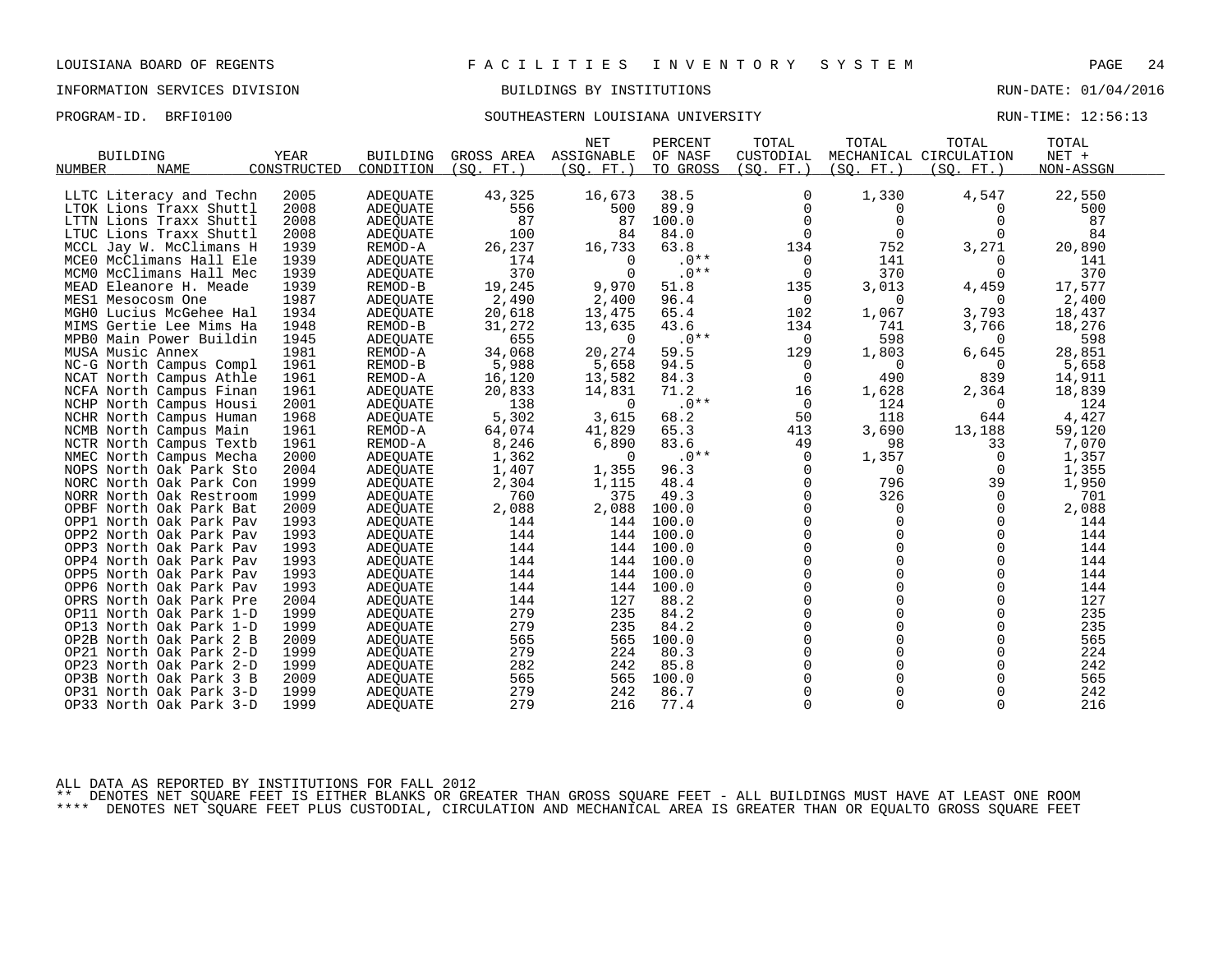### INFORMATION SERVICES DIVISION BUILDINGS BY INSTITUTIONS RUN-DATE: 01/04/2016

## PROGRAM-ID. BRFI0100 SOUTHEASTERN LOUISIANA UNIVERSITY RUN-TIME: 12:56:13

|                            |             |                 |            | <b>NET</b> | PERCENT  | TOTAL          | TOTAL       | TOTAL                  | TOTAL     |  |
|----------------------------|-------------|-----------------|------------|------------|----------|----------------|-------------|------------------------|-----------|--|
| <b>BUILDING</b>            | YEAR        | <b>BUILDING</b> | GROSS AREA | ASSIGNABLE | OF NASF  | CUSTODIAL      |             | MECHANICAL CIRCULATION | NET +     |  |
| <b>NAME</b><br>NUMBER      | CONSTRUCTED | CONDITION       | (SO. FT. ) | (SO. FT.)  | TO GROSS | (SQ. FT. )     | (SQ. FT. )  | (SQ. FT. )             | NON-ASSGN |  |
|                            |             |                 |            |            |          |                |             |                        |           |  |
| OP4B North Oak Park 4 B    | 2009        | <b>ADEOUATE</b> | 565        | 565        | 100.0    | 0              | $\Omega$    | $\Omega$               | 565       |  |
| OP41 North Oak Park 4-D    | 1999        | <b>ADEOUATE</b> | 279        | 224        | 80.3     | 0              | $\mathbf 0$ | $\mathbf 0$            | 224       |  |
| OP43 North Oak Park 4-D    | 1999        | <b>ADEQUATE</b> | 279        | 242        | 86.7     | $\mathbf 0$    | $\Omega$    | $\Omega$               | 242       |  |
| OTIC North Oak Park Tic    | 2004        | ADEQUATE        | 147        | 100        | 68.0     | $\mathbf 0$    | $\Omega$    | $\Omega$               | 100       |  |
| PH00 R.T. Pursley Hall     | 1967        | ADEQUATE        | 57,380     | 32,566     | 56.8     | 58             | 844         | 6,743                  | 40,211    |  |
| POTL Ralph R. Pottle Mu    | 1939        | REMOD-B         | 25,796     | 13,910     | 53.9     | 64             | 2,520       | 4,214                  | 20,708    |  |
| PPED Physical Plant Ele    | 1983        | <b>ADEQUATE</b> | 137        | - 0        | $.0**$   | 0              | 116         | 0                      | 116       |  |
| PPFS<br>Physical Plant Fue | 2010        | ADEQUATE        | 211        | 166        | 78.7     | $\mathbf 0$    | $\Omega$    | $\Omega$               | 166       |  |
| PPM1 Physical Plant M1     | 1979        | <b>ADEQUATE</b> | 10,110     | 9,095      | 90.0     | $\mathbf 0$    | 444         | $\Omega$               | 9,539     |  |
| PPM2 Physical Plant Off    | 1980        | ADEQUATE        | 4,682      | 2,781      | 59.4     | 16             | 352         | 1,267                  | 4,416     |  |
| PPM3 Physical Plant M3     | 1980        | <b>ADEQUATE</b> | 10,165     | 7,728      | 76.0     | $\Omega$       | 232         | 167                    | 8,127     |  |
| PPM4 Purchasing & Prope    | 1980        | ADEQUATE        | 36,207     | 35,442     | 97.9     | 11             | 118         | 257                    | 35,828    |  |
| PPM6 Physical Plant M6     | 1967        | <b>ADEQUATE</b> | 7,723      | 7,326      | 94.9     | $\mathbf 0$    | 76          | $\Omega$               | 7,402     |  |
| Physical Plant Veh<br>PPV2 | 1983        | ADEOUATE        | 6,373      | 6,373      | 100.0    | $\overline{0}$ | $\Omega$    | $\Omega$               | 6,373     |  |
| PRDH Pride Residential     | 2005        | ADEQUATE        | 55,684     | 36,259     | 65.1     | 543            | 2,156       | 3,856                  | 42,814    |  |
| PSCH Plant Science Club    | 1985        | ADEQUATE        | 1,944      | 1,918      | 98.7     | 0              | $\Omega$    | $\Omega$               | 1,918     |  |
| SACO Claude B. Penningt    | 2001        | <b>ADEQUATE</b> | 83,721     | 50,328     | 60.1     | 132            | 4,435       | 12,555                 | 67,450    |  |
| SBA0 Science Building A    | 1955        | <b>ADEQUATE</b> | 20,769     | 13,432     | 64.7     | 94             | 1,189       | 3,991                  | 18,706    |  |
| SCF0 Naquin Strength an    | 2009        | <b>ADEQUATE</b> | 6,032      | 5,434      | 90.1     | 0              | 189         | 0                      | 5,623     |  |
| SEOA Southeastern Oaks     | 2001        | ADEQUATE        | 2,716      | 1,921      | 70.7     | 18             | 298         | 87                     | 2,324     |  |
| SE01 Southeastern Oaks     | 2001        | ADEQUATE        | 12,324     | 11,568     | 93.9     | $\mathbf 0$    | $\Omega$    | $\Omega$               | 11,568    |  |
| SE02 Southeastern Oaks     | 2001        | ADEQUATE        | 12,324     | 11,705     | 95.0     | $\mathbf 0$    | $\mathbf 0$ | 0                      | 11,705    |  |
| SE03 Southeastern Oaks     | 2001        | <b>ADEQUATE</b> | 8,424      | 7,695      | 91.3     | 0              | $\mathbf 0$ | $\mathbf 0$            | 7,695     |  |
| SE04 Southeastern Oaks     | 2001        | <b>ADEQUATE</b> | 12,324     | 11,557     | 93.8     | $\Omega$       | $\Omega$    | $\Omega$               | 11,557    |  |
| SE05 Southeastern Oaks     | 2001        | ADEQUATE        | 12,324     | 11,579     | 94.0     | $\mathbf 0$    | $\mathbf 0$ | $\mathbf 0$            | 11,579    |  |
| SE06 Southeastern Oaks     | 2001        | <b>ADEQUATE</b> | 24,648     | 22,839     | 92.7     | 0              | $\mathbf 0$ | $\Omega$               | 22,839    |  |
| SGCW Student Government    | 1901        | <b>ADEOUATE</b> | 1,152      | 1,152      | 100.0    | $\mathbf 0$    | $\Omega$    | 0                      | 1,152     |  |
| SHAA Washington Hall       | 2005        | ADEQUATE        | 47,080     | 32,030     | 68.0     | 102            | 1,193       | 30                     | 33,355    |  |
| SHAB St. Tammany Hall      | 2005        | <b>ADEQUATE</b> | 47,080     | 31,684     | 67.3     | 441            | 910         | 337                    | 33,372    |  |
| SHAC Tangipahoa Hall       | 2004        | ADEOUATE        | 31,651     | 20,471     | 64.7     | 121            | 932         | 0                      | 21,524    |  |
| SHAD Hammond Hall          | 2004        | ADEQUATE        | 42,615     | 28,905     | 67.8     | 166            | 1,060       | $\overline{0}$         | 30,131    |  |
| SIMS Linus A. Sims Memo    | 1985        | <b>ADEQUATE</b> | 137,428    | 102,651    | 74.7     | 691            | 11,195      | 17,720                 | 132,257   |  |
| SLBC Southeast Louisian    | 1995        | <b>ADEQUATE</b> | 16,970     | 9,034      | 53.2     | 95             | 1,013       | 4,623                  | 14,765    |  |
| SOCR Soccer Dugout         | 2009        | ADEQUATE        | 1,070      | 798        | 74.6     | 0              | 0           | 136                    | 934       |  |
| STAM St. Tammany Center    | 1998        | ADEQUATE        | 8,262      | 7,925      | 95.9     | 0              | 97          | 0                      | 8,022     |  |
| SUAO War Memorial Stude    | 1983        | REMOD-A         | 28,752     | 13,388     | 46.6     | 68             | 1,036       | 3,813                  | 18,305    |  |
| SUNO War Memorial Stude    | 2014        | <b>ADEQUATE</b> | 88,572     | 57,928     | 65.4     | 259            | 7,082       | 14,122                 | 79,391    |  |
| SUSA Sustainability Cen    | 2015        | ADEQUATE        | 2,000      | 1,817      | 90.9     | 0              | 49          | 0                      | 1,866     |  |
| SUST Sustainability Cen    | 1984        | ADEQUATE        | 10,661     | 9,905      | 92.9     | 0              | 88          | 130                    | 10,123    |  |
| SUWO War Memorial Stude    | 1965        | <b>ADEQUATE</b> | 25,912     | 17,912     | 69.1     | 53             | 3,624       | 1,768                  | 23,357    |  |
|                            |             |                 |            |            |          |                |             |                        |           |  |

ALL DATA AS REPORTED BY INSTITUTIONS FOR FALL 2012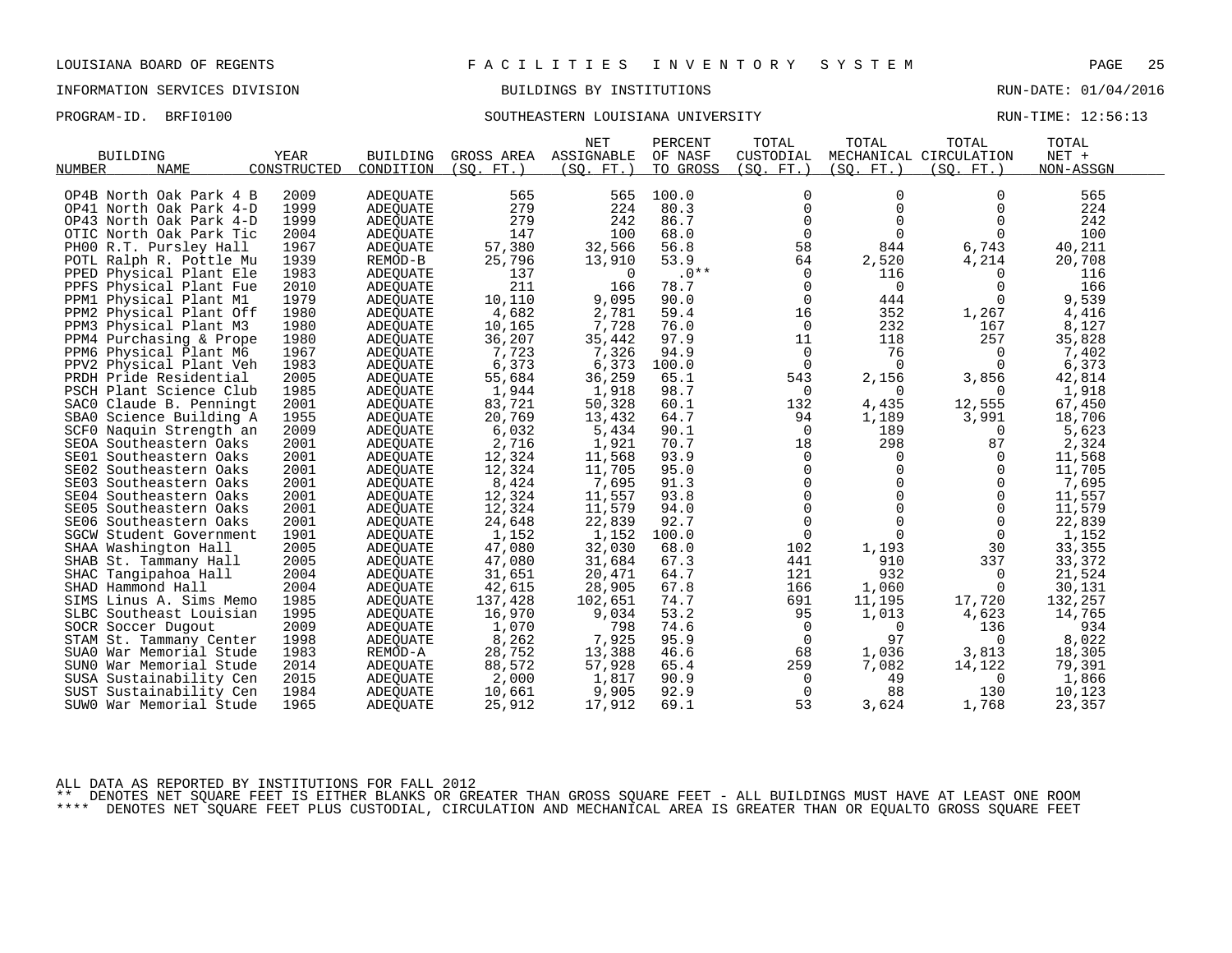### INFORMATION SERVICES DIVISION BUILDINGS BY INSTITUTIONS RUN-DATE: 01/04/2016

#### PROGRAM-ID. BRFI0100 SOUTHEASTERN LOUISIANA UNIVERSITY RUN-TIME: 12:56:13

|                         |             |                 |            | NET        | PERCENT  | TOTAL     | TOTAL     | TOTAL                  | TOTAL     |  |
|-------------------------|-------------|-----------------|------------|------------|----------|-----------|-----------|------------------------|-----------|--|
| <b>BUILDING</b>         | <b>YEAR</b> | <b>BUILDING</b> | GROSS AREA | ASSIGNABLE | OF NASF  | CUSTODIAL |           | MECHANICAL CIRCULATION | NET +     |  |
| NUMBER<br>NAME          | CONSTRUCTED | CONDITION       | (SQ. FT. ) | (SQ. FT.)  | TO GROSS | (SQ. FT.) | (SQ. FT.) | (SQ. FT.)              | NON-ASSGN |  |
| SU00 War Memorial Stude | 1965        | ADEQUATE        | 36,204     | 11,317     | 31.3     | 0         | 639       | 991                    | 12,947    |  |
| TAYH Taylor Hall        | 2005        | ADEQUATE        | 44,593     | 29,326     | 65.8     | 176       | 1,278     | 505                    | 31,285    |  |
| TAYO Zachary Taylor Hal | 1966        | REMOD-A         | 73,222     | 46,466     | 63.5     | 125       | 768       | 15,379                 | 62,738    |  |
| TCBH Turtle Cove Boat H | 1983        | ADEQUATE        | 990        |            | $.0**$   | 990       | 0         | 0                      | 990       |  |
| TCGC Turtle Cove Comple | 2006        | ADEQUATE        | 3,360      | 1,942      | 57.8     | $\Omega$  | 61        | 584                    | 2,587     |  |
| TCGH Turtle Cove Guest  | 1940        | ADEQUATE        | 6,650      | 5,820      | 87.5     |           |           |                        | 5,820     |  |
| TECM Charles E. Cate Te | 1973        | ADEQUATE        | 680        | 108        | 15.9     |           |           |                        | 108       |  |
| TECS TEC Storage Buildi | 2003        | ADEQUATE        | 702        | 632        | 90.0     |           |           |                        | 632       |  |
| TECO Charles E. Cate Te | 1973        | ADEQUATE        | 131,385    | 79,168     | 60.3     | 569       | 7,364     | 26,078                 | 113,179   |  |
| THAO Tinsley Hall Annex | 1955        | REMOD-B         | 3,280      | 1,371      | 41.8     | $\Omega$  | 116       | 566                    | 2,053     |  |
| TH00 G. Jack Tinsley Ha | 1955        | REMOD-B         | 15,174     | 11,232     | 74.0     | 76        | 1,069     | 2,783                  | 15,160    |  |
| UC00 University Center  | 1982        | REMOD-A         | 197,644    | 61,375     | 31.1     | 1,482     | 20,403    | 39,821                 | 123,081   |  |
| UNIV President's Reside | 2005        | ADEQUATE        | 7,545      | 6,458      | 85.6     | $\Omega$  |           |                        | 6,458     |  |
| UPD0 Range Hall         | 1971        | REMOD-A         | 7,427      | 5,757      | 77.5     | 174       | 204       | 986                    | 7,121     |  |
| URMB President's Reside | 2005        | ADEQUATE        | 250        | 220        | 88.0     |           | $\Omega$  |                        | 220       |  |
| VILA Greek Village A    | 2001        | ADEQUATE        | 10,247     | 4,479      | 43.7     |           | 38        |                        | 4,517     |  |
| VILB Greek Village B    | 2001        | ADEQUATE        | 11,824     | 5,080      | 43.0     |           | $\Omega$  |                        | 5,080     |  |
| VILC Greek Village C    | 2001        | ADEQUATE        | 1,775      | 1,462      | 82.4     |           | 136       |                        | 1,598     |  |
| VILD Greek Village D    | 2001        | ADEQUATE        | 20,920     | 5,080      | 24.3     |           |           |                        | 5,080     |  |
| VILE Greek Village E    | 2001        | ADEQUATE        | 9,084      | 3,792      | 41.7     |           |           |                        | 3,792     |  |
| VILF Greek Village F    | 2001        | ADEQUATE        | 19,439     | 3,442      | 17.7     |           |           |                        | 3,442     |  |
| VVS0 Village Vending St | 2001        | ADEQUATE        | 143        | 97         | 67.8     |           |           |                        | 97        |  |
| WH00 White Hall         | 1960        | REMOD-B         | 31,674     | 19,826     | 62.6     | 41        | 1,544     | 7,690                  | 29,101    |  |
| WS00 West Strawberry St | 1937        | ADEQUATE        | 38,482     | 21,013     | 54.6     | 502       | 6,990     | 4,494                  | 32,999    |  |
| ZTEB Zachary Taylor Res | 1966        | ADEOUATE        | 112        |            | $.0**$   | $\Omega$  | 97        |                        | 97        |  |

ALL DATA AS REPORTED BY INSTITUTIONS FOR FALL 2012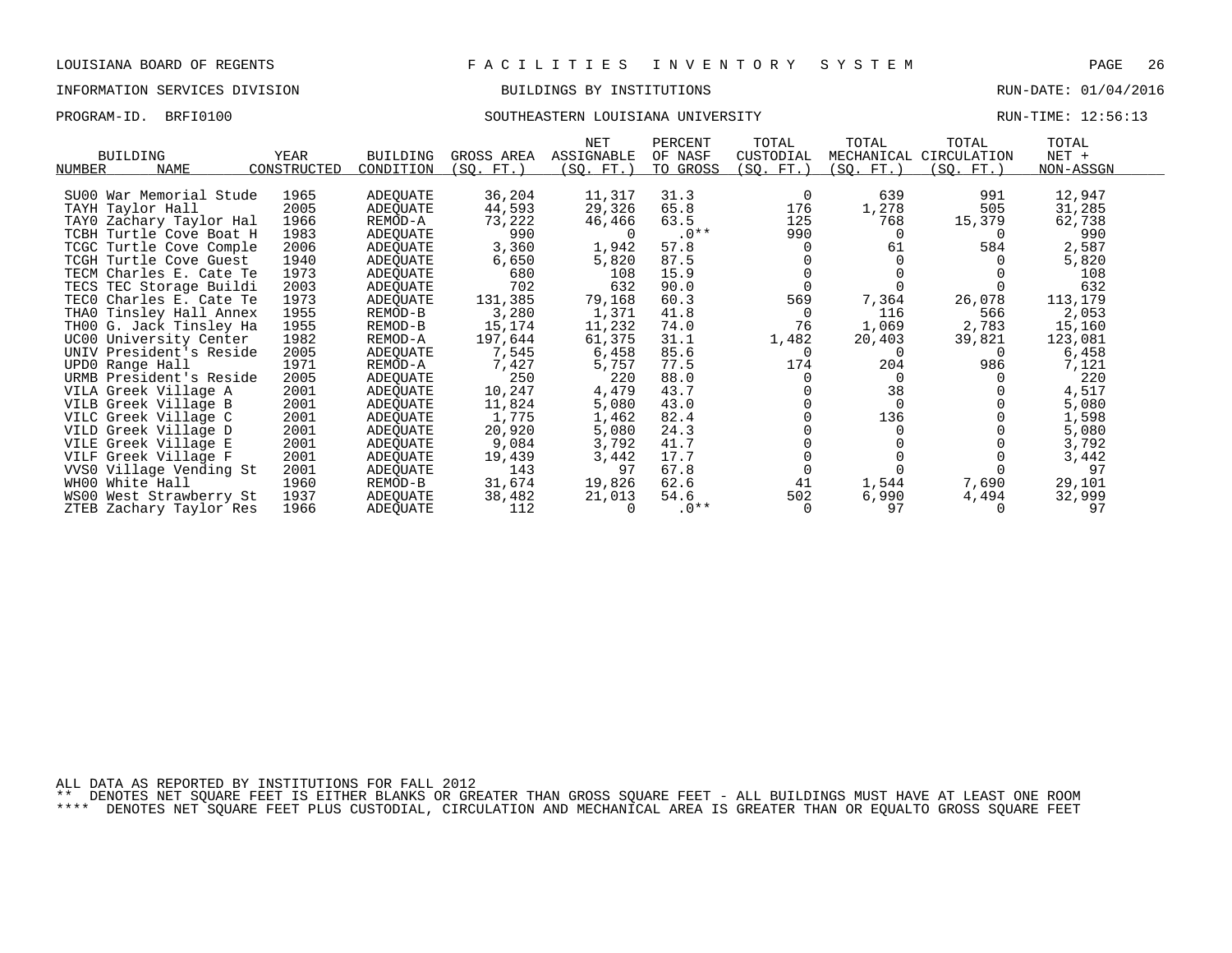PROGRAM-ID. BRFI0100 **BRFION CONTROLLER UNIVERSITY OF LOUISIANA IN LAFAYETTE** RUN-TIME: 12:56:13

|                            |             |                 |            | <b>NET</b> | PERCENT  | TOTAL          | TOTAL          | TOTAL                  | TOTAL     |  |
|----------------------------|-------------|-----------------|------------|------------|----------|----------------|----------------|------------------------|-----------|--|
| <b>BUILDING</b>            | <b>YEAR</b> | <b>BUILDING</b> | GROSS AREA | ASSIGNABLE | OF NASF  | CUSTODIAL      |                | MECHANICAL CIRCULATION | $NET +$   |  |
| <b>NAME</b><br>NUMBER      | CONSTRUCTED | CONDITION       | (SO. FT. ) | (SO. FT. ) | TO GROSS | (SO. FT. )     | (SO. FT. )     | (SO. FT. )             | NON-ASSGN |  |
|                            |             |                 |            |            |          |                |                |                        |           |  |
| ACAD LP Acadian Dorm       | 2010        | <b>ADEQUATE</b> | 31,377     | 10,777     | 34.3     | 0              | $\overline{0}$ | $\overline{0}$         | 10,777    |  |
| ACBR Alumni Center Boar    | 1996        | <b>ADEQUATE</b> | 1,692      | 1,487      | 87.9     | $\mathbf 0$    | 122            | 34                     | 1,643     |  |
| AHAO Ackal Hall Annex B    | 2005        | ADEQUATE        | 2,014      | 1,478      | 73.4     | 0              | 216            | 308                    | 2,002     |  |
| ALET Police Training Ac    | 2007        | <b>ADEOUATE</b> | 4,596      | 3,294      | 71.7     | $\mathbf 0$    | 450            | 617                    | 4,361     |  |
| ANDS Anders Book Store     | 1978        | <b>ADEQUATE</b> | 11,580     | 7,045      | 60.8     | $\overline{0}$ | 171            | 873                    | 8,089     |  |
| APCO Athlete Performanc    | 2015        | ADEQUATE        | 77,866     | 48,619     | 62.4     | 212            | 5,114          | 13,554                 | 67,499    |  |
| BKR0 Baker Taft Street     | 2011        | <b>ADEQUATE</b> | 122,176    | 64,444     | 52.7     | 481            | 3,639          | 44,915                 | 113,479   |  |
| BK10 Micro and Small Bu    | 1998        | ADEQUATE        | 2,818      | 1,531      | 54.3     | 0              | 212            | 702                    | 2,445     |  |
| BNAO Rose Garden Bonin     | 2012        | ADEOUATE        | 117,236    | 76,233     | 65.0     | 424            | 3,067          | 34,479                 | 114,203   |  |
| BNLP LP_Bancroft Dorm      | 2010        | <b>ADEQUATE</b> | 31,374     | 20,889     | 66.6     | 0              | 0              | 5,754                  | 26,643    |  |
| BOHS Bourgeois House       | 1971        | <b>ADEQUATE</b> | 2,640      | 2,052      | 77.7     | 0              | $\Omega$       | 0                      | 2,052     |  |
| BPB0 Bourgeois Pool Mec    | 2000        | <b>ADEQUATE</b> | 2,431      | 843        | 34.7     | $\Omega$       | 1,296          | $\Omega$               | 2,139     |  |
| BSHO Beau Soleil Home      | 2009        | ADEQUATE        | 2,300      | 676        | 29.4     | 15             | 0              | 480                    | 1,171     |  |
| BTF0 Bookstore Tent Ann    | 2012        | <b>ADEQUATE</b> | 10,236     | 9,068      | 88.6     | $\mathbf 0$    | 281            | 331                    | 9,680     |  |
| CAEC CLECO Alternative     | 2011        | ADEOUATE        | 6,158      | 5,298      | 86.0     | 15             | 155            | 169                    | 5,637     |  |
| CAES CLECO storage buil    | 2011        | ADEQUATE        | 468        | 384        | 82.1     | 0              | 0              | $\overline{0}$         | 384       |  |
| CAFF LP_Caffery            | 2003        | <b>ADEQUATE</b> | 15,570     | 12,109     | 77.8     | $\mathbf 0$    | $\Omega$       | 3,435                  | 15,544    |  |
| CALL LP Callais            | 2003        | <b>ADEOUATE</b> | 25,841     | 18,086     | 70.0     | 144            | $\Omega$       | 5,748                  | 23,978    |  |
| CHFA Chimpanzee Housing    | 2006        | <b>ADEQUATE</b> | 20,939     | 10,252     | 49.0     | 22             | 3,892          | 3,179                  | 17,345    |  |
| CONV Cajun Dome Convent    | 2002        | ADEQUATE        | 97,522     | 52,917     | 54.3     | 180            | 7,135          | 25,197                 | 85,429    |  |
| CRAO Rose Garden Coronn    | 2012        | ADEQUATE        | 115,230    | 63,683     | 55.3     | 312            | 3,310          | 31,796                 | 99,101    |  |
| CRSB Chimp Research Bui    | 2003        | <b>ADEQUATE</b> | 3,111      | 2,561      | 82.3     | $\overline{0}$ | 120            | 76                     | 2,757     |  |
| DNLP LP_Denbo Dorm         | 2010        | ADEQUATE        | 31,377     | 20,684     | 65.9     | 0              | 0              | 5,754                  | 26,438    |  |
| DPF2 Dome Pod Facility     | 2006        | <b>ADEQUATE</b> | 1,183      | 1,038      | 87.7     | $\mathbf 0$    | $\mathbf 0$    | 0                      | 1,038     |  |
| DPF3 Dome Pod Facility     | 2006        | ADEOUATE        | 2,366      | 2,076      | 87.7     | $\mathbf 0$    | $\Omega$       | $\Omega$               | 2,076     |  |
| DPF4 Dome Pod Facility     | 2006        | ADEQUATE        | 1,183      | 1,038      | 87.7     | $\mathbf 0$    | $\mathbf 0$    | $\mathbf 0$            | 1,038     |  |
| DPF5 Dome Pod Facility     | 2006        | ADEQUATE        | 2,366      | 2,076      | 87.7     | 0              | $\mathbf 0$    | 0                      | 2,076     |  |
| DPF6 Dome Pod Facility     | 2006        | ADEOUATE        | 2,366      | 2,076      | 87.7     | $\mathbf 0$    | $\Omega$       | $\Omega$               | 2,076     |  |
| ECDL CAFS Early Childho    | 2011        | ADEQUATE        | 3,667      | 2,092      | 57.0     | $\mathbf 0$    | 249            | 274                    | 2,615     |  |
| ECOL Group Of Private B    | 1992        | <b>ADEQUATE</b> | 31,688     | 22,420     | 70.8     | 80             | 487            | 4,774                  | 27,761    |  |
| EMDH LP_E.A.Martin Dorm    | 2003        | <b>ADEQUATE</b> | 31,377     | 20,747     | 66.1     | $\overline{0}$ | 35             | 5,754                  | 26,536    |  |
| EQIN Equipment/Incinera    | 1995        | <b>ADEQUATE</b> | 4,163      | 2,028      | 48.7     | $\mathbf 0$    | 1,670          | $\Omega$               | 3,698     |  |
| HGRO Huger Taft Street     | 2011        | <b>ADEQUATE</b> | 122,190    | 64,114     | 52.5     | 254            | 3,789          | 44,756                 | 112,913   |  |
| Primary Care Facil<br>LPCF | 1997        | <b>ADEOUATE</b> | 14,870     | 10,349     | 69.6     | 116            | 604            | 2,323                  | 13,392    |  |
| LSSO Lady Cajuns Softba    | 2011        | ADEQUATE        | 25,458     | 3,056      | 12.0     | $\overline{0}$ | 1,527          | 0                      | 4,583     |  |
| LSUE LSU Eunice            | 1991        | ADEQUATE        | 2,500      | 532        | 21.3     | 0              | $\Omega$       | $\mathbf 0$            | 532       |  |
| MCCU LP McCullough Dorm    | 2003        | ADEQUATE        | 28,392     | 18,090     | 63.7     | $\Omega$       | $\Omega$       | 5,754                  | 23,844    |  |
| MIPF Leon Moncla Indoor    | 2006        | ADEQUATE        | 88,688     | 85,011     | 95.9     | 33             | 635            | 570                    | 86,249    |  |
| MNTS Maintanence Shop      | 2004        | ADEOUATE        | 21,198     | 9,787      | 46.2     | $\overline{0}$ | 246            | 0                      | 10,033    |  |
| MTCO NIRC Modular Build    | 2010        | ADEQUATE        | 962        | 809        | 84.1     | 0              | 39             | 35                     | 883       |  |
|                            |             |                 |            |            |          |                |                |                        |           |  |

ALL DATA AS REPORTED BY INSTITUTIONS FOR FALL 2012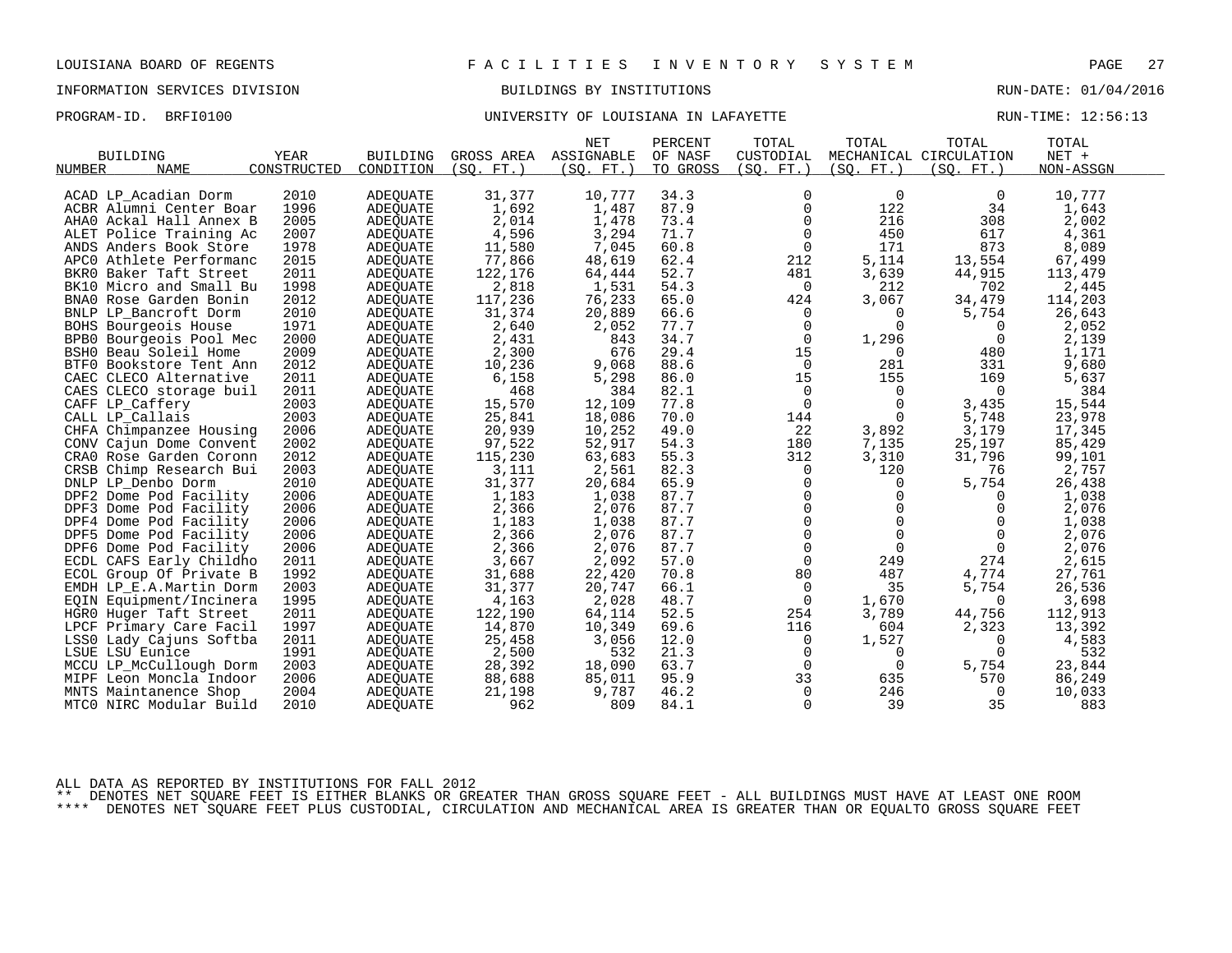PROGRAM-ID. BRFI0100 **BRFION CONTROLLER UNIVERSITY OF LOUISIANA IN LAFAYETTE** RUN-TIME: 12:56:13

|                                           |             |                 |            | <b>NET</b> | PERCENT  | TOTAL          | TOTAL          | TOTAL                  | TOTAL     |  |
|-------------------------------------------|-------------|-----------------|------------|------------|----------|----------------|----------------|------------------------|-----------|--|
| <b>BUILDING</b>                           | YEAR        | <b>BUILDING</b> | GROSS AREA | ASSIGNABLE | OF NASF  | CUSTODIAL      |                | MECHANICAL CIRCULATION | NET +     |  |
| NUMBER<br><b>NAME</b>                     | CONSTRUCTED | CONDITION       | (SO. FT. ) | (SQ. FT. ) | TO GROSS | (SQ. FT.)      | (SQ. FT. )     | (SQ. FT.)              | NON-ASSGN |  |
|                                           |             |                 |            |            |          |                |                |                        |           |  |
| MTD0 NIRC Modular Build                   | 2010        | ADEOUATE        | 962        | 834        | 86.7     | 0              | 39             | 35                     | 908       |  |
| MT54 Modular Building                     | 2012        | <b>ADEQUATE</b> | 1,312      | 820        | 62.5     | $\mathbf 0$    | 36             | 35                     | 891       |  |
| MX00 Moody Annex                          | 2003        | ADEQUATE        | 61,336     | 35,223     | 57.4     | 80             | 5,471          | 14,709                 | 55,483    |  |
| M31C Modular Bldg. 31C                    | 2011        | ADEQUATE        | 963        | 812        | 84.3     | 0              | 40             | 35                     | 887       |  |
| NIWH New Maintenance Sh                   | 1978        | ADEQUATE        | 10,396     | 9,881      | 95.0     | $\overline{0}$ | 239            | $\Omega$               | 10,120    |  |
| OLVR Advnd. Comp. Tech.                   | 2007        | ADEQUATE        | 61,272     | 36,942     | 60.3     | 127            | 4,250          | 15,260                 | 56,579    |  |
| OLVT Olivier Parking To                   | 2012        | ADEOUATE        | 332,568    | 315,579    | 94.9     | 181            | 605            | 5,417                  | 321,782   |  |
| PC46 Primate Colony Bld                   | 2007        | ADEQUATE        | 4,061      | 2,792      | 68.8     | 0              | 70             | 674                    | 3,536     |  |
| PDF1 Dome Pod Facility                    | 2006        | <b>ADEQUATE</b> | 2,366      | 2,076      | 87.7     | $\mathbf 0$    | $\Omega$       | $\overline{0}$         | 2,076     |  |
| PDF2 Dome Pod Facility                    | 2006        | ADEOUATE        | 2,662      | 2,122      | 79.7     | $\pmb{0}$      | $\mathbf 0$    | 0                      | 2,122     |  |
| PDF3 Dome Pod Facility                    | 2006        | ADEQUATE        | 5,212      | 5,212      | 100.0    | $\Omega$       | $\Omega$       | 0                      | 5,212     |  |
| PDF4 Dome Pod Facility                    | 2006        | ADEQUATE        | 2,662      | 2,122      | 79.7     | $\Omega$       | $\Omega$       | $\Omega$               | 2,122     |  |
| PDF5 Dome Pod Facility                    | 2006        | ADEOUATE        | 2,662      | 2,122      | 79.7     | $\mathsf{O}$   | $\mathbf 0$    | $\mathbf 0$            | 2,122     |  |
| PDF6 Dome Pod Facility                    | 2006        | ADEOUATE        | 2,366      | 1,590      | 67.2     | 0              | 0              | $\mathbf 0$            | 1,590     |  |
| PRD0 Percussion Wing (A                   | 2006        | <b>ADEQUATE</b> | 2,094      | 1,761      | 84.1     | $\Omega$       | 35             | $\Omega$               | 1,796     |  |
| RBRT Roberts House                        | 1955        | ADEQUATE        | 1,904      | 1,509      | 79.3     | $\mathbf 0$    | 90             | 37                     | 1,636     |  |
| RHFA Rhesus Facility                      | 2006        | ADEQUATE        | 13,818     | 6,917      | 50.1     | 135            | 224            | 2,952                  | 10,228    |  |
| ROYO LP_Roy Dorm                          | 2003        | ADEQUATE        | 17,241     | 10,495     | 60.9     | 0              | $\overline{0}$ | 3,435                  | 13,930    |  |
| SNFH Sigma Nu Fraternit                   | 1985        | ADEOUATE        | 4,850      | 3,385      | 69.8     | $\mathbf 0$    | 60             | 933                    | 4,378     |  |
| THIB LP_Thibodeaux Dorm                   | 2003        | ADEQUATE        | 31,377     | 20,484     | 65.3     | 446            | $\Omega$       | 5,748                  | 26,678    |  |
| TRAH LP Trahan Dorm                       | 2003        | ADEQUATE        | 31,377     | 21,102     | 67.3     | 144            | $\Omega$       | 5,754                  | 27,000    |  |
| TSCG Taft Street Concre                   | 2006        | ADEQUATE        | 139,706    | 132,660    | 95.0     | $\overline{0}$ | 364            | 2,194                  | 135,218   |  |
| TSTB Ticket Booth on Ta                   | 2006        | ADEQUATE        | 924        | 52         | 5.6      | 0              | $\mathbf 0$    | $\mathbf 0$            | 52        |  |
| UAM1 University Art Mus                   | 1967        | ADEQUATE        | 10,624     | 2,773      | 26.1     | 58             | 157            | 1,108                  | 4,096     |  |
| UAM2 University Art Mus                   | 2002        | ADEQUATE        | 32,390     | 19,082     | 58.9     | 120            | 3,272          | 8,630                  | 31,104    |  |
| VOOR LP_Voorhies Dorm                     | 2003        | ADEQUATE        | 28,392     | 17,780     | 62.6     | 144            | 0              | 5,754                  | 23,678    |  |
| VPTB Vermilion Ph. Tech                   | 1991        | ADEQUATE        | 2,500      | 840        | 33.6     | 0              | $\Omega$       | $\Omega$               | 840       |  |
| WLCN Welcome Center Tra                   | 2004        | ADEQUATE        | 1,749      | 605        | 34.6     | 0              | 1,055          | $\Omega$               | 1,660     |  |
| YPRF Youth Park Restroo                   | 1999        | REMOD-B         | 191        | 51         | 26.7     | 0              | 88             | 0                      | 139       |  |
| 0001 President's Reside                   | 1940        | ADEQUATE        | 8,243      | 6,553      | 79.5     | $\mathbf 0$    | $\Omega$       | $\Omega$               | 6,553     |  |
| 0002 Girard Hall                          | 1922        | ADEOUATE        | 30,538     | 15,430     | 50.5     | 161            | 2,049          | 5,461                  | 23,101    |  |
| 0004 Foster Hall                          | 1901        | ADEOUATE        | 16,456     | 8,683      | 52.8     | 52             | 2,451          | 3,746                  | 14,932    |  |
| 0005 Mouton Hall                          | 1938        | <b>ADEQUATE</b> | 19,354     | 13,230     | 68.4     | 72             | 1,858          | 3,641                  | 18,801    |  |
|                                           | 1940        | ADEOUATE        | 26,530     | 17,749     | 66.9     | 77             | 665            | 6,350                  | 24,841    |  |
| 0006 Stephens Hall<br>0007 Broussard Hall | 1940        |                 | 19,151     | 12,122     | 63.3     | 82             | 1,509          | 3,859                  | 17,572    |  |
| 0008 Lee Hall                             | 1925        | ADEQUATE        |            |            | 61.5     |                |                |                        |           |  |
|                                           |             | REMOD-A         | 17,431     | 10,722     |          | 515            | 1,490          | 3,656                  | 16,383    |  |
| 0009 Griffin House                        | 1937        | REMOD-C         | 4,000      | 3,600      | 90.0     | 0              | 0<br>$\Omega$  | 0                      | 3,600     |  |
| 0011 Roy House                            | 1920        | ADEQUATE        | 4,450      | 4,304      | 96.7     | $\mathbf 0$    |                | $\Omega$               | 4,304     |  |
| 0012 Bittle Hall                          | 1939        | ADEQUATE        | 5,377      | 3,409      | 63.4     | $\mathbf 0$    | 104            | 1,214                  | 4,727     |  |
| 0013 Declouet Hall                        | 1903        | ADEQUATE        | 16,923     | 10,179     | 60.1     | 340            | 1,221          | 2,902                  | 14,642    |  |

ALL DATA AS REPORTED BY INSTITUTIONS FOR FALL 2012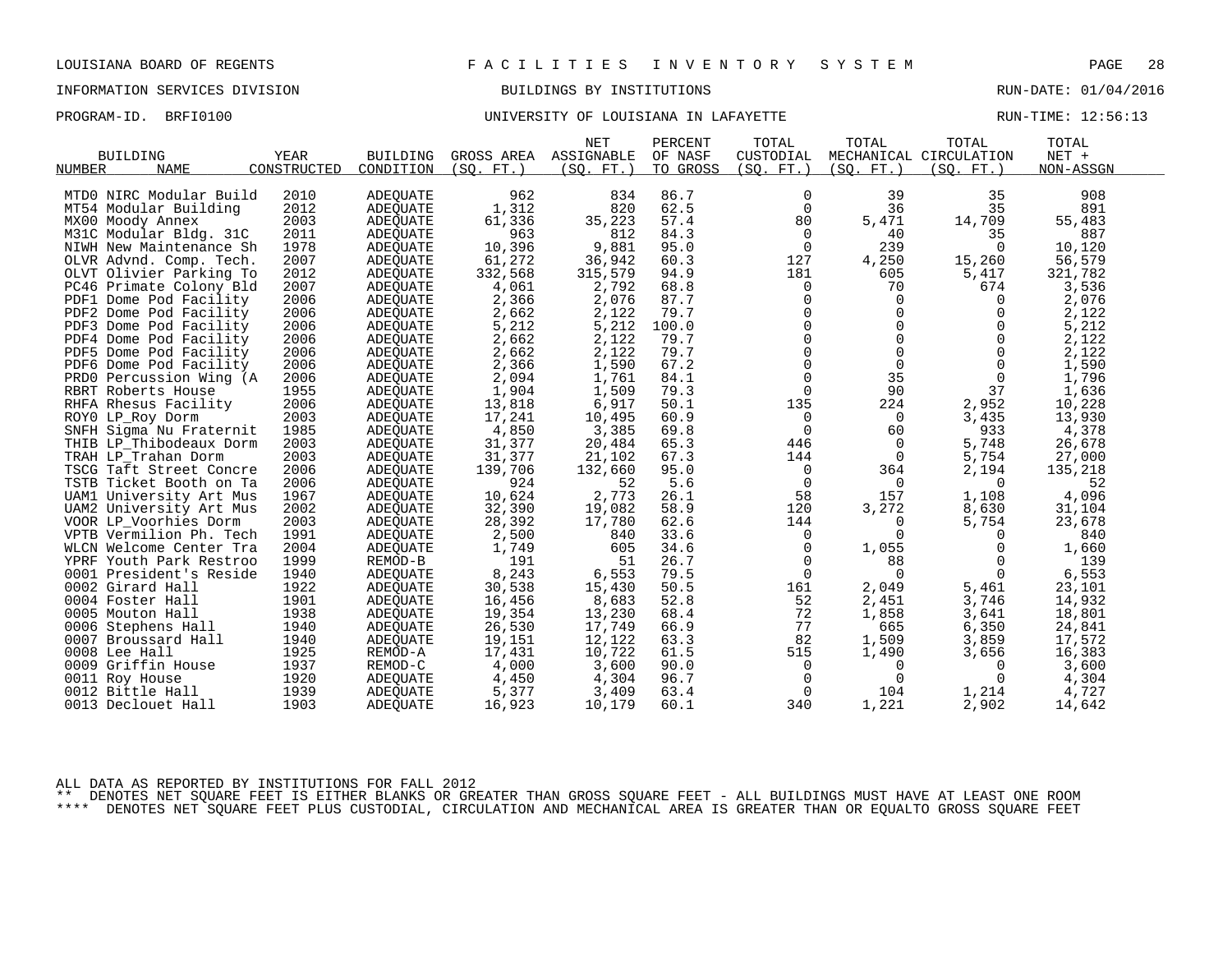PROGRAM-ID. BRFI0100 **BRFION CONTROLLER UNIVERSITY OF LOUISIANA IN LAFAYETTE** RUN-TIME: 12:56:13

|                         |             |                 |            | <b>NET</b> | PERCENT   | TOTAL          | TOTAL       | TOTAL                  | TOTAL     |  |
|-------------------------|-------------|-----------------|------------|------------|-----------|----------------|-------------|------------------------|-----------|--|
| <b>BUILDING</b>         | <b>YEAR</b> | <b>BUILDING</b> | GROSS AREA | ASSIGNABLE | OF NASF   | CUSTODIAL      |             | MECHANICAL CIRCULATION | $NET +$   |  |
| <b>NAME</b><br>NUMBER   | CONSTRUCTED | CONDITION       | (SO. FT.)  | (SQ. FT. ) | TO GROSS  | (SQ. FT.)      | (SQ. FT. )  | (SQ. FT.)              | NON-ASSGN |  |
|                         |             |                 |            |            |           |                |             |                        |           |  |
| 0016 Wharton Hall       | 1968        | ADEQUATE        | 127,278    | 80,913     | 63.6      | 172            | 8,183       | 34,569                 | 123,837   |  |
| 0017 Maxim Doucet Hall  | 1966        | <b>ADEOUATE</b> | 58,310     | 40,498     | 69.5      | 173            | 3,395       | 14,093                 | 58,159    |  |
| 0018 O. K. Allen Hall   | 1935        | ADEQUATE        | 25,799     | 13,713     | 53.2      | 132            | 2,106       | 2,257                  | 18,208    |  |
| 0019 Burke Hawthorne Ha | 1940        | ADEQUATE        | 70,282     | 45,563     | 64.8      | 354            | 5,886       | 14,724                 | 66,527    |  |
| 0020 Alumni Hall-Studen | 1950        | <b>ADEOUATE</b> | 1,808      | 1,359      | 75.2      | 0              | 74          | 10                     | 1,443     |  |
| 0024 Randolph Hall      | 1950        | ADEQUATE        | 12,346     | 7,683      | 62.2      | 35             | 2,149       | 1,040                  | 10,907    |  |
| 0025 Judice-Rickels     | 1927        | ADEQUATE        | 10,343     | 7,039      | 68.1      | 21             | 669         | 1,144                  | 8,873     |  |
| 0027 McLaurin Hall      | 1940        | ADEQUATE        | 17,335     | 12,929     | 74.6      | 18             | 398         | 2,317                  | 15,662    |  |
| 0028 Harris Hall        | 1937        | ADEQUATE        | 31,840     | 23, 214    | 72.9      | 341            | 623         | 6,169                  | 30,347    |  |
| 0029 Hamilton Hall      | 1940        | ADEQUATE        | 43,607     | 27,698     | 63.5      | 128            | 3,212       | 9,207                  | 40,245    |  |
| 003A Martin Hall        | 1963        | ADEQUATE        | 50,087     | 31,167     | 62.2      | 20             | 4,139       | 11,445                 | 46,771    |  |
| 003B F. G. Mouton Hall  | 1963        | <b>ADEOUATE</b> | 33,973     | 24,150     | 71.1      | 19             | 1,645       | 6,386                  | 32,200    |  |
| 003C Martin Hall Info B | 1994        | ADEQUATE        | 100        | 36         | 36.0      | $\mathbf 0$    | $\mathbf 0$ | $\Omega$               | 36        |  |
| 003D Martin Cooling Tow | 1963        | <b>ADEOUATE</b> | 750        | 1          | $\cdot$ 1 | $\overline{0}$ | 749         | $\Omega$               | 750       |  |
| 0031 Student Union      | 1971        | REMOD-C         | 187,337    | 99,862     | 53.3      | 427            | 12,916      | 49,634                 | 162,839   |  |
| 0032 Farm Store         | 1954        | ADEQUATE        | 2,028      | 1,745      | 86.0      | 0              | 152         | 0                      | 1,897     |  |
| 0033 E. K. Long Gym     | 1938        | ADEQUATE        | 28,614     | 22,489     | 78.6      | 618            | 1,080       | 3,024                  | 27,211    |  |
| 0037 Fletcher Hall      | 1977        | ADEQUATE        | 89,280     | 67,603     | 75.7      | 172            | 2,342       | 10,958                 | 81,075    |  |
| 0038 Continuing Ed. Cen | 1983        | <b>ADEOUATE</b> | 12,264     | 6,827      | 55.7      | 67             | 446         | 1,519                  | 8,859     |  |
| 0039 Burke Hawthorne An | 1957        | ADEQUATE        | 756        | 427        | 56.5      | $\overline{0}$ | 64          | 179                    | 670       |  |
| 0041 Billeaud Hall      | 1958        | <b>ADEOUATE</b> | 61,796     | 42,268     | 68.4      | 96             | 2,893       | 11,703                 | 56,960    |  |
| 0042 Montgomery Hall    | 1951        | ADEQUATE        | 46,045     | 31,972     | 69.4      | 115            | 2,465       | 8,216                  | 42,768    |  |
| 0043 French House       | 1954        | ADEQUATE        | 4,323      | 2,959      | 68.4      | 0              | 789         | 258                    | 4,006     |  |
| 0044 Madison Hall       | 1957        | ADEQUATE        | 106,577    | 81,948     | 76.9      | 228            | 3,592       | 16,637                 | 102,405   |  |
| 0046 HL Griffin Hall    | 1972        | ADEQUATE        | 121,406    | 73,974     | 60.9      | 491            | 5,053       | 28,550                 | 108,068   |  |
| 0047 Arbolada House     | 1940        | ADEQUATE        | 1,700      | 1,400      | 82.4      | 0              | $\Omega$    | $\Omega$               | 1,400     |  |
| 0048 Conference Center  | 1965        | <b>ADEOUATE</b> | 203,969    | 131,509    | 64.5      | 2,504          | 11,362      | 51,729                 | 197,104   |  |
| 0049 Bookstore Warehous | 1970        | ADEQUATE        | 1,752      | 1,709      | 97.5      | 0              | $\Omega$    | $\Omega$               | 1,709     |  |
| 0052 Rougeou Hall       | 1988        | ADEQUATE        | 99,942     | 67,723     | 67.8      | 180            | 5,231       | 16,641                 | 89,775    |  |
| 0059 Maint. Receiving B | 1955        | <b>ADEOUATE</b> | 5,495      | 5,339      | 97.2      | 0              | 37          | $\Omega$               | 5,376     |  |
| 006A Stephens Equipment | 1976        | ADEQUATE        | 1,645      | 910        | 55.3      | $\mathbf 0$    | $\Omega$    | $\Omega$               | 910       |  |
| 0060 Maintenance Wareho | 1952        | <b>ADEOUATE</b> | 19,025     | 13,573     | 71.3      | $\mathbf 0$    | 59          | 0                      | 13,632    |  |
| 0061 Maint. Office & Sh | 1938        | ADEQUATE        | 23,800     | 19,192     | 80.6      | 20             | 1,215       | 1,467                  | 21,894    |  |
| 0066 Visual Arts Annex  | 1933        | ADEQUATE        | 13,100     | 10,521     | 80.3      | 74             | 268         | 1,497                  | 12,360    |  |
| 0068 Parker Hall        | 1940        | ADEQUATE        | 22,785     | 15,618     | 68.5      | 164            | 1,758       | 4,459                  | 21,999    |  |
| 0072 Day Care Center (S | 2003        | ADEQUATE        | 10,040     | 7,675      | 76.4      | 33             | 854         | 560                    | 9,122     |  |
| 0078 Whittington House  | 1920        | <b>ADEOUATE</b> | 4,010      | 3,395      | 84.7      | 19             | 65          | 352                    | 3,831     |  |
| 0087 Angelle Hall       | 1968        | ADEQUATE        | 56,226     | 39,151     | 69.6      | 61             | 2,676       | 10,482                 | 52,370    |  |
| 0092 Wagner House (Brod | 1953        | ADEQUATE        | 2,568      | 2,387      | 93.0      | $\mathbf 0$    | $\Omega$    | 0                      | 2,387     |  |
| 0093 Bourgeois Hall     | 1986        | ADEQUATE        | 191,453    | 105,138    | 54.9      | 593            | 12,412      | 23,434                 | 141,577   |  |
|                         |             |                 |            |            |           |                |             |                        |           |  |

ALL DATA AS REPORTED BY INSTITUTIONS FOR FALL 2012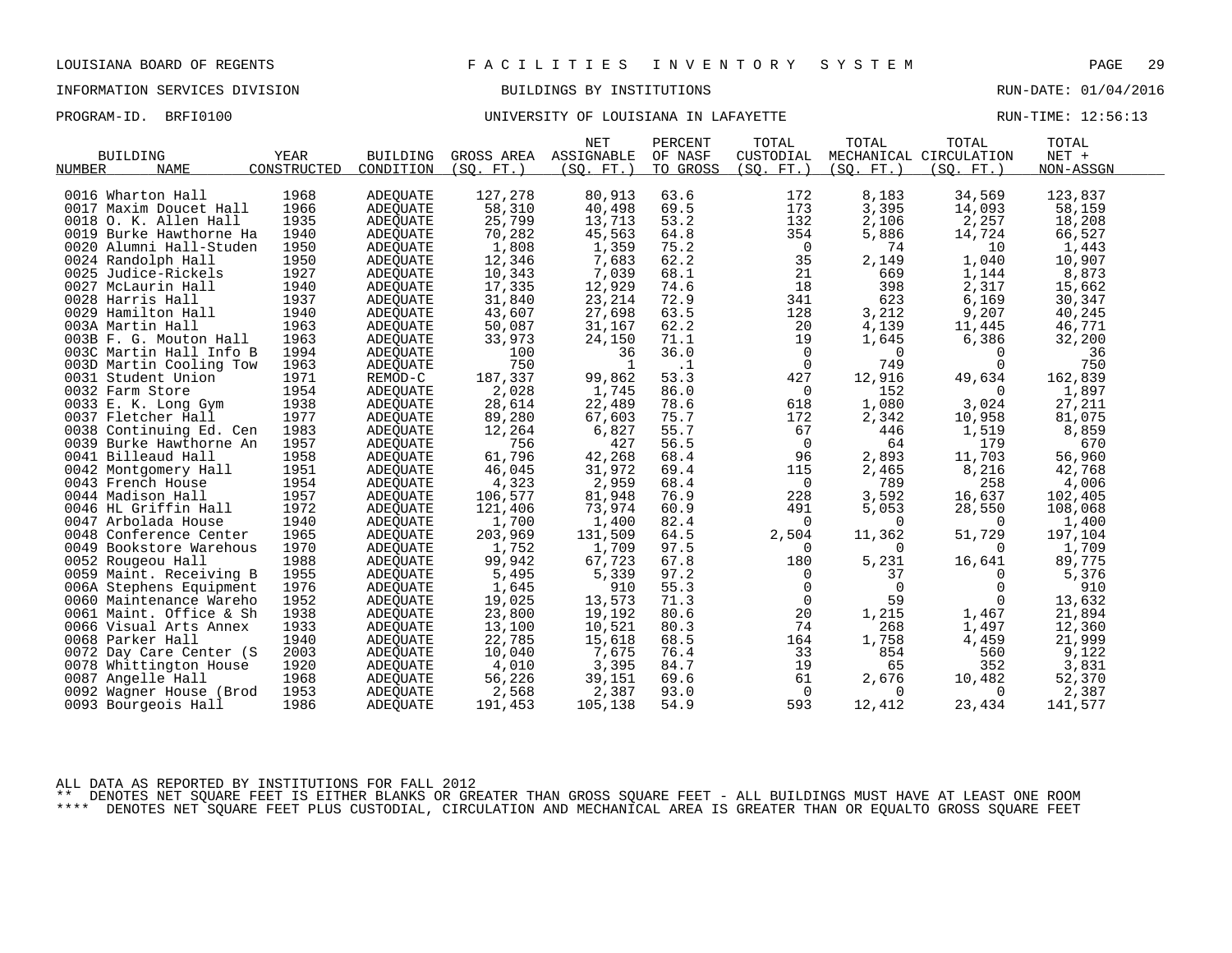PROGRAM-ID. BRFI0100 **BRFION CONTROLLER UNIVERSITY OF LOUISIANA IN LAFAYETTE** RUN-TIME: 12:56:13

| <b>BUILDING</b><br><b>NAME</b><br>NUMBER | YEAR<br>CONSTRUCTED | <b>BUILDING</b><br>CONDITION | (SO. FT. ) | <b>NET</b><br>GROSS AREA ASSIGNABLE<br>(SQ. FT. ) | PERCENT<br>OF NASF<br>TO GROSS | TOTAL<br>CUSTODIAL<br>(SQ. FT.) | TOTAL<br>(SQ. FT. ) | TOTAL<br>MECHANICAL CIRCULATION<br>(SQ. FT.) | TOTAL<br>NET +<br>NON-ASSGN |  |
|------------------------------------------|---------------------|------------------------------|------------|---------------------------------------------------|--------------------------------|---------------------------------|---------------------|----------------------------------------------|-----------------------------|--|
|                                          |                     |                              |            |                                                   |                                |                                 |                     |                                              |                             |  |
| 0096 Tennis Stadium                      | 1980                | <b>ADEOUATE</b>              | 2,612      | 128                                               | 4.9                            | 0                               | 0                   | 0                                            | 128                         |  |
| 0097 Football Stadium                    | 1971                | <b>ADEQUATE</b>              | 355,042    | 14,490                                            | 4.1                            | 382                             | 16,904              | 2,211                                        | 33,987                      |  |
| 0098 Athletic Office Bu                  | 1971                | ADEQUATE                     | 34,731     | 26,596                                            | 76.6                           | 108                             | 1,664               | 5,044                                        | 33,412                      |  |
| 0099 Athletic Mechanica                  | 1971                | ADEOUATE                     | 4,216      | 1,357                                             | 32.2                           | 0                               | 2,536               | 0                                            | 3,893                       |  |
| 0100 E. K. Long Gym Ann                  | 1967                | <b>ADEQUATE</b>              | 6,046      | 5,983                                             | 99.0                           | $\mathbf 0$                     | $\Omega$            | $\Omega$                                     | 5,983                       |  |
| 0101 Cajun Dome                          | 1985                | <b>ADEQUATE</b>              | 333,270    | 16,961                                            | 5.1                            | $\Omega$                        | $\Omega$            | $\Omega$                                     | 16,961                      |  |
| 011A Hawkins House                       | 1956                | ADEQUATE                     | 4,230      | 377                                               | 8.9                            | $\mathbf 0$                     | $\mathbf 0$         | 0                                            | 377                         |  |
| 011B Soulier House                       | 1910                | ADEQUATE                     | 2,527      | 1,848                                             | 73.1                           | $\mathbf 0$                     | 114                 | 360                                          | 2,322                       |  |
| 011C Hawkins House Gara                  | 1988                | <b>ADEQUATE</b>              | 495        | 411                                               | 83.0                           | $\mathbf 0$                     | $\Omega$            | $\Omega$                                     | 411                         |  |
| 0152 Central Receiving                   | 2000                | ADEQUATE                     | 5,038      | 4,410                                             | 87.5                           | $\Omega$                        | 77                  | $\Omega$                                     | 4,487                       |  |
| 0157 Dupre Library                       | 1961                | ADEOUATE                     | 236,744    | 194,013                                           | 82.0                           | 204                             | 10,688              | 16,629                                       | 221,534                     |  |
| 0160 Petroleum Eng. Dri                  | 1958                | <b>ADEQUATE</b>              | 287,031    | 330                                               | $\cdot$ 1                      | 0                               | $\Omega$            | $\Omega$                                     | 330                         |  |
| 017A Doucet Equipment B                  | 1966                | ADEQUATE                     | 1,632      | 223                                               | 13.7                           | $\Omega$                        | 1,248               | $\Omega$                                     | 1,471                       |  |
| 0170 Transformer Vault                   | 1996                | ADEOUATE                     | 516        | 510                                               | 98.8                           | 0                               | $\Omega$            | 0                                            | 510                         |  |
| 0200 Brook Street Annex                  | 1960                | <b>ADEQUATE</b>              | 20,504     | 6,832                                             | 33.3                           | $\mathbf 0$                     | 1,169               | 11,225                                       | 19,226                      |  |
| 0201 Brook Street Annex                  | 1965                | ADEQUATE                     | 10,526     | 6,131                                             | 58.2                           | 40                              | 586                 | 3,126                                        | 9,883                       |  |
| 0203 Bus Workshop                        | 1986                | ADEQUATE                     | 1,200      | 1,055                                             | 87.9                           | $\mathbf 0$                     | 67                  | 0                                            | 1,122                       |  |
| 0204 Flora Levy House                    | 1993                | ADEQUATE                     | 2,000      | 2,000                                             | 100.0                          | $\mathbf 0$                     | $\Omega$            | 0                                            | 2,000                       |  |
| 0205 SATELITTE DISH-ANT                  | 1983                | <b>ADEQUATE</b>              | 100        | 100                                               | 100.0                          | $\Omega$                        | $\Omega$            |                                              | 100                         |  |
| 0207 Zone 14 Parking Bo                  | 1995                | ADEOUATE                     | 30         | 30                                                | 100.0                          | $\Omega$                        | $\Omega$            | $\Omega$                                     | 30                          |  |
| 0208 Zone 15 Parking Bo                  | 1995                | ADEQUATE                     | 30         | 30                                                | 100.0                          | $\Omega$                        | $\Omega$            | $\Omega$                                     | 30                          |  |
| 0209<br>Quadrangle Covered               | 1937                | ADEQUATE                     | 20,020     | -1                                                | $\cdot$ 0                      | $\Omega$                        | $\Omega$            | 20,019                                       | 20,020                      |  |
| 0301 Tenant Dwelling 30                  | 1939                | ADEQUATE                     | 1,410      | 1,401                                             | 99.4                           | $\Omega$                        | $\Omega$            | 0                                            | 1,401                       |  |
| 0304 Pump House (Cade)                   | 1982                | <b>ADEOUATE</b>              | 42         | 41                                                | 97.6                           | 0                               | $\mathbf 0$         | 0                                            | 41                          |  |
| 0306 Beef Cattle Resear                  | 1982                | <b>ADEQUATE</b>              | 1,040      | 681                                               | 65.5                           | $\Omega$                        | 53                  | $\Omega$                                     | 734                         |  |
| 0309 Work Chute & Holdi                  | 1982                | ADEQUATE                     | 7,200      | 7,031                                             | 97.7                           | $\Omega$                        | $\Omega$            | $\Omega$                                     | 7,031                       |  |
| 0310 Equipment Shed (Ca                  | 1986                | ADEOUATE                     | 4,848      | 500                                               | 10.3                           | 0                               | $\Omega$            | $\mathbf 0$                                  | 500                         |  |
| 0313 Dairy Building & L                  | 1982                | <b>ADEQUATE</b>              | 5,550      | 3,298                                             | 59.4                           | 0                               | 778                 | 27                                           | 4,103                       |  |
| 0314 Freestall Feed She                  | 1982                | <b>ADEOUATE</b>              | 12,973     | 12,973                                            | 100.0                          | $\Omega$                        | $\Omega$            | $\Omega$                                     | 12,973                      |  |
| 0317 Maternity Barn & C                  | 1982                | ADEQUATE                     | 2,880      | 2,712                                             | 94.2                           | $\mathbf 0$                     | 0                   | 0                                            | 2,712                       |  |
| 0318 Hay Storage Barn (                  | 1982                | ADEQUATE                     | 2,400      | 2,184                                             | 91.0                           | $\Omega$                        | $\Omega$            | 0                                            | 2,184                       |  |
| 0319 Tractor Shed (Cade                  | 1982                | <b>ADEQUATE</b>              | 6,335      | 6,210                                             | 98.0                           | $\Omega$                        | $\Omega$            | $\Omega$                                     | 6,210                       |  |
| 0326 Tenant Dwelling 32                  | 1965                | ADEQUATE                     | 1,170      | 1,105                                             | 94.4                           | $\mathbf 0$                     | $\Omega$            | 0                                            | 1,105                       |  |
| 0329 Dairy Supt. House                   | 1940                | ADEOUATE                     | 1,362      | 1,147                                             | 84.2                           | 0                               | 34                  | 25                                           | 1,206                       |  |
| 033A Brick Storage Bldg                  | 1933                | ADEQUATE                     | 81         | 81                                                | 100.0                          | $\Omega$                        | $\Omega$            | $\Omega$                                     | 81                          |  |
| 0330 Tenant Dwelling 33                  | 1939                | ADEQUATE                     | 1,208      | 1,139                                             | 94.3                           | $\Omega$                        | $\Omega$            | $\Omega$                                     | 1,139                       |  |
| 0332 Cade Solar House                    | 1980                | ADEOUATE                     | 1,698      | 1,383                                             | 81.4                           | 0                               | 0                   | 0                                            | 1,383                       |  |
| 0333 Tool Shed (Cade)                    | 1982                | ADEQUATE                     | 425        | 388                                               | 91.3                           | 0                               |                     | $\Omega$                                     | 388                         |  |
| 0355 Acadiana Conservat                  | 1955                | <b>ADEQUATE</b>              | 1,806      | 1,708                                             | 94.6                           | $\Omega$                        | $\Omega$            | $\Omega$                                     | 1,708                       |  |
| 0360 Sheep Feed Barn (C                  | 1993                | <b>ADEOUATE</b>              | 1,643      | 1,643                                             | 100.0                          | $\mathbf 0$                     | $\Omega$            | $\Omega$                                     | 1,643                       |  |
|                                          |                     |                              |            |                                                   |                                |                                 |                     |                                              |                             |  |

ALL DATA AS REPORTED BY INSTITUTIONS FOR FALL 2012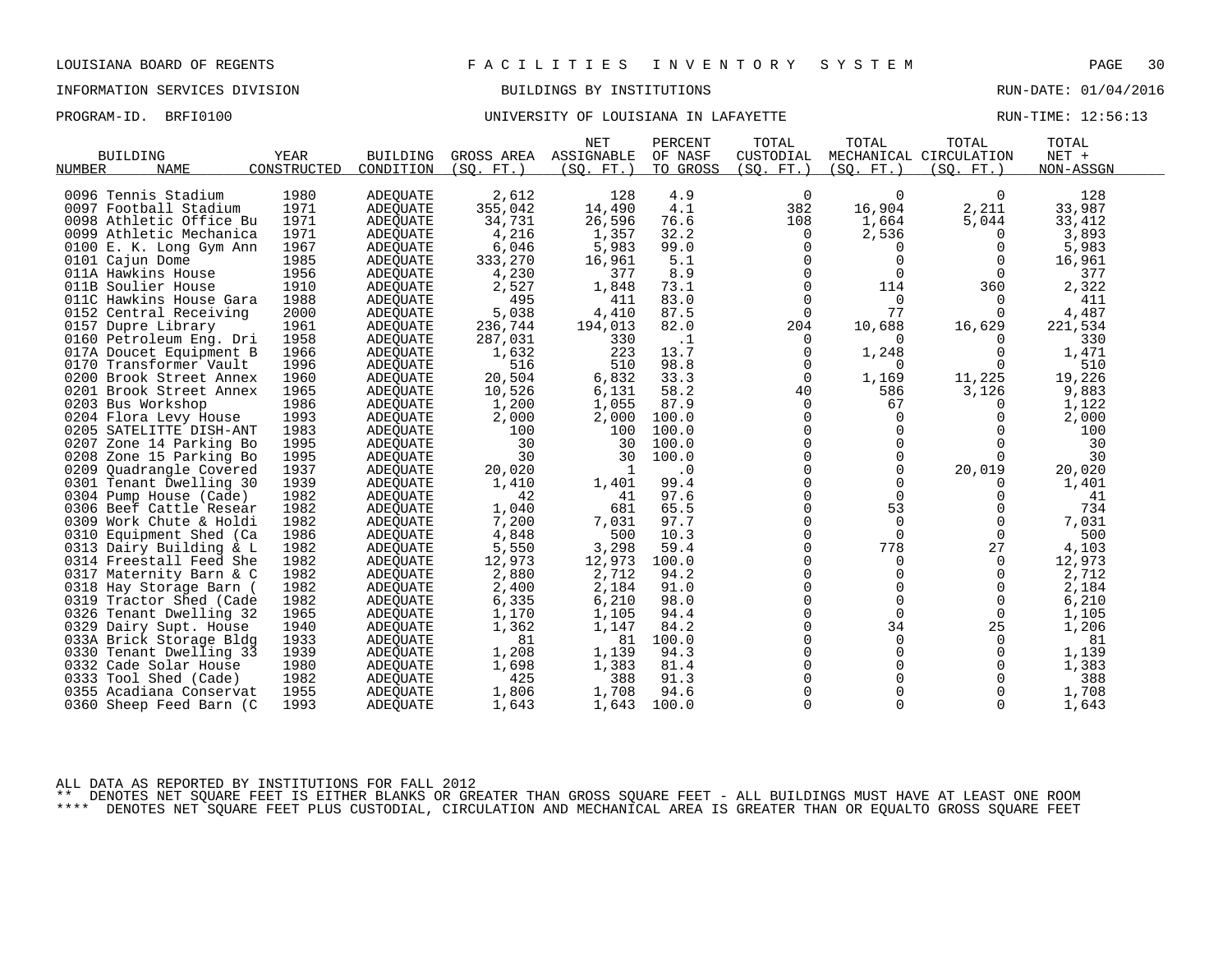PROGRAM-ID. BRFI0100 **BRFION CONTROLLER UNIVERSITY OF LOUISIANA IN LAFAYETTE** RUN-TIME: 12:56:13

|                            |             |                 |            | <b>NET</b> | PERCENT  | TOTAL         | TOTAL       | TOTAL                  | TOTAL     |  |
|----------------------------|-------------|-----------------|------------|------------|----------|---------------|-------------|------------------------|-----------|--|
| <b>BUILDING</b>            | <b>YEAR</b> | <b>BUILDING</b> | GROSS AREA | ASSIGNABLE | OF NASF  | CUSTODIAL     |             | MECHANICAL CIRCULATION | NET +     |  |
| NUMBER<br>NAME             | CONSTRUCTED | CONDITION       | (SO. FT. ) | (SQ. FT. ) | TO GROSS | (SO. FT. )    | (SO. FT. )  | (SO. FT.)              | NON-ASSGN |  |
|                            |             |                 |            |            |          |               | $\Omega$    |                        |           |  |
| 0361 Sheep Shed (Cade)     | 1993        | <b>ADEQUATE</b> | 1,128      | 1,128      | 100.0    | $\mathbf 0$   |             | $\Omega$               | 1,128     |  |
| 037A Fletcher Equipment    | 1977        | <b>ADEOUATE</b> | 1,082      | 535        | 49.4     | $\mathbf 0$   | 428         | 0                      | 963       |  |
| 0370 Pump House (Cade)     | 1990        | <b>ADEQUATE</b> | 100        | 100        | 100.0    | $\Omega$      | $\Omega$    | $\Omega$               | 100       |  |
| 0371 Swine Facility (Ca    | 1994        | <b>ADEQUATE</b> | 2,000      | 2,000      | 100.0    | 0             | $\mathbf 0$ | $\mathbf 0$            | 2,000     |  |
| 0372<br>Crawfish Storage B | 1984        | ADEQUATE        | 288        | 288        | 100.0    | 0             | 0           | 0                      | 288       |  |
| 0401 Creamery              | 1950        | ADEQUATE        | 6,744      | 5,672      | 84.1     | $\Omega$      | 195         | 100                    | 5,967     |  |
| 0404 Coliseum Equipment    | 1976        | <b>ADEQUATE</b> | 2,600      | 754        | 29.0     | 0             | 1,541       | $\Omega$               | 2,295     |  |
| 0405 Blackham Coliseum     | 1948        | ADEQUATE        | 71,711     | 26,207     | 36.5     | 0             | 1,122       | 10,313                 | 37,642    |  |
| 0406 Exhibit Barn B        | 1952        | <b>ADEOUATE</b> | 14,170     | 14,170     | 100.0    | $\Omega$      | $\Omega$    | O                      | 14,170    |  |
| 0407 Exhibit Barn C        | 1966        | ADEQUATE        | 31,922     | 30,432     | 95.3     | $\mathbf 0$   | 417         | $\Omega$               | 30,849    |  |
| 0408 Exhibit Barn D        | 1952        | ADEQUATE        | 23,012     | 22,709     | 98.7     | 0             | 19          | $\Omega$               | 22,728    |  |
| 0409 Exhibit Barn E        | 1955        | <b>ADEQUATE</b> | 4,188      | 3,896      | 93.0     | $\Omega$      | $\Omega$    | $\Omega$               | 3,896     |  |
| 041A Billeaud Mechanica    | 1958        | ADEQUATE        | 522        | 458        | 87.7     | $\mathbf 0$   | 0           | 0                      | 458       |  |
| 041B Billeaud Greenhous    | 1958        | ADEOUATE        | 1,308      | 1,106      | 84.6     | 0             | $\Omega$    | 0                      | 1,106     |  |
| 041C Billeaud Hall Grnh    | 1994        | ADEQUATE        | 1,419      | 1,419      | 100.0    | $\Omega$      | $\Omega$    | $\Omega$               | 1,419     |  |
| 0410 Exhibit Barn F        | 1955        | ADEQUATE        | 4,107      | 3,995      | 97.3     | $\mathbf 0$   | 0           | 0                      | 3,995     |  |
| 0411 Exhibit Barn G        | 1976        | <b>ADEOUATE</b> | 2,310      | 2,268      | 98.2     | 0             | 0           | $\mathbf 0$            | 2,268     |  |
| 0412 Tenant Dwelling (C    | 1990        | <b>ADEQUATE</b> | 5,625      | 5,625      | 100.0    | $\Omega$      | $\Omega$    | $\mathbf 0$            | 5,625     |  |
| 0413 Horticulture Compl    | 1961        | ADEQUATE        | 9,257      | 9,145      | 98.8     | $\Omega$      | $\Omega$    | 81                     | 9,226     |  |
| 0414 Horticulture Pump     | 1940        | <b>ADEQUATE</b> | 36         | 36         | 100.0    | 0             | 0           | 0                      | 36        |  |
| 0415 Blackham LAGCO Bld    | 1990        | ADEQUATE        | 775        | 662        | 85.4     | 0             | $\Omega$    | $\Omega$               | 662       |  |
| 0416 Horticulture Compl    | 1951        | ADEOUATE        | 2,900      | 2,769      | 95.5     | $\Omega$      | $\Omega$    | $\Omega$               | 2,769     |  |
| 0417 Horticulture Compl    | 1951        | ADEQUATE        | 2,900      | 2,900      | 100.0    | $\mathbf 0$   | $\Omega$    | $\mathbf 0$            | 2,900     |  |
| 0418 Horticulture Compl    | 1960        | <b>ADEQUATE</b> | 1,800      | 1,791      | 99.5     | $\Omega$      | $\Omega$    | $\Omega$               | 1,791     |  |
| 0420 Ira Nelson Center     | 1961        | <b>ADEOUATE</b> | 6,460      | 4,847      | 75.0     | 43            | 106         | 909                    | 5,905     |  |
| 0422 Greenhouse & Equip    | 1958        | ADEQUATE        | 1,153      | 1,153      | 100.0    | $\mathbf 0$   | 0           | 0                      | 1,153     |  |
| 0423 Greenhouse Researc    | 1961        | ADEQUATE        | 1,374      | 1,283      | 93.4     | $\mathbf 0$   | $\Omega$    | $\Omega$               | 1,283     |  |
| 0424 Greenhouse Reaseac    | 1961        | <b>ADEQUATE</b> | 2,100      | 2,033      | 96.8     | $\Omega$      | $\Omega$    | $\Omega$               | 2,033     |  |
| 0425 Center For Greenho    | 1963        | ADEQUATE        | 23,077     | 2,880      | 12.5     | $\Omega$      | $\Omega$    | $\Omega$               | 2,880     |  |
| 0428<br>Tractor Shed (Col. | 1940        | ADEQUATE        | 2,850      | 2,704      | 94.9     | 0             | 27          | 0                      | 2,731     |  |
| 0429 Storage Shed (Col.    | 1941        | ADEQUATE        | 848        | 807        | 95.2     | $\mathbf 0$   | $\Omega$    | $\mathbf 0$            | 807       |  |
| 0451 Tenant Dwelling (I    | 1938        | <b>ADEQUATE</b> | 1,883      | 1,200      | 63.7     | $\Omega$      | $\Omega$    | $\Omega$               | 1,200     |  |
| 0452 Mule Barn             | 1940        |                 | 2,233      | 2,108      | 94.4     | 0             | 0           | 0                      | 2,108     |  |
|                            |             | ADEQUATE        |            |            | 89.5     |               | 0           | $\Omega$               |           |  |
| 0453 Potato Barn           | 1938        | ADEQUATE        | 1,442      | 1,290      |          | 0<br>$\Omega$ | $\Omega$    | $\Omega$               | 1,290     |  |
| Tenant Dwelling (C<br>0454 | 1940        | REMOD-B         | 1,801      | 1,739      | 96.6     |               |             |                        | 1,739     |  |
| 0455 Greenhouse (Col. R    | 1950        | ADEQUATE        | 1,160      | 1,160      | 100.0    | $\mathbf 0$   | 0           | 0                      | 1,160     |  |
| 046A Griffin Mechanical    | 1972        | <b>ADEQUATE</b> | 2,730      | 2,481      | 90.9     | $\mathbf 0$   | $\Omega$    | 0                      | 2,481     |  |
| 0465 La Accelerator Cen    | 1981        | ADEQUATE        | 13,996     | 12,128     | 86.7     | 100           | 94          | 353                    | 12,675    |  |
| 047A Arbolada Office       | 1940        | ADEOUATE        | 360        | 310        | 86.1     | 0             | 0           | 0                      | 310       |  |
| 0470 Tenant Dwelling (R    | 1940        | ADEQUATE        | 1,293      | 1,293      | 100.0    | $\Omega$      | $\Omega$    | $\Omega$               | 1,293     |  |

ALL DATA AS REPORTED BY INSTITUTIONS FOR FALL 2012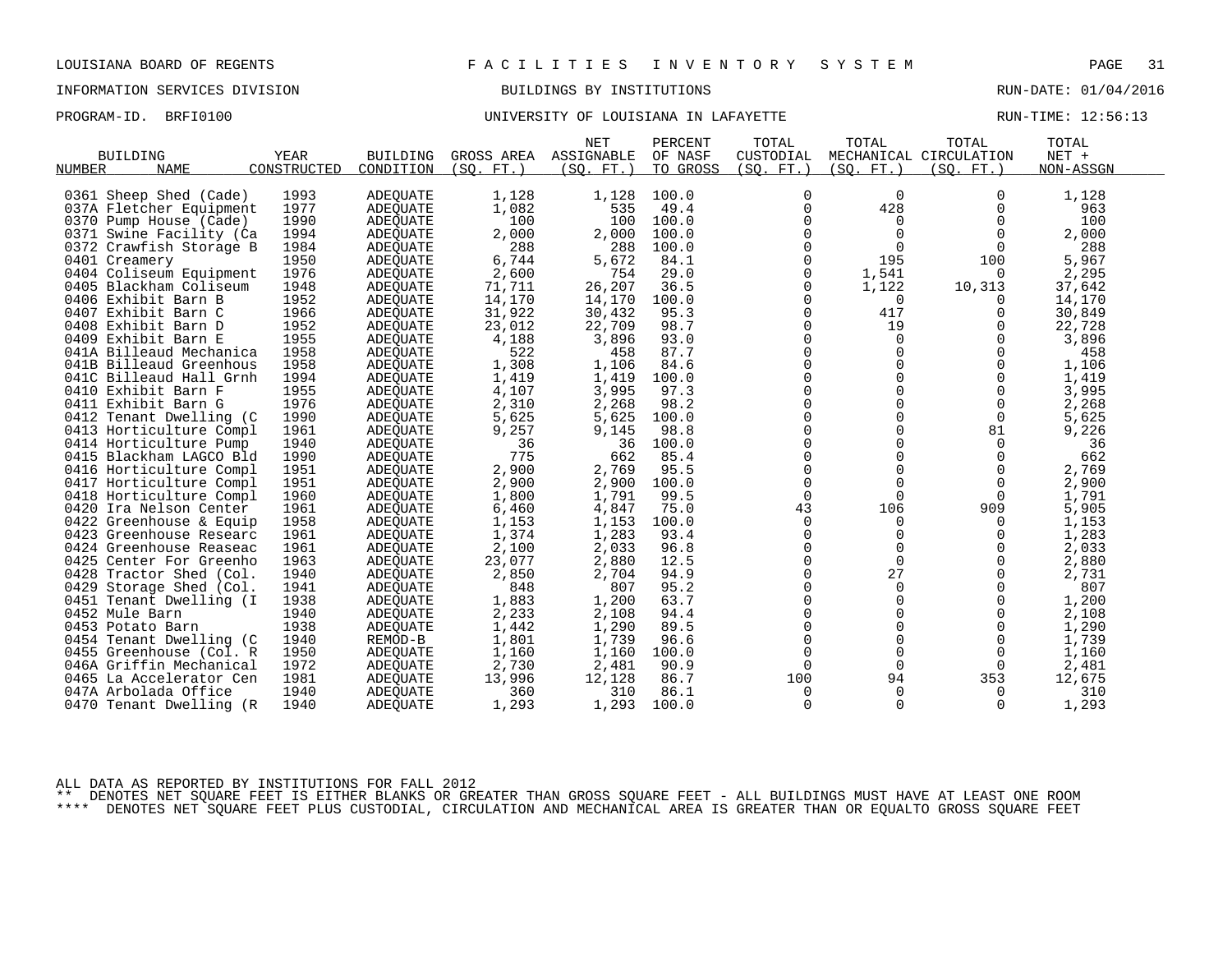# INFORMATION SERVICES DIVISION BUILDINGS BY INSTITUTIONS AND RUN-DATE: 01/04/2016

### PROGRAM-ID. BRFI0100 **BRFION CONTROLLER UNIVERSITY OF LOUISIANA IN LAFAYETTE** RUN-TIME: 12:56:13

|                                               |             |                 |            | <b>NET</b>        | PERCENT  | TOTAL          | TOTAL       | TOTAL                  | TOTAL     |  |
|-----------------------------------------------|-------------|-----------------|------------|-------------------|----------|----------------|-------------|------------------------|-----------|--|
| <b>BUILDING</b>                               | <b>YEAR</b> | <b>BUILDING</b> | GROSS AREA | ASSIGNABLE        | OF NASF  | CUSTODIAL      |             | MECHANICAL CIRCULATION | NET +     |  |
| <b>NAME</b><br>NUMBER                         | CONSTRUCTED | CONDITION       | (SO. FT. ) | (SO. FT. )        | TO GROSS | (SO. FT.)      | (SO. FT. )  | (SO. FT.)              | NON-ASSGN |  |
| 0479 Print Shop Storage                       | 1970        | <b>ADEQUATE</b> | 878        | 803               | 91.5     | 0              | 13          | 0                      | 816       |  |
| 0480 Print Shop & Offic                       | 1976        | ADEQUATE        | 12,000     | 11,306            | 94.2     | 0              | 139         | 263                    | 11,708    |  |
| 0481 Main Campus Lighti                       | 1996        | ADEQUATE        | 1          |                   | 100.0    | 0              | 0           | 0                      | 1         |  |
| 0482                                          | 1979        |                 | 312        | 1<br>$\mathbf{1}$ | . 3      | $\mathsf 0$    | 0           | 200                    | 201       |  |
| Cajun Field Bus St<br>0483 Cajun Field Bus St | 1979        | ADEQUATE        | 312        |                   | . 3      | 0              | 0           | 200                    | 201       |  |
|                                               | 1971        | ADEQUATE        | 66         | 66                | 100.0    | $\Omega$       | $\Omega$    | $\Omega$               | 66        |  |
| 0485 Cajun Field Ticket                       | 1971        | ADEQUATE        | 66         | 66                | 100.0    | $\mathbf 0$    | $\mathbf 0$ | $\mathbf 0$            | 66        |  |
| 0486 Cajun Field Ticket                       |             | ADEOUATE        |            | 66                |          | 0              | 0           | $\Omega$               |           |  |
| 0487 Cajun Field Ticket                       | 1971        | ADEQUATE        | 66         |                   | 100.0    | $\Omega$       | $\Omega$    | $\Omega$               | 66        |  |
| 052A Rougeou Equipment                        | 1988        | <b>ADEQUATE</b> | 160        | 128               | 80.0     | $\mathbf 0$    | $\mathbf 0$ |                        | 128       |  |
| 0560 Tenant Dwelling (D                       | 1947        | <b>ADEQUATE</b> | 1,684      | 1,375             | 81.7     |                |             | 0                      | 1,375     |  |
| 0599 KRVS Radio Tower &                       | 1982        | ADEQUATE        | 216        | 100               | 46.3     | 0              | $\Omega$    | $\Omega$               | 100       |  |
| 061A Maintenance Lumber                       | 1962        | <b>ADEOUATE</b> | 1,220      | 1,075             | 88.1     | $\mathbf 0$    | $\Omega$    | $\Omega$               | 1,075     |  |
| 062D Stokes Mechanical                        | 1968        | <b>ADEQUATE</b> | 1,860      | 1,680             | 90.3     | $\mathbf 0$    | $\Omega$    | $\Omega$               | 1,680     |  |
| 0627 Primate Rsch/Path                        | 1961        | ADEQUATE        | 20,179     | 9,401             | 46.6     | 74             | 1,134       | 4,279                  | 14,888    |  |
| 0628 Primate Clinical C                       | 1961        | ADEQUATE        | 19,044     | 13,927            | 73.1     | 31             | 1,479       | 2,226                  | 17,663    |  |
| 0629 Colony & Lab Bldg                        | 1961        | ADEQUATE        | 28,771     | 13,726            | 47.7     | $\overline{0}$ | 1,256       | 2,415                  | 17,397    |  |
| 0630 Building 30                              | 1961        | ADEQUATE        | 28,961     | 20,955            | 72.4     | 0              | 1,649       | 2,967                  | 25,571    |  |
| 0631 Stor. Bldg./Was Au                       | 1961        | <b>ADEOUATE</b> | 605        | 255               | 42.1     | 0              | 74          | 0                      | 329       |  |
| 0632 Primate Iso Test F                       | 1980        | ADEQUATE        | 1,633      | 1,470             | 90.0     | $\mathbf 0$    | $\mathbf 0$ | 0                      | 1,470     |  |
| 0633 Primate Nursery/Pe                       | 1978        | ADEQUATE        | 2,291      | 1,946             | 84.9     | 0              | 180         | 0                      | 2,126     |  |
| 0636 Large Animal Lab a                       | 1978        | ADEQUATE        | 3,303      | 2,671             | 80.9     | $\Omega$       | 160         | 93                     | 2,924     |  |
| 0637 Maintenance Shop (                       | 1968        | ADEQUATE        | 3,568      | 2,830             | 79.3     | $\Omega$       | 42          | $\Omega$               | 2,872     |  |
| 0638 Boat Shed & Stalls                       | 1978        | ADEQUATE        | 2,436      | 2,356             | 96.7     | $\mathbf 0$    | $\Omega$    | 0                      | 2,356     |  |
| 0641 Primate Colony-Bld                       | 1989        | ADEQUATE        | 8,049      | 4,236             | 52.6     | 0              | 666         | 638                    | 5,540     |  |
| 0642 Primate Colony-Bld                       | 1991        | ADEQUATE        | 934        | 798               | 85.4     | $\mathbf 0$    | $\mathbf 0$ | 72                     | 870       |  |
| 0643 Primate Colony-Vet                       | 1991        | ADEQUATE        | 990        | 879               | 88.8     | $\mathbf 0$    | $\Omega$    | $\Omega$               | 879       |  |
| 0644 Primate Colony-Bld                       | 1991        | <b>ADEOUATE</b> | 5,745      | 3,848             | 67.0     | 0              | 231         | 1,188                  | 5,267     |  |
| 0645 Primate Colony-Bld                       | 1991        | ADEQUATE        | 4,622      | 2,785             | 60.3     | $\Omega$       | 416         | 789                    | 3,990     |  |
| 0646 Cage Wash Building                       | 1990        | <b>ADEOUATE</b> | 1,398      | 1,120             | 80.1     | 0              | 149         | 0                      | 1,269     |  |
| 0647 Colony-Vet Hosp.Bl                       | 1994        | ADEQUATE        | 8,265      | 2,449             | 29.6     | 0              | 200         | 157                    | 2,806     |  |
| 0648 Primate Colony-Bld                       | 1993        | ADEOUATE        | 2,285      | 2,089             | 91.4     | $\Omega$       | $\Omega$    | $\Omega$               | 2,089     |  |
| 0649 Primate Colony-Bld                       | 1993        | ADEQUATE        | 1,472      | 1,472             | 100.0    | 0              | 0           | 0                      | 1,472     |  |
| 065A Cajun Village A                          | 1981        | ADEQUATE        | 7,358      | 6,520             | 88.6     | 0              | 0           | 0                      | 6,520     |  |
| 065B Cajun Village B                          | 1981        | ADEQUATE        | 7,358      | 6,520             | 88.6     | $\mathbf 0$    | $\Omega$    | $\Omega$               | 6,520     |  |
| 065C Cajun Village C                          | 1981        | ADEQUATE        | 7,358      | 6,520             | 88.6     | $\mathbf 0$    | 0           | $\mathbf 0$            | 6,520     |  |
| 065D<br>Cajun Village D                       | 1981        | ADEQUATE        | 7,358      | 6,520             | 88.6     | 0              | 0           | 0                      | 6,520     |  |
| 065E<br>Cajun Village E                       | 1981        | ADEOUATE        | 7,358      | 6,520             | 88.6     | $\Omega$       | $\Omega$    | $\Omega$               | 6,520     |  |
| 065F Cajun Village F                          | 1981        | ADEQUATE        | 3,606      | 3,260             | 90.4     | 0              | 0           | 0                      | 3,260     |  |
| 065G Cajun Village G                          | 1981        | ADEQUATE        | 7,358      | 6,520             | 88.6     | $\mathbf 0$    | $\Omega$    | $\mathbf 0$            | 6,520     |  |
| 065H Cajun Village H                          | 1981        | ADEQUATE        | 7,358      | 6,520             | 88.6     | $\mathbf 0$    | $\Omega$    | $\Omega$               | 6,520     |  |

ALL DATA AS REPORTED BY INSTITUTIONS FOR FALL 2012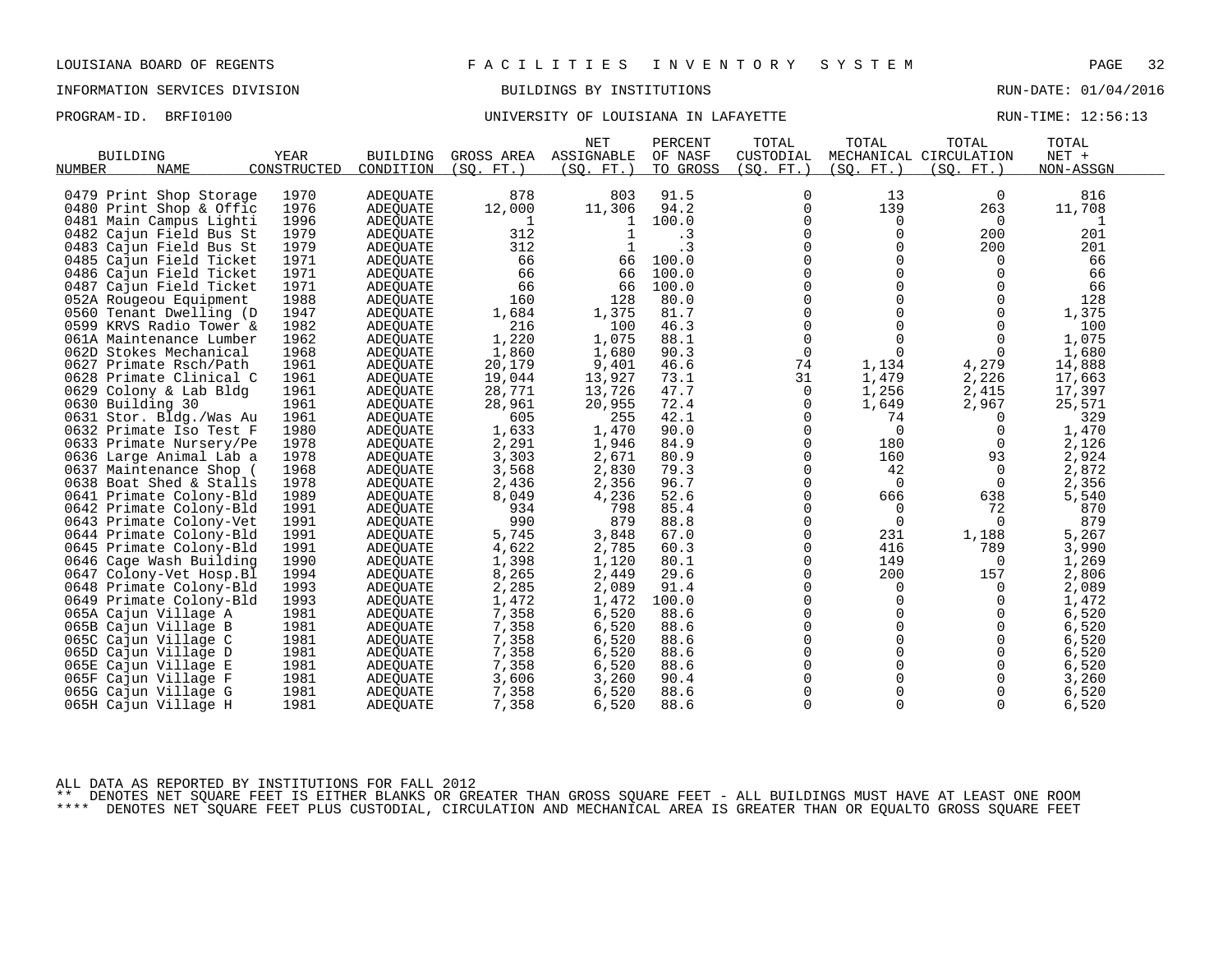PROGRAM-ID. BRFI0100 **BRFION CONTROLLER UNIVERSITY OF LOUISIANA IN LAFAYETTE** RUN-TIME: 12:56:13

| <b>BUILDING</b><br><b>NAME</b> | YEAR        | <b>BUILDING</b> | GROSS AREA | <b>NET</b><br>ASSIGNABLE | PERCENT<br>OF NASF | TOTAL<br>CUSTODIAL | TOTAL      | TOTAL<br>MECHANICAL CIRCULATION | TOTAL<br>$NET +$ |
|--------------------------------|-------------|-----------------|------------|--------------------------|--------------------|--------------------|------------|---------------------------------|------------------|
| NUMBER                         | CONSTRUCTED | CONDITION       | (SO. FT. ) | (SQ. FT.)                | TO GROSS           | (SQ. FT. )         | (SQ. FT. ) | (SQ. FT. )                      | NON-ASSGN        |
| 065I Cajun Village I           | 1981        | ADEQUATE        | 7,358      | 6,520                    | 88.6               | $\mathbf 0$        | 0          | 0                               | 6,520            |
| 065J Cajun Village J           | 1981        | ADEQUATE        | 7,358      | 6,520                    | 88.6               | 0                  | $\Omega$   | 0                               | 6,520            |
| 065K Cajun Village K           | 1981        | ADEQUATE        | 7,358      | 6,520                    | 88.6               | $\Omega$           |            |                                 | 6,520            |
| 065L Cajun Village L           | 1981        | ADEOUATE        | 7,358      | 6,520                    | 88.6               | $\Omega$           |            |                                 | 6,520            |
| 065M Cajun Village M           | 1981        | ADEQUATE        | 7,358      | 6,520                    | 88.6               | 0                  |            |                                 | 6,520            |
| 0650 Break Room                | 1993        | ADEQUATE        | 615        | 615                      | 100.0              | $\Omega$           |            |                                 | 615              |
| 0651 NIRC Life Sc.Bldg.        | 1995        | <b>ADEOUATE</b> | 33,417     | 20,501                   | 61.3               | 93                 | 1,823      | 4,168                           | 26,585           |
| 0652 NIRC Life Science         | 1995        | ADEOUATE        | 4,112      | 1,567                    | 38.1               | $\Omega$           | 2,335      | $\Omega$                        | 3,902            |
| 0700 Biology Lab & Resr        | 1994        | ADEOUATE        | 15,579     | 14,018                   | 90.0               | 0                  | 414        | 47                              | 14,479           |
| 0701 Equipment Shed (Re        | 1994        | ADEOUATE        | 3,021      | 2,950                    | 97.6               | $\Omega$           | $\Omega$   | $\Omega$                        | 2,950            |
| 0702 Water Pump Shed (R        | 1994        | <b>ADEQUATE</b> | 95         | 90                       | 94.7               | $\Omega$           |            | $\Omega$                        | 90               |
| 0703 Greenhouses (Res.         | 1994        | REMOD-C         | 85,680     | 83,160                   | 97.1               | 0                  |            | $\Omega$                        | 83,160           |
| 0704 Security Residence        | 1995        | <b>ADEQUATE</b> | 784        | 784                      | 100.0              | $\mathbf 0$        | $\Omega$   | $\Omega$                        | 784              |
| 0920 Abdalla Hall              | 2000        | <b>ADEOUATE</b> | 49,956     | 26,488                   | 53.0               | 55                 | 3,230      | 6,377                           | 36,150           |
| 094A Track Concessions         | 1980        | <b>ADEQUATE</b> | 1,811      | 737                      | 40.7               | 0                  | 269        | 59                              | 1,065            |
| 094B Track Stadium             | 1980        | <b>ADEQUATE</b> | 140        | 120                      | 85.7               |                    | 0          | $\Omega$                        | 120              |
| 094C Track Dressing Roo        | 1980        | ADEQUATE        | 2,880      | 1,390                    | 48.3               |                    | $\Omega$   | 140                             | 1,530            |
| 095A Baseball Dressing         | 1990        | ADEQUATE        | 3,192      | 2,525                    | 79.1               | $\Omega$           | 410        | $\Omega$                        | 2,935            |
| 096A Culotta Tennis Bui        | 2000        | ADEOUATE        | 2,028      | 1,296                    | 63.9               | $\mathbf 0$        | 287        | 92                              | 1,675            |
| 097A Bourgeois Hall Bus        | 1986        | ADEQUATE        | 1,600      | 1,600                    | 100.0              | $\Omega$           | $\Omega$   | $\Omega$                        | 1,600            |
| 2312 Childhood Developm        | 2011        | ADEQUATE        | 42,809     | 28,049                   | 65.5               | 115                | 4,105      | 8,342                           | 40,611           |
| 406A Cattle Shelter (Co        | 1965        | ADEQUATE        | 8,241      | 8,241                    | 100.0              | 0                  | $\Omega$   | $\Omega$                        | 8,241            |
| 5011 Moore Stadium             | 1980        | ADEQUATE        | 2,094      | 1,119                    | 53.4               | 0                  | 785        |                                 | 1,904            |
| 62C0 Fleur Des Lis Food        | 2003        | ADEQUATE        | 8,185      | 6,851                    | 83.7               | 52                 | 511        | 0                               | 7,414            |
| 999A MSTC Bulkhead             | 1990        | ADEQUATE        | 100        | 100                      | 100.0              | $\Omega$           | $\Omega$   | $\Omega$                        | 100              |
| 999B MSTC Platform             | 1990        | ADEQUATE        | 2,511      | 2,511                    | 100.0              |                    |            | 0                               | 2,511            |
| 999C MSTC Floating Dock        | 1990        | ADEQUATE        | 492        | 492                      | 100.0              |                    |            | $\Omega$                        | 492              |
| 999D MSTC Maint. Bldg          | 1990        | ADEQUATE        | 1,200      | 1,200                    | 100.0              | $\Omega$           | $\Omega$   | $\Omega$                        | 1,200            |
| 999E MSTC Instructor Tr        | 1990        | ADEOUATE        | 980        | 603                      | 61.5               | $\Omega$           | 40         | $\Omega$                        | 643              |
| 999F MSTC Swimming Pool        | 1999        | ADEQUATE        | 3,888      | 3,640                    | 93.6               | $\Omega$           | $\Omega$   | $\Omega$                        | 3,640            |
| 999G MSTC Shower Traile        | 1990        | ADEQUATE        | 980        | 760                      | 77.6               | $\Omega$           | $\Omega$   | $\Omega$                        | 760              |
| 999H MSTC Large Pool Bu        | 2005        | <b>ADEOUATE</b> | 9,816      | 9,134                    | 93.1               | $\Omega$           | 159        | 416                             | 9,709            |
| 999I MSTC Administrativ        | 1990        | ADEQUATE        | 922        | 823                      | 89.3               |                    | 47         | 0                               | 870              |
| MSTC Classrooms 1<br>999J      | 2012        | ADEOUATE        | 1,500      | 1,400                    | 93.3               |                    | 80         |                                 | 1,480            |
| 999K MSTC Classrooms 3         | 1990        | ADEQUATE        | 1,363      | 1,263                    | 92.7               | $\Omega$           | 76         | $\Omega$                        | 1,339            |

ALL DATA AS REPORTED BY INSTITUTIONS FOR FALL 2012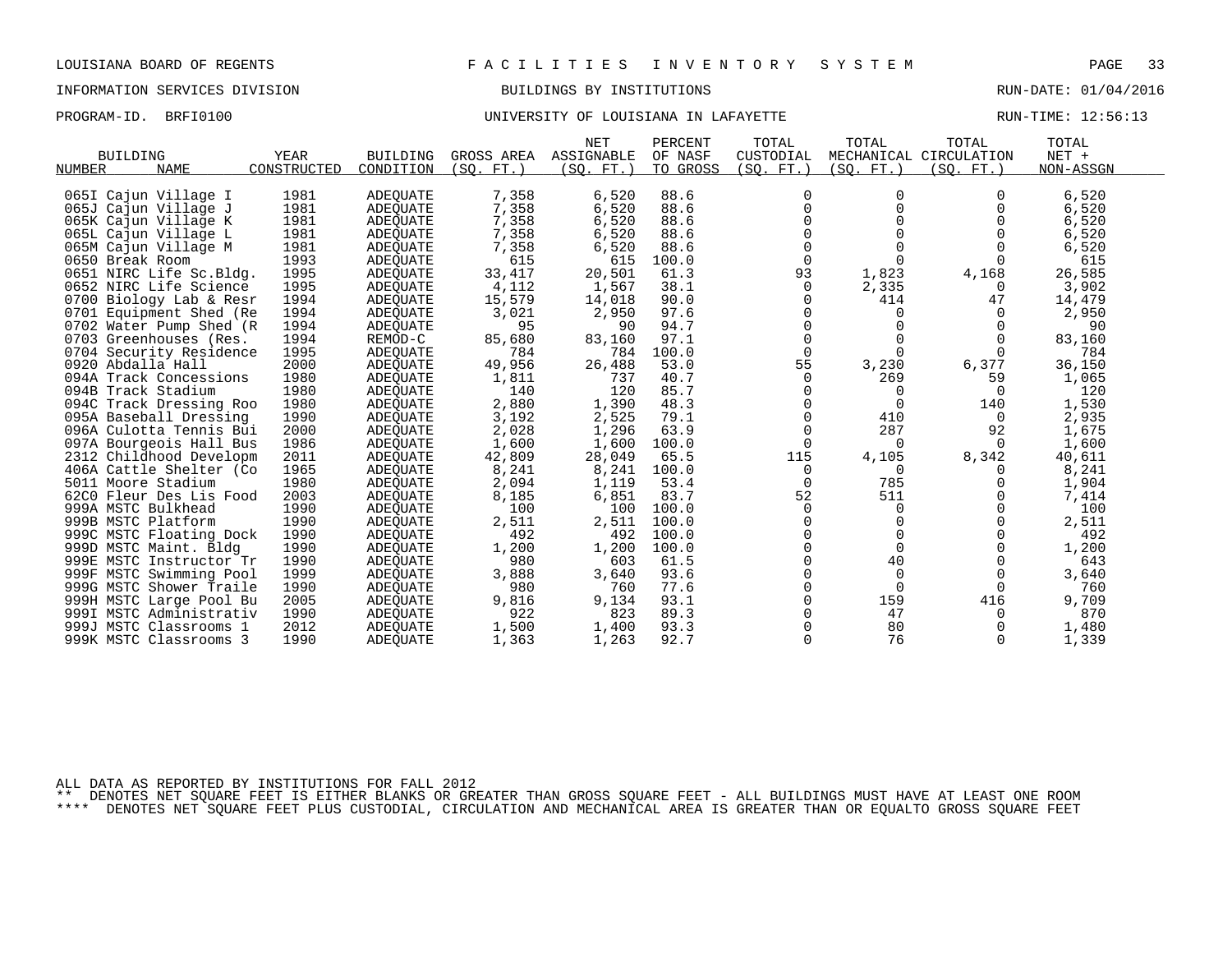# INFORMATION SERVICES DIVISION BUILDINGS BY INSTITUTIONS AND RUN-DATE: 01/04/2016

| PROGRAM-ID.<br>BRFI0100 |
|-------------------------|
|-------------------------|

# PROGRAM-ID. BRFI0100 PENNINGTON BIOMEDICAL CENTER RUN-TIME: 12:56:13

| NUMBER | BUILDING<br><b>NAME</b> | YEAR<br>CONSTRUCTED | BUILDING<br>CONDITION | GROSS AREA<br>(SO.<br>FT. | NET<br>ASSIGNABLE<br>(SQ. FT.) | PERCENT<br>OF NASF<br>TO GROSS | TOTAL<br>CUSTODIAL<br>SO.<br>FT. | TOTAL<br>MECHANICAL<br>(SO. FT. | TOTAL<br>CIRCULATION<br>(SO. FT.) | TOTAL<br>$NET +$<br>NON-ASSGN |  |
|--------|-------------------------|---------------------|-----------------------|---------------------------|--------------------------------|--------------------------------|----------------------------------|---------------------------------|-----------------------------------|-------------------------------|--|
|        |                         |                     |                       |                           |                                |                                |                                  |                                 |                                   |                               |  |
| 0427   | SERV BLDG               | 1984                | ADEOUATE              | 18,300                    | 14,737                         | 80.5                           |                                  | 100                             |                                   | 14,837                        |  |
| 0772   | PENNINGTON BLDG B       | 1986                | ADEOUATE              | 40,100                    | 20,965                         | 52.3                           | 999                              | 2,075                           | 9,243                             | 33,282                        |  |
| 1091   | PENNINGTON BLDG C       | 1986                | ADEOUATE              | 89,930                    | 43,185                         | 48.0                           | .,908                            | 12,280                          | 20,783                            | 78,156                        |  |
| 1092   | PENNINGTON BLDG D       | 1986                | ADEOUATE              | 38,950                    | 19,282                         | 49.5                           | 2,005                            | 2,337                           | 10,055                            | 33,679                        |  |
| 1093   | PENNINGTON BLDG E       | 1986                | ADEOUATE              | 55,600                    | 21,504                         | 38.7                           | 509                              | 17,316                          | 9,842                             | 49,171                        |  |
| 1094   | PENNINGTON BLDG F       | 1986                | ADEOUATE              | 25,850                    | 13,366                         | 51.7                           | 2,660                            | 8,072                           |                                   | 24,098                        |  |
| 1095   | PENNINGTON BLDG G       | 1993                | ADEOUATE              | 81,740                    | 42,479                         | 52.0                           | 1,731                            | 8,956                           | 20,493                            | 73,659                        |  |
|        | 1096 PENNINGTON BLDG H  | 1993                | ADEOUATE              | 17,500                    | 8,515                          | 48.7                           | 286                              | 785                             | 1,628                             | 11,214                        |  |
| 1097   | PENNINGTON BLDG J       | 1993                | ADEOUATE              | 8,600                     | 3,483                          | 40.5                           | 821                              | 1,683                           | 1,425                             | 7,412                         |  |
| 1098   | PENNINGTON BLDG K       | 1993                | ADEOUATE              | 1,400                     | 1,344                          | 96.0                           |                                  |                                 |                                   | 1,344                         |  |
| 1099   | PENNINGTON BLDG L       | 2003                | ADEOUATE              | 189,600                   | 93,637                         | 49.4                           | 1,486                            | 55,796                          | 24,947                            | 175,866                       |  |
| 1100   | PENNINGTON GARAGE       | 1995                | ADEOUATE              | 41,750                    | 33,150                         | 79.4                           |                                  | 174                             |                                   | 33,324                        |  |
| 1101   | PENNINGTON BLDG M       | 2010                | ADEOUATE              | 92,530                    | 55,741                         | 60.2                           | 3,066                            | 4,727                           | 22,171                            | 85,705                        |  |
| 1126   | PENNINGTON BLDG N       | 2012                | ADEOUATE              | 31,147                    | 20,647                         | 66.3                           | 763                              | 2,273                           | 4,518                             | 28,201                        |  |
|        | 1145 PENNINGTON BLDG P  | 2013                | ADEOUATE              | 30,379                    | 27,897                         | 91.8                           | 90                               | 346                             |                                   | 28,333                        |  |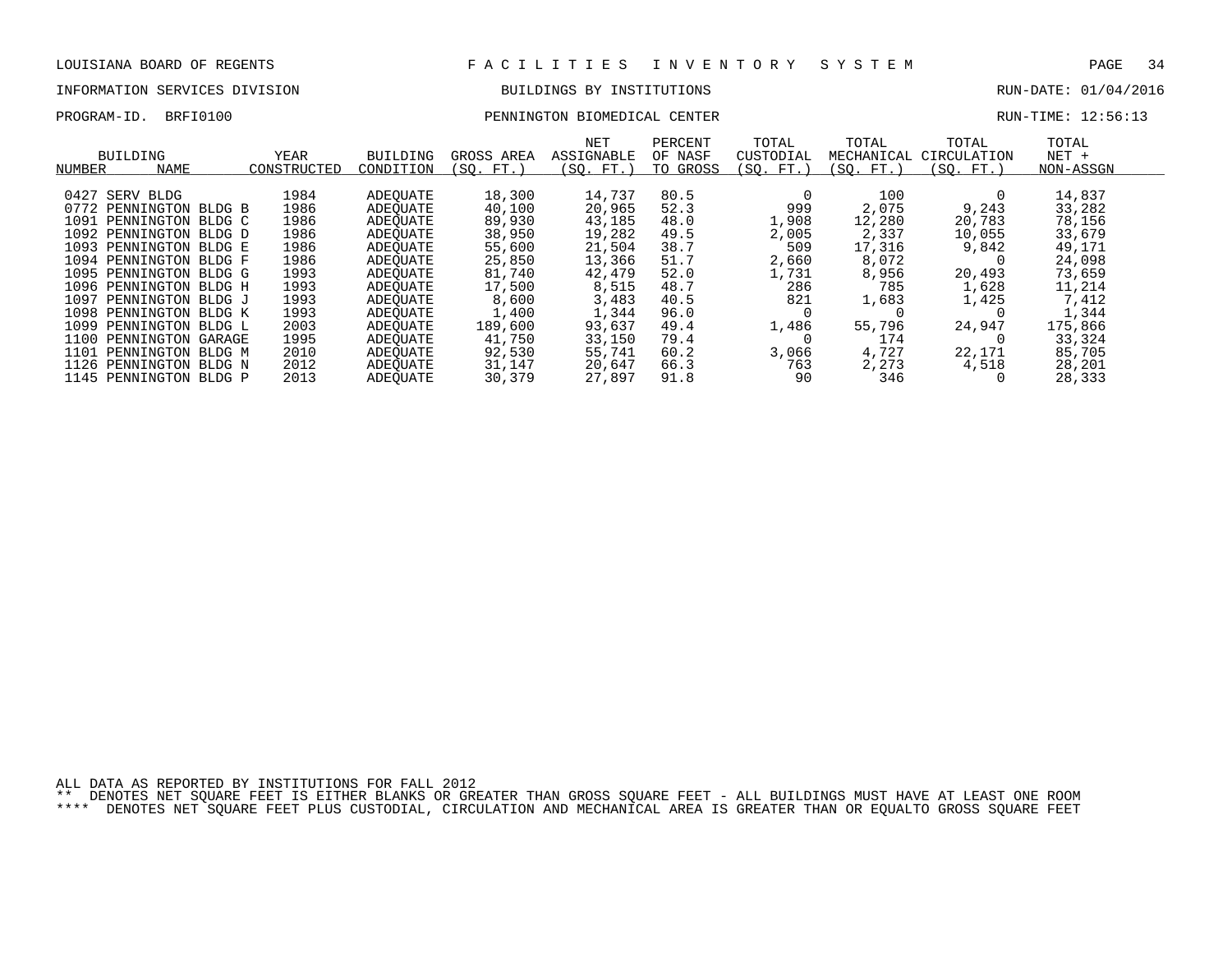| PROGRAM-ID. BRFI0100 | LSU-ALEXANDRIA | RUN-TIME: 12:56:13 |  |
|----------------------|----------------|--------------------|--|
|                      |                |                    |  |

|                           |             |                 |            | <b>NET</b> | PERCENT  | TOTAL      | TOTAL      | TOTAL                  | TOTAL     |
|---------------------------|-------------|-----------------|------------|------------|----------|------------|------------|------------------------|-----------|
| <b>BUILDING</b>           | YEAR        | <b>BUILDING</b> | GROSS AREA | ASSIGNABLE | OF NASF  | CUSTODIAL  |            | MECHANICAL CIRCULATION | $NET +$   |
| <b>NAME</b><br>NUMBER     | CONSTRUCTED | CONDITION       | (SO. FT. ) | (SQ. FT.)  | TO GROSS | (SQ. FT. ) | (SQ. FT. ) | (SQ. FT. )             | NON-ASSGN |
|                           | 1942        |                 |            |            |          | 37         |            | 2,744                  |           |
| 0056 Morris N. Abrams     |             | ADEOUATE        | 12,813     | 7,703      | 60.1     |            | 645        |                        | 11,129    |
| 0057 Chambers Hall        | 1955        | REMOD-A         | 18,710     | 10,988     | 58.7     | 52         | 1,053      | 4,184                  | 16,277    |
| 0058 Oakland Hall         | 1961        | REMOD-C         | 21,516     | 10,433     | 48.5     | 119        | 1,052      | 8,405                  | 20,009    |
| 0059 Science Building     | 1963        | ADEOUATE        | 46,901     | 31,401     | 67.0     | 168        | 3,063      | 976                    | 35,608    |
| 0060 Bolton Library       | 1963        | REMOD-A         | 36,732     | 31,214     | 85.0     | 151        | 2,734      | 2,037                  | 36,136    |
| 0061 Student Center       | 1966        | ADEQUATE        | 162,627    | 11,612     | 7.1      | 172        | 2,547      | 4,579                  | 18,910    |
| 0063 Fitness Center       | 1967        | REMOD-A         | 40,658     | 31,316     | 77.0     | 188        | 2,516      | 4,045                  | 38,065    |
| 0064 Utilities Plant      | 1961        | REMOD-C         | 6,209      | 1,143      | 18.4     | 0          | 5,024      | 42                     | 6,209     |
| 0065 F. H. Coughlin Hal   | 1979        | REMOD-B         | 37,698     | 22,957     | 60.9     | 243        | 2,294      | 7,248                  | 32,742    |
| 0066 Golf Storage Build   | 1978        | ADEOUATE        | 1,715      | 1,015      | 59.2     | $\Omega$   | $\Omega$   | $\Omega$               | 1,015     |
| 0067 Waterwell Complex    | 1945        | ADEQUATE        | 329        | 329        | 100.0    | $\Omega$   | $\Omega$   | $\Omega$               | 329       |
| 0068 Avoyelles Hall       | 1941        | ADEOUATE        | 8,756      | 6,342      | 72.4     | 24         | 270        | 1,658                  | 8,294     |
| 0070 Dean's Residence     | 1945        | REMOD-A         | 2,438      | 2,245      | 92.1     | $\Omega$   | $\Omega$   | $\Omega$               | 2,245     |
| 0071 Human Resource Man   | 1945        | REMOD-A         | 1,440      | 1,092      | 75.8     |            | 45         | 89                     | 1,231     |
| 0072 Residence #2         | 1945        | REMOD-A         | 1,887      | 1,742      | 92.3     |            | $\Omega$   |                        | 1,742     |
| 0073 Residence #1         | 1945        | REMOD-A         | 1,887      | 1,742      | 92.3     |            | $\Omega$   |                        | 1,742     |
| 0074 Storage Building     | 1971        | REMOD-C         | 884        | 834        | 94.3     | $\Omega$   | $\Omega$   |                        | 834       |
| 0075 Science Building S   | 1972        | ADEOUATE        | 100        | 100        | 100.0    | $\Omega$   | $\Omega$   | $\Omega$               | 100       |
| 0077 Facility Services    | 1984        | REMOD-A         | 16,123     | 14,938     | 92.7     | $\Omega$   | 449        | 149                    | 15,536    |
| 0100 Children's Center    | 1999        | ADEOUATE        | 4,279      | 3,229      | 75.5     | 11         | $\Omega$   | 809                    | 4,049     |
| 0109 Bo Nipper Building   | 2004        | ADEQUATE        | 8,727      | 5,453      | 62.5     | 40         | 576        | 1,325                  | 7,394     |
| 0111 Museum of Art        | 2003        | <b>ADEOUATE</b> | 1,887      | 1,887      | 100.0    | $\Omega$   | 0          | $\Omega$               | 1,887     |
| 0112 Biological Science   | 2006        | <b>ADEQUATE</b> | 528        | 528        | 100.0    | $\Omega$   |            |                        | 528       |
| 0113 Epps House           | 2003        | <b>ADEOUATE</b> | 1,656      | 1,656      | 100.0    |            |            |                        | 1,656     |
| 0114 Tennis Court Stora   | 2006        | ADEQUATE        | 100        | 100        | 100.0    | $\Omega$   |            |                        | 100       |
| 0115 Paint Shed           | 1983        | REMOD-A         | 126        | 126        | 100.0    | $\Omega$   | $\Omega$   |                        | 126       |
| Baseball/Softball<br>0117 | 2008        | <b>ADEOUATE</b> | 1,216      | 1,216      | 100.0    | $\Omega$   | 0          |                        | 1,216     |
| 0118 MultiPurpose Acade   | 2011        | ADEQUATE        | 70,147     | 44,014     | 62.7     | 320        | 6,929      | 12,373                 | 63,636    |
| 1000 The Oaks             | 2006        | ADEOUATE        | 86,700     | 86,700     | 100.0    | $\Omega$   | 0          |                        | 86,700    |
| 9901 A.C. Buchanon Alli   |             | <b>ADEQUATE</b> | 1,420      | 1,420      | 100.0    |            |            |                        | 1,420     |
| 9903 LCRP                 | 1991        | ADEQUATE        | 2,420      | 2,420      | 100.0    |            |            |                        | 2,420     |

ALL DATA AS REPORTED BY INSTITUTIONS FOR FALL 2012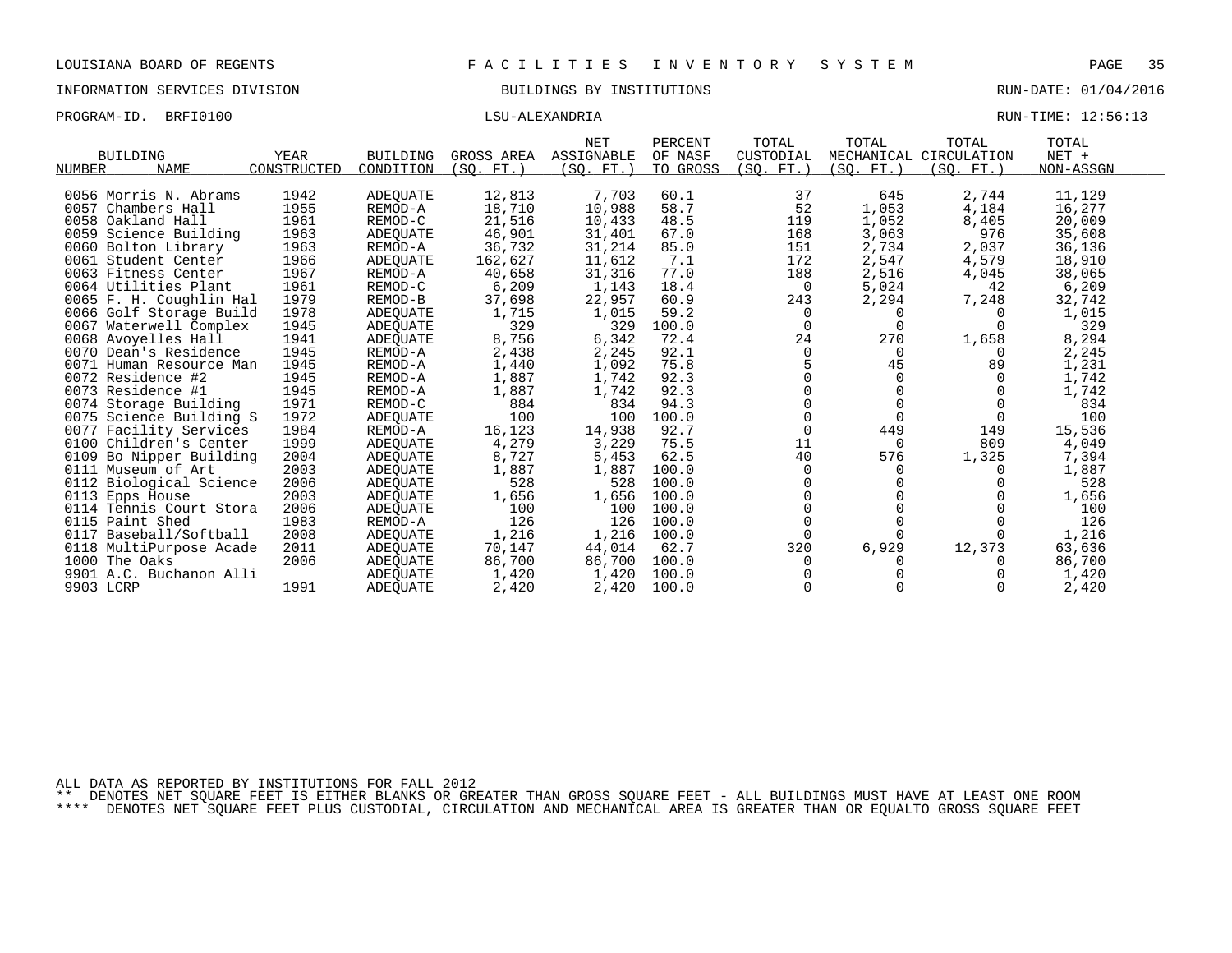INFORMATION SERVICES DIVISION BUILDINGS BY INSTITUTIONS RUN-DATE: 01/04/2016

PROGRAM-ID. BRFI0100 **Exercise RUN-BATON COUGE** 

| RUN-TIME: | 12:56:13 |
|-----------|----------|
|           |          |

| ASSIGNABLE<br>$NET +$<br><b>BUILDING</b><br><b>YEAR</b><br><b>BUILDING</b><br>GROSS AREA<br>OF NASF<br>CUSTODIAL<br>MECHANICAL CIRCULATION<br><b>NAME</b><br>CONSTRUCTED<br>CONDITION<br>(SO. FT. )<br>(SO. FT.)<br>TO GROSS<br>(SO. FT. )<br>(SO. FT. )<br>(SO. FT. )<br>NON-ASSGN<br>NUMBER<br>1973<br>1,825<br>1,297<br>C003 KITCHEN / DINING<br>ADEQUATE<br>1,297<br>71.1<br>0<br>0<br>0<br>$\overline{0}$<br>1973<br>496<br>496<br>100.0<br>$\mathbf 0$<br>C004 OFFICER'S QUARTERS<br><b>ADEOUATE</b><br>$\Omega$<br>496<br>1973<br>800<br>0<br>$\mathbf 0$<br>800<br>800<br>100.0<br>$\Omega$<br>C005 SWISS CHALET<br>ADEQUATE<br>$\Omega$<br>$\Omega$<br>C006 THE ASYLUM<br>1973<br>720<br>720<br>$\Omega$<br>720<br>ADEQUATE<br>100.0<br>$\Omega$<br>$\Omega$<br>$\Omega$<br>1973<br>310<br>280<br>90.3<br>280<br>C007 THE CABOOSE<br>ADEQUATE<br>1973<br>0<br>$\mathbf 0$<br>516<br>0<br>516<br>516<br>100.0<br>C008 THE BROADMOOR<br>ADEQUATE<br>$\mathbf 0$<br>1973<br>50<br>$\Omega$<br>$\Omega$<br>50<br>50<br>C009 WELL SHED<br>ADEQUATE<br>100.0<br>1973<br>$.0**$<br>$\Omega$<br>68<br>$\Omega$<br>68<br>C011 SI PA PU THE SOURC<br>68<br>$\overline{0}$<br>ADEQUATE<br>35<br>35<br>1973<br>35<br>100.0<br>$\mathbf 0$<br>$\mathbf 0$<br>$\mathbf 0$<br>C013 GARBAGE STORAGE<br>ADEOUATE<br>$\mathbf 0$<br>1973<br>$\Omega$<br>$\Omega$<br>128<br>128<br>128<br>100.0<br>C014 WALK IN COOLER<br>ADEQUATE<br>$\Omega$<br>1973<br>200<br>200<br>100.0<br>$\Omega$<br>$\Omega$<br>200<br>C016 ANTLER HOTEL<br>ADEQUATE |  |
|-------------------------------------------------------------------------------------------------------------------------------------------------------------------------------------------------------------------------------------------------------------------------------------------------------------------------------------------------------------------------------------------------------------------------------------------------------------------------------------------------------------------------------------------------------------------------------------------------------------------------------------------------------------------------------------------------------------------------------------------------------------------------------------------------------------------------------------------------------------------------------------------------------------------------------------------------------------------------------------------------------------------------------------------------------------------------------------------------------------------------------------------------------------------------------------------------------------------------------------------------------------------------------------------------------------------------------------------------------------------------------------------------------------------------------------------------------------------------------------------------------------------------------------|--|
|                                                                                                                                                                                                                                                                                                                                                                                                                                                                                                                                                                                                                                                                                                                                                                                                                                                                                                                                                                                                                                                                                                                                                                                                                                                                                                                                                                                                                                                                                                                                     |  |
|                                                                                                                                                                                                                                                                                                                                                                                                                                                                                                                                                                                                                                                                                                                                                                                                                                                                                                                                                                                                                                                                                                                                                                                                                                                                                                                                                                                                                                                                                                                                     |  |
|                                                                                                                                                                                                                                                                                                                                                                                                                                                                                                                                                                                                                                                                                                                                                                                                                                                                                                                                                                                                                                                                                                                                                                                                                                                                                                                                                                                                                                                                                                                                     |  |
|                                                                                                                                                                                                                                                                                                                                                                                                                                                                                                                                                                                                                                                                                                                                                                                                                                                                                                                                                                                                                                                                                                                                                                                                                                                                                                                                                                                                                                                                                                                                     |  |
|                                                                                                                                                                                                                                                                                                                                                                                                                                                                                                                                                                                                                                                                                                                                                                                                                                                                                                                                                                                                                                                                                                                                                                                                                                                                                                                                                                                                                                                                                                                                     |  |
|                                                                                                                                                                                                                                                                                                                                                                                                                                                                                                                                                                                                                                                                                                                                                                                                                                                                                                                                                                                                                                                                                                                                                                                                                                                                                                                                                                                                                                                                                                                                     |  |
|                                                                                                                                                                                                                                                                                                                                                                                                                                                                                                                                                                                                                                                                                                                                                                                                                                                                                                                                                                                                                                                                                                                                                                                                                                                                                                                                                                                                                                                                                                                                     |  |
|                                                                                                                                                                                                                                                                                                                                                                                                                                                                                                                                                                                                                                                                                                                                                                                                                                                                                                                                                                                                                                                                                                                                                                                                                                                                                                                                                                                                                                                                                                                                     |  |
|                                                                                                                                                                                                                                                                                                                                                                                                                                                                                                                                                                                                                                                                                                                                                                                                                                                                                                                                                                                                                                                                                                                                                                                                                                                                                                                                                                                                                                                                                                                                     |  |
|                                                                                                                                                                                                                                                                                                                                                                                                                                                                                                                                                                                                                                                                                                                                                                                                                                                                                                                                                                                                                                                                                                                                                                                                                                                                                                                                                                                                                                                                                                                                     |  |
|                                                                                                                                                                                                                                                                                                                                                                                                                                                                                                                                                                                                                                                                                                                                                                                                                                                                                                                                                                                                                                                                                                                                                                                                                                                                                                                                                                                                                                                                                                                                     |  |
|                                                                                                                                                                                                                                                                                                                                                                                                                                                                                                                                                                                                                                                                                                                                                                                                                                                                                                                                                                                                                                                                                                                                                                                                                                                                                                                                                                                                                                                                                                                                     |  |
|                                                                                                                                                                                                                                                                                                                                                                                                                                                                                                                                                                                                                                                                                                                                                                                                                                                                                                                                                                                                                                                                                                                                                                                                                                                                                                                                                                                                                                                                                                                                     |  |
|                                                                                                                                                                                                                                                                                                                                                                                                                                                                                                                                                                                                                                                                                                                                                                                                                                                                                                                                                                                                                                                                                                                                                                                                                                                                                                                                                                                                                                                                                                                                     |  |
| 1973<br>203<br>203<br>$\mathbf 0$<br>$\Omega$<br>$\Omega$<br>203<br>C017 SHOWERS<br>100.0<br>ADEQUATE                                                                                                                                                                                                                                                                                                                                                                                                                                                                                                                                                                                                                                                                                                                                                                                                                                                                                                                                                                                                                                                                                                                                                                                                                                                                                                                                                                                                                               |  |
| 1973<br>22<br>$\mathbf 0$<br>22<br>$.0**$<br>$\Omega$<br>22<br>C018 TOILET<br>0<br>ADEOUATE                                                                                                                                                                                                                                                                                                                                                                                                                                                                                                                                                                                                                                                                                                                                                                                                                                                                                                                                                                                                                                                                                                                                                                                                                                                                                                                                                                                                                                         |  |
| 95.2<br>$\mathbf 0$<br>$\mathbf 0$<br>1981<br>210<br>200<br>$\Omega$<br>200<br>C019 LAUNDRY/SHOWER HOU<br>ADEQUATE                                                                                                                                                                                                                                                                                                                                                                                                                                                                                                                                                                                                                                                                                                                                                                                                                                                                                                                                                                                                                                                                                                                                                                                                                                                                                                                                                                                                                  |  |
| 1973<br>24<br>$.0**$<br>0<br>24<br>$\Omega$<br>24<br>0<br>C020 OUTHOUSE<br>ADEQUATE                                                                                                                                                                                                                                                                                                                                                                                                                                                                                                                                                                                                                                                                                                                                                                                                                                                                                                                                                                                                                                                                                                                                                                                                                                                                                                                                                                                                                                                 |  |
| 1973<br>$\mathbf 0$<br>$\mathbf 0$<br>384<br>C022 OFFICE<br>384<br>384<br>100.0<br>$\Omega$<br>ADEQUATE                                                                                                                                                                                                                                                                                                                                                                                                                                                                                                                                                                                                                                                                                                                                                                                                                                                                                                                                                                                                                                                                                                                                                                                                                                                                                                                                                                                                                             |  |
| 1973<br>625<br>625<br>0<br>$\mathbf 0$<br>625<br>C023 CAMP SHOP/STORAGE<br>ADEQUATE<br>100.0<br>0                                                                                                                                                                                                                                                                                                                                                                                                                                                                                                                                                                                                                                                                                                                                                                                                                                                                                                                                                                                                                                                                                                                                                                                                                                                                                                                                                                                                                                   |  |
| 1973<br>$\Omega$<br>$\Omega$<br>1,386<br>1,386<br>$\Omega$<br>1,386<br>C024 CAMP WASH HOUSE<br>100.0<br>ADEQUATE                                                                                                                                                                                                                                                                                                                                                                                                                                                                                                                                                                                                                                                                                                                                                                                                                                                                                                                                                                                                                                                                                                                                                                                                                                                                                                                                                                                                                    |  |
| 1973<br>$\mathbf 0$<br>$\Omega$<br>7,500<br>7,500<br>100.0<br>7,500<br>C025 OLD HOTEL<br>0<br>ADEQUATE                                                                                                                                                                                                                                                                                                                                                                                                                                                                                                                                                                                                                                                                                                                                                                                                                                                                                                                                                                                                                                                                                                                                                                                                                                                                                                                                                                                                                              |  |
| $\mathbf 0$<br>$\mathbf 0$<br>1973<br>393<br>393<br>100.0<br>393<br>C026 FACULTY CABIN #1<br>ADEQUATE<br>0                                                                                                                                                                                                                                                                                                                                                                                                                                                                                                                                                                                                                                                                                                                                                                                                                                                                                                                                                                                                                                                                                                                                                                                                                                                                                                                                                                                                                          |  |
| $\Omega$<br>$\Omega$<br>200<br>95.2<br>$\Omega$<br>200<br>1973<br>210<br>C027 LAUNDRY & SHOWER B<br>ADEQUATE                                                                                                                                                                                                                                                                                                                                                                                                                                                                                                                                                                                                                                                                                                                                                                                                                                                                                                                                                                                                                                                                                                                                                                                                                                                                                                                                                                                                                        |  |
| $\mathbf 0$<br>1973<br>792<br>$\mathbf 0$<br>0<br>792<br>C028 STAFF CABIN #2<br>792<br>100.0<br><b>ADEOUATE</b>                                                                                                                                                                                                                                                                                                                                                                                                                                                                                                                                                                                                                                                                                                                                                                                                                                                                                                                                                                                                                                                                                                                                                                                                                                                                                                                                                                                                                     |  |
| 1973<br>438<br>438<br>$\Omega$<br>$\Omega$<br>$\Omega$<br>438<br>C029 CAMP STAFF CABIN #<br>ADEQUATE<br>100.0                                                                                                                                                                                                                                                                                                                                                                                                                                                                                                                                                                                                                                                                                                                                                                                                                                                                                                                                                                                                                                                                                                                                                                                                                                                                                                                                                                                                                       |  |
| $\overline{0}$<br>$\Omega$<br>$\Omega$<br>1973<br>376<br>376<br>100.0<br>376<br>C030 CAMP STAFF CABIN #<br><b>ADEOUATE</b>                                                                                                                                                                                                                                                                                                                                                                                                                                                                                                                                                                                                                                                                                                                                                                                                                                                                                                                                                                                                                                                                                                                                                                                                                                                                                                                                                                                                          |  |
| 0<br>438<br>0<br>437<br>1973<br>437<br>99.8<br>$\Omega$<br>C031 CAMP STAFF CABIN #<br>ADEQUATE                                                                                                                                                                                                                                                                                                                                                                                                                                                                                                                                                                                                                                                                                                                                                                                                                                                                                                                                                                                                                                                                                                                                                                                                                                                                                                                                                                                                                                      |  |
| $\Omega$<br>$\Omega$<br>1982<br>432<br>432<br>100.0<br>$\Omega$<br>432<br>C033 UPPER FERRELL CABI<br>ADEQUATE                                                                                                                                                                                                                                                                                                                                                                                                                                                                                                                                                                                                                                                                                                                                                                                                                                                                                                                                                                                                                                                                                                                                                                                                                                                                                                                                                                                                                       |  |
| $\Omega$<br>$\Omega$<br>$\Omega$<br>383<br>C034 LOWER FERRELL CABI<br>1982<br>432<br>383<br>88.7<br>ADEQUATE                                                                                                                                                                                                                                                                                                                                                                                                                                                                                                                                                                                                                                                                                                                                                                                                                                                                                                                                                                                                                                                                                                                                                                                                                                                                                                                                                                                                                        |  |
| 55<br>1973<br>56<br>55<br>98.2<br>0<br>$\mathbf 0$<br>C038 STORAGE<br>0<br>ADEOUATE                                                                                                                                                                                                                                                                                                                                                                                                                                                                                                                                                                                                                                                                                                                                                                                                                                                                                                                                                                                                                                                                                                                                                                                                                                                                                                                                                                                                                                                 |  |
| $\mathbf 0$<br>1973<br>$.0**$<br>99<br>$\Omega$<br>99<br>C039 WATER CISTERNS<br>100<br>$\Omega$<br>ADEQUATE                                                                                                                                                                                                                                                                                                                                                                                                                                                                                                                                                                                                                                                                                                                                                                                                                                                                                                                                                                                                                                                                                                                                                                                                                                                                                                                                                                                                                         |  |
| $\mathbf 0$<br>C040 STORAGE<br>1973<br>24<br>83.3<br>$\Omega$<br>$\Omega$<br>20<br><b>ADEOUATE</b><br>20                                                                                                                                                                                                                                                                                                                                                                                                                                                                                                                                                                                                                                                                                                                                                                                                                                                                                                                                                                                                                                                                                                                                                                                                                                                                                                                                                                                                                            |  |
| 2007<br>$\mathbf 0$<br>1,920<br>1,900<br>99.0<br>$\mathbf 0$<br>1,900<br>C041 CARETAKERS HOME<br>ADEQUATE<br>$\Omega$                                                                                                                                                                                                                                                                                                                                                                                                                                                                                                                                                                                                                                                                                                                                                                                                                                                                                                                                                                                                                                                                                                                                                                                                                                                                                                                                                                                                               |  |
| $\mathbf 0$<br>1973<br>$.0**$<br>C042 OUTHOUSE<br>16<br>0<br>14<br>14<br>ADEOUATE                                                                                                                                                                                                                                                                                                                                                                                                                                                                                                                                                                                                                                                                                                                                                                                                                                                                                                                                                                                                                                                                                                                                                                                                                                                                                                                                                                                                                                                   |  |
| $.0**$<br>1973<br>16<br>$\mathbf 0$<br>14<br>$\Omega$<br>14<br>C043 OUTHOUSE<br>ADEQUATE<br>$\Omega$                                                                                                                                                                                                                                                                                                                                                                                                                                                                                                                                                                                                                                                                                                                                                                                                                                                                                                                                                                                                                                                                                                                                                                                                                                                                                                                                                                                                                                |  |
| 24<br>1973<br>$.0**$<br>$\Omega$<br>20<br>$\Omega$<br>20<br>$\Omega$<br>C044 OUTHOUSE<br>ADEQUATE                                                                                                                                                                                                                                                                                                                                                                                                                                                                                                                                                                                                                                                                                                                                                                                                                                                                                                                                                                                                                                                                                                                                                                                                                                                                                                                                                                                                                                   |  |
| 20<br>$.0**$<br>$\mathbf 0$<br>1973<br>$\mathbf 0$<br>18<br>$\mathbf 0$<br>18<br>C045 OUTHOUSE<br>ADEQUATE                                                                                                                                                                                                                                                                                                                                                                                                                                                                                                                                                                                                                                                                                                                                                                                                                                                                                                                                                                                                                                                                                                                                                                                                                                                                                                                                                                                                                          |  |
| 2012<br>1,363<br>1,363<br>94.7<br>$\mathbf 0$<br>0<br>J022 SG OYSTER HATCHERY<br>ADEQUATE<br>1,440<br>0                                                                                                                                                                                                                                                                                                                                                                                                                                                                                                                                                                                                                                                                                                                                                                                                                                                                                                                                                                                                                                                                                                                                                                                                                                                                                                                                                                                                                             |  |
| $\cdot$ 2<br>284<br>1974<br>44,066<br>95<br>$\Omega$<br>33,011<br>0001 POWER HOUSE<br>REMOD-B<br>32,632                                                                                                                                                                                                                                                                                                                                                                                                                                                                                                                                                                                                                                                                                                                                                                                                                                                                                                                                                                                                                                                                                                                                                                                                                                                                                                                                                                                                                             |  |
| 1923<br>57,532<br>1,454<br>0002 FOSTER<br>REMOD-A<br>40,157<br>69.8<br>293<br>11,091<br>52,995                                                                                                                                                                                                                                                                                                                                                                                                                                                                                                                                                                                                                                                                                                                                                                                                                                                                                                                                                                                                                                                                                                                                                                                                                                                                                                                                                                                                                                      |  |
| 1923<br>17,730<br>195<br>14,315<br>0003 BEAUREGARD HOUSE<br>REMOD-B<br>12,680<br>71.5<br>$\mathbf 0$<br>1,440                                                                                                                                                                                                                                                                                                                                                                                                                                                                                                                                                                                                                                                                                                                                                                                                                                                                                                                                                                                                                                                                                                                                                                                                                                                                                                                                                                                                                       |  |
| 71.0<br>$\Omega$<br>195<br>1923<br>REMOD-B<br>17,730<br>12,586<br>1,440<br>14,221<br>0004 JACKSON HOUSE                                                                                                                                                                                                                                                                                                                                                                                                                                                                                                                                                                                                                                                                                                                                                                                                                                                                                                                                                                                                                                                                                                                                                                                                                                                                                                                                                                                                                             |  |

ALL DATA AS REPORTED BY INSTITUTIONS FOR FALL 2012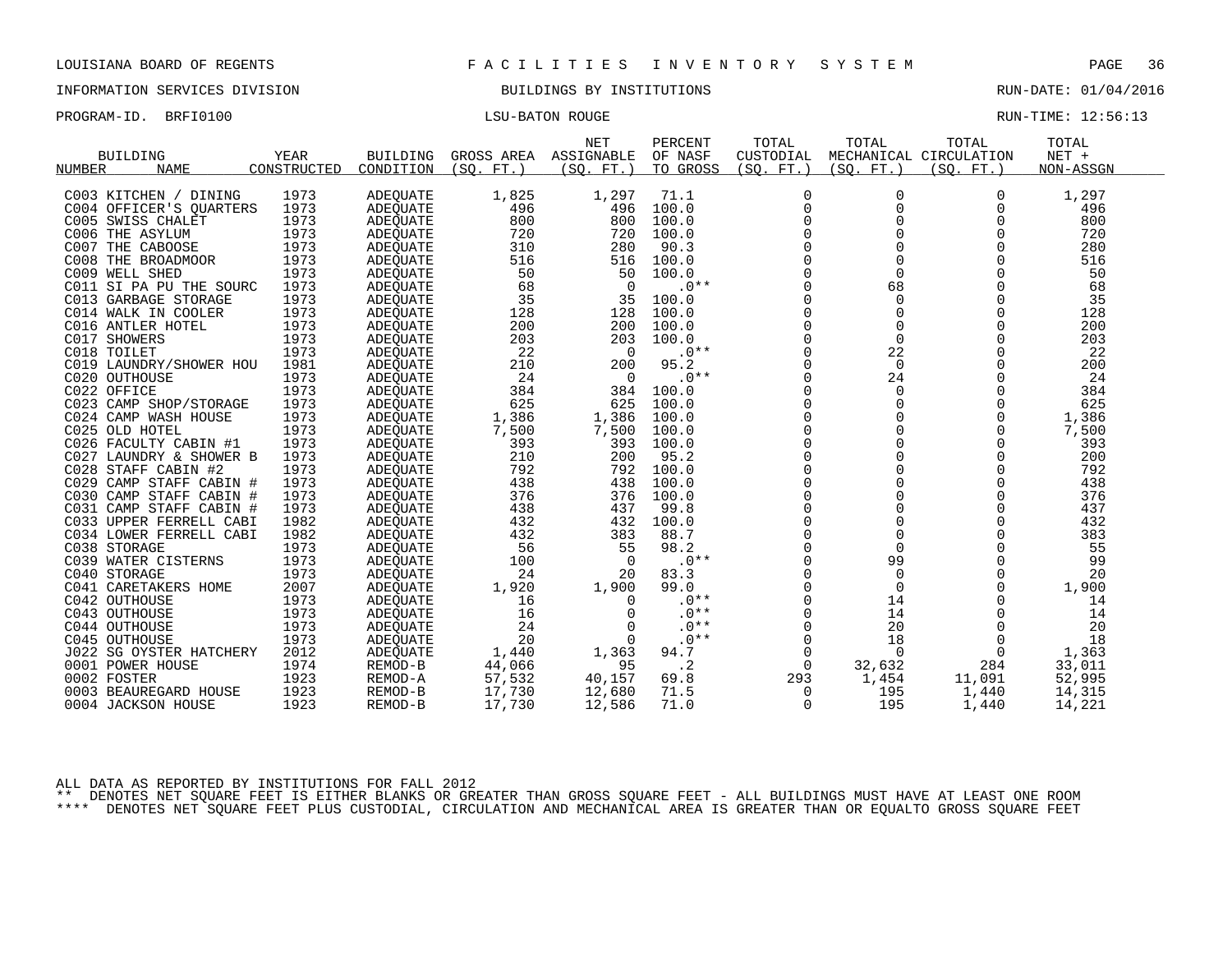INFORMATION SERVICES DIVISION BUILDINGS BY INSTITUTIONS RUN-DATE: 01/04/2016

| PROGRAM-ID. BRFI0100 | <b>LSU-BATON ROUGE</b> | RUN-TIME: 12:56:13 |  |
|----------------------|------------------------|--------------------|--|
|                      |                        |                    |  |

|                              |             |                 |           | <b>NET</b>            | PERCENT  | TOTAL          | TOTAL                                   | TOTAL                  | TOTAL     |
|------------------------------|-------------|-----------------|-----------|-----------------------|----------|----------------|-----------------------------------------|------------------------|-----------|
| <b>BUILDING</b>              | YEAR        | <b>BUILDING</b> |           | GROSS AREA ASSIGNABLE | OF NASF  | CUSTODIAL      |                                         | MECHANICAL CIRCULATION | $NET +$   |
| <b>NUMBER</b><br><b>NAME</b> | CONSTRUCTED | CONDITION       | (SO. FT.) | (SO. FT. )            | TO GROSS | (SO. FT. )     | (SO. FT. )                              | (SO. FT.)              | NON-ASSGN |
|                              |             |                 |           |                       |          |                |                                         |                        |           |
| 0005 LEJEUNE HOUSE           | 1923        | REMOD-B         | 17,730    | 12,780                | 72.1     | $\mathbf 0$    | 95                                      | 1,440                  | 14,315    |
| 0006 TAYLOR HOUSE            | 1923        | REMOD-B         | 17,730    | 12,680                | 71.5     | $\Omega$       | 100                                     | 1,440                  | 14,220    |
| 0008 SWINE PALACE            | 1923        | REMOD-B         | 34,826    | 14,815                | 42.5     | 300            | 2,873                                   | 2,047                  | 20,035    |
| 0009 OLD PRESIDENT'S HS      | 1923        | REMOD-B         | 4,140     | 2,537                 | 61.3     | $\mathsf{O}$   | 184                                     | 689                    | 3,410     |
| 0010 MEMORIAL TOWER          | 1924        | ADEQUATE        | 5,917     | 4,208                 | 71.1     | $\Omega$       | 513                                     | 741                    | 5,462     |
| 0011 THOMAS BOYD             | 1959        | ADEOUATE        | 69,068    | 49,041                | 71.0     | 1,701          | 2,314                                   | 8,624                  | 61,680    |
| 0012 HILL MEMORIAL LIB       | 1924        | ADEQUATE        | 64,930    | 52,381                | 80.7     | $\mathbf 0$    | 2,665                                   | 262                    | 55,308    |
| 0013 PRESCOTT                | 1924        | ADEQUATE        | 23,760    | 14,726                | 62.0     | 133            | 631                                     | 5,018                  | 20,508    |
| 0014 STUBBS                  | 1924        | <b>ADEOUATE</b> | 35,986    | 21,811                | 60.6     | 51             | 1,966                                   | 7,076                  | 30,904    |
| 0015 DODSON                  | 1924        | REMOD-B         | 8,112     | 2,573                 | 31.7     | 56             | 307                                     | 1,618                  | 4,554     |
| 0016 AUDUBON                 | 1924        | ADEQUATE        | 36,679    | 20,941                | 57.1     | 652            | 1,784                                   | 7,803                  | 31,180    |
| 0017 ATKINSON                | 1924        | ADEQUATE        | 43,080    | 27,083                | 62.9     | 965            | 774                                     | 10,096                 | 38,918    |
| 0018 ART BUILDING            | 1924        | REMOD-A         | 30,720    | 20,238                | 65.9     | 79             | 1,233                                   | 4,704                  | 26,254    |
| 0019 NUCLEAR SCIENCE SH      | 1924        | OBSOLETE        | 490       | 433                   | 88.4     | $\overline{0}$ | $\overline{0}$                          | $\overline{0}$         | 433       |
| 0020 STUDIO ARTS BLDG A      | 1924        | REMOD-B         | 19,798    | 14,248                | 72.0     | $\mathbf{0}$   | 265                                     | 3,756                  | 18,269    |
| 0021 STUDIO ARTS BLDG H      | 1924        | REMOD-B         | 11,677    | 6,315                 | 54.1     |                | $\begin{matrix}0\\0\end{matrix}$<br>491 | 1,707                  | 8,513     |
| 0022 STUDIO ARTS BLDG G      | 1924        | ADEQUATE        | 1,450     | 1,350                 | 93.1     |                | $\overline{0}$                          | $\overline{0}$         | 1,350     |
| 0023 STUDIO ARTS BLDG F      | 1924        | REMOD-B         | 11,390    | 7,486                 | 65.7     |                | $\overline{0}$<br>676                   | 1,466                  | 9,628     |
| 0024 STUDIO ARTS BLDG D      | 1924        | REMOD-B         | 6,477     | 4,489                 | 69.3     |                | 0<br>260                                | 357                    | 5,106     |
| 0025 STUDIO ARTS BLDG B      | 1924        | REMOD-B         | 8,818     | 6,636                 | 75.3     |                | 0<br>314                                | 564                    | 7,514     |
| 0026 COATES                  | 1950        | ADEQUATE        | 212,625   | 105,085               | 49.4     | 523            | 9,513                                   | 27,058                 | 142,179   |
| 0027 DAVID BOYD              | 1924        | ADEQUATE        | 15,680    | 11,031                | 70.4     | 285            | 264                                     | 2,324                  | 13,904    |
| 0028 NUCLEAR SCIENCE         | 1925        | ADEQUATE        | 16,375    | 10,311                | 63.0     | 111            | 1,141                                   | 3,127                  | 14,690    |
| 0029 GYM AUDITORIUM          | 1925        | REMOD-B         | 74,113    | 43,291                | 58.4     | 1,798          | 2,101                                   | 10,984                 | 58,174    |
| 0030 NORTH STADIUM           | 1925        | REMOD-B         | 327,945   | 112,714               | 34.4     | 31             | 11,038                                  | 192,607                | 316,390   |
| 0031 POWER PLANT/COGEN       | 1925        | REMOD-C         | 23,454    | $\Omega$              | $.0***$  | $\mathsf{O}$   | 20,346                                  | 2,120                  | 22,466    |
| 0032 VET SCI ANNEX           | 1925        | REMOD-B         | 2,080     | 1,292                 | 62.1     | $\overline{0}$ | 121                                     | 293                    | 1,706     |
| 0033 BLDG 437 - FRONT G      | 1925        | REMOD-B         | 37,977    | 18,201                | 47.9     | $\mathbf 0$    | $\mathbf 0$                             | $\overline{0}$         | 18,201    |
| 0034 PEABODY                 | 1926        | ADEQUATE        | 51,466    | 31,197                | 60.6     | 118            | 1,945                                   | 10,969                 | 44,229    |
| 0035 DEAN FRENCH HOUSE       | 1926        | OBSOLETE        | 3,460     | 1,954                 | 56.5     | $\overline{0}$ | 261                                     | 411                    | 2,626     |
| 0036 LONG FIELDHOUSE         | 1928        | REMOD-B         | 59,048    | 34,242                | 58.0     | 1,557          | 1,489                                   | 10,636                 | 47,924    |
| 0037 H P LONG POOL           | 1928        | REMOD-A         | 31,261    | 28,864                | 92.3     | $\mathbf 0$    | $\mathbf 0$                             | $\Omega$               | 28,864    |
| 0040 PLEASANT                | 1966        | ADEQUATE        | 109,141   | 71,269                | 65.3     | 2,558          | 4,217                                   | 20,642                 | 98,686    |
| 0041 WEST STADIUM            | 1930        | REMOD-B         | 79,176    | 39,946                | 50.5     | 60             | 2,460                                   | 9,710                  | 52,176    |
| 0042 EAST STADIUM            | 1930        | REMOD-B         | 35,358    | 23,521                | 66.5     | 131            | 415                                     | 9,238                  | 33,305    |
| 0043 JOURNALISM              | 1931        | REMOD-A         | 25,247    | 9,751                 | 38.6     | 148            | 1,276                                   | 6,620                  | 17,795    |
| 0044 ALLEN                   | 1967        | ADEOUATE        | 80,059    | 56,765                | 70.9     | 3,139          | 1,643                                   | 14,666                 | 76,213    |
| 0045 M&DA BLDG               | 1959        | REMOD-A         | 125,947   | 55,078                | 43.7     | 510            | 8,086                                   | 20,142                 | 83,816    |
| 0046 HIGHLAND HALL           | 1933        | REMOD-A         | 36,746    | 24,018                | 65.4     | 32             | 726                                     | 6,318                  | 31,094    |
| 0048 WOODIN HALL             | 1935        | REMOD-A         | 47,818    | 28,775                | 60.2     | 321            | 834                                     | 8,618                  | 38,548    |

ALL DATA AS REPORTED BY INSTITUTIONS FOR FALL 2012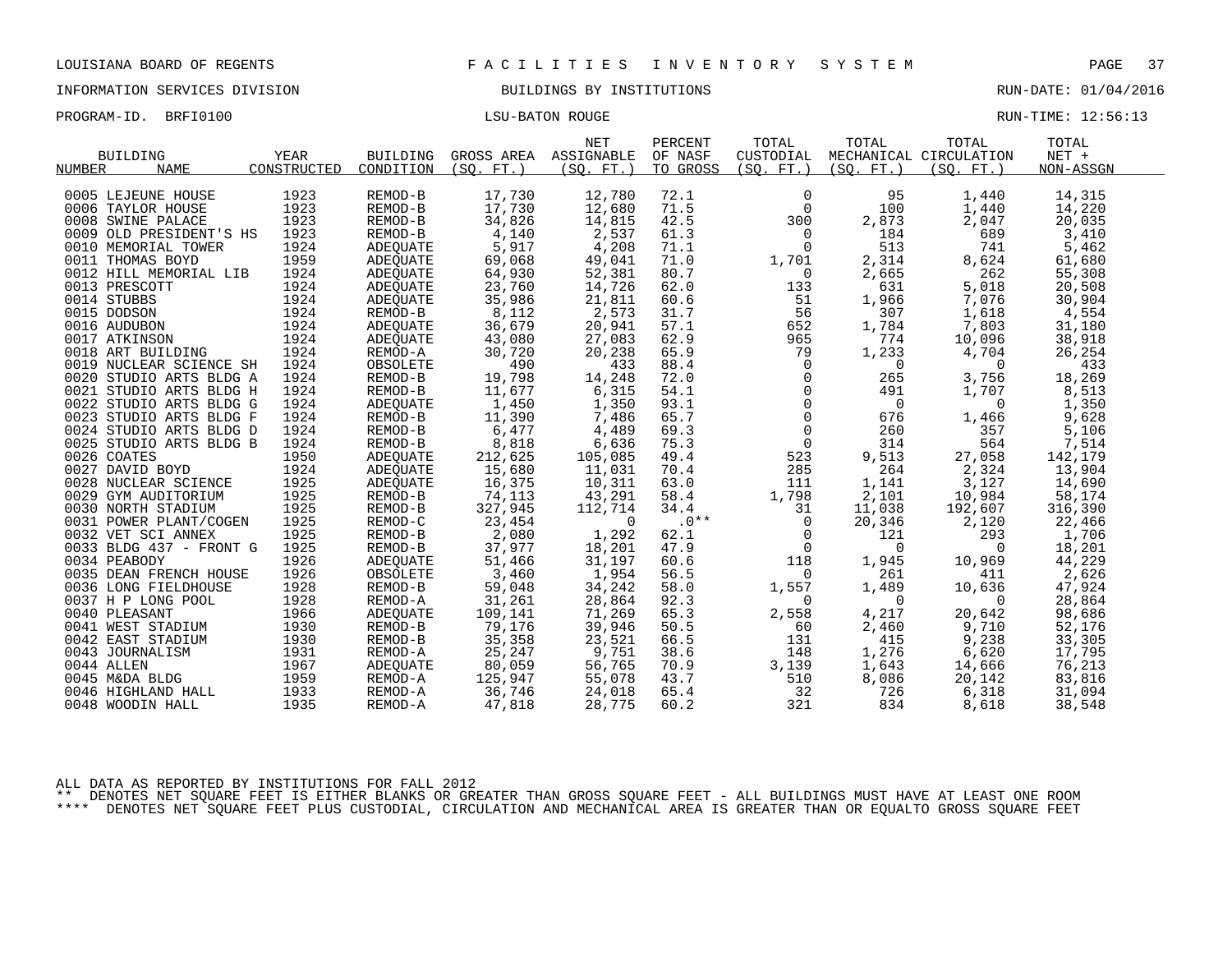INFORMATION SERVICES DIVISION BUILDINGS BY INSTITUTIONS RUN-DATE: 01/04/2016

| PROGRAM-ID. BRFI0100 | LSU-BATON ROUGE | RUN-TIME: 12:56:13 |  |
|----------------------|-----------------|--------------------|--|
|                      |                 |                    |  |

|               | <b>BUILDING</b>         | YEAR        | <b>BUILDING</b> | GROSS AREA ASSIGNABLE | <b>NET</b>      | PERCENT<br>OF NASF | TOTAL<br>CUSTODIAL | TOTAL          | TOTAL<br>MECHANICAL CIRCULATION | TOTAL<br>$NET +$ |
|---------------|-------------------------|-------------|-----------------|-----------------------|-----------------|--------------------|--------------------|----------------|---------------------------------|------------------|
| <b>NUMBER</b> | <b>NAME</b>             | CONSTRUCTED | CONDITION       | (SO, FT.)             | (SO, FT.)       | TO GROSS           | (SO, FT.)          | (SO, FT.)      | (SO, FT.)                       | NON-ASSGN        |
|               | 0050 FRANCIONI          | 1936        | REMOD-A         | 28,467                | 15,472          | 54.4               | 119                | 3,277          | 3,887                           | 22,755           |
|               | 0051 FRENCH HOUSE       | 1936        | ADEQUATE        | 19,565                | 9,047           | 46.2               | 794                | 1,126          | 5,203                           | 16,170           |
|               | 0052 GRACE KING HALL    | 1936        | REMOD-A         | 17,762                | 9,469           | 53.3               | 194                | 1,025          | 2,954                           | 13,642           |
|               |                         |             |                 |                       |                 |                    |                    |                |                                 |                  |
|               | 0053 EVANGELINE HALL    | 1936        | REMOD-A         | 60,818                | 41,466<br>9,633 | 68.2               | 990                | 874<br>664     | 13,165                          | 56,495           |
|               | 0054 LOUISE GARIG HALL  | 1936        | REMOD-A         | 14,615                |                 | 65.9<br>40.0       | 138                |                | 2,962                           | 13,397           |
|               | 0055 NICHOLSON          | 1960        | ADEQUATE        | 240,654               | 96,146          |                    | 275                | 10,100         | 30,390                          | 136,911          |
|               | 0056 STUDENT HEALTH CTR | 1938        | REMOD-B         | 35,873                | 18,117          | 50.5               | 168                | 2,948          | 7,692                           | 28,925           |
|               | 0059 CHEM ENGR          | 1938        | REMOD-B         | 49,463                | 31,005          | 62.7               | 147                | 3,116          | 7,256                           | 41,524           |
|               | 0061 COLISEUM           | 1937        | REMOD-A         | 157,914               | 101,567         | 64.3               | 614                | 3,321          | 18,197                          | 123,699          |
|               | 0062 ANNIE BOYD HALL    | 1937        | REMOD-A         | 44,810                | 20,608          | 46.0               | 251                | 9,583          | 8,193                           | 38,635           |
|               | 0070 HOWE RUSSELL E & W | 1986        | ADEQUATE        | 187,743               | 113,218         | 60.3               | 524                | 9,846          | 37,380                          | 160,968          |
|               | 0076 HIMES              | 1939        | REMOD-A         | 68,568                | 44,540          | 65.0               | 144                | 8,106          | 8,355                           | 61,145           |
|               | 0077 CARPENTER SHOP     | 1939        | OBSOLETE        | 15,981                | 13,200          | 82.6               | 204                | 158            | 179                             | 13,741           |
|               | 0078 BLDG 440 - MIDDLE  | 1939        | REMOD-B         | 19,817                | 9,485           | 47.9               | $\mathsf{O}$       | $\overline{0}$ | $\overline{0}$                  | 9,485            |
|               | 0079 FACULTY CLUB       | 1939        | REMOD-B         | 26,244                | 11,967          | 45.6               | 331                | 847            | 7,316                           | 20,461           |
|               | 0080 ALPHA PHI ALPHA    | 1939        | ADEQUATE        | 4,272                 | 2,481           | 58.1               | $\overline{0}$     | 564            | 340                             | 3,385            |
|               | 0082 BUILDING 439       | 1940        | REMOD-B         | 1,797                 | 500             | 27.8               | $\mathbf 0$        | $\mathbf 0$    | $\overline{0}$                  | 500              |
|               | 0084 ACADIAN HALL       | 1961        | REMOD-A         | 51,825                | 33,686          | 65.0               | 647                | 2,307          | 12,519                          | 49,159           |
|               | 0086 BOILER CONTROL ROO | 1943        | ADEQUATE        | 792                   | $\Omega$        | $.0***$            | $\Omega$           | 642            | $\overline{0}$                  | 642              |
|               | 0090 WETLAND RESOURCES  | 1946        | REMOD-B         | 18,976                | 10,271          | 54.1               | $7\overline{ }$    | 1,699          | 4,050                           | 16,027           |
|               | 0091 SEA GRANT BUILDING | 1946        | REMOD-C         | 19,780                | 12,069          | 61.0               | 48                 | 2,431          | 3,270                           | 17,818           |
|               | 0092 COASTAL STUDIES    | 1946        | ADEOUATE        | 13,948                | 9,710           | 69.6               | 25                 | 636            | 1,785                           | 12,156           |
|               | 0098 FOOD SCIENCE       | 1947        | REMOD-A         | 18,507                | 10,969          | 59.3               | 59                 | 1,519          | 3,153                           | 15,700           |
|               | 0116 HODGES HALL        | 1949        | REMOD-A         | 74,744                | 44,394          | 59.4               | 413                | 6, 259         | 16,226                          | 67,292           |
|               | 0117 HATCHER HALL       | 1949        | REMOD-A         | 120,000               | 65,892          | 54.9               | 1,374              | 12,312         | 23,051                          | 102,629          |
|               | 0118 JOHNSTON HALL      | 1949        | REMOD-A         | 74,490                | 44,485          | 59.7               | 615                | 5,351          | 16,208                          | 66,659           |
|               | 0119 AUDUBON SUGAR INST | 1949        | ADEQUATE        | 2,800                 | 2,263           | 80.8               | 15                 | 63             | 84                              | 2,425            |
|               | 0120 ECOLOGY RESEARCH L | 1949        | REMOD-C         | 3,559                 | 2,458           | 69.1               | $\overline{0}$     | 127            | $\overline{0}$                  | 2,585            |
|               | 0121 AG METAL BLDG      | 1949        | REMOD-B         | 26,000<br>11,720      | 21,293          | 81.9               | 34                 | 1,483          | 2,266                           | 25,076           |
|               | 0122 E B DORAN          | 1949        | <b>ADEOUATE</b> |                       | 6,121           | 52.2               | $\overline{0}$     | 705            | 2,003                           | 8,829            |
|               | 0123 J C MILLER         | 1949        | <b>ADEOUATE</b> | 39,151                | 24,541          | 62.7               | 370                | 1,350          | 7,729                           | 33,990           |
|               | 0124 EAST LAVILLE HALL  | 2012        | <b>ADEOUATE</b> | 112,661               | 51,799          | 46.0               | 4,540              | 3,234          | 21,204                          | 80,777           |
|               | 0125 WEST LAVILLE HALL  | 1956        | REMOD-A         | 81,900                | 42,398          | 51.8               | 1,565              | 6,771          | 18,780                          | 69,514           |
|               | 0126 COMMONS            | 1956        | REMOD-B         | 20,876                | 14,262          | 68.3               | 449                | 2,700          | 955                             | 18,366           |
|               | 0130 LAB HIGH SCHOOL    | 1951        | REMOD-A         | 34,800                | 23,259          | 66.8               | 834                | 364            | 7,531                           | 31,988           |
|               | 0133 STUDIO ARTS BLDG E | 1953        | REMOD-B         | 1,176                 | 1,107           | 94.1               | $\mathsf{O}$       | $\overline{0}$ | $\mathbf 0$                     | 1,107            |
|               | 0152 INGRAM             | 1955        | REMOD-A         | 18,375                | 14,235          | 77.5               | 70                 | 610            | 1,587                           | 16,502           |
|               | 0153 SWEET POTATO LAB   | 1955        | REMOD-C         | 1,339                 | 1,060           | 79.2               | $\overline{0}$     | 16             | 82                              | 1,158            |
|               | 0171 VET SCI ANIMAL     | 1956        | REMOD-B         | 6,523                 | 5,591           | 85.7               | $\mathsf{O}$       | 113            | 337                             | 6,041            |
|               | 0172 VET SCI POULTRY    | 1956        | REMOD-B         | 2,508                 | 1,720           | 68.6               | $\mathbf 0$        | 156            | 377                             | 2,253            |

ALL DATA AS REPORTED BY INSTITUTIONS FOR FALL 2012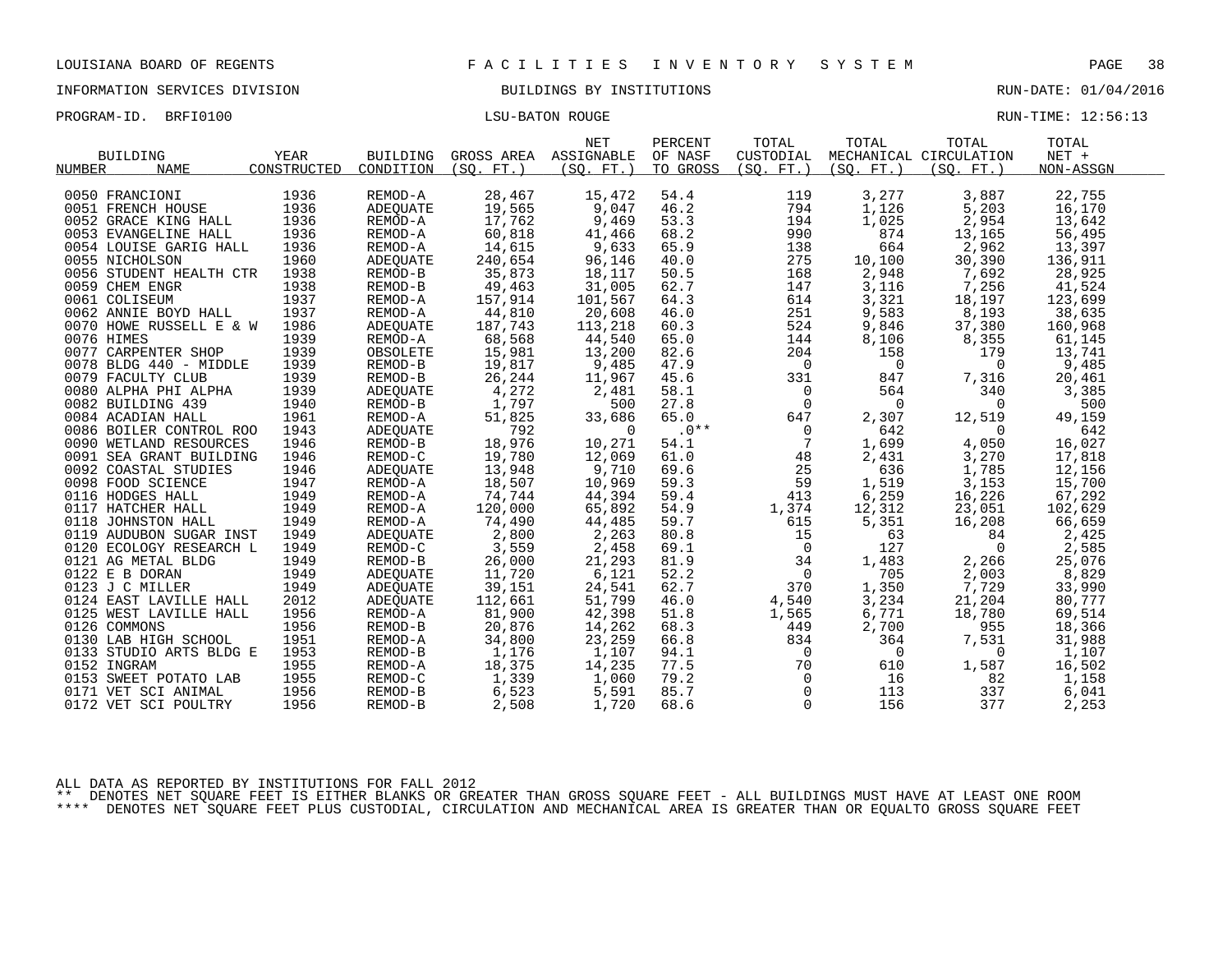INFORMATION SERVICES DIVISION BUILDINGS BY INSTITUTIONS RUN-DATE: 01/04/2016

PROGRAM-ID. BRFI0100 CONSERVERS IN THE LOST CONSERVERSE RUN-TIME: 12:56:13

|               | <b>BUILDING</b><br>NAME | YEAR<br>CONSTRUCTED | BUILDING<br>CONDITION | (SO, FT.) | <b>NET</b><br>GROSS AREA ASSIGNABLE | PERCENT<br>OF NASF | TOTAL<br>CUSTODIAL | TOTAL<br>(SO, FT.)                                                   | TOTAL<br>MECHANICAL CIRCULATION<br>(SO, FT.) | TOTAL<br>$NET +$ |
|---------------|-------------------------|---------------------|-----------------------|-----------|-------------------------------------|--------------------|--------------------|----------------------------------------------------------------------|----------------------------------------------|------------------|
| <b>NUMBER</b> |                         |                     |                       |           | (SO. FT. )                          | TO GROSS           | (SO. FT. )         |                                                                      |                                              | NON-ASSGN        |
|               | 0173 DALRYMPLE BLDG     | 1956                | REMOD-A               | 17,633    | 9,247                               | 52.4               | 93                 | 667                                                                  | 2,501                                        | 12,508           |
|               | 0174 DAIRY SCIENCE      | 1960                | REMOD-A               | 23,158    | 15,225                              | 65.7               | 282                | 1,022                                                                | 2,030                                        | 18,559           |
|               | 0175 OLD FORESTRY       | 1960                | REMOD-B               | 27,596    | 18,577                              | 67.3               | 135                | 469                                                                  | 3,539                                        | 22,720           |
|               | 0177 BLDG 428 - SUGARCA | 1900                | REMOD-A               | 4,006     | 3,557                               | 88.8               | $\mathbf 0$        | $\mathbf 0$                                                          | 124                                          | 3,681            |
|               | 0178 KNAPP              | 1955                | REMOD-A               | 45,369    | 28,695                              | 63.2               | 158                |                                                                      |                                              | 41,199           |
|               | 0179 LAB SCHOOL GYM     | 2004                | ADEQUATE              | 26,753    | 22,171                              | 82.9               | 30                 | 2,353<br>1,413                                                       | 9,993<br>1,342                               | 24,956           |
|               | 0184 SOUTH STADIUM      | 1957                | REMOD-B               | 53,740    | 33,424                              | 62.2               | 96                 | 330                                                                  | 10,314                                       | 44,164           |
|               |                         | 1957                | REMOD-A               |           |                                     | 72.7               | 200                |                                                                      |                                              |                  |
|               | 0185 MIL-AERO STUDIES B |                     |                       | 40,569    | 29,504                              |                    |                    | 1,045                                                                | 6,938                                        | 37,687           |
|               | 0187 MIDDLETON          | 1983                | ADEQUATE              | 324,870   | 252,847                             | 77.8               | 380                | 16,015                                                               | 48,350                                       | 317,592          |
|               | 0189 NICHOLSON UNIT 1   | 1958                | REMOD-A               | 15,721    | 14,400                              | 91.6               | $\mathbf 0$        | 0                                                                    | 0                                            | 14,400           |
|               | 0190 NICHOLSON UNIT 1   | 1958                | REMOD-A               | 15,721    | 14,400                              | 91.6               | $\mathbf 0$        | $\mathbf 0$                                                          | $\Omega$                                     | 14,400           |
|               | 0191 TRANS VAULT        | 1958                | ADEQUATE              | 225       | 75                                  | 33.3               | $\mathbf 0$        | 75                                                                   | $\Omega$                                     | 150              |
|               | 0192 NICHOLSON UNIT 1   | 1958                | REMOD-A               | 20,929    | 19,200                              | 91.7               |                    | $\begin{bmatrix} 0 \\ 0 \\ 0 \end{bmatrix}$<br>$\mathbf 0$           | $\Omega$                                     | 19,200           |
|               | 0193 NICHOLSON UNIT 1   | 1958                | REMOD-A               | 15,794    | 14,400                              | 91.2               |                    | $\Omega$                                                             | $\Omega$                                     | 14,400           |
|               | 0194 TRANS VAULT        | 1958                | ADEOUATE              | 109       | 35                                  | 32.1               | $\mathsf{O}$       | 65                                                                   | $\Omega$                                     | 100              |
|               | 0195 BLDG 431 - WEED SE | 1958                | REMOD-B               | 5,825     | 2,656                               | 45.6               | $\overline{0}$     | $\Omega$                                                             | $\Omega$                                     | 2,656            |
|               | 0197 BAND HALL          | 1959                | REMOD-A               | 12,000    | 4,868                               | 40.6               | $\mathsf{O}$       | 465                                                                  | 220                                          | 5,553            |
| 0201 MSRF     |                         | 1959                | REMOD-A               | 15,936    | 10,917                              | 68.5               | 52                 | 498                                                                  | 2,949                                        | 14,416           |
|               | 0203 HORT FOREMAN RES   | 1959                | REMOD-A               | 1,200     | 986                                 | 82.2               | $\mathbf 0$        | $\Omega$                                                             | $\Omega$                                     | 986              |
|               | 0206 NICHOLSON UNIT 2   | 1961                | ADEQUATE              | 16,000    | 16,000                              | 100.0              |                    | $\mathbf 0$<br>$\begin{bmatrix} 0 \\ 0 \\ 0 \\ 0 \\ 0 \end{bmatrix}$ | $\mathbf 0$                                  | 16,000           |
|               | 0207 NICHOLSON UNIT 2   | 1961                | ADEQUATE              | 16,000    | 16,000                              | 100.0              |                    | $\mathbf 0$                                                          | $\Omega$                                     | 16,000           |
|               | 0208 NICHOLSON UNIT 2   | 1961                | REMOD-A               | 6,000     | 6,000                               | 100.0              |                    | $\Omega$                                                             | $\Omega$                                     | 6,000            |
|               | 0209 APT LAUNDRY BLDG   | 1961                | REMOD-A               | 808       | 681                                 | 84.3               |                    | $\overline{0}$                                                       | $\mathbf 0$                                  | 681              |
|               | 0210 NICHOLSON UNIT 2   | 1961                | REMOD-A               | 16,000    | 16,000                              | 100.0              |                    | $\Omega$                                                             | $\Omega$                                     | 16,000           |
|               | 0211 NICHOLSON UNIT 2   | 1961                | REMOD-A               | 16,000    | 16,000                              | 100.0              | $\overline{0}$     | $\Omega$                                                             | $\Omega$                                     | 16,000           |
|               | 0212 ELECTRICAL ENGR    | 1961                | ADEQUATE              | 45,600    | 28,627                              | 62.8               | 169                | 2,043                                                                | 6,666                                        | 37,505           |
|               | 0213 HUMAN ECOLOGY      | 1961                | ADEQUATE              | 38,200    | 23,939                              | 62.7               | 93                 | 2,617                                                                | 8,154                                        | 34,803           |
|               | 0214 WILSON LAB         | 1961                | REMOD-A               | 28,000    | 17,485                              | 62.4               | 107                | 2,280                                                                | 4,601                                        | 24,473           |
|               | 0215 BLAKE HALL         | 2008                | ADEOUATE              | 98,253    | 41,353                              | 42.1               | 831                | 2,859                                                                | 10,974                                       | 56,017           |
|               | 0216 APT UTILITY BLDG   | 1962                | ADEOUATE              | 1,089     | 1,035                               | 95.0               | 0                  | $\Omega$                                                             | $\overline{0}$                               | 1,035            |
|               | 0220 MCVOY HALL         | 1962                | ADEQUATE              | 40,000    | 25,282                              | 63.2               | 244                | 1,696                                                                | 8,061                                        | 35,283           |
|               | 0221 STUDENT UNION      | 2011                | ADEOUATE              | 414,127   | 168,691                             | 40.7               | 7,139              | 16,622                                                               | 78,888                                       | 271,340          |
|               | 0223 W S BUILDING       | 1963                | ADEQUATE              | 4,017     | 2,253                               | 56.1               | 176                | 132                                                                  | 235                                          | 2,796            |
|               | 0229 APT STRG BLDG 1    | 1964                | ADEOUATE              | 800       | 530                                 | 66.3               | 0                  | 52                                                                   | 0                                            | 582              |
|               | 0230 COTTON FIBER LAB   | 1964                | REMOD-A               | 2,460     | 1,735                               | 70.5               | $\Omega$           | 157                                                                  | 160                                          | 2,052            |
|               | 0231 HERGET HALL        | 1964                | ADEQUATE              | 102,129   | 63,366                              | 62.0               | 275                | 3,831                                                                | 18,752                                       | 86,224           |
|               | 0232 LAB SCHOOL AUDIT.  | 1964                | ADEQUATE              | 14,684    | 10,718                              | 73.0               | 467                | 594                                                                  | 1,502                                        | 13,281           |
|               | 0235 LAKESHORE HOUSE    | 1965                | ADEQUATE              | 17,230    | 11,671                              | 67.7               | 0                  | 712                                                                  | 3,861                                        | 16,244           |
|               | 0236 EDWARD GAY APTS    | 1966                | ADEOUATE              | 40,852    | 37,110                              | 90.8               | $\mathsf{O}$       | $\mathbf 0$                                                          | $\Omega$                                     | 37,110           |
|               | 0237 EDWARD GAY APTS    | 1966                | ADEQUATE              | 40,852    | 40,140                              | 98.3               | $\mathbf 0$        | $\mathbf 0$                                                          | 0                                            | 40,140           |

ALL DATA AS REPORTED BY INSTITUTIONS FOR FALL 2012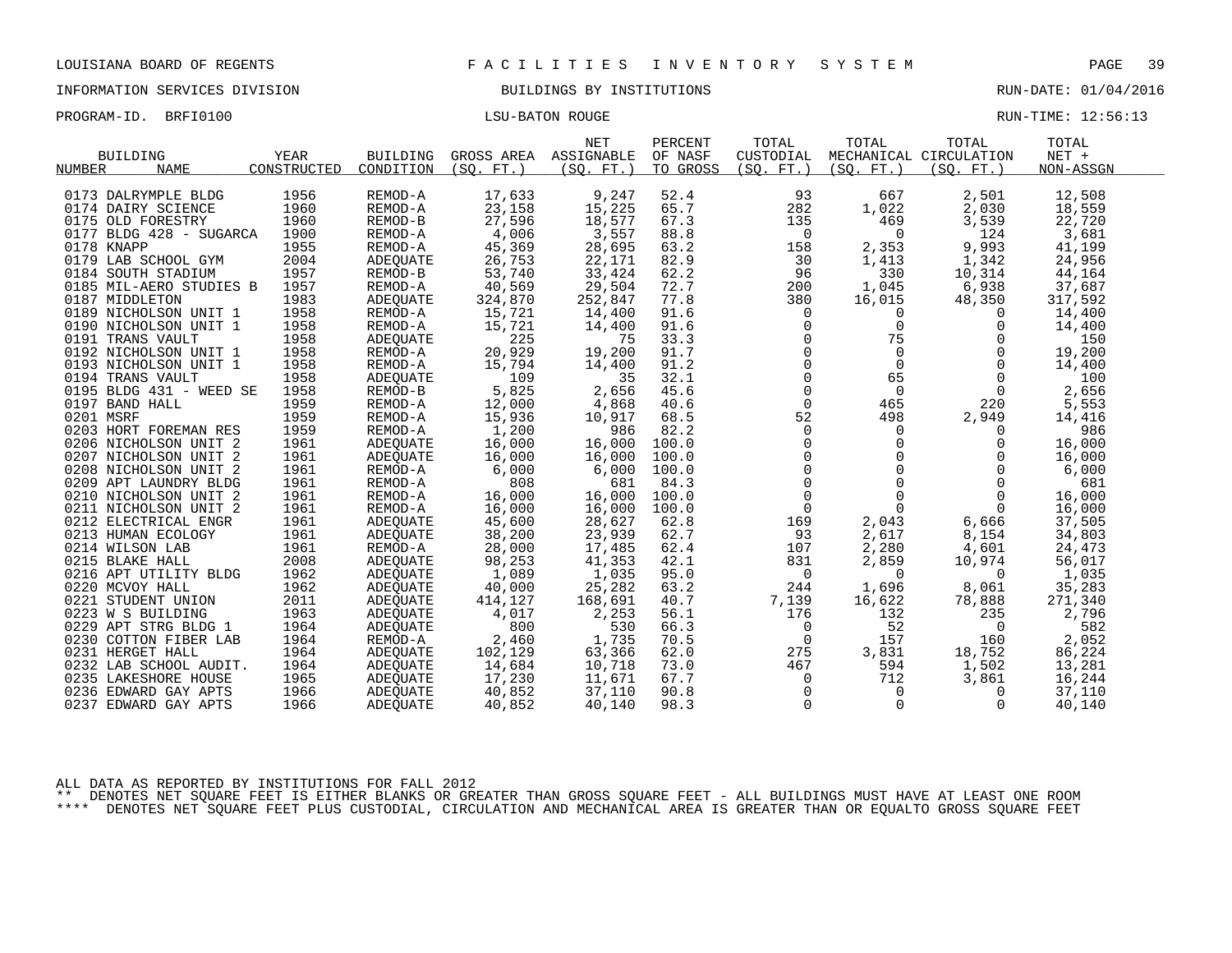INFORMATION SERVICES DIVISION BUILDINGS BY INSTITUTIONS RUN-DATE: 01/04/2016

PROGRAM-ID. BRFI0100 CONSERVERS IN THE LOST CONSERVERSE RUN-TIME: 12:56:13

| <b>BUILDING</b>            | YEAR<br>CONSTRUCTED | <b>BUILDING</b> | GROSS AREA      | <b>NET</b><br>ASSIGNABLE | PERCENT<br>OF NASF | TOTAL<br>CUSTODIAL | TOTAL           | TOTAL<br>MECHANICAL CIRCULATION | TOTAL<br>$NET +$ |
|----------------------------|---------------------|-----------------|-----------------|--------------------------|--------------------|--------------------|-----------------|---------------------------------|------------------|
| NUMBER<br><b>NAME</b>      |                     | CONDITION       | (SO.<br>$FT.$ ) | (SO. FT. )               | TO GROSS           | (SO, FT.)          | (SO.<br>$FT.$ ) | (SO. FT. )                      | NON-ASSGN        |
| 0238 APT LAUNDRY BLDG      | 1966                | <b>ADEOUATE</b> | 2,331           | 1,950                    | 83.7               | $\mathbf 0$        | 111             | $\mathbf 0$                     | 2,061            |
| 0239 THE FIVE              | 1966                | ADEQUATE        | 28,745          | 24,522                   | 85.3               | $\mathbf 0$        | 2,184           | 414                             | 27,120           |
| 0240 BROUSSARD HALL        | 1966                | <b>ADEOUATE</b> | 56,651          | 28,429                   | 50.2               | 421                | 6,494           | 9,848                           | 45,192           |
| 0242 GREENHOUSE STRG       | 1966                | ADEQUATE        | 1,838           | 1,745                    | 94.9               | $\Omega$           | $\mathbf 0$     | $\Omega$                        | 1,745            |
| 0248 PENTAGON SRVC BLDG    | 1967                | REMOD-B         | 5,185           | 3,788                    | 73.1               | 144                | 0               | 489                             | 4,421            |
| 0249 PENTAGON STRG BLDG    | 1967                | REMOD-A         | 599             | 515                      | 86.0               | 2                  | $\Omega$        | $\Omega$                        | 517              |
| 0250 KIRBY-SMITH HALL      | 1967                | <b>ADEOUATE</b> | 154,645         | 104,107                  | 67.3               | 681                | 8,264           | 32,199                          | 145,251          |
| 0253 ELAB                  | 1967                | ADEQUATE        | 44,600          | 35,667                   | 80.0               | 677                | 2,500           | 5,304                           | 44,148           |
| 0254 HEMOPHILLIA LAB       | 1967                | <b>ADEOUATE</b> | 1,439           | 1,193                    | 82.9               | 0                  | 40              | $\Omega$                        | 1,233            |
| 0255 BLDG 306 - GOURIER    | 1900                | <b>ADEOUATE</b> | 20,001          | 18,795                   | 94.0               | $\overline{0}$     | 568             | 233                             | 19,596           |
| 0256 WEST SHORE HOUSE      | 2015                | ADEQUATE        | 13,337          | 8,696                    | 65.2               | 830                | 187             | 2,389                           | 12,102           |
| 0258 BOAT GARAGE           | 1968                | REMOD-A         | 485             | 470                      | 96.9               | 0                  | $\Omega$        | $\Omega$                        | 470              |
| 0260 MILLER HALL           | 1968                | <b>ADEOUATE</b> | 102,122         | 65,625                   | 64.3               | 771                | 3,197           | 18,232                          | 87,825           |
| 0266 LOCKETT               | 1969                | ADEQUATE        | 73,991          | 45,329                   | 61.3               | 127                | 2,886           | 16,075                          | 64,417           |
| 0270 TRACK TICKET          | 1970                | <b>ADEQUATE</b> | 120             | 110                      | 91.7               | 0                  | $\Omega$        | $\Omega$                        | 110              |
| 0271 TRACK STADIUM         | 1970                | ADEQUATE        | 4,061           | 3,692                    | 90.9               | 0                  | 0               | 0                               | 3,692            |
| 0272 TENNIS STADIUM        | 1970                | <b>ADEOUATE</b> | 354             | 322                      | 91.0               | $\Omega$           | $\Omega$        | $\Omega$                        | 322              |
| 0273 LIFE SCIENCES         | 1970                | REMOD-A         | 206,243         | 121,418                  | 58.9               | 225                | 17,618          | 42,874                          | 182,135          |
| 0274 MARAVICH ASSMBLY C    | 2010                | <b>ADEOUATE</b> | 315,404         | 154,985                  | 49.1               | 391                | 24,579          | 40,619                          | 220,574          |
| 0275<br>ENGR RES & DEV BLD | 1971                | <b>ADEOUATE</b> | 54,810          | 35,761                   | 65.2               | $\Omega$           | 4,493           | 9,556                           | 49,810           |
| 0276 LA TRANS RES CENTE    | 1971                | ADEQUATE        | 26,741          | 18,026                   | 67.4               | 60                 | 1,801           | 3,493                           | 23,380           |
| 0277 BUILDING 435          | 1971                | ADEQUATE        | 1,525           | 1,449                    | 95.0               | 0                  | 0               | 0                               | 1,449            |
| 0278 OVERSEER RES          | 1835                | ADEQUATE        | 1,454           | 1,395                    | 95.9               | $\Omega$           | 0               | 0                               | 1,395            |
| 0279 MAINTENANCE SHOP      | 1971                | ADEQUATE        | 4,000           | 3,857                    | 96.4               | $\Omega$           | $\cap$          | $\Omega$                        | 3,857            |
| 0280 RESIDENCE             | 1972                | ADEOUATE        | 2,138           | 2,138                    | 100.0              | $\mathbf 0$        | $\Omega$        | $\Omega$                        | 2,138            |
| 0281 GARDEN HOUSE          | 1972                | ADEQUATE        | 480             | 480                      | 100.0              | $\mathbf 0$        | $\Omega$        | $\Omega$                        | 480              |
| 0283 BARN                  | 1972                | ADEQUATE        | 657             | 657                      | 100.0              | $\Omega$           | $\Omega$        | $\cap$                          | 657              |
| 0284 PIGEON                | 1972                | ADEQUATE        | 64              | 64                       | 100.0              | $\mathbf 0$        | $\Omega$        | 0                               | 64               |
| 0285 GARAGE                | 1972                | ADEQUATE        | 676             | 676                      | 100.0              | $\Omega$           | $\Omega$        | $\Omega$                        | 676              |
| 0297 KITCHEN               | 1855                | ADEQUATE        | 345             | 310                      | 89.9               | $\Omega$           | $\Omega$        | $\Omega$                        | 310              |
| 0298 ADMIN BLDG            | 1972                | ADEQUATE        | 5,589           | 3,933                    | 70.4               | 226                | 262             | 497                             | 4,918            |
| 0302 GENERAL STORE         | 1830                | ADEQUATE        | 757             | 681                      | 90.0               | $\Omega$           | $\Omega$        | $\Omega$                        | 681              |
| 0320 APT UTILITY BLDG      | 1974                | <b>ADEQUATE</b> | 2,331           | 2,119                    | 90.9               | $\Omega$           | $\Omega$        | $\Omega$                        | 2,119            |
| 0321 FIELD HOUSE           | 1974                | <b>ADEOUATE</b> | 100,182         | 88,850                   | 88.7               | 136                | 3,303           | 5,099                           | 97,388           |
| 0322 APT STRG BLDG 2       | 1974                | ADEQUATE        | 400             | 400                      | 100.0              | $\mathbf 0$        | $\Omega$        | $\Omega$                        | 400              |
| 0323 RIVER ROAD ANNEX      | 1974                | <b>ADEQUATE</b> | 61,132          | 45,364                   | 74.2               | 78                 | 1,575           | 1,150                           | 48,167           |
| 0324 RIVER ROAD CHEM ST    | 1974                | ADEQUATE        | 175             | 144                      | 82.3               | $\mathbf 0$        | 0               | 0                               | 144              |
| 0325 VEGETATION RSRCH L    | 1974                | ADEQUATE        | 820             | 800                      | 97.6               | $\Omega$           | 0               | $\Omega$                        | 800              |
| 0334 EMS BUILDING          | 1974                | <b>ADEOUATE</b> | 2,109           | 1,214                    | 57.6               | 229                | 38              | 628                             | 2,109            |
| 0342 PENTAGON STRG BLDG    | 1975                | ADEQUATE        | 643             | 585                      | 91.0               | $\Omega$           | $\Omega$        | $\Omega$                        | 585              |

ALL DATA AS REPORTED BY INSTITUTIONS FOR FALL 2012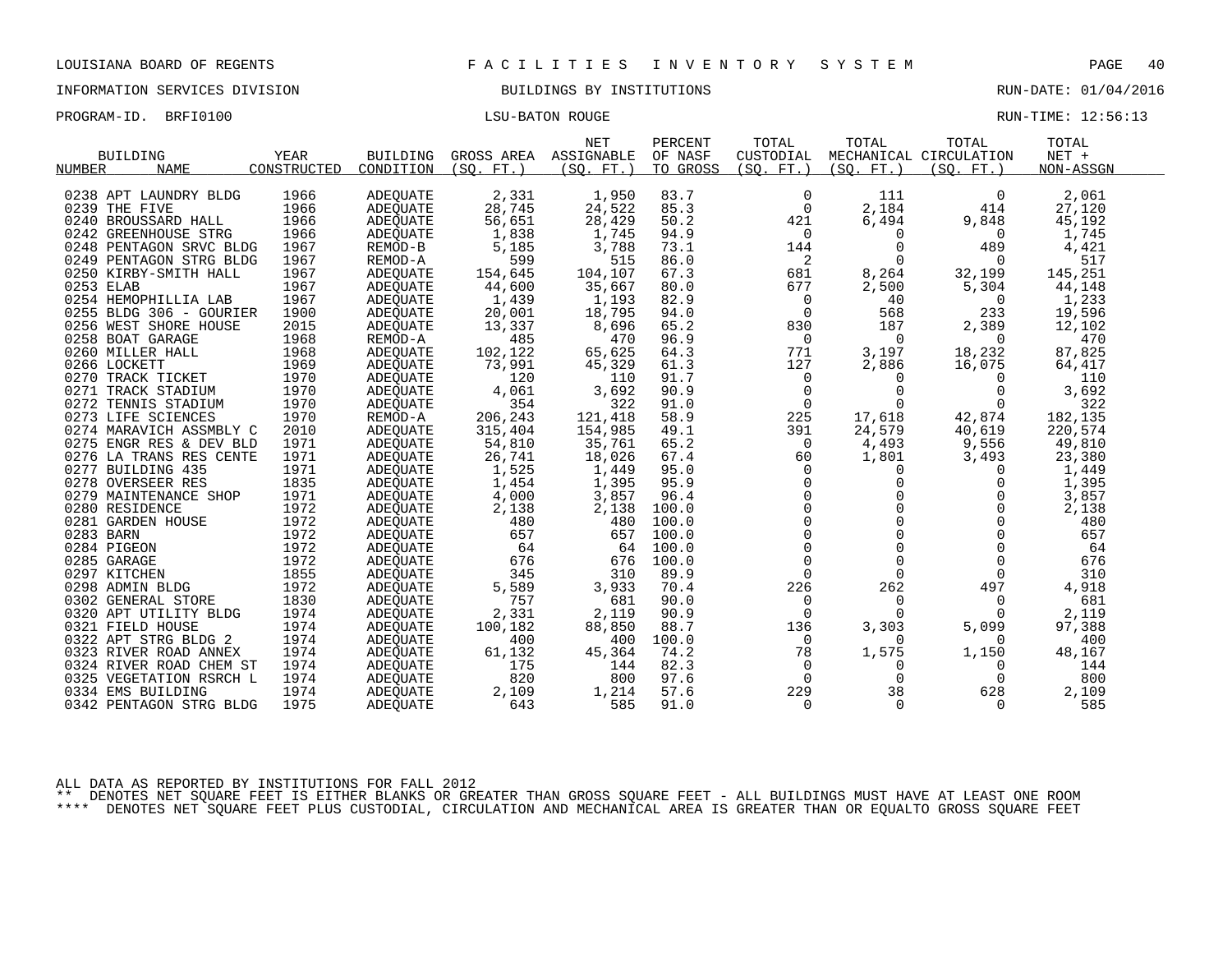INFORMATION SERVICES DIVISION BUILDINGS BY INSTITUTIONS RUN-DATE: 01/04/2016

PROGRAM-ID. BRFI0100 CONSERVERS IN THE LOST CONSERVERSE RUN-TIME: 12:56:13

|                              |             |                 |            | <b>NET</b> | PERCENT  | TOTAL     | TOTAL       | TOTAL                  | TOTAL     |
|------------------------------|-------------|-----------------|------------|------------|----------|-----------|-------------|------------------------|-----------|
| <b>BUILDING</b>              | <b>YEAR</b> | <b>BUILDING</b> | GROSS AREA | ASSIGNABLE | OF NASF  | CUSTODIAL |             | MECHANICAL CIRCULATION | $NET +$   |
| <b>NAME</b><br><b>NUMBER</b> | CONSTRUCTED | CONDITION       | (SO, FT.)  | (SO. FT.   | TO GROSS | (SO, FT.) | (SO, FT.)   | (SO, FT.)              | NON-ASSGN |
|                              |             |                 |            |            |          |           |             |                        |           |
| 0343 VM LAB ANIMAL RESR      | 1975        | <b>ADEOUATE</b> | 8,208      | 4,777      | 58.2     | 245       | 285         | 1,081                  | 6,388     |
| 0348 ATHL PHYSICAL PLAN      | 1976        | ADEQUATE        | 4,782      | 4,327      | 90.5     | $\Omega$  | 20          | $\Omega$               | 4,347     |
| 0351 LIVESTOCK EXHIBIT       | 1976        | ADEQUATE        | 107,751    | 104,574    | 97.1     | 0         | 1,033       | $\Omega$               | 105,607   |
| 0352 CHOPPIN                 | 1976        | REMOD-A         | 169,333    | 89,361     | 52.8     | 343       | 19,786      | 38,933                 | 148,423   |
| 0353 CHOPPIN MECH            | 1976        | ADEQUATE        | 261        | 205        | 78.5     | $\Omega$  | $\Omega$    | $\Omega$               | 205       |
| 0354 BARN/EXHIBIT BLDG       | 2010        | <b>ADEOUATE</b> | 41,688     | 30,089     | 72.2     | 485       | 673         | 8,674                  | 39,921    |
| 0355 MULTI STORY PROP        | 1976        | <b>ADEOUATE</b> | 10,548     | 5,576      | 52.9     | $\Omega$  | 0           | 468                    | 6,044     |
| 0364 MOTOR POOL              | 1977        | <b>ADEQUATE</b> | 6,484      | 5,961      | 91.9     | $\Omega$  | 9           | 133                    | 6,103     |
| 0365 COOP EXT STRG           | 1977        | <b>ADEQUATE</b> | 16,796     | 15,947     | 94.9     | $\Omega$  | $\Omega$    | $\Omega$               | 15,947    |
| 0366 WILLIAMS                | 1977        | ADEQUATE        | 47,060     | 21,320     | 45.3     | 439       | 2,445       | 6,581                  | 30,785    |
| 0367 STUDIO ARTS BLDG C      | 1978        | <b>ADEQUATE</b> | 2,558      | 2,437      | 95.3     | $\Omega$  | 0           | $\Omega$               | 2,437     |
| 0369 APT STRG BLDG 3         | 1978        | <b>ADEOUATE</b> | 1,500      | 1,425      | 95.0     | $\Omega$  | $\Omega$    | $\Omega$               | 1,425     |
| 0370 VET MED BLDG            | 2003        | ADEQUATE        | 325,956    | 191,929    | 58.9     | 1,775     | 28,754      | 1,900                  | 224,358   |
| 0371 VET MED EQUINE RES      | 1978        | ADEQUATE        | 4,149      | 2,052      | 49.5     | $\Omega$  | 1,141       | 378                    | 3,571     |
| 0373 PATRICK TAYLOR HAL      | 1978        | <b>ADEOUATE</b> | 305,843    | 187,157    | 61.2     | 1,344     | 16,920      | 61,103                 | 266,524   |
| 0374 CONSTRUCTION MGMT       | 1978        | <b>ADEQUATE</b> | 7,735      | 2,545      | 32.9     | 46        | 3,940       | 535                    | 7,066     |
| 0375 FACILITY SRVCS BLD      | 1978        | <b>ADEQUATE</b> | 43,878     | 26,569     | 60.6     | 447       | 2,583       | 3,864                  | 33,463    |
| 0376 FACILITY SRVCS WRH      | 1978        | <b>ADEQUATE</b> | 8,400      | 6,425      | 76.5     | $\Omega$  | 0           | 0                      | 6,425     |
| 0380 WAREHOUSE BUILDING      | 1978        | <b>ADEQUATE</b> | 4,375      | 4,175      | 95.4     | $\Omega$  | $\Omega$    | $\Omega$               | 4,175     |
| 0381 INDUSTRIAL BUILDIN      | 1978        | <b>ADEQUATE</b> | 5,889      | 3,444      | 58.5     | 426       | 49          | 1,970                  | 5,889     |
| 0382 FACILITY SERV ANNE      | 1979        | ADEQUATE        | 7,415      | 6,922      | 93.4     | 24        | 31          | 187                    | 7,164     |
| 0383 CREDIT UNION            | 1979        | ADEOUATE        | 13,845     | 8,217      | 59.3     | 64        | 514         | 3,007                  | 11,802    |
| 0384 COPY & MAIL CENTER      | 1979        | <b>ADEQUATE</b> | 18,432     | 14,067     | 76.3     | 39        | 688         | 2,381                  | 17,175    |
| 0385 PLANT PATHOLOGY ST      | 1979        | <b>ADEOUATE</b> | 922        | 876        | 95.0     | $\Omega$  | $\mathbf 0$ | 0                      | 876       |
| 0400 FACILITY SRVCS WHS      | 1981        | <b>ADEQUATE</b> | 7,350      | 7,061      | 96.1     | $\Omega$  | $\Omega$    | $\Omega$               | 7,061     |
| 0401 CENTRAL UTILITY SH      | 1981        | ADEOUATE        | 5,164      | $\Omega$   | $.0**$   | 0         | 4,131       | 0                      | 4,131     |
| 0402 EFFERSON HALL           | 1981        | <b>ADEQUATE</b> | 34,709     | 23,230     | 66.9     | 69        | 2,298       | 5,920                  | 31,517    |
| 0403 L ELEM & MIDDLE SC      | 2004        | ADEQUATE        | 68,908     | 44,941     | 65.2     | 150       | 3,571       | 12,121                 | 60,783    |
| 0407 ECOLOGY GRNHOUSE        | 1982        | <b>ADEOUATE</b> | 386        | 340        | 88.1     | 0         | 0           | 0                      | 340       |
| 0408 SEA GRANT STRG A        | 1982        | <b>ADEQUATE</b> | 4,840      | 4,500      | 93.0     | $\Omega$  | $\Omega$    | $\Omega$               | 4,500     |
| 0409 SEA GRANT STRG B        | 1982        | ADEOUATE        | 1,440      | 1,344      | 93.3     | $\Omega$  | $\Omega$    |                        | 1,344     |
|                              | 1982        |                 |            | 18,488     | 89.8     | 381       | 38          | 1,075                  |           |
| 0410 SEA GRANT SHOP          | 1982        | <b>ADEQUATE</b> | 20,596     |            |          |           |             |                        | 19,982    |
| 0413 NELSON MEMORIAL         |             | ADEQUATE        | 5,167      | 3,587      | 69.4     | $\Omega$  | 342         | $\Omega$               | 3,929     |
| 0414 4H MINI BARN            | 1982        | <b>ADEOUATE</b> | 11,232     | 6, 209     | 55.3     | 415       | $\Omega$    | 2,016                  | 8,640     |
| 0418 DESIGN BUILDING         | 1983        | ADEQUATE        | 100,675    | 59,318     | 58.9     | 1,366     | 2,906       | 30,652                 | 94,242    |
| 0422 AG ENGR SHOP            | 1983        | ADEQUATE        | 8,700      | 6,470      | 74.4     | $\Omega$  | 140         | 320                    | 6,930     |
| 0425 BLOWOUT CONTROL         | 1983        | <b>ADEQUATE</b> | 1,390      | 1,220      | 87.8     | $\Omega$  | $\Omega$    | 35                     | 1,255     |
| 0429 NATATORIUM              | 1984        | ADEOUATE        | 45,217     | 39,148     | 86.6     | 465       | 499         | 2,690                  | 42,802    |
| 0431 FIRE PUMP STATION       | 1984        | <b>ADEOUATE</b> | 312        | $\Omega$   | $.0**$   | $\Omega$  | 297         | $\Omega$               | 297       |
| 0432 LAB SCHOOL CHILLER      | 2004        | ADEQUATE        | 2,570      |            | $.0**$   | $\Omega$  | 1,279       | $\Omega$               | 1,279     |

ALL DATA AS REPORTED BY INSTITUTIONS FOR FALL 2012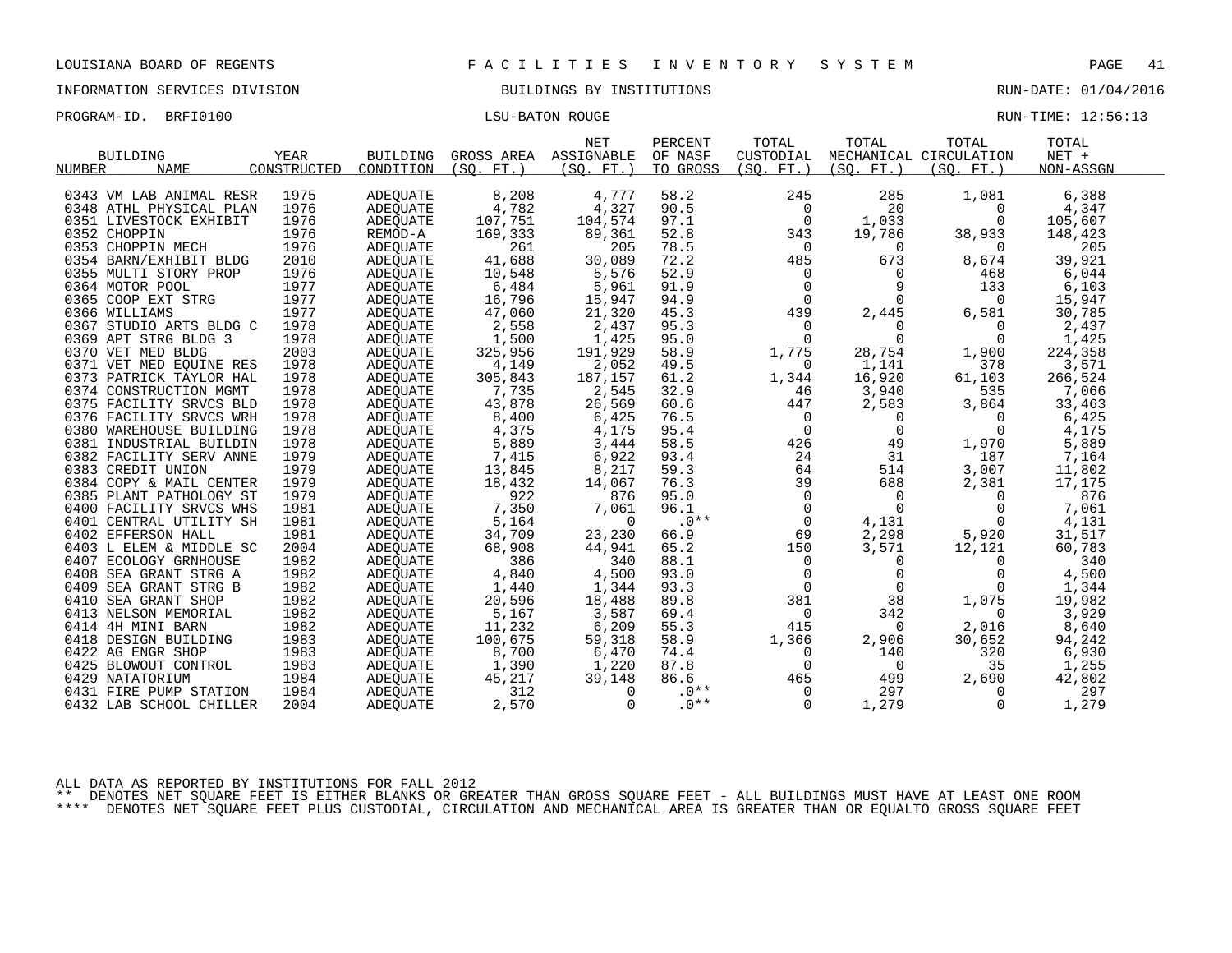INFORMATION SERVICES DIVISION BUILDINGS BY INSTITUTIONS RUN-DATE: 01/04/2016

PROGRAM-ID. BRFI0100 CONSERVERS IN THE LOST CONSERVERSE RUN-TIME: 12:56:13

|                 | <b>BUILDING</b>         | YEAR        | <b>BUILDING</b> | GROSS AREA | <b>NET</b><br>ASSIGNABLE | PERCENT<br>OF NASF | TOTAL<br>CUSTODIAL | TOTAL       | TOTAL<br>MECHANICAL CIRCULATION | TOTAL<br>$NET +$ |
|-----------------|-------------------------|-------------|-----------------|------------|--------------------------|--------------------|--------------------|-------------|---------------------------------|------------------|
| NUMBER          | <b>NAME</b>             | CONSTRUCTED | CONDITION       | (SO, FT.)  | (SO. FT.)                | TO GROSS           | (SO. FT.)          | (SO. FT. )  | (SO. FT. )                      | NON-ASSGN        |
|                 | 0433 FIRE PUMP STATION  | 1984        | <b>ADEQUATE</b> | 312        | 297                      | 95.2               | $\mathbf 0$        | $\Omega$    | $\Omega$                        | 297              |
|                 | 0435 SCHOOL OF MUSIC    | 1985        | <b>ADEQUATE</b> | 44,452     | 25,380                   | 57.1               | 73                 | 3,222       | $\Omega$                        | 28,675           |
|                 | 0436 VET MED SWINE BARN | 1985        | ADEQUATE        | 4,800      | 4,773                    | 99.4               | 0                  | $\Omega$    | $\Omega$                        | 4,773            |
|                 | 0437 ENVIRONMENTAL STDI | 1985        | <b>ADEQUATE</b> | 7,439      | 5,477                    | 73.6               | $\Omega$           | 315         | 928                             | 6,720            |
|                 | 0440 M B STURGIS        | 1985        | ADEQUATE        | 83,535     | 45,868                   | 54.9               | 145                | 6,577       | $\Omega$                        | 52,590           |
|                 | 0442 VISITOR INFO CTR   | 1986        | ADEQUATE        | 1,180      | 888                      | 75.3               | 0                  | 129         | $\Omega$                        | 1,017            |
|                 | 0443 VET MED DOG HOLD   | 1986        | <b>ADEOUATE</b> | 1,600      | 1,480                    | 92.5               | 0                  | 80          | 0                               | 1,560            |
|                 | 0444 VM LRG ANIMAL BARN | 1986        | <b>ADEQUATE</b> | 3,900      | 3,900                    | 100.0              | $\Omega$           | $\Omega$    |                                 | 3,900            |
|                 | 0445 VET MED BEDDING/FE | 1986        | <b>ADEOUATE</b> | 3,092      | 3,050                    | 98.6               | $\mathbf 0$        | $\mathbf 0$ | $\Omega$                        | 3,050            |
|                 | 0446 UNION WRHSE        | 1987        | ADEQUATE        | 5,000      | 5,000                    | 100.0              | $\Omega$           | $\Omega$    | $\Omega$                        | 5,000            |
|                 | 0447 SURPLUS STRG       | 1987        | ADEOUATE        | 10,200     | 9,709                    | 95.2               | $\mathbf 0$        | 30          | 37                              | 9,776            |
|                 | 0448 TUREAUD HALL       | 1987        | ADEQUATE        | 50,000     | 28,043                   | 56.1               | 227                | 3,957       | 10,242                          | 42,469           |
|                 | 0449 VET MED INCIN      | 1999        | <b>ADEOUATE</b> | 1,081      | 1,081                    | 100.0              | 0                  | $\Omega$    | 0                               | 1,081            |
|                 | 0451 HORT GREENHOUSE ST | 1999        | REMOD-C         | 100        | 95                       | 95.0               | $\Omega$           | $\Omega$    | $\Omega$                        | 95               |
|                 | 0464 RENEWABLE NAT RESR | 1986        | ADEOUATE        | 70,848     | 45,602                   | 64.4               | 874                | 4,560       |                                 | 51,036           |
|                 | 0465 RES ANIMAL INDUST  | 1901        | REMOD-B         | 1,092      | 849                      | 77.7               | $\Omega$           | $\Omega$    | $\Omega$                        | 849              |
|                 | 0466 RES ANIMAL INDUST  | 1901        | REMOD-B         | 1,517      | 1,415                    | 93.3               | 0                  | 0           | 0                               | 1,415            |
|                 | 0467 RES ANIMAL INDUST  | 1901        | REMOD-B         | 1,092      | 1,014                    | 92.9               | $\mathbf 0$        | 0           | $\Omega$                        | 1,014            |
|                 | 0480 ENERGY CENTER      | 1978        | <b>ADEOUATE</b> | 8,844      | 5,112                    | 57.8               | $\Omega$           | 642         | 607                             | 6,361            |
| 0498 HAY STRG   |                         | 1901        | REMOD-B         | 1,500      | 1,425                    | 95.0               | $\Omega$           | $\Omega$    | $\Omega$                        | 1,425            |
|                 | 0521 UNIV ADMINISTRATIO | 1978        | ADEQUATE        | 31,000     | 19,594                   | 63.2               | 866                | 1,002       | 3,757                           | 25,219           |
|                 | 0522 PRESIDENT RES      | 1948        | <b>ADEOUATE</b> | 5,146      | 5,146                    | 100.0              | 0                  | 0           | 0                               | 5,146            |
|                 | 0523 PRES MAID RESIDENC | 1948        | <b>ADEQUATE</b> | 2,016      | 2,016                    | 100.0              | 0                  | $\Omega$    | $\Omega$                        | 2,016            |
|                 | 0550 INT'L CULTURAL CNT | 1900        | <b>ADEQUATE</b> | 7,640      | 6,071                    | 79.5               | $\Omega$           | 253         | 386                             | 6,710            |
|                 | 0577 SCHOOLHOUSE        | 1971        | <b>ADEQUATE</b> | 340        | 306                      | 90.0               | $\Omega$           | 0           | $\Omega$                        | 306              |
|                 | 0578 BLACKSMITH SHOP    | 1835        | ADEOUATE        | 396        | 396                      | 100.0              | 0                  | 0           | 0                               | 396              |
| 0579            | SINGLE RM SLAVE CA      | 1971        | ADEQUATE        | 263        | 236                      | 89.7               | $\Omega$           | $\Omega$    | $\Omega$                        | 236              |
|                 | 0580 SINGLE RM SLAVE CA | 1971        | <b>ADEOUATE</b> | 257        | 231                      | 89.9               | $\Omega$           | $\Omega$    | $\Omega$                        | 231              |
|                 | 0581 WORKMAN'S HOUSE    | 1971        | <b>ADEQUATE</b> | 519        | 452                      | 87.1               | $\Omega$           | $\Omega$    | $\Omega$                        | 452              |
| 0582 SICKHOUSE  |                         | 1971        | ADEOUATE        | 526        | 464                      | 88.2               | $\overline{0}$     | $\Omega$    | $\Omega$                        | 464              |
|                 | 0583 SUGAR HOUSE        | 1972        | ADEQUATE        | 562        | 442                      | 78.6               | $\Omega$           | $\Omega$    | $\Omega$                        | 442              |
|                 | 0585 PIONEER HOUSE      | 1972        | ADEQUATE        | 610        | 549                      | 90.0               | $\mathbf 0$        | $\Omega$    | $\Omega$                        | 549              |
| 0586 CORN CRIB  |                         | 1840        | ADEQUATE        | 529        | 529                      | 100.0              | $\Omega$           | $\Omega$    | $\Omega$                        | 529              |
|                 | 0587 CHURCH BUILDING    | 1870        | ADEQUATE        | 725        | 652                      | 89.9               | $\Omega$           | $\Omega$    | $\Omega$                        | 652              |
|                 | 0589 SYRUP HOUSE        | 1973        | ADEQUATE        | 196        | 196                      | 100.0              | $\Omega$           | $\Omega$    | $\Omega$                        | 196              |
|                 | 0590 POTATO HOUSE       | 1977        | ADEQUATE        | 192        | 172                      | 89.6               | 0                  | 0           | 0                               | 172              |
|                 | 0591 OUTHOUSE #2        | 1979        | ADEQUATE        | 25         | 22                       | 88.0               | $\Omega$           | $\Omega$    | $\Omega$                        | 22               |
| 0592 GRIST MILL |                         | 1979        | <b>ADEQUATE</b> | 121        | 121                      | 100.0              | $\Omega$           | $\Omega$    | $\Omega$                        | 121              |
|                 | 0593 DOG TROT HOUSE     | 1870        | ADEOUATE        | 1,727      | 560                      | 32.4               | $\Omega$           | $\Omega$    | $\Omega$                        | 560              |
|                 | 0594 SLAVE CABN-SINGLE  | 1971        | ADEQUATE        | 202        | 182                      | 90.1               | $\Omega$           | $\Omega$    | $\Omega$                        | 182              |

ALL DATA AS REPORTED BY INSTITUTIONS FOR FALL 2012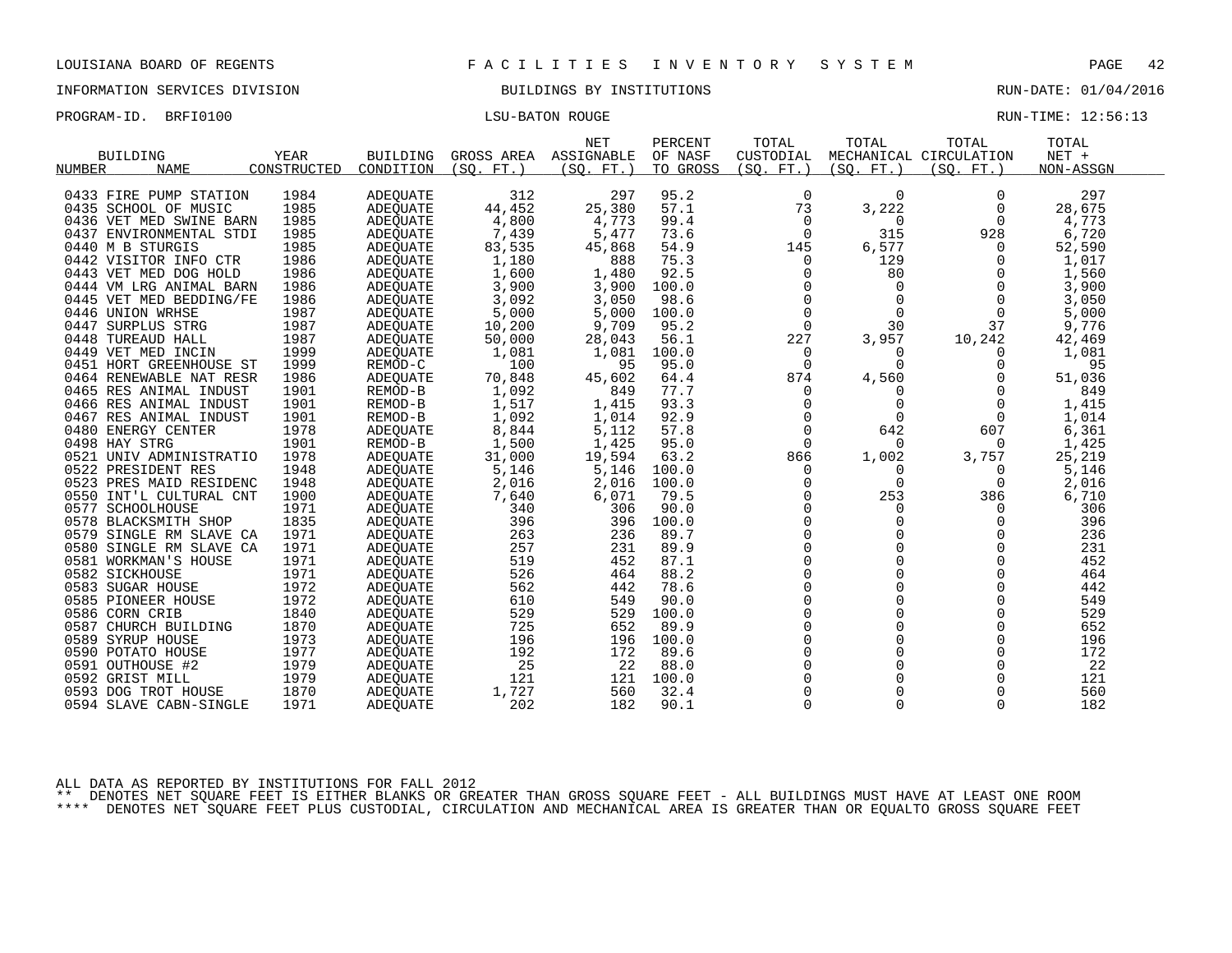INFORMATION SERVICES DIVISION BUILDINGS BY INSTITUTIONS RUN-DATE: 01/04/2016

| PROGRAM-ID. | BRFI0100 | <b>LSU-BATON ROUGE</b> | RUN-TIME: 12:56:13 |
|-------------|----------|------------------------|--------------------|
|             |          |                        |                    |

|                         |             |                 |            | <b>NET</b> | PERCENT  | TOTAL          | TOTAL     | TOTAL                  | TOTAL     |
|-------------------------|-------------|-----------------|------------|------------|----------|----------------|-----------|------------------------|-----------|
| <b>BUILDING</b>         | <b>YEAR</b> | <b>BUILDING</b> | GROSS AREA | ASSIGNABLE | OF NASF  | CUSTODIAL      |           | MECHANICAL CIRCULATION | NET +     |
| <b>NAME</b><br>NUMBER   | CONSTRUCTED | CONDITION       | (SO. FT. ) | (SO. FT. ) | TO GROSS | (SO. FT.)      | (SO. FT.) | (SO. FT.)              | NON-ASSGN |
|                         |             |                 |            |            |          |                |           |                        |           |
| 0595 CHICKEN HOUSE #1   | 1975        | ADEQUATE        | 46         | 41         | 89.1     | 0              | 0         | $\Omega$               | 41        |
| 0596 SHOTGUN HOUSE      | 1975        | <b>ADEOUATE</b> | 449        | 348        | 77.5     | $\Omega$       | $\Omega$  | $\Omega$               | 348       |
| 0597 ACADIAN HOUSE      | 1974        | <b>ADEQUATE</b> | 484        | 282        | 58.3     | $\Omega$       | $\Omega$  | $\Omega$               | 282       |
| 0599 FOUR HOLE OUTHOUSE | 1850        | <b>ADEOUATE</b> | 63         | 58         | 92.1     | $\mathbf 0$    | 0         | $\Omega$               | 58        |
| 0613 INSTRUCTORS ANNEX  | 1988        | <b>ADEQUATE</b> | 3,420      | 2,013      | 58.9     | 295            | 20        | 606                    | 2,934     |
| 0614 HAZMAT TRAINING BL | 1986        | ADEQUATE        | 1,698      | 1,325      | 78.0     | 218            | $\Omega$  | $\Omega$               | 1,543     |
| 0615 SCBA BUILDING      | 1988        | ADEOUATE        | 1,822      | 1,537      | 84.4     | 0              | 170       | $\Omega$               | 1,707     |
| 0633 NEW GOLF CLUB HOUS | 1998        | <b>ADEQUATE</b> | 14,508     | 10,521     | 72.5     | 57             | 133       | 1,426                  | 12,137    |
| 0689 MILITARY-AIR GAR   | 1987        | ADEOUATE        | 496        | 471        | 95.0     | $\Omega$       | $\Omega$  |                        | 471       |
| 0690 RPTR REHAB FLGHT C | 1984        | ADEQUATE        | 5,000      | 5,000      | 100.0    | 0              | 0         | $\Omega$               | 5,000     |
| 0698 CEBA STORAGE BLDG  | 1977        | <b>ADEQUATE</b> | 168        | 160        | 95.2     | 0              | 0         | 0                      | 160       |
| 0699 BROUSSRD HLL PMP S | 1966        | <b>ADEQUATE</b> | 64         | $\Omega$   | $.0**$   | $\Omega$       | 42        | $\Omega$               | 42        |
| 0700 GREENHOUSE NO. 441 | 1958        | ADEQUATE        | 543        | 516        | 95.0     | 0              | 0         | $\Omega$               | 516       |
| 0703 PLANT PATHOLOGY LA | 1979        | <b>ADEOUATE</b> | 600        | 570        | 95.0     | $\Omega$       | $\Omega$  | $\Omega$               | 570       |
| 0704 GREENHOUSE NO. 434 | 1975        | <b>ADEQUATE</b> | 399        | 322        | 80.7     | $\Omega$       | $\Omega$  | $\Omega$               | 322       |
| 0707 BLDG 436 - SHOP    | 1986        | ADEQUATE        | 1,218      | 866        | 71.1     | 0              | 292       | 0                      | 1,158     |
| 0708 BUS STOP SHELTER # | 1982        | <b>ADEQUATE</b> | 247        | 235        | 95.1     | 0              | 0         | 0                      | 235       |
| 0709 BUS STOP SHELTER # | 1982        | ADEQUATE        | 247        | 235        | 95.1     | $\Omega$       | 0         | $\Omega$               | 235       |
| 0711 BUS STOP SHELTER # | 1975        | ADEOUATE        | 375        | 356        | 94.9     | $\Omega$       | $\Omega$  | $\Omega$               | 356       |
| 0712 BUS STOP SHELTER # | 1960        | <b>ADEOUATE</b> | 327        | 311        | 95.1     | $\Omega$       | 0         | $\Omega$               | 311       |
| 0713 TENN STADIUM PMP S | 1958        | ADEQUATE        | 32         | 32         | 100.0    | $\Omega$       | 0         | $\Omega$               | 32        |
| 0714 PICNIC SHELTER     | 1982        | <b>ADEQUATE</b> | 502        | 477        | 95.0     | $\Omega$       | $\Omega$  | $\Omega$               | 477       |
| 0716 PLEASANT HALL STOR | 1966        | ADEQUATE        | 68         | 65         | 95.6     | $\Omega$       | $\Omega$  | $\Omega$               | 65        |
| 0717 MECH EOUIP BLG-BD  | 1958        | <b>ADEOUATE</b> | 462        | $\Omega$   | $.0**$   | 0              | 439       | $\Omega$               | 439       |
| 0718 PENTAGON STOR BLG  | 1923        | <b>ADEQUATE</b> | 684        | 654        | 95.6     | $\mathbf{1}$   | $\Omega$  | $\Omega$               | 655       |
| 0719 FORESTRY (OLD) PMP | 1960        | ADEQUATE        | 81         | 77         | 95.1     | $\overline{0}$ | $\Omega$  | $\Omega$               | 77        |
| 0724 HIGHLAND BUS STOP  | 1982        | <b>ADEQUATE</b> | 324        | $\Omega$   | $.0**$   | $\Omega$       | $\Omega$  | 308                    | 308       |
| 0725 EDWARD J GAY STR G | 1988        | ADEOUATE        | 560        | 532        | 95.0     | $\Omega$       | $\Omega$  | O                      | 532       |
| 0726 RECORDING SRV PMP  | 1947        | ADEQUATE        | 56         | $\Omega$   | $.0**$   | $\mathbf 0$    | 56        | $\Omega$               | 56        |
| 0729 LUMBER STORAGE     | 1978        | ADEQUATE        | 1,169      | 1,110      | 95.0     | $\Omega$       | $\Omega$  | $\Omega$               | 1,110     |
| 0732 H P LONG FLDHSE ME | 1975        | <b>ADEQUATE</b> | 176        | 0          | $.0**$   | $\Omega$       | 167       | $\Omega$               | 167       |
| 0734 W S WALK IN COOLER | 1975        | <b>ADEQUATE</b> | 264        | 251        | 95.1     | 0              | 0         | $\Omega$               | 251       |
| 0735 W S PROCESS SHED   | 1975        | ADEQUATE        | 374        | 355        | 94.9     | $\Omega$       | $\Omega$  | $\Omega$               | 355       |
| 0738 DEM EQUIP SUPP STO | 1987        | <b>ADEQUATE</b> | 6,687      | 6,394      | 95.6     | $\Omega$       | 48        | $\Omega$               | 6,442     |
| 0740 COOKHOUSE          | 1983        | ADEQUATE        | 319        | 303        | 95.0     | $\Omega$       | $\Omega$  | $\Omega$               | 303       |
| 0742 HOG SHED           | 1989        | ADEQUATE        | 342        | 325        | 95.0     | $\Omega$       | $\Omega$  | $\Omega$               | 325       |
| 0744 HORSE EXERCISE BLD | 1988        | ADEQUATE        | 3,433      | 3,261      | 95.0     | $\Omega$       | 0         | $\Omega$               | 3,261     |
| 0746 CHEM ENGR STORAGE  | 1975        | ADEQUATE        | 140        | 133        | 95.0     | $\Omega$       | O         | $\Omega$               | 133       |
| 0747 POULTRY ISOLATION  | 1988        |                 | 1,614      | 1,533      | 95.0     | O              | 0         |                        | 1,533     |
|                         |             | ADEQUATE        |            |            |          | $\Omega$       | 0         | $\Omega$               |           |
| 0755 BLOWOUT PRVNTN STR | 1989        | ADEQUATE        | 1,583      | 1,504      | 95.0     |                |           |                        | 1,504     |

ALL DATA AS REPORTED BY INSTITUTIONS FOR FALL 2012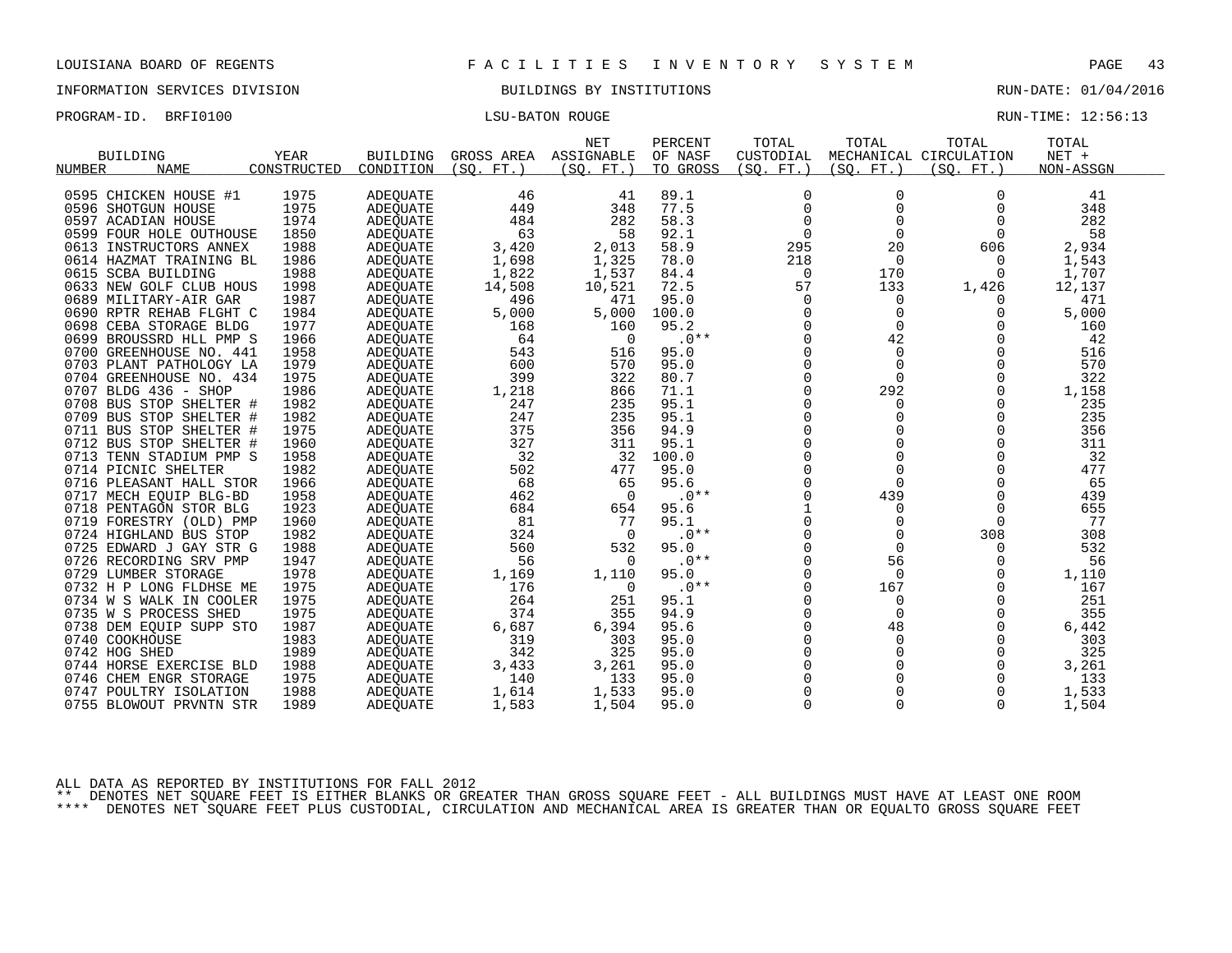INFORMATION SERVICES DIVISION BUILDINGS BY INSTITUTIONS RUN-DATE: 01/04/2016

| PROGRAM-ID. BRFI0100 | <b>LSU-BATON ROUGE</b> | RUN-TIME: 12:56:13 |  |
|----------------------|------------------------|--------------------|--|
|                      |                        |                    |  |

| <b>BUILDING</b><br><b>NUMBER</b><br><b>NAME</b>                                                                                                                                                                                                                                                                                                                                                                                                                                                                                          | YEAR<br>CONSTRUCTED                                                                                                                                                          | <b>BUILDING</b><br>CONDITION                                                                                                                                                                                                                                                                     | GROSS AREA<br>(SO.<br>$FT.$ )                                                                                                                                                   | <b>NET</b><br>ASSIGNABLE<br>(SO. FT.)                                                                                                                                      | PERCENT<br>OF NASF<br>TO GROSS                                                                                                                                                 | TOTAL<br>CUSTODIAL<br>(SO. FT. )                                                                                                                                                                                                            | TOTAL<br>(SO. FT. )                                                                                                                                                                                  | TOTAL<br>MECHANICAL CIRCULATION<br>(SO. FT.)                                                                                                                                                                                  | TOTAL<br>$NET +$<br>NON-ASSGN                                                                                                                                                |  |
|------------------------------------------------------------------------------------------------------------------------------------------------------------------------------------------------------------------------------------------------------------------------------------------------------------------------------------------------------------------------------------------------------------------------------------------------------------------------------------------------------------------------------------------|------------------------------------------------------------------------------------------------------------------------------------------------------------------------------|--------------------------------------------------------------------------------------------------------------------------------------------------------------------------------------------------------------------------------------------------------------------------------------------------|---------------------------------------------------------------------------------------------------------------------------------------------------------------------------------|----------------------------------------------------------------------------------------------------------------------------------------------------------------------------|--------------------------------------------------------------------------------------------------------------------------------------------------------------------------------|---------------------------------------------------------------------------------------------------------------------------------------------------------------------------------------------------------------------------------------------|------------------------------------------------------------------------------------------------------------------------------------------------------------------------------------------------------|-------------------------------------------------------------------------------------------------------------------------------------------------------------------------------------------------------------------------------|------------------------------------------------------------------------------------------------------------------------------------------------------------------------------|--|
| 0756 BLWOUT PRV SLDS CN<br>0757<br>BLWOUT PRV TOX TRL<br>0758 BLWOUT PRV RES SHE<br>0759 BLWOUT PRV INSTRM<br>0760<br>BLWOUT PRV RES WEL<br>0761 BLWOUT CNTRL DERRI<br>0763 FTBALL PRACTICE SH<br>0764 FTBALL PRAC COAC B<br>0791 EXHIBIT BUILDING<br>0792 CAMD<br>0793 INDOOR PRACTICE FA<br>0795 PRKNG LOT TOILET #<br>0796 PRKNG LOT TOILET #<br>0797<br>PRKNG LOT TOILET #<br>0798 PRKNG LOT TOILET #<br>0799 STUDENT REC COMPLE<br>0802 GREEK THEATRE<br>0815 CHICKEN HOUSE #2                                                      | 1983<br>1975<br>1983<br>1970<br>1983<br>1983<br>1978<br>1975<br>1990<br>1991<br>1991<br>1990<br>1990<br>1990<br>1990<br>1992<br>1901<br>1971                                 | ADEQUATE<br>ADEQUATE<br>ADEQUATE<br>ADEQUATE<br>ADEQUATE<br>ADEQUATE<br>ADEQUATE<br>ADEQUATE<br>ADEOUATE<br>ADEQUATE<br>ADEQUATE<br>ADEOUATE<br>ADEQUATE<br>ADEQUATE<br>ADEOUATE<br>ADEQUATE<br>ADEQUATE<br>ADEOUATE                                                                             | 3,668<br>770<br>5,303<br>248<br>1<br>$\mathbf{1}$<br>2,655<br>220<br>1,721<br>38,250<br>91,440<br>1,225<br>972<br>972<br>962<br>121,852<br>21,710<br>9                          | 3,485<br>737<br>5,038<br>236<br>-1<br>-1<br>2,522<br>200<br>1,520<br>30,044<br>86,066<br>$\Omega$<br>$\Omega$<br>$\Omega$<br>$\Omega$<br>86,075<br>19,539<br>9             | 95.0<br>95.7<br>95.0<br>95.2<br>100.0<br>100.0<br>95.0<br>90.9<br>88.3<br>78.5<br>94.1<br>$.0**$<br>$.0**$<br>$.0**$<br>$.0**$<br>70.6<br>90.0<br>100.0                        | $\Omega$<br>$\mathbf 0$<br>$\Omega$<br>$\Omega$<br>$\Omega$<br>$\Omega$<br>$\mathbf 0$<br>0<br>$\Omega$<br>$\Omega$<br>$\Omega$<br>1,058<br>868<br>868<br>868<br>126<br>$\mathbf 0$<br>$\Omega$                                             | $\Omega$<br>$\mathbf 0$<br>$\Omega$<br>$\Omega$<br>$\Omega$<br>$\Omega$<br>$\Omega$<br>$\mathbf 0$<br>72<br>4,971<br>3,260<br>$\Omega$<br>0<br>$\Omega$<br>$\Omega$<br>5,482<br>$\Omega$<br>$\Omega$ | $\Omega$<br>$\Omega$<br>$\Omega$<br>$\Omega$<br>O<br>O<br>$\Omega$<br>$\Omega$<br>$\cap$<br>1,464<br>$\Omega$<br>$\Omega$<br>$\Omega$<br>$\Omega$<br>U<br>23,692<br>$\Omega$<br>$\Omega$                                      | 3,485<br>737<br>5,038<br>236<br>1<br>1<br>2,522<br>200<br>1,592<br>36,479<br>89,326<br>1,058<br>868<br>868<br>868<br>115,375<br>19,539<br>9                                  |  |
| 0816 CHICKEN HOUSE #3<br>CHICKEN HOUSE #4<br>0817<br>0818 OUTHOUSE #1<br>0819 OUTHOUSE #6<br>0820 OUTHOUSE #3<br>0821 OUTHOUSE #4<br>0822 OUTHOUSE #5<br>0823 OVEN<br>0824 SMOKEHOUSE<br>0825 PUBLIC SAFETY STRG<br>0826 LSU SPORTSHOP<br>0829 MORAN FAMILY CENTE<br>0830 UNIV PUBLIC SAFETY<br>COMPUTING SERV CEN<br>0831<br>0832 AG CHEMISTRY<br>0836 RES LIFE WRHOUSE<br>0841 W S BUILDING ANNEX<br>0851 UNIVERSITY STORES<br>0857 HORTICUL. TCHG FAC<br>0860<br>CLASSROOM BUILDING<br>0865<br>POWER ACTIVITY BLD<br>0866 BURDEN HALL | 1971<br>1970<br>1970<br>1970<br>1972<br>1970<br>1970<br>1981<br>1970<br>1992<br>2006<br>1994<br>1995<br>1995<br>1994<br>2006<br>1992<br>1997<br>1997<br>1996<br>1998<br>1998 | <b>ADEOUATE</b><br>ADEQUATE<br>ADEQUATE<br><b>ADEOUATE</b><br>ADEQUATE<br><b>ADEOUATE</b><br><b>ADEOUATE</b><br>ADEQUATE<br>ADEQUATE<br>ADEQUATE<br>ADEQUATE<br>ADEQUATE<br>ADEQUATE<br>ADEQUATE<br>ADEQUATE<br>ADEOUATE<br>ADEQUATE<br>ADEQUATE<br>ADEOUATE<br>ADEQUATE<br>ADEQUATE<br>ADEOUATE | 20<br>12<br>14<br>12<br>16<br>12<br>14<br>66<br>82<br>3,750<br>12,180<br>65,154<br>13,850<br>92,409<br>66,247<br>11,723<br>1,048<br>28,320<br>3,200<br>5,675<br>4,681<br>12,860 | 18<br>12<br>12<br>11<br>14<br>11<br>13<br>66<br>74<br>3,716<br>6,067<br>41,828<br>9,875<br>52,502<br>34,327<br>9,500<br>821<br>24,975<br>2,475<br>4,536<br>3,154<br>10,776 | 90.0<br>100.0<br>85.7<br>91.7<br>87.5<br>91.7<br>92.9<br>100.0<br>90.2<br>99.1<br>49.8<br>64.2<br>71.3<br>56.8<br>51.8<br>81.0<br>78.3<br>88.2<br>77.3<br>79.9<br>67.4<br>83.8 | $\mathbf 0$<br>$\Omega$<br>$\Omega$<br>$\Omega$<br>$\Omega$<br>$\Omega$<br>0<br>$\Omega$<br>$\Omega$<br>$\mathbf 0$<br>$\overline{0}$<br>740<br>75<br>190<br>$\mathbf 0$<br>38<br>$\Omega$<br>$\mathbf 0$<br>0<br>370<br>211<br>$\mathbf 0$ | $\Omega$<br>0<br>$\cap$<br>$\Omega$<br>$\Omega$<br>$\Omega$<br>0<br>$\Omega$<br>$\Omega$<br>34<br>385<br>4,847<br>976<br>3,696<br>1,960<br>198<br>$\Omega$<br>280<br>236<br>$\Omega$<br>580<br>0     | $\Omega$<br>$\Omega$<br>$\Omega$<br>$\Omega$<br>$\Omega$<br>$\Omega$<br>$\Omega$<br>$\Omega$<br>$\Omega$<br>$\Omega$<br>552<br>11,391<br>1,861<br>7,611<br>9,401<br>354<br>$\Omega$<br>1,015<br>466<br>379<br>420<br>$\Omega$ | 18<br>12<br>12<br>11<br>14<br>11<br>13<br>66<br>74<br>3,750<br>7,004<br>58,806<br>12,787<br>63,999<br>45,688<br>10,090<br>821<br>26,270<br>3,177<br>5,285<br>4,365<br>10,776 |  |

ALL DATA AS REPORTED BY INSTITUTIONS FOR FALL 2012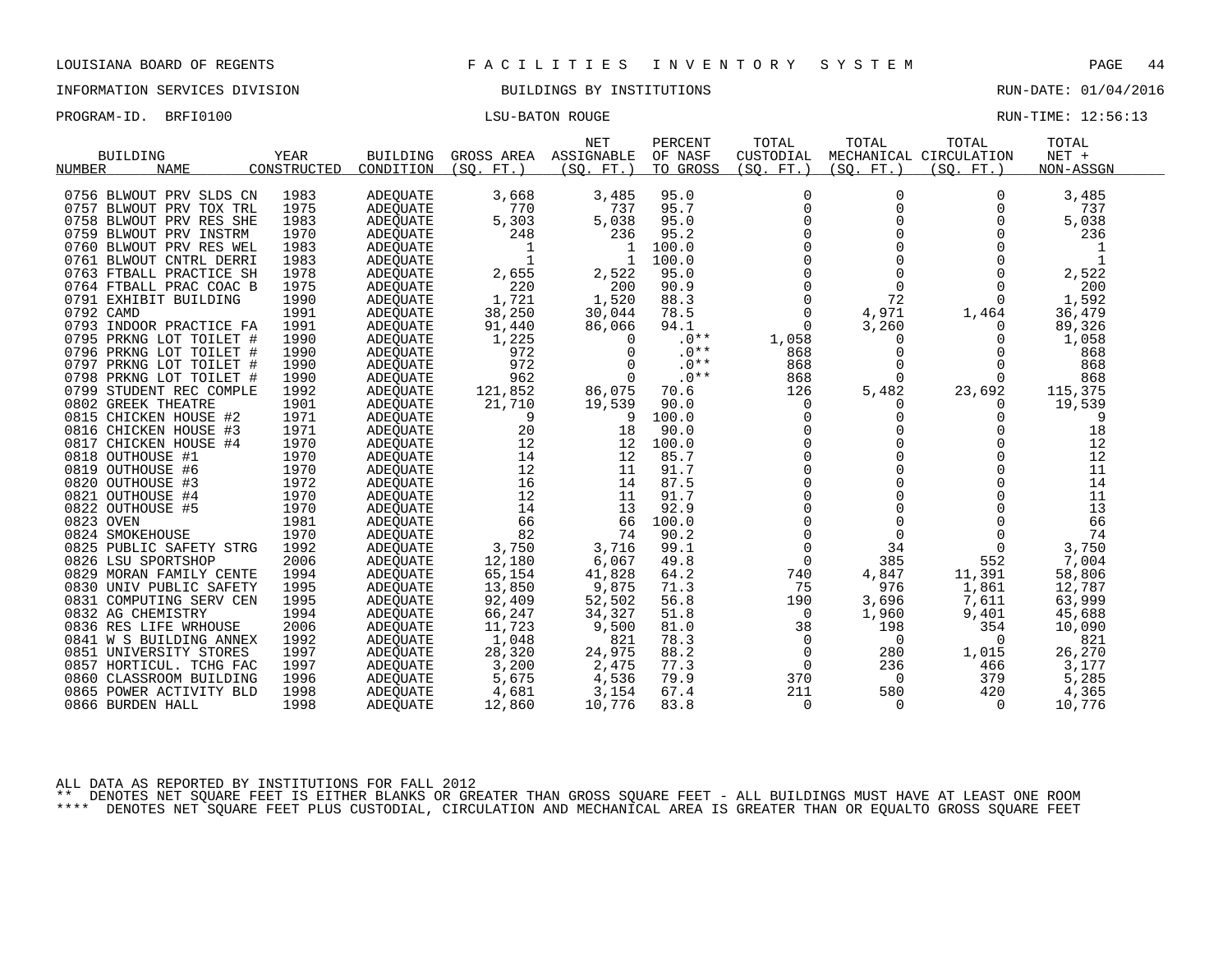INFORMATION SERVICES DIVISION BUILDINGS BY INSTITUTIONS RUN-DATE: 01/04/2016

PROGRAM-ID. BRFI0100 CONSERVERS IN THE LOST CONSERVERSE RUN-TIME: 12:56:13

|                              |              |                 |            | <b>NET</b> | PERCENT  | TOTAL       | TOTAL      | TOTAL                  | TOTAL     |
|------------------------------|--------------|-----------------|------------|------------|----------|-------------|------------|------------------------|-----------|
| <b>BUILDING</b>              | YEAR         | <b>BUILDING</b> | GROSS AREA | ASSIGNABLE | OF NASF  | CUSTODIAL   |            | MECHANICAL CIRCULATION | NET +     |
| <b>NUMBER</b><br><b>NAME</b> | CONSTRUCTED  | CONDITION       | (SO, FT.)  | (SO. FT. ) | TO GROSS | (SO. FT. )  | (SO. FT. ) | (SO. FT. )             | NON-ASSGN |
|                              |              |                 |            |            |          |             |            |                        |           |
| 0867 COLE HALL               | 1998         | <b>ADEQUATE</b> | 12,860     | 10,776     | 83.8     | $\Omega$    | 0          | $\Omega$               | 10,776    |
| 0868 DAGGETT HALL            | 1998         | <b>ADEOUATE</b> | 12,860     | 10,776     | 83.8     | $\Omega$    | 0          | $\Omega$               | 10,776    |
| 0869 DURIEUX HALL            | 1998         | ADEOUATE        | 13,999     | 11,904     | 85.0     | $\Omega$    | $\Omega$   | $\Omega$               | 11,904    |
| 0870 GATES HALL              | 1998         | <b>ADEOUATE</b> | 13,894     | 11,652     | 83.9     | $\mathbf 0$ | 0          | $\Omega$               | 11,652    |
| 0871 GORDON HALL             | 1998         | ADEQUATE        | 13,894     | 11,616     | 83.6     | $\Omega$    | $\Omega$   | $\Omega$               | 11,616    |
| 0872 HAUER HALL              | 1998         | ADEQUATE        | 12,860     | 10,776     | 83.8     | $\Omega$    | $\Omega$   | $\Omega$               | 10,776    |
| 0873 HUNTER HALL             | 1998         | ADEOUATE        | 12,860     | 10,776     | 83.8     | $\mathbf 0$ | 0          | $\Omega$               | 10,776    |
| 0874 NEWMAN HALL             | 1998         | <b>ADEQUATE</b> | 13,999     | 11,904     | 85.0     | $\Omega$    | 0          | $\Omega$               | 11,904    |
| 0875 MCKNIGHT HALL           | 1998         | <b>ADEOUATE</b> | 13,894     | 12,030     | 86.6     | $\Omega$    | 0          | $\Omega$               | 12,030    |
| 0876 PIPKIN HALL             | 1998         | ADEOUATE        | 13,894     | 11,652     | 83.9     | $\mathbf 0$ | 0          | $\Omega$               | 11,652    |
| 0877 SMITH HALL              | 1998         | ADEQUATE        | 13,999     | 11,863     | 84.7     | $\Omega$    | $\Omega$   | $\Omega$               | 11,863    |
| 0878 LOWERY HALL             | 1998         | <b>ADEOUATE</b> | 12,860     | 10,776     | 83.8     | $\Omega$    | $\Omega$   | $\Omega$               | 10,776    |
| 0879 BUILDING 14             | 1998         | <b>ADEOUATE</b> | 13,999     | 11,904     | 85.0     | $\Omega$    | $\Omega$   | $\Omega$               | 11,904    |
| 0880 LIFE SCIENCES ANNE      | 2001         | <b>ADEOUATE</b> | 139,043    | 78,392     | 56.4     | 1,069       | 15,205     | 25,023                 | 119,689   |
| 0890 CAMD OFFICE BLDG #      | 1999         | <b>ADEOUATE</b> | 5,280      | 3,860      | 73.1     | $\Omega$    | 480        | $\Omega$               | 4,340     |
| 0901 LSU SOCCER STADIUM      | 2000         | ADEOUATE        | 4,200      | 2,882      | 68.6     | 145         | $\Omega$   | 1,168                  | 4,195     |
| 0902 POLICE/PRKG STRG B      | 1999         | <b>ADEOUATE</b> | 360        | 360        | 100.0    | 0           | 0          | 0                      | 360       |
| 0903 POLICE/PRKG VEH ST      | 1999         | ADEQUATE        | 360        | 360        | 100.0    | $\mathbf 0$ | $\Omega$   | $\Omega$               | 360       |
| 0904 TALL GOUR LANE GNH      | 1998         | <b>ADEOUATE</b> | 1,695      | 1,694      | 99.9     | $\Omega$    | $\Omega$   | $\Omega$               | 1,694     |
| 0907 CAMD OFFICE BLDG #      | 1998         | ADEOUATE        | 4,358      | 2,068      | 47.5     | 52          | 780        | 1,062                  | 3,962     |
| 0910 HAZ MAT BUILDING        | 1980         | <b>ADEQUATE</b> | 445        | 402        | 90.3     | $\Omega$    | $\Omega$   | $\Omega$               | 402       |
| 0911 ACADEMY DORM #2         | 2000         | <b>ADEOUATE</b> | 1,290      | 1,141      | 88.4     | $\Omega$    | $\Omega$   | 37                     | 1,178     |
| 0912 CERTIFICATION BLDG      | 2000         | ADEOUATE        | 1,290      | 837        | 64.9     | 158         | 45         | 130                    | 1,170     |
| 0915 SRC EOUIPMENT STRG      | 2002         | <b>ADEOUATE</b> | 2,577      | 2,577      | 100.0    | $\Omega$    | $\Omega$   | $\Omega$               | 2,577     |
| 0916 ENER, COAST, & ENV B    | 2003         | <b>ADEOUATE</b> | 162,784    | 97,457     | 59.9     | 1,436       | 11,506     | 39,532                 | 149,931   |
| 0917 WCA ACTIVITY BLG #      | 2003         | <b>ADEOUATE</b> | 8,445      | 5,803      | 68.7     | 53          | 277        | 975                    | 7,108     |
| 0920 H T ADMIN COMPLEX       | 2002         | <b>ADEOUATE</b> | 1,687      | 1,280      | 75.9     | $\mathbf 0$ | 43         | 346                    | 1,669     |
| 0924 WCA BUILDING #1         | 2003         | ADEQUATE        | 17,479     | 12,355     | 70.7     | 48          | 16         | 3,129                  | 15,548    |
| 0925 WCA BUILDING #2         | 2003         | <b>ADEOUATE</b> | 17,479     | 12,283     | 70.3     | 22          | 16         | 3,155                  | 15,476    |
| 0926 WCA BUILDING #3         | 2003         | <b>ADEOUATE</b> | 13,188     | 8,058      | 61.1     | 25          | 13         | 2,331                  | 10,427    |
| 0927 WCA BUILDING #4         | 2003         | ADEQUATE        | 13,188     | 8,058      | 61.1     | 45          | 13         | 2,331                  | 10,447    |
|                              |              |                 |            |            |          | 45          | 13         |                        |           |
| 0928 WCA BUILDING #5         | 2003<br>2003 | <b>ADEOUATE</b> | 13,188     | 8,058      | 61.1     | 19          | 13         | 2,331<br>2,357         | 10,447    |
| 0929 WCA BUILDING #6         |              | ADEOUATE        | 13,188     | 8,058      | 61.1     |             |            |                        | 10,447    |
| 0930 WCA BUILDING #7         | 2003         | <b>ADEOUATE</b> | 13,188     | 8,058      | 61.1     | 6           | 13         | 2,370                  | 10,447    |
| 0931 WCA BUILDING #8         | 2003         | <b>ADEOUATE</b> | 17,479     | 12,354     | 70.7     | 22          | 16         | 3,155                  | 15,547    |
| 0932 WCA BUILDING #9         | 2003         | ADEQUATE        | 13,188     | 8,058      | 61.1     | 45          | 13         | 2,331                  | 10,447    |
| 0933 WCA BUILDING #10        | 2003         | <b>ADEOUATE</b> | 17,479     | 12,355     | 70.7     | 48          | 16         | 3,129                  | 15,548    |
| 0934 WCA BUILDING #11        | 2003         | <b>ADEOUATE</b> | 17,479     | 12,355     | 70.7     | 32          | 16         | 3,145                  | 15,548    |
| 0935 WCA BUILDING #12        | 2003         | ADEOUATE        | 13,188     | 8,058      | 61.1     | 19          | 13         | 2,357                  | 10,447    |
| 0936 WCA SERVICE BLG #1      | 2003         | <b>ADEOUATE</b> | 1,394      | 822        | 59.0     | $\Omega$    | 307        | $\Omega$               | 1,129     |

ALL DATA AS REPORTED BY INSTITUTIONS FOR FALL 2012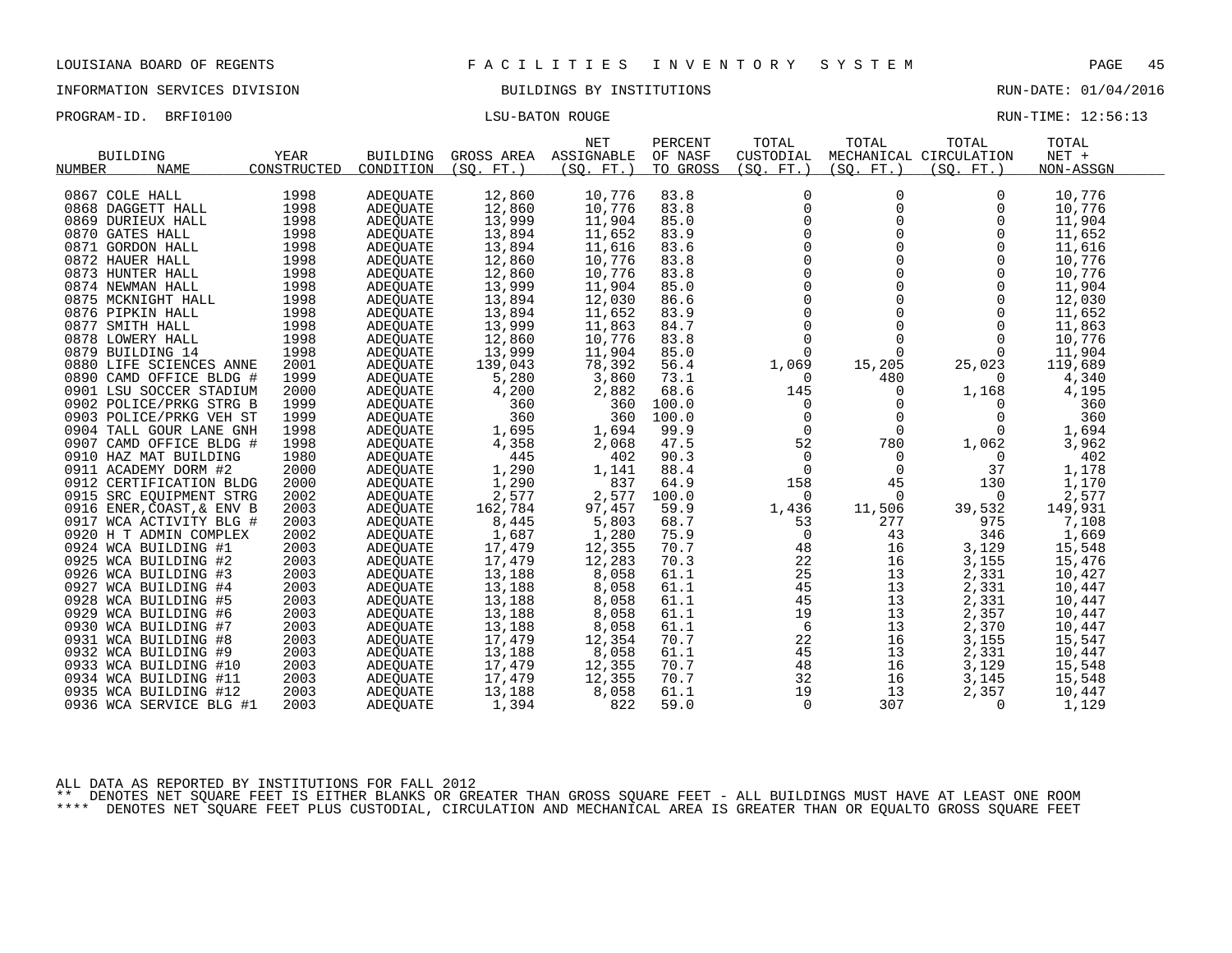INFORMATION SERVICES DIVISION BUILDINGS BY INSTITUTIONS RUN-DATE: 01/04/2016

| PROGRAM-ID. BRFI0100 | <b>LSU-BATON ROUGE</b> | RUN-TIME: 12:56:13 |  |
|----------------------|------------------------|--------------------|--|

|                              |             |                 |            | <b>NET</b>  | PERCENT  | TOTAL                   | TOTAL       | TOTAL                  | TOTAL     |  |
|------------------------------|-------------|-----------------|------------|-------------|----------|-------------------------|-------------|------------------------|-----------|--|
| <b>BUILDING</b>              | <b>YEAR</b> | <b>BUILDING</b> | GROSS AREA | ASSIGNABLE  | OF NASF  | CUSTODIAL               |             | MECHANICAL CIRCULATION | $NET +$   |  |
| <b>NAME</b><br><b>NUMBER</b> | CONSTRUCTED | CONDITION       | (SO, FT.)  | (SO.<br>FT. | TO GROSS | (SO, FT.)               | (SO, FT.)   | (SO, FT.)              | NON-ASSGN |  |
|                              |             |                 |            |             |          |                         |             |                        |           |  |
| 0937 WCA OUTDOOR PAVLN       | 2003        | <b>ADEOUATE</b> | 560        | 426         | 76.1     | 0                       | $\Omega$    | $\Omega$               | 426       |  |
| 0938 WCA OUTDOOR PAVLN       | 2003        | <b>ADEOUATE</b> | 560        | 426         | 76.1     | $\Omega$                | $\Omega$    | $\Omega$               | 426       |  |
| 0939 APPARATUS BUILDING      | 2002        | <b>ADEOUATE</b> | 5,365      | 5,063       | 94.4     | 234                     | $\Omega$    | $\Omega$               | 5,297     |  |
| 0940 ACADEMY DORM 1          | 2002        | <b>ADEOUATE</b> | 1,620      | 1,202       | 74.2     | 275                     | $\mathbf 0$ | $\Omega$               | 1,477     |  |
| 0941 CAMD OFFICE BLDG #      | 2002        | <b>ADEQUATE</b> | 3,648      | 2,716       | 74.5     | 54                      | 119         | $\Omega$               | 2,889     |  |
| 0942 STAD EAST UPPER DE      | 2001        | <b>ADEOUATE</b> | 147,154    | 27,637      | 18.8     | 136                     | 21,693      | 52,020                 | 101,486   |  |
| 0944 RIVER MODELING BLD      | 2003        | <b>ADEOUATE</b> | 3,900      | 3,623       | 92.9     | 0                       | 90          | 90                     | 3,803     |  |
| 0946 GARDEN GAZEBO           | 1988        | <b>ADEQUATE</b> | 96         | 93          | 96.9     | $\Omega$                | $\mathbf 0$ | $\Omega$               | 93        |  |
| 0947 STONER LOG CABIN        | 1840        | <b>ADEOUATE</b> | 496        | 411         | 82.9     | $\Omega$                | $\Omega$    | $\Omega$               | 411       |  |
| 0948 STEAM ENGINE PAVIL      | 1996        | <b>ADEQUATE</b> | 243        | 222         | 91.4     | $\mathbf 0$             | $\Omega$    | $\Omega$               | 222       |  |
| 0949 STOKER BARN             | 2000        | ADEQUATE        | 1,652      | 1,487       | 90.0     | $\Omega$                | $\Omega$    | $\Omega$               | 1,487     |  |
| 0950 LSU CHILD CARE CNT      | 2004        | <b>ADEOUATE</b> | 19,415     | 10,797      | 55.6     | 314                     | 255         | 6,974                  | 18,340    |  |
| 0952 EMORY SMITH HOME        | 1947        | <b>ADEQUATE</b> | 1,176      | 1,096       | 93.2     | $\Omega$                | 0           | $\Omega$               | 1,096     |  |
| 0953 UNIV HIGH LOCKER R      | 2012        | <b>ADEQUATE</b> | 2,834      | 1,270       | 44.8     | 592                     | $\Omega$    | 56                     | 1,918     |  |
| 0955 LBTC 3000               | 1967        | <b>ADEOUATE</b> | 15,919     | 8,751       | 55.0     | 52                      | 932         | 5,034                  | 14,769    |  |
| 0957 LBTC 3110               | 1988        | <b>ADEQUATE</b> | 21,808     | 14,847      | 68.1     | 19                      | 2,282       | 4,095                  | 21,243    |  |
| 0958 LBTC 3010               | 1967        | <b>ADEQUATE</b> | 9,100      | 6,604       | 72.6     | $\mathbf 0$             | 647         | 1,121                  | 8,372     |  |
| 0959 CBMM BUILDING           | 1985        | <b>ADEQUATE</b> | 64,413     | 38,758      | 60.2     | 170                     | 6,155       | 13,657                 | 58,740    |  |
|                              | 1978        |                 |            | 1,003       | 75.4     | $\Omega$                | $\Omega$    | $\Omega$               | 1,003     |  |
| 0960 FAC SERV LNDSCPG #      |             | <b>ADEOUATE</b> | 1,331      |             | 90.5     |                         | $\Omega$    |                        |           |  |
| 0961 NCBRT BUILDING #3       | 1978        | <b>ADEOUATE</b> | 4,889      | 4,424       | $.0**$   | $\mathbf 0$<br>$\Omega$ |             | 0                      | 4,424     |  |
| 0962 SC MECHANICAL BUIL      | 1984        | <b>ADEQUATE</b> | 1,629      | $\Omega$    |          |                         | 1,269       | 93                     | 1,362     |  |
| 0963 FAC SERV LNDSCPG #      | 1984        | <b>ADEOUATE</b> | 3,478      | $\Omega$    | $.0**$   | $\Omega$                | 2,997       | 100                    | 3,097     |  |
| 0964 NCBRT BUILDING #2       | 1984        | <b>ADEQUATE</b> | 11,098     | 9,744       | 87.8     | $\mathbf 0$             | 393         | 42                     | 10,179    |  |
| 0965 LBTC 3085               | 1991        | ADEQUATE        | 1,139      | 1,076       | 94.5     | $\mathbf 0$             | 37          | $\Omega$               | 1,113     |  |
| 0966 FAC SERV LNDSCPG #      | 1991        | <b>ADEOUATE</b> | 1,980      | 1,892       | 95.6     | $\Omega$                | $\Omega$    | $\Omega$               | 1,892     |  |
| 0967 LBTC 3005               | 1967        | <b>ADEQUATE</b> | 8,931      | 6,557       | 73.4     | 35                      | 395         | 1,272                  | 8,259     |  |
| 0980 APPARATUS BUILDING      | 2002        | <b>ADEQUATE</b> | 3,052      | 2,998       | 98.2     | 0                       | 0           | 0                      | 2,998     |  |
| 0981 HAZMAT LECTURE PAV      | 2002        | <b>ADEQUATE</b> | 2,400      | 2,317       | 96.5     | $\Omega$                | $\Omega$    | $\Omega$               | 2,317     |  |
| 0983 MAINTENANCE OFFICE      | 2004        | REMOD-A         | 675        | 603         | 89.3     | $\mathbf 0$             | $\Omega$    | $\Omega$               | 603       |  |
| 0990 HORTICULTURE STOR       | 1998        | <b>ADEQUATE</b> | 1,822      | 1,642       | 90.1     | $\mathbf 0$             | $\Omega$    | $\Omega$               | 1,642     |  |
| 1004 LA HOUSE                | 2008        | <b>ADEQUATE</b> | 6,530      | 4,566       | 69.9     | $\Omega$                | $\Omega$    | 1,737                  | 6,303     |  |
| 1019 FAC SERV LNDSCPG #      | 1991        | <b>ADEOUATE</b> | 2,200      | 1,200       | 54.5     | $\Omega$                | $\Omega$    | $\Omega$               | 1,200     |  |
| 1020 SHAW CENTER             | 2005        | <b>ADEOUATE</b> | 60,000     | 34,155      | 56.9     | 82                      | 3,693       | 15,321                 | 53,251    |  |
| 1021 SPORT AND ADV CMPL      | 2005        | <b>ADEQUATE</b> | 4,500      | 2,187       | 48.6     | 32                      | 726         | 825                    | 3,770     |  |
| 1022 FOOTBALL OP BLDG        | 2004        | <b>ADEOUATE</b> | 104,411    | 53,648      | 51.4     | 106                     | 5,779       | 11,728                 | 71,261    |  |
| 1024 STAD WEST UPPER DK      | 2006        | <b>ADEQUATE</b> | 325,472    | 49,425      | 15.2     | 8,472                   | 5,924       | 75,911                 | 139,732   |  |
| 1025 SOCCER PARK RESTRO      | 2002        | ADEQUATE        | 1,464      | 186         | 12.7     | 0                       | 440         | 654                    | 1,280     |  |
| 1026 TIGER HABITAT           | 2005        | ADEQUATE        | 15,347     | 934         | 6.1      | $\Omega$                | 84          | 14,089                 | 15,107    |  |
| 1027 LTT ED CTR              | 2005        | <b>ADEOUATE</b> | 17,793     | 10,126      | 56.9     | 34                      | 1,167       | 3,013                  | 14,340    |  |
| 1035 BLASTING BUILDING       | 1978        | ADEQUATE        | 225        | 157         | 69.8     | 0                       | 0           | 0                      | 157       |  |
|                              |             |                 |            |             |          |                         |             |                        |           |  |

ALL DATA AS REPORTED BY INSTITUTIONS FOR FALL 2012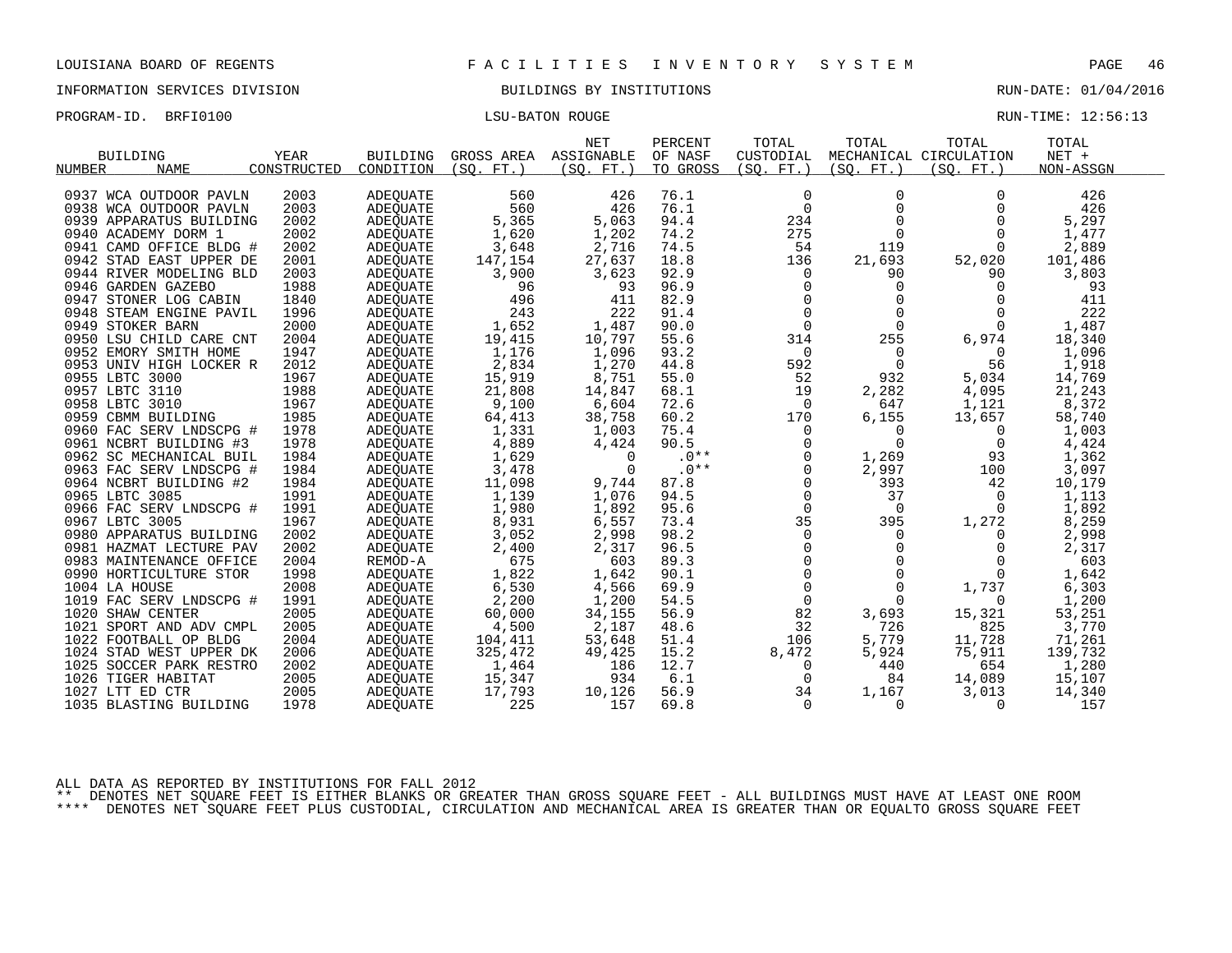INFORMATION SERVICES DIVISION BUILDINGS BY INSTITUTIONS RUN-DATE: 01/04/2016

PROGRAM-ID. BRFI0100 CONSERVERS IN THE LOST CONSERVERSE RUN-TIME: 12:56:13

|                              |             |                 |            | <b>NET</b> | PERCENT  | TOTAL       | TOTAL      | TOTAL                  | TOTAL     |
|------------------------------|-------------|-----------------|------------|------------|----------|-------------|------------|------------------------|-----------|
| <b>BUILDING</b>              | YEAR        | <b>BUILDING</b> | GROSS AREA | ASSIGNABLE | OF NASF  | CUSTODIAL   |            | MECHANICAL CIRCULATION | NET +     |
| <b>NUMBER</b><br><b>NAME</b> | CONSTRUCTED | CONDITION       | (SO. FT. ) | (SO. FT.)  | TO GROSS | (SO. FT.)   | (SO. FT. ) | (SO. FT.)              | NON-ASSGN |
|                              |             |                 |            |            |          |             |            |                        |           |
| 1036 LAB SCH UPPER ELEM      | 2006        | <b>ADEQUATE</b> | 26,906     | 15,913     | 59.1     | 54          | 1,210      | 3,379                  | 20,556    |
| 1039 SRC MECHANICAL BLD      | 1975        | <b>ADEQUATE</b> | 700        | $\Omega$   | $.0**$   | $\Omega$    | 300        | $\Omega$               | 300       |
| 1045 ED GAY TELECOM EAS      | 2000        | <b>ADEQUATE</b> | 106        | $\Omega$   | $.0**$   | $\mathbf 0$ | 80         | $\Omega$               | 80        |
| 1047 RES COLL ONE S H        | 2007        | <b>ADEQUATE</b> | 54,665     | 34,410     | 62.9     | 64          | 1,306      | 13,189                 | 48,969    |
| 1048 RES COLL ONE W H        | 2007        | <b>ADEOUATE</b> | 67,925     | 41,727     | 61.4     | 58          | 2,803      | 19,714                 | 64,302    |
| 1049 SPLIT CYPRESS BARN      | 1890        | <b>ADEQUATE</b> | 1,078      | 1,022      | 94.8     | $\Omega$    | 0          | 0                      | 1,022     |
| 1050 ROMEVILLE POST OFF      | 1870        | ADEQUATE        | 132        | 119        | 90.2     | $\Omega$    | $\Omega$   | 0                      | 119       |
| 1051 BERGERON HOUSE          | 1880        | <b>ADEQUATE</b> | 745        | 703        | 94.4     | $\Omega$    | $\Omega$   | $\Omega$               | 703       |
| 1052 PIGEON COTE             | 1890        | <b>ADEOUATE</b> | 69         | 66         | 95.7     | $\Omega$    | $\Omega$   | 0                      | 66        |
| 1053 MOREHOUSE JAIL          | 1850        | ADEOUATE        | 234        | 212        | 90.6     | $\Omega$    | $\Omega$   | $\Omega$               | 212       |
| 1054 RL-OUTHOUSE             | 1850        | <b>ADEQUATE</b> | 22         | 13         | 59.1     | $\Omega$    | 0          | $\Omega$               | 13        |
| 1055 RL-WOOD SHED            | 1850        | ADEQUATE        | 80         | 80         | 100.0    | $\mathbf 0$ | $\Omega$   | 0                      | 80        |
| 1056 RL-WOOD CHICKEN HO      | 1850        | <b>ADEQUATE</b> | 47         | 28         | 59.6     | $\Omega$    | $\Omega$   | $\Omega$               | 28        |
| 1057 RL-WD CHCKN HSE RS      | 1850        | <b>ADEOUATE</b> | 10         | 6          | 60.0     | $\Omega$    | $\Omega$   | $\Omega$               | 6         |
| 1065 PARKING KIOSK A         | 2007        | ADEOUATE        | 40         | 25         | 62.5     | $\Omega$    | $\Omega$   | $\Omega$               | 25        |
| 1066 PARKING KIOSK B         | 2007        | <b>ADEQUATE</b> | 40         | 25         | 62.5     | $\Omega$    | $\Omega$   | $\Omega$               | 25        |
| 1067 PARKING KIOSK C         | 2007        | <b>ADEQUATE</b> | 40         | 25         | 62.5     | $\mathbf 0$ | 0          | 0                      | 25        |
| 1068 PARKING KIOSK D         | 2007        | ADEQUATE        | 40         | 25         | 62.5     | $\Omega$    | $\Omega$   | $\Omega$               | 25        |
| 1069 LANDSCAPE SERVICES      | 2009        | <b>ADEOUATE</b> | 15,570     | 11,550     | 74.2     | 43          | 74         | 788                    | 12,455    |
| 1072 EQUIPMENT STORAGE       | 2009        | <b>ADEQUATE</b> | 3,600      | 3,445      | 95.7     | 0           | 0          | $\Omega$               | 3,445     |
| 1079 LA ANIMAL DISEASE       | 2009        | <b>ADEQUATE</b> | 8,000      | 6,302      | 78.8     | 296         | $\Omega$   | 716                    | 7,314     |
| 1083 GREEN HOUSE 1           | 2009        | ADEQUATE        | 2,016      | 1,937      | 96.1     | $\Omega$    | $\Omega$   | $\Omega$               | 1,937     |
| 1084 ALEX BOX                | 2009        | ADEQUATE        | 291,800    | 102,784    | 35.2     | 7,996       | 2,579      | 62,032                 | 175,391   |
| 1085 ALEX BOX BAT CAGE       | 2009        | <b>ADEOUATE</b> | 10,675     | 9,800      | 91.8     | $\Omega$    | 276        | $\Omega$               | 10,076    |
| 1086 SUGAR WOODS BUILDI      | 2005        | <b>ADEQUATE</b> | 758        | 674        | 88.9     | $\Omega$    | 0          | $\Omega$               | 674       |
| 1087 ECE MECHANICAL BLD      | 2003        | ADEQUATE        | 1,605      | $\Omega$   | $.0**$   | $\Omega$    | 1,420      | 0                      | 1,420     |
| 1088 TIGER PARK STADIUM      | 2009        | <b>ADEOUATE</b> | 23,440     | 9,588      | 40.9     | 1,327       | 50         | 7,960                  | 18,925    |
| 1089 TIGER PARK CLUBHOU      | 2009        | <b>ADEQUATE</b> | 72,045     | 9,132      | 12.7     | 96          | 99         | 3,596                  | 12,923    |
| 1090 ASSEMBLY CENTER ME      | 1969        | <b>ADEOUATE</b> | 8,215      | 0          | $.0**$   | 0           | 6,240      | 0                      | 6,240     |
| 1103 PENN MCKERNAN GYM       | 2011        | <b>ADEQUATE</b> | 17,220     | 11,502     | 66.8     | 521         | 1,267      | 2,387                  | 15,677    |
| 1104 PENN MCKERNAN TOWE      | 2011        | ADEQUATE        | 323        | 0          | $.0**$   | 0           | 0          | 255                    | 255       |
| 1105 NICHOLSON UNIT 2        | 1961        | <b>ADEOUATE</b> | 9,797      | 9,797      | 100.0    | $\mathbf 0$ | 0          | 0                      | 9,797     |
| 1106 RES COLL ONE N H        | 2012        | <b>ADEQUATE</b> | 112,600    | 55,502     | 49.3     | 2,012       | 3,025      | 21,303                 | 81,842    |
| 1107 RES COLL ONE FAC R      | 2012        | <b>ADEOUATE</b> | 7,425      | 4,951      | 66.7     | 128         | 82         | 1,351                  | 6,512     |
| 1108 TIGER BAND HALL         | 2011        | <b>ADEQUATE</b> | 28,865     | 11,118     | 38.5     | 1,360       | 613        | 5,392                  | 18,483    |
| 1109 BAND HALL MECH BLD      | 2011        | ADEQUATE        | 1,750      | 0          | $.0**$   | 0           | 780        | 0                      | 780       |
| 1110 BAND HALL TOWER         | 2011        | <b>ADEOUATE</b> | 372        | $\Omega$   | $.0**$   | $\Omega$    | 0          | 212                    | 212       |
| 1111 CHEM & MATERIALS B      | 2012        | <b>ADEQUATE</b> | 88,975     | 50,511     | 56.8     | 3,073       | 4,624      | 20,262                 | 78,470    |
| 1113 UNION SQUARE            | 2012        | ADEQUATE        | 442,542    | 322,616    | 72.9     | 1,415       | 8,402      | 20,743                 | 353,176   |
| 1127 ANIMAL&FOOD SCIENC      | 2013        | ADEQUATE        | 54,750     | 30,499     | 55.7     | 795         | 2,692      | 11,230                 | 45,216    |

ALL DATA AS REPORTED BY INSTITUTIONS FOR FALL 2012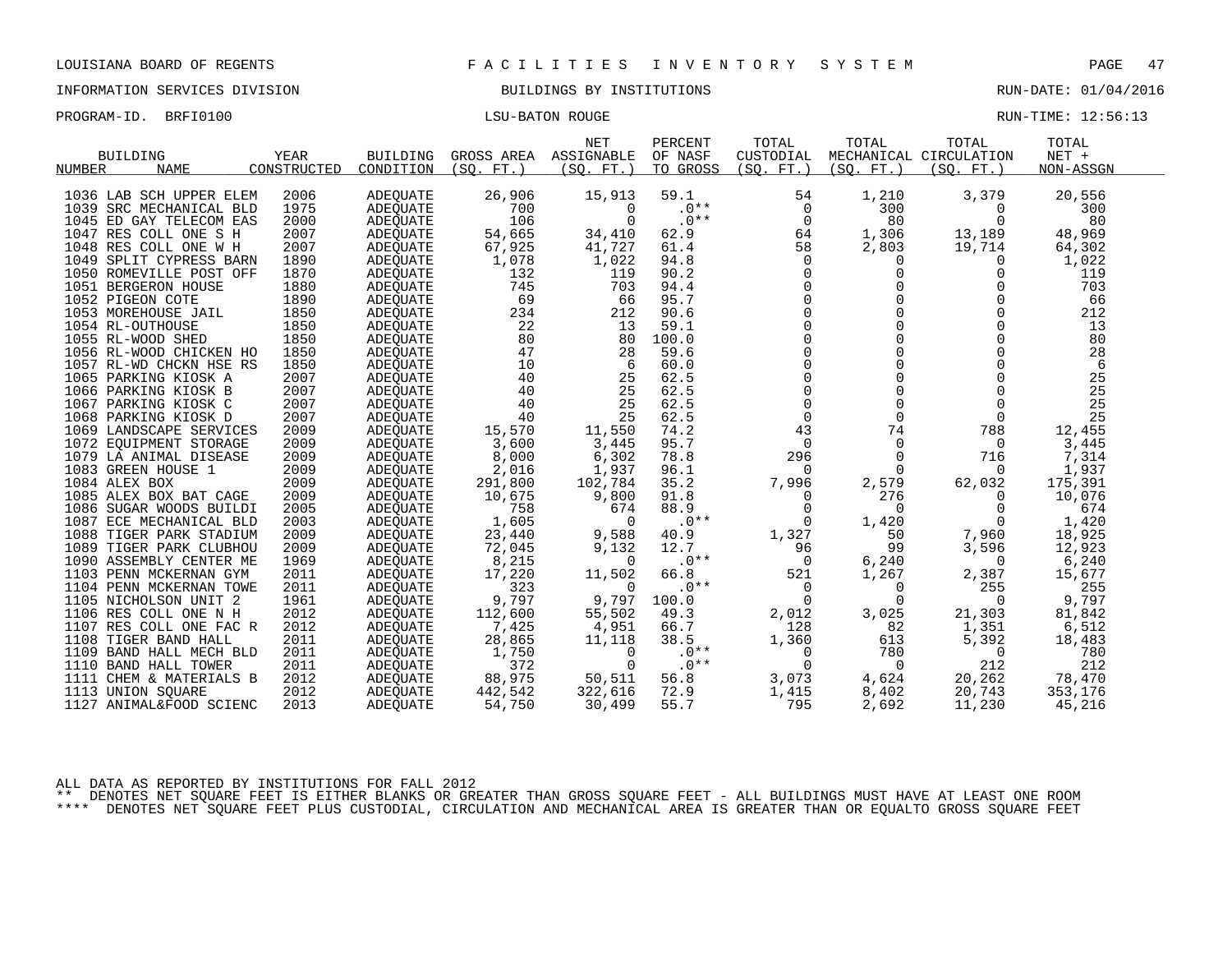INFORMATION SERVICES DIVISION BUILDINGS BY INSTITUTIONS RUN-DATE: 01/04/2016

| PROGRAM-ID. BRFI0100 | LSU-BATON ROUGE | RUN-TIME: 12:56:13 |  |
|----------------------|-----------------|--------------------|--|
|                      |                 |                    |  |

| <b>BUILDING</b><br><b>NAME</b><br><b>NUMBER</b>                                                                                                                | YEAR<br>CONSTRUCTED                                         | <b>BUILDING</b><br>CONDITION                                                                                        | GROSS AREA<br>(SO, FT.)                                          | NET<br>ASSIGNABLE<br>(SO. FT. )                               | PERCENT<br>OF NASF<br>TO GROSS                       | TOTAL<br>CUSTODIAL<br>(SO.<br>$FT.$ )                     | TOTAL<br>(SO, FT.)                                                         | TOTAL<br>MECHANICAL CIRCULATION<br>(SO. FT. )                    | TOTAL<br>$NET +$<br>NON-ASSGN                                  |
|----------------------------------------------------------------------------------------------------------------------------------------------------------------|-------------------------------------------------------------|---------------------------------------------------------------------------------------------------------------------|------------------------------------------------------------------|---------------------------------------------------------------|------------------------------------------------------|-----------------------------------------------------------|----------------------------------------------------------------------------|------------------------------------------------------------------|----------------------------------------------------------------|
| 1128 DIGITAL MEDIA CTR<br>1129 PERTT LAB<br>1134 LA DIAGNOSTIC LAB<br>1135 LA DIAGNOSTIC<br>1136 BUS ED AUDITORIUM<br>1137 BUS ED S WING<br>1138 BUS ED N WING | 2013<br>2012<br>2013<br>2013<br>INC<br>2012<br>2012<br>2012 | <b>ADEOUATE</b><br><b>ADEOUATE</b><br><b>ADEQUATE</b><br>ADEOUATE<br><b>ADEQUATE</b><br>ADEQUATE<br><b>ADEOUATE</b> | 100,855<br>3,905<br>100,629<br>795<br>13,110<br>50,646<br>50,646 | 57,987<br>2,342<br>44,912<br>690<br>7,470<br>29,531<br>30,502 | 57.5<br>60.0<br>44.6<br>86.8<br>57.0<br>58.3<br>60.2 | 1,417<br>289<br>170<br>0<br>342<br>594<br>634             | 5,343<br>109<br>11,431<br>0<br>521<br>1,344<br>1,837                       | 25,971<br>789<br>14,805<br>$\Omega$<br>2,979<br>13,017<br>11,931 | 90,718<br>3,529<br>71,318<br>690<br>11,312<br>44,486<br>44,904 |
| 1139 J FRANKS EQUINE IS                                                                                                                                        | 2012                                                        | ADEQUATE                                                                                                            | 23,565                                                           | 4,427                                                         | 18.8                                                 | 24                                                        | 3,361                                                                      | 8,382                                                            | 16,194                                                         |
| 1140 SINGLE STORY BLDG                                                                                                                                         | 2000                                                        | <b>ADEOUATE</b>                                                                                                     | 1,130                                                            | 1,130                                                         | 100.0                                                | 0                                                         | 0                                                                          | 0                                                                | 1,130                                                          |
| 1141 GEAR ROOM                                                                                                                                                 | 2000                                                        | <b>ADEOUATE</b>                                                                                                     | 866                                                              | 826                                                           | 95.4                                                 | $\Omega$                                                  | 0                                                                          | $\Omega$                                                         | 826                                                            |
| 1142 U HIGH CONCESSION                                                                                                                                         | 2000                                                        | <b>ADEQUATE</b>                                                                                                     | 2,034                                                            | 675                                                           | 33.2                                                 | 760                                                       | $\Omega$                                                                   | 428                                                              | 1,863                                                          |
| 1143 BILYEU PRACTICE FA                                                                                                                                        | 2010                                                        | <b>ADEOUATE</b>                                                                                                     | 4,870                                                            | 3,454                                                         | 70.9                                                 | 0                                                         | $\Omega$                                                                   | 790                                                              | 4,244                                                          |
| 1149 CHERRY OWENS LIBRA                                                                                                                                        | 2002                                                        | <b>ADEOUATE</b>                                                                                                     | 567                                                              | 558                                                           | 98.4                                                 | $\mathbf 0$                                               | $\Omega$                                                                   | 0                                                                | 558                                                            |
| 1150 ARBORETUM SERVICE                                                                                                                                         | 2013                                                        | <b>ADEOUATE</b>                                                                                                     | 525                                                              | 478                                                           | 91.0                                                 | $\mathbf 0$                                               | $\Omega$                                                                   | $\mathbf 0$                                                      | 478                                                            |
| 1151 MAR HOLMES BROWN P                                                                                                                                        | 2002                                                        | <b>ADEOUATE</b>                                                                                                     | 2,460                                                            | 2,460                                                         | 100.0                                                | $\mathbf 0$                                               | $\Omega$                                                                   | 0                                                                | 2,460                                                          |
| 1152 ARBORETUM STORAGE                                                                                                                                         | 2013                                                        | <b>ADEQUATE</b>                                                                                                     | 525                                                              | 484                                                           | 92.2                                                 | $\mathbf 0$                                               | $\Omega$                                                                   | $\Omega$                                                         | 484                                                            |
| 1153 COATES AUDITORIUM                                                                                                                                         | 2013                                                        | <b>ADEOUATE</b>                                                                                                     | 2,800                                                            | 1,608                                                         | 57.4                                                 | $\Omega$                                                  | $\Omega$                                                                   | 1,032                                                            | 2,640                                                          |
| 1154 BUS ED ROTUNDA                                                                                                                                            | 2012                                                        | <b>ADEOUATE</b>                                                                                                     | 59,600                                                           | 25,686                                                        | 43.1                                                 | 1,140                                                     | 660                                                                        | 19,167                                                           | 46,653                                                         |
| 1155 LPG LECTURE                                                                                                                                               | 2013                                                        | <b>ADEQUATE</b>                                                                                                     | 284                                                              | 280                                                           | 98.6                                                 | 0                                                         | $\Omega$                                                                   | $\Omega$                                                         | 280                                                            |
| 1156 COLLAPSE PROP LECT                                                                                                                                        | 2013                                                        | <b>ADEOUATE</b>                                                                                                     | 1,650                                                            | 1,600                                                         | 97.0                                                 | $\mathbf 0$                                               | 0                                                                          | 0                                                                | 1,600                                                          |
| 1157 COLLAPSE RESCUE PR                                                                                                                                        | 2013                                                        | <b>ADEOUATE</b>                                                                                                     | 535                                                              | 530                                                           | 99.1                                                 | $\Omega$                                                  | $\Omega$                                                                   | $\Omega$                                                         | 530                                                            |
| 1158 PRESSURE PIT LEC                                                                                                                                          | 2013                                                        | ADEQUATE                                                                                                            | 288                                                              | 280                                                           | 97.2                                                 | $\Omega$                                                  | $\Omega$                                                                   | $\Omega$                                                         | 280                                                            |
| 1159 PROCESS UNIT LEC                                                                                                                                          | 2013                                                        | ADEOUATE                                                                                                            | 284                                                              | 280                                                           | 98.6                                                 | $\mathbf 0$                                               | $\Omega$                                                                   | 0                                                                | 280                                                            |
| 1160 FIRE WATER PUMP BL                                                                                                                                        | 2013                                                        | <b>ADEOUATE</b>                                                                                                     | 455                                                              | 450                                                           | 98.9                                                 | $\Omega$                                                  | $\Omega$                                                                   | $\Omega$                                                         | 450                                                            |
| 1161 EXTINGUISHER BLDG                                                                                                                                         | 2013                                                        | ADEOUATE                                                                                                            | 1,715                                                            | 1,715                                                         | 100.0                                                | $\Omega$                                                  | $\Omega$                                                                   | $\Omega$                                                         | 1,715                                                          |
| 1162 BLENDING LECTURE P                                                                                                                                        | 2013                                                        | <b>ADEOUATE</b>                                                                                                     | 284                                                              | 240                                                           | 84.5                                                 | $\mathbf 0$                                               | $\Omega$                                                                   | 0                                                                | 240                                                            |
| 1163 STUDENT LECTURE 1                                                                                                                                         | 2013                                                        | <b>ADEOUATE</b>                                                                                                     | 327                                                              | 303                                                           | 92.7                                                 | $\Omega$                                                  | $\Omega$                                                                   | $\Omega$                                                         | 303                                                            |
| 1164 MULTI PROP                                                                                                                                                | 2013                                                        | ADEOUATE                                                                                                            | 200                                                              | 180                                                           | 90.0                                                 | $\Omega$                                                  | $\Omega$                                                                   | $\Omega$                                                         | 180                                                            |
| 1165 CHANGING #2                                                                                                                                               | 2013                                                        | <b>ADEOUATE</b>                                                                                                     | 160                                                              | 140                                                           | 87.5                                                 | $\mathbf 0$                                               | 0                                                                          | $\Omega$                                                         | 140                                                            |
| 1166 CHANGING #1<br>1167 ACADEMY STUDENT PA<br>1168 STUDENT PAVILION 1<br>1169 STUDENT PAVILION #<br>1170 EXTRICATION LECTUR                                   | 2013<br>2013<br>2013<br>2013<br>2013                        | <b>ADEOUATE</b><br>ADEOUATE<br><b>ADEOUATE</b><br><b>ADEOUATE</b><br><b>ADEOUATE</b>                                | 160<br>450<br>648<br>378<br>468                                  | 140<br>422<br>612<br>352<br>439<br>439                        | 87.5<br>93.8<br>94.4<br>93.1<br>93.8<br>93.8         | $\Omega$<br>$\Omega$<br>0<br>0<br>$\Omega$<br>$\mathbf 0$ | $\mathbf 0$<br>$\Omega$<br>$\Omega$<br>$\mathbf 0$<br>$\Omega$<br>$\Omega$ | $\Omega$<br>$\Omega$<br>0<br>$\Omega$<br>$\Omega$<br>$\mathbf 0$ | 140<br>422<br>612<br>352<br>439<br>439                         |
| 1171 HLB/LPG LECTURE<br>1172 HAZMAT MARINE LECT<br>1174 S STADIUM UPPER DE<br>1245 CYPRESS HALL<br>1247 LSU TENNIS FACILIT<br>1249 PUBLIC SAFETY ANNE          | 2013<br>2013<br>2014<br>2015<br>2015<br>2009                | <b>ADEQUATE</b><br><b>ADEOUATE</b><br><b>ADEOUATE</b><br>ADEQUATE<br><b>ADEOUATE</b><br>ADEQUATE                    | 468<br>288<br>320,000<br>109,446<br>61,000<br>849                | 279<br>51,835<br>64,643<br>56,195<br>800                      | 96.9<br>16.2<br>59.1<br>92.1<br>94.2                 | $\Omega$<br>12,086<br>3,175<br>996<br>$\Omega$            | $\Omega$<br>20,094<br>6,048<br>475<br>$\Omega$                             | $\Omega$<br>132,375<br>19,916<br>2,386<br>$\Omega$               | 279<br>216,390<br>93,782<br>60,052<br>800                      |

ALL DATA AS REPORTED BY INSTITUTIONS FOR FALL 2012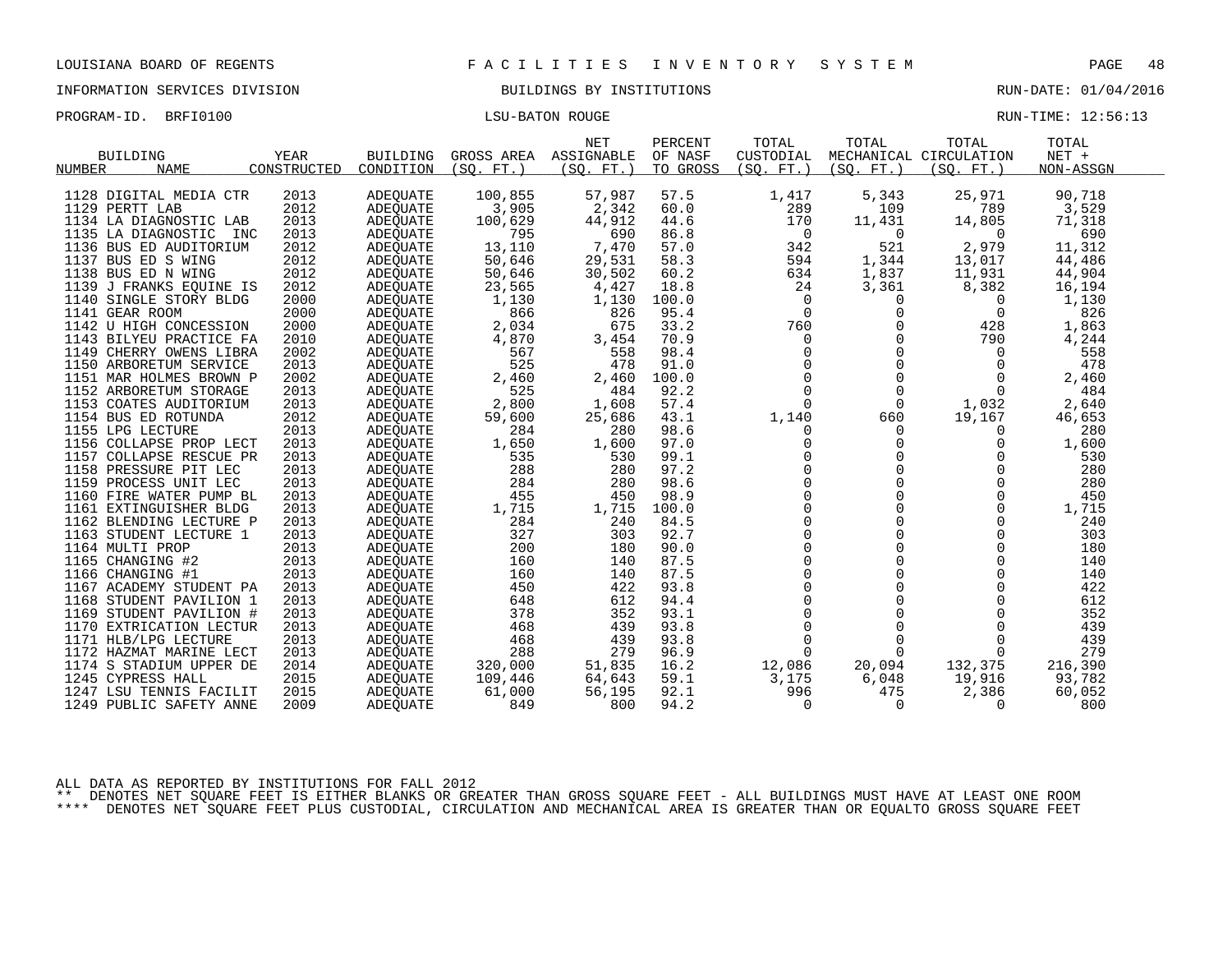| LOUISIANA BOARD OF REGENTS                                                                                                |  |      |          |     | FACILITIES INVENTORY    |                                   |                                 | SYSTEM                  |                                              | 49<br>PAGE                    |
|---------------------------------------------------------------------------------------------------------------------------|--|------|----------|-----|-------------------------|-----------------------------------|---------------------------------|-------------------------|----------------------------------------------|-------------------------------|
| INFORMATION SERVICES DIVISION<br>BUILDINGS BY INSTITUTIONS                                                                |  |      |          |     |                         |                                   | RUN-DATE: 01/04/2016            |                         |                                              |                               |
| BRFI0100<br>PROGRAM-ID.                                                                                                   |  |      |          |     | LSU-BATON ROUGE         |                                   |                                 |                         |                                              | RUN-TIME: 12:56:13            |
| NET<br><b>YEAR</b><br>BUILDING<br>BUILDING<br>GROSS AREA<br><b>NAME</b><br>CONSTRUCTED<br>(SO. FT.<br>NUMBER<br>CONDITION |  |      |          |     | ASSIGNABLE<br>(SO. FT.) | PERCENT<br>OF NASF<br>GROSS<br>TO | TOTAL<br>CUSTODIAL<br>(SO. FT.) | TOTAL<br>$'$ SO.<br>FT. | TOTAL<br>MECHANICAL CIRCULATION<br>(SO. FT.) | TOTAL<br>$NET +$<br>NON-ASSGN |
| 1250 POLICE/PARKING BLD                                                                                                   |  | 2008 | ADEOUATE | 360 | 360                     | 100.0                             |                                 |                         |                                              | 360                           |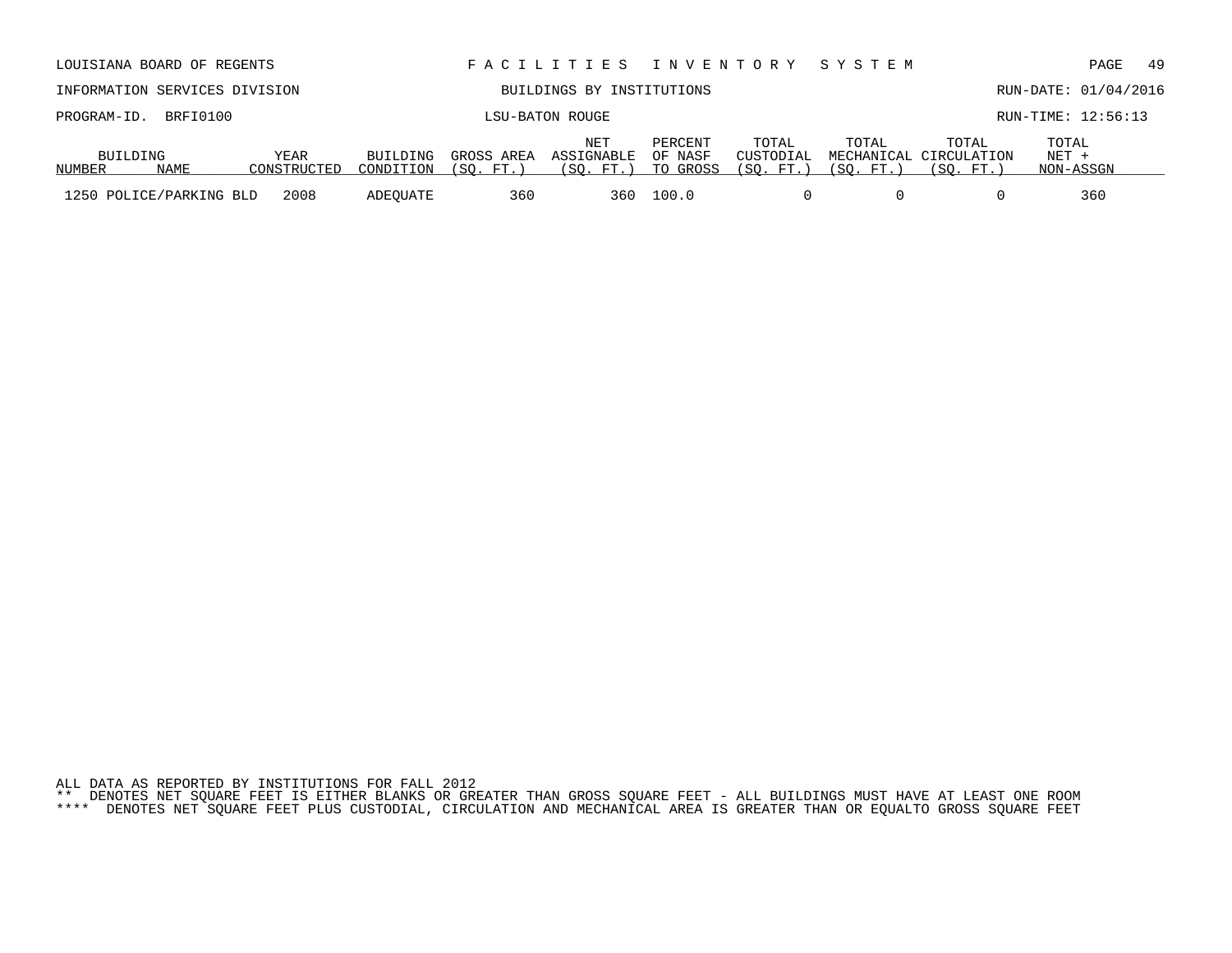# INFORMATION SERVICES DIVISION BUILDINGS BY INSTITUTIONS AND RUN-DATE: 01/04/2016

PROGRAM-ID. BRFI0100 CHARGE LOCAL LATER LOCAL LATER LOCAL LATER LOCAL LATER RUN-TIME: 12:56:13

| NUMBER | BUILDING<br><b>NAME</b> | YEAR<br>CONSTRUCTED | BUILDING<br>CONDITION | GROSS AREA<br>(SO. FT. ) | <b>NET</b><br>ASSIGNABLE<br>(SO. FT.) | PERCENT<br>OF NASF<br>TO GROSS | TOTAL<br>CUSTODIAL<br>(SO. FT. | TOTAL<br>MECHANICAL<br>(SO. FT.) | TOTAL<br>CIRCULATION<br>(SO. FT.) | TOTAL<br>$NET +$<br>NON-ASSGN |  |
|--------|-------------------------|---------------------|-----------------------|--------------------------|---------------------------------------|--------------------------------|--------------------------------|----------------------------------|-----------------------------------|-------------------------------|--|
|        | 0058 CENTRAL UTILITY    | 1967                | ADEOUATE              | 10,211                   | 5,247                                 | 51.4                           |                                | 2,608                            |                                   | 7,855                         |  |
|        | 0059 LIBRARY            | 1967                |                       | 39,728                   | 32,137                                | 80.9                           | 188                            | 1,153                            | 2,387                             | 35,865                        |  |
|        |                         |                     | REMOD-A               |                          |                                       |                                |                                |                                  |                                   |                               |  |
|        | 0060 SCIENCE-CLASS      | 1967                | REMOD-A               | 63,474                   | 43,965                                | 69.3                           | 308                            | 3,000                            | 13,009                            | 60,282                        |  |
| 0061   | CHAN'S RESIDENCE        | 1968                | ADEOUATE              | 4,796                    | 4,400                                 | 91.7                           |                                |                                  |                                   | 4,400                         |  |
|        | 0062 ACADIAN CENTER     | 1971                | ADEOUATE              | 49,382                   | 34,377                                | 69.6                           | 146                            | 3,161                            | 490                               | 38,174                        |  |
|        | 0063 MANUEL HALL        | 1980                | ADEOUATE              | 50,320                   | 32,552                                | 64.7                           | 181                            | 3,229                            | 11,424                            | 47,386                        |  |
|        | $0064$ HEALTH & P E     | 1983                | ADEOUATE              | 44,368                   | 36,129                                | 81.4                           | 130                            | 2,918                            | 3,191                             | 42,368                        |  |
|        | 0068 TENNIS STORAGE     | 1976                | ADEOUATE              | 362                      | 360                                   | 99.4                           |                                |                                  |                                   | 360                           |  |
|        | 0089 MANUEL HALL ANNEX  | 1994                | ADEOUATE              | 1,430                    | 1,350                                 | 94.4                           |                                |                                  |                                   | 1,350                         |  |
|        | 0096 GREENHOUSE         | 1995                | ADEOUATE              | 576                      | 567                                   | 98.4                           |                                |                                  |                                   | 567                           |  |
| 0097   | HLTH SCI & TECHNOL      | 1997                | ADEOUATE              | 43,835                   | 27,669                                | 63.1                           | 180                            | 2,802                            |                                   | 30,651                        |  |
| 0100   | GROUNDS MAINTENANC      | 2003                | ADEOUATE              | 6,335                    | 5,941                                 | 93.8                           |                                | 95                               |                                   | 6,036                         |  |
|        | 0101 MANUAL HALL ANNEX  | 2004                | ADEOUATE              | 4,216                    | 3,234                                 | 76.7                           |                                |                                  | 740                               | 3,974                         |  |
|        | 0107 LOCKER ROOM        | 2009                | ADEOUATE              | 3,675                    | 1,957                                 | 53.3                           |                                | 853                              | 398                               | 3,208                         |  |
|        | 0111 CLASS COMM EDUC    | 2012                | ADEOUATE              | 47,589                   | 29,480                                | 61.9                           | 125                            | 2,362                            | 10,667                            | 42,634                        |  |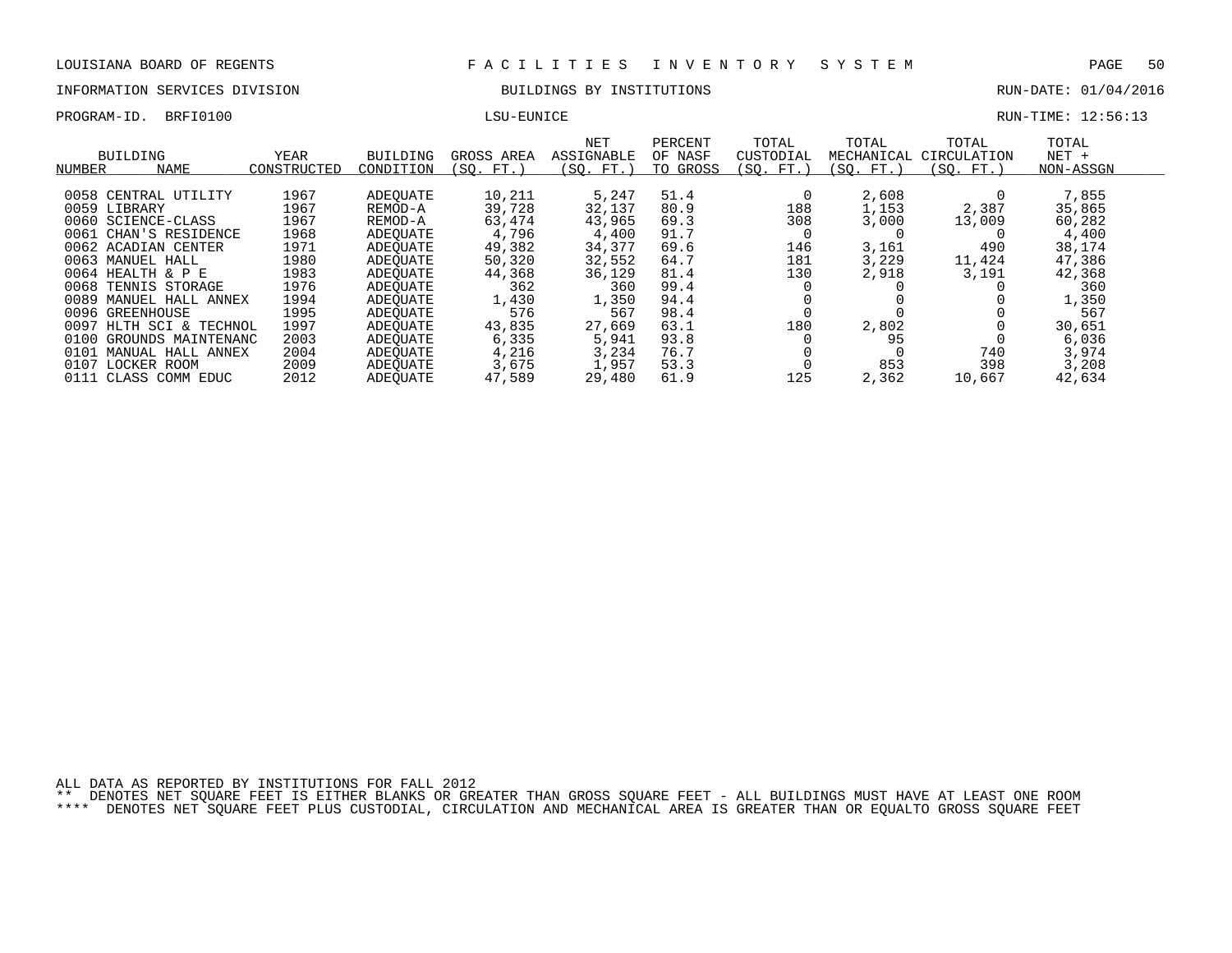### INFORMATION SERVICES DIVISION BUILDINGS BY INSTITUTIONS RUN-DATE: 01/04/2016

PROGRAM-ID. BRFI0100 CONTEXT LOCAL LATERTY ENGINEERING THE LOCAL LATER RUN-TIME: 12:56:13

| RUN-TIME: | 12:56:1 |
|-----------|---------|
|           |         |

|                         |                    |             |                 |            | NET        | PERCENT  | TOTAL     | TOTAL      | TOTAL       | TOTAL     |  |
|-------------------------|--------------------|-------------|-----------------|------------|------------|----------|-----------|------------|-------------|-----------|--|
| <b>BUILDING</b>         |                    | YEAR        | <b>BUILDING</b> | GROSS AREA | ASSIGNABLE | OF NASF  | CUSTODIAL | MECHANICAL | CIRCULATION | NET +     |  |
| NUMBER                  | <b>NAME</b>        | CONSTRUCTED | CONDITION       | (SO. FT.)  | (SQ. FT.)  | TO GROSS | (SQ. FT.) | (SQ. FT.)  | (SQ. FT.)   | NON-ASSGN |  |
|                         |                    |             |                 |            |            |          |           |            |             |           |  |
| 0012 CENTRAL UTILITY    |                    | 1966        | ADEQUATE        | 11,000     | 2,308      | 21.0     |           | 8,576      |             | 10,884    |  |
| 0013 SCIENCE-CLASSROOM  |                    | 1967        | ADEOUATE        | 76,092     | 51,263     | 67.4     | 164       | 3,718      | 17,665      | 72,810    |  |
| 0014 TECHNOLOGY CENTER  |                    | 1967        | ADEOUATE        | 60,140     | 5,931      | 9.9      |           |            |             | 5,931     |  |
| 0015 FA LAB             |                    | 1967        | ADEOUATE        | 4,516      | 3,730      | 82.6     |           | 135        |             | 3,865     |  |
| 0016 H & P E STORAGE    |                    | 1971        | ADEOUATE        | 246        | 84         | 34.1     |           |            |             | 84        |  |
| 0017                    | BUSINESS-EDUCATION | 1981        | ADEOUATE        | 81,209     | 55,217     | 68.0     | 244       | 3,702      | 16,370      | 75,533    |  |
| 0018<br>BRONSON HALL    |                    | 1973        | ADEOUATE        | 111,126    | 69,700     | 62.7     | 282       | 6,667      | 24,567      | 101,216   |  |
| 0019<br>GENERAL STORAGE |                    | 1978        | ADEOUATE        | 1,933      | 1,932      | 99.9     |           |            |             | 1,932     |  |
| 0020 MAINTENANCE-ADMIN  |                    | 1978        | ADEOUATE        | 3,660      | 3,300      | 90.2     |           | 66         | 35          | 3,401     |  |
| 0021                    | UNIVERSITY CENTER  | 1979        | ADEOUATE        | 60,147     | 38,722     | 64.4     |           | 2,087      | 12,460      | 53,269    |  |
| 0022 CASPIANA HOUSE     |                    | 1979        | ADEOUATE        | 4,000      | 3,403      | 85.1     |           |            |             | 3,403     |  |
| 0023 MAINT & RECEIVING  |                    | 1973        | ADEOUATE        | 3,660      | 1,975      | 54.0     |           | 90         |             | 2,065     |  |
| 0024 HEALTH & P E       |                    | 1982        | ADEQUATE        | 83,023     | 64,057     | 77.2     | 313       | 3,166      | 8,193       | 75,729    |  |
| 0025<br>THRASHER HOUSE  |                    | 1982        | ADEOUATE        | 1,105      | 1,104      | 99.9     |           |            |             | 1,104     |  |
| 0026 DOCTORS OFFICE     |                    | 1982        | ADEOUATE        | 524        | 430        | 82.1     |           |            |             | 430       |  |
| 0027<br>COMMISSARY      |                    | 1982        | ADEQUATE        | 1,274      | 1,064      | 83.5     |           |            |             | 1,064     |  |
| 0028 KITCHEN            |                    | 1981        | ADEOUATE        | 340        | 336        | 98.8     |           |            |             | 336       |  |
| 0039<br>ADMINISTRATION  |                    | 1986        | ADEOUATE        | 39,742     | 25,712     | 64.7     | 69        | 2,112      | 7,032       | 34,925    |  |
| 0040 BLACKSMITH         |                    | 1985        | ADEOUATE        | 324        | 320        | 98.8     |           |            |             | 320       |  |
| 0101                    | LIFE SCIENCE MUSEU | 1990        | ADEOUATE        | 3,266      | 2,822      | 86.4     |           | 72         |             | 2,894     |  |
| 0110 NOEL LIBRARY       |                    | 1993        | ADEOUATE        | 117,781    | 106,590    | 90.5     | 77        | 4,602      |             | 111,269   |  |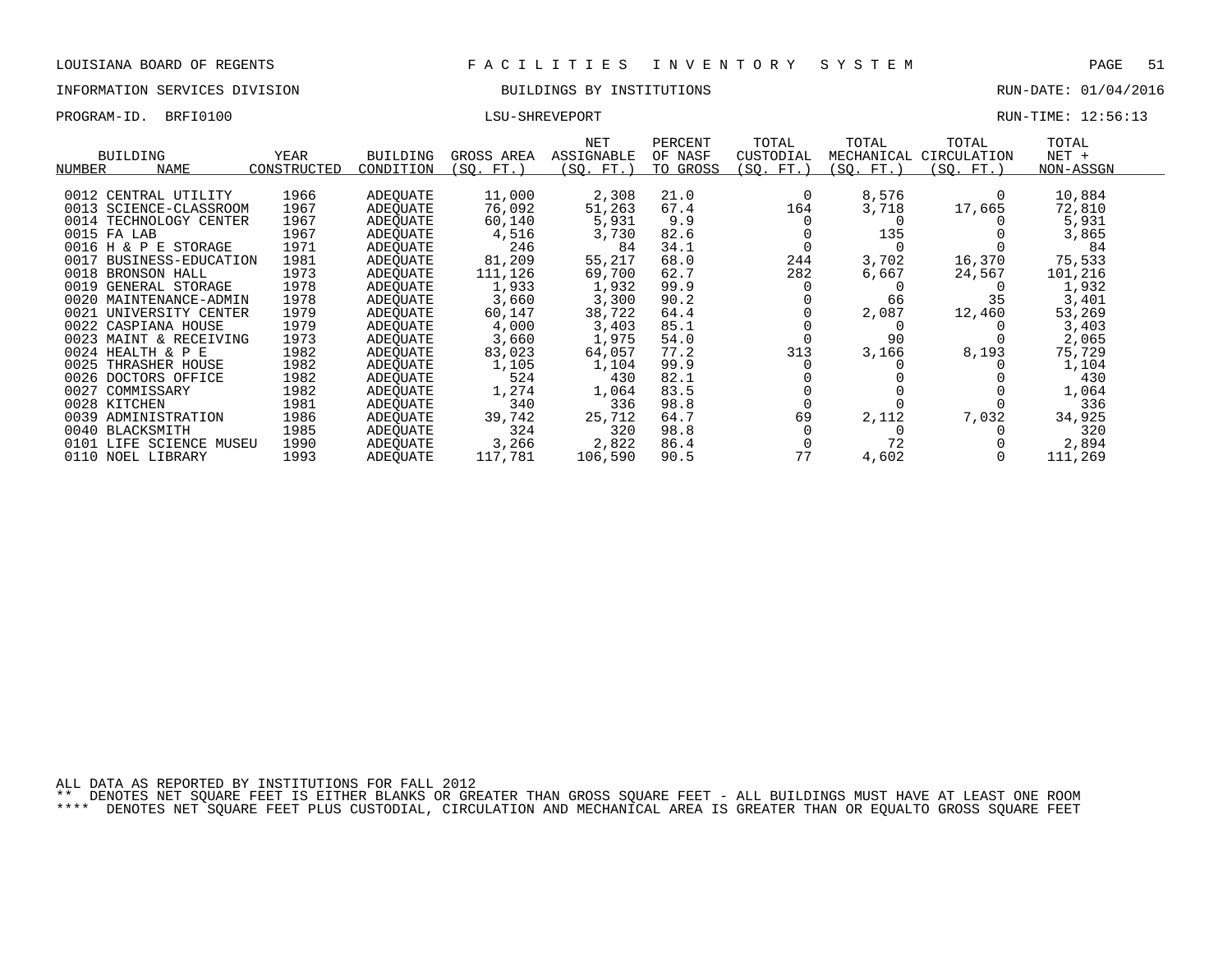## INFORMATION SERVICES DIVISION BUILDINGS BY INSTITUTIONS RUN-DATE: 01/04/2016

## PROGRAM-ID. BRFI0100 CONTER-NEW CONTER-NEW ORLEANS RUN-TIME: 12:56:13

| NUMBER | <b>BUILDING</b><br><b>NAME</b> | YEAR<br>CONSTRUCTED | <b>BUILDING</b><br>CONDITION | GROSS AREA<br>(SO. FT. | NET<br>ASSIGNABLE<br>(SO. FT. | PERCENT<br>OF NASF<br>TO GROSS | TOTAL<br>CUSTODIAL<br>(SO. FT. | TOTAL<br>MECHANICAL<br>SO. FT. | TOTAL<br>CIRCULATION<br>(SO. FT.) | TOTAL<br>$NET +$<br>NON-ASSGN |
|--------|--------------------------------|---------------------|------------------------------|------------------------|-------------------------------|--------------------------------|--------------------------------|--------------------------------|-----------------------------------|-------------------------------|
|        |                                |                     |                              |                        |                               |                                |                                |                                |                                   |                               |
|        | OMED MEDICAL EDUCATION         | 2013                | ADEOUATE                     | 39,100                 | 19,220                        | 49.2                           | 173                            | 805                            | 17,179                            | 37,377                        |
|        | 0001 MEDICAL SCHOOL N O        | 1931                | ADEOUATE                     | 304,995                | 201,869                       | 66.2                           | 1,556                          | 10,608                         | 90,962                            | 304,995                       |
|        | 0002 STUDENT RESIDENCE         | 1900                | ADEOUATE                     | 129,055                | 17,379                        | 13.5                           | 0                              | 4,501                          | 98                                | 21,978                        |
|        | 0003 MEDICAL ED BUILDIN        | 1981                | ADEOUATE                     | 366,251                | 216,392                       | 59.1                           | 329                            | 25,786                         | 23,745                            | 266,252                       |
|        | 0004 NURSE/ALLIED HEALT        | 1985                | ADEOUATE                     | 208,858                | 102,275                       | 49.0                           | 633                            | 13,625                         | 92,324                            | 208,857                       |
|        | 0005 PARKING GARAGE            | 1992                | ADEQUATE                     | 392,000                | 92,000                        | 23.5                           | $\Omega$                       |                                |                                   | 92,000                        |
|        | 0006 LIONS-LSU CLINICS         | 1986                | ADEOUATE                     | 208,198                | 126,312                       | 60.7                           | 814                            | 12,495                         | 68,577                            | 208,198                       |
|        | 0015 DENTAL SCHOOL CLIN        | 1971                | ADEOUATE                     | 241,320                | 140,872                       | 58.4                           | 315                            | 9,540                          | 90,593                            | 241,320                       |
|        | 0016 DENTAL SCHOOL ADMI        | 1971                | ADEOUATE                     | 97.175                 | 79,047                        | 81.3                           | 145                            | 3,676                          | 14,299                            | 97,167                        |
| 0017   | CENTRAL UTIL PLANT             | 1984                | ADEOUATE                     | 8,073                  | 431                           | 5.3                            | $\Omega$                       | 7,640                          |                                   | 8,071                         |
|        | 0061 RESOURCE CENTER           | 1988                | ADEOUATE                     | 152,594                | 78,082                        | 51.2                           | 840                            | 7,049                          | 66,623                            | 152,594                       |
|        | 0074 CENTRAL UTILITY PL        | 1983                | ADEOUATE                     | 12,429                 | 6,410                         | 51.6                           |                                |                                |                                   | 6,410                         |
|        | 0102 AUXILIARY ENTERPRI        | 1988                | ADEOUATE                     | 7,569                  | 7,569                         | 100.0                          |                                |                                |                                   | 7,569                         |
| 0167   | MLT CLINICAL SCIEN             | 2000                | ADEOUATE                     | 201,714                | 114,666                       | 56.8                           | 1,037                          | 17,708                         | 68,303                            | 201,714                       |
|        | 0171 PARKING GARAGE & E        | 2000                | ADEOUATE                     | 280,000                | 80,000                        | 28.6                           | $\Omega$                       |                                |                                   | 80,000                        |
| 0173   | STUDENT NURSES'<br>RE          | 2000                | ADEOUATE                     | 116,202                | 29,090                        | 25.0                           | 67                             | 246                            | 86,799                            | 116,202                       |
|        | 0238 MAINTENANCE BLDG          | 2013                | ADEOUATE                     | 2,846                  | 2,846                         | 100.0                          |                                |                                |                                   | 2,846                         |
|        | 0242 HUMAN DEVELOPMENT         | 2014                | ADEOUATE                     | 109,000                | 65,752                        | 60.3                           | 310                            | 10,153                         | 31,936                            | 108,151                       |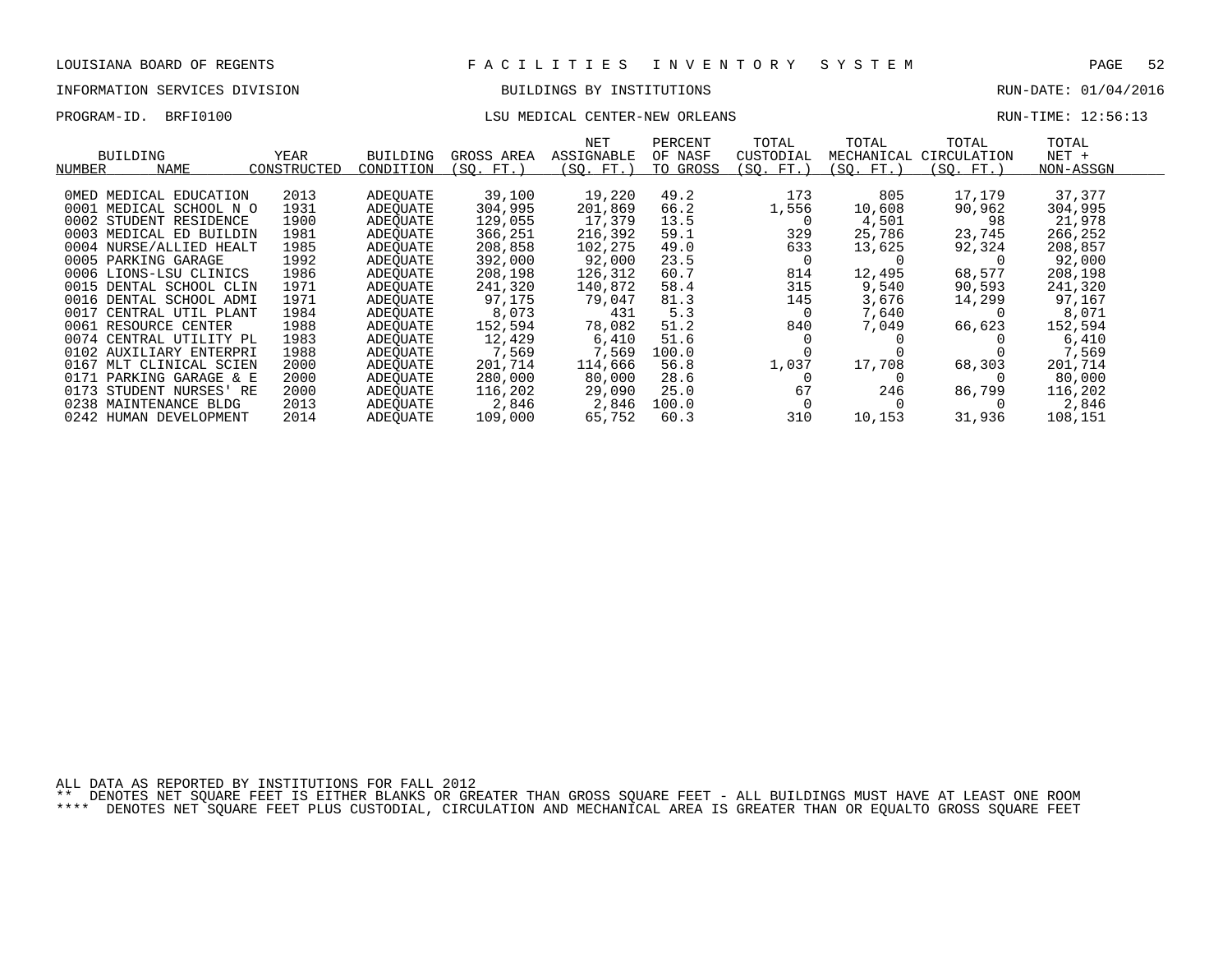## INFORMATION SERVICES DIVISION BUILDINGS BY INSTITUTIONS RUN-DATE: 01/04/2016

## PROGRAM-ID. BRFI0100 CONTENTION CONTENTION CONTENTION CONTENTIONS CHOOL-SHREVEPORT RUN-TIME: 12:56:13

|                                             |                 |            | <b>NET</b> | PERCENT  | TOTAL      | TOTAL     | TOTAL                  | TOTAL     |  |
|---------------------------------------------|-----------------|------------|------------|----------|------------|-----------|------------------------|-----------|--|
| <b>BUILDING</b><br><b>YEAR</b>              | <b>BUILDING</b> | GROSS AREA | ASSIGNABLE | OF NASF  | CUSTODIAL  |           | MECHANICAL CIRCULATION | $NET +$   |  |
| <b>NAME</b><br>CONSTRUCTED<br><b>NUMBER</b> | CONDITION       | (SO. FT.)  | (SO. FT.)  | TO GROSS | (SQ. FT. ) | (SO. FT.) | (SO. FT.)              | NON-ASSGN |  |
|                                             |                 |            |            |          |            |           |                        |           |  |
| 1975<br>0041 Medical School B B             | ADEQUATE        | 368,411    | 193,525    | 52.5     | 1,393      | 59,853    | 71,171                 | 325,942   |  |
| 1975<br>0042 Medical School C B             | ADEOUATE        | 130,768    | 74,036     | 56.6     | 207        | 32,738    | 20,670                 | 127,651   |  |
| 1975<br>0043 Medical School A B             | ADEQUATE        | 53,054     | 23,426     | 44.2     | 173        | 16,330    | 12,291                 | 52,220    |  |
| 1975<br>0044 Medical School D B             | ADEQUATE        | 13,984     | 165        | 1.2      | 84         | 12,403    | 178                    | 12,830    |  |
| 1975<br>0045 Hazardous Mat. E B             | ADEQUATE        | 2,082      | 1,308      | 62.8     | $\Omega$   | 371       | $\Omega$               | 1,679     |  |
| 1953<br>0064 Admin Bldg                     | ADEQUATE        | 77,892     | 35,647     | 45.8     | 36         | 8,815     | 25,483                 | 69,981    |  |
| 0065 Print Shop<br>1953                     | ADEOUATE        | 3,170      | 2,078      | 65.6     | $\Omega$   | 97        | 497                    | 2,672     |  |
| 0084 BRI<br>2000                            | ADEQUATE        | 193,541    | 77,453     | 40.0     | 782        | 25,620    | 49,356                 | 153,211   |  |
| 0097 Mollie Webb<br>1999                    | ADEQUATE        | 8,704      | 6,052      | 69.5     | 85         | 393       | 1,132                  | 7,662     |  |
| 1940<br>0098 Student Union                  | ADEQUATE        | 3,993      | 3,077      | 77.1     | 364        | 272       | $\Omega$               | 3,713     |  |
| 1992<br>0107 Lee Dry Goods                  | ADEQUATE        | 60,160     | 55,392     | 92.1     | 91         | 1,303     | 2,316                  | 59,102    |  |
| 2004<br>0119 FWCC                           | ADEOUATE        | 75,028     | 7,783      | 10.4     | $\Omega$   | 646       | 3,796                  | 12,225    |  |
| 1999<br>0121 Stonewall Facility             | ADEQUATE        | 6,985      | 4,920      | 70.4     | $\Omega$   | 514       | 1,551                  | 6,985     |  |
| 1967<br>0123 Clinical Research              | ADEQUATE        | 19,928     | 13,841     | 69.5     |            | 795       | 4,194                  | 18,830    |  |
| 2002<br>0126 WIC                            | ADEQUATE        | 2,415      | 1,726      | 71.5     |            | 132       | 160                    | 2,018     |  |
| 2002<br>0127 Poison Control                 | ADEQUATE        | 5,133      | 3,774      | 73.5     | 214        | 23        | 598                    | 4,609     |  |
| 2002<br>0128 Blood Center                   | ADEQUATE        | 10,986     | 8,418      | 76.6     | 0          | 395       | 1,678                  | 10,491    |  |
| 1985<br>0129 Chevyland Bldg 1               | ADEQUATE        | 1,280      | 753        | 58.8     | $\Omega$   | 28        | 376                    | 1,157     |  |
| 1965<br>0130 Chevyland Bldg 2               | ADEQUATE        | 8,870      | 7,363      | 83.0     | 172        | 478       | 119                    | 8,132     |  |
| 1965<br>0131 Chevyland Bldg 3               | ADEQUATE        | 700        | 572        | 81.7     | $\Omega$   | $\Omega$  | $\Omega$               | 572       |  |
| 1965<br>0132 Chevyland Bldg 5               | ADEQUATE        | 16,542     | 14,902     | 90.1     |            | 674       |                        | 15,576    |  |
| 1975<br>0133 Chevyland Bldg 6               | ADEQUATE        | 5,250      | 4,894      | 93.2     |            | $\Omega$  |                        | 4,894     |  |
| 1975<br>0134 Chevyland Bldg 7               | ADEOUATE        | 2,376      | 2,188      | 92.1     |            |           |                        | 2,188     |  |
| 1985<br>0140 Chevyland Bldg 8               | ADEOUATE        | 8,540      | 7,944      | 93.0     | $\Omega$   | 105       |                        | 8,049     |  |
| 1965<br>0141 Chevyland Bldg 4               | ADEQUATE        | 14,650     | 12,545     | 85.6     |            | $\Omega$  |                        | 12,545    |  |
| 0142 Allied Health Faci<br>2006             | ADEQUATE        | 76,963     | 48,123     | 62.5     | 3,396      | 3,759     | 13,566                 | 68,844    |  |
| 0143 Northwest Coalitio<br>1980             | ADEOUATE        | 3,356      | 2,413      | 71.9     | 124        |           | 448                    | 2,985     |  |

ALL DATA AS REPORTED BY INSTITUTIONS FOR FALL 2012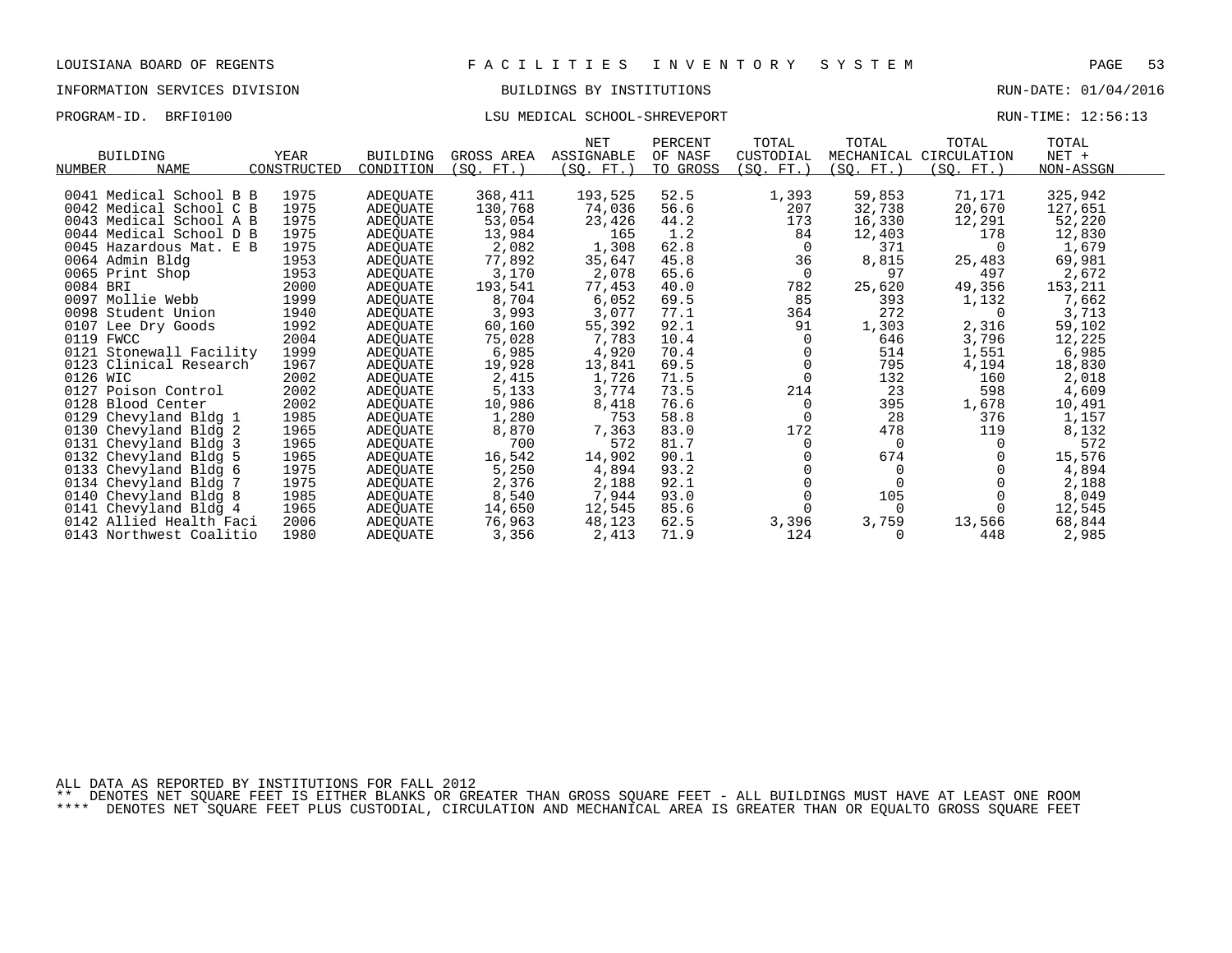# INFORMATION SERVICES DIVISION BUILDINGS BY INSTITUTIONS AND RUN-DATE: 01/04/2016

PROGRAM-ID. BRFI0100 CONTROLLER BRAME: 12:56:13

|                         |             |                 |                       | NET        | PERCENT  | TOTAL          | TOTAL                                                        | TOTAL                  | TOTAL     |  |
|-------------------------|-------------|-----------------|-----------------------|------------|----------|----------------|--------------------------------------------------------------|------------------------|-----------|--|
| <b>BUILDING</b>         | YEAR        | BUILDING        | GROSS AREA ASSIGNABLE |            | OF NASF  | CUSTODIAL      |                                                              | MECHANICAL CIRCULATION | $NET +$   |  |
| <b>NAME</b><br>NUMBER   | CONSTRUCTED | CONDITION       | (SO, FT.)             | (SO. FT. ) | TO GROSS | (SO, FT.)      | (SO. FT.)                                                    | (SO, FT.)              | NON-ASSGN |  |
|                         |             |                 |                       |            |          |                |                                                              |                        |           |  |
| 0001 JEFFERSON CENTER   | 1975        | <b>ADEQUATE</b> | 56,204                | 42,027     | 74.8     | 255            | 3,206                                                        | 358                    | 45,846    |  |
| 0002 THE ATHLETIC CENTE | 1970        | ADEQUATE        | 721                   | $\Omega$   | $.0***$  | $\mathbf 0$    | 721                                                          | $\Omega$               | 721       |  |
| 0003 THE ATHLETIC CENTE | 1970        | ADEQUATE        | 18,805                | 10,820     | 57.5     | 36             | 1,074                                                        | 2,278                  | 14,208    |  |
| 0004 KIEFER LAKEFRONT A | 1983        | ADEOUATE        | 482,992               | 114,402    | 23.7     | 1,328          | 42,330                                                       | 104,711                | 262,771   |  |
| 0005 EC - CENTRAL UTILI | 1977        | ADEOUATE        | 24,720                | 3,758      | 15.2     | 104            | 19,578                                                       | $\overline{0}$         | 23,440    |  |
| 0006 MAESTRI FIELD HOME | 1976        | ADEQUATE        | 420                   | 420        | 100.0    | $\mathbf 0$    | $\Omega$                                                     | $\Omega$               | 420       |  |
| 0007 MAESTRI FIELD DUGO | 1976        | ADEOUATE        | 420                   | 420        | 100.0    | $\mathbf 0$    | $\Omega$                                                     | $\Omega$               | 420       |  |
| 0008 PONTCHARTRAIN HALL | 2007        | ADEQUATE        | 108,415               | 86,829     | 80.1     | 548            | 1,242                                                        | 15,549                 | 104,168   |  |
| 0009 PONTCHARTRAIN HALL | 2007        | ADEOUATE        | 102,893               | 84,578     | 82.2     | 247            | 2,968                                                        | 14,697                 | 102,490   |  |
| 0010 ADMINISTRATION     | 1966        | ADEOUATE        | 24,099                | 13,660     | 56.7     | 79             | 2,361                                                        | 5,574                  | 21,674    |  |
| 0011 STUDENT PARK PAVIL | 1986        | ADEQUATE        | 6,617                 | 6,389      | 96.6     | $\Omega$       | $\Omega$                                                     | $\Omega$               | 6,389     |  |
| 0012 ADMINISTRATION ANN | 1974        | ADEQUATE        | 23,063                | 14,952     | 64.8     | 264            | 1,449                                                        | 4,271                  | 20,936    |  |
| 0013 LAFITTE VILLAGE BL | 1973        | ADEQUATE        | 14,651                | 12,228     | 83.5     | $\mathbf{0}$   | $\Omega$                                                     | $\Omega$               | 12,228    |  |
| 0014 LAFITTE VILLAGE BL | 1973        | ADEOUATE        | 14,651                | 12,228     | 83.5     |                | $\mathbf{0}$                                                 | $\mathbf 0$            | 12,228    |  |
| 0015 LAFITTE VILLAGE BL | 1973        | ADEOUATE        | 16,244                | 13,728     | 84.5     |                | $\mathbf{0}$                                                 | 0                      | 13,728    |  |
| 0016 LAFITTE VILLAGE BL | 1973        | ADEQUATE        | 16,244                | 13,728     | 84.5     |                | $\Omega$                                                     | $\Omega$               | 13,728    |  |
| 0017 LAFITTE VILLAGE BL | 1973        | ADEQUATE        | 16,244                | 13,728     | 84.5     |                | $\begin{bmatrix} 0 \\ 0 \\ 0 \\ 0 \end{bmatrix}$<br>$\Omega$ | $\Omega$               | 13,728    |  |
| 0018 LAFITTE VILLAGE BL | 1973        | ADEQUATE        | 2,322                 | 1,076      | 46.3     | $\overline{0}$ | 1,038                                                        | $\Omega$               | 2,114     |  |
| 0020 BIOLOGY            | 1981        | ADEOUATE        | 40,329                | 27,481     | 68.1     | 185            | 4,057                                                        | 7,839                  | 39,562    |  |
| 0021 MILNEBURG HALL     | 1967        | ADEOUATE        | 92,842                | 60,304     | 65.0     | 414            | 6,846                                                        | 23,425                 | 90,989    |  |
| 0022 COMPUTER CENTER    | 1980        | ADEQUATE        | 44,907                | 25,945     | 57.8     | 218            | 4,694                                                        | 8,808                  | 39,665    |  |
| 0023 COMMONS            | 1969        | ADEQUATE        | 18,485                | 13,764     | 74.5     | $\overline{0}$ | 1,945                                                        | 1,698                  | 17,407    |  |
| 0024 COVE               | 1972        | ADEQUATE        | 16,962                | 13,527     | 79.7     | 59             | 1,082                                                        | 690                    | 15,358    |  |
| 0025 ENGINEERING AUDITO | 1987        | ADEOUATE        | 5,399                 | 4,666      | 86.4     | 74             | 271                                                          | $\Omega$               | 5,011     |  |
| 0026 BICENTENNIAL EDUCA | 1976        | ADEQUATE        | 86,852                | 58,765     | 67.7     | 379            | 5,086                                                        | 21,925                 | 86,155    |  |
| 0027 CUP GENERATOR BUIL | 1984        | ADEQUATE        | 460                   | $\Omega$   | $.0**$   | $\overline{0}$ | 460                                                          | $\Omega$               | 460       |  |
| 0028 ENGINEERING ANNEX  | 1987        | ADEQUATE        | 50,035                | 20,386     | 40.7     | 64             | 1,450                                                        | 26,064                 | 47,964    |  |
| 0029 ENGINEERING        | 1987        | ADEQUATE        | 84,343                | 67,562     | 80.1     | 548            | 8,238                                                        | 1,371                  | 77,719    |  |
| 0030 FINE ARTS          | 1974        | ADEOUATE        | 34,213                | 25,026     | 73.1     | 75             | 955                                                          | 249                    | 26,305    |  |
| 0031 GEOLOGY & PSYCHOLO | 1972        | ADEOUATE        | 78,274                | 54,499     | 69.6     | 160            | 5,332                                                        | 17,031                 | 77,022    |  |
| 0032 HAZARDOUS STORAGE  | 1986        | ADEQUATE        | 1,254                 | 1,183      | 94.3     | $\mathbf 0$    | $\Omega$                                                     | $\Omega$               | 1,183     |  |
| 0033 HUMAN PERFORMANCE  | 1968        | ADEQUATE        | 61,687                | 41,297     | 66.9     | 120            | 3,363                                                        | 7,585                  | 52,365    |  |
| 0034 LIBERAL ARTS       | 1960        | ADEQUATE        | 122,007               | 56,483     | 46.3     | 493            | 6,962                                                        | 15,073                 | 79,011    |  |
| 0035 EARL K. LONG LIBRA | 1964        | ADEOUATE        | 268,567               | 211,897    | 78.9     | 577            | 12,685                                                       | 19,873                 | 245,032   |  |
| 0036 LAFITTE VILLAGE PI | 1973        | ADEOUATE        | 782                   | 400        | 51.2     | $\mathsf{O}$   | $\mathbf 0$                                                  | $\overline{0}$         | 400       |  |
| 0037 FACILITY SERVICES  | 1970        | ADEQUATE        | 19,567                | 15,260     | 78.0     | $\mathsf{O}$   | 765                                                          | 1,610                  | 17,635    |  |
| 0038 MATHEMATICS        | 1981        | ADEQUATE        | 54,654                | 33,895     | 62.0     | 327            | 5,830                                                        | 12,677                 | 52,729    |  |
| 0039 PERFORMING ARTS CE | 1971        | ADEQUATE        | 85,017                | 58,922     | 69.3     | 105            | 3,793                                                        | 19,089                 | 81,909    |  |
| 0040 "HOTEL RESTAURANT  | 1982        | ADEOUATE        | 19,975                | 13,520     | 67.7     | 256            | 1,824                                                        | 2,072                  | 17,672    |  |
| 0041 FACILITY SERVICES  | 1980        | ADEQUATE        | 1,291                 | 1,280      | 99.1     | $\overline{0}$ | $\mathbf 0$                                                  | 0                      | 1,280     |  |
|                         |             |                 |                       |            |          |                |                                                              |                        |           |  |

ALL DATA AS REPORTED BY INSTITUTIONS FOR FALL 2012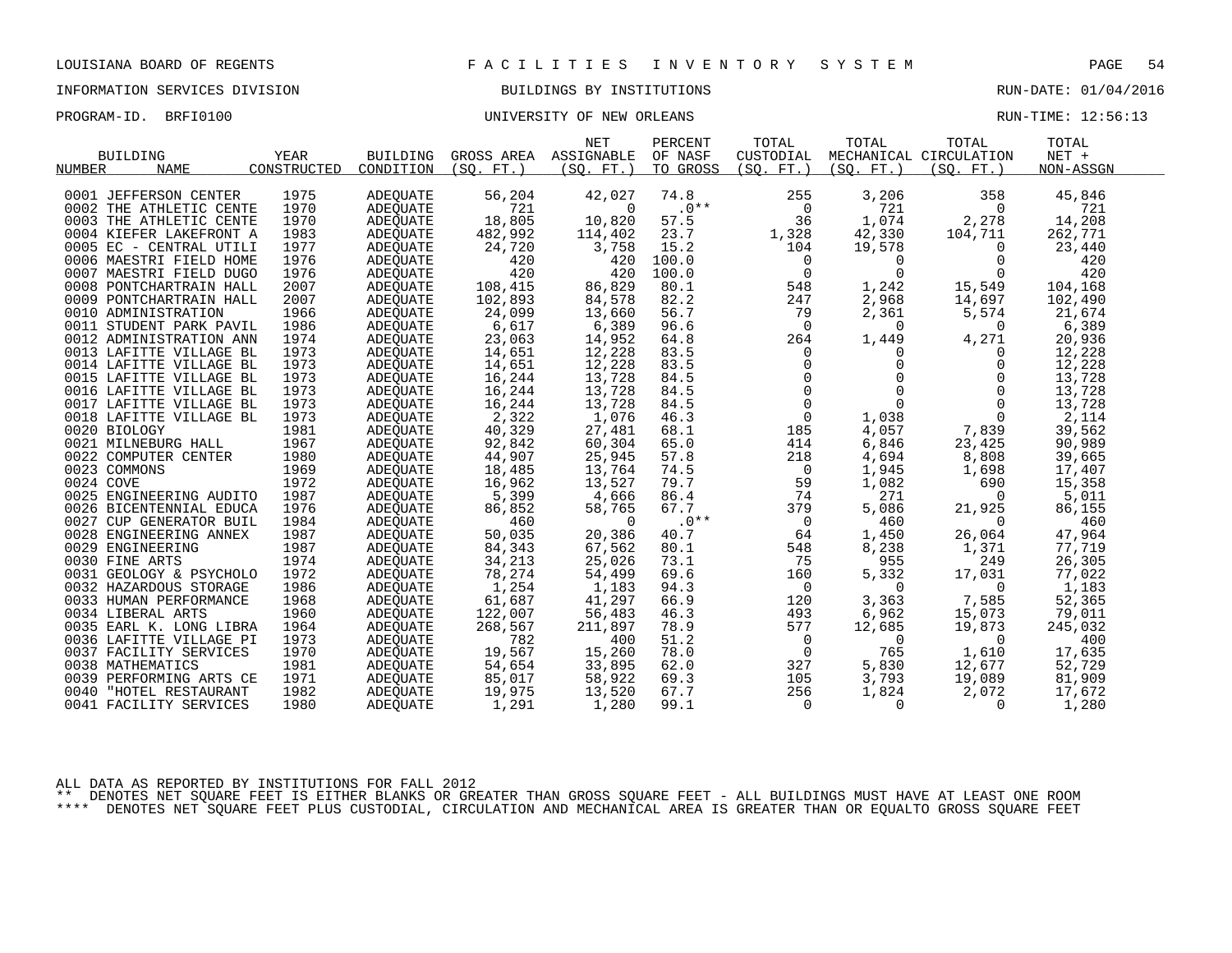# INFORMATION SERVICES DIVISION BUILDINGS BY INSTITUTIONS AND RUN-DATE: 01/04/2016

### PROGRAM-ID. BRFI0100 CONTROLLER STATE STATE UNIVERSITY OF NEW ORLEANS CONTROLLER STATE RUN-TIME: 12:56:13

| <b>BUILDING</b><br><b>NAME</b><br>NUMBER | YEAR<br>CONSTRUCTED | <b>BUILDING</b><br>CONDITION | GROSS AREA<br>(SO, FT.) | <b>NET</b><br>ASSIGNABLE<br>$SSO. FT.$ ) | PERCENT<br>OF NASF<br>TO GROSS | TOTAL<br>CUSTODIAL<br>(SO. FT. ) | TOTAL<br>(SO. FT. ) | TOTAL<br>MECHANICAL CIRCULATION<br>(SO. FT.) | TOTAL<br>$NET +$<br>NON-ASSGN |  |
|------------------------------------------|---------------------|------------------------------|-------------------------|------------------------------------------|--------------------------------|----------------------------------|---------------------|----------------------------------------------|-------------------------------|--|
|                                          |                     |                              |                         |                                          |                                |                                  |                     |                                              |                               |  |
| 0042 HRT GARAGE                          | 1982                | ADEQUATE                     | 624                     | 624                                      | 100.0                          | 0                                | 0                   | $\Omega$                                     | 624                           |  |
| 0043 SCIENCE                             | 1960                | REMOD-B                      | 122,236                 | 82,810                                   | 67.7                           | 307                              | 6,141               | 22,774                                       | 112,032                       |  |
| 0044 BUS TERMINAL                        | 1970                | ADEQUATE                     | 3,024                   | 696                                      | 23.0                           | 0                                | $\Omega$            | 0                                            | 696                           |  |
| 0045 UNIVERSITY CENTER                   | 1967                | <b>ADEOUATE</b>              | 124,204                 | 86,863                                   | 69.9                           | 339                              | 5,889               | 6,187                                        | 99,278                        |  |
| 0046 CENTRAL UTILITIES                   | 1961                | ADEOUATE                     | 3,112                   | 672                                      | 21.6                           | $\Omega$                         | 1,646               | 84                                           | 2,402                         |  |
| 0047 CHILDREN'S CENTER                   | 1993                | ADEQUATE                     | 15,274                  | 10,576                                   | 69.2                           |                                  | 749                 | 1,691                                        | 13,016                        |  |
| 0048 OLIVER ST. PE' CEN                  | 1996                | <b>ADEOUATE</b>              | 29,945                  | 15,904                                   | 53.1                           | 130                              | 2,896               | 4,767                                        | 23,697                        |  |
| 0049 CHEMICAL SCIENCE                    | 1997                | ADEQUATE                     | 62,562                  | 40,767                                   | 65.2                           | 255                              | 4,619               | 16,093                                       | 61,734                        |  |
| 0050 CNTR FOR ENERGY RE                  | 2002                | ADEQUATE                     | 87,414                  | 69,970                                   | 80.0                           | 155                              | 7,214               | 9,866                                        | 87,205                        |  |
| 0051 RECREATION & FITNE                  | 2002                | ADEQUATE                     | 114,424                 | 69,123                                   | 60.4                           | 166                              | 9,794               | 9,204                                        | 88,287                        |  |
| 0052 BIOLOGY GREENHOUSE                  | 2005                | ADEQUATE                     | 1,030                   | 990                                      | 96.1                           | 0                                |                     |                                              | 990                           |  |
| 0053 BIOLOGY GREENHOUSE                  | 2005                | ADEQUATE                     | 1,039                   | 990                                      | 95.3                           |                                  |                     |                                              | 990                           |  |
| 0054 BIOLOGY GREENHOUSE                  | 2005                | ADEQUATE                     | 870                     | 500                                      | 57.5                           |                                  |                     |                                              | 500                           |  |
| 0055 KIRSCHMAN HALL                      | 2005                | ADEOUATE                     | 141,648                 | 75,466                                   | 53.3                           | 500                              | 11,432              | 2,610                                        | 90,008                        |  |
| 0056 BASEBALL BATTING C                  | 2002                | ADEQUATE                     | 4,000                   | 4,000                                    | 100.0                          | 0                                |                     |                                              | 4,000                         |  |
| 0057 MILNEBURG HALL BOI                  | 2009                | ADEQUATE                     | 1,855                   | $\Omega$                                 | $.0**$                         |                                  | 1,855               |                                              | 1,855                         |  |
| 0058 NORTH CHILLER PLAN                  | 2009                | ADEOUATE                     | 3,968                   | $\Omega$                                 | $.0**$                         |                                  | 3,600               |                                              | 3,600                         |  |
| 0059 BOAT STORAGE #1                     | 1992                | ADEQUATE                     | 1,488                   | 1,463                                    | 98.3                           |                                  |                     |                                              | 1,463                         |  |
| 0060 BOAT STORAGE #2                     | 1992                | ADEQUATE                     | 1,488                   | 1,440                                    | 96.8                           |                                  |                     |                                              | 1,440                         |  |
| 0061 ENGINEERING COVERE                  | 1987                | ADEQUATE                     | 6,518                   | $\Omega$                                 | $.0**$                         |                                  |                     | 6,518                                        | 6,518                         |  |
| 0070 GOLDRING HALL                       | 2003                | ADEQUATE                     | 48,860                  | 48,860                                   | 100.0                          |                                  |                     |                                              | 48,860                        |  |
| 0071 PRESIDENT'S RESIDE                  | 1985                | ADEOUATE                     | 5,246                   | 5,246                                    | 100.0                          |                                  |                     |                                              | 5,246                         |  |
| 0072 WWNO TRANSMITTER T                  | 1990                | <b>ADEQUATE</b>              | 192                     | 20                                       | 10.4                           | $\Omega$                         |                     |                                              | 20                            |  |
| 0073 PRIVATEER CLUBHOUS                  | 1984                | <b>ADEOUATE</b>              | 4,354                   | 1,971                                    | 45.3                           | 38                               | 152                 | 1,218                                        | 3,379                         |  |
| 0074 PRIVATEER BATHROOM                  | 1996                | ADEQUATE                     | 543                     | 163                                      | 30.0                           | 0                                | 280                 |                                              | 443                           |  |
| 0075<br>TENNIS CENTER                    | 2007                | ADEQUATE                     | 6,320                   | 2,112                                    | 33.4                           |                                  |                     |                                              | 2,112                         |  |
| COASTAL ED & RESEA<br>0076               | 2000                | ADEOUATE                     | 7,590                   | 7,554                                    | 99.5                           |                                  |                     |                                              | 7,554                         |  |
| 0077<br>ST. CLAUDE GALLERY               | 1940                | ADEOUATE                     | 3,332                   | 1,666                                    | 50.0                           |                                  |                     |                                              | 1,666                         |  |
| 0078 CHEVRON BUILDING                    | 1980                | OBSOLETE                     | 16,368                  | 16,368                                   | 100.0                          |                                  |                     | $\Omega$                                     | 16,368                        |  |
|                                          |                     |                              |                         |                                          |                                |                                  |                     |                                              |                               |  |

ALL DATA AS REPORTED BY INSTITUTIONS FOR FALL 2012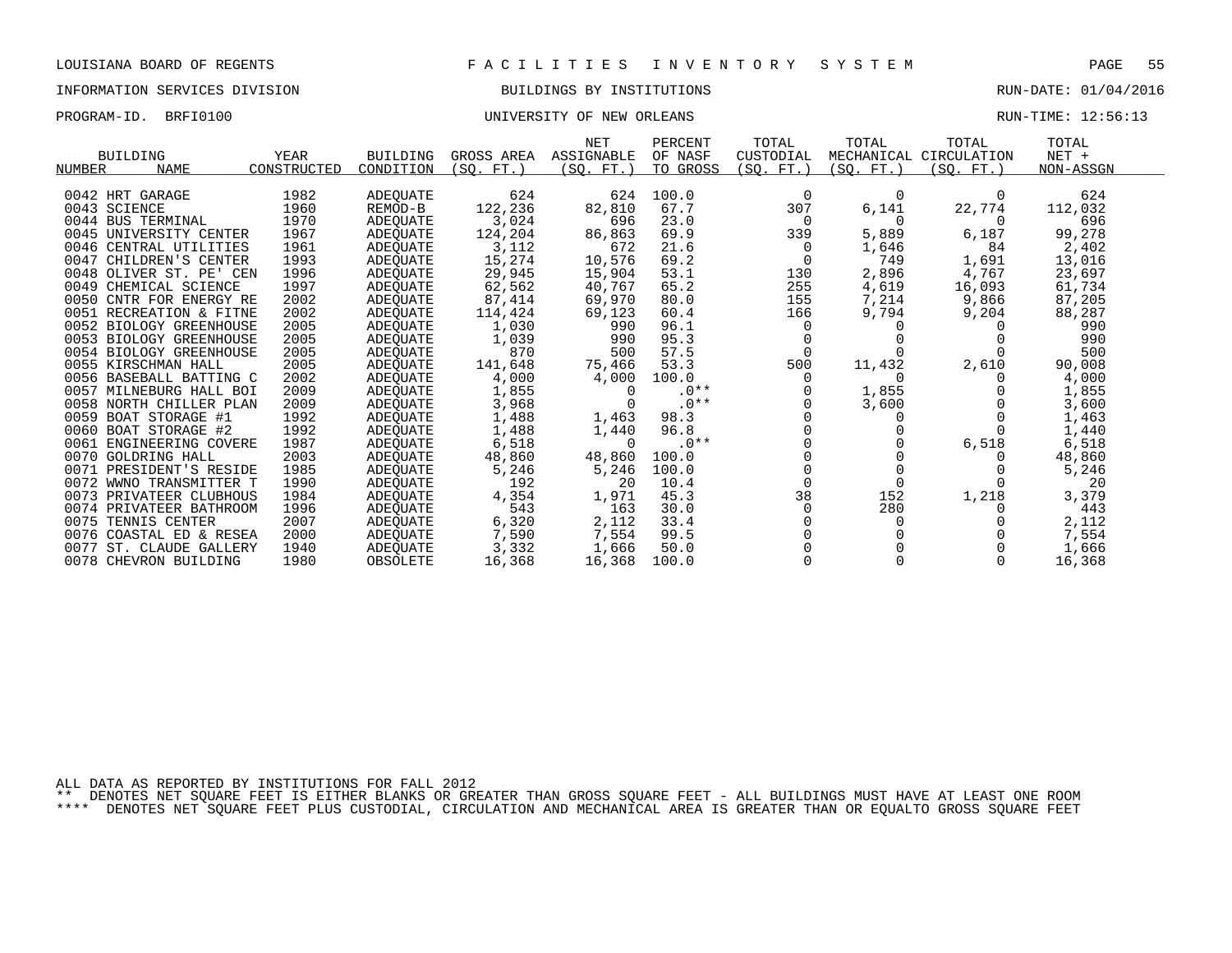## INFORMATION SERVICES DIVISION BUILDINGS BY INSTITUTIONS RUN-DATE: 01/04/2016

## PROGRAM-ID. BRFI0100 **EXELOPMENT** LSU AGR. SCIENCE & RURAL DEVELOPMENT RUN-TIME: 12:56:13

| <b>BUILDING</b><br><b>NUMBER</b><br><b>NAME</b> | YEAR<br>CONSTRUCTED | <b>BUILDING</b><br>CONDITION | GROSS AREA<br>(SO <sub>2</sub> )<br>FT. | <b>NET</b><br>ASSIGNABLE<br>(SO. FT.) | PERCENT<br>OF NASF<br>TO GROSS | TOTAL<br>CUSTODIAL<br>(SO. FT.) | TOTAL<br>MECHANICAL<br>(SO.<br>$FT.$ ) | TOTAL<br>CIRCULATION<br>SO.<br>FT. | TOTAL<br>$NET +$<br>NON-ASSGN |  |
|-------------------------------------------------|---------------------|------------------------------|-----------------------------------------|---------------------------------------|--------------------------------|---------------------------------|----------------------------------------|------------------------------------|-------------------------------|--|
| 0100 DAIRY CENTRAL OFC                          | 1947                |                              |                                         | 9,120                                 | 79.1                           | 31                              | 283                                    |                                    |                               |  |
|                                                 |                     | ADEQUATE                     | 11,537                                  |                                       |                                |                                 |                                        |                                    | 9,434                         |  |
| 0101 DAIRY BULL BARN<br>0102 DAIRY HAY BARN     | 1947<br>1947        | ADEOUATE                     | 20,600                                  | 10,867                                | 52.8<br>100.0                  | $\Omega$                        | 250                                    |                                    | 11,117                        |  |
| 0103<br>DAIRY SM BULL BARN                      | 1947                | ADEQUATE                     | 2,400<br>544                            | 2,400                                 |                                |                                 |                                        |                                    | 2,400<br>544                  |  |
| 0104 DAIRY SM BULL BARN                         | 1947                | ADEQUATE                     | 1,000                                   | 544<br>1,000                          | 100.0<br>100.0                 |                                 |                                        |                                    | 1,000                         |  |
| 0105 DAIRY CT BULL BARN                         | 1947                | ADEQUATE                     | 544                                     | 544                                   | 100.0                          |                                 |                                        |                                    | 544                           |  |
| 0106 DAIRY SM BULL BARN                         | 1947                | ADEQUATE                     | 544                                     | 544                                   | 100.0                          |                                 |                                        |                                    | 544                           |  |
| 0107 DAIRY SM BULL BARN                         | 1947                | ADEQUATE<br>ADEQUATE         | 544                                     | 544                                   | 100.0                          |                                 |                                        |                                    | 544                           |  |
| 0108<br>DAIRY SM BULL BARN                      | 1947                |                              | 544                                     | 544                                   | 100.0                          |                                 |                                        |                                    | 544                           |  |
| 0109<br>DAIRY SM BULL BARN                      | 1947                | ADEQUATE<br>ADEQUATE         | 544                                     | 544                                   | 100.0                          |                                 |                                        |                                    | 544                           |  |
| 0110 DAIRY SM BULL BARN                         | 1947                | ADEQUATE                     | 544                                     | 544                                   | 100.0                          |                                 |                                        |                                    | 544                           |  |
| 0186 DAIRY STALL BARN                           | 1957                | ADEOUATE                     | 12,500                                  | 12,500                                | 100.0                          |                                 |                                        |                                    | 12,500                        |  |
| 0204 DAIRY MILK PARLOR                          | 1959                | ADEOUATE                     | 5,100                                   | 3,936                                 | 77.2                           |                                 | 242                                    | 120                                | 4,298                         |  |
| 0330 DAIRY SM BULL BARN                         | 1974                | ADEQUATE                     | 544                                     | 544                                   | 100.0                          |                                 |                                        |                                    | 544                           |  |
| 0331 DAIRY SM BULL BARN                         | 1974                | ADEQUATE                     | 544                                     | 544                                   | 100.0                          |                                 |                                        |                                    | 544                           |  |
| 0332 DAIRY SM BULL BARN                         | 1974                | ADEQUATE                     | 544                                     | 544                                   | 100.0                          |                                 |                                        |                                    | 544                           |  |
| 0333 DAIRY MANAGER RES                          | 1974                | ADEOUATE                     | 2,044                                   | 2,000                                 | 97.8                           |                                 |                                        |                                    | 2,000                         |  |
| 0346 DAIRY CALF BARN                            | 1975                | ADEQUATE                     | 2,932                                   | 1,934                                 | 66.0                           |                                 | 64                                     | 80                                 | 2,078                         |  |
| 0404 DAIRY SHED                                 | 1981                | ADEQUATE                     | 1,620                                   | 1,100                                 | 67.9                           |                                 |                                        |                                    | 1,100                         |  |
| 0453 DAIRY CNTL BARN                            | 1999                | ADEQUATE                     | 15,768                                  | 3,765                                 | 23.9                           |                                 |                                        |                                    | 3,765                         |  |
| 0483 DAIRY SILOS                                | 1901                | REMOD-A                      | 237                                     | 207                                   | 87.3                           |                                 |                                        |                                    | 207                           |  |
| 0484 DAIRY NUTRITION BL                         | 1901                | <b>ADEOUATE</b>              | 2,051                                   | 1,949                                 | 95.0                           |                                 |                                        |                                    | 1,949                         |  |
| 0899 HEIFER BARN                                | 1999                | ADEQUATE                     | 3,040                                   | 3,000                                 | 98.7                           |                                 |                                        |                                    | 3,000                         |  |
| 0900<br>IMPL. BLDG.                             | 2000                | ADEQUATE                     | 4,000                                   | 3,500                                 | 87.5                           |                                 |                                        |                                    | 3,500                         |  |
| 1007<br>SHED                                    | 1979                | ADEOUATE                     | 276                                     | 270                                   | 97.8                           |                                 |                                        |                                    | 270                           |  |
| 1008 COVER                                      | 1974                | ADEOUATE                     | 3,355                                   | 3,000                                 | 89.4                           |                                 |                                        |                                    | 3,000                         |  |
| 1011 OFFICE                                     | 1976                | <b>ADEOUATE</b>              | 2,845                                   | 2,700                                 | 94.9                           |                                 |                                        |                                    | 2,700                         |  |
|                                                 |                     |                              |                                         |                                       |                                |                                 |                                        |                                    |                               |  |

ALL DATA AS REPORTED BY INSTITUTIONS FOR FALL 2012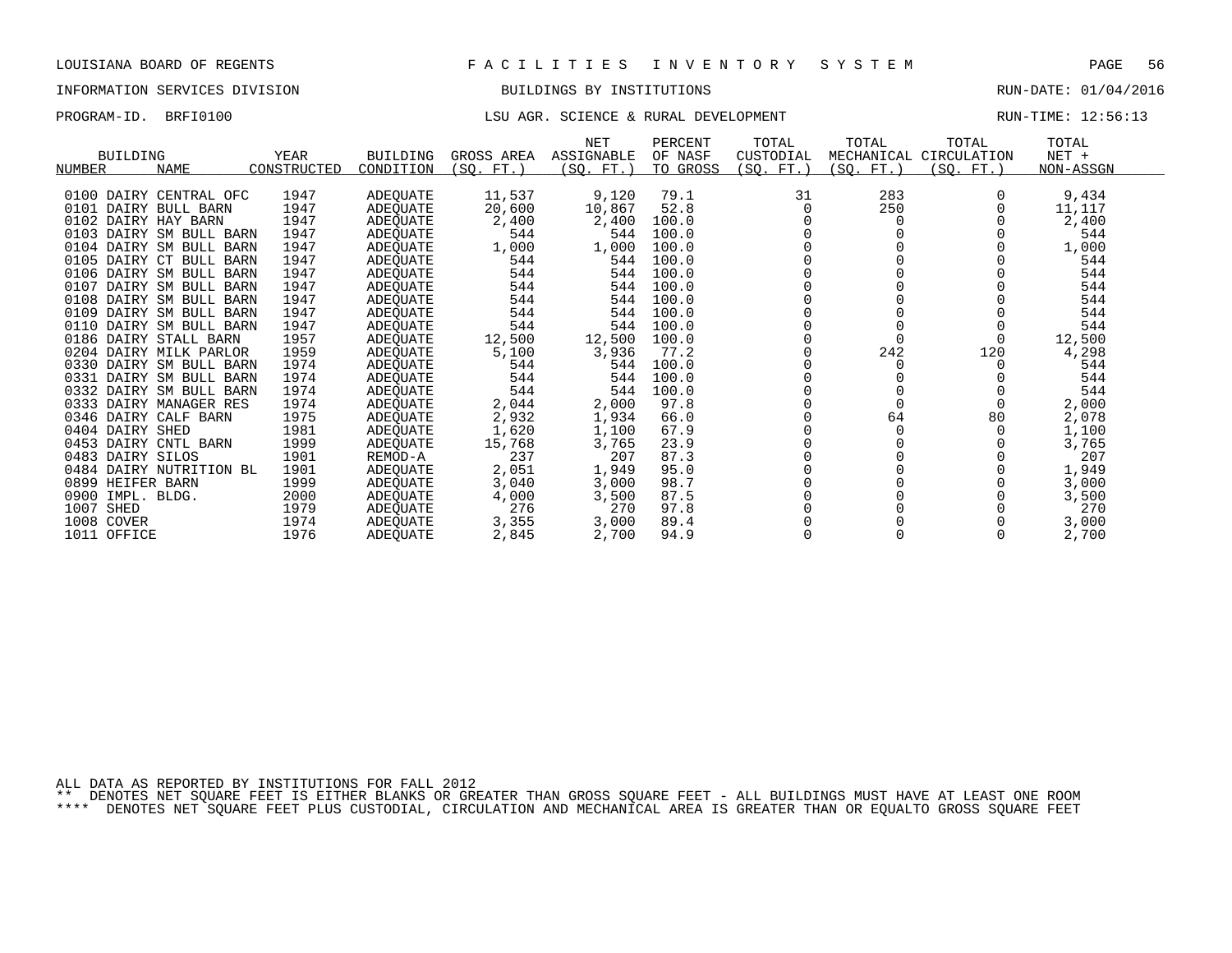# INFORMATION SERVICES DIVISION BUILDINGS BY INSTITUTIONS AND RUN-DATE: 01/04/2016

### PROGRAM-ID. BRFI0100 COMPUTER LEGISLATION CONTER LISU AGRI. BURDEN RESEARCH CENTER CONTER RUN-TIME: 12:56:13

| YEAR<br>BUILDING<br>CONSTRUCTED<br>NAME<br>NUMBER | <b>BUILDING</b><br>CONDITION | GROSS AREA<br>(SQ. FT.) | NET<br>ASSIGNABLE<br>(SQ. FT.) | PERCENT<br>OF NASF<br>TO GROSS | TOTAL<br>CUSTODIAL<br>(SO. FT.) | TOTAL<br>MECHANICAL<br>(SO. FT.) | TOTAL<br>CIRCULATION<br>(SQ. FT.) | TOTAL<br>$NET +$<br>NON-ASSGN |
|---------------------------------------------------|------------------------------|-------------------------|--------------------------------|--------------------------------|---------------------------------|----------------------------------|-----------------------------------|-------------------------------|
|                                                   |                              |                         |                                |                                |                                 |                                  |                                   |                               |
| 1947<br>0094 OLD TURF BLDG                        | ADEOUATE                     | 1,176                   | 1,176                          | 100.0                          |                                 |                                  |                                   | 1,176                         |
| 1967<br>0244 BRICK STAFF RESID                    | ADEOUATE                     | 2,160                   | 2,160                          | 100.0                          |                                 |                                  |                                   | 2,160                         |
| 0245<br>IRRIGATION WELL<br>1967                   | ADEQUATE                     | 36                      | 36                             | 100.0                          |                                 |                                  |                                   | 36                            |
| 1967<br>0246 NORTH STEEL STOR B                   | ADEOUATE                     | 6,045                   | 6,000                          | 99.3                           |                                 |                                  |                                   | 6,000                         |
| 0282 WORKERS HOUSE<br>1972                        | ADEOUATE                     | 1,122                   | 1,122                          | 100.0                          |                                 |                                  |                                   | 1,122                         |
| 1973<br>0299<br>SOUTH STEEL STOR B                | ADEQUATE                     | 10,403                  | 10,305                         | 99.1                           |                                 | 98                               |                                   | 10,403                        |
| 1980<br>0386 GLASS GREENHOUSE                     | ADEOUATE                     | 1,344                   | 1,344                          | 100.0                          |                                 |                                  |                                   | 1,344                         |
| 1980<br>0387 CONCRETE SHADEHOUS                   | ADEQUATE                     | 3,100                   | 3,100                          | 100.0                          |                                 |                                  |                                   | 3,100                         |
| 0388 FIELD OFFICE<br>1980                         | ADEOUATE                     | 738                     | 576                            | 78.0                           |                                 | 130                              |                                   | 706                           |
| 0396 ORNAMENTAL LAB<br>1981                       | ADEQUATE                     | 1,800                   | 1,632                          | 90.7                           |                                 | 99                               |                                   | 1,731                         |
| 1981<br>0397<br><b>BIG SHADEHOUSE</b>             | ADEOUATE                     | 11,200                  | 11,200                         | 100.0                          |                                 |                                  |                                   | 11,200                        |
| 1983<br>0415<br>IONE BURDEN CONF C                | ADEOUATE                     | 4,200                   | 2,896                          | 69.0                           | 32                              | 412                              |                                   | 3,340                         |
| 1984<br>0426 PROPOGATION GREENH                   | ADEOUATE                     | 6,000                   | 6,000                          | 100.0                          |                                 |                                  |                                   | 6,000                         |
| 1985<br>0434 ORN STOR SHED & PO                   | ADEOUATE                     | 1,206                   | 1,165                          | 96.6                           |                                 | 41                               |                                   | 1,206                         |
| 2002<br>0921 GREENHOUSE #3 CONP                   | ADEOUATE                     | 3,840                   | 3,840                          | 100.0                          |                                 |                                  |                                   | 3,840                         |
| 1988<br>0945<br>BURDEN POND<br>GAZEBO             | ADEOUATE                     | 92                      | 89                             | 96.7                           |                                 |                                  |                                   | 89                            |
| 2004<br>0976 GRNHSE A O&T                         | ADEOUATE                     | 2,880                   | 2,880                          | 100.0                          |                                 |                                  |                                   | 2,880                         |
| 0985 PEST SHED BLDG<br>1996                       | ADEQUATE                     | 810                     | 800                            | 98.8                           |                                 |                                  |                                   | 800                           |
| 0987<br>2002<br>GREENHOUSE                        | ADEOUATE                     | 1,440                   | 1,439                          | 99.9                           |                                 |                                  |                                   | 1,439                         |
| 0988<br>2002<br>GREENHOUSE                        | ADEOUATE                     | 4,608                   | 4,607                          | 100.0                          |                                 |                                  |                                   | 4,607                         |
| 0989 O&T STORAGE<br>2005                          | ADEOUATE                     | 2,400                   | 2,350                          | 97.9                           |                                 |                                  |                                   | 2,350                         |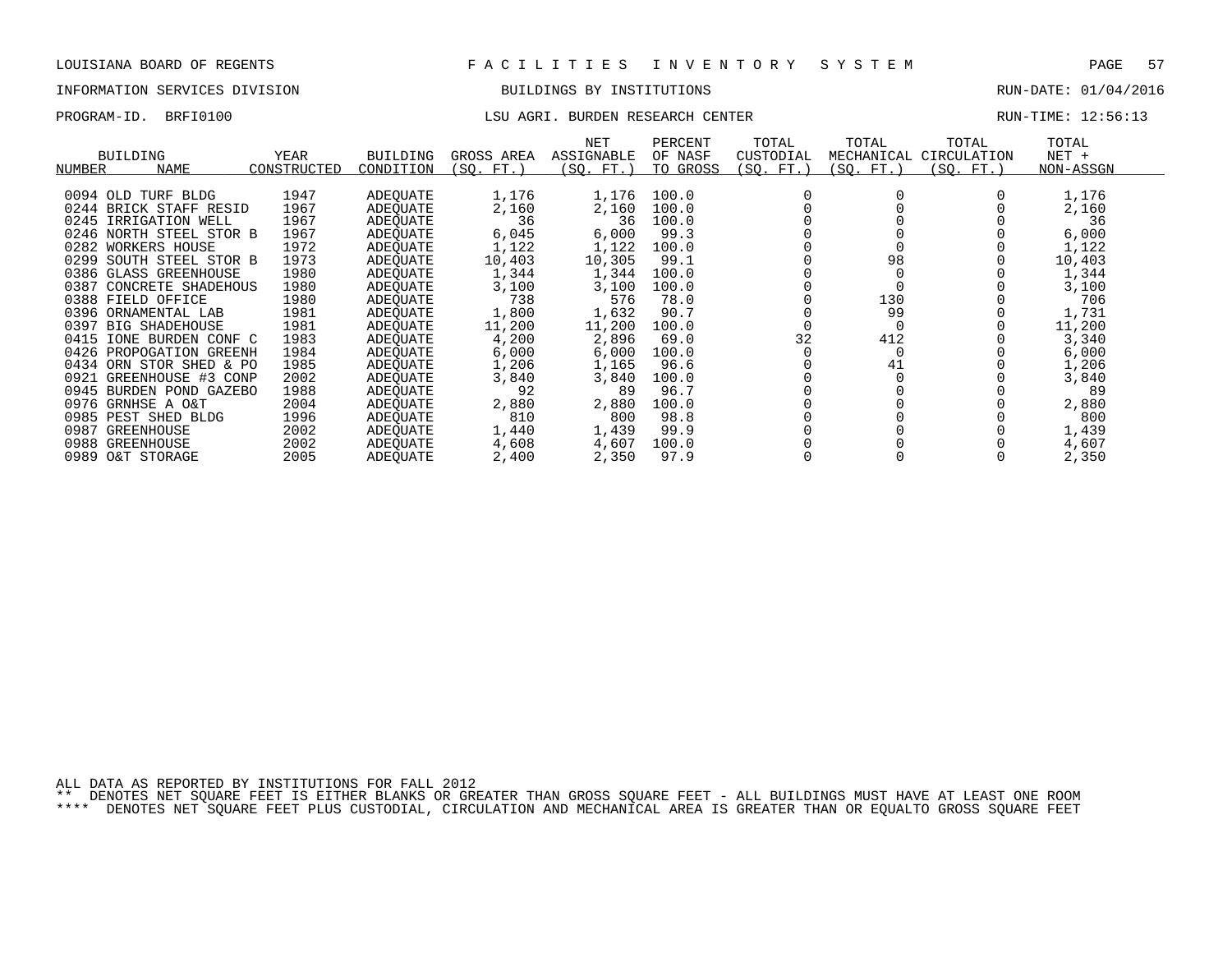## INFORMATION SERVICES DIVISION BUILDINGS BY INSTITUTIONS RUN-DATE: 01/04/2016

## PROGRAM-ID. BRFI0100 **EXELL AGRI. BEN-HUR RESEARCH CENTER** RUN-TIME: 12:56:13

|                           |             |                 |              | <b>NET</b> | PERCENT  | TOTAL               | TOTAL       | TOTAL                  | TOTAL        |  |
|---------------------------|-------------|-----------------|--------------|------------|----------|---------------------|-------------|------------------------|--------------|--|
| BUILDING                  | YEAR        | <b>BUILDING</b> | GROSS AREA   | ASSIGNABLE | OF NASF  | CUSTODIAL           |             | MECHANICAL CIRCULATION | $NET +$      |  |
| <b>NAME</b><br>NUMBER     | CONSTRUCTED | CONDITION       | (SO. FT. )   | (SQ. FT.)  | TO GROSS | (SO. FT. )          | (SO. FT.)   | (SO. FT.)              | NON-ASSGN    |  |
|                           |             |                 |              |            |          |                     |             |                        |              |  |
| 0047 MARYE SHED           | 1935        | ADEQUATE        | 3,456        | 3,456      | 100.0    | 0                   | 0           | 0                      | 3,456        |  |
| 0089 SHED                 | 1946        | <b>ADEOUATE</b> | 5,000        | 5,000      | 100.0    | $\mathbf 0$         | $\mathbf 0$ | 0                      | 5,000        |  |
| 0112 HOG SHED ISOLAT BA   | 1948        | ADEQUATE        | 750          | 750        | 100.0    | 0                   | $\mathbf 0$ | 0                      | 750          |  |
| 0127 QUONSET              | 1950        | ADEQUATE        | 1,200        | 1,200      | 100.0    | 0                   | $\Omega$    | $\Omega$               | 1,200        |  |
| 0128 SHEEP WORKING BARN   | 1950        | ADEQUATE        | 1,000        | 1,000      | 100.0    | 0                   | $\Omega$    | $\Omega$               | 1,000        |  |
| 0129 ROP BARN             | 1951        | ADEQUATE        | 2,000        | 1,600      | 80.0     | 0                   | 400         | 0                      | 2,000        |  |
| 0131 HORSE BREEDING BAR   | 1952        | ADEQUATE        | 2,400        | 2,400      | 100.0    | 0                   | $\Omega$    | $\Omega$               | 2,400        |  |
| 0132 SHEEP FEED LOT BAR   | 1952        | ADEQUATE        | 1,600        | 1,600      | 100.0    | $\Omega$            | $\Omega$    | $\Omega$               | 1,600        |  |
| 0139 BEEF RESIDENCE       | 1954        | ADEQUATE        | 1,500        | 1,500      | 100.0    | $\mathbf 0$         | $\Omega$    | $\Omega$               | 1,500        |  |
| 0140 SHOP RESIDENCE       | 1954        | <b>ADEOUATE</b> | 1,050        | 1,050      | 100.0    | $\mathsf 0$         | $\mathbf 0$ | $\Omega$               | 1,050        |  |
| 0145 FARM SERV RESIDENC   | 1955        | ADEQUATE        | 800          | 800        | 100.0    | 0                   | $\mathbf 0$ | $\Omega$               | 800          |  |
| 0147 SHEEP/HORSE RES      | 1955        | ADEQUATE        | 1,200        | 1,200      | 100.0    | $\Omega$            | $\Omega$    | $\Omega$               | 1,200        |  |
| 0247 SWINE FARM RES       | 1967        | ADEQUATE        | 1,340        | 1,340      | 100.0    | $\mathsf 0$         | $\mathbf 0$ | 0                      | 1,340        |  |
| 0257 SWINE FEEDLOT BARN   | 1968        | ADEQUATE        | 2,800        | 2,800      | 100.0    | $\mathbf 0$         | $\Omega$    | $\Omega$               | 2,800        |  |
| 0262 STOR BLDG            | 1969        | ADEQUATE        | 1,440        | 1,440      | 100.0    | $\mathbf 0$         | $\Omega$    | $\Omega$               | 1,440        |  |
| 0265 RESI DIR RESIDENT    | 1969        | ADEQUATE        | 1,650        | 1,650      | 100.0    | 0                   | $\mathbf 0$ | 0                      | 1,650        |  |
| 0286 IRRIGATION WELL      | 1972        | ADEQUATE        | 120          | 120        | 100.0    | $\mathsf 0$         | $\Omega$    | $\Omega$               | 120          |  |
| 0290 BARN #3              | 1972        | ADEQUATE        | 3,280        | 3,280      | 100.0    | $\mathbf 0$         | $\Omega$    | $\Omega$               | 3,280        |  |
| 0291 BARN#1               | 1972        | ADEQUATE        | 2,700        | 2,700      | 100.0    | $\mathbf 0$         | $\Omega$    | $\Omega$               | 2,700        |  |
| 0300 SWINE IMPLEMENT SH   | 1973        | ADEOUATE        | 900          | 900        | 100.0    | $\mathsf{O}\xspace$ | $\mathbf 0$ | $\Omega$               | 900          |  |
| 0304 SHEEP BARN HDQR      | 1974        | ADEQUATE        | 1,728        | 1,728      | 100.0    | 0                   | $\mathbf 0$ | $\Omega$               | 1,728        |  |
| 0305 RESIDENCE            | 1974        | ADEQUATE        | 1,700        | 1,700      | 100.0    | $\Omega$            | $\Omega$    | $\Omega$               | 1,700        |  |
| 0306 SHOP                 | 1974        | ADEQUATE        | 1,440        | 1,440      | 100.0    | $\mathsf 0$         | $\mathbf 0$ | 0                      | 1,440        |  |
| 0310 SWINE GROWING BARN   | 1974        | ADEQUATE        | 3,536        | 3,536      | 100.0    | $\mathbf 0$         | 0           | 0                      | 3,536        |  |
| 0311 SWINE FEED MILL      | 1974        | ADEQUATE        | 1,200        | 1,200      | 100.0    | $\Omega$            | $\Omega$    | $\Omega$               | 1,200        |  |
| 0312 MAIN HORSE BARN      | 1974        | ADEQUATE        | 3,116        | 3,116      | 100.0    | 0                   | $\Omega$    | 0                      | 3,116        |  |
| 0313<br>CROSSBRED HAY B # | 1974        | ADEQUATE        | 6,825        | 6,825      | 100.0    | $\mathbf 0$         | $\mathbf 0$ | $\Omega$               | 6,825        |  |
| 0314 CROSSBRED HAY BARN   | 1974        | ADEQUATE        | 6,825        | 6,825      | 100.0    | $\mathbf 0$         | $\Omega$    | $\Omega$               | 6,825        |  |
| 0315 PUREBRED BARN        | 1974        |                 | 3,840        | 3,840      | 100.0    | 0                   | $\mathbf 0$ | 0                      | 3,840        |  |
| 0316 BARN #2              | 1974        | ADEQUATE        |              | 3,280      | 100.0    | $\mathsf{O}\xspace$ | $\Omega$    | $\Omega$               |              |  |
| 0336 GOAT BARN            | 1975        | ADEQUATE        | 3,280<br>500 | 500        | 100.0    | $\mathbf 0$         | $\mathbf 0$ | $\Omega$               | 3,280<br>500 |  |
|                           |             | ADEQUATE        |              |            |          | $\mathbf 0$         | $\Omega$    | $\Omega$               |              |  |
| 0356 STOR BLDG            | 1977        | ADEQUATE        | 7,480        | 7,480      | 100.0    |                     | $\Omega$    | $\Omega$               | 7,480        |  |
| 0357 SHOP                 | 1977        | ADEQUATE        | 3,200        | 3,200      | 100.0    | $\mathsf{O}\xspace$ |             |                        | 3,200        |  |
| 0359 EAST FEEDING PEN     | 1977        | ADEQUATE        | 1,792        | 1,792      | 100.0    | 0                   | $\mathbf 0$ | 0                      | 1,792        |  |
| 0360 WEST FEEDING PEN     | 1977        | ADEQUATE        | 1,792        | 1,792      | 100.0    | $\mathbf 0$         | $\Omega$    | $\Omega$               | 1,792        |  |
| 0362 IMPLEMENT SHED       | 1977        | ADEQUATE        | 3,200        | 3,200      | 100.0    | $\mathbf 0$         | $\mathbf 0$ | $\Omega$               | 3,200        |  |
| 0389 SERVICE UNIT SHOP    | 1980        | ADEQUATE        | 2,450        | 2,298      | 93.8     | $\mathbf 0$         | 102         | $\Omega$               | 2,400        |  |
| 0390 SWINE BARN/OFFICE    | 1980        | ADEQUATE        | 4,800        | 4,494      | 93.6     | $\Omega$            | 306         | 0                      | 4,800        |  |
| 0391 HEADOUARTERS         | 1980        | ADEOUATE        | 720          | 468        | 65.0     | 0                   | 140         | 0                      | 608          |  |
| 0392 STORAGE              | 1980        | ADEQUATE        | 400          | 400        | 100.0    | $\Omega$            | $\Omega$    | $\Omega$               | 400          |  |

ALL DATA AS REPORTED BY INSTITUTIONS FOR FALL 2012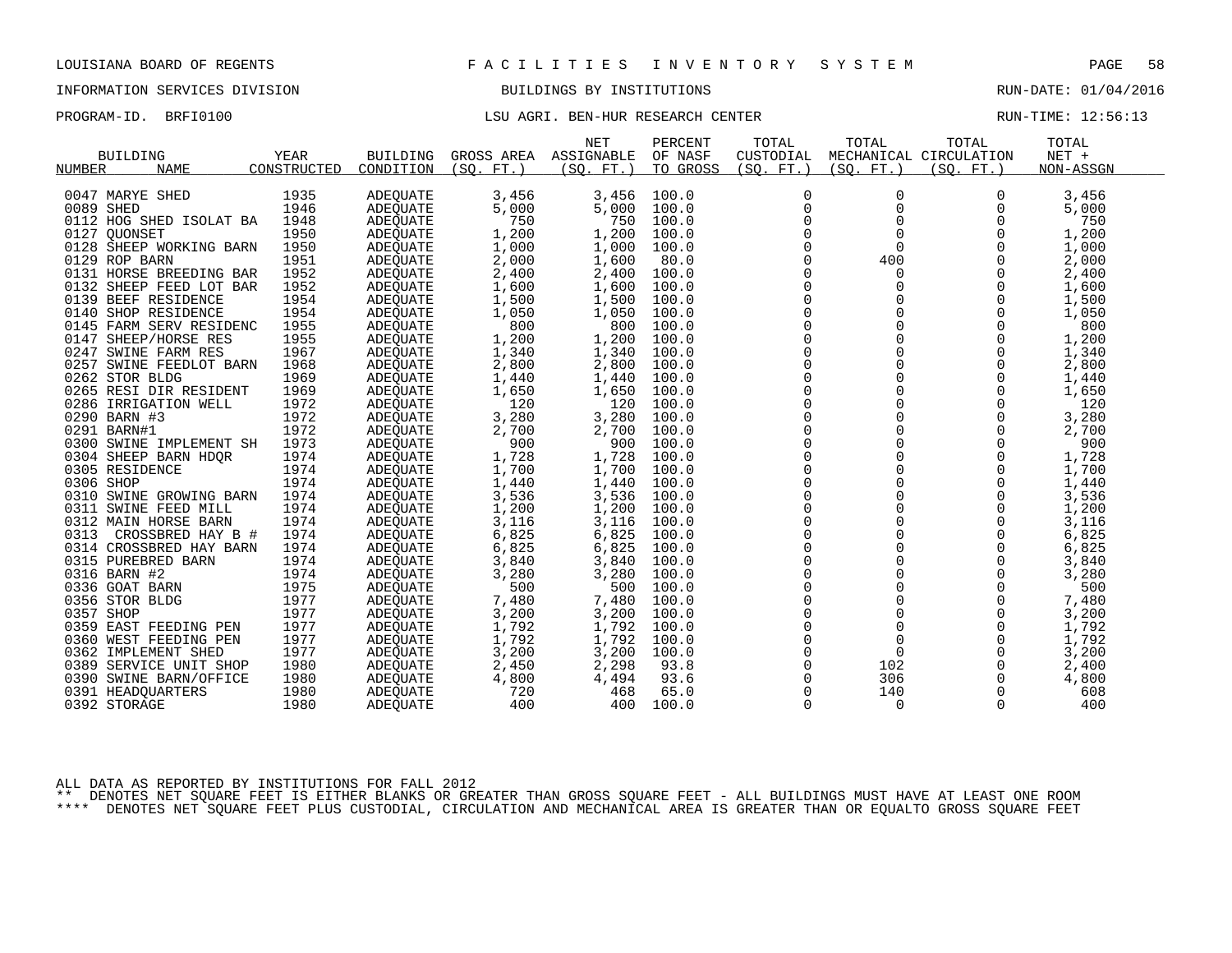## INFORMATION SERVICES DIVISION BUILDINGS BY INSTITUTIONS RUN-DATE: 01/04/2016

## PROGRAM-ID. BRFI0100 **EXELL AGRI. BEN-HUR RESEARCH CENTER** RUN-TIME: 12:56:13

|                       |                         |             |                 |                 | <b>NET</b> | PERCENT  | TOTAL       | TOTAL       | TOTAL                  | TOTAL     |
|-----------------------|-------------------------|-------------|-----------------|-----------------|------------|----------|-------------|-------------|------------------------|-----------|
| <b>BUILDING</b>       |                         | <b>YEAR</b> | <b>BUILDING</b> | GROSS AREA      | ASSIGNABLE | OF NASF  | CUSTODIAL   |             | MECHANICAL CIRCULATION | NET +     |
| NUMBER                | <b>NAME</b>             | CONSTRUCTED | CONDITION       | $FT.$ )<br>(SO. | (SQ. FT. ) | TO GROSS | (SO. FT.)   | (SO. FT.)   | (SO. FT.)              | NON-ASSGN |
|                       |                         |             |                 |                 |            |          |             |             |                        |           |
| 0393 METABOLISM BLDG  |                         | 1980        | ADEQUATE        | 4,880           | 4,661      | 95.5     | $\mathbf 0$ | 219         | $\Omega$               | 4,880     |
|                       | 0405 WEED CONTROL SHOP  | 1982        | ADEQUATE        | 2,265           | 2,103      | 92.8     | $\mathbf 0$ | 84          | 0                      | 2,187     |
| 0406 SWINE SCALE SHED |                         | 1982        | ADEQUATE        | 240             | 192        | 80.0     | $\mathbf 0$ | $\Omega$    | $\Omega$               | 192       |
| 0416 LAB              |                         | 1983        | ADEQUATE        | 1,260           | 1,120      | 88.9     | $\Omega$    | $\mathbf 0$ | $\Omega$               | 1,120     |
| 0417 HATCHERY         |                         | 1983        | ADEQUATE        | 1,984           | 1,984      | 100.0    | 0           | $\mathbf 0$ | 0                      | 1,984     |
| 0441 STOR BLDG        |                         | 1986        | ADEQUATE        | 3,000           | 3,000      | 100.0    | $\Omega$    | $\Omega$    | $\Omega$               | 3,000     |
|                       | 0454 HORSE SQ BALE BARN | 1901        | ADEQUATE        | 3,072           | 3,072      | 100.0    | 0           | $\mathbf 0$ | $\Omega$               | 3,072     |
|                       | 0456 PLANT SCI TRACSHED | 1901        | ADEQUATE        | 972             | 972        | 100.0    | 0           | $\mathbf 0$ | $\Omega$               | 972       |
|                       | 0457 PLANT SCIENCE SHED | 1901        | ADEQUATE        | 1,360           | 1,358      | 99.9     | $\mathbf 0$ | $\Omega$    | $\Omega$               | 1,358     |
| 0458 MULE BARN        |                         | 1901        | ADEQUATE        | 1,260           | 1,260      | 100.0    | 0           | $\mathbf 0$ | 0                      | 1,260     |
| 0459 SHEEP BARN       |                         | 1901        | ADEQUATE        | 1,300           | 1,300      | 100.0    | $\mathbf 0$ | 0           | $\Omega$               | 1,300     |
|                       | 0512 PUREBRED HAY BARN  | 1978        | ADEQUATE        | 3,200           | 3,200      | 100.0    | $\mathbf 0$ | $\Omega$    | $\Omega$               | 3,200     |
| 0513 IMPLEMENT SHED   |                         | 1974        | ADEQUATE        | 2,295           | 2,295      | 100.0    | 0           | $\mathbf 0$ | 0                      | 2,295     |
| 0514 CHUTE SHED       |                         | 1972        | <b>ADEOUATE</b> | 1,680           | 1,680      | 100.0    | $\mathsf 0$ | $\mathbf 0$ | $\Omega$               | 1,680     |
|                       | 0515 CROSSBRED EQUIP BL | 1974        | ADEQUATE        | 6,825           | 6,825      | 100.0    | 0           | $\Omega$    | $\Omega$               | 6,825     |
| 0516 HAY BARN #1      |                         | 1978        | ADEQUATE        | 3,200           | 3,200      | 100.0    | 0           | 0           | 0                      | 3,200     |
| 0518 OFFICE/STOR      |                         | 1979        | <b>ADEOUATE</b> | 2,400           | 2,400      | 100.0    | $\mathbf 0$ | 0           | 0                      | 2,400     |
| 0519 CHUTE SHED       |                         | 1965        | ADEQUATE        | 821             | 821        | 100.0    | 0           | 0           | $\Omega$               | 821       |
| 0635 IMPLEMENT SHED   |                         | 1980        | ADEOUATE        | 855             | 855        | 100.0    | $\mathbf 0$ | $\Omega$    | $\Omega$               | 855       |
| 0636 HORSE SHED #1    |                         | 1974        | ADEQUATE        | 336             | 336        | 100.0    | $\mathbf 0$ | $\mathbf 0$ | $\Omega$               | 336       |
| 0637 HORSE SHED #2    |                         | 1974        | ADEQUATE        | 336             | 336        | 100.0    | 0           | 0           | 0                      | 336       |
| 0638 HORSE SHED #3    |                         | 1974        | <b>ADEOUATE</b> | 336             | 336        | 100.0    | $\mathbf 0$ | $\Omega$    | $\Omega$               | 336       |
| 0639 SHEEP SHELTER #1 |                         | 1975        | ADEQUATE        | 540             | 540        | 100.0    | 0           | $\mathbf 0$ | 0                      | 540       |
| 0640 SHEEP SHELTER #2 |                         | 1975        | ADEQUATE        | 540             | 540        | 100.0    | $\mathbf 0$ | $\Omega$    | $\Omega$               | 540       |
| 0641 ANIMAL SHED #1   |                         | 1984        | <b>ADEOUATE</b> | 384             | 384        | 100.0    | $\mathbf 0$ | 0           | $\Omega$               | 384       |
| 0642 ANIMAL SHED #2   |                         | 1984        | ADEQUATE        | 384             | 384        | 100.0    | 0           | 0           | 0                      | 384       |
| 0644 FISH LAB STOR    |                         | 1969        | ADEQUATE        | 160             | 160        | 100.0    | 0           | $\Omega$    | $\Omega$               | 160       |
| 0646 GREENHOUSE       |                         | 1985        | ADEQUATE        | 3,024           | 3,024      | 100.0    | $\mathbf 0$ | $\Omega$    | $\Omega$               | 3,024     |
| 0648 MINERAL SHELTER  |                         | 1985        | ADEQUATE        | 150             | 150        | 100.0    | $\mathbf 0$ | $\Omega$    | $\Omega$               | 150       |
| 0651 FISH SHED        |                         | 1970        | ADEQUATE        | 516             | 516        | 100.0    | $\mathbf 0$ | $\mathbf 0$ | $\Omega$               | 516       |
|                       | 0653 ANIMAL WORK SHED # | 1980        | ADEQUATE        | 408             | 408        | 100.0    | $\mathbf 0$ | $\mathbf 0$ | $\Omega$               | 408       |
|                       | 0654 ANIMAL WORK SHED # | 1986        | ADEQUATE        | 360             | 360        | 100.0    | $\Omega$    | $\Omega$    | $\Omega$               | 360       |
| 0661 HORSE SHED #4    |                         | 1977        | ADEQUATE        | 631             | 631        | 100.0    | $\mathbf 0$ | $\mathbf 0$ | $\Omega$               | 631       |
| 0662 BULL SHED #1     |                         | 1977        | ADEQUATE        | 458             | 458        | 100.0    | 0           | $\mathbf 0$ | 0                      | 458       |
| 0663 BULL SHED #2     |                         | 1977        | ADEQUATE        | 458             | 458        | 100.0    | $\Omega$    | $\Omega$    | $\Omega$               | 458       |
| 0664 BULL SHED #3     |                         | 1977        | ADEQUATE        | 458             | 458        | 100.0    | $\mathbf 0$ | $\mathbf 0$ | $\Omega$               | 458       |
| 0665 BULL SHED #4     |                         | 1977        | ADEQUATE        | 458             | 458        | 100.0    | $\mathbf 0$ | $\mathbf 0$ | $\Omega$               | 458       |
| 0666 BULL SHED #5     |                         | 1977        | ADEQUATE        | 458             | 458        | 100.0    | $\Omega$    | $\Omega$    | $\Omega$               | 458       |
| 0668 CATTLE SHED      |                         | 1977        | ADEOUATE        | 1,868           | 1,868      | 100.0    | 0           | $\mathbf 0$ | 0                      | 1,868     |
| 0775 PEST WAREHOUSE   |                         | 1992        | ADEQUATE        | 864             | 864        | 100.0    | $\Omega$    | $\Omega$    | $\Omega$               | 864       |

ALL DATA AS REPORTED BY INSTITUTIONS FOR FALL 2012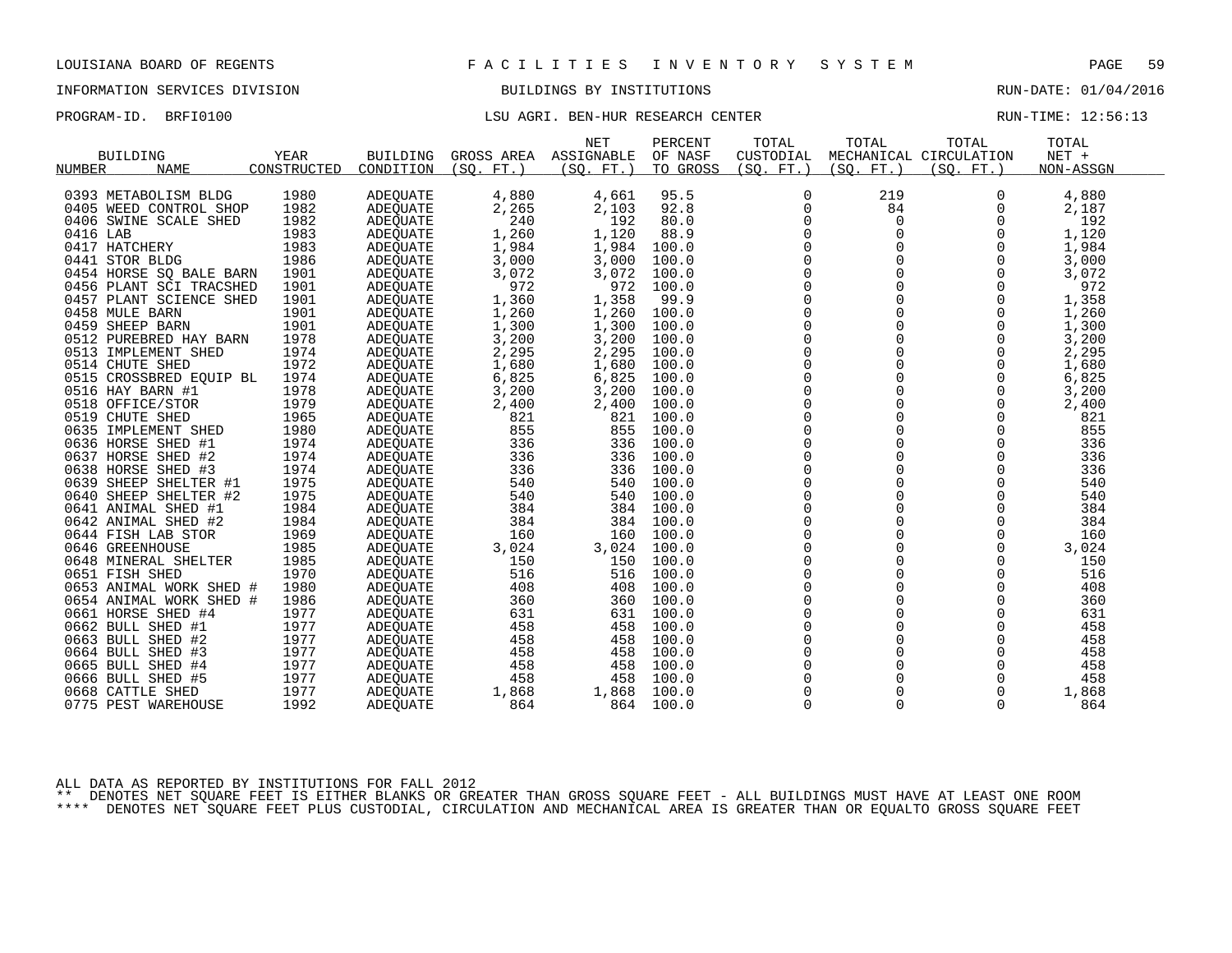## INFORMATION SERVICES DIVISION BUILDINGS BY INSTITUTIONS RUN-DATE: 01/04/2016

## PROGRAM-ID. BRFI0100 **EXELL AGRI. BEN-HUR RESEARCH CENTER** RUN-TIME: 12:56:13

|                         |             |                 |                 | <b>NET</b> | PERCENT  | TOTAL        | TOTAL       | TOTAL                  | TOTAL     |
|-------------------------|-------------|-----------------|-----------------|------------|----------|--------------|-------------|------------------------|-----------|
| <b>BUILDING</b>         | YEAR        | <b>BUILDING</b> | GROSS AREA      | ASSIGNABLE | OF NASF  | CUSTODIAL    |             | MECHANICAL CIRCULATION | $NET +$   |
| NUMBER<br><b>NAME</b>   | CONSTRUCTED | CONDITION       | (SO.<br>$FT.$ ) | (SO. FT. ) | TO GROSS | (SO. FT. )   | (SO. FT. )  | (SO. FT. )             | NON-ASSGN |
|                         |             |                 |                 |            |          |              |             |                        |           |
| 0776 SEED PROCESSING    | 1992        | <b>ADEQUATE</b> | 7,909           | 4,317      | 54.6     | 0            | 100         | 0                      | 4,417     |
| 0777 RESIDENCE          | 1941        | <b>ADEQUATE</b> | 1,120           | 1,120      | 100.0    | $\mathbf 0$  | $\Omega$    | $\Omega$               | 1,120     |
| 0782 AQUA RES FAC       | 1991        | ADEQUATE        | 21,620          | 15,942     | 73.7     | 34           | 1,236       | 0                      | 17,212    |
| 0807 SWINE FINISHING BL | 1992        | <b>ADEOUATE</b> | 2,857           | 2,857      | 100.0    | 0            | 0           | $\Omega$               | 2,857     |
| 0808 TERMITE METAL BLDG | 1992        | <b>ADEQUATE</b> | 2,400           | 2,400      | 100.0    | $\Omega$     | $\Omega$    | $\Omega$               | 2,400     |
| 0837 IMPLEMENT STOR SHE | 1994        | ADEQUATE        | 7,000           | 7,000      | 100.0    | $\mathbf 0$  | 0           | 0                      | 7,000     |
| 0838 PORT SWINE BLDG    | 1994        | <b>ADEQUATE</b> | 840             | 840        | 100.0    | 0            |             | 0                      | 840       |
| 0845 CROSSBRED HAY BARN | 1993        | ADEQUATE        | 3,200           | 3,200      | 100.0    | $\mathbf 0$  | 0           | 0                      | 3,200     |
| 0852 PLANT SCI STOR SHE | 1966        | ADEOUATE        | 600             | 600        | 100.0    | $\Omega$     | $\Omega$    | $\Omega$               | 600       |
| 0853 PLANT SCIENCE SHOP | 1966        | <b>ADEQUATE</b> | 600             | 600        | 100.0    | 0            | $\mathbf 0$ | 0                      | 600       |
| 0854 PLANT SCI DAY ROOM | 1966        | <b>ADEQUATE</b> | 750             | 750        | 100.0    | $\mathbf 0$  | 0           | 0                      | 750       |
| 0895 MAIN OFFICE/SHOP   | 1998        | <b>ADEQUATE</b> | 17,670          | 2,600      | 14.7     | $\Omega$     | $\Omega$    | $\Omega$               | 2,600     |
| 0896 PORT SWINE BLDG    | 1998        | ADEQUATE        | 2,644           | 2,600      | 98.3     | $\mathbf 0$  | 0           | $\mathbf 0$            | 2,600     |
| 0897 CALLEGARI CENTER   | 2000        | <b>ADEQUATE</b> | 8,750           | 8,700      | 99.4     | 0            | $\Omega$    | $\mathbf 0$            | 8,700     |
| 0898 FISH HOLDING       | 2000        | ADEOUATE        | 3,180           | 3,100      | 97.5     | $\mathbf 0$  | $\Omega$    | $\Omega$               | 3,100     |
| 0968 BROILER HOUSE-B    | 1999        | ADEQUATE        | 9,105           | 9,000      | 98.8     | $\mathsf{O}$ | $\mathbf 0$ | 0                      | 9,000     |
| 0969 POULTRY OFF/LAB BL | 1999        | <b>ADEQUATE</b> | 9,169           | 9,000      | 98.2     | 0            | $\Omega$    | $\mathbf 0$            | 9,000     |
| 0970 FEED MILL          | 1999        | <b>ADEOUATE</b> | 4,400           | 4,200      | 95.5     | $\mathbf 0$  | 0           | $\mathbf 0$            | 4,200     |
| 0971 MAINT. BLDG        | 1999        | <b>ADEQUATE</b> | 3,601           | 3,600      | 100.0    | $\mathbf 0$  | $\mathbf 0$ | $\mathbf 0$            | 3,600     |
| 0972 CAGE LAYER HOUSE-D | 1999        | ADEQUATE        | 7,920           | 7,900      | 99.7     | 0            |             | 0                      | 7,900     |
| 0973 BREEDER HOUSE-C    | 1999        | <b>ADEQUATE</b> | 5,939           | 5,930      | 99.8     | $\mathbf 0$  | $\Omega$    | $\Omega$               | 5,930     |
| 0974 PORT RESTROOM BLDG | 2003        | ADEQUATE        | 128             | 125        | 97.7     | $\mathbf 0$  | $\Omega$    | $\Omega$               | 125       |
| 0992 INCINERATOR        | 1973        | ADEQUATE        | 78              | 75         | 96.2     | 0            | 0           | 0                      | 75        |
| 0993 TRAILER #1         | 1994        | <b>ADEQUATE</b> | 160             | 150        | 93.8     | 0            | 0           | $\mathbf 0$            | 150       |
| 0997 BULL LOT SHELTER   | 1992        | ADEOUATE        | 480             | 475        | 99.0     | $\mathbf 0$  | $\Omega$    | $\mathbf 0$            | 475       |
| 0998 SHED               | 1995        | <b>ADEQUATE</b> | 160             | 155        | 96.9     | 0            | 0           | 0                      | 155       |
| 0999 CROSSBRED UNIT SHE | 2000        | <b>ADEQUATE</b> | 264             | 260        | 98.5     | 0            | 0           | 0                      | 260       |
| 1000 4H BLDG            | 1972        | ADEOUATE        | 8,660           | 8,650      | 99.9     | $\Omega$     | $\Omega$    | $\Omega$               | 8,650     |
| 1001 CARPORT            | 2002        | ADEQUATE        | 726             | 725        | 99.9     | 0            | 0           | $\mathbf 0$            | 725       |
| 1002 PEN COVER          | 2004        | ADEQUATE        | 650             | 645        | 99.2     | 0            | 0           | 0                      | 645       |
| 1003 MOBILE HOME        | 1997        | ADEQUATE        | 660             | 640        | 97.0     | $\Omega$     | $\Omega$    | $\Omega$               | 640       |
| 1005 MOBILE HOME        | 1997        | <b>ADEOUATE</b> | 660             | 640        | 97.0     | $\mathbf 0$  | $\Omega$    | $\mathbf 0$            | 640       |
| 1006 MOBILE HOME        | 1997        | ADEQUATE        | 700             | 640        | 91.4     | 0            |             | 0                      | 640       |
| 1009 PLANT SCI STOR BLD | 1997        | <b>ADEOUATE</b> | 810             | 800        | 98.8     | $\Omega$     | $\Omega$    | $\Omega$               | 800       |
| 1010 BARN #2            | 1992        | ADEOUATE        | 5,600           | 5,400      | 96.4     | $\mathbf 0$  | $\mathbf 0$ | $\mathbf 0$            | 5,400     |
| 1012 RESIDENCE          | 1974        | ADEQUATE        | 1,400           | 1,350      | 96.4     | 0            |             | 0                      | 1,350     |
| 1013 RESIDENCE          | 1939        | ADEQUATE        | 1,940           | 1,900      | 97.9     | $\Omega$     | $\Omega$    | $\Omega$               | 1,900     |
| 1014 CANOPY SHED        | 1966        | ADEQUATE        | 276             | 270        | 97.8     | $\mathbf 0$  | 0           | 0                      | 270       |
| 1015 BARN               | 1997        | ADEOUATE        | 2,400           | 2,350      | 97.9     | 0            |             | $\mathbf 0$            | 2,350     |
| 1016 LAB/SHOP           | 1978        | ADEOUATE        | 1,845           | 1,800      | 97.6     | $\mathbf 0$  | $\Omega$    | $\Omega$               | 1,800     |
|                         |             |                 |                 |            |          |              |             |                        |           |

ALL DATA AS REPORTED BY INSTITUTIONS FOR FALL 2012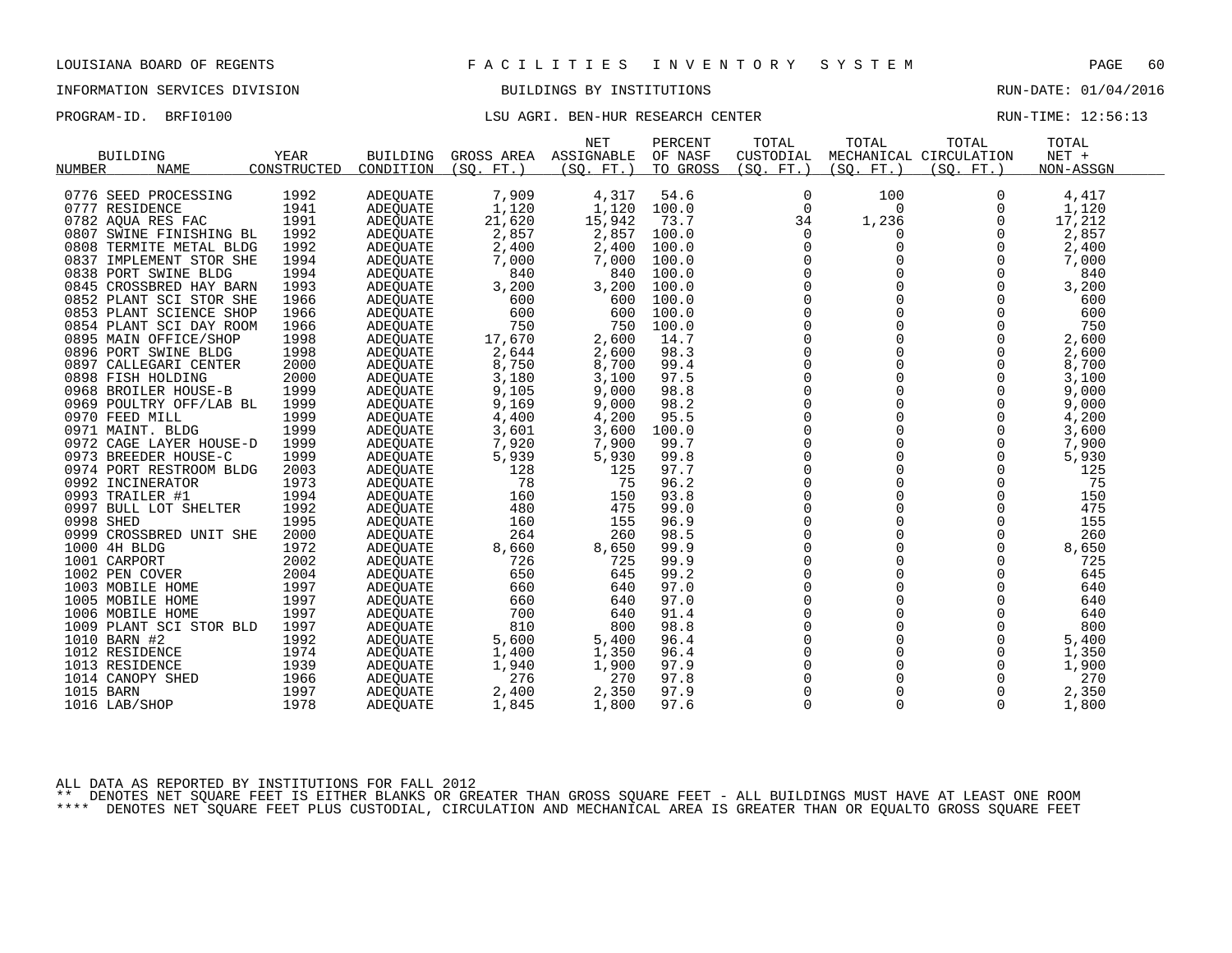# INFORMATION SERVICES DIVISION BUILDINGS BY INSTITUTIONS AND RUN-DATE: 01/04/2016

### PROGRAM-ID. BRFI0100 **LSU AGRI. BEN-HUR RESEARCH CENTER** RUN-TIME: 12:56:13

| NUMBER    | BUILDING<br><b>NAME</b> | YEAR<br>CONSTRUCTED | <b>BUILDING</b><br>CONDITION | GROSS AREA<br>(SO. FT. | <b>NET</b><br>ASSIGNABLE<br>(SO. FT.) | PERCENT<br>OF NASF<br>TO GROSS | TOTAL<br>CUSTODIAL<br>(SO. FT.) | TOTAL<br>MECHANICAL<br>(SO. FT.) | TOTAL<br>CIRCULATION<br>(SO. FT.) | TOTAL<br>$NET +$<br>NON-ASSGN |
|-----------|-------------------------|---------------------|------------------------------|------------------------|---------------------------------------|--------------------------------|---------------------------------|----------------------------------|-----------------------------------|-------------------------------|
|           |                         |                     |                              |                        |                                       |                                |                                 |                                  |                                   |                               |
|           | 1114 WORKING FACILITY   | 2009                | ADEOUATE                     | 3,414                  | 3,390                                 | 99.3                           |                                 |                                  |                                   | 3,390                         |
| 1115 IDIF |                         | 2010                | ADEOUATE                     | 13,352                 | 13,100                                | 98.1                           |                                 |                                  |                                   | 13,100                        |
|           | 1116 HORSE SHELTER      | 2009                | ADEOUATE                     | 512                    | 500                                   | 97.7                           |                                 |                                  |                                   | 500                           |
|           | 1117 HORSE SHELTER      | 2009                | ADEOUATE                     | 512                    | 500                                   | 97.7                           |                                 |                                  |                                   | 500                           |
| 1118      | HORSE SHELTER           | 2009                | ADEOUATE                     | 512                    | 500                                   | 97.7                           |                                 |                                  |                                   | 500                           |
| 1119      | HORSE WORKING FAC       | 2009                | ADEOUATE                     | 4,200                  | 4,000                                 | 95.2                           |                                 |                                  |                                   | 4,000                         |
|           | 1120 HAY BARN           | 2010                | ADEOUATE                     | 5,000                  | 4,850                                 | 97.0                           |                                 |                                  |                                   | 4,850                         |
|           | 1121 HAY BARN           | 2010                | ADEOUATE                     | 5,000                  | 4,850                                 | 97.0                           |                                 |                                  |                                   | 4,850                         |
|           | 1122 EQUIPMENT BARN     | 2010                | ADEOUATE                     | 5,000                  | 4,850                                 | 97.0                           |                                 |                                  |                                   | 4,850                         |
|           | 1123 CATTLE WORKING FAC | 2010                | ADEOUATE                     | 400                    | 350                                   | 87.5                           |                                 |                                  |                                   | 350                           |
|           | 1124 USDA SHOP          | 2010                | ADEOUATE                     | 5,250                  | 5,000                                 | 95.2                           |                                 |                                  |                                   | 5,000                         |
|           | 1125 VSF SHOP           | 2011                | ADEOUATE                     | 7,020                  | 6,950                                 | 99.0                           |                                 |                                  |                                   | 6,950                         |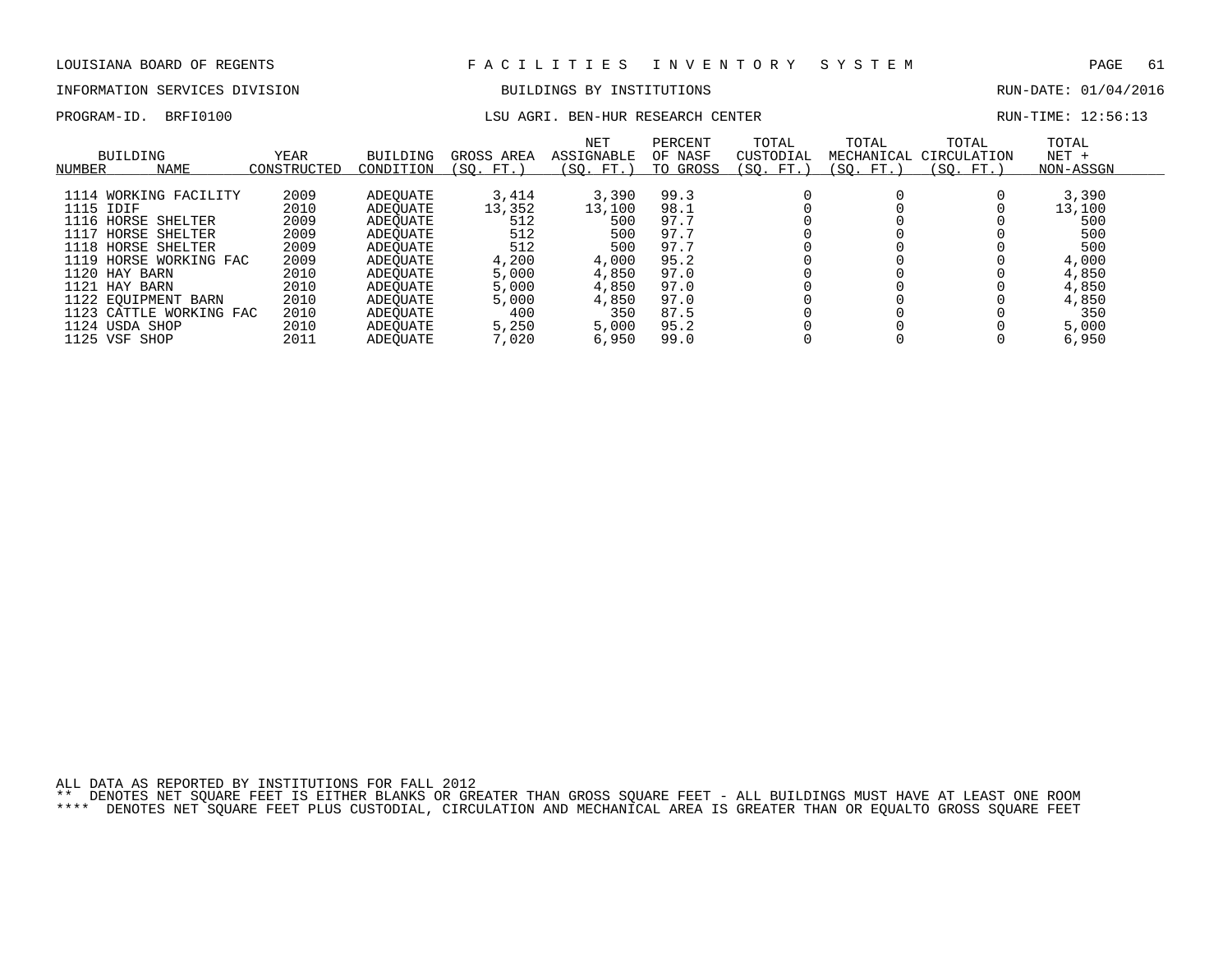# INFORMATION SERVICES DIVISION BUILDINGS BY INSTITUTIONS AND RUN-DATE: 01/04/2016

PROGRAM-ID. BRFI0100 **EXAM-ID.** BRFI0100 LSU AGRI. PERKINS RD. RESEARCH CENTER RUN-TIME: 12:56:13

| NUMBER                                              | BUILDING<br>NAME | YEAR<br>CONSTRUCTED          | BUILDING<br>CONDITION                        | GROSS AREA<br>FT.<br>SO.         | <b>NET</b><br>ASSIGNABLE<br>$FT.$ )<br>΄SΟ. | PERCENT<br>OF NASF<br>TO GROSS | TOTAL<br><b>CUSTODIAL</b><br>$^{\prime}$ SO .<br>FT | TOTAL<br>MECHANICAL<br>SO.<br>FT. | TOTAL<br>CIRCULATION<br>´SO.<br>FT.` | TOTAL<br>$NET +$<br>NON-ASSGN   |
|-----------------------------------------------------|------------------|------------------------------|----------------------------------------------|----------------------------------|---------------------------------------------|--------------------------------|-----------------------------------------------------|-----------------------------------|--------------------------------------|---------------------------------|
| 1059 STORAGE<br>1060 SHED<br>1061 SHED<br>1062 SHED |                  | 2007<br>2008<br>2008<br>2008 | ADEOUATE<br>ADEOUATE<br>ADEOUATE<br>ADEOUATE | 5,000<br>1,800<br>1,800<br>1,800 | 4,990<br>.790<br>, 790<br>,790              | 99.8<br>99.4<br>99.4<br>99.4   |                                                     |                                   |                                      | 4,990<br>.,790<br>.,790<br>,790 |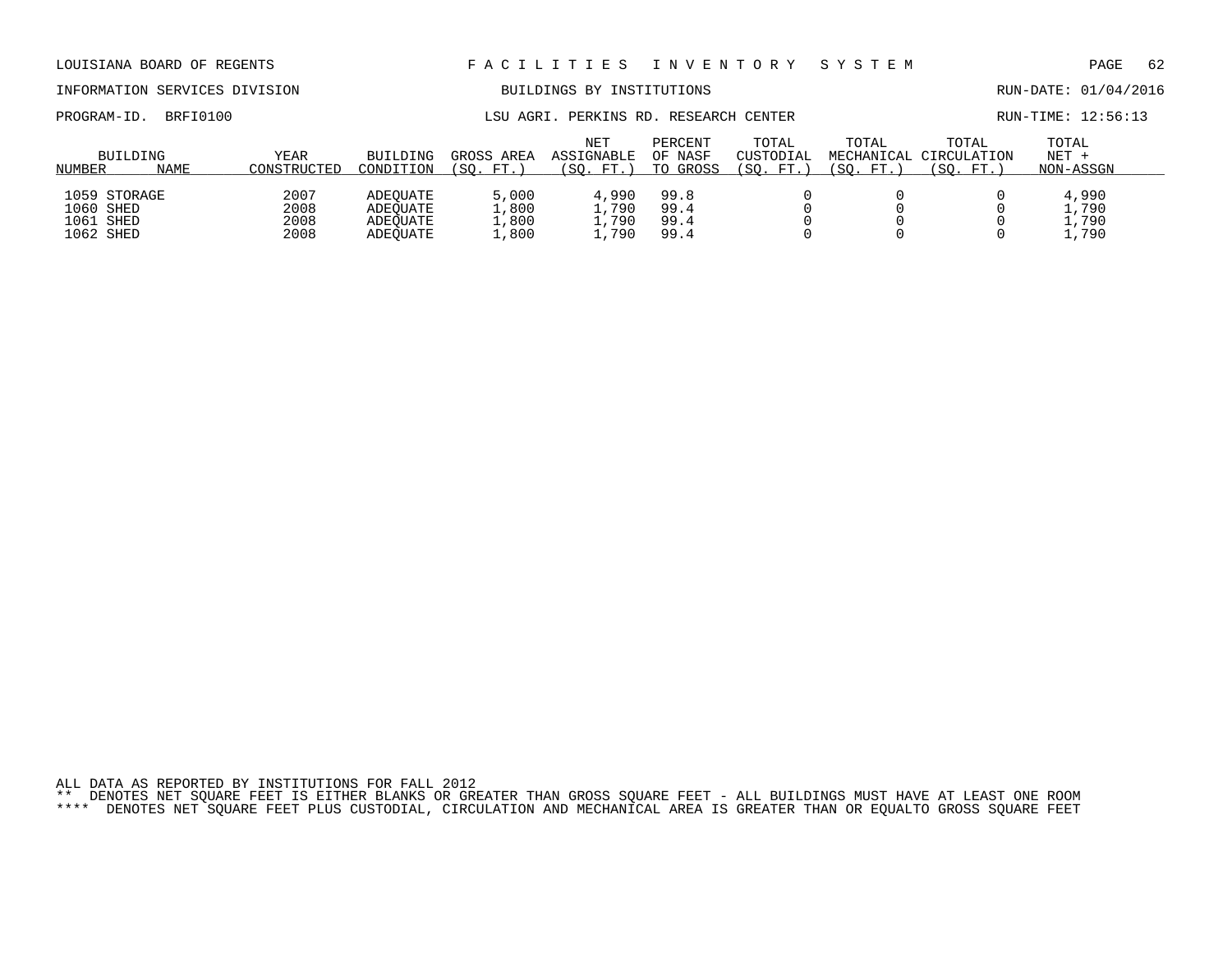## INFORMATION SERVICES DIVISION BUILDINGS BY INSTITUTIONS RUN-DATE: 01/04/2016

### PROGRAM-ID. BRFI0100 COMPUTER SERVICES IN THE ROOM LSU AGRI. LEE AGRI. CTR.-ALEXANDRIA RUN-TIME: 12:56:13

| <b>BUILDING</b><br><b>NAME</b><br>NUMBER | YEAR<br>CONSTRUCTED | <b>BUILDING</b><br>CONDITION | GROSS AREA<br>(SO. FT. ) | <b>NET</b><br>ASSIGNABLE<br>(SQ. FT.) | PERCENT<br>OF NASF<br>TO GROSS | TOTAL<br>CUSTODIAL<br>(SO. FT. ) | TOTAL<br>(SO. FT. ) | TOTAL<br>MECHANICAL CIRCULATION<br>(SQ. FT. ) | TOTAL<br>$NET +$<br>NON-ASSGN |
|------------------------------------------|---------------------|------------------------------|--------------------------|---------------------------------------|--------------------------------|----------------------------------|---------------------|-----------------------------------------------|-------------------------------|
|                                          |                     |                              |                          |                                       |                                |                                  |                     |                                               |                               |
| 0001 BULL TEST CENTER                    | 1959                | <b>ADEQUATE</b>              | 2,420                    | 2,420                                 | 100.0                          | 0                                |                     |                                               | 2,420                         |
| 0002 FARM SHOP                           | 1967                | <b>ADEQUATE</b>              | 2,688                    | 2,688                                 | 100.0                          |                                  |                     |                                               | 2,688                         |
| 0003 AGRONOMY RESD                       | 1948                | <b>ADEQUATE</b>              | 2,420                    | 2,420                                 | 100.0                          |                                  |                     |                                               | 2,420                         |
| 0004 FARM SUPER RESD                     | 1948                | <b>ADEQUATE</b>              | 1,872                    | 1,752                                 | 93.6                           |                                  |                     |                                               | 1,752                         |
| 0005 SUPT RESIDENCE                      | 1948                | ADEQUATE                     | 2,032                    | 2,032                                 | 100.0                          |                                  |                     |                                               | 2,032                         |
| 0006 ANIM SCI RESD 1                     | 1948                | ADEQUATE                     | 1,865                    | 1,865                                 | 100.0                          |                                  |                     |                                               | 1,865                         |
| 0007 ANIM SCI RESD 2                     | 1948                | ADEQUATE                     | 1,865                    | 1,865                                 | 100.0                          |                                  |                     |                                               | 1,865                         |
| 0019 AGRONOMY STOR                       | 1956                | ADEQUATE                     | 2,279                    | 2,279                                 | 100.0                          |                                  |                     |                                               | 2,279                         |
| 0020 DIAGNOSTIC LAB                      | 1959                | <b>ADEQUATE</b>              | 2,505                    | 1,759                                 | 70.2                           |                                  | 181                 |                                               | 1,940                         |
| 0022 FEED MILL FACIL                     | 1964                | <b>ADEQUATE</b>              | 3,480                    | 3,480                                 | 100.0                          |                                  | 0                   |                                               | 3,480                         |
| 0023 FEED STOR TANKS                     | 1964                | <b>ADEQUATE</b>              | 1                        | -1                                    | 100.0                          |                                  |                     |                                               | 1                             |
| 0024 SEED & FERTILIZ                     | 1967                | ADEQUATE                     | 2,788                    | 2,573                                 | 92.3                           |                                  |                     |                                               | 2,573                         |
| 0025 HORSE BARN                          | 1967                | ADEQUATE                     | 2,040                    | 1,247                                 | 61.1                           |                                  |                     |                                               | 1,247                         |
| 0026 FARM PUMP                           | 1967                | <b>ADEQUATE</b>              | 80                       | 80                                    | 100.0                          |                                  |                     |                                               | 80                            |
| 0032 LABORER RESI                        | 1968                | ADEQUATE                     | 1,378                    | 1,378                                 | 100.0                          |                                  |                     |                                               | 1,378                         |
| 0034 SHOW BARN                           | 1973                | ADEQUATE                     | 31,200                   | 23,820                                | 76.3                           | $\Omega$                         | 180                 | O                                             | 24,000                        |
| 0035 TRACTOR SHED                        | 1973                | <b>ADEQUATE</b>              | 5,900                    | 5,900                                 | 100.0                          | 0                                | 0                   |                                               | 5,900                         |
| 0037 DEAN LEE ADMIN                      | 1974                | <b>ADEQUATE</b>              | 2,828                    | 2,495                                 | 88.2                           | 22                               | 301                 |                                               | 2,818                         |
| 0038 STEEL BEEF BARN                     | 1978                | ADEOUATE                     | 2,880                    | 2,846                                 | 98.8                           | 0                                | 34                  |                                               | 2,880                         |
| 0039 EQUIP SHED                          | 1978                | ADEQUATE                     | 4,480                    | 4,480                                 | 100.0                          | 0                                | 0                   |                                               | 4,480                         |
| 0041 PESTICIDE BLDG                      | 1979                | ADEQUATE                     | 1,256                    | 1,200                                 | 95.5                           | 0                                | 56                  |                                               | 1,256                         |
| 0043 SILAGE FACILITY                     | 1982                | <b>ADEOUATE</b>              | 3,260                    | 2,498                                 | 76.6                           | $\Omega$                         | 762                 |                                               | 3,260                         |
| 0044 SEED PROCESSING                     | 1983                | <b>ADEQUATE</b>              | 9,904                    | 8,778                                 | 88.6                           | 19                               | 197                 | 0                                             | 8,994                         |
| 0045 EQUIP SHED #3                       | 1901                | <b>ADEQUATE</b>              | 4,160                    | 4,160                                 | 100.0                          | 0                                | 0                   |                                               | 4,160                         |
| 0054 SCALE COVER                         | 1901                | ADEQUATE                     | 305                      | 305                                   | 100.0                          |                                  |                     |                                               | 305                           |
| 0055 PUMP SHED                           | 1901                | ADEQUATE                     | 72                       | 72                                    | 100.0                          |                                  |                     |                                               | 72                            |
| 0094 CORRAL BARN                         | 1995                | ADEOUATE                     | 6,000                    | 6,000                                 | 100.0                          |                                  |                     |                                               | 6,000                         |
| 0095 HAY BARN                            | 1996                | <b>ADEQUATE</b>              | 4,000                    | 4,000                                 | 100.0                          |                                  |                     |                                               | 4,000                         |
| 0101 MET BLDG                            | 2002                | <b>ADEQUATE</b>              | 2,700                    | 2,690                                 | 99.6                           |                                  |                     |                                               | 2,690                         |
| 0103 EXT OFFICE                          | 2003                | ADEQUATE                     | 7,000                    | 5,000                                 | 71.4                           |                                  |                     |                                               | 5,000                         |
| 0104 SCALE COVER                         | 1900                | ADEQUATE                     | 901                      | 900                                   | 99.9                           |                                  |                     |                                               | 900                           |
| 0112 SHOW FACILITY                       | 2006                | <b>ADEQUATE</b>              | 78,300                   | 7,000                                 | 8.9                            |                                  |                     |                                               | 7,000                         |
| 0116 EQUIPMENT SHED NO.                  | 2011                | ADEQUATE                     | 3,800                    | 3,750                                 | 98.7                           | $\Omega$                         |                     | $\Omega$                                      | 3,750                         |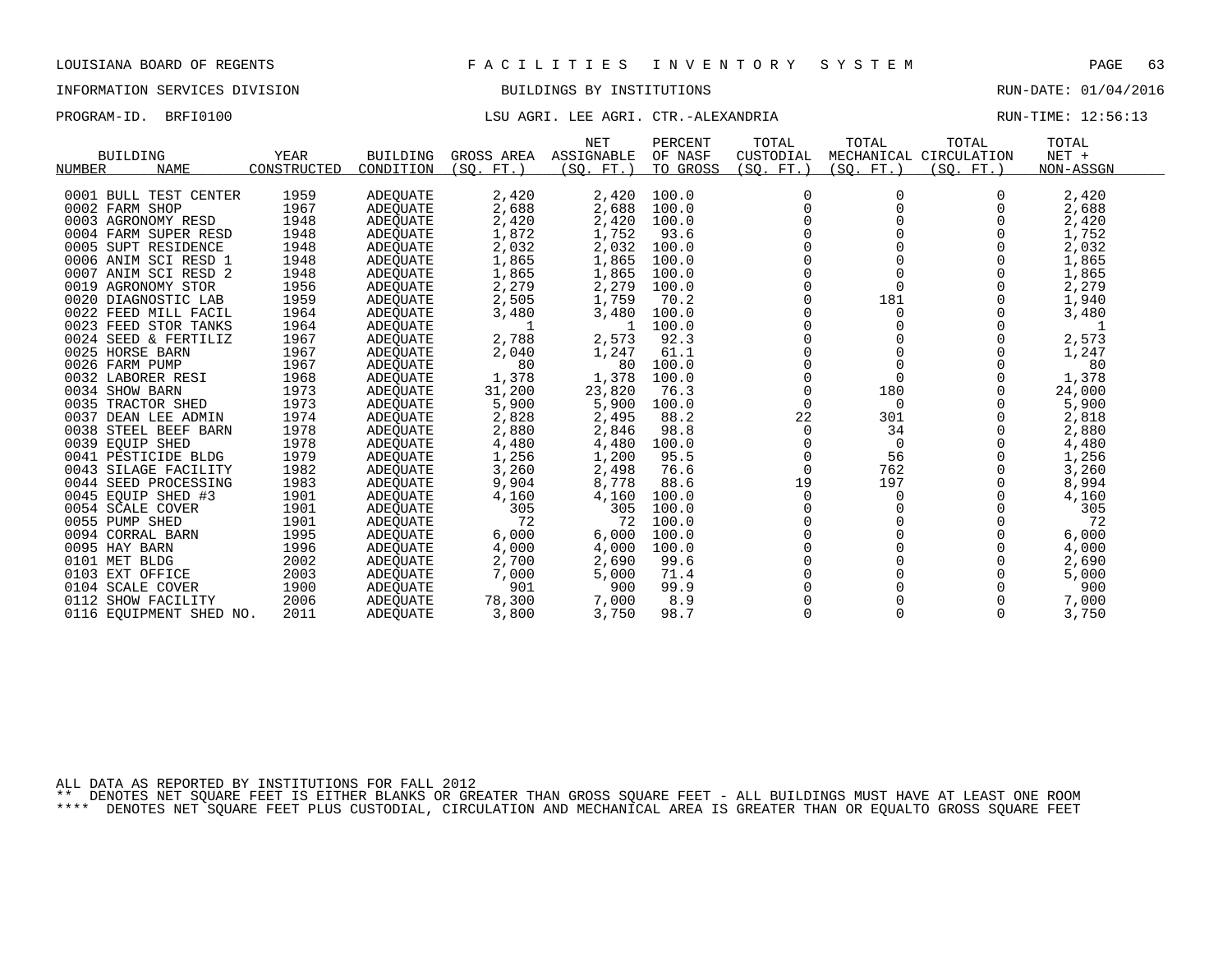### INFORMATION SERVICES DIVISION BUILDINGS BY INSTITUTIONS RUN-DATE: 01/04/2016

## PROGRAM-ID. BRFI0100 CONTENTION CONTENTION CONTENTION CONTENTS: 12:56:13

|                             |             |                 |             | NET        | PERCENT  | TOTAL     | TOTAL     | TOTAL                  | TOTAL     |
|-----------------------------|-------------|-----------------|-------------|------------|----------|-----------|-----------|------------------------|-----------|
| <b>BUILDING</b>             | YEAR        | <b>BUILDING</b> | GROSS AREA  | ASSIGNABLE | OF NASF  | CUSTODIAL |           | MECHANICAL CIRCULATION | $NET +$   |
| NUMBER<br><b>NAME</b>       | CONSTRUCTED | CONDITION       | (SO.<br>FT. | (SO. FT.)  | TO GROSS | SO. FT.   | (SQ. FT.) | (SO. FT.)              | NON-ASSGN |
|                             |             |                 |             |            |          |           |           |                        |           |
| 0001 SE REGIONAL OFFICE     | 1904        | ADEQUATE        | 5,491       | 5,491      | 100.0    |           |           |                        | 5,491     |
| 0004 CONN GREENHOUSE        | 1951        | ADEQUATE        | 1,680       | 1,680      | 100.0    |           |           |                        | 1,680     |
| 0007<br>STAFF RES&GAR (NORT | 1952        | ADEQUATE        | 1,659       | 1,659      | 100.0    |           |           |                        | 1,659     |
| 0010<br>STAFF RES&GAR SOUT  | 1953        | ADEQUATE        | 2,270       | 2,270      | 100.0    |           |           |                        | 2,270     |
| 0011 SHADE HOUSE            | 1953        | ADEOUATE        | 6,048       | 4,554      | 75.3     |           |           |                        | 4,554     |
| 0012 LAWN EQUIP STOR        | 1953        | ADEQUATE        | 336         | 293        | 87.2     |           |           |                        | 293       |
| 0016 LABORER HOUSE          | 1956        | ADEOUATE        | 1,292       | 1,292      | 100.0    |           |           |                        | 1,292     |
| 0017<br>LABORER HOUSE       | 1957        | ADEOUATE        | 1,092       | 1,092      | 100.0    |           |           |                        | 1,092     |
| 0019<br>BREAK ROOM & STORA  | 1958        | ADEOUATE        | 2,294       | 2,294      | 100.0    |           |           |                        | 2,294     |
| 0021 WELL & PUMP            | 1968        | ADEQUATE        | 140         | 140        | 100.0    |           |           |                        | 140       |
| 0022 PLASTIC GREENHS        | 1978        | ADEQUATE        | 1,976       | 1,976      | 100.0    |           |           |                        | 1,976     |
| 0023 POTTING SHED           | 1979        | ADEOUATE        | 1,200       | 1,200      | 100.0    |           | $\Omega$  |                        | 1,200     |
| 0024 MAINT SHOP/STORAGE     | 1980        | ADEQUATE        | 3,204       | 3,070      | 95.8     |           | 134       |                        | 3,204     |
| 0025 PROP HOUSE             | 1982        | ADEOUATE        | 960         | 960        | 100.0    |           |           |                        | 960       |
| 0026 FIELD GREENHS NORT     | 1982        | ADEQUATE        | 960         | 960        | 100.0    |           |           |                        | 960       |
| 0027<br>PEST STOR BLDG      | 1983        | ADEQUATE        | 1,182       | 1,182      | 100.0    |           |           |                        | 1,182     |
| 0028 EOUIP STOR BLDG        | 1983        | ADEQUATE        | 1,850       | 1,850      | 100.0    |           |           |                        | 1,850     |
| 0031 HALF OUONSET STORA     | 1901        | ADEQUATE        | 256         | 256        | 100.0    |           |           |                        | 256       |
| 0034 HEAD HOUSE             | 1901        | ADEQUATE        | 854         | 824        | 96.5     |           | 30        |                        | 854       |
| 0035 REGION OFF PUMP SH     | 1901        | ADEOUATE        | 300         | 300        | 100.0    |           | $\Omega$  |                        | 300       |
| 0040 COOLER&STORAGE         | 1901        | ADEQUATE        | 608         | 400        | 65.8     |           |           |                        | 400       |
| 0042 SLAB & LEAN-TO         | 1901        | ADEOUATE        | 320         | 320        | 100.0    |           |           |                        | 320       |
| 0046 FIELD STOR SOUTHWE     | 1951        | ADEQUATE        | 151         | 151        | 100.0    |           |           |                        | 151       |
| STOR BLDG<br>0047           | 1951        | ADEOUATE        | 150         | 150        | 100.0    |           |           |                        | 150       |
| 0049 PUMP STATION           | 1975        | ADEQUATE        | 132         | 132        | 100.0    |           |           |                        | 132       |
| 0057 HUT                    | 1982        | ADEQUATE        | 960         | 950        | 99.0     |           |           |                        | 950       |
| 0058 COTTAGE                | 1951        | ADEOUATE        | 1,177       | 1,100      | 93.5     |           |           |                        | 1,100     |
| 0060 OFFICE                 | 2007        | ADEQUATE        | 3,721       | 3,721      | 100.0    |           |           |                        | 3,721     |
| 0062 GAZEBO                 | 2011        | <b>ADEOUATE</b> | 256         | 245        | 95.7     |           |           | $\Omega$               | 245       |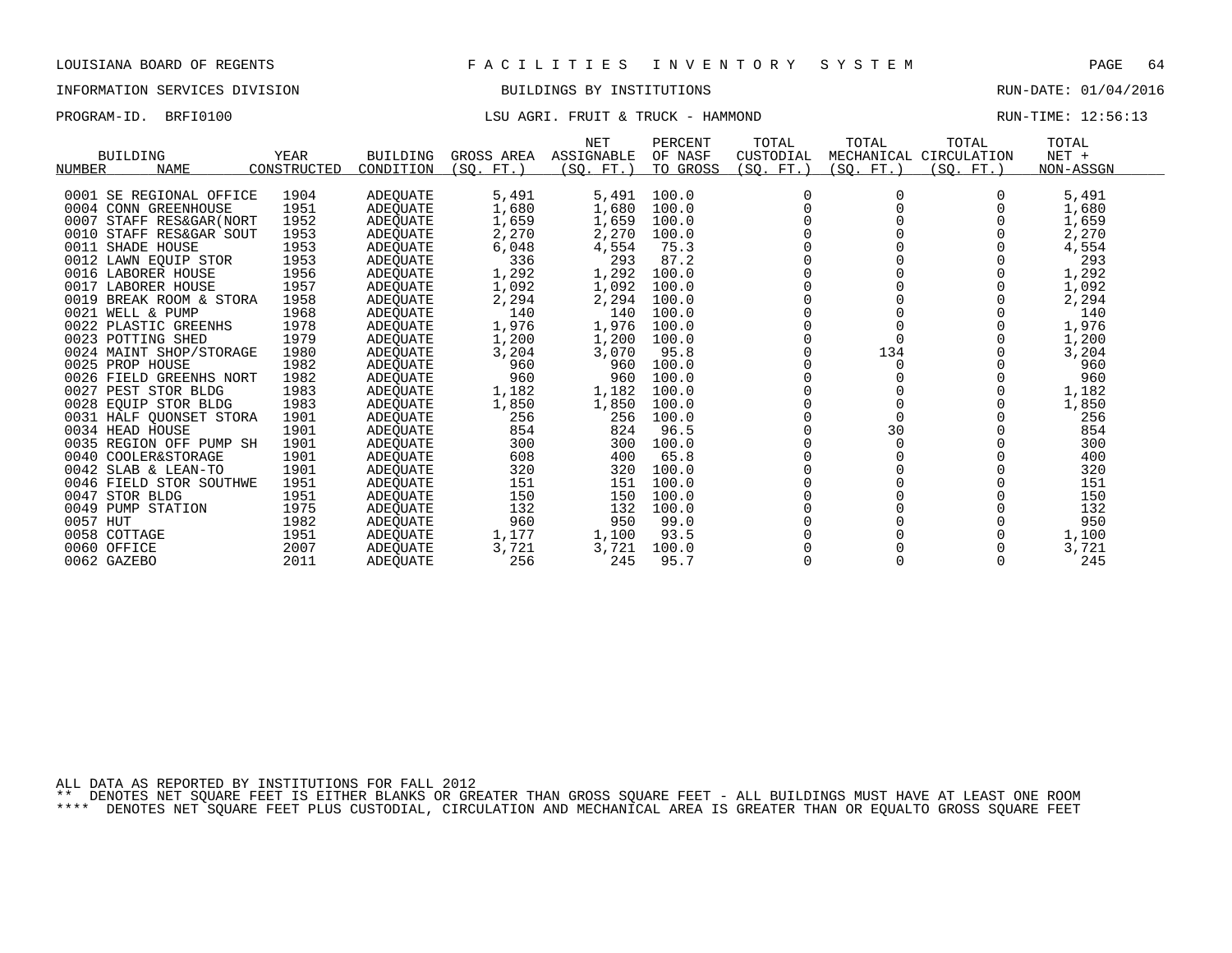## INFORMATION SERVICES DIVISION BUILDINGS BY INSTITUTIONS RUN-DATE: 01/04/2016

## PROGRAM-ID. BRFI0100 LSU AGRI. IBERIA LIVESTOCK - JEANERETTE RUN-TIME: 12:56:13

| rnognari rov<br>DILL TATAO        |                            |                              |                         | DOO AGRI. IDBRIA DIVBDIOCR            |                                | ى + + دى دى سى دى               |                                   |                                   | KON TIME: TT.JO.IJ            |  |
|-----------------------------------|----------------------------|------------------------------|-------------------------|---------------------------------------|--------------------------------|---------------------------------|-----------------------------------|-----------------------------------|-------------------------------|--|
| <b>BUILDING</b><br>NAME<br>NUMBER | <b>YEAR</b><br>CONSTRUCTED | <b>BUILDING</b><br>CONDITION | GROSS AREA<br>(SO, FT.) | <b>NET</b><br>ASSIGNABLE<br>(SO. FT.) | PERCENT<br>OF NASF<br>TO GROSS | TOTAL<br>CUSTODIAL<br>(SO. FT.) | TOTAL<br>MECHANICAL<br>(SO. FT. ) | TOTAL<br>CIRCULATION<br>(SO. FT.) | TOTAL<br>$NET +$<br>NON-ASSGN |  |
|                                   |                            |                              |                         |                                       |                                |                                 |                                   |                                   |                               |  |
| 0002 CATTLE BARN #2               | 1915                       | <b>ADEOUATE</b>              | 8,800                   | 7,313                                 | 83.1                           |                                 | O                                 |                                   | 7,313                         |  |
| 0003 PUMP HOUSE STORAGE           | 1915                       | ADEOUATE                     | 1,200                   | 1,200                                 | 100.0                          |                                 |                                   |                                   | 1,200                         |  |
| 0004 CATTLE BARN #1               | 1918                       | ADEQUATE                     | 8,455                   | 8,455                                 | 100.0                          |                                 |                                   |                                   | 8,455                         |  |
| 0005 DAIRY BARN                   | 1918                       | ADEOUATE                     | 2,368                   | 2,368                                 | 100.0                          |                                 |                                   |                                   | 2,368                         |  |
| 0009 GREY METAL BLDG              | 1967                       | ADEOUATE                     | 1,409                   | 1,409                                 | 100.0                          |                                 |                                   |                                   | 1,409                         |  |
| 0010 NORTH BARN                   | 1973                       | ADEQUATE                     | 6,825                   | 6,825                                 | 100.0                          |                                 |                                   |                                   | 6,825                         |  |
| 0012 WEST BARN                    | 1974                       | <b>ADEOUATE</b>              | 2,824                   | 2,824                                 | 100.0                          |                                 |                                   |                                   | 2,824                         |  |
| 0015 CON.STAVE SILO               | 1974                       | ADEQUATE                     | 200                     | 200                                   | 100.0                          |                                 |                                   |                                   | 200                           |  |
| 0017 FEED & CALF BRN              | 1974                       | <b>ADEOUATE</b>              | 13,032                  | 13,032                                | 100.0                          |                                 | $\Omega$                          |                                   | 13,032                        |  |
| 0018 BEEF LAB                     | 1975                       | ADEOUATE                     | 2,002                   | 1,978                                 | 98.8                           |                                 | 24                                |                                   | 2,002                         |  |
| 0019 EQUIPMENT BARN               | 1982                       | <b>ADEOUATE</b>              | 4,000                   | 3,773                                 | 94.3                           |                                 | $\Omega$                          |                                   | 3,773                         |  |
| 0020 LABORA BLDG                  | 1982                       | ADEOUATE                     | 3,898                   | 3,841                                 | 98.5                           |                                 | 57                                |                                   | 3,898                         |  |
| 0021 HAY BARN ANNEX               | 1982                       | ADEOUATE                     | 4,000                   | 3,773                                 | 94.3                           |                                 | O                                 |                                   | 3,773                         |  |
| 0022 FEED MILL                    | 1983                       | ADEOUATE                     | 1,280                   | 1,209                                 | 94.5                           |                                 |                                   |                                   | 1,209                         |  |
| 0023 PEST. STOR. BLDG.            | 1986                       | ADEQUATE                     | 768                     | 599                                   | 78.0                           |                                 | 99                                |                                   | 698                           |  |
| 0024 RICHARD HOUSE                | 1901                       | ADEQUATE                     | 1,878                   | 1,878                                 | 100.0                          |                                 | 0                                 |                                   | 1,878                         |  |
| 0025 LEBLANC HOUSE                | 1901                       | ADEOUATE                     | 2,048                   | 2,048                                 | 100.0                          |                                 |                                   |                                   | 2,048                         |  |
| 0026 HALLMARK HOUSE               | 1901                       | ADEQUATE                     | 1,980                   | 1,980                                 | 100.0                          |                                 |                                   |                                   | 1,980                         |  |
| 0027 WILLIAMS HOUSE               | 1901                       | <b>ADEOUATE</b>              | 1,650                   | 1,650                                 | 100.0                          |                                 |                                   |                                   | 1,650                         |  |
| 0028 WYATT HOUSE                  | 1901                       | ADEQUATE                     | 1,565                   | 1,565                                 | 100.0                          |                                 |                                   |                                   | 1,565                         |  |
| 0029 VIATOR HOUSE                 | 1901                       | ADEOUATE                     | 2,814                   | 2,814                                 | 100.0                          |                                 | 0                                 |                                   | 2,814                         |  |
| 0030 OFFICE BLDG                  | 1901                       | ADEOUATE                     | 2,912                   | 1,883                                 | 64.7                           | 12                              | 238                               |                                   | 2,133                         |  |
| 0032 CONC STAVE SILO              | 1960                       | <b>ADEOUATE</b>              | 254                     | 254                                   | 100.0                          |                                 | O                                 |                                   | 254                           |  |
| 0033 SOLID CONC SILO 6            | 1955                       | <b>ADEOUATE</b>              | 113                     | 113                                   | 100.0                          |                                 |                                   |                                   | 113                           |  |
| 0036 SUGAR SHED                   | 1970                       | ADEOUATE                     | 1,920                   | 1,920                                 | 100.0                          |                                 |                                   |                                   | 1,920                         |  |
| 0038 WELL HSE/TANK                | 1950                       | ADEOUATE                     | 30                      | 30                                    | 100.0                          |                                 |                                   |                                   | 30                            |  |
| 0045 D-1 SHED                     | 1975                       | ADEOUATE                     | 714                     | 714                                   | 100.0                          |                                 |                                   |                                   | 714                           |  |
| 0046 SHOP/STORAGE BLDG            | 1995                       | <b>ADEOUATE</b>              | 4,375                   | 4,375                                 | 100.0                          |                                 |                                   |                                   | 4,375                         |  |

ALL DATA AS REPORTED BY INSTITUTIONS FOR FALL 2012 \*\* DENOTES NET SQUARE FEET IS EITHER BLANKS OR GREATER THAN GROSS SQUARE FEET - ALL BUILDINGS MUST HAVE AT LEAST ONE ROOM \*\*\*\* DENOTES NET SQUARE FEET PLUS CUSTODIAL, CIRCULATION AND MECHANICAL AREA IS GREATER THAN OR EQUALTO GROSS SQUARE FEET

 COVER 2005 ADEQUATE 1,200 1,195 99.6 0 0 0 1,195 0048 STORAGE BUILDING 1975 ADEQUATE 171 150 87.7 0 0 150 WATER SOFTENER SHE 1975 ADEQUATE 140 120 85.7 0 0 0 120 WELL HOUSE 1975 ADEQUATE 64 60 93.8 0 0 0 60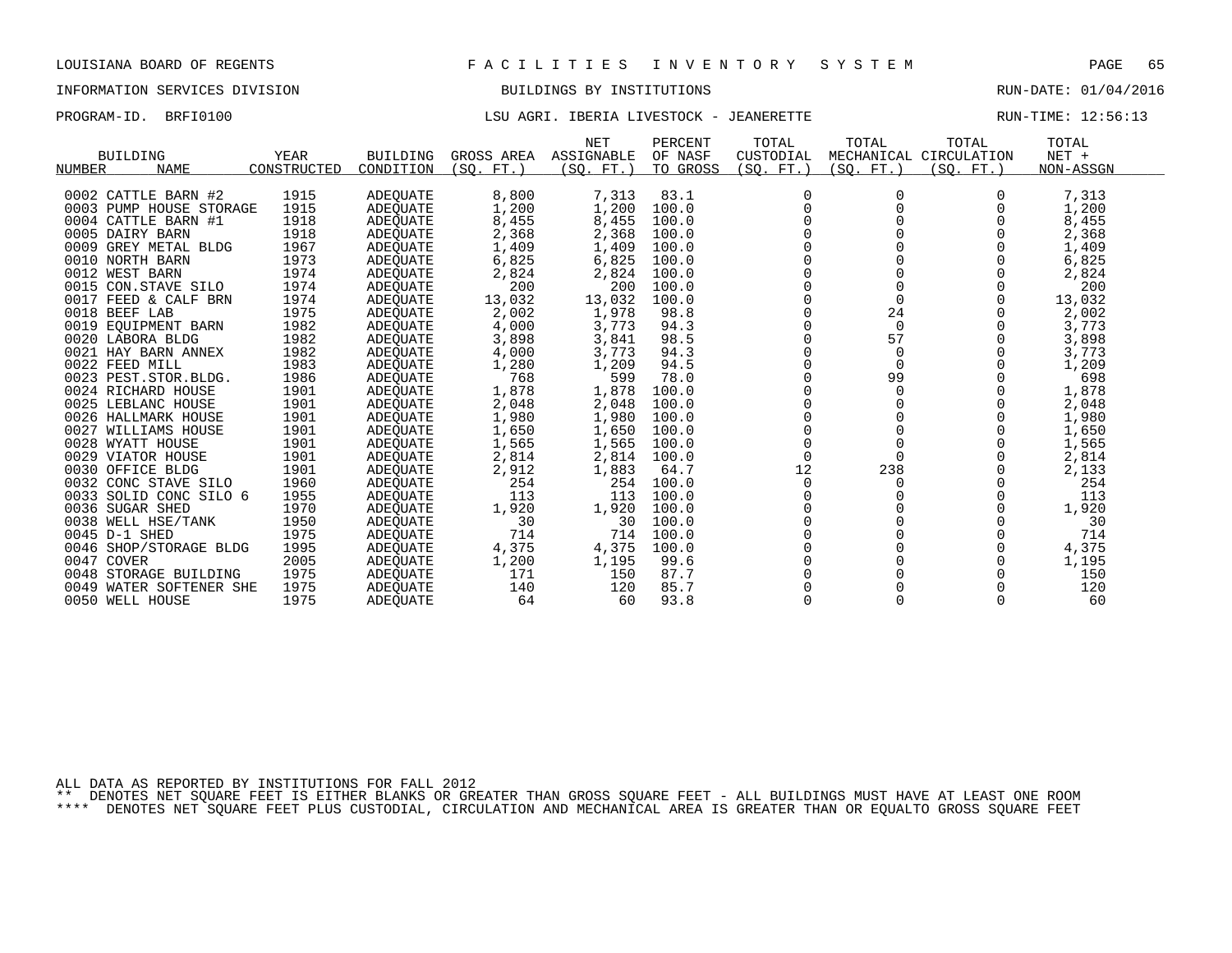## INFORMATION SERVICES DIVISION BUILDINGS BY INSTITUTIONS RUN-DATE: 01/04/2016

### PROGRAM-ID. BRFI0100 CONTENTION LSU AGRI. IDELWILD - CLINTON CONTENTS: 12:56:13

| <b>BUILDING</b><br>NUMBER | <b>NAME</b>             | <b>YEAR</b><br>CONSTRUCTED | <b>BUILDING</b><br>CONDITION | GROSS AREA<br>(SO, FT.) | <b>NET</b><br>ASSIGNABLE<br>(SO. FT.) | PERCENT<br>OF NASF<br>TO GROSS | TOTAL<br>CUSTODIAL<br>(SQ. FT.) | TOTAL<br>MECHANICAL<br>(SO. FT.) | TOTAL<br>CIRCULATION<br>(SO. FT.) | TOTAL<br>$NET +$<br>NON-ASSGN |  |
|---------------------------|-------------------------|----------------------------|------------------------------|-------------------------|---------------------------------------|--------------------------------|---------------------------------|----------------------------------|-----------------------------------|-------------------------------|--|
|                           |                         |                            |                              |                         |                                       |                                |                                 |                                  |                                   |                               |  |
| 0001 FARM RESID           |                         | 1957                       | ADEQUATE                     | 876                     | 876                                   | 100.0                          |                                 |                                  |                                   | 876                           |  |
| 0002 FEED STOR            |                         | 1957                       | ADEQUATE                     | 2,000                   | 2,000                                 | 100.0                          |                                 |                                  |                                   | 2,000                         |  |
|                           | 0003 MACH. SHED/SHOP    | 1958                       | ADEQUATE                     | 2,210                   | 2,209                                 | 100.0                          |                                 |                                  |                                   | 2,209                         |  |
| 0004 FARM RESI            |                         | 1958                       | ADEQUATE                     | 851                     | 851                                   | 100.0                          |                                 |                                  |                                   | 851                           |  |
|                           | 0005 LIVSTK/HAY BARN    | 1959                       | ADEQUATE                     | 1,728                   | 1,728                                 | 100.0                          |                                 |                                  |                                   | 1,728                         |  |
| 0006 CHEM. STOR.          |                         | 1959                       | ADEQUATE                     | 8,993                   | 210                                   | 2.3                            |                                 |                                  |                                   | 210                           |  |
| 0007<br>STOREROOM         |                         | 1959                       | ADEQUATE                     | 1,310                   | 180                                   | 13.7                           |                                 |                                  |                                   | 180                           |  |
| 0008 IMPL. SHED           |                         | 1960                       | ADEQUATE                     | 768                     | 768                                   | 100.0                          |                                 |                                  |                                   | 768                           |  |
| 0010 SAWMILL SHED         |                         | 1968                       | ADEQUATE                     | 3,456                   | 3,456                                 | 100.0                          |                                 |                                  |                                   | 3,456                         |  |
| 0011                      | OBSERVATORY             | 1970                       | ADEQUATE                     | 4,684                   | 4,684                                 | 100.0                          |                                 |                                  |                                   | 4,684                         |  |
|                           | 0012 OBSERVATORY PUMP H | 1973                       | ADEQUATE                     | 144                     | 144                                   | 100.0                          |                                 |                                  |                                   | 144                           |  |
| 0013 CARPORT/STOR         |                         | 1976                       | ADEQUATE                     | 277                     | 80                                    | 28.9                           |                                 |                                  |                                   | 80                            |  |
|                           | 0014 OFFICE BLDG-NEW    | 1976                       | ADEQUATE                     | 3,978                   | 1,180                                 | 29.7                           | 18                              | 144                              |                                   | 1,342                         |  |
| 0015 LOAFING BARN         |                         | 1976                       | ADEQUATE                     | 2,132                   | 2,132                                 | 100.0                          |                                 |                                  |                                   | 2,132                         |  |
| 0016 SHED                 |                         | 1976                       | ADEQUATE                     | 504                     | 504                                   | 100.0                          |                                 |                                  |                                   | 504                           |  |
| 0018 SHELTER              |                         | 1976                       | ADEQUATE                     | 864                     | 864                                   | 100.0                          |                                 |                                  |                                   | 864                           |  |
| 0019 COMBINE SHED         |                         | 1976                       | ADEQUATE                     | 816                     | 816                                   | 100.0                          |                                 |                                  |                                   | 816                           |  |
| 0020 RESIDENCE            |                         | 1977                       | ADEQUATE                     | 2,521                   | 2,521                                 | 100.0                          |                                 |                                  |                                   | 2,521                         |  |
| 0021 RESIDENCE            |                         | 1978                       | ADEQUATE                     | 1,360                   | 1,360                                 | 100.0                          |                                 |                                  |                                   | 1,360                         |  |
| 0022 PEACH SHED           |                         | 1979                       | ADEQUATE                     | 4,000                   | 4,000                                 | 100.0                          |                                 |                                  |                                   | 4,000                         |  |
| 0024 WELL                 |                         | 1966                       | ADEQUATE                     | 500                     | 495                                   | 99.0                           |                                 |                                  |                                   | 495                           |  |
| 0025 WELL                 |                         | 1971                       | ADEQUATE                     | 800                     | 495                                   | 61.9                           |                                 |                                  |                                   | 495                           |  |
| 0026 WASH SHED            |                         | 1960                       | ADEQUATE                     | 86                      | 86                                    | 100.0                          |                                 |                                  |                                   | 86                            |  |
| 0027                      | <b>BREAKROOM</b>        | 2002                       | ADEQUATE                     | 950                     | 900                                   | 94.7                           |                                 |                                  |                                   | 900                           |  |
| 0028 LAB                  |                         | 2002                       | ADEQUATE                     | 748                     | 720                                   | 96.3                           |                                 |                                  |                                   | 720                           |  |
| 0029 STOR BLDG            |                         | 1976                       | ADEQUATE                     | 759                     | 750                                   | 98.8                           |                                 |                                  |                                   | 750                           |  |
| 0030 DEER FAC             |                         | 2004                       | <b>ADEOUATE</b>              | 1,920                   | 1,900                                 | 99.0                           |                                 |                                  |                                   | 1,900                         |  |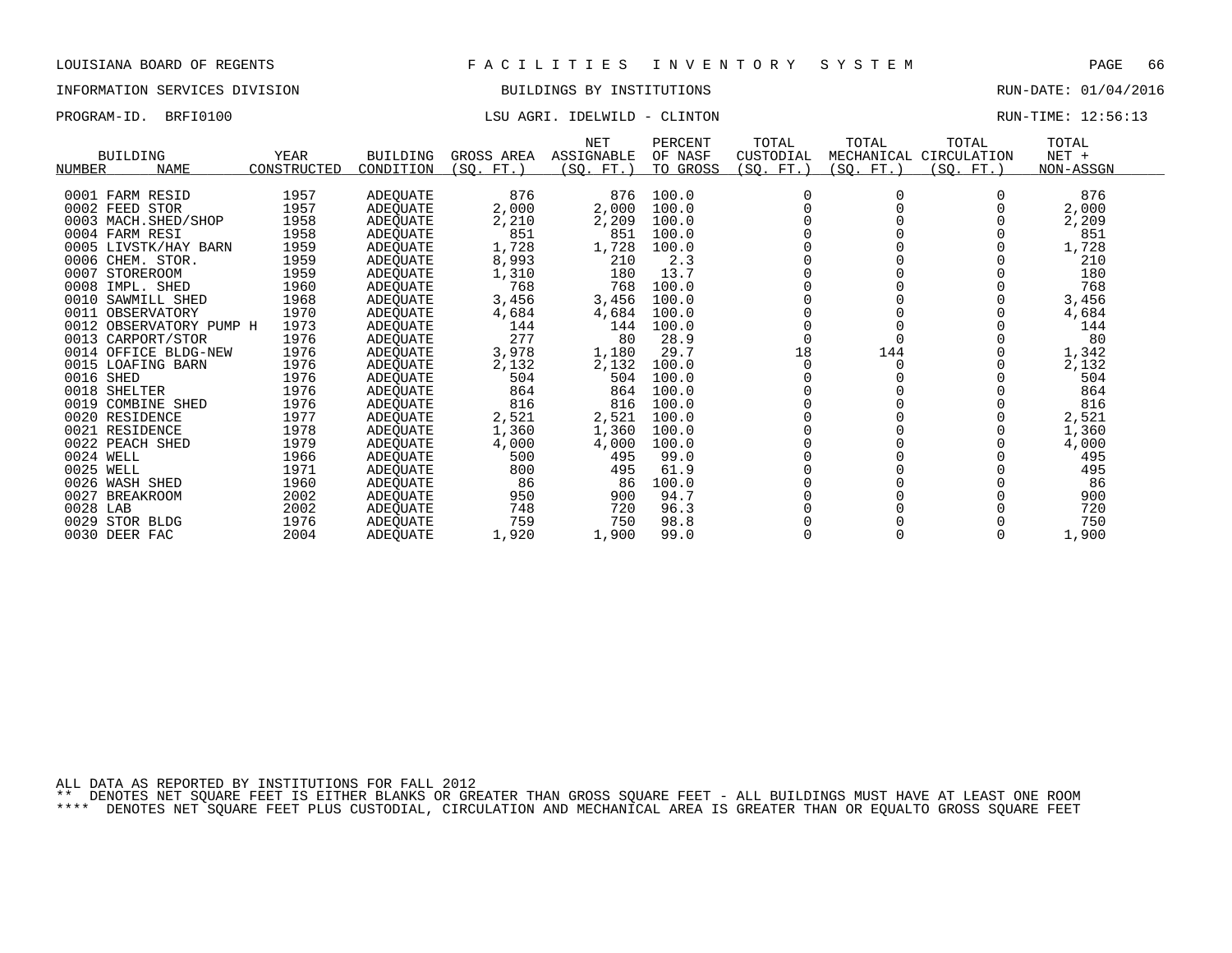# INFORMATION SERVICES DIVISION BUILDINGS BY INSTITUTIONS AND RUN-DATE: 01/04/2016

## PROGRAM-ID. BRFI0100 LSU AGRI. NORTH LOUISIANA - CALHOUN RUN-TIME: 12:56:13

| <b>BUILDING</b><br>NUMBER<br><b>NAME</b> | YEAR<br>CONSTRUCTED | <b>BUILDING</b><br>CONDITION | GROSS AREA<br>(SO. FT. | NET<br>ASSIGNABLE<br>(SQ. FT. | PERCENT<br>OF NASF<br>TO GROSS | TOTAL<br>CUSTODIAL<br>(SQ. FT.) | TOTAL<br>MECHANICAL<br>(SO. FT.) | TOTAL<br>CIRCULATION<br>(SO. FT.) | TOTAL<br>$NET +$<br>NON-ASSGN |
|------------------------------------------|---------------------|------------------------------|------------------------|-------------------------------|--------------------------------|---------------------------------|----------------------------------|-----------------------------------|-------------------------------|
|                                          |                     |                              |                        |                               |                                |                                 |                                  |                                   |                               |
| 0001 FOREMAN'S RESI                      | 1901                | ADEQUATE                     | 2,977                  | 2,976                         | 100.0                          |                                 |                                  |                                   | 2,976                         |
| 0003 TRACTOR SHED                        | 1949                | ADEQUATE                     | 3,000                  | 2,566                         | 85.5                           |                                 |                                  |                                   | 2,566                         |
| 0005 OFFICE BLDG                         | 1950                | ADEQUATE                     | 2,274                  | 2,013                         | 88.5                           | 20                              | 241                              |                                   | 2,274                         |
| 0006 HAY & LOAF SHED                     | 1951                | ADEOUATE                     | 6,750                  | 5,400                         | 80.0                           |                                 |                                  |                                   | 5,400                         |
| 0009 AUDITORIUM/<br>BARN                 | 1955                | ADEQUATE                     | 6,000                  | 5,607                         | 93.5                           |                                 | 159                              |                                   | 5,766                         |
| 0010 FEED HOUSE                          | 1957                | REMOD-A                      | 3,564                  | 3,564                         | 100.0                          |                                 |                                  |                                   | 3,564                         |
| 0012 GRN.HSE&HD.HSE.                     | 1958                | ADEOUATE                     | 1,900                  | 1,853                         | 97.5                           |                                 |                                  |                                   | 1,853                         |
| 0013 PRODUCE SHED                        | 1958                | ADEOUATE                     | 3,200                  | 3,200                         | 100.0                          |                                 |                                  |                                   | 3,200                         |
| 0014<br>SUPT RESIDENCE                   | 1958                | ADEOUATE                     | 1,690                  | 1,690                         | 100.0                          |                                 |                                  |                                   | 1,690                         |
| 0024 BROILER HOUSE                       | 1960                | ADEQUATE                     | 3,600                  | 3,600                         | 100.0                          |                                 |                                  |                                   | 3,600                         |
| 0025 LAB/CARP SHED                       | 1961                | ADEOUATE                     | 3,600                  | 3,226                         | 89.6                           |                                 | 38                               |                                   | 3,264                         |
| 0027<br>IMPLEMENT SHED                   | 1966                | ADEOUATE                     | 2,460                  | 2,244                         | 91.2                           |                                 | 216                              |                                   | 2,460                         |
| 0030 FARMER RESI                         | 1967                | ADEOUATE                     | 1,083                  | 1,083                         | 100.0                          |                                 |                                  |                                   | 1,083                         |
| 0031 FARMER RESI                         | 1967                | ADEQUATE                     | 1,083                  | 1,083                         | 100.0                          |                                 |                                  |                                   | 1,083                         |
| 0033 GOAT SHED                           | 1968                | ADEQUATE                     | 3,540                  | 3,540                         | 100.0                          |                                 |                                  |                                   | 3,540                         |
| 0034 HAY STOR BARN                       | 1968                | ADEQUATE                     | 2,184                  | 2,137                         | 97.8                           |                                 |                                  |                                   | 2,137                         |
| 0038 POULTRY STOR BL                     | 1978                | ADEOUATE                     | 2,400                  | 2,286                         | 95.3                           |                                 |                                  |                                   | 2,286                         |
| 0039<br>ORNA. GREENHSE                   | 1981                | ADEQUATE                     | 1,976                  | 1,976                         | 100.0                          |                                 |                                  |                                   | 1,976                         |
| 0040 COOL SLS BLDG                       | 1982                | ADEOUATE                     | 900                    | 781                           | 86.8                           |                                 |                                  |                                   | 781                           |
| 0041 PEST. STOR. BLDG.                   | 1983                | ADEOUATE                     | 1,080                  | 637                           | 59.0                           |                                 |                                  |                                   | 637                           |
| 0042 EXTENSION OFFICE                    | 1984                | ADEOUATE                     | 2,816                  | 1,886                         | 67.0                           | 11                              | 234                              |                                   | 2,131                         |
| 0046 FARMER'S RESI                       | 1967                | <b>ADEOUATE</b>              | 1,083                  | 1,083                         | 100.0                          |                                 |                                  |                                   | 1,083                         |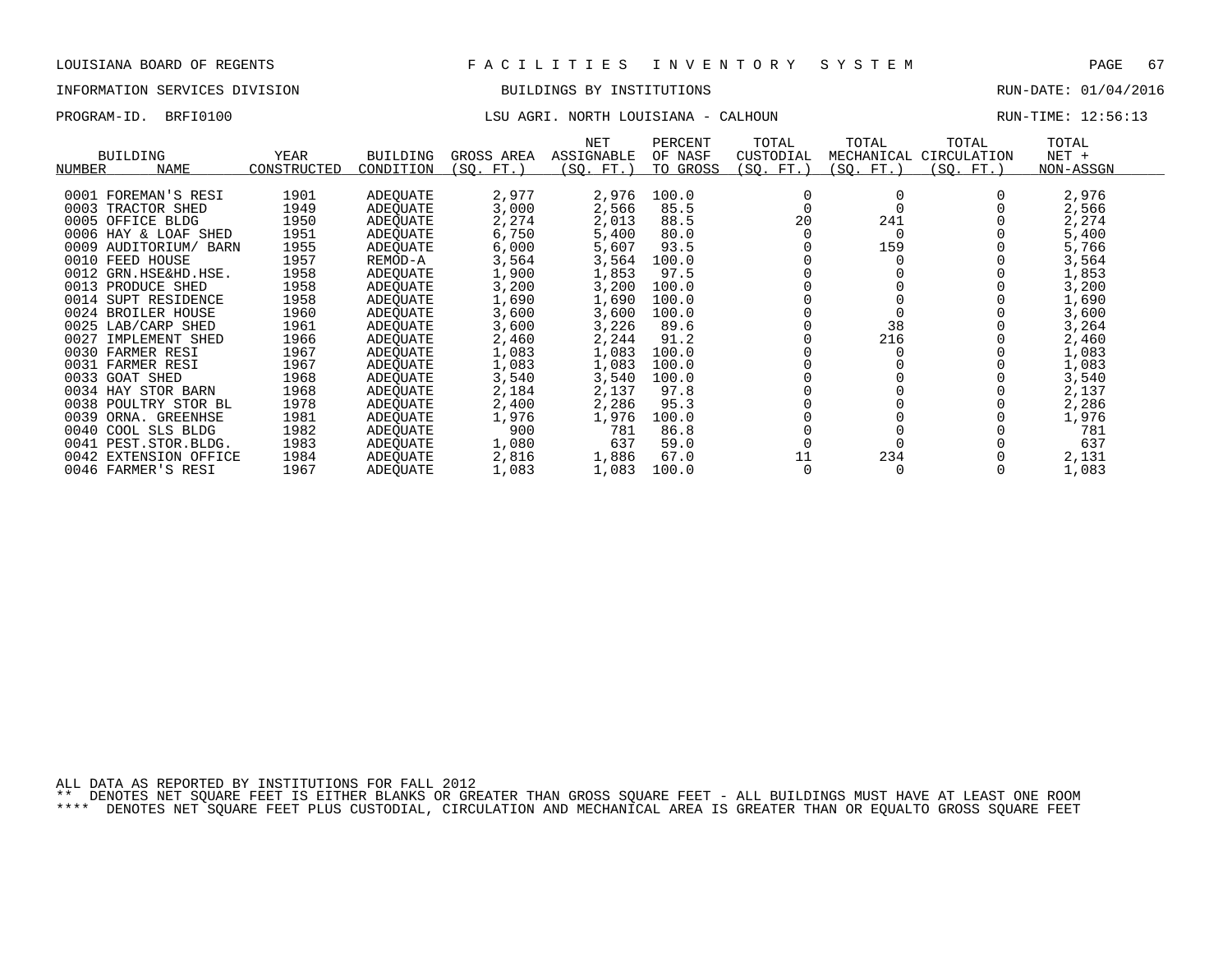## INFORMATION SERVICES DIVISION BUILDINGS BY INSTITUTIONS RUN-DATE: 01/04/2016

## PROGRAM-ID. BRFI0100 COMPUTE: 12:56:13

|                        |             |                 |            | <b>NET</b> | PERCENT  | TOTAL       | TOTAL       | TOTAL                  | TOTAL     |  |
|------------------------|-------------|-----------------|------------|------------|----------|-------------|-------------|------------------------|-----------|--|
| <b>BUILDING</b>        | YEAR        | <b>BUILDING</b> | GROSS AREA | ASSIGNABLE | OF NASF  | CUSTODIAL   |             | MECHANICAL CIRCULATION | $NET +$   |  |
| NUMBER<br><b>NAME</b>  | CONSTRUCTED | CONDITION       | (SO. FT. ) | (SO. FT.)  | TO GROSS | (SO. FT. )  | (SO. FT. )  | (SO. FT.)              | NON-ASSGN |  |
|                        |             |                 |            |            |          |             |             |                        |           |  |
| 0002 FARM SUPER RES    | 1946        | ADEQUATE        | 1,860      | 1,860      | 100.0    | 0           | 0           | 0                      | 1,860     |  |
| 0003 OFFICE BUILDING   | 1948        | <b>ADEOUATE</b> | 6,500      | 2,551      | 39.2     | 16          | 340         | 0                      | 2,907     |  |
| 0004 STAFF RESD NO.3   | 1948        | <b>ADEQUATE</b> | 2,800      | 2,800      | 100.0    | 0           | 0           | 0                      | 2,800     |  |
| 0005 MACH & IMP SHED   | 1948        | ADEQUATE        | 4,895      | 4,708      | 96.2     | 0           | 187         | $\Omega$               | 4,895     |  |
| 0006 STAFF RESIDENCE   | 1949        | <b>ADEOUATE</b> | 1,800      | 1,800      | 100.0    | 0           | $\mathbf 0$ | $\Omega$               | 1,800     |  |
| 0007 STAFF RESIDENCE   | 1949        | ADEQUATE        | 1,800      | 1,800      | 100.0    | 0           | 0           | 0                      | 1,800     |  |
| 0008 LABORER COTTAGE   | 1949        | ADEQUATE        | 936        | 936        | 100.0    | $\mathbf 0$ | $\Omega$    | $\Omega$               | 936       |  |
| 0010 LABORER COTTAGE   | 1949        | <b>ADEOUATE</b> | 936        | 936        | 100.0    | $\mathbf 0$ | $\Omega$    | $\Omega$               | 936       |  |
| 0011 LABORER COTTAGE   | 1949        | <b>ADEOUATE</b> | 936        | 936        | 100.0    | $\mathbf 0$ | $\Omega$    | $\Omega$               | 936       |  |
| 0013 PUMP HOUSE        | 1949        | ADEQUATE        | 280        | 280        | 100.0    | 0           | $\mathbf 0$ | $\mathbf 0$            | 280       |  |
| 0015 STAFF RESD NO.6   | 1949        | ADEQUATE        | 2,100      | 2,100      | 100.0    | $\mathbf 0$ | 0           | 0                      | 2,100     |  |
| 0017 STAFF RES NO 7    | 1949        | <b>ADEOUATE</b> | 2,830      | 2,500      | 88.3     | $\Omega$    | $\Omega$    | $\Omega$               | 2,500     |  |
| 0018 STAFF RES NO 8    | 1949        | ADEQUATE        | 2,000      | 2,000      | 100.0    | 0           | 0           | $\mathbf 0$            | 2,000     |  |
| 0019 DRYING & STOR     | 1950        | ADEQUATE        | 2,240      | 2,240      | 100.0    | 0           | $\Omega$    | $\Omega$               | 2,240     |  |
| 0020 FERTILIZER HSE    | 1950        | <b>ADEOUATE</b> | 666        | 612        | 91.9     | $\Omega$    | $\Omega$    | $\Omega$               | 612       |  |
| 0021 OLD DAIRY PARLOR  | 1950        | ADEQUATE        | 7,500      | 1,011      | 13.5     | 0           | 246         | 0                      | 1,257     |  |
| 0022 BULL BARN #2      | 1950        | ADEQUATE        | 360        | 300        | 83.3     | $\mathbf 0$ | $\Omega$    | $\Omega$               | 300       |  |
| 0023 TACK/CATTLE SHED  | 1950        | <b>ADEOUATE</b> | 1,584      | 1,584      | 100.0    | $\mathbf 0$ | 0           | $\Omega$               | 1,584     |  |
| 0024 HEAVY SPRING SHED | 1950        | ADEQUATE        | 208        | 140        | 67.3     | 0           | 0           | 0                      | 140       |  |
| 0025 HEAVY SPRING SHED | 1950        | ADEQUATE        | 208        | 140        | 67.3     | 0           | $\Omega$    | $\Omega$               | 140       |  |
| 0026 SEED HOUSE        | 1951        | ADEQUATE        | 3,160      | 2,280      | 72.2     | $\mathbf 0$ | $\Omega$    | $\Omega$               | 2,280     |  |
| 0027 BULL SHED         | 1952        | <b>ADEOUATE</b> | 396        | 360        | 90.9     | $\mathbf 0$ | $\Omega$    | $\Omega$               | 360       |  |
| 0030 HAY STOR&BROIL.   | 1953        | ADEQUATE        | 2,440      | 1,870      | 76.6     | 0           | $\mathbf 0$ | $\mathbf 0$            | 1,870     |  |
| 0033 GEN.STOR.BLDG.    | 1955        | ADEQUATE        | 1,029      | 960        | 93.3     | 0           | 0           | 0                      | 960       |  |
| 0035 STAFF RESD NO.1   | 1956        | <b>ADEOUATE</b> | 1,500      | 1,500      | 100.0    | $\Omega$    | $\Omega$    | $\Omega$               | 1,500     |  |
| 0036 STAFF RESD NO.2   | 1956        | ADEQUATE        | 1,800      | 1,800      | 100.0    | 0           | 0           | $\mathbf 0$            | 1,800     |  |
| 0037 FARM SUP RES 2    | 1956        | ADEQUATE        | 1,228      | 1,228      | 100.0    | 0           | $\Omega$    | $\Omega$               | 1,228     |  |
| 0038 FORESTRY SUPPLY   | 1956        | ADEOUATE        | 320        | 238        | 74.4     | $\Omega$    | $\Omega$    | $\Omega$               | 238       |  |
| 0040 LAB ANIMALS       | 1957        | <b>ADEQUATE</b> | 200        | 200        | 100.0    | 0           | $\mathbf 0$ | 0                      | 200       |  |
| 0041 4 CONC SILOS      | 1962        | ADEQUATE        | 600        | 152        | 25.3     | $\Omega$    | $\Omega$    | $\Omega$               | 152       |  |
| 0042 FEED SHED & SUP   | 1967        | <b>ADEOUATE</b> | 700        | 240        | 34.3     | $\mathbf 0$ | $\mathbf 0$ | $\Omega$               | 240       |  |
| 0043 EQUIPMENT STOR.   | 1967        | ADEQUATE        | 1,560      | 616        | 39.5     | 0           | $\mathbf 0$ | 0                      | 616       |  |
| 0044 MASTITIS RES LB   | 1968        | ADEQUATE        | 2,173      | 2,016      | 92.8     | $\mathbf 0$ | 157         | $\mathbf 0$            | 2,173     |  |
| 0045 HAY STOR & FEED   | 1968        | ADEOUATE        | 1,560      | 1,560      | 100.0    | 0           | $\mathbf 0$ | $\Omega$               | 1,560     |  |
| 0047 HAY STOR & FEED   | 1968        | ADEQUATE        | 1,560      | 1,560      | 100.0    | $\mathbf 0$ | 0           | $\Omega$               | 1,560     |  |
| 0049 HAY STOR & FEED   | 1969        | ADEQUATE        | 1,560      | 1,560      | 100.0    | 0           | 0           | $\mathbf 0$            | 1,560     |  |
| 0050 COMMODITY BARN    | 1979        | ADEQUATE        | 8,000      | 8,000      | 100.0    | 0           | 0           | $\Omega$               | 8,000     |  |
| 0051 FREESTALL BARN    | 1979        | ADEOUATE        | 10,500     | 8,640      | 82.3     | $\Omega$    | $\Omega$    | $\Omega$               | 8,640     |  |
|                        | 1979        |                 |            |            | 76.8     |             | 0           |                        |           |  |
| 0052 DAIRY CORRAL      |             | ADEQUATE        | 1,500      | 1,152      |          | 0           |             | 0                      | 1,152     |  |
| 0054 MILKING PARLOR    | 1987        | ADEQUATE        | 3,200      | 3,200      | 100.0    | $\Omega$    | $\Omega$    | $\Omega$               | 3,200     |  |

ALL DATA AS REPORTED BY INSTITUTIONS FOR FALL 2012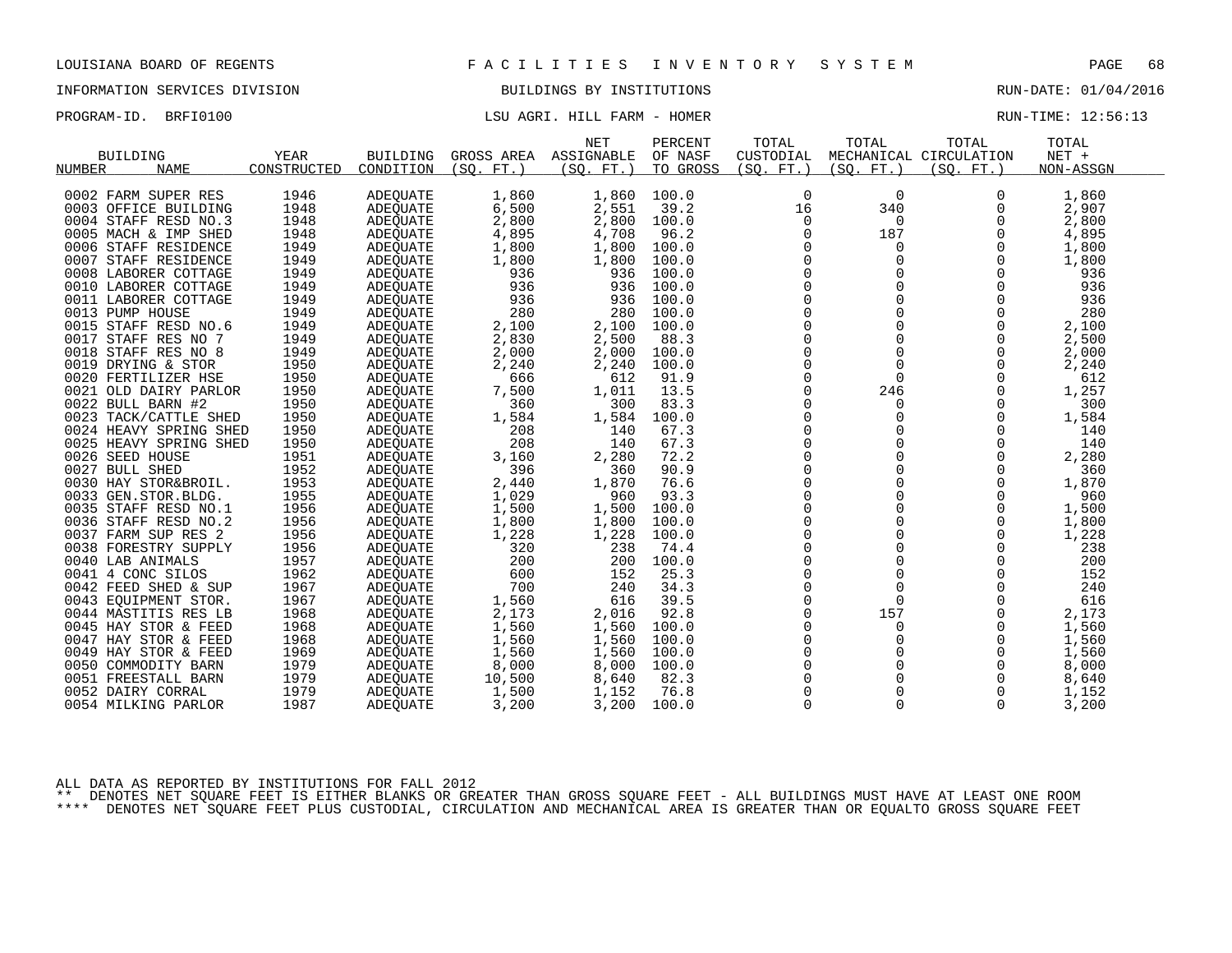### INFORMATION SERVICES DIVISION BUILDINGS BY INSTITUTIONS RUN-DATE: 01/04/2016

## PROGRAM-ID. BRFI0100 COMPUTE: 12:56:13

| NUMBER    | <b>BUILDING</b><br><b>NAME</b> | YEAR<br>CONSTRUCTED | <b>BUILDING</b><br>CONDITION | GROSS AREA<br>(SO.<br>FT. | NET<br>ASSIGNABLE<br>(SO. FT. | PERCENT<br>OF NASF<br>TO GROSS | TOTAL<br>CUSTODIAL<br>(SQ. FT.) | TOTAL<br>MECHANICAL<br>SO. FT. | TOTAL<br>CIRCULATION<br>(SO. FT.) | TOTAL<br>$NET +$<br>NON-ASSGN |
|-----------|--------------------------------|---------------------|------------------------------|---------------------------|-------------------------------|--------------------------------|---------------------------------|--------------------------------|-----------------------------------|-------------------------------|
| 0059 SHED |                                | 1950                | ADEOUATE                     | 160                       | 160                           | 100.0                          |                                 |                                |                                   | 160                           |
| 0060 SHED |                                | 1950                | ADEOUATE                     | 160                       | 160                           | 100.0                          |                                 |                                |                                   | 160                           |
| 0061      | SHED                           | 1950                | ADEQUATE                     | 120                       | 120                           | 100.0                          |                                 |                                |                                   | 120                           |
| 0062 SHED |                                | 1950                | ADEOUATE                     | 120                       | 120                           | 100.0                          |                                 |                                |                                   | 120                           |
| 0064 SHED |                                | 1950                | ADEOUATE                     | 120                       | 120                           | 100.0                          |                                 |                                |                                   | 120                           |
| 0066 SHED |                                | 1950                | ADEOUATE                     | 120                       | 120                           | 100.0                          |                                 |                                |                                   | 120                           |
| 0067      | SHED                           | 1950                | ADEOUATE                     | 120                       | 120                           | 100.0                          |                                 |                                |                                   | 120                           |
| 0068 SHED |                                | 1950                | ADEOUATE                     | 120                       | 120                           | 100.0                          |                                 |                                |                                   | 120                           |
| 0071      | SHED                           | 1950                | ADEOUATE                     | 200                       | 120                           | 60.0                           |                                 |                                |                                   | 120                           |
|           | 0072 FEED BUNKER               | 1962                | ADEOUATE                     | 1,350                     | 1,350                         | 100.0                          |                                 |                                |                                   | 1,350                         |
|           | 0073 STORAGE SHED              | 1965                | ADEOUATE                     | 300                       | 300                           | 100.0                          |                                 |                                |                                   | 300                           |
|           | 0075 PESTICIDE BLDG            | 1996                | ADEOUATE                     | 720                       | 720                           | 100.0                          |                                 |                                |                                   | 720                           |
| 0077      | NEW MAINTENANCE SH             | 2004                | ADEOUATE                     | 6,136                     | 3,135                         | 51.1                           |                                 |                                |                                   | 3,135                         |
|           | 0078 CORRAL COVER              | 1994                | ADEOUATE                     | 2,970                     | 2,960                         | 99.7                           |                                 |                                |                                   | 2,960                         |
|           | 0079 PUMP HOUSE                | 2005                | ADEOUATE                     | 300                       | 290                           | 96.7                           |                                 |                                |                                   | 290                           |
| 0081      | POULTRY HOUSE                  | 2007                | ADEOUATE                     | 22,472                    | 22,400                        | 99.7                           |                                 |                                |                                   | 22,400                        |
|           | 0082 POULTRY HOUSE             | 2007                | <b>ADEOUATE</b>              | 22,472                    | 22,400                        | 99.7                           |                                 |                                |                                   | 22,400                        |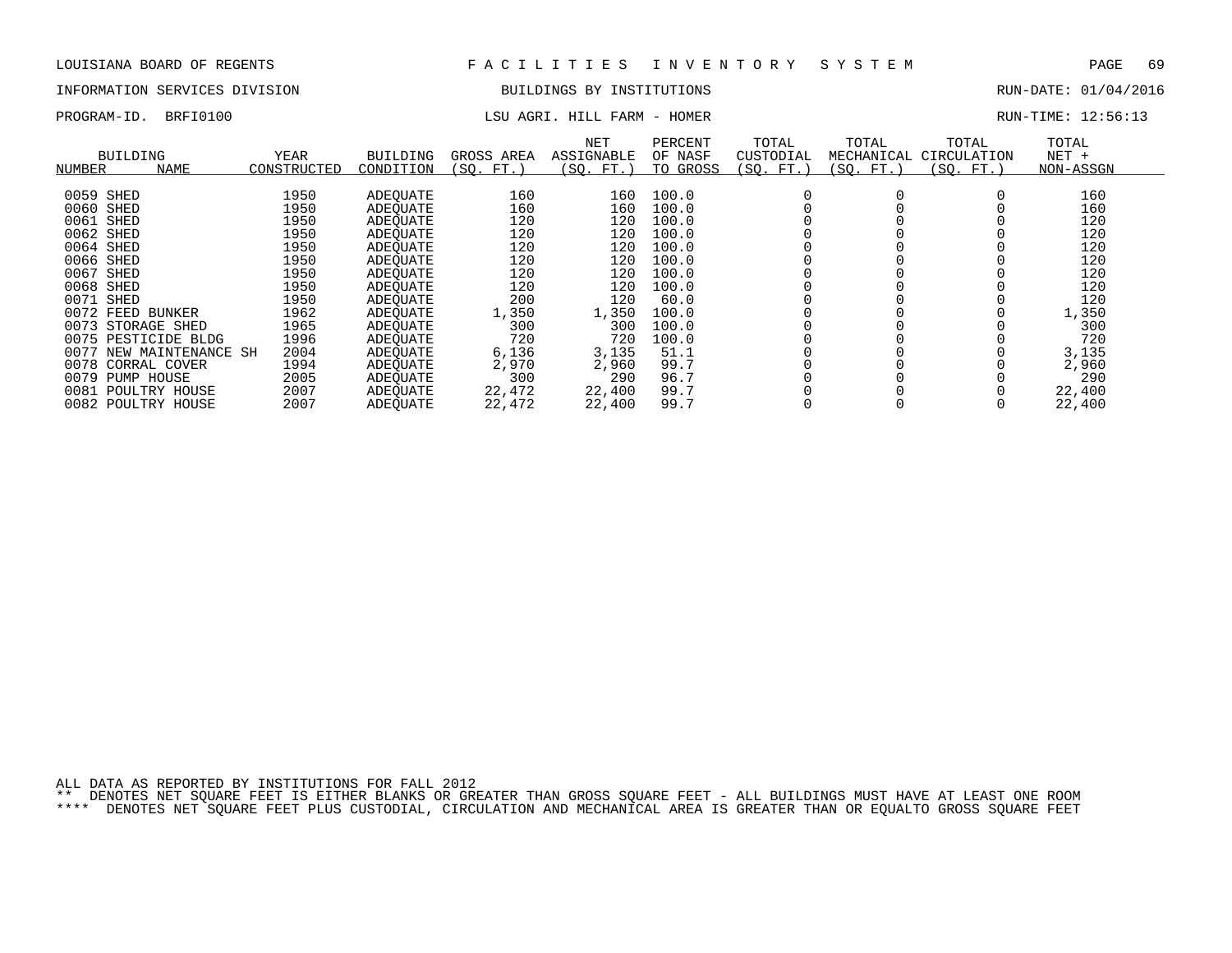# INFORMATION SERVICES DIVISION BUILDINGS BY INSTITUTIONS AND RUN-DATE: 01/04/2016

## PROGRAM-ID. BRFI0100 CHARGE LOUISIANA - ST. JOSEPH RUN-TIME: 12:56:13

| NUMBER | <b>BUILDING</b><br><b>NAME</b> | YEAR<br>CONSTRUCTED | <b>BUILDING</b><br>CONDITION | GROSS AREA<br>(SO. FT. | <b>NET</b><br>ASSIGNABLE<br>(SO. FT.) | PERCENT<br>OF NASF<br>TO GROSS | TOTAL<br>CUSTODIAL<br>(SO. FT.) | TOTAL<br>MECHANICAL<br>(SO. FT.) | TOTAL<br>CIRCULATION<br>(SQ. FT.) | TOTAL<br>$NET +$<br>NON-ASSGN |
|--------|--------------------------------|---------------------|------------------------------|------------------------|---------------------------------------|--------------------------------|---------------------------------|----------------------------------|-----------------------------------|-------------------------------|
| 0001   | FOREMAN HOUSE                  | 1930                | ADEOUATE                     | 1,202                  | 1,202                                 | 100.0                          |                                 |                                  |                                   | 1,202                         |
|        | 0002 STORAGE BLDG              | 1947                | ADEOUATE                     | 160                    | 160                                   | 100.0                          |                                 |                                  |                                   | 160                           |
|        | 0004 AG ENG RESID-GARAG        | 1949                | ADEQUATE                     | 1,732                  | 1,732                                 | 100.0                          |                                 |                                  |                                   | 1,732                         |
|        | 0005 AGRO RESID-GARAGE         | 1949                | ADEOUATE                     | 1,553                  | 1,553                                 | 100.0                          |                                 |                                  |                                   | 1,553                         |
|        | 0006 ANIMAL HUSB RESID         | 1949                | ADEOUATE                     | 1,536                  | 1,536                                 | 100.0                          |                                 |                                  |                                   | 1,536                         |
| 0007   | SHOP & EXTENSION               | 1950                | ADEQUATE                     | 6,592                  | 6,592                                 | 100.0                          |                                 |                                  |                                   | 6,592                         |
| 0008   | OFFICE BLDG                    | 1956                | ADEOUATE                     | 5,373                  | 4,891                                 | 91.0                           | 12                              | 470                              |                                   | 5,373                         |
| 0009   | ASST AGRO RESID                | 1957                | ADEOUATE                     | 1,678                  | 1,678                                 | 100.0                          |                                 |                                  |                                   | 1,678                         |
|        | 0010 SHEEP BARN                | 1957                | ADEOUATE                     | 2,950                  | 2,950                                 | 100.0                          |                                 |                                  |                                   | 2,950                         |
|        | 0011 HEADHOUSE                 | 1959                | ADEOUATE                     | 240                    | 240                                   | 100.0                          |                                 |                                  |                                   | 240                           |
|        | 0012 CATTLE BARN               | 1962                | ADEOUATE                     | 6,460                  | 2,500                                 | 38.7                           |                                 |                                  |                                   | 2,500                         |
| 0013   | SUPT RESID-GARAGE              | 1964                | ADEOUATE                     | 2,586                  | 2,581                                 | 99.8                           |                                 |                                  |                                   | 2,581                         |
|        | 0014 FERT-CHEM STOR            | 1968                | ADEOUATE                     | 7,680                  | 7,568                                 | 98.5                           |                                 | 112                              |                                   | 7,680                         |
|        | 0015 LAB/STOR                  | 1981                | ADEOUATE                     | 3,200                  | 2,899                                 | 90.6                           |                                 |                                  |                                   | 2,899                         |
| 0018   | TRACTOR SHED                   | 1960                | ADEOUATE                     | 2,100                  | 2,100                                 | 100.0                          |                                 |                                  |                                   | 2,100                         |
|        | 0020 STOR BLDG                 | 1999                | ADEOUATE                     | 2,210                  | 2,200                                 | 99.5                           |                                 |                                  |                                   | 2,200                         |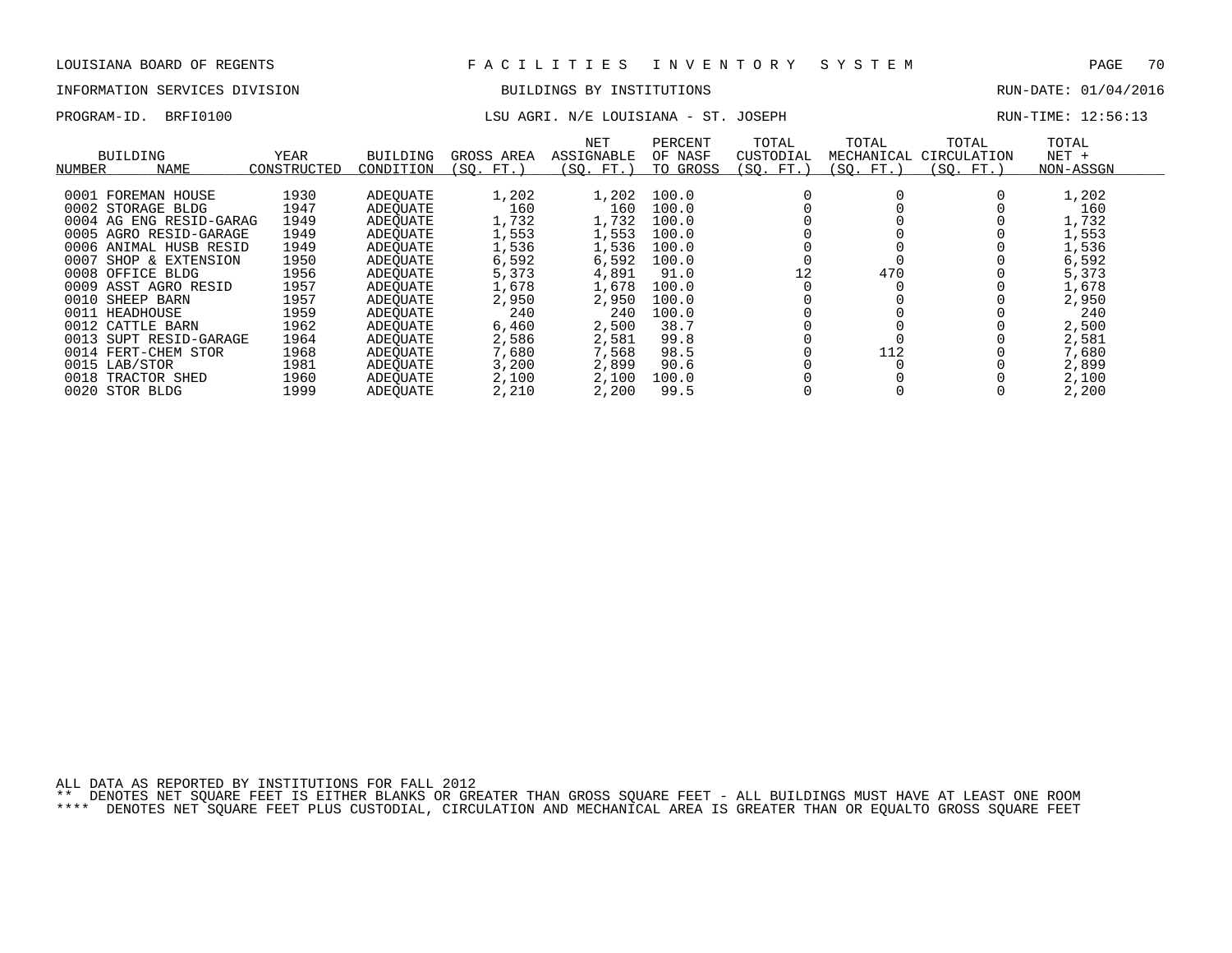# INFORMATION SERVICES DIVISION BUILDINGS BY INSTITUTIONS AND RUN-DATE: 01/04/2016

### PROGRAM-ID. BRFI0100 **LSU AGRI. PECAN RESEARCH - SHREVEPORT** RUN-TIME: 12:56:13

| BUILDING<br><b>NAME</b><br>NUMBER | <b>YEAR</b><br>CONSTRUCTED | <b>BUILDING</b><br>CONDITION | GROSS AREA<br>(SO. FT. | <b>NET</b><br><b>ASSIGNABLE</b><br>(SO. FT.) | PERCENT<br>OF NASF<br>TO GROSS | TOTAL<br>CUSTODIAL<br>(SO. FT.) | TOTAL<br>MECHANICAL<br>(SO. FT.) | TOTAL<br>CIRCULATION<br>(SO. FT.) | TOTAL<br>$NET +$<br>NON-ASSGN |
|-----------------------------------|----------------------------|------------------------------|------------------------|----------------------------------------------|--------------------------------|---------------------------------|----------------------------------|-----------------------------------|-------------------------------|
|                                   |                            |                              |                        |                                              |                                |                                 |                                  |                                   |                               |
| 0001 ADMIN/LAB BLDG               | 1983                       | ADEOUATE                     | 5,100                  | 3,488                                        | 68.4                           | 15                              | 519                              |                                   | 4,022                         |
| 0002 GARAGE/ IMPL BLDG            | 1929                       | ADEOUATE                     | 4,030                  | 3,258                                        | 80.8                           |                                 |                                  |                                   | 3,258                         |
| 0004 ENTOMOLOGY BLDG              | 1966                       | ADEOUATE                     | 940                    | 726                                          | 77.2                           |                                 | 49                               |                                   | 775                           |
| 0005 NUT DRY/STOR BARN            | 1974                       | ADEOUATE                     | 1,950                  | 1,910                                        | 97.9                           |                                 | 40                               |                                   | 1,950                         |
| 0006 PEST/NUT PROC/EOUI           | 1974                       | ADEOUATE                     | 2,703                  | 2,703                                        | 100.0                          |                                 |                                  |                                   | 2,703                         |
| 0008 HEADHOUSE                    | 1974                       | ADEOUATE                     | 600                    | 551                                          | 91.8                           |                                 | 30                               |                                   | 581                           |
| 0010 RESEARCH COLD ROOM           | 1979                       | ADEOUATE                     | 120                    | 64                                           | 53.3                           |                                 |                                  |                                   | 64                            |
| 0011 EOUIP REPAIR SHOP            | 1982                       | ADEOUATE                     | 2,109                  | 2,109                                        | 100.0                          |                                 |                                  |                                   | 2,109                         |
| 0114 GRNHSE #1 HORT               | 2000                       | ADEOUATE                     | 1,440                  | 1,430                                        | 99.3                           |                                 |                                  |                                   | 1,430                         |
| 0115 GREENHOUSE #2 ENTO           | 2000                       | ADEOUATE                     | 1,440                  | 1,430                                        | 99.3                           |                                 |                                  |                                   | 1,430                         |
| 0116 GRNHSE 3 PATH                | 2003                       | ADEOUATE                     | 1,440                  | 1,430                                        | 99.3                           |                                 |                                  |                                   | 1,430                         |
| 0117<br>STORAGE                   | 2007                       | <b>ADEOUATE</b>              | 1,800                  | 1,790                                        | 99.4                           |                                 |                                  |                                   | 1,790                         |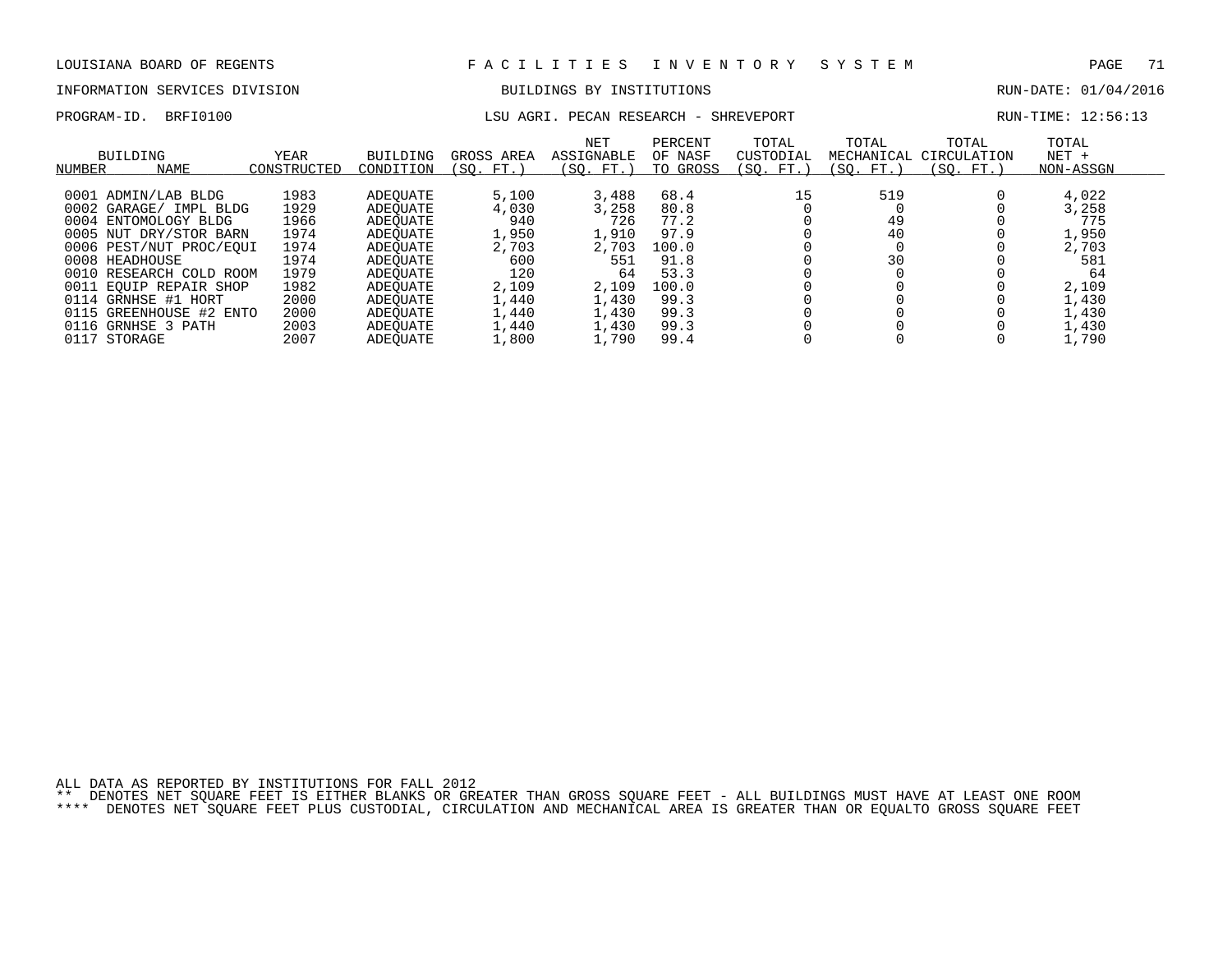# INFORMATION SERVICES DIVISION BUILDINGS BY INSTITUTIONS AND RUN-DATE: 01/04/2016

## PROGRAM-ID. BRFI0100 **RUN-TIME:** 12:56:13 LSU AGRI. PLAQUEMINES - PORT SULPHUR

| NUMBER      | BUILDING<br><b>NAME</b> | YEAR<br>CONSTRUCTED | <b>BUILDING</b><br>CONDITION | GROSS AREA<br>'SO.<br>FT. | <b>NET</b><br>ASSIGNABLE<br>(SO. FT.) | PERCENT<br>OF NASF<br>TO GROSS | TOTAL<br>CUSTODIAL<br>SO.<br>FT. | TOTAL<br>MECHANICAL<br>(SO. FT.) | TOTAL<br>CIRCULATION<br>$FT.$ )<br>SO. | TOTAL<br>$NET +$<br>NON-ASSGN |
|-------------|-------------------------|---------------------|------------------------------|---------------------------|---------------------------------------|--------------------------------|----------------------------------|----------------------------------|----------------------------------------|-------------------------------|
| 0001 RESI 2 |                         | 1949                |                              | 1,400                     | 1,400                                 | 100.0                          |                                  |                                  |                                        | 1,400                         |
|             |                         |                     | ADEOUATE                     |                           |                                       |                                |                                  |                                  |                                        |                               |
|             | 0014 PUMP STATION       | 1979                | ADEOUATE                     | 240                       | 240                                   | 100.0                          |                                  |                                  |                                        | 240                           |
|             | 0016 CHEMICAL STOR      | 1979                | ADEOUATE                     | 480                       | 480                                   | 100.0                          |                                  |                                  |                                        | 480                           |
|             | 0018 SHOP/STOR          | 1983                | ADEOUATE                     | 6,000                     | 5,714                                 | 95.2                           |                                  | 136                              |                                        | 5,850                         |
|             | 0020 PUMP HOUSE         | 1901                | ADEOUATE                     | 90                        | 90                                    | 100.0                          |                                  |                                  |                                        | 90                            |
|             | 0023 GRNHSE 5           | 1992                | ADEOUATE                     | 2,800                     | 2,800                                 | 100.0                          |                                  |                                  |                                        | 2,800                         |
|             | 0024 PACKING SHED       | 1993                | ADEOUATE                     | 3,000                     | 3.000                                 | 100.0                          |                                  |                                  |                                        | 3,000                         |
| 0026 OFFICE |                         | 2005                | ADEOUATE                     | 1,800                     | 1,700                                 | 94.4                           |                                  |                                  |                                        | 1,700                         |
| 0027        | STORAGE                 | 2005                | ADEOUATE                     | 1,758                     | 1,700                                 | 96.7                           |                                  |                                  |                                        | 1,700                         |
| 0030        | GREENHOUSE #1           | 2011                | ADEOUATE                     | 2,945                     | 2,850                                 | 96.8                           |                                  |                                  |                                        | 2,850                         |
| 0031        | GREENHOUSE #2           | 2011                | ADEOUATE                     | 2,945                     | 2,850                                 | 96.8                           |                                  |                                  |                                        | 2,850                         |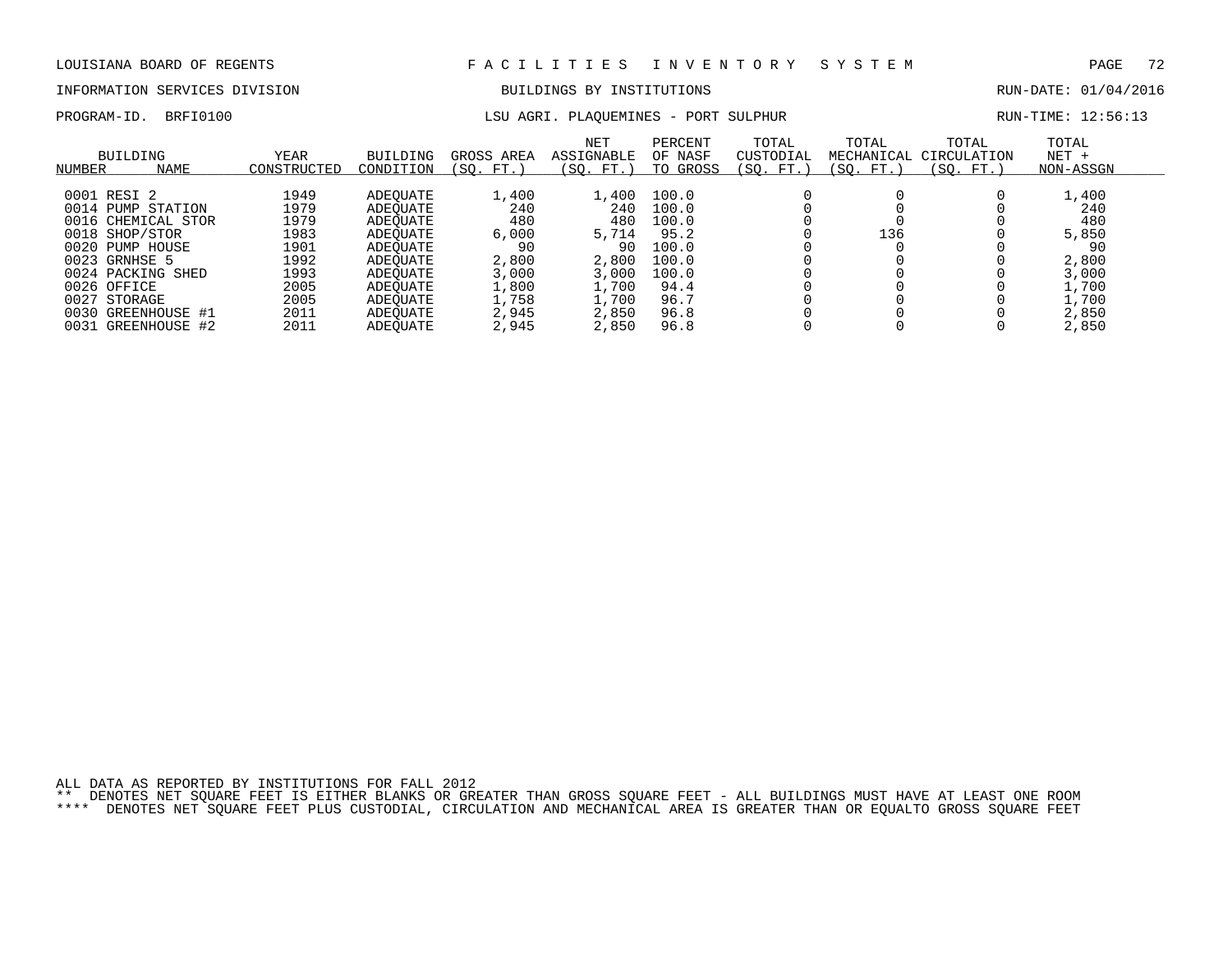# INFORMATION SERVICES DIVISION BUILDINGS BY INSTITUTIONS AND RUN-DATE: 01/04/2016

## PROGRAM-ID. BRFI0100 **EXELLEY AGRI. RED RIVER VALLEY - BOSSIER CITY** RUN-TIME: 12:56:13

|                         |             |                 |            | <b>NET</b>            | PERCENT  | TOTAL       | TOTAL       | TOTAL                  | TOTAL     |  |
|-------------------------|-------------|-----------------|------------|-----------------------|----------|-------------|-------------|------------------------|-----------|--|
| <b>BUILDING</b>         | YEAR        | <b>BUILDING</b> |            | GROSS AREA ASSIGNABLE | OF NASF  | CUSTODIAL   |             | MECHANICAL CIRCULATION | NET +     |  |
| NAME<br>NUMBER          | CONSTRUCTED | CONDITION       | (SO. FT. ) | (SO. FT. )            | TO GROSS | (SQ. FT. )  | (SQ. FT. )  | (SO. FT. )             | NON-ASSGN |  |
|                         |             |                 |            |                       |          |             |             |                        |           |  |
| 0001 OUONSET BLDG       | 1947        | <b>ADEQUATE</b> | 3,000      | 3,000                 | 100.0    | 0           | 0           | 0                      | 3,000     |  |
| 0002 LAB & AUDITOIUM BL | 1948        | ADEQUATE        | 6,312      | 5,394                 | 85.5     | 50          | 832         | 0                      | 6,276     |  |
| 0003 ADMIN RESIDENCE    | 1948        | ADEQUATE        | 2,500      | 2,500                 | 100.0    | 0           | 0           | 0                      | 2,500     |  |
| 0004 COTTON HOUSE       | 1948        | REMOD-A         | 1,200      | 1,200                 | 100.0    |             | 0           | 0                      | 1,200     |  |
| 0005 SOYBEAN BUILDING   | 1950        | ADEQUATE        | 3,164      | 3,164                 | 100.0    | 0           | 0           | 0                      | 3,164     |  |
| 0006 EMPLOYEE BREAK ROO | 1950        | ADEQUATE        | 403        | 315                   | 78.2     | $\mathbf 0$ | 88          | $\Omega$               | 403       |  |
| 0007 MINI RED BARN      | 1950        | ADEQUATE        | 190        | 190                   | 100.0    | 0           | $\mathbf 0$ | 0                      | 190       |  |
| 0008 SUPERVISOR RESIDEN | 1951        | ADEQUATE        | 1,375      | 1,375                 | 100.0    | 0           | $\mathbf 0$ | 0                      | 1,375     |  |
| 0009 FERTILIZER STOR BL | 1951        | <b>ADEOUATE</b> | 868        | 868                   | 100.0    | $\mathbf 0$ | $\Omega$    | $\Omega$               | 868       |  |
| 0010 RED BARN           | 1951        | ADEQUATE        | 7,880      | 7,880                 | 100.0    | $\mathbf 0$ | 0           | 0                      | 7,880     |  |
| 0011 PLANT LAB & OFF BL | 1952        | ADEQUATE        | 1,200      | 1,200                 | 100.0    | 0           | $\Omega$    | 0                      | 1,200     |  |
| 0014 EQUIPMENT SHOP     | 1952        | ADEOUATE        | 2,336      | 2,327                 | 99.6     | $\mathbf 0$ | 9           | 0                      | 2,336     |  |
| 0015 EQUIP STOR SHED-MA | 1952        | ADEQUATE        | 5,000      | 5,000                 | 100.0    | $\mathbf 0$ | 0           | 0                      | 5,000     |  |
| 0016 LUMBER STORAGE SHE | 1952        | ADEQUATE        | 1,440      | 1,440                 | 100.0    | 0           |             | $\Omega$               | 1,440     |  |
| 0019 HAY SHED - POLED   | 1952        | ADEQUATE        | 3,976      | 3,976                 | 100.0    | $\mathbf 0$ |             | 0                      | 3,976     |  |
| 0020 FAC CARPENTER SHOP | 1953        | ADEQUATE        | 2,304      | 1,569                 | 68.1     | $\mathbf 0$ | $\Omega$    | 0                      | 1,569     |  |
| 0021 RESIDENCE-OFFICE B | 1955        | ADEOUATE        | 1,350      | 1,350                 | 100.0    | 0           |             | 0                      | 1,350     |  |
| 0022 WATER TOWER        | 1956        | ADEQUATE        | 1          | -1                    | 100.0    | 0           |             | 0                      | 1         |  |
| 0024 ARMCO SEED BLDG    | 1958        | ADEQUATE        | 2,234      | 2,234                 | 100.0    | 0           |             | 0                      | 2,234     |  |
| 0025 COTTON SEED&STOR B | 1959        | ADEQUATE        | 2,760      | 1,488                 | 53.9     | 0           | $\Omega$    | 0                      | 1,488     |  |
| 0026 EQUIPMENT SHED-SMA | 1960        | ADEQUATE        | 1,920      | 1,920                 | 100.0    | 0           |             | 0                      | 1,920     |  |
| 0027 COTTON GIN         | 1961        | <b>ADEOUATE</b> | 3,120      | 3,120                 | 100.0    | $\mathbf 0$ |             | 0                      | 3,120     |  |
| 0028 COOLER BUILDING    | 1964        | ADEQUATE        | 2,304      | 2,304                 | 100.0    | $\mathbf 0$ | 0           | 0                      | 2,304     |  |
| 0032 TENANT HOUSE CINDE | 1973        | ADEQUATE        | 816        | 816                   | 100.0    | 0           |             | 0                      | 816       |  |
| 0033 EXTENSION OFFICE B | 1973        | ADEQUATE        | 1,300      | 1,300                 | 100.0    | $\mathbf 0$ |             | 0                      | 1,300     |  |
| 0034 RESID - FAC MAINT  | 1976        | ADEQUATE        | 1,650      | 1,460                 | 88.5     | $\mathbf 0$ | $\Omega$    | $\Omega$               | 1,460     |  |
| 0035 HAY SHED-METAL     | 1976        | ADEQUATE        | 1,800      | 1,800                 | 100.0    | 0           |             | 0                      | 1,800     |  |
| 0036 FORAGE BLDG.       | 1977        | ADEQUATE        | 750        | 750                   | 100.0    | 0           |             | 0                      | 750       |  |
| 0037 VEHICLE GARAGE     | 1977        | ADEOUATE        | 2,625      | 2,625                 | 100.0    | $\mathbf 0$ |             | $\Omega$               | 2,625     |  |
| 0038 EQUIPMENT SHED     | 1977        | ADEQUATE        | 1,800      | 1,800                 | 100.0    | $\mathbf 0$ | $\Omega$    | 0                      | 1,800     |  |
| 0039 PEST STOR BLDG     | 1978        | ADEQUATE        | 1,740      | 1,740                 | 100.0    | 0           | 0           | 0                      | 1,740     |  |
| 0040 OLD PESTICIDE BLDG | 1901        | <b>ADEOUATE</b> | 480        | 480                   | 100.0    | $\mathbf 0$ | 0           | 0                      | 480       |  |
| 0044 COMBINE SHED       | 1965        | ADEQUATE        | 540        | 540                   | 100.0    | $\mathbf 0$ | $\mathbf 0$ | 0                      | 540       |  |
| 0045 POWER WASHER SHED  | 1950        | REMOD-A         | 816        | 816                   | 100.0    | 0           | $\mathbf 0$ | 0                      | 816       |  |
| 0051 ADMIN BLDG         | 1983        | ADEQUATE        | 3,630      | 2,181                 | 60.1     | 0           | 330         | 0                      | 2,511     |  |
| 0053 BREEDING GREENHOUS | 1992        | ADEQUATE        | 286        | 286                   | 100.0    | 0           | 0           | 0                      | 286       |  |
| 0054 GRNHSE #2          | 1993        | ADEOUATE        | 2,880      | 2,880                 | 100.0    | 0           | 0           | 0                      | 2,880     |  |
| 0055 GRNHSE #3-TOMATO   | 1993        | ADEQUATE        | 2,880      | 2,880                 | 100.0    | 0           |             | 0                      | 2,880     |  |
| 0056 GRNHSE #4-TOMATO   | 1994        | <b>ADEQUATE</b> | 2,880      | 2,880                 | 100.0    | $\mathbf 0$ | 0           | $\Omega$               | 2,880     |  |
| 0057 GRNHSE #5-TOMATO   | 1994        | <b>ADEOUATE</b> | 2,880      | 2,880                 | 100.0    | $\Omega$    | $\Omega$    | $\Omega$               | 2,880     |  |

ALL DATA AS REPORTED BY INSTITUTIONS FOR FALL 2012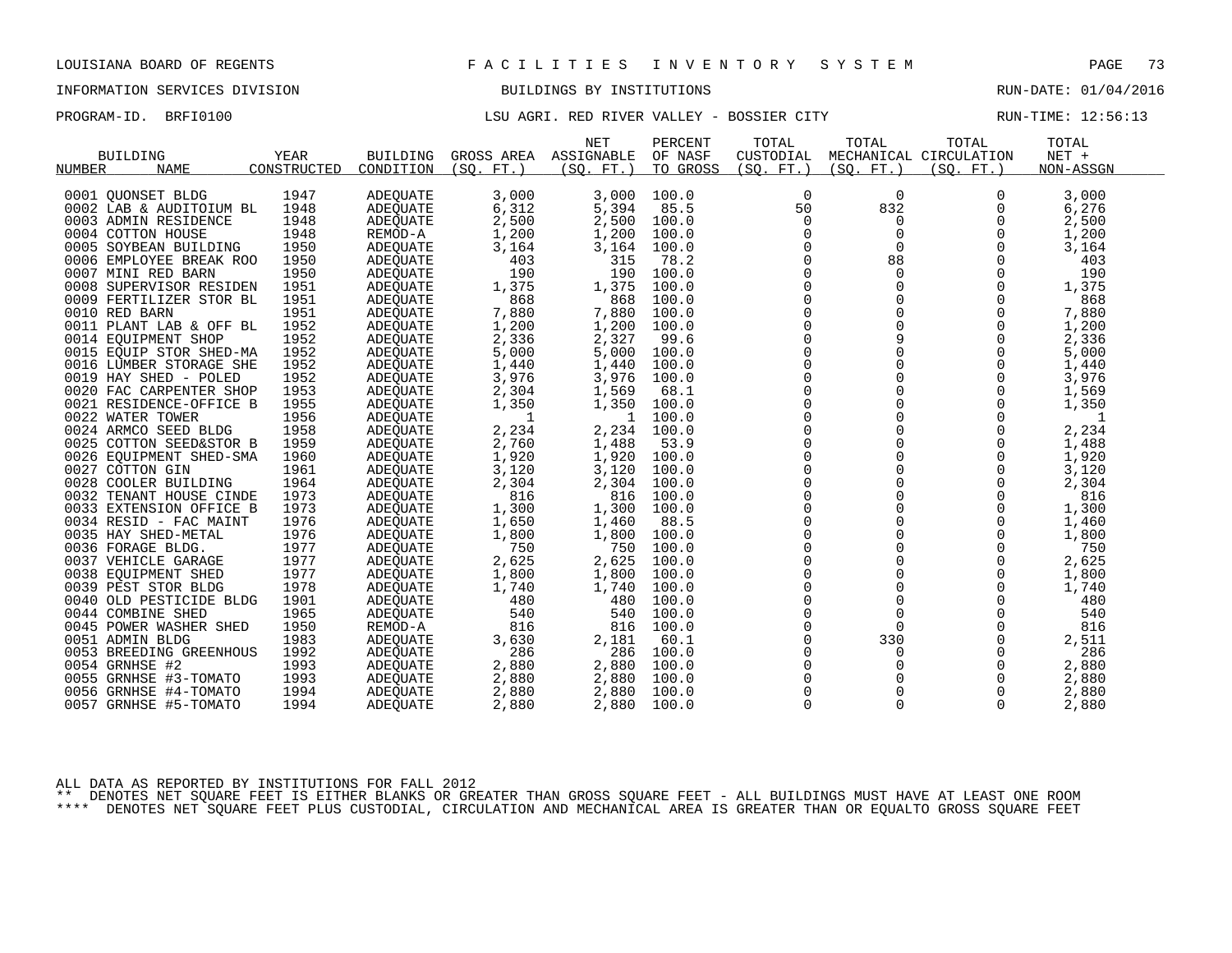# INFORMATION SERVICES DIVISION BUILDINGS BY INSTITUTIONS AND RUN-DATE: 01/04/2016

PROGRAM-ID. BRFI0100 **EXELLEY AGRI. RED RIVER VALLEY - BOSSIER CITY** RUN-TIME: 12:56:13

| BUILDING<br>NAME<br>NUMBER | YEAR<br>CONSTRUCTED | <b>BUILDING</b><br>CONDITION | GROSS AREA<br>(SO. FT. ) | <b>NET</b><br>ASSIGNABLE<br>(SO. FT.) | PERCENT<br>OF NASF<br>TO GROSS | TOTAL<br>CUSTODIAL<br>(SO. FT. | TOTAL<br>MECHANICAL<br>(SO. FT.) | TOTAL<br>CIRCULATION<br>(SO. FT.) | TOTAL<br>$NET +$<br>NON-ASSGN |
|----------------------------|---------------------|------------------------------|--------------------------|---------------------------------------|--------------------------------|--------------------------------|----------------------------------|-----------------------------------|-------------------------------|
|                            |                     |                              |                          |                                       |                                |                                |                                  |                                   |                               |
| 0058 GRNHSE #6-TOMATO      | 1994                | ADEOUATE                     | 2,880                    | 2,880                                 | 100.0                          |                                |                                  |                                   | 2,880                         |
| 0059 TOMATO SUP STOR #1    | 1993                | ADEOUATE                     | 240                      | 240                                   | 100.0                          |                                |                                  |                                   | 240                           |
| 0060 TOMATO SUP STOR #2    | 1993                | ADEOUATE                     | 240                      | 240                                   | 100.0                          |                                |                                  |                                   | 240                           |
| 0061<br>GRNHSE SUP STOR    | 1992                | ADEOUATE                     | 240                      | 240                                   | 100.0                          |                                |                                  |                                   | 240                           |
| 0062 PATH SUP BLDG         | 1991                | ADEOUATE                     | 240                      | 240                                   | 100.0                          |                                |                                  |                                   | 240                           |
| 0063 PATH GREENHOUSE       | 1996                | ADEOUATE                     | l,440                    | . . 440                               | 100.0                          |                                |                                  |                                   | 1,440                         |
| 0064 ENTO<br>GREENHOUSE    | 1996                | ADEOUATE                     | 1,440                    | 1,440                                 | 100.0                          |                                |                                  |                                   | 1,440                         |
| TOMATO GH SUP STOR<br>0065 | 1996                | ADEOUATE                     | 336                      | 336                                   | 100.0                          |                                |                                  |                                   | 336                           |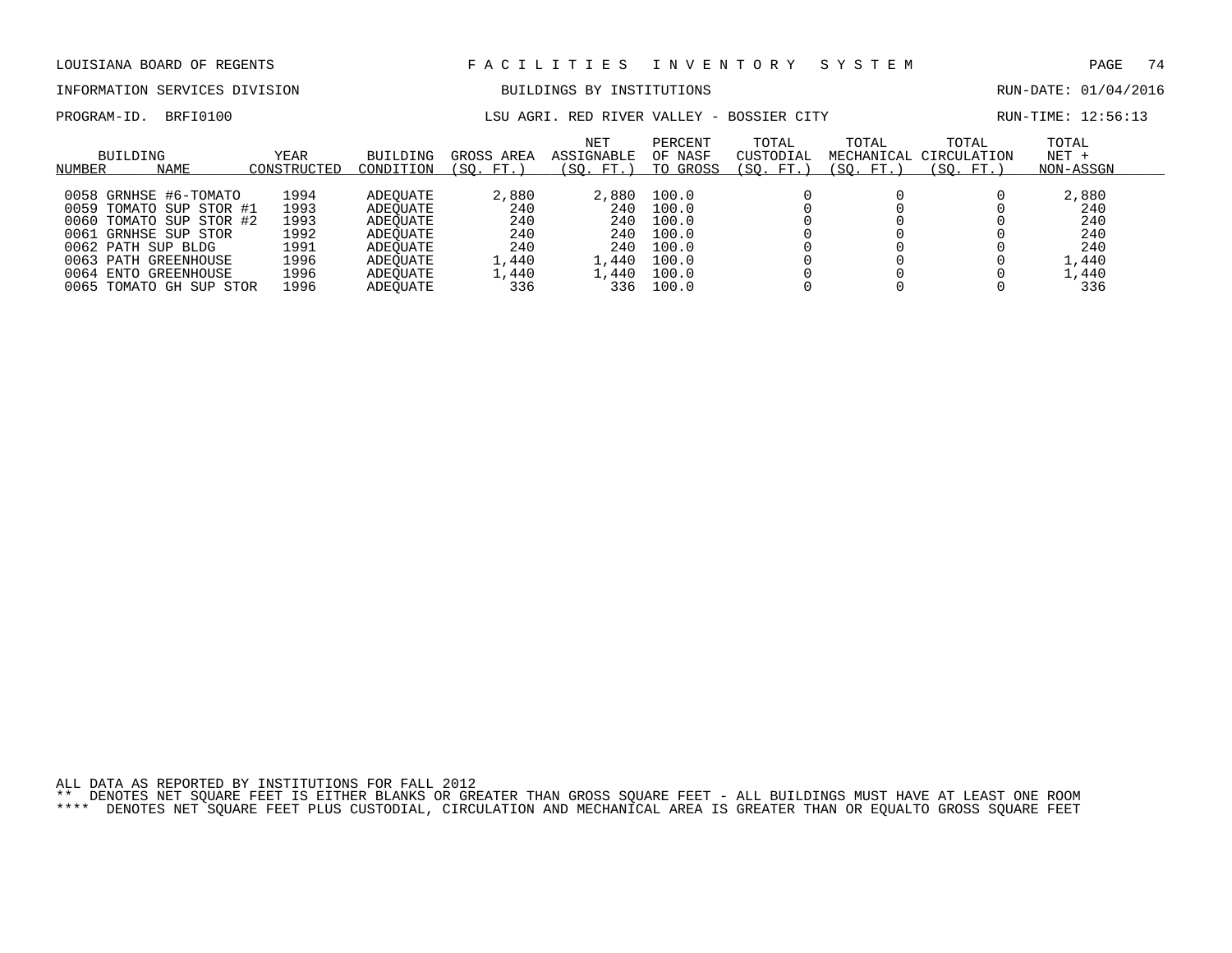INFORMATION SERVICES DIVISION BUILDINGS BY INSTITUTIONS RUN-DATE: 01/04/2016

PROGRAM-ID. BRFI0100 CONSERVERS ENDINGERED AGRI. RICE - CROWLEY CONSERVERS ENDINGERED AND RUN-TIME: 12:56:13

|                         |             |                 |            | <b>NET</b> | PERCENT  | TOTAL          | TOTAL       | TOTAL                  | TOTAL     |  |
|-------------------------|-------------|-----------------|------------|------------|----------|----------------|-------------|------------------------|-----------|--|
| <b>BUILDING</b>         | <b>YEAR</b> | <b>BUILDING</b> | GROSS AREA | ASSIGNABLE | OF NASF  | CUSTODIAL      |             | MECHANICAL CIRCULATION | NET +     |  |
| <b>NAME</b><br>NUMBER   | CONSTRUCTED | CONDITION       | (SO, FT.)  | (SO, FT.)  | TO GROSS | (SO. FT.)      | (SQ. FT. )  | (SO. FT.)              | NON-ASSGN |  |
|                         |             |                 |            |            |          |                |             |                        |           |  |
| 0001 OLD RESIDENCE      | 1920        | ADEQUATE        | 2,598      | 2,598      | 100.0    | 0              | 0           | 0                      | 2,598     |  |
| 0002 SHOP&MACH.MAINT    | 1949        | ADEQUATE        | 2,400      | 2,400      | 100.0    | $\mathbf 0$    | 0           | 0                      | 2,400     |  |
| 0003 RICE DRIER BLDG    | 1949        | ADEQUATE        | 7,464      | 6,665      | 89.3     | 0              | 0           | 0                      | 6,665     |  |
| 0004 RESIDENCE & GAR    | 1949        | <b>ADEOUATE</b> | 1,624      | 1,624      | 100.0    | $\mathsf 0$    | 0           | 0                      | 1,624     |  |
| 0005 UTILITY BLDG       | 1949        | ADEQUATE        | 400        | 400        | 100.0    | 0              | 0           | $\Omega$               | 400       |  |
| 0007 GRAIN BINS         | 1949        | ADEQUATE        | 600        | 600        | 100.0    | $\mathbf 0$    | $\Omega$    | $\Omega$               | 600       |  |
| 0008 RES GAR-UTILITY    | 1950        | ADEQUATE        | 2,544      | 2,544      | 100.0    | $\mathsf 0$    | 0           | $\mathbf 0$            | 2,544     |  |
| 0009 MACH STOR BLDG     | 1950        | ADEQUATE        | 4,800      | 4,790      | 99.8     | 0              | 0           | 0                      | 4,790     |  |
| 0010 RES GAR-UTILITY    | 1952        | <b>ADEQUATE</b> | 2,578      | 2,578      | 100.0    | $\Omega$       | $\Omega$    | $\Omega$               | 2,578     |  |
| 0011 WATER SYSTEM       | 1952        | ADEQUATE        | 48         | 48         | 100.0    | $\mathbf 0$    | $\mathbf 0$ | 0                      | 48        |  |
| 0012 WATER TOWER        | 1952        | ADEQUATE        | 64         | 64         | 100.0    | 0              | 0           | $\Omega$               | 64        |  |
| 0013 SEED-FERT STOR     | 1953        | <b>ADEOUATE</b> | 3,200      | 3,025      | 94.5     | $\mathbf 0$    | $\Omega$    | $\Omega$               | 3,025     |  |
| 0014 LABORER LATRINE    | 1953        | ADEQUATE        | 116        | 58         | 50.0     | 0              | 58          | 0                      | 116       |  |
| 0015 RES GAR-UTILITY    | 1954        | ADEQUATE        | 2,302      | 2,302      | 100.0    | $\overline{0}$ | $\Omega$    | $\Omega$               | 2,302     |  |
| 0016 RES GAR-UTILITY    | 1955        | <b>ADEOUATE</b> | 2,544      | 2,544      | 100.0    | $\mathbf 0$    | 0           | $\Omega$               | 2,544     |  |
| 0017 COMBINE STOR.      | 1956        | ADEQUATE        | 5,600      | 5,600      | 100.0    | 0              | 0           | 0                      | 5,600     |  |
| 0018 RES-UTILITY BLD    | 1957        | ADEQUATE        | 1,625      | 1,625      | 100.0    | $\overline{0}$ | $\mathbf 0$ | $\mathbf 0$            | 1,625     |  |
| 0019 MACH.STOR.BLDG.    | 1957        | ADEQUATE        | 6,000      | 6,000      | 100.0    | $\overline{0}$ | $\Omega$    | $\Omega$               | 6,000     |  |
| 0021 PUMP SHED          | 1958        | <b>ADEQUATE</b> | 560        | 560        | 100.0    | $\mathbf 0$    | $\Omega$    | $\Omega$               | 560       |  |
| 0023 RESIDENCE          | 1960        | ADEQUATE        | 1,753      | 1,753      | 100.0    | $\mathsf 0$    | $\mathbf 0$ | 0                      | 1,753     |  |
| 0024 WHSE SACH DRIER    | 1960        | ADEQUATE        | 6,000      | 6,000      | 100.0    | $\mathbf 0$    | $\Omega$    | $\Omega$               | 6,000     |  |
| 0025 RICE TIRE STORAGE  | 1962        | <b>ADEOUATE</b> | 130        | 130        | 100.0    | $\mathbf 0$    | $\Omega$    | $\Omega$               | 130       |  |
| 0026 DEEP WELL/PUMP     | 1962        | ADEQUATE        | 330        | 330        | 100.0    | 0              | 0           | $\mathbf 0$            | 330       |  |
| 0027 FERT STOR BLDG     | 1964        | <b>ADEOUATE</b> | 2,400      | 2,400      | 100.0    | 0              | 0           | 0                      | 2,400     |  |
| 0028 STAFF EQUIP STORAG | 1964        | ADEQUATE        | 1,200      | 1,200      | 100.0    | $\Omega$       | $\Omega$    | $\Omega$               | 1,200     |  |
| 0029 STAFF RES          | 1964        | ADEQUATE        | 2,030      | 2,030      | 100.0    | $\mathbf 0$    | $\mathbf 0$ | 0                      | 2,030     |  |
| 0031 STORAGE/BREAKROOM  | 1964        | ADEQUATE        | 9,440      | 9,415      | 99.7     | 0              | 25          | 0                      | 9,440     |  |
| 0032 AQUA RES LAB       | 1964        | ADEQUATE        | 2,107      | 1,355      | 64.3     | $\mathbf 0$    | 50          | $\Omega$               | 1,405     |  |
| 0034 IRRIGATION WELL SH | 1965        | ADEOUATE        | 330        | 330        | 100.0    | 0              | $\mathbf 0$ | $\mathbf 0$            | 330       |  |
| 0035 HAY STOR BARN      | 1966        | ADEQUATE        | 4,000      | 4,000      | 100.0    | $\mathbf 0$    | $\mathbf 0$ | $\Omega$               | 4,000     |  |
| 0036 EOUIPMENT STORAGE  | 1967        | ADEOUATE        | 1,800      | 225        | 12.5     | $\Omega$       | $\Omega$    | $\Omega$               | 225       |  |
| 0037 RICE PYSIOLOGY LAB | 1968        | <b>ADEQUATE</b> | 4,000      | 3,631      | 90.8     | 0              | 35          | 0                      | 3,666     |  |
| 0038 EOUIPMENT STORAGE  | 1969        | ADEQUATE        | 960        | 960        | 100.0    | 0              | $\mathbf 0$ | $\Omega$               | 960       |  |
| 0039 RICE DRYING SHD    | 1969        | ADEQUATE        | 1,800      | 1,800      | 100.0    | $\overline{0}$ | 0           | $\Omega$               | 1,800     |  |
| 0040 WEED SCIENCE BLDG  | 1969        | ADEQUATE        | 1,296      | 444        | 34.3     | 0              | $\mathbf 0$ | 0                      | 444       |  |
| 0042 SUPT RESIDENCE     | 1970        | ADEQUATE        | 2,454      | 2,454      | 100.0    | $\mathsf 0$    | $\mathbf 0$ | $\Omega$               | 2,454     |  |
| 0043 RES GAR-UTILITY    | 1973        | ADEQUATE        | 2,544      | 2,544      | 100.0    | $\Omega$       | $\Omega$    | $\Omega$               | 2,544     |  |
| 0044 USDA ENTO BLDG     | 1973        | ADEQUATE        | 1,800      | 1,752      | 97.3     | 0              | 48          | 0                      | 1,800     |  |
| 0045 RICE AGROMONY LAB  | 1975        | <b>ADEOUATE</b> | 4,000      | 3,625      | 90.6     | $\mathbf 0$    | 40          | $\Omega$               | 3,665     |  |
| 0046 BREED-GENE LAB     | 1975        | <b>ADEOUATE</b> | 5,000      | 3,701      | 74.0     | $\mathbf 0$    | 76          | 0                      | 3,777     |  |
|                         |             |                 |            |            |          |                |             |                        |           |  |

ALL DATA AS REPORTED BY INSTITUTIONS FOR FALL 2012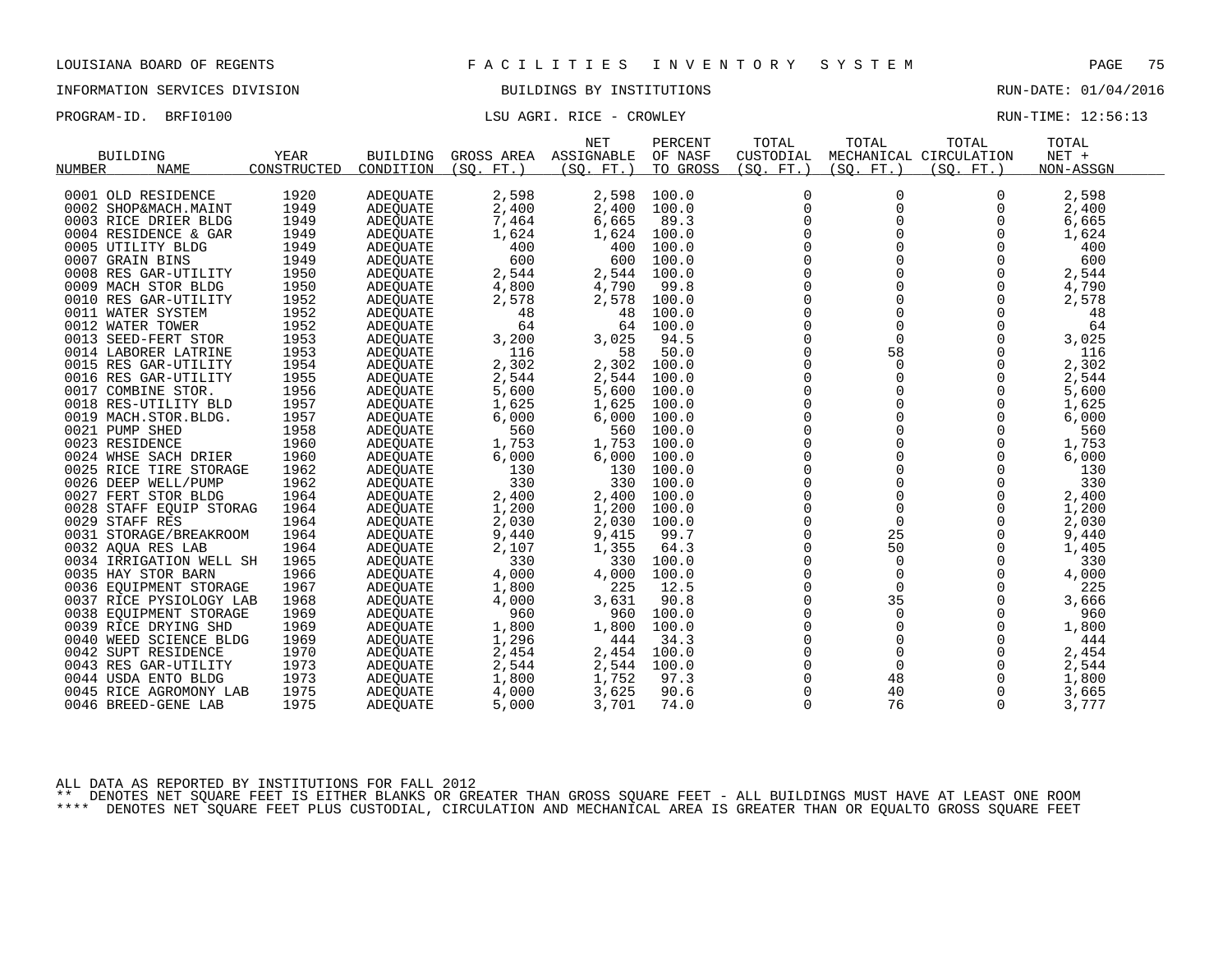## INFORMATION SERVICES DIVISION BUILDINGS BY INSTITUTIONS RUN-DATE: 01/04/2016

## PROGRAM-ID. BRFI0100 CONSERVERS LATER LOCAL MARKER RICE - CROWLEY CONSERVERS RUN-TIME: 12:56:13

|                              |             |                 |            | NET        | PERCENT  | TOTAL     | TOTAL      | TOTAL       | TOTAL     |
|------------------------------|-------------|-----------------|------------|------------|----------|-----------|------------|-------------|-----------|
| <b>BUILDING</b>              | YEAR        | <b>BUILDING</b> | GROSS AREA | ASSIGNABLE | OF NASF  | CUSTODIAL | MECHANICAL | CIRCULATION | $NET +$   |
| <b>NAME</b><br><b>NUMBER</b> | CONSTRUCTED | CONDITION       | (SO. FT. ) | (SQ. FT.)  | TO GROSS | (SQ. FT.) | (SQ. FT. ) | (SO. FT. )  | NON-ASSGN |
| 0047 OFFICE BLDG             | 1978        | ADEQUATE        | 4,956      | 4,706      | 95.0     | 18        | 232        |             | 4,956     |
| 0048 PESTICIDE STOR          | 1979        | ADEQUATE        | 720        | 720        | 100.0    |           | 0          |             | 720       |
| 0049 TISSUE CULTURE LAB      | 1980        | ADEOUATE        | 2,180      | 2,088      | 95.8     |           | 92         |             | 2,180     |
| 0050 ALUM-GLAS GRNHS         | 1980        | ADEOUATE        | 1,050      | 1,050      | 100.0    |           |            |             | 1,050     |
| 0051 ALUM-GLAS GRNHS         | 1980        | ADEQUATE        | 1,050      | 1,050      | 100.0    |           |            |             | 1,050     |
| 0052 ALM-GLA GREENHS         | 1982        | ADEQUATE        | 1,050      | 1,050      | 100.0    |           |            |             | 1,050     |
| 0053 HEADHOUSE               | 1983        | ADEQUATE        | 732        | 720        | 98.4     |           |            |             | 720       |
| 0054 NORTH OFFICE            | 1984        | ADEOUATE        | 2,816      | 1,854      | 65.8     |           | 240        |             | 2,094     |
| 0057 PATHOLOGY LAB           | 1901        | ADEOUATE        | 1,600      | 1,240      | 77.5     |           | 73         |             | 1,313     |
| 0075 GREENHOUSE              | 1988        | ADEQUATE        | 2,424      | 2,424      | 100.0    |           |            |             | 2,424     |
| 0076 STORAGE BLDG            | 1955        | ADEQUATE        | 110        | 110        | 100.0    |           |            |             | 110       |
| 0077<br>STORAGE BUILDING     | 1970        | ADEOUATE        | 2,043      | 2,043      | 100.0    |           |            |             | 2,043     |
| 0081 WELL HOUSE              | 1955        | ADEQUATE        | 69         | 65         | 94.2     |           |            |             | 65        |
| 0082 ENTO WASH SHED          | 1955        | ADEOUATE        | 168        | 168        | 100.0    |           |            |             | 168       |
| 0083 WELL HOUSE              | 1965        | ADEOUATE        | 40         | 35         | 87.5     |           |            |             | 35        |
| 0085 STORAGE BLDG            | 1975        | ADEQUATE        | 329        | 329        | 100.0    |           |            |             | 329       |
| 0088 BIO LAB                 | 1991        | ADEQUATE        | 1,800      | 1,584      | 88.0     |           | 31         |             | 1,615     |
| 0093 GREENHOUSE              | 1996        | ADEQUATE        | 1,200      | 1,200      | 100.0    |           |            |             | 1,200     |
| 0095 SEED FAC                | 1996        | ADEOUATE        | 21,000     | 12,362     | 58.9     | 20        | 189        |             | 12,571    |
| 0098 ANTHER CULTURE LAB      | 1999        | ADEQUATE        | 2,400      | 100        | 4.2      |           |            |             | 100       |
| 0102 STORAGE                 | 1965        | ADEQUATE        | 1,776      | 1,775      | 99.9     |           |            |             | 1,775     |
| 0103 WELL                    | 1999        | ADEQUATE        |            |            | 100.0    |           |            |             |           |
| 0104 BARN                    | 1995        | ADEQUATE        | 481        | 480        | 99.8     |           |            |             | 480       |
| 0106 LAB                     | 2007        | ADEOUATE        | 1,800      | 1,700      | 94.4     |           |            |             | 1,700     |
| 0108 WEED CONTROL LAB        | 2009        | ADEOUATE        | 2,550      | 2,500      | 98.0     |           |            |             | 2,500     |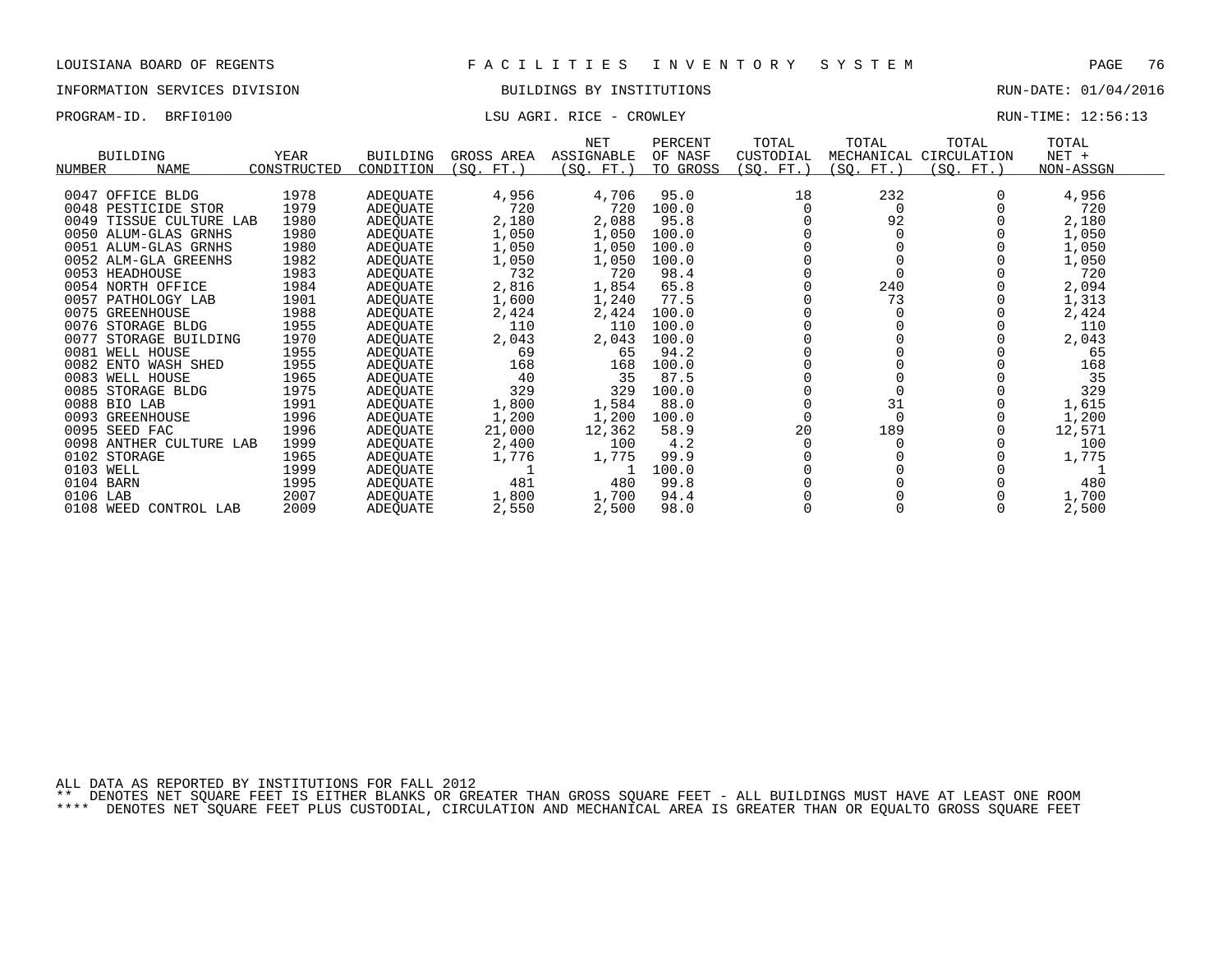## INFORMATION SERVICES DIVISION BUILDINGS BY INSTITUTIONS RUN-DATE: 01/04/2016

PROGRAM-ID. BRFI0100 **LSU AGRI. ST. GRABIEL - ST. GRABIEL** And the RUN-TIME: 12:56:13

|                              |             |                 |            | <b>NET</b> | PERCENT  | TOTAL        | TOTAL       | TOTAL                  | TOTAL     |  |
|------------------------------|-------------|-----------------|------------|------------|----------|--------------|-------------|------------------------|-----------|--|
| <b>BUILDING</b>              | YEAR        | <b>BUILDING</b> | GROSS AREA | ASSIGNABLE | OF NASF  | CUSTODIAL    |             | MECHANICAL CIRCULATION | $NET +$   |  |
| <b>NUMBER</b><br><b>NAME</b> | CONSTRUCTED | CONDITION       | (SO. FT. ) | (SO. FT.)  | TO GROSS | (SQ. FT. )   | (SO. FT. )  | (SO. FT.)              | NON-ASSGN |  |
|                              |             |                 |            |            |          |              |             |                        |           |  |
| 0001 RESCH SUPT RESD         | 1970        | ADEQUATE        | 1,650      | 1,650      | 100.0    | 0            | 0           | 0                      | 1,650     |  |
| 0002 RESCH SUPT RESD         | 1970        | ADEQUATE        | 1,650      | 1,650      | 100.0    | $\mathbf 0$  | $\Omega$    | $\Omega$               | 1,650     |  |
| 0003 RESCH SUPT RESD         | 1970        | ADEQUATE        | 1,650      | 1,650      | 100.0    | 0            | $\mathbf 0$ | $\Omega$               | 1,650     |  |
| 0004 RESIDENCE               | 1970        | ADEQUATE        | 1,650      | 1,650      | 100.0    | $\Omega$     | $\Omega$    | $\Omega$               | 1,650     |  |
| 0005 RESIDENCE               | 1970        | ADEQUATE        | 1,350      | 1,350      | 100.0    | $\mathbf 0$  | $\Omega$    | $\Omega$               | 1,350     |  |
| 0006 RESIDENCE               | 1970        | ADEQUATE        | 1,350      | 1,350      | 100.0    | $\mathsf{O}$ | $\mathbf 0$ | 0                      | 1,350     |  |
| 0007 RESIDENCE               | 1970        | ADEQUATE        | 1,350      | 1,350      | 100.0    | $\mathbf 0$  | $\Omega$    | $\Omega$               | 1,350     |  |
| 0008 RESIDENCE               | 1970        | ADEQUATE        | 1,350      | 1,350      | 100.0    | $\Omega$     | $\Omega$    | $\Omega$               | 1,350     |  |
| 0009 RESIDENCE               | 1970        | ADEQUATE        | 1,350      | 1,350      | 100.0    | $\Omega$     | $\Omega$    | $\Omega$               | 1,350     |  |
| 0010 TRACTOR STORAGE         | 1970        | <b>ADEOUATE</b> | 1,800      | 1,800      | 100.0    | $\mathsf 0$  | $\mathbf 0$ | $\mathbf 0$            | 1,800     |  |
| 0011 LAB                     | 1970        | ADEQUATE        | 1,734      | 1,626      | 93.8     | $\mathbf 0$  | 108         | $\Omega$               | 1,734     |  |
| 0012 SHOP                    | 1970        | ADEQUATE        | 1,800      | 238        | 13.2     | $\Omega$     | $\Omega$    | $\Omega$               | 238       |  |
| 0014 ANIMAL SHELTERS         | 1972        | ADEQUATE        | 1,350      | 1,350      | 100.0    | $\mathbf 0$  | $\mathbf 0$ | 0                      | 1,350     |  |
| 0015 FIELD LAB-ENTO          | 1972        | ADEQUATE        | 3,616      | 2,129      | 58.9     | 0            | 63          | $\Omega$               | 2,192     |  |
| 0016 PSYS RESCH LAB          | 1973        | ADEQUATE        | 3,200      | 3,056      | 95.5     | $\Omega$     | 128         | $\Omega$               | 3,184     |  |
| 0017 POLE BARN               | 1973        | ADEQUATE        | 10,080     | 10,080     | 100.0    | 0            | 0           | 0                      | 10,080    |  |
| 0018 STOR BARN               | 1974        | ADEQUATE        | 38,920     | 38,920     | 100.0    | $\Omega$     | $\Omega$    | $\Omega$               | 38,920    |  |
| 0019 HAY STORAGE BLD         | 1974        | ADEQUATE        | 5,000      | 5,000      | 100.0    | $\Omega$     | $\mathbf 0$ | $\Omega$               | 5,000     |  |
| 0020 RESIDENCE               | 1975        | <b>ADEOUATE</b> | 2,521      | 2,521      | 100.0    | $\mathbf 0$  | $\mathbf 0$ | 0                      | 2,521     |  |
| 0021 OFFICE                  | 1975        | ADEQUATE        | 5,760      | 3,024      | 52.5     | $\mathbf 0$  | 501         | $\Omega$               | 3,525     |  |
| 0022 ASSEMBLY                | 1975        | ADEQUATE        | 6,322      | 6,249      | 98.8     | 0            | 73          | 0                      | 6,322     |  |
| 0025 FARM SHOP               | 1977        | ADEOUATE        | 3,214      | 3,150      | 98.0     | $\Omega$     | 64          | $\Omega$               | 3,214     |  |
| 0027 STOR. BLDG. - ENTO      | 1977        | ADEQUATE        | 750        | 750        | 100.0    | $\mathbf 0$  | $\mathbf 0$ | $\Omega$               | 750       |  |
| 0028 BARN                    | 1979        | ADEQUATE        | 11,400     | 10,800     | 94.7     | 0            | $\mathbf 0$ | $\Omega$               | 10,800    |  |
| 0029 PESTICIDE BLDG.         | 1980        | ADEQUATE        | 2,177      | 2,097      | 96.3     | $\Omega$     | 80          | $\Omega$               | 2,177     |  |
| 0030 SEEDLING GRNHSE         | 1983        | ADEQUATE        | 6,555      | 6,345      | 96.8     | 0            | 210         | $\Omega$               | 6,555     |  |
| 0031 GRNHSE                  | 1983        | ADEQUATE        | 1,785      | 1,785      | 100.0    | 0            | $\mathbf 0$ | $\Omega$               | 1,785     |  |
| 0032 PHOTOPERIOD HSE         | 1983        | ADEQUATE        | 2,100      | 2,100      | 100.0    | $\Omega$     | $\Omega$    | $\Omega$               | 2,100     |  |
| 0033 OFFICE BUILDING         | 1983        | ADEQUATE        | 2,906      | 1,850      | 63.7     | 9            | 136         | $\Omega$               | 1,995     |  |
| 0035 STOR. #1                | 1988        | ADEQUATE        | 274        | 274        | 100.0    | $\mathbf 0$  | $\Omega$    | $\Omega$               | 274       |  |
| 0036 STORAGE #2              | 1972        | ADEQUATE        | 274        | 274        | 100.0    | $\Omega$     | $\Omega$    | $\Omega$               | 274       |  |
| 0037 STOR 3                  | 1975        | ADEQUATE        | 479        | 479        | 100.0    | $\Omega$     | $\Omega$    | $\Omega$               | 479       |  |
| 0038 RESI #4 STOR            | 1970        | ADEQUATE        | 192        | 192        | 100.0    | $\mathsf 0$  | $\mathbf 0$ | 0                      | 192       |  |
| 0040 SHELTER #2              | 1975        | ADEOUATE        | 256        | 256        | 100.0    | $\mathbf 0$  | $\mathbf 0$ | 0                      | 256       |  |
| 0041 SHELTER #3              | 1975        | ADEQUATE        | 256        | 256        | 100.0    | $\Omega$     | $\Omega$    | $\Omega$               | 256       |  |
| 0042 SHELTER #4              | 1975        | ADEQUATE        | 256        | 256        | 100.0    | 0            | $\mathbf 0$ | $\mathbf 0$            | 256       |  |
| 0043 SHELTER #5              | 1975        | ADEQUATE        | 256        | 256        | 100.0    | $\mathbf 0$  | $\Omega$    | $\Omega$               | 256       |  |
| 0044 SHELTER #6              | 1975        | ADEQUATE        | 256        | 256        | 100.0    | $\mathbf 0$  | $\mathbf 0$ | $\Omega$               | 256       |  |
| 0052 ANI SHELTER #6          | 1972        | ADEOUATE        | 1,350      | 1,350      | 100.0    | $\mathbf 0$  | $\mathbf 0$ | 0                      | 1,350     |  |
| 0053 ANI SHELTER #7          | 1972        | <b>ADEQUATE</b> | 1,350      | 1,350      | 100.0    | $\Omega$     | $\Omega$    | $\Omega$               | 1,350     |  |
|                              |             |                 |            |            |          |              |             |                        |           |  |

ALL DATA AS REPORTED BY INSTITUTIONS FOR FALL 2012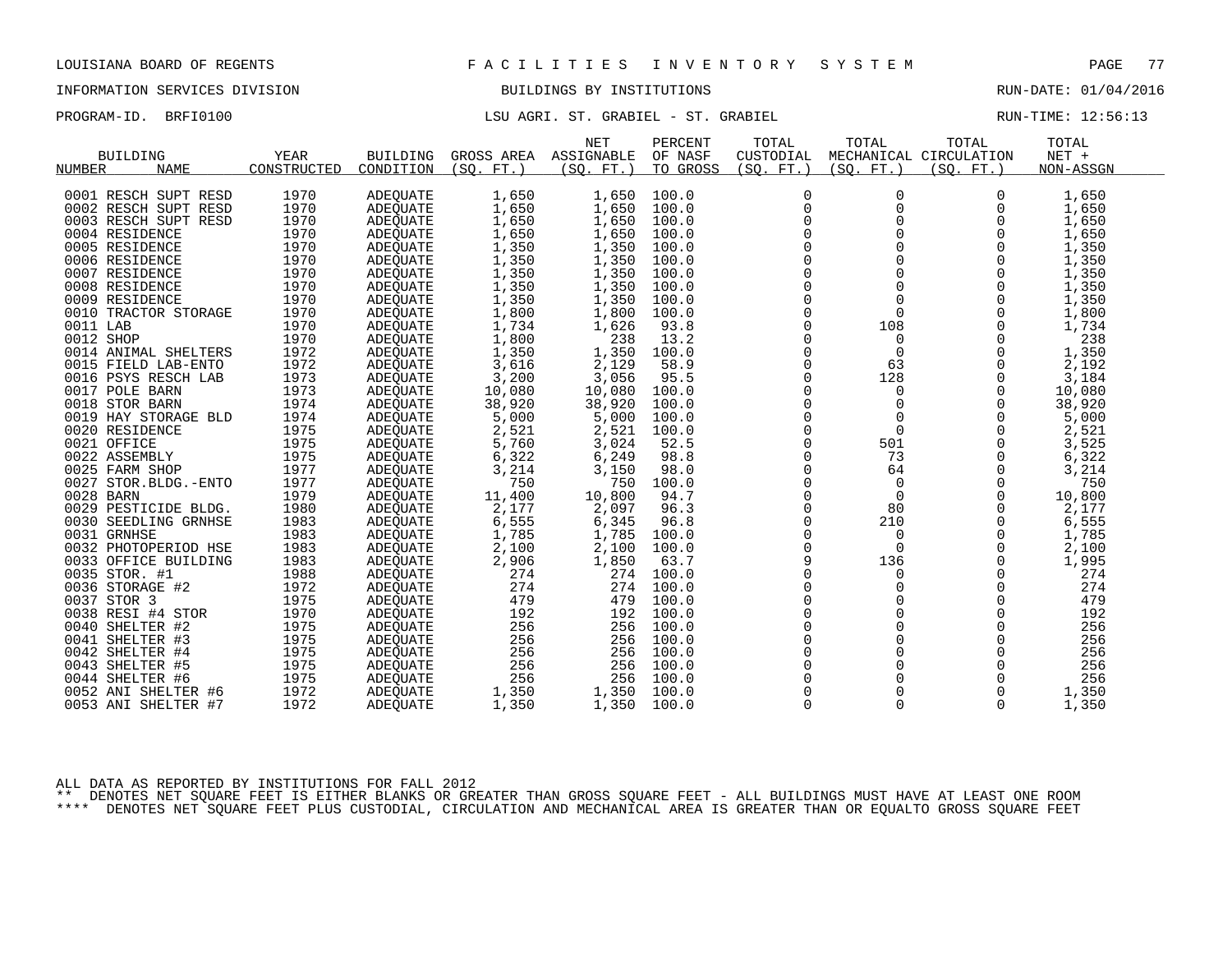# INFORMATION SERVICES DIVISION BUILDINGS BY INSTITUTIONS AND RUN-DATE: 01/04/2016

## PROGRAM-ID. BRFI0100 **LSU AGRI. ST. GRABIEL - ST. GRABIEL** MELL RUN-TIME: 12:56:13

| BUILDING<br>NAME<br>NUMBER | <b>YEAR</b><br>CONSTRUCTED | <b>BUILDING</b><br>CONDITION | GROSS AREA<br>(SO. FT.) | NET<br>ASSIGNABLE<br>(SO. FT.) | PERCENT<br>OF NASF<br>TO GROSS | TOTAL<br>CUSTODIAL<br>(SO. FT.) | TOTAL<br>MECHANICAL<br>(SO. FT.) | TOTAL<br>CIRCULATION<br>(SO. FT.) | TOTAL<br>$NET +$<br>NON-ASSGN |
|----------------------------|----------------------------|------------------------------|-------------------------|--------------------------------|--------------------------------|---------------------------------|----------------------------------|-----------------------------------|-------------------------------|
| 0054 ANI SHELTER #8        | 1972                       | ADEOUATE                     | 1,350                   | 1,350                          | 100.0                          |                                 |                                  |                                   | 1,350                         |
| 0077<br>PUMP<br>HSE        | 1990                       | ADEOUATE                     | 218                     | 218                            | 100.0                          |                                 |                                  |                                   | 218                           |
| 0080<br>BOAT<br>STOR       | 1955                       | ADEOUATE                     | 12,000                  | 12,000                         | 100.0                          |                                 |                                  |                                   | 12,000                        |
| 0081 COVER                 | 1997                       | ADEOUATE                     | 3,010                   | 3,010                          | 100.0                          |                                 |                                  |                                   | 3,010                         |
| 0082 BARN                  | 1995                       | ADEOUATE                     | 3,000                   | 3,000                          | 100.0                          |                                 |                                  |                                   | 3,000                         |
| 0085 PILOT PLANT           | 2004                       | ADEOUATE                     | 4,000                   | 3,900                          | 97.5                           |                                 |                                  |                                   | 3,900                         |
| 0086<br>RBC HORSE STOCKS   | 1998                       | ADEOUATE                     | 360                     | 350                            | 97.2                           |                                 |                                  |                                   | 350                           |
| 0087<br>RBC CATTLE FAC     | 1972                       | ADEOUATE                     | 1,350                   | 1,300                          | 96.3                           |                                 |                                  |                                   | 1,300                         |
| 0088<br>SHADE STRUC        | 1972                       | ADEOUATE                     | 152                     | 150                            | 98.7                           |                                 |                                  |                                   | 150                           |
| 0089<br>STORAGE            | 1955                       | ADEOUATE                     | 480                     | 150                            | 31.3                           |                                 |                                  |                                   | 150                           |
| 0090<br>RBC PUMP HSE       | 1991                       | ADEOUATE                     | 128                     | 110                            | 85.9                           |                                 |                                  |                                   | 110                           |
| 0091<br>RBC SHADE STRUCTUR | 2005                       | ADEOUATE                     | 1,400                   | 1,390                          | 99.3                           |                                 |                                  |                                   | 1,390                         |
| 0092 SHADE STRUCTURE       | 2007                       | ADEOUATE                     | 1,200                   | 1,190                          | 99.2                           |                                 |                                  |                                   | 1,190                         |
| 0093<br>SHADE STRUCTURE    | 2007                       | ADEOUATE                     | L,200                   | 1,190                          | 99.2                           |                                 |                                  |                                   | 1,190                         |
| 0094<br>SHADE<br>STRUCTURE | 2007                       | ADEOUATE                     | 1,200                   | 1,190                          | 99.2                           |                                 |                                  |                                   | 1,190                         |
| 0095<br>SHADE STRUCTURE    | 2007                       | ADEOUATE                     | 1,200                   | 1,190                          | 99.2                           |                                 |                                  |                                   | 1,190                         |
| 0096 STORAGE               | 2006                       | ADEOUATE                     | 3,000                   | 2,995                          | 99.8                           |                                 |                                  |                                   | 2,995                         |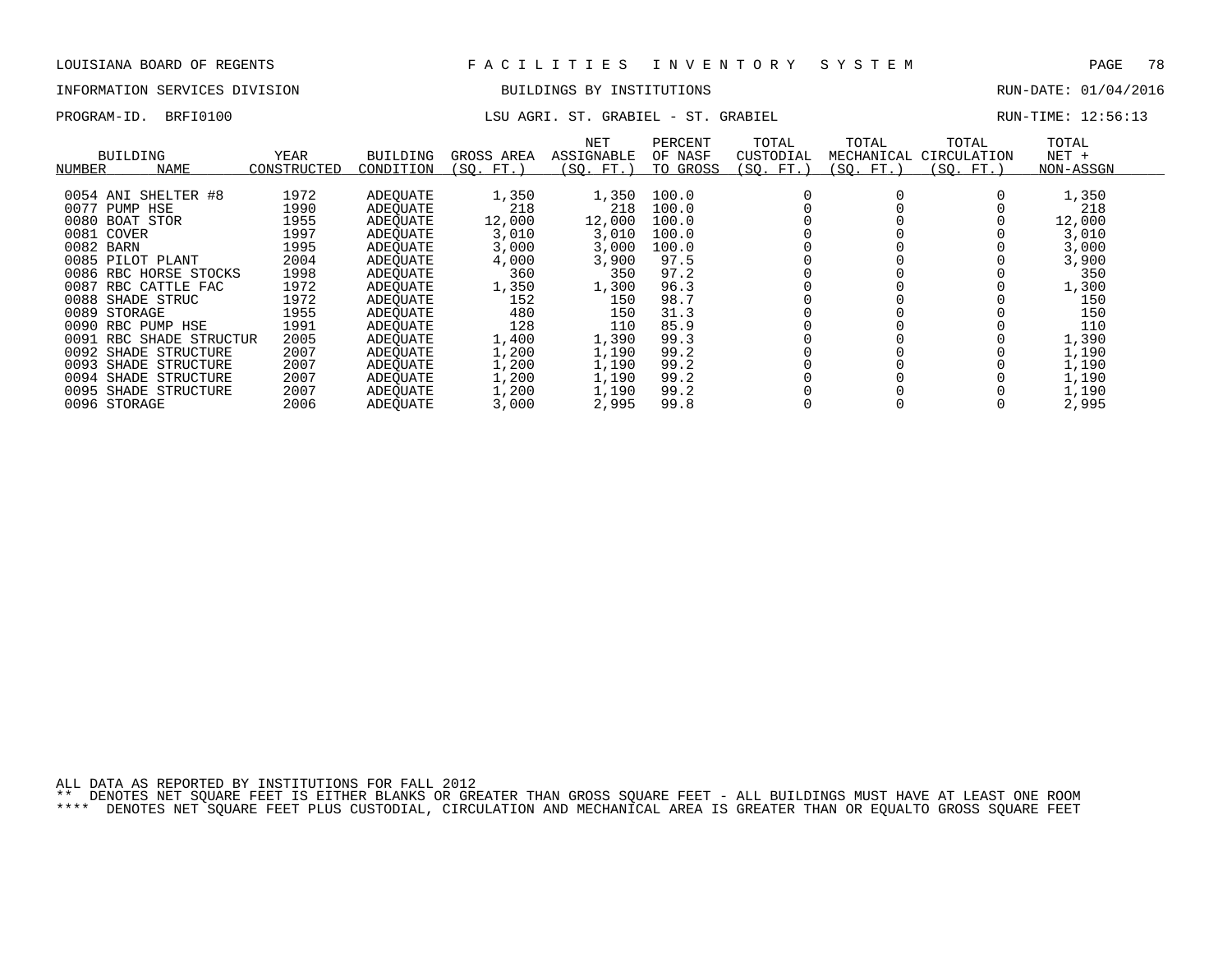## INFORMATION SERVICES DIVISION BUILDINGS BY INSTITUTIONS RUN-DATE: 01/04/2016

## PROGRAM-ID. BRFI0100 CONSERVERSI LSU AGRI. SOUTHEAST - FRANKLINTON CONSERVERSI RUN-TIME: 12:56:13

|               |                        |             |                 |            | <b>NET</b> | PERCENT  | TOTAL       | TOTAL       | TOTAL                  | TOTAL     |  |
|---------------|------------------------|-------------|-----------------|------------|------------|----------|-------------|-------------|------------------------|-----------|--|
|               | <b>BUILDING</b>        | YEAR        | <b>BUILDING</b> | GROSS AREA | ASSIGNABLE | OF NASF  | CUSTODIAL   |             | MECHANICAL CIRCULATION | $NET +$   |  |
| <b>NUMBER</b> | <b>NAME</b>            | CONSTRUCTED | CONDITION       | (SO. FT. ) | (SO. FT.)  | TO GROSS | (SO. FT. )  | (SO. FT. )  | (SO. FT.)              | NON-ASSGN |  |
|               |                        |             |                 |            |            |          |             |             |                        |           |  |
|               | 0005 SUPT RESD & GAR   | 1946        | ADEQUATE        | 2,894      | 2,894      | 100.0    | $\mathbf 0$ | 0           | $\Omega$               | 2,894     |  |
|               | 0006 FOREMANS RESD     | 1946        | ADEQUATE        | 1,053      | 1,053      | 100.0    | $\Omega$    | $\Omega$    | $\Omega$               | 1,053     |  |
|               | 0007 LABOR COTTAGE     | 1946        | ADEQUATE        | 922        | 922        | 100.0    | $\mathbf 0$ | $\Omega$    | 0                      | 922       |  |
|               | 0009 PUMP HOUSE        | 1946        | ADEQUATE        | 120        | 120        | 100.0    | $\mathbf 0$ | $\mathbf 0$ | $\Omega$               | 120       |  |
|               | 0010 LABOR COTTAGE     | 1946        | ADEQUATE        | 922        | 922        | 100.0    | $\Omega$    | $\Omega$    | $\Omega$               | 922       |  |
|               | 0011 LABOR COTTAGE     | 1946        | ADEQUATE        | 922        | 922        | 100.0    | $\mathbf 0$ | $\Omega$    | $\Omega$               | 922       |  |
|               | 0012 LABOR COTTAGE     | 1946        | ADEQUATE        | 922        | 922        | 100.0    | $\mathbf 0$ | $\Omega$    | $\Omega$               | 922       |  |
|               | 0015 SEED/FERT. STOR.  | 1952        | ADEQUATE        | 1,500      | 1,372      | 91.5     | $\Omega$    | 30          | $\Omega$               | 1,402     |  |
|               | 0017 IMPLEM SHED 1     | 1952        | ADEQUATE        | 4,680      | 4,680      | 100.0    | $\mathbf 0$ | $\mathbf 0$ | 0                      | 4,680     |  |
|               | 0018 WAREHOUSE/STORAGE | 1952        | ADEQUATE        | 4,116      | 4,116      | 100.0    | $\mathbf 0$ | $\Omega$    | $\Omega$               | 4,116     |  |
|               | 0019 AGRO RESDI        | 1953        | ADEQUATE        | 1,844      | 1,844      | 100.0    | $\Omega$    | $\Omega$    | $\Omega$               | 1,844     |  |
|               | 0020 DRYER BARN        | 1953        | ADEQUATE        | 600        | 600        | 100.0    | $\Omega$    | $\Omega$    | $\Omega$               | 600       |  |
|               | 0021 DAIRY STORAGE     | 1953        | ADEQUATE        | 748        | 748        | 100.0    | $\mathbf 0$ | $\Omega$    | 0                      | 748       |  |
|               | 0022 ADMIN BLDG        | 1955        | ADEOUATE        | 4,326      | 3,208      | 74.2     | 0           | 390         | 0                      | 3,598     |  |
|               | 0024 HAY BARN          | 1957        | ADEQUATE        | 4,000      | 4,000      | 100.0    | $\Omega$    | $\Omega$    | $\Omega$               | 4,000     |  |
|               | 0027 STAFF RESIDENCE   | 1960        | ADEQUATE        | 1,450      | 1,450      | 100.0    | $\mathbf 0$ | 0           | 0                      | 1,450     |  |
|               | 0031 SILO (18X50)      | 1966        | ADEQUATE        | 500        | 500        | 100.0    | $\mathbf 0$ | 0           | $\Omega$               | 500       |  |
|               | 0033 CONC SILO         | 1967        | ADEQUATE        | 500        | 500        | 100.0    | $\Omega$    | $\Omega$    | $\Omega$               | 500       |  |
|               | 0034 FORAGE PROC BLD   | 1969        | ADEQUATE        | 1,800      | 1,626      | 90.3     | 0           | 42          | 0                      | 1,668     |  |
|               | 0035 BARN              | 1971        | REMOD-A         | 7,200      | 6,960      | 96.7     | $\mathbf 0$ | $\mathbf 0$ | $\Omega$               | 6,960     |  |
|               | 0038 HAY BLDG          | 1975        | <b>ADEOUATE</b> | 4,000      | 4,000      | 100.0    | $\Omega$    | $\Omega$    | $\Omega$               | 4,000     |  |
|               | 0040 PESTICIDE STOR    | 1980        | ADEQUATE        | 720        | 720        | 100.0    | $\mathbf 0$ | $\mathbf 0$ | $\Omega$               | 720       |  |
|               | 0041 PLATFORM SCALES   | 1981        | ADEQUATE        | 300        | 300        | 100.0    | $\mathbf 0$ | $\Omega$    | $\Omega$               | 300       |  |
|               | 0042 DAIRY FEED BARN   | 1982        | <b>ADEOUATE</b> | 5,225      | 5,058      | 96.8     | $\mathbf 0$ | $\mathbf 0$ | $\Omega$               | 5,058     |  |
|               | 0043 COW BARN          | 1982        | ADEQUATE        | 558        | 558        | 100.0    | $\Omega$    | $\Omega$    | $\Omega$               | 558       |  |
|               | 0044 FORAGE QUAL LAB   | 1983        | ADEQUATE        | 3,820      | 3,051      | 79.9     | 40          | 115         | 0                      | 3,206     |  |
|               | 0046 CONC STAVE SILO   | 1984        | <b>ADEOUATE</b> | 113        | 113        | 100.0    | 0           | 0           | $\Omega$               | 113       |  |
|               | 0053 IRRI WELL         | 1970        | ADEQUATE        | 500        | 495        | 99.0     | $\Omega$    | $\Omega$    | $\Omega$               | 495       |  |
|               | 0054 SHED              | 1981        | ADEQUATE        | 5,250      | 5,250      | 100.0    | 0           | $\mathbf 0$ | $\mathbf 0$            | 5,250     |  |
|               | 0060 UTILITY BLDG      | 1983        | ADEQUATE        | 127        | 127        | 100.0    | $\mathbf 0$ | $\mathbf 0$ | 0                      | 127       |  |
|               | 0068 SHED              | 1958        | ADEQUATE        | 1,133      | 1,133      | 100.0    | $\Omega$    | $\Omega$    | $\Omega$               | 1,133     |  |
|               | 0069 SILO SHED         | 1985        | ADEQUATE        | 1,099      | 1,099      | 100.0    | 0           | $\mathbf 0$ | $\Omega$               | 1,099     |  |
|               | 0070 SUPT STORAGE      | 1946        | ADEQUATE        | 123        | 123        | 100.0    | $\mathbf 0$ | $\Omega$    | $\Omega$               | 123       |  |
|               | 0076 BARN              | 1996        | <b>ADEOUATE</b> | 12,714     | 12,714     | 100.0    | $\Omega$    | $\Omega$    | $\Omega$               | 12,714    |  |
|               | 0080 FEED MILL         | 2002        | ADEQUATE        | 990        | 900        | 90.9     | $\mathbf 0$ | $\mathbf 0$ | 0                      | 900       |  |
|               | 0081 MILKING BARN      | 2002        | ADEQUATE        | 4,376      | 4,300      | 98.3     | 0           | $\Omega$    | 0                      | 4,300     |  |
|               | 0082 BARN              | 2002        | ADEQUATE        | 23,638     | 23,000     | 97.3     | $\mathbf 0$ | $\mathbf 0$ | 0                      | 23,000    |  |
|               | 0084 SHED              | 1953        | ADEQUATE        | 144        | 140        | 97.2     | $\Omega$    | $\Omega$    | $\Omega$               | 140       |  |
|               | 0085 SHED              | 1953        | <b>ADEOUATE</b> | 144        | 140        | 97.2     | $\Omega$    | $\Omega$    | $\Omega$               | 140       |  |
|               | 0086 SHED              | 1953        | ADEQUATE        | 144        | 140        | 97.2     | $\mathbf 0$ | 0           | 0                      | 140       |  |

ALL DATA AS REPORTED BY INSTITUTIONS FOR FALL 2012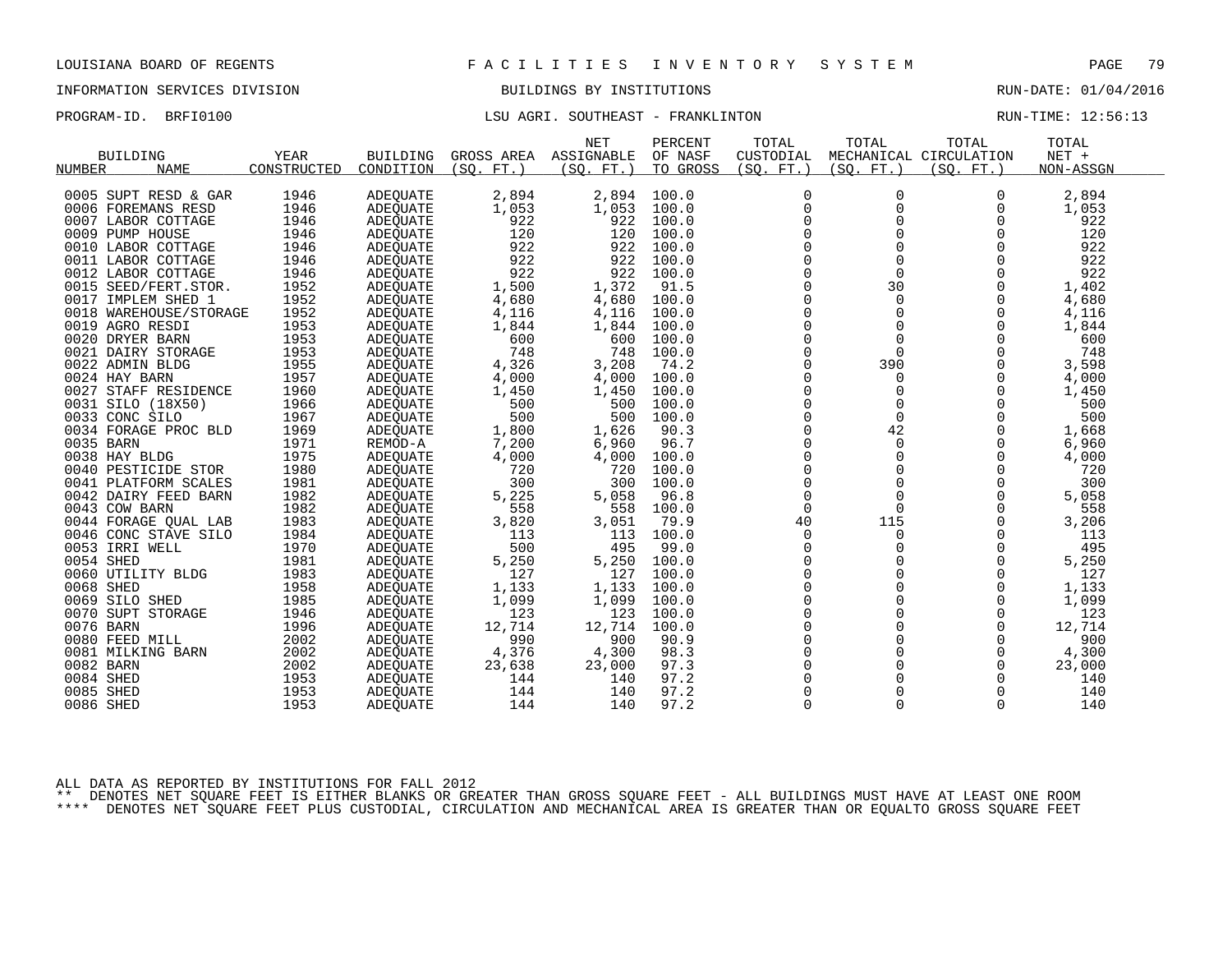## INFORMATION SERVICES DIVISION BUILDINGS BY INSTITUTIONS RUN-DATE: 01/04/2016

PROGRAM-ID. BRFI0100 LSU AGRI. SOUTHEAST - FRANKLINTON RUN-TIME: 12:56:13

| NUMBER       | BUILDING<br><b>NAME</b> | YEAR<br>CONSTRUCTED | <b>BUILDING</b><br>CONDITION | GROSS AREA<br>FT.<br>SO. | <b>NET</b><br>ASSIGNABLE<br>(SO.<br>FT. | PERCENT<br>OF NASF<br>TO GROSS | TOTAL<br>CUSTODIAL<br>SO.<br>FT. | TOTAL<br>MECHANICAL<br>SO.<br>FT. | TOTAL<br>CIRCULATION<br>SO.<br>FT. | TOTAL<br>$NET +$<br>NON-ASSGN |
|--------------|-------------------------|---------------------|------------------------------|--------------------------|-----------------------------------------|--------------------------------|----------------------------------|-----------------------------------|------------------------------------|-------------------------------|
| 0087         | SHED                    | 1953                | ADEOUATE                     | 144                      | 140                                     | 97.2                           |                                  |                                   |                                    | 140                           |
| 0088 SHED    |                         | 1953                | ADEOUATE                     | 144                      | 140                                     | 97.2                           |                                  |                                   |                                    | 140                           |
| 0089 SHED    |                         | 1953                | ADEOUATE                     | 144                      | 140                                     | 97.2                           |                                  |                                   |                                    | 140                           |
| 0090 CARPORT |                         | 1953                | ADEOUATE                     | 500                      | 495                                     | 99.0                           |                                  |                                   |                                    | 495                           |
| 0091 BARN    |                         | 1992                | ADEOUATE                     | 396                      | 375                                     | 94.7                           |                                  |                                   |                                    | 375                           |
|              | 0092 GREENHOUSE         | 2002                | ADEOUATE                     | 616                      | 600                                     | 97.4                           |                                  |                                   |                                    | 600                           |
| 0093         | FEEDING SHED            | 2002                | ADEOUATE                     | 1,350                    | 1,300                                   | 96.3                           |                                  |                                   |                                    | 1,300                         |
| 0097         | NEW MAINTENANCE SH      | 2011                | ADEOUATE                     | 3,000                    | 2,900                                   | 96.7                           |                                  |                                   |                                    | 2,900                         |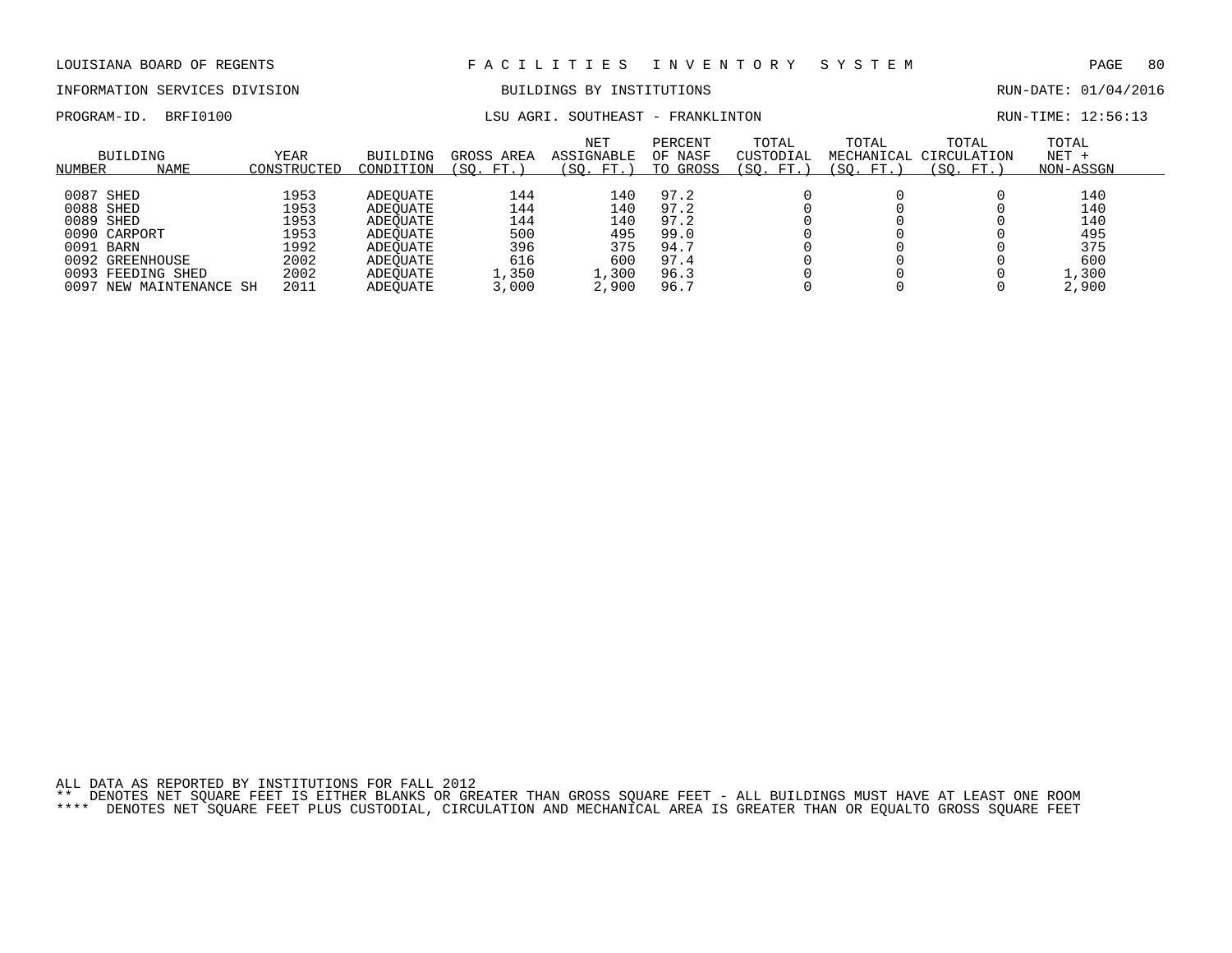## INFORMATION SERVICES DIVISION BUILDINGS BY INSTITUTIONS RUN-DATE: 01/04/2016

## PROGRAM-ID. BRFI0100 CHASE LSU AGRI. SWEET POTATO - CHASE CHASE RUN-TIME: 12:56:13

| NUMBER    | <b>BUILDING</b><br><b>NAME</b> | <b>YEAR</b><br>CONSTRUCTED | <b>BUILDING</b><br>CONDITION | GROSS AREA<br>(SO. FT.) | NET<br>ASSIGNABLE<br>(SO. FT.) | PERCENT<br>OF NASF<br>TO GROSS | TOTAL<br>CUSTODIAL<br>(SQ. FT.) | TOTAL<br>MECHANICAL<br>(SO. FT.) | TOTAL<br>CIRCULATION<br>(SO. FT.) | TOTAL<br>$NET +$<br>NON-ASSGN |
|-----------|--------------------------------|----------------------------|------------------------------|-------------------------|--------------------------------|--------------------------------|---------------------------------|----------------------------------|-----------------------------------|-------------------------------|
| 0001      | HOUSE<br>HEAD                  | 1950                       | ADEOUATE                     | 3,932                   | 3,071                          | 78.1                           |                                 | 126                              |                                   | 3,197                         |
|           | 0002 SUPT RESIDENCE            | 1952                       | ADEOUATE                     | 2,150                   | 2,150                          | 100.0                          |                                 |                                  |                                   | 2,150                         |
|           | 0005 RESIDENCE                 | 1956                       | ADEOUATE                     | 1,700                   | 1,300                          | 76.5                           |                                 |                                  |                                   | 1,300                         |
| 0006 LAB  |                                | 1956                       | ADEOUATE                     | 1,182                   | 1,062                          | 89.8                           |                                 | 110                              |                                   | 1,172                         |
|           | 0013 GREENHOUSE                | 1974                       | ADEOUATE                     | 2,400                   | 2,400                          | 100.0                          |                                 |                                  |                                   | 2,400                         |
|           | 0014 EOUIP SHED                | 1974                       | ADEOUATE                     | 3,910                   | 3,909                          | 100.0                          |                                 |                                  |                                   | 3,909                         |
| 0018      | SHOP                           | 1974                       | ADEOUATE                     | 1,800                   | 1,800                          | 100.0                          |                                 |                                  |                                   | 1,800                         |
|           | 0020 PEST STOR BLDG            | 1982                       | ADEOUATE                     | 1,080                   | 633                            | 58.6                           |                                 |                                  |                                   | 633                           |
| 0021      | OFFICE BLDG                    | 1982                       | ADEOUATE                     | 1,710                   | 992                            | 58.0                           | 15                              | 143                              |                                   | 1,150                         |
|           | 0026 STOR BLDG                 | 1989                       | ADEOUATE                     | 1,824                   | 1,824                          | 100.0                          |                                 |                                  |                                   | 1,824                         |
| 0029      | GREENHOUSE                     | 1990                       | ADEOUATE                     | 960                     | 960                            | 100.0                          |                                 |                                  |                                   | 960                           |
| 0034 SHED |                                | 1994                       | ADEOUATE                     | 2,023                   | 2,023                          | 100.0                          |                                 |                                  |                                   | 2,023                         |
| 0037      | SHOP<br>BLDG                   | 2001                       | ADEOUATE                     | 6,885                   | 6,800                          | 98.8                           |                                 |                                  |                                   | 6,800                         |
| 0041      | GREENHOUSE                     | 2002                       | ADEOUATE                     | 3,180                   | 3,175                          | 99.8                           |                                 |                                  |                                   | 3,175                         |
|           | 0042 GREENHOUSE                | 1999                       | ADEOUATE                     | 3,180                   | 3,175                          | 99.8                           |                                 |                                  |                                   | 3,175                         |
|           | 0043 GREENHOUSE                | 1998                       | ADEOUATE                     | 880                     | 875                            | 99.4                           |                                 |                                  |                                   | 875                           |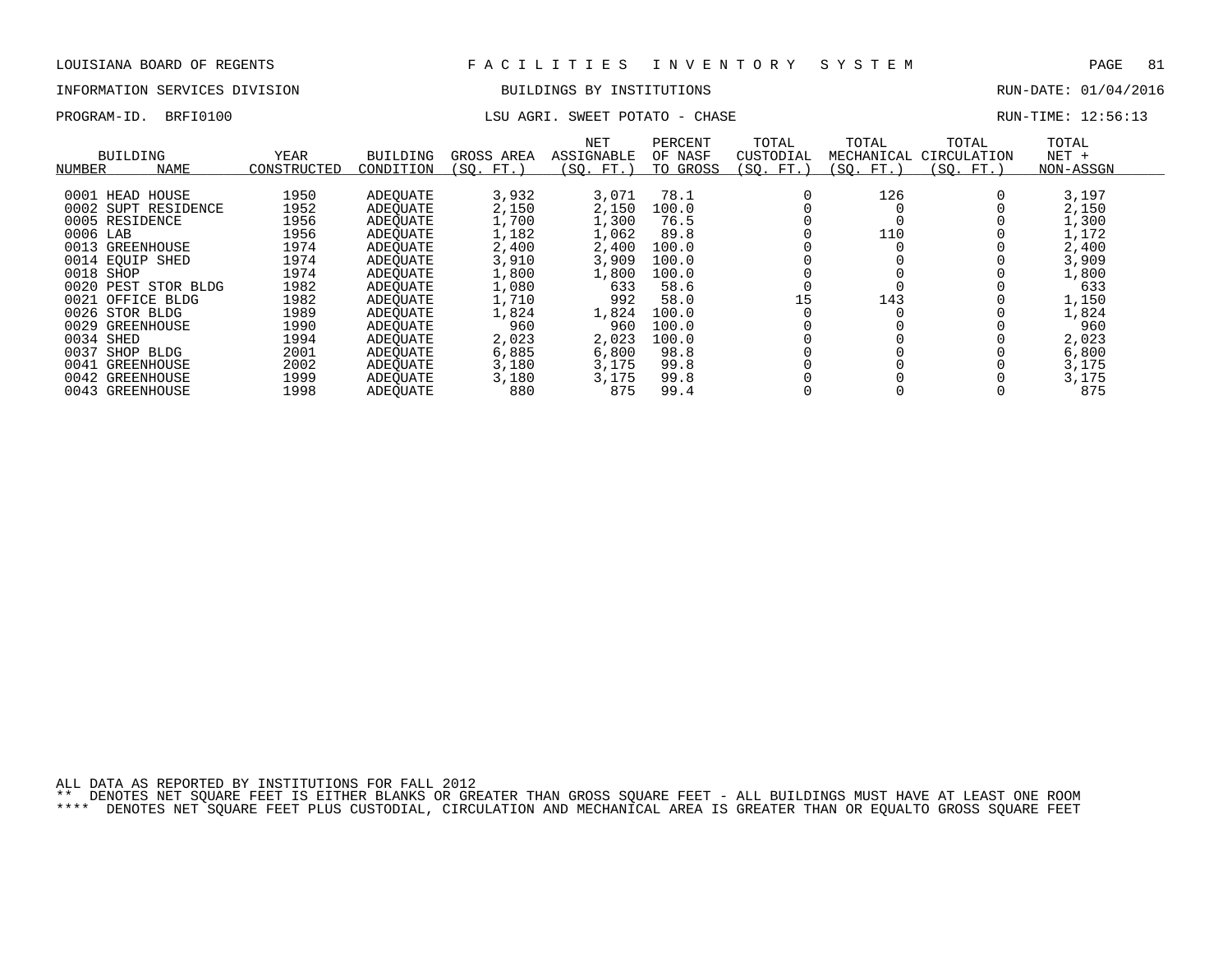# INFORMATION SERVICES DIVISION BUILDINGS BY INSTITUTIONS AND RUN-DATE: 01/04/2016

## PROGRAM-ID. BRFI0100 **EXELOUISIANA - ROSEPINE** RUN-TIME: 12:56:13

| BUILDING<br>NUMBER     | <b>NAME</b>     | YEAR<br>CONSTRUCTED | BUILDING<br>CONDITION | GROSS AREA<br>(SO.<br>FT. | <b>NET</b><br>ASSIGNABLE<br>SO.<br>FT. | PERCENT<br>OF NASF<br>TO GROSS | TOTAL<br>CUSTODIAL<br>(SO. FT.) | TOTAL<br>MECHANICAL<br>(SO. FT. | TOTAL<br>CIRCULATION<br>(SO. FT.) | TOTAL<br>$NET +$<br>NON-ASSGN |  |
|------------------------|-----------------|---------------------|-----------------------|---------------------------|----------------------------------------|--------------------------------|---------------------------------|---------------------------------|-----------------------------------|-------------------------------|--|
|                        |                 | 1949                |                       | 3,290                     | 3,290                                  | 100.0                          |                                 |                                 |                                   | 3,290                         |  |
| 0001 RESEARCH SUP RES  |                 |                     | ADEOUATE              |                           |                                        |                                |                                 |                                 |                                   |                               |  |
| 0002 OFFICE            |                 | 1949                | ADEOUATE              | 2,618                     | 1,987                                  | 75.9                           | 30                              | 174                             | 50                                | 2,241                         |  |
| 0003 WARE.& MAC.SHOP   |                 | 1949                | ADEOUATE              | 4,137                     | 3,576                                  | 86.4                           |                                 | 516                             |                                   | 4,092                         |  |
| 0004 HSE #2 & GARAGE   |                 | 1950                | ADEOUATE              | 2,177                     | 2.177                                  | 100.0                          |                                 |                                 |                                   | 2,177                         |  |
| 0006 SEEDHOUSE         |                 | 1950                | ADEOUATE              | 1,433                     | 915                                    | 63.9                           |                                 |                                 |                                   | 915                           |  |
| 0007<br>SHEEP SHED     |                 | 1950                | ADEOUATE              | 3,160                     | 3,160                                  | 100.0                          |                                 |                                 |                                   | 3,160                         |  |
| 0012 MACHINE SHOP      |                 | 1954                | ADEOUATE              | 4,100                     | 4,100                                  | 100.0                          |                                 |                                 |                                   | 4,100                         |  |
| 0015 PUMP              | HOUSE           | 1972                | ADEOUATE              | 196                       | 100                                    | 51.0                           |                                 | 95                              |                                   | 195                           |  |
| 0016 WATER WELL HSE    |                 | 1974                | ADEOUATE              | 87                        | 87                                     | 100.0                          |                                 |                                 |                                   | 87                            |  |
| 0017                   | SHED&EOUIP.STOR | 1974                | ADEOUATE              | 9,716                     | 9,715                                  | 100.0                          |                                 |                                 |                                   | 9,715                         |  |
| 0019<br>SHOP STORAGE   |                 | 1983                | ADEOUATE              | 6,000                     | 5,192                                  | 86.5                           |                                 | 231                             |                                   | 5,423                         |  |
| 0020<br>PESTICIDE STOR |                 | 1983                | ADEOUATE              | 1,170                     | 720                                    | 61.5                           |                                 |                                 |                                   | 720                           |  |
| 0023<br>METAL BLDG     |                 | 1990                | ADEOUATE              | 3,000                     | 3,000                                  | 100.0                          |                                 |                                 |                                   | 3,000                         |  |
| 0029<br>SHED           |                 | 1960                | ADEOUATE              | 800                       | 800                                    | 100.0                          |                                 |                                 |                                   | 800                           |  |
| 0030<br>SHED           |                 | 1969                | ADEOUATE              | 504                       | 504                                    | 100.0                          |                                 |                                 |                                   | 504                           |  |
| 0031 PUMP HSE          |                 | 1990                | ADEOUATE              | 120                       | 120                                    | 100.0                          |                                 |                                 |                                   | 120                           |  |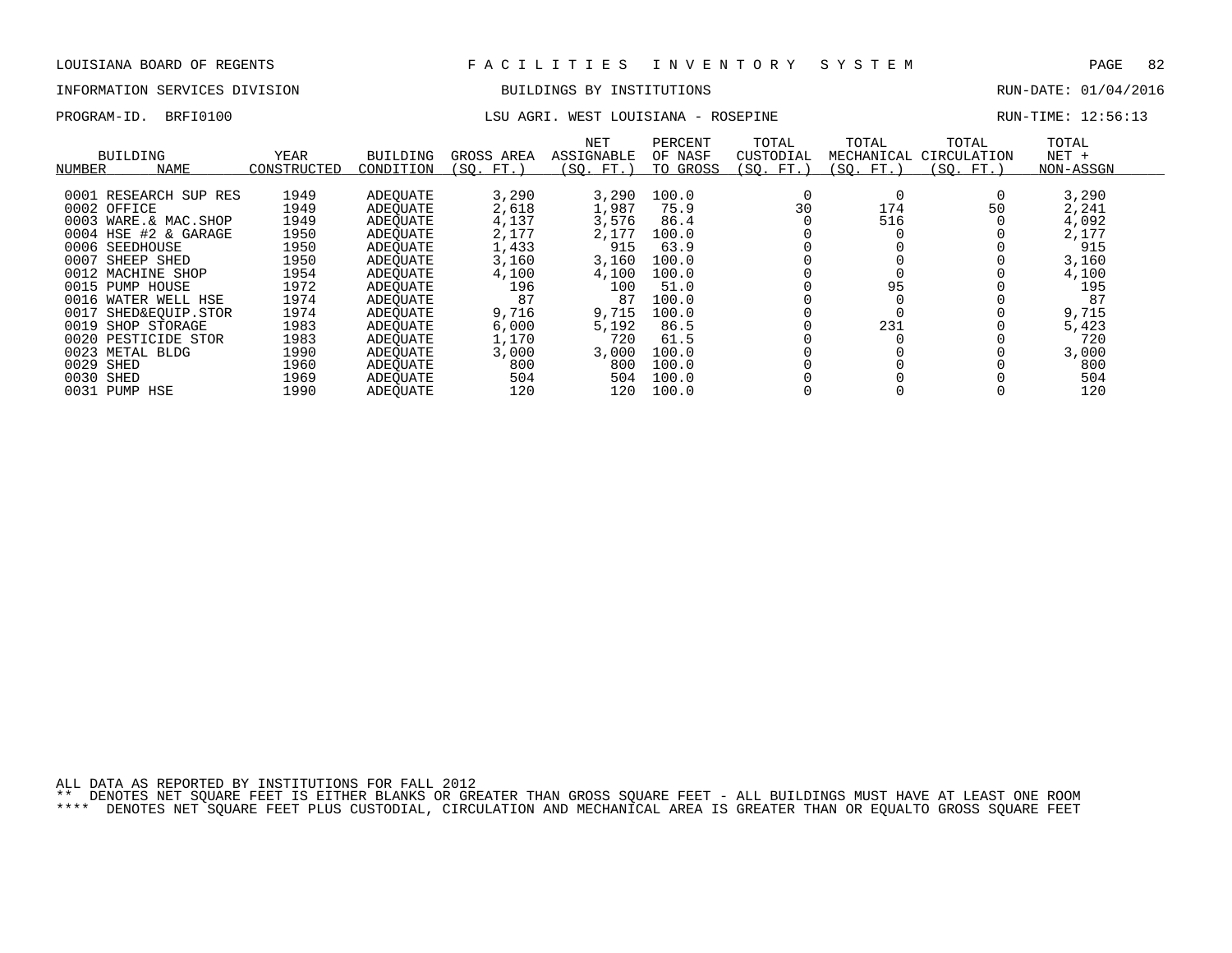## INFORMATION SERVICES DIVISION BUILDINGS BY INSTITUTIONS RUN-DATE: 01/04/2016

PROGRAM-ID. BRFI0100 CONSULTER SHOW-DELHI RUN-TIME: 12:56:13

|        | BUILDING           | YEAR        | BUILDING  | GROSS AREA | <b>NET</b><br>ASSIGNABLE | PERCENT<br>OF NASF | TOTAL<br>CUSTODIAL | TOTAL     | TOTAL<br>MECHANICAL CIRCULATION | TOTAL<br>$NET +$ |
|--------|--------------------|-------------|-----------|------------|--------------------------|--------------------|--------------------|-----------|---------------------------------|------------------|
| NUMBER | NAME               | CONSTRUCTED | CONDITION | (SO. FT.)  | (SO. FT.)                | TO GROSS           | (SO. FT.)          | (SO. FT.) | (SO. FT.                        | NON-ASSGN        |
|        |                    |             |           |            |                          |                    |                    |           |                                 |                  |
|        | 0001 EXHIBIT BLDG  | 1948        | ADEOUATE  | 4.277      | 4,277                    | 100.0              |                    |           |                                 | 4,277            |
|        | 0002 OFFICE BLDG   | 1950        | ADEOUATE  | .,644      | 1,367                    | 83.2               |                    | 277       |                                 | .,644            |
|        | 0003 LVSTK EXHIBIT | 1954        | ADEOUATE  | 24,000     | 24,000                   | 100.0              |                    |           |                                 | 24,000           |
|        | 0004 RESTROOMS     | 1985        | ADEOUATE  | 384        | 192                      | 50.0               |                    | 192       |                                 | 384              |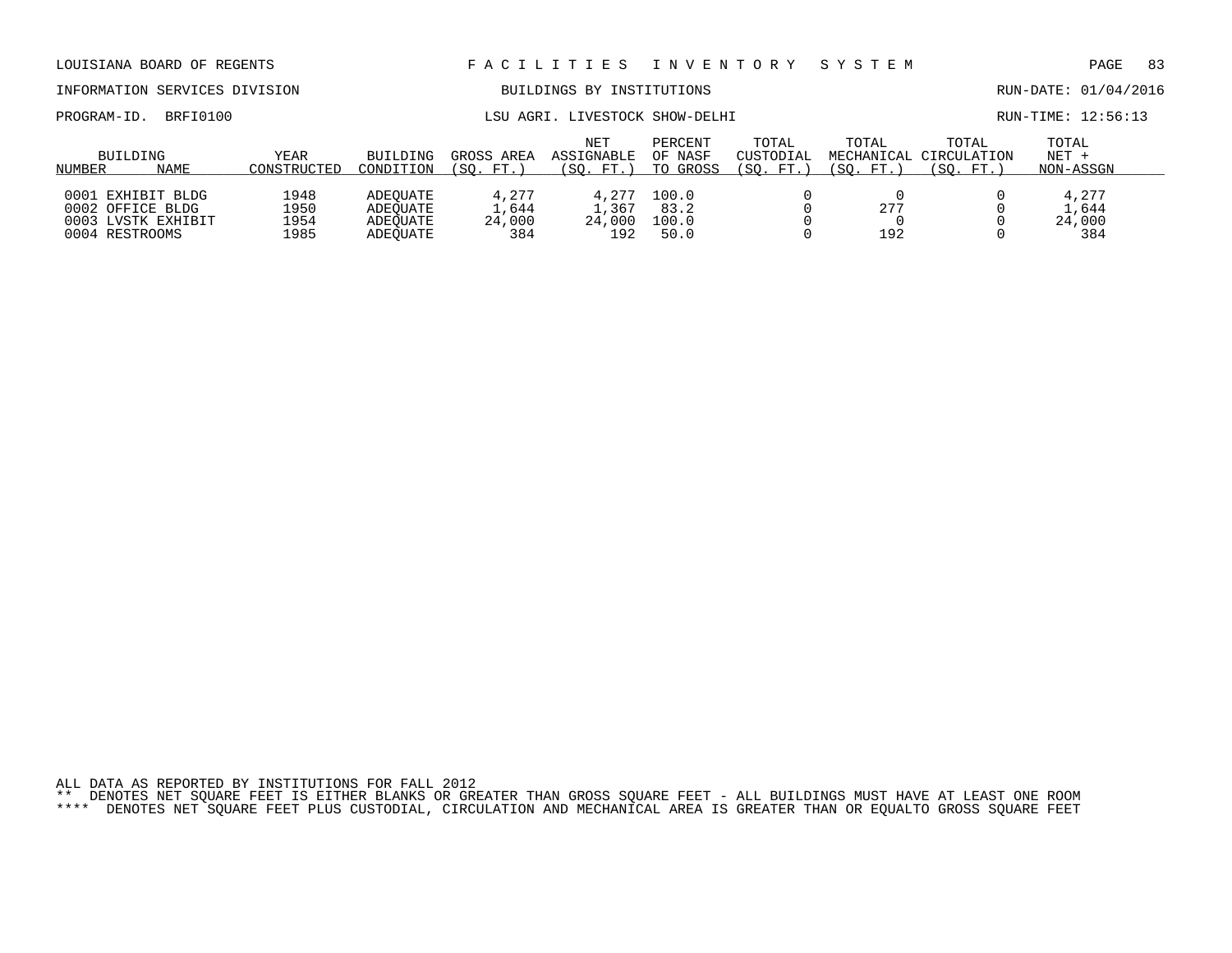# INFORMATION SERVICES DIVISION BUILDINGS BY INSTITUTIONS AND RUN-DATE: 01/04/2016

## PROGRAM-ID. BRFI0100 LSU AGRI. MACON RIDGE-WINNSBORO RUN-TIME: 12:56:13

| NUMBER | BUILDING<br><b>NAME</b> | YEAR<br>CONSTRUCTED | <b>BUILDING</b><br>CONDITION | GROSS AREA<br>(SO. FT.) | NET<br>ASSIGNABLE<br>(SO. FT. ) | PERCENT<br>OF NASF<br>TO GROSS | TOTAL<br>CUSTODIAL<br>(SO. FT.) | TOTAL<br>MECHANICAL<br>(SO. FT.) | TOTAL<br>CIRCULATION<br>(SO. FT.) | TOTAL<br>$NET +$<br>NON-ASSGN |
|--------|-------------------------|---------------------|------------------------------|-------------------------|---------------------------------|--------------------------------|---------------------------------|----------------------------------|-----------------------------------|-------------------------------|
|        |                         |                     |                              |                         |                                 |                                |                                 |                                  |                                   |                               |
|        | 0003 OFFICE             | 1955                | ADEOUATE                     | 977                     | 912                             | 93.3                           |                                 | 65                               |                                   | 977                           |
|        | 0007 STAFF RESIDENCE    | 1959                | ADEOUATE                     | 1,440                   | 1,440                           | 100.0                          |                                 |                                  |                                   | 1,440                         |
|        | 0008 WOOD PUMP HOUSE    | 1959                | ADEOUATE                     | 266                     | 266                             | 100.0                          |                                 |                                  |                                   | 266                           |
|        | 0010 OLD SHOP-EQUIP STO | 1965                | ADEOUATE                     | 6,120                   | 6,120                           | 100.0                          |                                 |                                  |                                   | 6,120                         |
|        | 0019 PESTICIDE          | 1978                | ADEOUATE                     | 1,200                   | 1,136                           | 94.7                           |                                 | 64                               |                                   | 1,200                         |
|        | 0022 FORGAGE/COTTON LAB | 1986                | ADEOUATE                     | 1,800                   | 1,482                           | 82.3                           |                                 | 174                              |                                   | 1,656                         |
|        | 0025 WELL & PUMP SHED   | 1959                | ADEOUATE                     | 200                     | 195                             | 97.5                           |                                 |                                  |                                   | 195                           |
|        | 0031 MRRS OFFICE        | 1993                | ADEOUATE                     | 2,340                   | 1,201                           | 51.3                           | 15                              | 264                              |                                   | 1,480                         |
|        | 0033 EQUIP STOR SOUTH   | 1994                | ADEOUATE                     | 5,325                   | 5,325                           | 100.0                          |                                 |                                  |                                   | 5,325                         |
|        | 0035 T.H. SCOTT CENTER  | 1999                | ADEOUATE                     | 4,352                   | 4,000                           | 91.9                           |                                 |                                  |                                   | 4,000                         |
|        | 0036 SHOP/STOR BLDG     | 1999                | ADEOUATE                     | 5,000                   | 4,950                           | 99.0                           |                                 |                                  |                                   | 4,950                         |
|        | 0038 PEST MGMT LAB BLDG | 2002                | ADEOUATE                     | 3,920                   | 3,850                           | 98.2                           |                                 |                                  |                                   | 3,850                         |
|        | 0039 GREENHOUSE         | 1992                | ADEOUATE                     | 128                     | 125                             | 97.7                           |                                 |                                  |                                   | 125                           |
|        | 0044 STORAGE            | 2007                | ADEOUATE                     | 3,000                   | 2,995                           | 99.8                           |                                 |                                  |                                   | 2,995                         |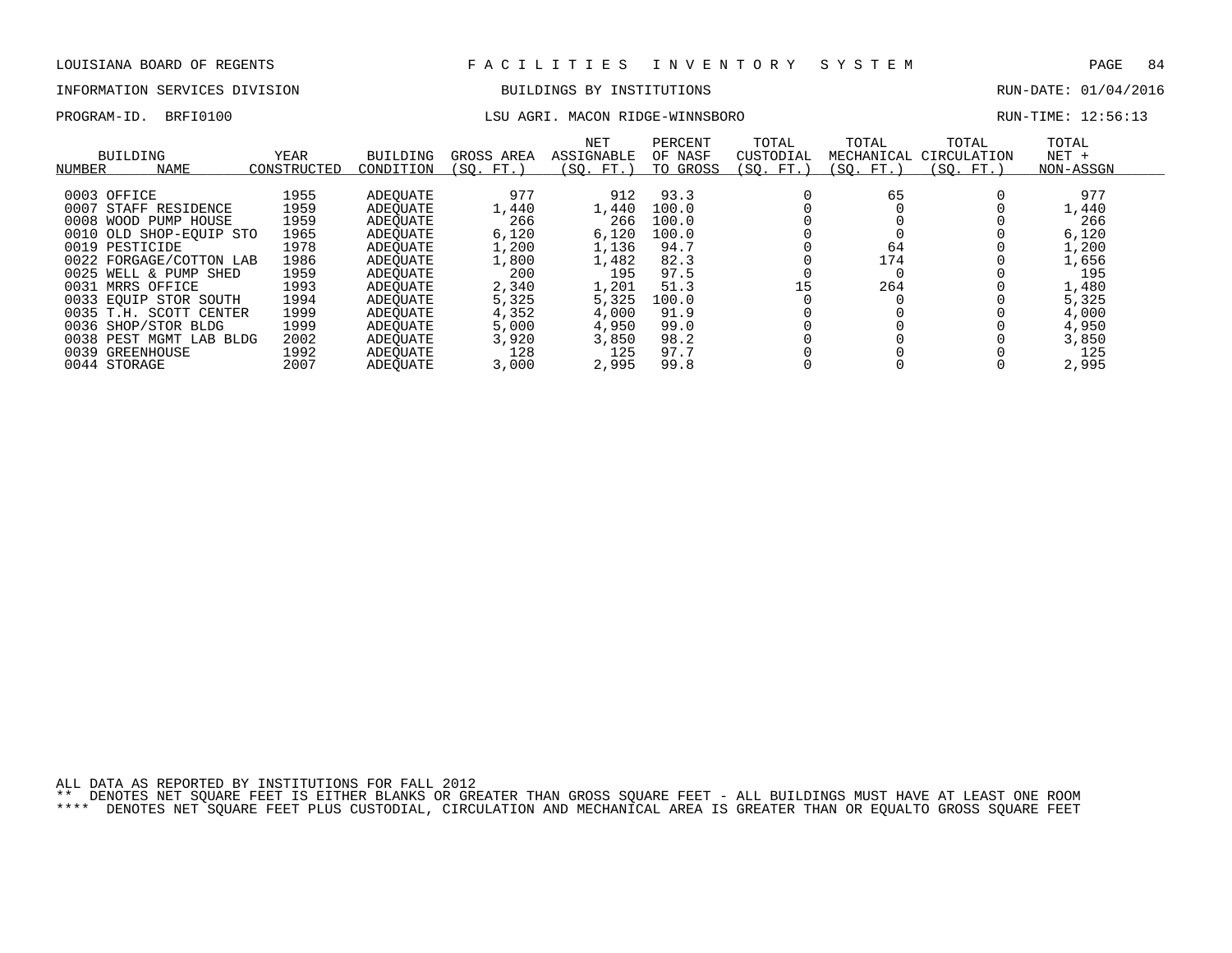# INFORMATION SERVICES DIVISION BUILDINGS BY INSTITUTIONS AND RUN-DATE: 01/04/2016

## PROGRAM-ID. BRFI0100 **LSU AGRI. LEE MEMORIAL FOREST-BOGALUSA** RUN-TIME: 12:56:13

| <b>NUMBER</b> | BUILDING<br>NAME        | <b>YEAR</b><br>CONSTRUCTED | BUILDING<br>CONDITION | GROSS AREA<br>FT.<br>(SO. | NET<br>ASSIGNABLE<br>(SO. FT.) | PERCENT<br>OF NASF<br>TO GROSS | TOTAL<br>CUSTODIAL<br>(SQ. FT.) | TOTAL<br>MECHANICAL<br>(SQ. FT.) | TOTAL<br>CIRCULATION<br>(SO. FT.) | TOTAL<br>$NET +$<br>NON-ASSGN |
|---------------|-------------------------|----------------------------|-----------------------|---------------------------|--------------------------------|--------------------------------|---------------------------------|----------------------------------|-----------------------------------|-------------------------------|
|               |                         |                            |                       |                           |                                |                                |                                 |                                  |                                   |                               |
| 0001          | EMPLOYEE HSE #1         | 1927                       | ADEOUATE              | 1,336                     | 1,270                          | 95.1                           |                                 |                                  |                                   | 1,270                         |
| 0002          | PUMP<br>SHED            | 1927                       | ADEOUATE              | 120                       | 120                            | 100.0                          |                                 |                                  |                                   | 120                           |
| 0003          | LODGE<br>MAIN           | 1927                       | ADEOUATE              | 2,929                     | 2,929                          | 100.0                          |                                 |                                  |                                   | 2,929                         |
|               | 0004 FACULTY CABIN      | 1927                       | ADEOUATE              | 374                       | 374                            | 100.0                          |                                 |                                  |                                   | 374                           |
| 0029          | LUMBER DRYING SHED      | 1964                       | ADEOUATE              | 1,800                     | 1,608                          | 89.3                           |                                 |                                  |                                   | 1,608                         |
| 0036          | WOOD WORKING SHED       | 1973                       | ADEOUATE              | 1,935                     | 1,497                          | 77.4                           |                                 |                                  |                                   | 1,497                         |
| 0037          | EMPLOYEE HSE #2         | 1974                       | ADEOUATE              | 1,448                     | 1,448                          | 100.0                          |                                 |                                  |                                   | 1,448                         |
|               | 0045 OFFICE             | 1983                       | ADEQUATE              | 968                       | 894                            | 92.4                           |                                 |                                  |                                   | 894                           |
| 0050          | TOOL SHOP               | 1901                       | ADEOUATE              | 1,300                     | 1,300                          | 100.0                          |                                 |                                  |                                   | 1,300                         |
| 0055          | LAUNDRY/STORAGE         | 1989                       | ADEOUATE              | 330                       | 330                            | 100.0                          |                                 |                                  |                                   | 330                           |
| 0057          | SHOWER BLDG             | 1927                       | ADEOUATE              | 329                       | 329                            | 100.0                          |                                 |                                  |                                   | 329                           |
| 0058          | FUEL SHED               | 1988                       | ADEOUATE              | 237                       | 237                            | 100.0                          |                                 |                                  |                                   | 237                           |
|               | 0072 KNIGHT HOUSE       | 1940                       | ADEOUATE              | 1,825                     | 1,550                          | 84.9                           |                                 |                                  |                                   | 1,550                         |
|               | 0073 KNIGHT STOR/GARAGE | 1940                       | ADEOUATE              | 528                       | 504                            | 95.5                           |                                 |                                  |                                   | 504                           |
|               | 0083 STORAGE SHED       | 1992                       | ADEOUATE              | 2,820                     | 2,820                          | 100.0                          |                                 |                                  |                                   | 2,820                         |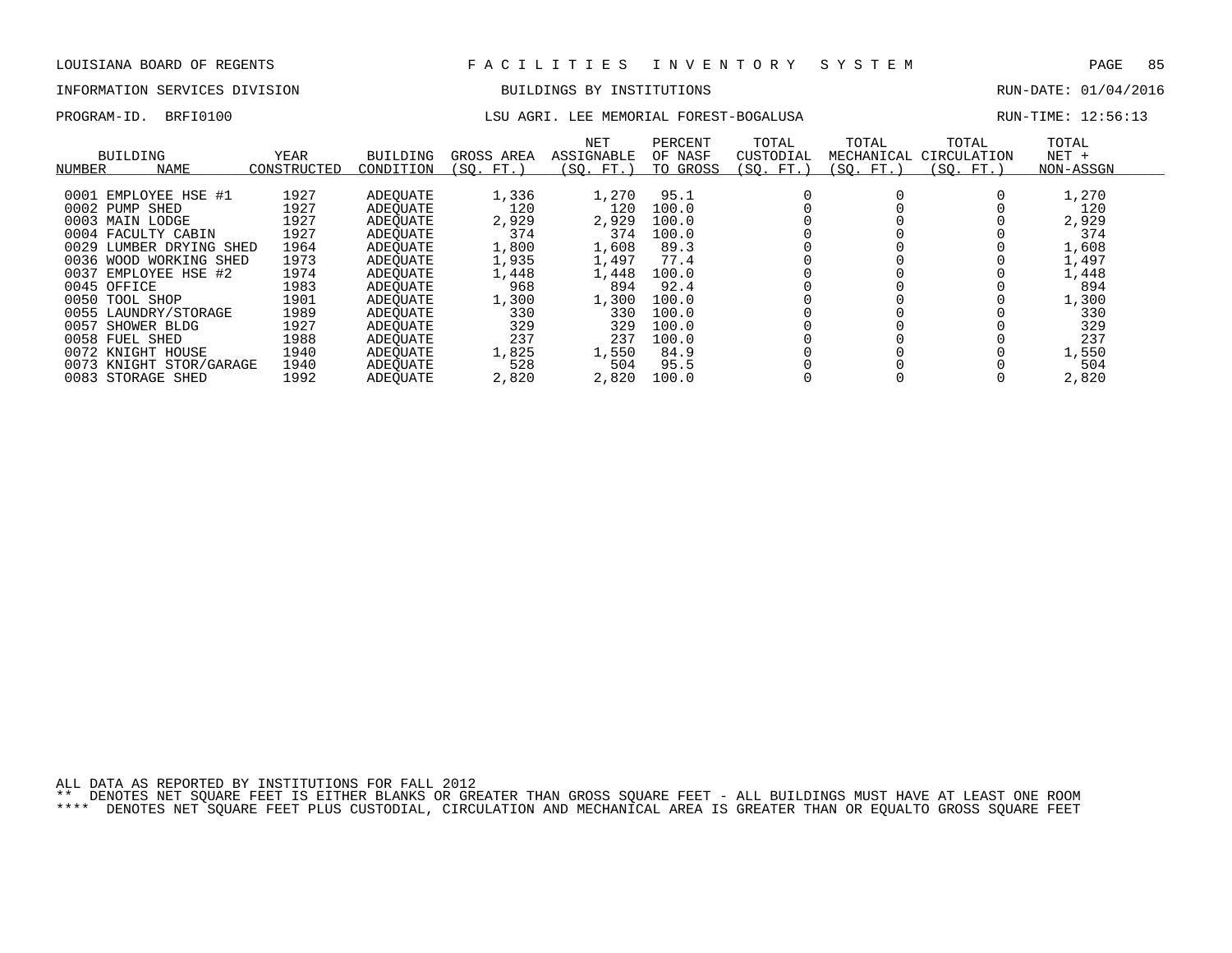# INFORMATION SERVICES DIVISION BUILDINGS BY INSTITUTIONS AND RUN-DATE: 01/04/2016

## PROGRAM-ID. BRFI0100 **LSU AGRI. CAMP GRANT WALKER-POLLOCK** RUN-TIME: 12:56:13

|                         |             |                 |            | <b>NET</b> | PERCENT  | TOTAL          | TOTAL       | TOTAL                  | TOTAL     |  |
|-------------------------|-------------|-----------------|------------|------------|----------|----------------|-------------|------------------------|-----------|--|
| <b>BUILDING</b>         | YEAR        | <b>BUILDING</b> | GROSS AREA | ASSIGNABLE | OF NASF  | CUSTODIAL      |             | MECHANICAL CIRCULATION | NET +     |  |
| NUMBER<br><b>NAME</b>   | CONSTRUCTED | CONDITION       | (SO. FT. ) | (SO. FT. ) | TO GROSS | (SQ. FT. )     | (SO. FT. )  | (SO. FT.)              | NON-ASSGN |  |
|                         |             |                 |            |            |          |                |             |                        |           |  |
| 0002 DRINK FOUNTAIN 2   | 1968        | <b>ADEOUATE</b> | 160        | 160        | 100.0    | 0              | 0           | 0                      | 160       |  |
| 0003 DRINK FOUNTAINS 2  | 1968        | <b>ADEQUATE</b> | 192        | 192        | 100.0    | $\mathbf 0$    | $\Omega$    | $\Omega$               | 192       |  |
| 0004 LOG CABIN #1       | 1974        | ADEQUATE        | 957        | 929        | 97.1     | 0              | $\Omega$    | 0                      | 929       |  |
| 0005 LOG CABIN #2       | 1974        | ADEQUATE        | 957        | 912        | 95.3     | 0              | 0           | $\mathbf 0$            | 912       |  |
| 0006 LOG CABIN #3       | 1974        | ADEQUATE        | 884        | 876        | 99.1     | $\overline{0}$ | $\Omega$    | $\Omega$               | 876       |  |
| 0007 ARTS & CRAFTS BLDG | 1974        | ADEQUATE        | 3,200      | 3,200      | 100.0    | 0              | 0           | $\Omega$               | 3,200     |  |
| 0008 SHADOWS STF CABIN  | 1974        | ADEQUATE        | 841        | 841        | 100.0    | $\mathbf 0$    | $\Omega$    | $\Omega$               | 841       |  |
| 0009 OLD DANCE HALL     | 1974        | ADEQUATE        | 2,400      | 2,400      | 100.0    | $\Omega$       | $\Omega$    | $\Omega$               | 2,400     |  |
| 0010 OFFICE             | 1974        | <b>ADEQUATE</b> | 1,200      | 902        | 75.2     | $\mathbf 0$    | 40          | $\Omega$               | 942       |  |
| 0011 EDUCATION CENTER   | 1974        | <b>ADEOUATE</b> | 4,200      | 4,120      | 98.1     | $\mathbf 0$    | 80          | 0                      | 4,200     |  |
| 0012 SWIMMING POOL      | 1978        | ADEQUATE        | 4,170      | 4,170      | 100.0    | $\mathbf 0$    | $\mathbf 0$ | $\Omega$               | 4,170     |  |
| 0013 MAINT. SHOP        | 1979        | <b>ADEQUATE</b> | 5,000      | 4,970      | 99.4     | $\Omega$       | 30          | $\Omega$               | 5,000     |  |
| 0014 GIRLS CABIN #4     | 1983        | <b>ADEOUATE</b> | 1,800      | 1,730      | 96.1     | 0              | 70          | 0                      | 1,800     |  |
| 0015 GIRLS CABIN #5     | 1983        | ADEQUATE        | 1,800      | 1,765      | 98.1     | 0              | 35          | 0                      | 1,800     |  |
| 0016 GIRLS CABIN #6     | 1983        | <b>ADEQUATE</b> | 1,800      | 1,765      | 98.1     | $\Omega$       | 35          | $\Omega$               | 1,800     |  |
| 0017 GIRLS CABIN #7     | 1983        | ADEQUATE        | 1,800      | 1,765      | 98.1     | 0              | 35          | 0                      | 1,800     |  |
| 0018 GIRLS CABIN #8     | 1983        | ADEQUATE        | 1,800      | 1,765      | 98.1     | 0              | 35          | $\Omega$               | 1,800     |  |
| 0019 GIRLS CABIN #9     | 1983        | ADEQUATE        | 1,800      | 1,765      | 98.1     | $\Omega$       | 35          | $\Omega$               | 1,800     |  |
| 0020 BOYS CABIN #16     | 1984        | <b>ADEOUATE</b> | 1,800      | 1,765      | 98.1     | $\mathbf 0$    | 35          | 0                      | 1,800     |  |
| 0021 BOYS CABIN #17     | 1984        | ADEQUATE        | 1,800      | 1,765      | 98.1     | $\mathbf 0$    | 35          | $\Omega$               | 1,800     |  |
| 0022 BOYS CABIN #19     | 1984        | ADEQUATE        | 1,800      | 1,765      | 98.1     | $\mathbf 0$    | 35          | $\Omega$               | 1,800     |  |
| 0023 CARETAKERS HSE     | 1984        | ADEQUATE        | 2,113      | 2,113      | 100.0    | 0              | $\mathbf 0$ | 0                      | 2,113     |  |
| 0024 MULTI BLDG         | 1992        | ADEQUATE        | 8,000      | 7,422      | 92.8     | $\mathsf 0$    | 477         | $\mathbf 0$            | 7,899     |  |
| 0025 GIRLS BATHHOUSE    | 1986        | ADEQUATE        | 3,923      | 1,960      | 50.0     | $\mathbf 0$    | 1,962       | $\mathbf 0$            | 3,922     |  |
| 0026 BOYS CABIN #18     | 1986        | ADEOUATE        | 1,800      | 1,765      | 98.1     | $\Omega$       | 35          | $\Omega$               | 1,800     |  |
| 0027 BOYS BATHHOUSE     | 1986        | ADEQUATE        | 1,964      | 1,960      | 99.8     | 0              | $\mathbf 0$ | 0                      | 1,960     |  |
| 0028 BOYS CABIN #20     | 1986        | ADEQUATE        | 1,800      | 1,765      | 98.1     | 0              | 35          | $\Omega$               | 1,800     |  |
| 0030 OUTDOOR PAVILION   | 1901        | ADEQUATE        | 2,304      | 2,304      | 100.0    | $\Omega$       | $\Omega$    | $\Omega$               | 2,304     |  |
| 0032 POOL EOUIP BLDG    | 1901        | <b>ADEOUATE</b> | 320        | 36         | 11.3     | 0              | 284         | $\mathbf 0$            | 320       |  |
| 0058 GREEK THEATRE      | 1938        | ADEQUATE        | 1,500      | 1,500      | 100.0    | $\mathbf 0$    | 0           | $\Omega$               | 1,500     |  |
| 0059 WATER TANK & WELL  | 1955        | <b>ADEOUATE</b> | 200        | 200        | 100.0    | $\Omega$       | 0           | $\Omega$               | 200       |  |
| 0061 CAMP STORE         | 2003        | <b>ADEOUATE</b> | 768        | 750        | 97.7     | $\mathbf 0$    | $\mathbf 0$ | $\mathbf 0$            | 750       |  |
| 0062 CLASSROOM          | 2003        | ADEQUATE        | 768        | 765        | 99.6     | 0              | $\Omega$    | $\Omega$               | 765       |  |
| 0063 STORAGE BUILDING   | 2005        | <b>ADEOUATE</b> | 6,400      | 6,300      | 98.4     | $\mathbf 0$    | 0           | 0                      | 6,300     |  |
| 0068 CHAPEL             | 2005        | ADEQUATE        | 2,400      | 2,350      | 97.9     | $\mathbf 0$    | 0           | 0                      | 2,350     |  |
| 0069 RESTROOM           | 2008        | ADEQUATE        | 1,381      | 1,380      | 99.9     | $\mathbf 0$    | $\Omega$    | $\mathbf 0$            | 1,380     |  |
| 0070 FIELD CLASSROOM    | 2010        | ADEQUATE        | 3,400      | 3,350      | 98.5     | 0              | 0           | 0                      | 3,350     |  |
| 0071 RIFLE RANGE COVER  | 2009        | ADEQUATE        | 1,500      | 1,450      | 96.7     | $\Omega$       | $\Omega$    | $\Omega$               | 1,450     |  |
| 0072<br>SKEET HOUSE #1  | 2011        | <b>ADEOUATE</b> | 64         | 50         | 78.1     | $\Omega$       | 0           | $\mathbf 0$            | 50        |  |
| 0073 SKEET HOUSE #2     | 2011        |                 | 64         | 50         | 78.1     | 0              | 0           | 0                      | 50        |  |
|                         |             | ADEQUATE        |            |            |          |                |             |                        |           |  |

ALL DATA AS REPORTED BY INSTITUTIONS FOR FALL 2012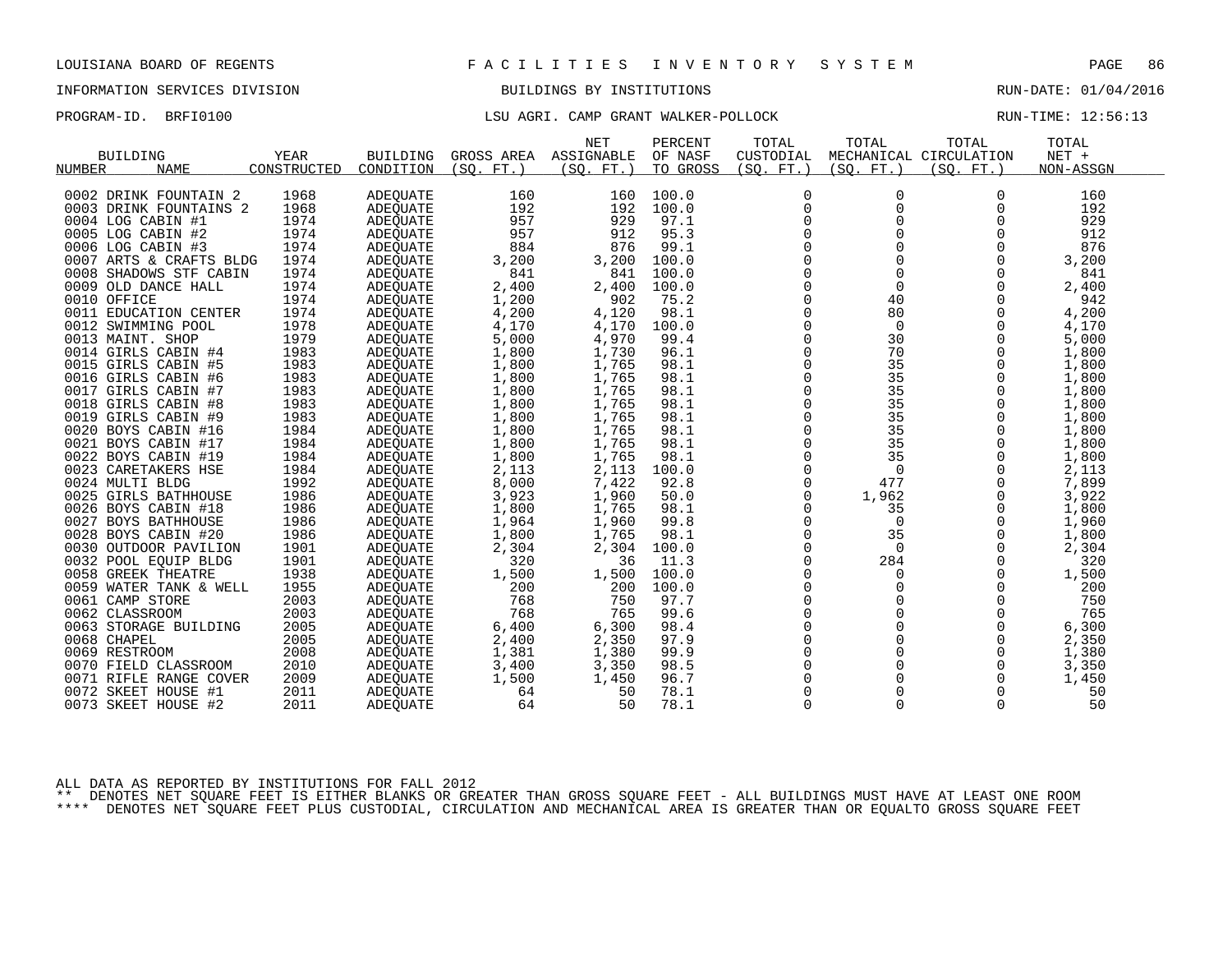|          | INFORMATION SERVICES DIVISION |             |           |            | BUILDINGS BY INSTITUTIONS           |                      |                    |       |                                 |                    | RUN-DATE: 01/04/2016 |
|----------|-------------------------------|-------------|-----------|------------|-------------------------------------|----------------------|--------------------|-------|---------------------------------|--------------------|----------------------|
|          | PROGRAM-ID. BRFI0100          |             |           |            | LSU AGRI. CAMP GRANT WALKER-POLLOCK |                      |                    |       |                                 | RUN-TIME: 12:56:13 |                      |
| BUILDING |                               | YEAR        | BUILDING  | GROSS AREA | NET<br>ASSIGNABLE                   | PERCENT<br>. OF NASF | TOTAL<br>CUSTODIAL | TOTAL | TOTAL<br>MECHANICAL CIRCULATION | TOTAL<br>NET +     |                      |
| NUMBER   | NAME                          | CONSTRUCTED | CONDITION | 'SO. FT.   | FT.                                 | TO GROSS             | 'SO.<br>FT.        | SO.   | 'SO.                            | NON-ASSGN          |                      |

0074 SKEET HOUSE #3 2011 ADEQUATE 64 50 78.1 0 0 0 0 50

LOUISIANA BOARD OF REGENTS F A C I L I T I E S I N V E N T O R Y S Y S T E M PAGE 87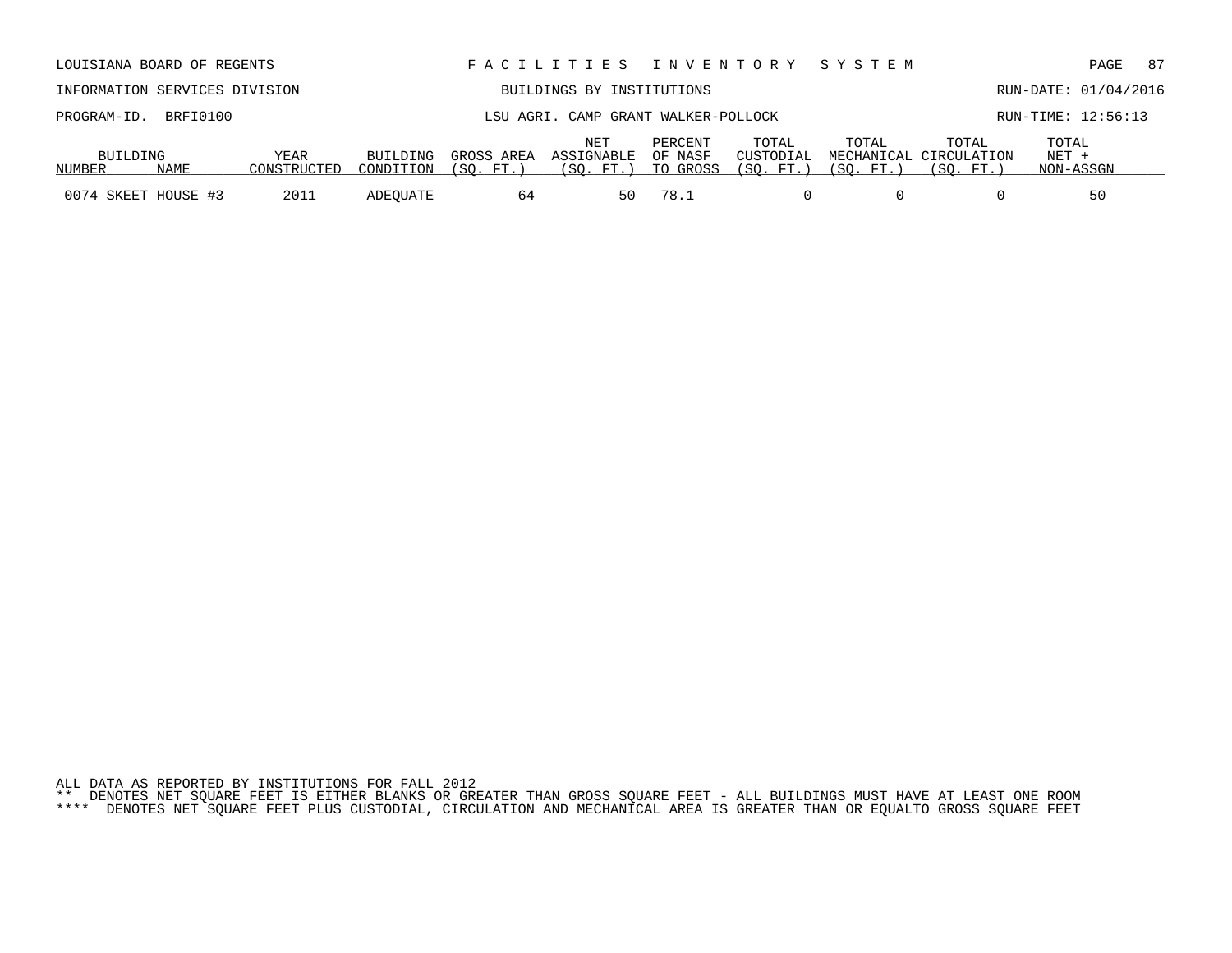|                         | INFORMATION SERVICES DIVISION            |                     |                              |                         | BUILDINGS BY INSTITUTIONS      |                                |                                | RUN-DATE: 01/04/2016 |                                              |                               |  |
|-------------------------|------------------------------------------|---------------------|------------------------------|-------------------------|--------------------------------|--------------------------------|--------------------------------|----------------------|----------------------------------------------|-------------------------------|--|
| BRFI0100<br>PROGRAM-ID. |                                          |                     |                              | PARISH OFFICE           |                                |                                |                                |                      |                                              | RUN-TIME: 12:56:13            |  |
| BUILDING<br>NUMBER      | NAME                                     | YEAR<br>CONSTRUCTED | <b>BUILDING</b><br>CONDITION | GROSS AREA<br>(SO. FT.) | NET<br>ASSIGNABLE<br>(SO, FT.) | PERCENT<br>OF NASF<br>TO GROSS | TOTAL<br>CUSTODIAL<br>(SO. FT. | TOTAL<br>(SO. FT. )  | TOTAL<br>MECHANICAL CIRCULATION<br>(SO. FT.) | TOTAL<br>$NET +$<br>NON-ASSGN |  |
|                         | 0087 SYNGENTA BLDG<br>0105 PARISH OFFICE | 1976<br>1987        | ADEOUATE<br>ADEOUATE         | 26,885<br>5,625         | 26,700<br>5,625                | 99.3<br>100.0                  |                                |                      |                                              | 26,700<br>5,625               |  |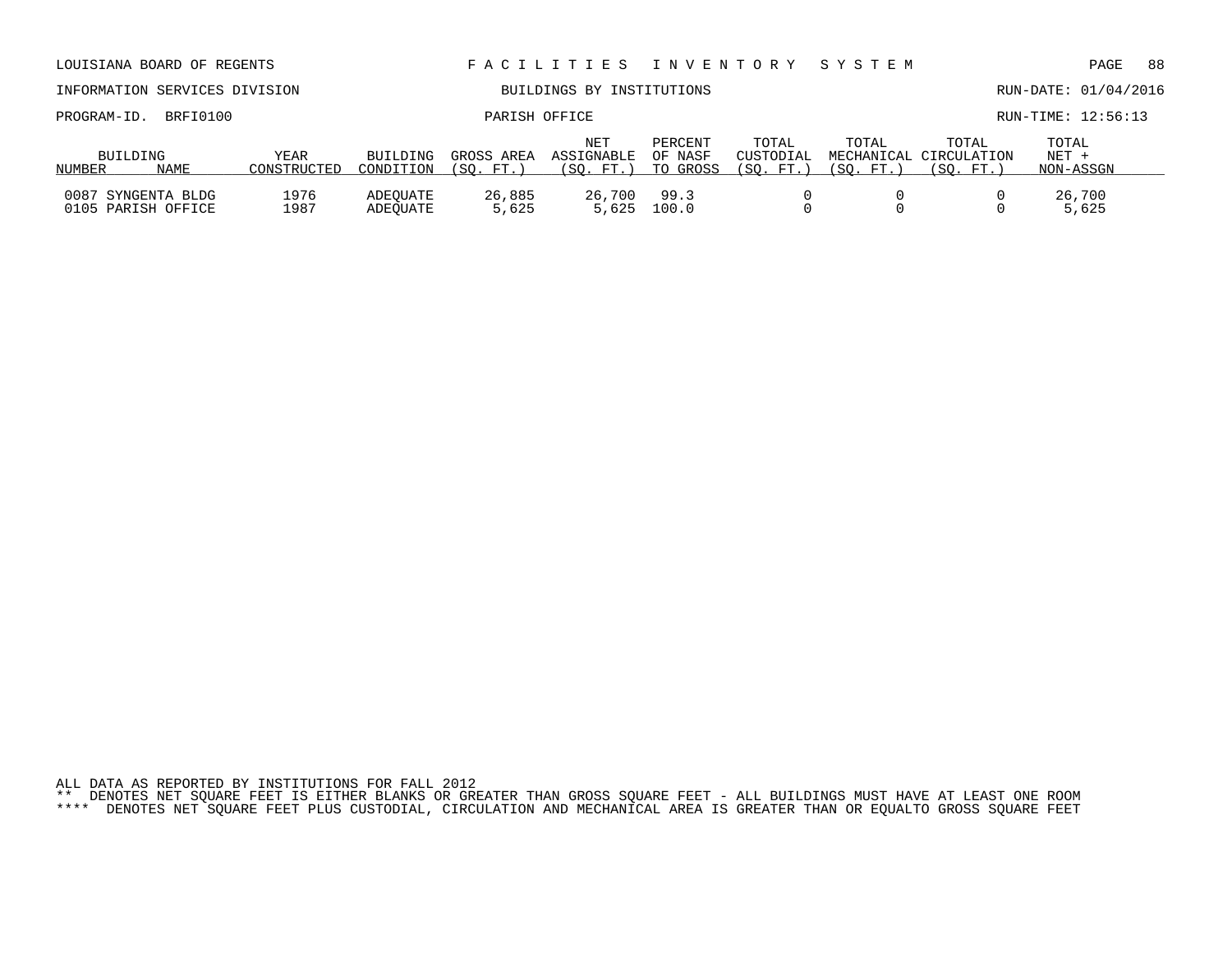|  | ALL DATA AS REPORTED BY INSTITUTIONS FOR FALL 2012 |  |                                                                                                                                                                                                                                                 |
|--|----------------------------------------------------|--|-------------------------------------------------------------------------------------------------------------------------------------------------------------------------------------------------------------------------------------------------|
|  |                                                    |  | ** DENOTES NET SOUARE FEET IS EITHER BLANKS OR GREATER THAN GROSS SOUARE FEET - ALL BUILDINGS MUST HAVE AT LEAST ONE ROOM<br>4444 DEMOREA UER AAILER BRER BIJA AUARABILI AIRAULIELU URAULUIAI 1951 IA ABRIRED BULU AD BAILIRA ABAAA AAILBR BRER |

| INFORMATION SERVICES DIVISION |      |             |                |            | BUILDINGS BY INSTITUTIONS |                    |                    | RUN-DATE: 01/04/2016 |                                 |                |  |  |
|-------------------------------|------|-------------|----------------|------------|---------------------------|--------------------|--------------------|----------------------|---------------------------------|----------------|--|--|
| PROGRAM-ID. BRFI0100          |      |             | LSU LAW CENTER |            |                           |                    |                    |                      | RUN-TIME: 12:56:13              |                |  |  |
| BUILDING                      |      | YEAR        | BUILDING       | GROSS AREA | NET<br>ASSIGNABLE         | PERCENT<br>OF NASF | TOTAL<br>CUSTODIAL | TOTAL                | TOTAL<br>MECHANICAL CIRCULATION | TOTAL<br>NET + |  |  |
| NUMBER                        | NAME | CONSTRUCTED | CONDITION      | (SO, FT.)  | (SO. FT. )                | TO GROSS           | (SO, FT.)          | (SO. FT.             | (SO. FT.)                       | NON-ASSGN      |  |  |
| 0069 HEBERT LAW CTR           |      | 1969        | ADEOUATE       | 226,911    | 136,111                   | 60.0               | 765                | 13,417               | 41,470                          | 191,763        |  |  |

LOUISIANA BOARD OF REGENTS F A C I L I T I E S I N V E N T O R Y S Y S T E M PAGE 89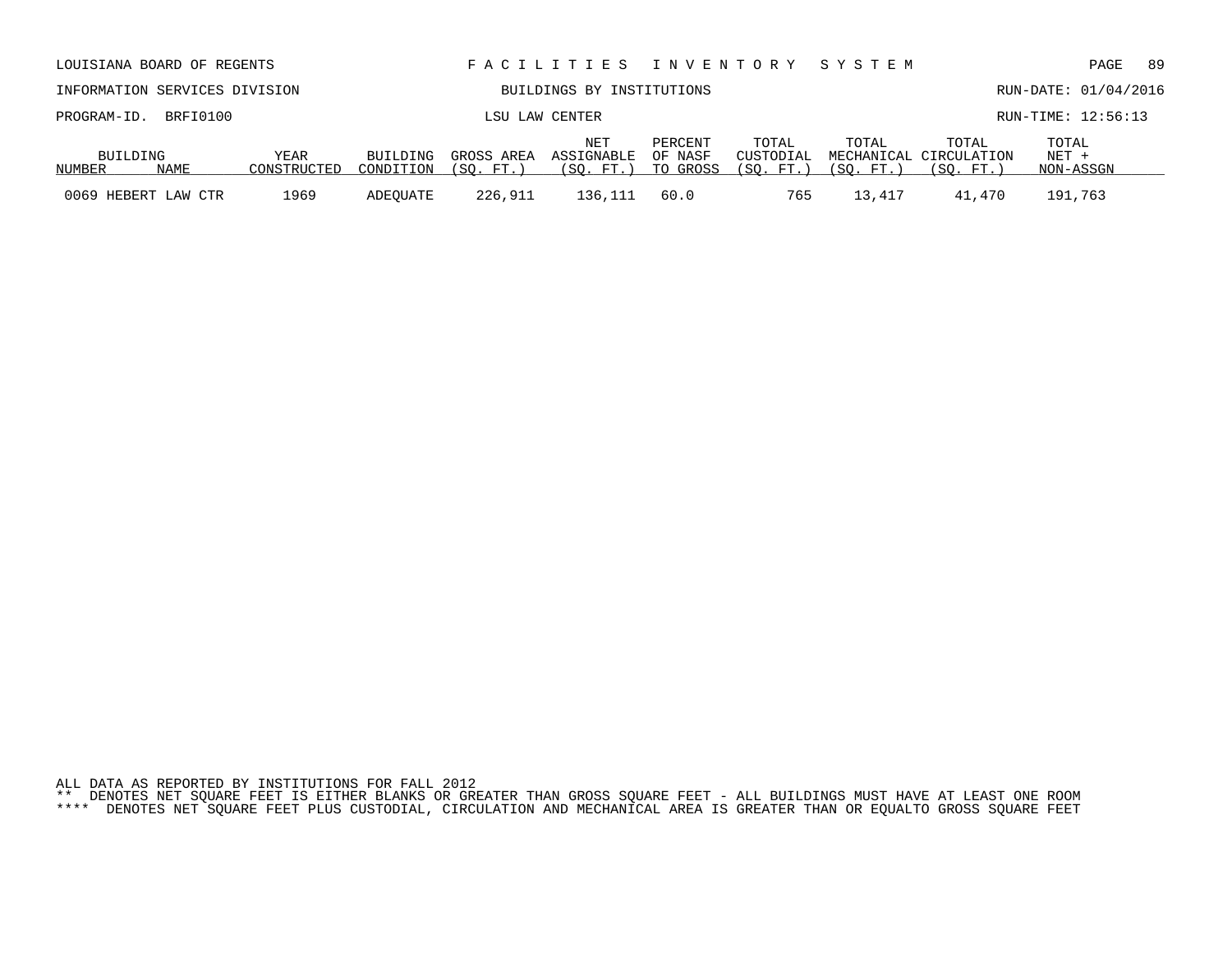INFORMATION SERVICES DIVISION BUILDINGS BY INSTITUTIONS RUN-DATE: 01/04/2016

PROGRAM-ID. BRFI0100 SOUTHERN-BATON ROUGE RUN-TIME: 12:56:13

|                                |             |                 |            | <b>NET</b> | PERCENT  | TOTAL                                       | TOTAL        | TOTAL                  | TOTAL     |  |
|--------------------------------|-------------|-----------------|------------|------------|----------|---------------------------------------------|--------------|------------------------|-----------|--|
| <b>BUILDING</b>                | <b>YEAR</b> | <b>BUILDING</b> | GROSS AREA | ASSIGNABLE | OF NASF  | CUSTODIAL                                   |              | MECHANICAL CIRCULATION | NET +     |  |
| NUMBER<br><b>NAME</b>          | CONSTRUCTED | CONDITION       | (SO. FT. ) | (SO. FT. ) | TO GROSS | (SO. FT. )                                  | (SO. FT. )   | (SO. FT.)              | NON-ASSGN |  |
|                                |             |                 |            |            |          |                                             |              |                        |           |  |
| B100 UNIVERSITY APARTME        | 2007        | ADEOUATE        | 59,780     | 36,893     | 61.7     | 900                                         | 1,083        | 13,497                 | 52,373    |  |
| B200 UNIVERSITY APARTME        | 2007        | ADEOUATE        | 59,780     | 39,467     | 66.0     | 900                                         | 722          | 13,497                 | 54,586    |  |
| B300 UNIVERSITY APARTME        | 2007        | <b>ADEQUATE</b> | 59,780     | 39,874     | 66.7     | 900                                         | 722          | 13,497                 | 54,993    |  |
| <b>B400 UNIVERSITY APARTME</b> | 2007        | <b>ADEQUATE</b> | 59,780     | 41,549     | 69.5     | 900                                         | 722          | 13,497                 | 56,668    |  |
| LF01 SILOS 1-2-3               | 1978        | <b>ADEQUATE</b> | 540        | 540        | 100.0    | $\overline{0}$                              | $\mathbf 0$  | $\Omega$               | 540       |  |
| LF02 BEEF FEEDING & STO        | 1980        | ADEQUATE        | 13,200     | 13,200     | 100.0    | 0                                           | 0            | $\mathbf 0$            | 13,200    |  |
| LF03 BUTLER FEED TANK          | 1980        | <b>ADEOUATE</b> | 221        | 221        | 100.0    | $\mathbf 0$                                 | $\mathbf 0$  | 0                      | 221       |  |
| LF04 CATTLE FEED STORAG        | 2006        | <b>ADEQUATE</b> | 21,000     | 21,000     | 100.0    | $\Omega$                                    | $\Omega$     | $\Omega$               | 21,000    |  |
| LF05 CATTLE SHED               | 2006        | <b>ADEQUATE</b> | 150        | 150        | 100.0    | $\mathsf{O}\xspace$                         | $\Omega$     | $\mathbf 0$            | 150       |  |
| LF06 EOUIPMENT STORAGE         | 1980        | OBSOLETE        | 7,892      | 7,500      | 95.0     | $\mathsf{O}$                                |              | 0                      | 7,500     |  |
| LF07 FARM SERVICE BUILD        | 1909        | <b>ADEQUATE</b> | 1,830      | 1,830      | 100.0    | $\Omega$                                    | $\Omega$     | $\Omega$               | 1,830     |  |
| LF08 PORTABLE BLDG & FI        | 1978        | ADEQUATE        | 384        | 384        | 100.0    | $\mathsf{O}$                                | $\mathbf 0$  | $\mathbf 0$            | 384       |  |
| LF09 LIVESTOCK ARENA           | 1999        | ADEQUATE        | 78,400     | 78,315     | 99.9     | $\mathbf 0$                                 | $\Omega$     | $\Omega$               | 78,315    |  |
| LF10 METAL FEED TANKS          | 1980        | <b>ADEOUATE</b> | 540        | 540        | 100.0    | $\Omega$                                    | $\Omega$     | $\Omega$               | 540       |  |
| LF11 OPELOUSAS BUILDING        | 2010        | ADEOUATE        | 8,437      | 7,777      | 92.2     | $\mathsf{O}$                                | $\mathbf 0$  | 0                      | 7,777     |  |
| 0002 ARCHIVES INFORMATI        | 1914        | ADEQUATE        | 2,221      | 872        | 39.3     |                                             | $\Omega$     | $\mathbf 0$            | 872       |  |
| 0006 POULTRY FARM COTTA        | 1959        | OBSOLETE        | 1,276      | 866        | 67.9     | $\begin{smallmatrix}0\0\0\end{smallmatrix}$ | $\Omega$     | $\Omega$               | 866       |  |
| 0014 COTTAGE 14                | 1920        | OBSOLETE        | 1,944      | 1,701      | 87.5     | 0                                           | $\mathbf 0$  | 0                      | 1,701     |  |
| 0017 RIVERSIDE HALL            | 1922        | OBSOLETE        | 6,720      | 4,265      | 63.5     | $\mathsf{O}$                                | $\mathsf{O}$ | $\mathbf 0$            | 4,265     |  |
| 0018 RONALD E MCNAIR HA        | 1920        | REMOD-B         | 8,147      | 5,672      | 69.6     | 120                                         | 768          | 1,289                  | 7,849     |  |
| 0020 AROTC/GAITHER HALL        | 1921        | ADEQUATE        | 16,810     | 9,512      | 56.6     | 2,793                                       | 728          | 2,399                  | 15,432    |  |
| 0029 ARMY ROTC FITNESS         | 1940        | ADEOUATE        | 2,316      | 1,755      | 75.8     | 0                                           | 66           | 0                      | 1,821     |  |
| 0030 MECHANICAL BUILDIN        | 1900        | ADEQUATE        | 750        | 640        | 85.3     | 0                                           | 0            | 0                      | 640       |  |
| 0032 MARTIN L HARVEY MU        | 1928        | REMOD-A         | 8,080      | 6,751      | 83.6     | $\Omega$                                    | $\Omega$     | $\Omega$               | 6,751     |  |
| 0039 AUDITORIUM-GYMNASI        | 1939        | ADEQUATE        | 14,854     | 12,603     | 84.8     | $\mathsf{O}$                                | $\mathbf 0$  | 0                      | 12,603    |  |
| 0040 JOSEPH S CLARK ANN        | 1928        | REMOD-C         | 16,246     | 2,363      | 14.5     | $\mathsf{O}$                                | $\Omega$     | 4,340                  | 6,703     |  |
| 0042 COLLECTIONS & RECE        | 1941        | REMOD-A         | 4,688      | 3,319      | 70.8     | $\mathsf{O}\xspace$                         | $\Omega$     | $\Omega$               | 3,319     |  |
| 0043 WALLACE LEE BRADFO        | 1939        | ADEQUATE        | 39,234     | 20,473     | 52.2     | $\mathsf 0$                                 | $\mathbf 0$  | 0                      | 20,473    |  |
| 0044 LOTTIE ANTHONY HAL        | 1930        | REMOD-B         | 23,151     | 14,084     | 60.8     | $\mathbf 0$                                 | $\Omega$     | $\Omega$               | 14,084    |  |
| 0046 JESSE OWENS HALL          | 1958        | OBSOLETE        | 14,928     | 8,828      | 59.1     | $\mathbf 0$                                 | $\Omega$     | $\Omega$               | 8,828     |  |
| 0048 GRANDISON DORMITOR        | 1941        | <b>ADEQUATE</b> | 36,566     | 17,819     | 48.7     | 650                                         | $\Omega$     | 2,208                  | 20,677    |  |
| 0049 ARNETTE W ACE MUMF        | 1940        | <b>ADEQUATE</b> | 126,242    | 90,300     | 71.5     | 0                                           | $\Omega$     | $\Omega$               | 90,300    |  |
| 0054 FARM COTTAGE/DAIRY        | 1923        | OBSOLETE        | 1,486      | 1,158      | 77.9     | $\mathbf 0$                                 | $\Omega$     | 0                      | 1,158     |  |
| 0055 JOSEPH S CLARK ME         | 1952        | <b>ADEQUATE</b> | 2,387      | 1,673      | 70.1     | $\mathbf 0$                                 | $\Omega$     | $\Omega$               | 1,673     |  |
| 0056 A A LENNOIR HALL          | 1952        | ADEQUATE        | 97,498     | 61,801     | 63.4     | $\mathsf{O}\xspace$                         | $\Omega$     | 0                      | 61,801    |  |
| 0066 WILLIAM LEE PASS S        | 1957        | ADEQUATE        | 2,442      | 1,580      | 64.7     | $\mathsf{O}$                                | $\mathbf 0$  | 0                      | 1,580     |  |
| 0068 CALF BARN                 | 1939        | ADEQUATE        | 2,278      | 2,143      | 94.1     | $\Omega$                                    | $\Omega$     | $\Omega$               | 2,143     |  |
| 0074 HORTICULTURE BARN         | 1975        | ADEQUATE        | 3,200      | 3,081      | 96.3     | $\mathbf 0$                                 | $\mathbf 0$  | $\overline{0}$         | 3,081     |  |
| 0085 SEYMOUR HALL              | 1954        | ADEQUATE        | 46,700     | 24,198     | 51.8     | 3,295                                       | 963          | 6,568                  | 35,024    |  |
| 0090 JOHN W. FISHER HAL        | 1953        | REMOD-A         | 50,475     | 32,708     | 64.8     | 1,703                                       | 1,638        | 9,635                  | 45,684    |  |
|                                |             |                 |            |            |          |                                             |              |                        |           |  |

ALL DATA AS REPORTED BY INSTITUTIONS FOR FALL 2012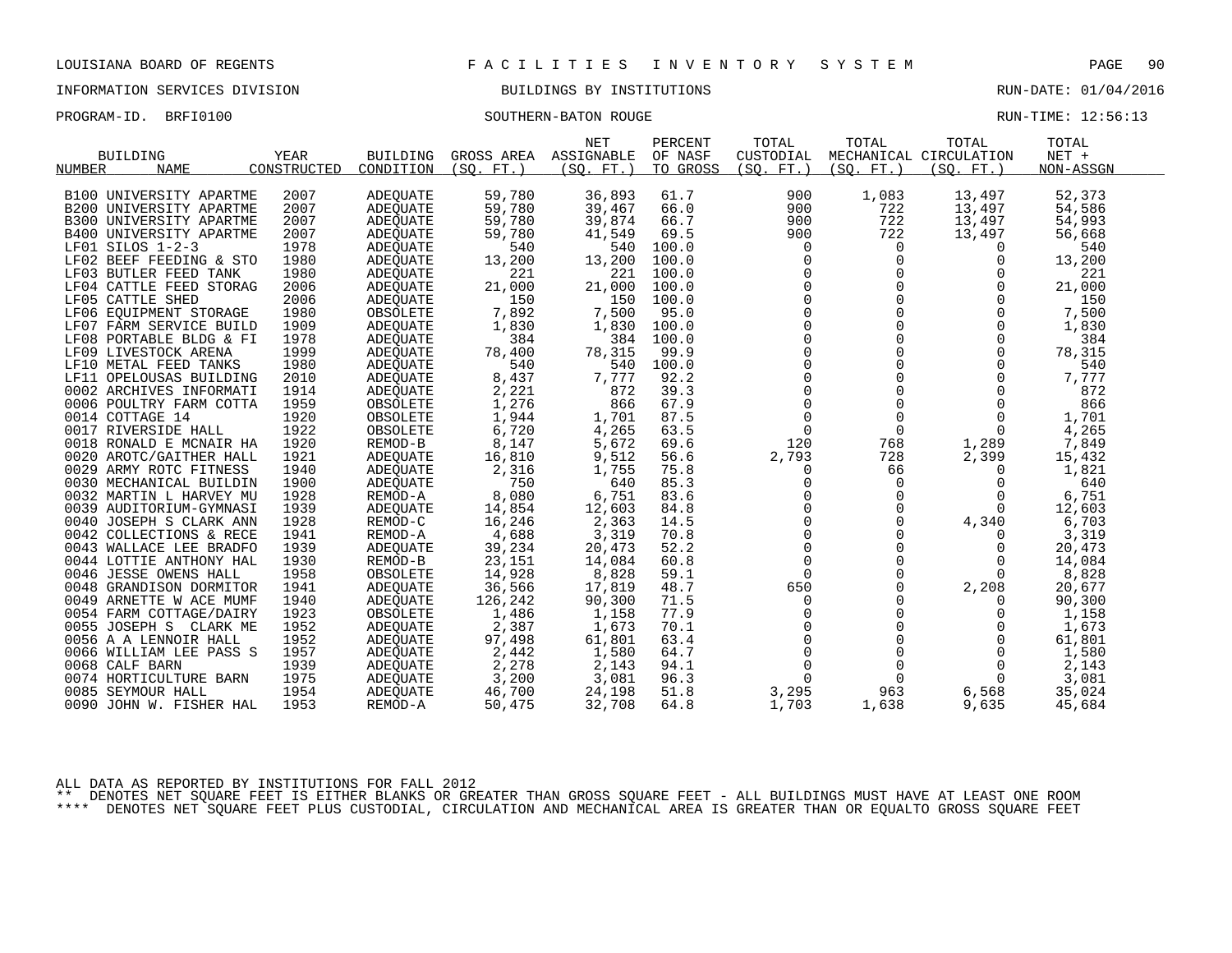# INFORMATION SERVICES DIVISION BUILDINGS BY INSTITUTIONS AND RUN-DATE: 01/04/2016

# PROGRAM-ID. BRFI0100 SOUTHERN-BATON ROUGE SOUTHERN-BATON ROUGE

| RIIN-TIME: 12:56:1 |  |  |
|--------------------|--|--|

|                         |             |                 |            | <b>NET</b> | PERCENT  | TOTAL          | TOTAL          | TOTAL                  | TOTAL     |
|-------------------------|-------------|-----------------|------------|------------|----------|----------------|----------------|------------------------|-----------|
| <b>BUILDING</b>         | YEAR        | <b>BUILDING</b> | GROSS AREA | ASSIGNABLE | OF NASF  | CUSTODIAL      |                | MECHANICAL CIRCULATION | NET +     |
| <b>NAME</b><br>NUMBER   | CONSTRUCTED | CONDITION       | (SO. FT. ) | (SO. FT. ) | TO GROSS | (SO. FT.)      | (SO. FT.)      | (SQ. FT. )             | NON-ASSGN |
|                         |             |                 |            |            |          |                |                |                        |           |
| 0091 TOURGEE A DEBOSE H | 1951        | ADEQUATE        | 18,350     | 11,864     | 64.7     | 524            | 347            | 2,776                  | 15,511    |
| 0096 SEWAGE PUMP STATIO | 1950        | ADEOUATE        | 156        | 156        | 100.0    | 0              | 0              | $\Omega$               | 156       |
| 0097 SEWAGE PUMP STATIO | 1957        | ADEQUATE        | 186        | 156        | 83.9     | $\mathbf 0$    | $\Omega$       | $\Omega$               | 156       |
| 0098 WASHINGTON HALL DO | 1954        | REMOD-A         | 20,676     | 14,595     | 70.6     | $\mathbf 0$    | $\Omega$       | $\Omega$               | 14,595    |
| 0099 HORACE G WHITE HAL | 1954        | REMOD-A         | 19,124     | 11,575     | 60.5     | 79             | 903            | 1,106                  | 13,663    |
| 0100 WILLIAM EDWARD REE | 1954        | REMOD-A         | 19,124     | 11,543     | 60.4     | 117            | $\Omega$       | 1,500                  | 13,160    |
| 0122 SU MINI LAB        | 1956        | ADEOUATE        | 8,857      | 5,381      | 60.8     | 0              | $\overline{0}$ | 0                      | 5,381     |
| 0124 BETHUNE HALL DORMI | 1956        | REMOD-A         | 27,846     | 16,083     | 57.8     | 0              | $\mathbf 0$    | 0                      | 16,083    |
| 0125 PINKIE E THRIFT HA | 1956        | ADEOUATE        | 28,802     | 17,142     | 59.5     | 235            | 1,128          | 7,182                  | 25,687    |
| 0126 LAW CENTER ANNEX   | 1956        | ADEOUATE        | 3,148      | 1,389      | 44.1     | 43             | 426            | 742                    | 2,600     |
| 0127 ARCHITECTURE WEST  | 1956        | REMOD-A         | 31,721     | 23,494     | 74.1     | 186            | 820            | 4,741                  | 29,241    |
| 0128 ARCHITECTURE EAST  | 1957        | REMOD-B         | 23,700     | 20,518     | 86.6     | 115            | 135            | 2,294                  | 23,062    |
| 0129 LAB SCHOOL HIGH &  | 1956        | REMOD-A         | 46,422     | 38,444     | 82.8     | 0              | 0              | 132                    | 38,576    |
| 0132 POULTRY BUILDING B | 1956        | REMOD-C         | 4,002      | 3,989      | 99.7     | $\mathbf 0$    | $\overline{0}$ | $\Omega$               | 3,989     |
| 0134 POULTRY LABORATORY | 1956        | REMOD-B         | 4,416      | 2,151      | 48.7     | 816            | 278            | 596                    | 3,841     |
| 0135 SMITH-BROWN MEMORI | 1959        | ADEQUATE        | 68,846     | 40,298     | 58.5     | $\mathbf 0$    | $\mathbf{0}$   | 0                      | 40,298    |
| 0136 DAIRY CREAMRY      | 1958        | OBSOLETE        | 13,770     | 9,367      | 68.0     | 0              | $\mathbf 0$    | 0                      | 9,367     |
| 0137 CAMPUS POLICE MAIN | 1957        | OBSOLETE        | 12,108     | 11,158     | 92.2     | $\mathbf 0$    | $\mathbf 0$    | $\Omega$               | 11,158    |
| 0138 BENJAMIN KRAFT BUI | 1957        | ADEQUATE        | 20,995     | 18,906     | 90.1     | $\Omega$       | $\Omega$       | $\Omega$               | 18,906    |
| 0139 T H HARRIS HALL    | 1958        | ADEOUATE        | 46,080     | 24,314     | 52.8     | 479            | 818            | 2,338                  | 27,949    |
| 0153 JAMES WARREN LEE H | 1962        | REMOD-B         | 60,882     | 28,782     | 47.3     | 300            | 501            | $\Omega$               | 29,583    |
| 0154 FRANK HAYDEN HALL  | 1965        | <b>ADEOUATE</b> | 38,000     | 27,426     | 72.2     | $\mathbf 0$    | 519            | 2,433                  | 30,378    |
| 0155 DONALD CARLYE WADE | 1966        | ADEQUATE        | 5,696      | 800        | 14.0     | $\mathbf 0$    | $\overline{0}$ | $\Omega$               | 800       |
| 0156 T.T. ALLAIN HALL   | 1967        | REMOD-A         | 95,608     | 53,225     | 55.7     | 1,244          | 1,862          | 22,080                 | 78,411    |
| 0159 WILLIAM HENRY JAME | 1972        | REMOD-A         | 60,950     | 35,509     | 58.3     | 714            | 548            | 7,700                  | 44,471    |
| 0160 WILLIAM WALLACE ST | 1971        | ADEQUATE        | 67,960     | 44,916     | 66.1     | 5,904          | 1,212          | 10,734                 | 62,766    |
| 0161 JAMES BLAINE MOORE | 1971        | REMOD-A         | 37,207     | 24,910     | 66.9     | 283            | 1,606          | 5,653                  | 32,452    |
| 0162 LACUMBA'S 'JAGUAR' | 1975        | ADEOUATE        | 418        | 394        | 94.3     | 0              | 0              | $\Omega$               | 394       |
| 0163 F.G. CLARK ACTIVIT | 1976        | ADEQUATE        | 128,761    | 90,522     | 70.3     | $\mathbf 0$    | $\mathbf 0$    | $\Omega$               | 90,522    |
| 0164 UNIVERSITY BOOKSTO | 1975        | REMOD-A         | 6,424      | 4,039      | 62.9     | $\mathbf 0$    | $\Omega$       | $\Omega$               | 4,039     |
| 0165 EMMA N MAYBERRY DI | 1980        | ADEQUATE        | 28,617     | 22,807     | 79.7     | $\overline{0}$ | $\Omega$       | $\Omega$               | 22,807    |
| 0166 JOSEPH S CLARK ADM | 1982        | ADEQUATE        | 41,171     | 30,921     | 75.1     | $\overline{0}$ | $\Omega$       | $\Omega$               | 30,921    |
| 0167 JOHN B CADE LIBRAR | 1983        | ADEOUATE        | 135,180    | 78,315     | 57.9     | $\mathbf 0$    | $\mathbf 0$    | 1,268                  | 79,583    |
| 0169 MEAT PROCESSING PL | 1982        | ADEQUATE        | 5,005      | 3,892      | 77.8     | 138            | 439            | 521                    | 4,990     |
| 0170 J K HAYNES SCHOOL  | 1986        | ADEQUATE        | 69,069     | 38,936     | 56.4     | 2,047          | 2,147          | 17,066                 | 60,196    |
| 0171 CENTRAL STORES & W | 1988        | ADEQUATE        | 11,496     | 2,053      | 17.9     | 0              | 0              | 0                      | 2,053     |
| 0172 MOTOR POOL/AUTO SH | 1987        | ADEQUATE        | 4,784      | 4,370      | 91.3     | $\mathbf 0$    | $\mathbf 0$    | $\Omega$               | 4,370     |
| 0173 FARROWING HOUSE    | 1900        | ADEQUATE        | 2,480      | 2,202      | 88.8     | $\Omega$       | $\Omega$       | $\Omega$               | 2,202     |
| 0174 RUFFIN PAUL SR. CE | 1900        | ADEOUATE        | 16,726     | 74         | .4       | $\Omega$       | $\Omega$       | $\Omega$               | 74        |
| 0176 HEADHOUSE GREENHOU | 1992        | ADEQUATE        | 8,120      | 2,351      | 29.0     | 160            | 646            | 1,407                  | 4,564     |
|                         |             |                 |            |            |          |                |                |                        |           |

ALL DATA AS REPORTED BY INSTITUTIONS FOR FALL 2012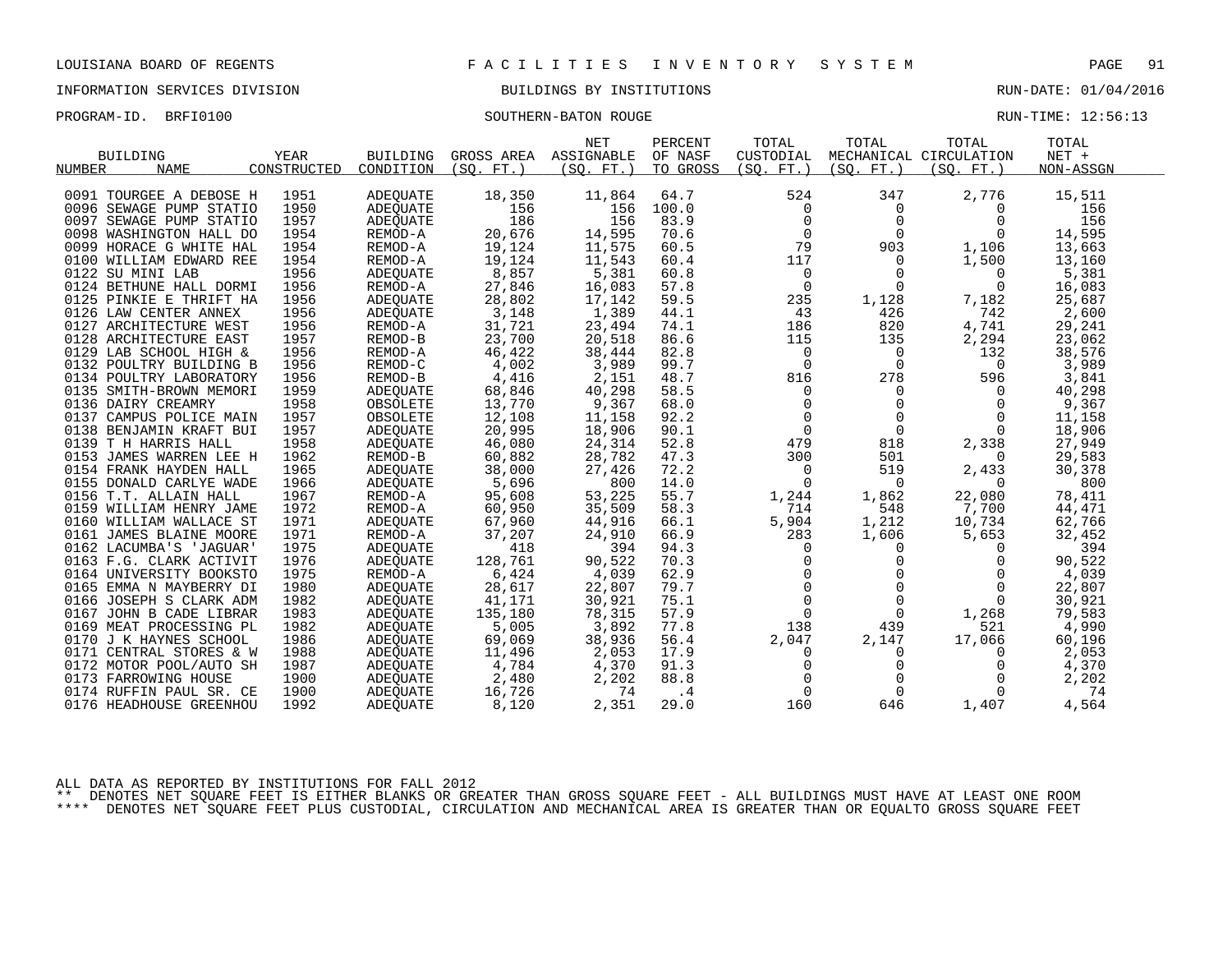## INFORMATION SERVICES DIVISION BUILDINGS BY INSTITUTIONS RUN-DATE: 01/04/2016

PROGRAM-ID. BRFI0100 SOUTHERN-BATON ROUGE RUN-TIME: 12:56:13

|                              |             |                 |            | <b>NET</b> | PERCENT  | TOTAL       | TOTAL       | TOTAL                  | TOTAL     |  |
|------------------------------|-------------|-----------------|------------|------------|----------|-------------|-------------|------------------------|-----------|--|
| <b>BUILDING</b>              | <b>YEAR</b> | <b>BUILDING</b> | GROSS AREA | ASSIGNABLE | OF NASF  | CUSTODIAL   |             | MECHANICAL CIRCULATION | $NET +$   |  |
| <b>NAME</b><br><b>NUMBER</b> | CONSTRUCTED | CONDITION       | (SO. FT. ) | (SO. FT. ) | TO GROSS | (SO. FT. )  | (SO. FT. )  | (SO. FT. )             | NON-ASSGN |  |
|                              |             |                 |            |            |          |             |             |                        |           |  |
| 0177 HAZARDOUS WASTE ST      | 1992        | <b>ADEOUATE</b> | 880        | 810        | 92.0     | $\Omega$    | 0           | $\Omega$               | 810       |  |
| 0178 RODNEY G. HIGGINS       | 1994        | <b>ADEQUATE</b> | 74,935     | 47,720     | 63.7     | 268         | 558         | 21,001                 | 69,547    |  |
| 0179 AUGUSTUS C. BLANKS      | 1993        | ADEQUATE        | 49,000     | 29,162     | 59.5     | 1,391       | 2,446       | 1,274                  | 34,273    |  |
| 0180 AGRICULTURE FINANC      | 1996        | <b>ADEQUATE</b> | 2,303      | 1,491      | 64.7     | 0           | 49          | 280                    | 1,820     |  |
| 0181 S V TODDY HALL DOR      | 1998        | <b>ADEQUATE</b> | 88,700     | 27,348     | 30.8     | 864         | 4,224       | 12,940                 | 45,376    |  |
| 0182 CAMILLE SHADE DORM      | 1999        | ADEQUATE        | 88,700     | 27,348     | 30.8     | 864         | 4,224       | 13,740                 | 46,176    |  |
| 0183 ASHFORD O WILLIAMS      | 1999        | ADEQUATE        | 55,200     | 49,080     | 88.9     | $\Omega$    | 0           | $\Omega$               | 49,080    |  |
| 0184 STUDENT PAVILION        | 1998        | REMOD-C         | 2,551      | 255        | 10.0     | $\Omega$    | $\Omega$    | $\Omega$               | 255       |  |
| 0185 BARANCO-HILL HEALT      | 2000        | <b>ADEQUATE</b> | 3,440      | 1,000      | 29.1     | $\Omega$    | $\Omega$    | $\Omega$               | 1,000     |  |
| 0186 PBS PINCHBACK ENGI      | 1997        | ADEQUATE        | 114,000    | 29,061     | 25.5     | 1,533       | 4,332       | 15,409                 | 50,335    |  |
| 0187 DELORES SPIKES HON      | 2001        | <b>ADEOUATE</b> | 7,796      | 4,285      | 55.0     | 408         | 845         | 1,700                  | 7,238     |  |
| 0188 ATHLETICS TICKET O      | 1998        | <b>ADEQUATE</b> | 2,500      | 2,475      | 99.0     | $\Omega$    | $\Omega$    | $\Omega$               | 2,475     |  |
| 0189 SU BUSINESS CENTER      | 2000        | REMOD-B         | 8,156      | 1,936      | 23.7     | 0           | $\Omega$    | $\Omega$               | 1,936     |  |
| 0190 CHILD DEVELOPMENT       | 2007        | <b>ADEOUATE</b> | 5,625      | 5,264      | 93.6     | 0           | $\mathbf 0$ | 0                      | 5,264     |  |
| 0191 U.S. JONES HALL DO      | 2007        | ADEQUATE        | 88,700     | 27,348     | 30.8     | 864         | 4,224       | 13,740                 | 46,176    |  |
| 0192 STUDENT COUNSELING      | 2007        | ADEQUATE        | 4,094      | 2,638      | 64.4     | 106         | 106         | 1,124                  | 3,974     |  |
| 0193 LEE HINES BASEBALL      | 2005        | <b>ADEQUATE</b> | 7,184      | 6,824      | 95.0     | $\mathbf 0$ | $\mathbf 0$ | 0                      | 6,824     |  |
| 0194 NANCY MARSHALL SOF      | 1998        | <b>ADEQUATE</b> | 8,990      | 7,900      | 87.9     | $\Omega$    | $\Omega$    | $\Omega$               | 7,900     |  |
| 0195 SOUTHERN UNIV BUSI      | 1930        | <b>ADEQUATE</b> | 9,440      | 4,700      | 49.8     | $\Omega$    | $\Omega$    | $\Omega$               | 4,700     |  |
| 0196 H WESLEY SR INTRAM      | 2013        | ADEQUATE        | 33,392     | 25,936     | 77.7     | 221         | 858         | 1,914                  | 28,929    |  |
| 049A MUMFORD STADIUM PR      | 2001        | ADEQUATE        | 14,000     | 6,870      | 49.1     | 80          | 1,064       | 3,045                  | 11,059    |  |
| 049B ROSCOE MOORE TRACK      | 1994        | <b>ADEQUATE</b> | 53,550     | 5,355      | 10.0     | $\Omega$    | 0           | $\Omega$               | 5,355     |  |
| 049C MUMFORD STADIUM FO      | 2003        | ADEQUATE        | 90,300     | 90,000     | 99.7     | $\Omega$    | $\Omega$    | $\Omega$               | 90,000    |  |
| 049D MUMFORD STADIUM FI      | 2009        | <b>ADEOUATE</b> | 97,600     | 77,893     | 79.8     | 97          | $\Omega$    | $\Omega$               | 77,990    |  |
| 066A WILLIAM LEE PASS C      | 1980        | <b>ADEQUATE</b> | 25         | 25         | 100.0    | $\Omega$    | $\Omega$    | $\Omega$               | 25        |  |
| 066B WILLIAM LEE PASS C      | 2012        | ADEOUATE        | 25         | 25         | 100.0    | $\Omega$    | $\Omega$    | $\Omega$               | 25        |  |
| 091A PERFORMING ARTS TH      | 1982        | ADEOUATE        | 12,182     | 5,502      | 45.2     | 734         | 300         | 2,356                  | 8,892     |  |
| 091B BAND BUILDING           | 1984        | ADEQUATE        | 15,187     | 7,206      | 47.4     | 31          | 900         | 2,471                  | 10,608    |  |
| 091C MECHANICAL BUILDIN      | 1984        | ADEQUATE        | 1,782      | 1,717      | 96.4     | $\mathbf 0$ | $\mathbf 0$ | $\Omega$               | 1,717     |  |
| 128A ARCHITECTURE EAST       | 1957        | REMOD-A         | 2,616      | 2,116      | 80.9     | $\Omega$    | 0           | 0                      | 2,116     |  |
| 128B ARCHITECTURE EAST       | 1957        | ADEQUATE        | 6,608      | 5,600      | 84.7     | $\Omega$    | $\Omega$    | $\Omega$               | 5,600     |  |
| 129A LAB SCHOOL ELEMENT      | 1956        | REMOD-A         | 4,350      | 3,952      | 90.9     | $\Omega$    | $\Omega$    | $\Omega$               | 3,952     |  |
| 129B LAB SCHL PRE-K & K      | 1956        | REMOD-A         | 12,045     | 9,691      | 80.5     | $\Omega$    | $\Omega$    | 992                    | 10,683    |  |
| 129C LAB SCHOOL GYM/CAF      | 1956        | REMOD-A         | 21,355     | 19,879     | 93.1     | $\Omega$    | $\Omega$    | 0                      | 19,879    |  |
| 132A POULTRY BREEDER HO      | 1956        | REMOD-A         | 4,512      | 3,872      | 85.8     | $\Omega$    | $\Omega$    | $\Omega$               | 3,872     |  |
| 132B POULTRY BREEDER HO      | 1956        | REMOD-A         | 3,000      | 2,842      | 94.7     | $\Omega$    | $\Omega$    | $\Omega$               | 2,842     |  |
| 133A GREENHOUSE 1            | 1987        | ADEOUATE        | 920        | 837        | 91.0     | $\Omega$    | $\Omega$    | $\mathbf 0$            | 837       |  |
| 133B GREENHOUSE 2            | 1987        | ADEQUATE        | 920        | 837        | 91.0     | $\Omega$    | $\Omega$    | $\Omega$               | 837       |  |
| 133C GREENHOUSE 3            | 1987        | <b>ADEOUATE</b> | 920        | 837        | 91.0     | $\Omega$    | $\Omega$    | $\Omega$               | 837       |  |
| 133D GREENHOUSE 4            | 2000        | <b>ADEQUATE</b> | 2,828      | 837        | 29.6     | $\Omega$    | 0           | $\Omega$               | 837       |  |
|                              |             |                 |            |            |          |             |             |                        |           |  |

ALL DATA AS REPORTED BY INSTITUTIONS FOR FALL 2012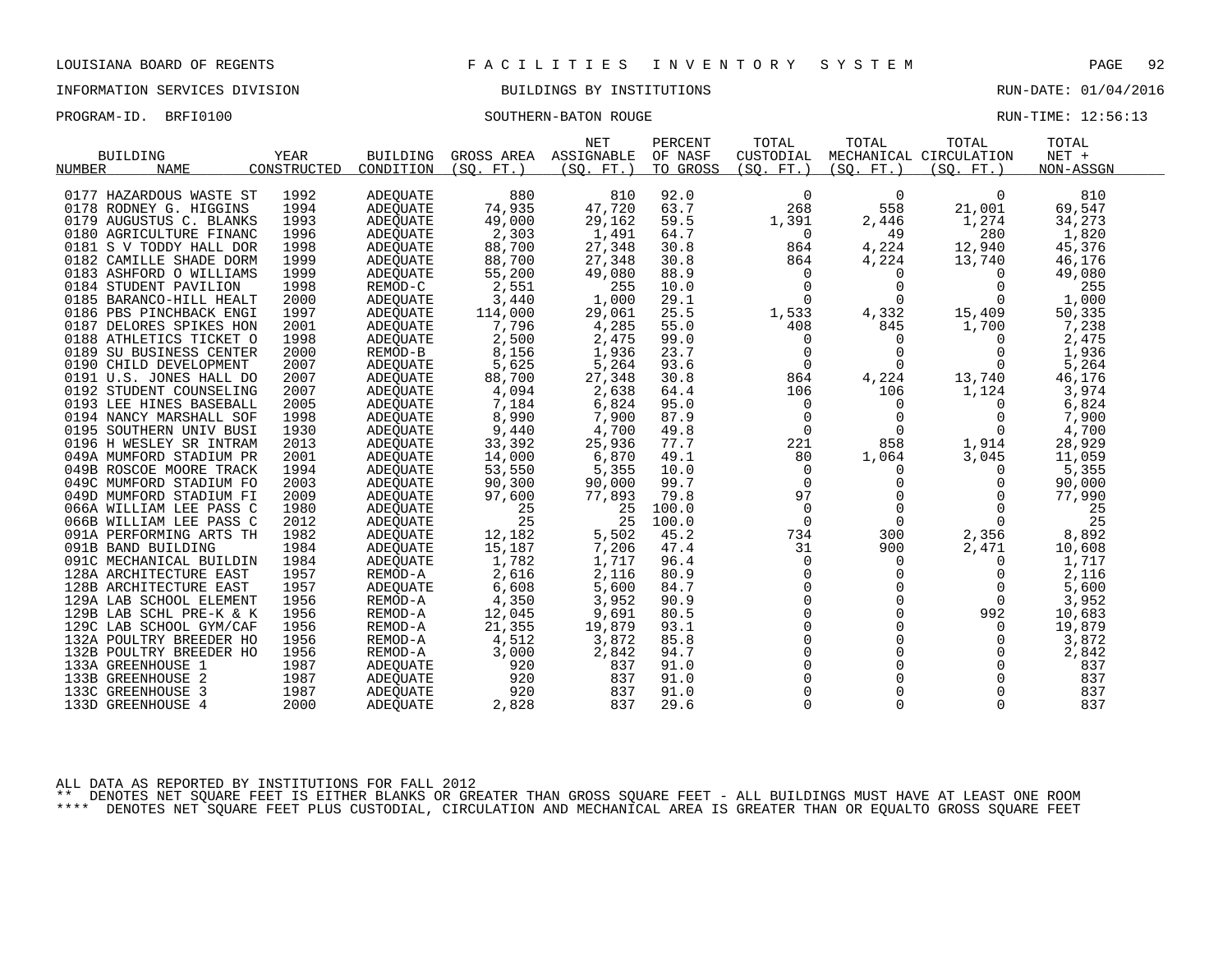# INFORMATION SERVICES DIVISION BUILDINGS BY INSTITUTIONS CONTROLLED BUILDINGS BY ENSEMBLE RUN-DATE: 01/04/2016

## PROGRAM-ID. BRFI0100 SOUTHERN-BATON ROUGE RUN-TIME: 12:56:13

| BUILDING<br>NUMBER | NAME                    | YEAR<br>CONSTRUCTED | <b>BUILDING</b><br>CONDITION | GROSS AREA<br>(SO. FT. ) | NET<br>ASSIGNABLE<br>(SO.<br>FT.) | PERCENT<br>OF NASF<br>TO GROSS | TOTAL<br>CUSTODIAL<br>(SO. FT.) | TOTAL<br>MECHANICAL<br>(SO. FT.) | TOTAL<br>CIRCULATION<br>(SO. FT. ) | TOTAL<br>$NET +$<br>NON-ASSGN |  |
|--------------------|-------------------------|---------------------|------------------------------|--------------------------|-----------------------------------|--------------------------------|---------------------------------|----------------------------------|------------------------------------|-------------------------------|--|
|                    |                         |                     |                              |                          |                                   |                                |                                 |                                  |                                    |                               |  |
|                    | 136A DAIRY BULL PENS A  | 1956                | ADEOUATE                     | 576                      | 528                               | 91.7                           |                                 |                                  |                                    | 528                           |  |
| 136B DAIRY         | BULL PENS B             | 1958                | REMOD-B                      | 576                      | 576                               | 100.0                          |                                 |                                  |                                    | 576                           |  |
|                    | 136C DAIRY SILO/STORAGE | 1960                | OBSOLETE                     | 1,451                    | 1,400                             | 96.5                           |                                 |                                  |                                    | 1,400                         |  |
| 136D DAIRY BARN    |                         | 1972                | OBSOLETE                     | 15,333                   | 15,000                            | 97.8                           |                                 |                                  |                                    | 15,000                        |  |
|                    | 138A PHYSICAL PLANT WAR | 1987                | ADEOUATE                     | 7,980                    | 7,777                             | 97.5                           |                                 |                                  |                                    | 7,777                         |  |
|                    | 138B PHYSICAL PLANT STO | 1987                | ADEOUATE                     | 5,650                    | 5,532                             | 97.9                           |                                 |                                  |                                    | 5,532                         |  |
|                    | 138C SURPLUS PROPERTY B | 1987                | ADEOUATE                     | 3,000                    | 2,850                             | 95.0                           |                                 |                                  |                                    | 2,850                         |  |
|                    | 139A HARRIS Hall ANNEX  | 2012                | ADEOUATE                     | 21,858                   | 11,415                            | 52.2                           | 118                             | 2,032                            | 6,404                              | 19,969                        |  |
|                    | 153A HEALTH RESEARCH CE | 1986                | ADEOUATE                     | 18,300                   | 10,056                            | 55.0                           |                                 |                                  |                                    | 10,056                        |  |
| 158A               | JONES HALL DORMITO      | 1967                | REMOD-A                      | 83,944                   | 58,327                            | 69.5                           |                                 |                                  |                                    | 58,327                        |  |
|                    | 158B DUNN HALL CAFETERI | 1967                | REMOD-A                      | 58,656                   | 19,991                            | 34.1                           |                                 |                                  |                                    | 19,991                        |  |
|                    | 158C BOLEY HALL DORMITO | 1967                | REMOD-A                      | 83,944                   | 67,896                            | 80.9                           |                                 |                                  |                                    | 67,896                        |  |
|                    | 165A MAYBERRY DINING AD | 1980                | ADEQUATE                     | 2,468                    | 2,350                             | 95.2                           |                                 |                                  |                                    | 2,350                         |  |
| 172A CARWASH       |                         | 1987                | ADEOUATE                     | 664                      | 528                               | 79.5                           |                                 |                                  |                                    | 528                           |  |
|                    | 173A SWINE GROWING PEN  | 1990                | ADEOUATE                     | 4,000                    | 3,960                             | 99.0                           |                                 |                                  |                                    | 3,960                         |  |
|                    | 193A HINES BASEBALL FIE | 2006                | ADEOUATE                     | 115,200                  | 15,200                            | 13.2                           |                                 |                                  |                                    | 15,200                        |  |
|                    | 193B HINES BASEBALL OPE | 2014                | ADEOUATE                     | 4,000                    | 1,950                             | 48.8                           |                                 | 1,165                            | 547                                | 3,662                         |  |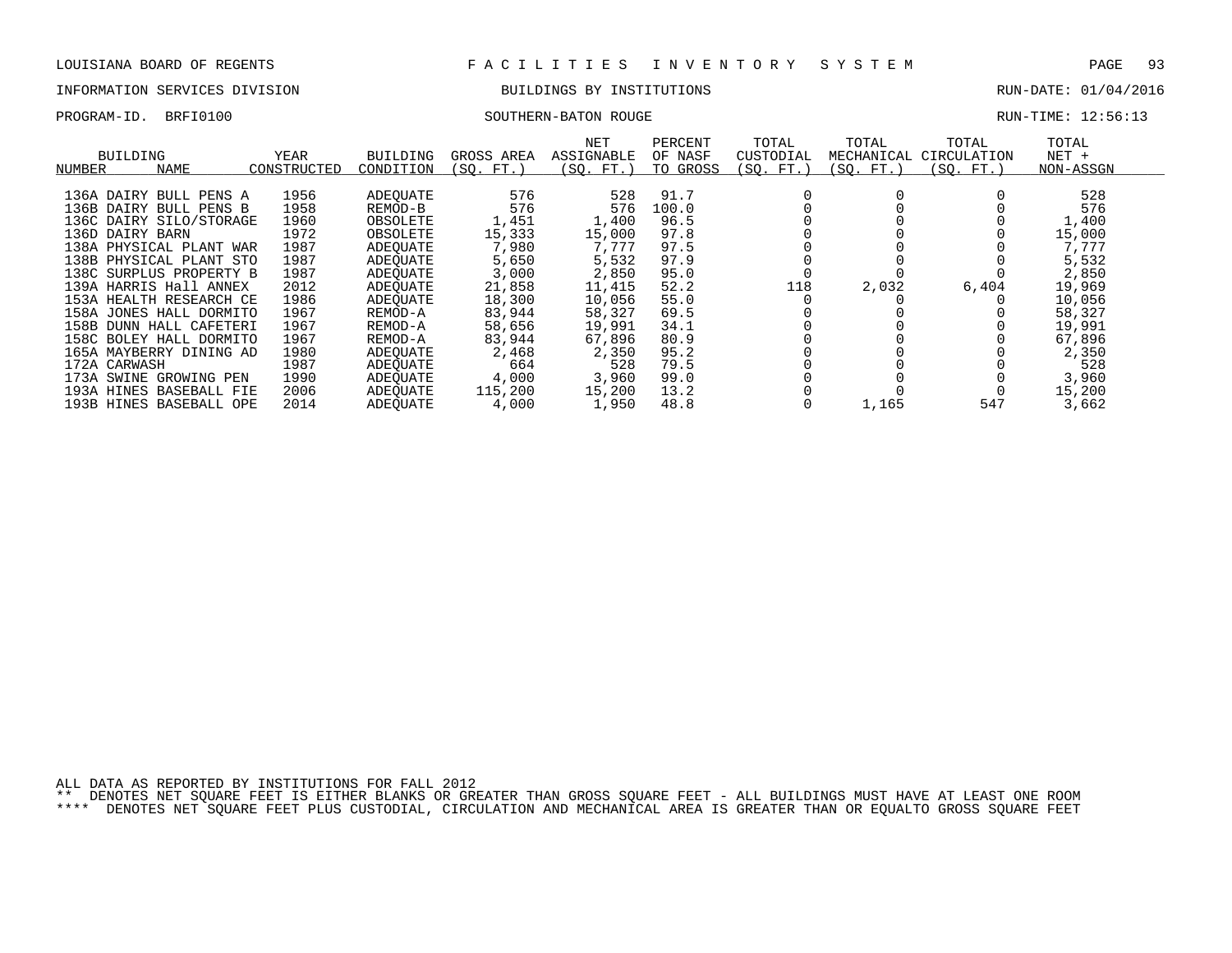# INFORMATION SERVICES DIVISION BUILDINGS BY INSTITUTIONS AND RUN-DATE: 01/04/2016

## PROGRAM-ID. BRFI0100 SOUTHERN-NEW ORLEANS RUN-TIME: 12:56:13

| BUILDING<br><b>NAME</b><br>NUMBER | <b>YEAR</b><br>CONSTRUCTED | <b>BUILDING</b><br>CONDITION | GROSS AREA<br>(SO.<br>$FT.$ ) | <b>NET</b><br>ASSIGNABLE<br>(SO. FT.) | PERCENT<br>OF NASF<br>TO GROSS | TOTAL<br>CUSTODIAL<br>(SO. FT. | TOTAL<br>MECHANICAL<br>(SO. FT.) | TOTAL<br>CIRCULATION<br>SO.<br>$FT.$ ) | TOTAL<br>$NET +$<br>NON-ASSGN |  |
|-----------------------------------|----------------------------|------------------------------|-------------------------------|---------------------------------------|--------------------------------|--------------------------------|----------------------------------|----------------------------------------|-------------------------------|--|
| 0001 ADMINISTRATION               | 1959                       | ADEOUATE                     | 46,203                        | 25,121                                | 54.4                           |                                | 4,746                            | 560                                    | 30,427                        |  |
| 0002 OLD SCIENCE                  | 1961                       | ADEOUATE                     | 35,490                        | 11,226                                | 31.6                           | 18                             | 36                               | 36                                     | 11,316                        |  |
| 0003 CENTRAL UTILITY              | 1963                       | OBSOLETE                     | 8,252                         |                                       | $.0**$                         |                                |                                  | 8,252                                  | 8,252                         |  |
| 0004 LIBRARY                      | 1963                       | ADEOUATE                     | 65,868                        | 27,658                                | 42.0                           |                                |                                  | 2,009                                  | 29,667                        |  |
| 0005 CAFETERIA                    | 1963                       | ADEOUATE                     | 11,664                        | 305                                   | 2.6                            |                                | 330                              |                                        | 635                           |  |
| 0006 GYM                          | 1969                       | REMOD-A                      | 36,420                        | 21,274                                | 58.4                           | 60                             | 1,487                            |                                        | 22,821                        |  |
| 0007<br>NEW SCIENCE               | 1972                       | ADEOUATE                     | 60,242                        | 24,710                                | 41.0                           | 357                            | 16                               | 698                                    | 25,781                        |  |
| 0008 UNIVERSITY CENTER            | 1978                       | ADEOUATE                     | 45,468                        | 15,362                                | 33.8                           |                                |                                  | 1,350                                  | 16,712                        |  |
| 0009 MAINTENANCE                  | 1980                       | ADEOUATE                     | 16,848                        |                                       | $.0**$                         |                                | 280                              |                                        | 280                           |  |
| 0010<br>SMALL BUSINESS INS        | 2015                       | ADEOUATE                     | 30,000                        | 5,216                                 | 17.4                           |                                |                                  |                                        | 5,216                         |  |
| 0011<br>INFORMATION TECHNO        | 2010                       | ADEOUATE                     | 11,000                        | 5,171                                 | 47.0                           | 60                             | 2,200                            | 1,470                                  | 8,901                         |  |
| 0012<br>COLLEGE OF<br>BUSINES     | 2011                       | ADEOUATE                     | 17,784                        | 11,382                                | 64.0                           | 56                             | 1,664                            | 3,685                                  | 16,787                        |  |
| 0014 MODULAR A                    | 2013                       | ADEOUATE                     | 28,500                        | 19,313                                | 67.8                           | 94                             | 93                               | 3,600                                  | 23,100                        |  |
| 0015 MODULAR B                    | 2013                       | ADEOUATE                     | 28,500                        | 20,995                                | 73.7                           | 217                            |                                  | 3,440                                  | 24,652                        |  |
| 0016 MODULAR C                    | 2013                       | ADEOUATE                     | 12,500                        |                                       | $.0**$                         |                                |                                  |                                        |                               |  |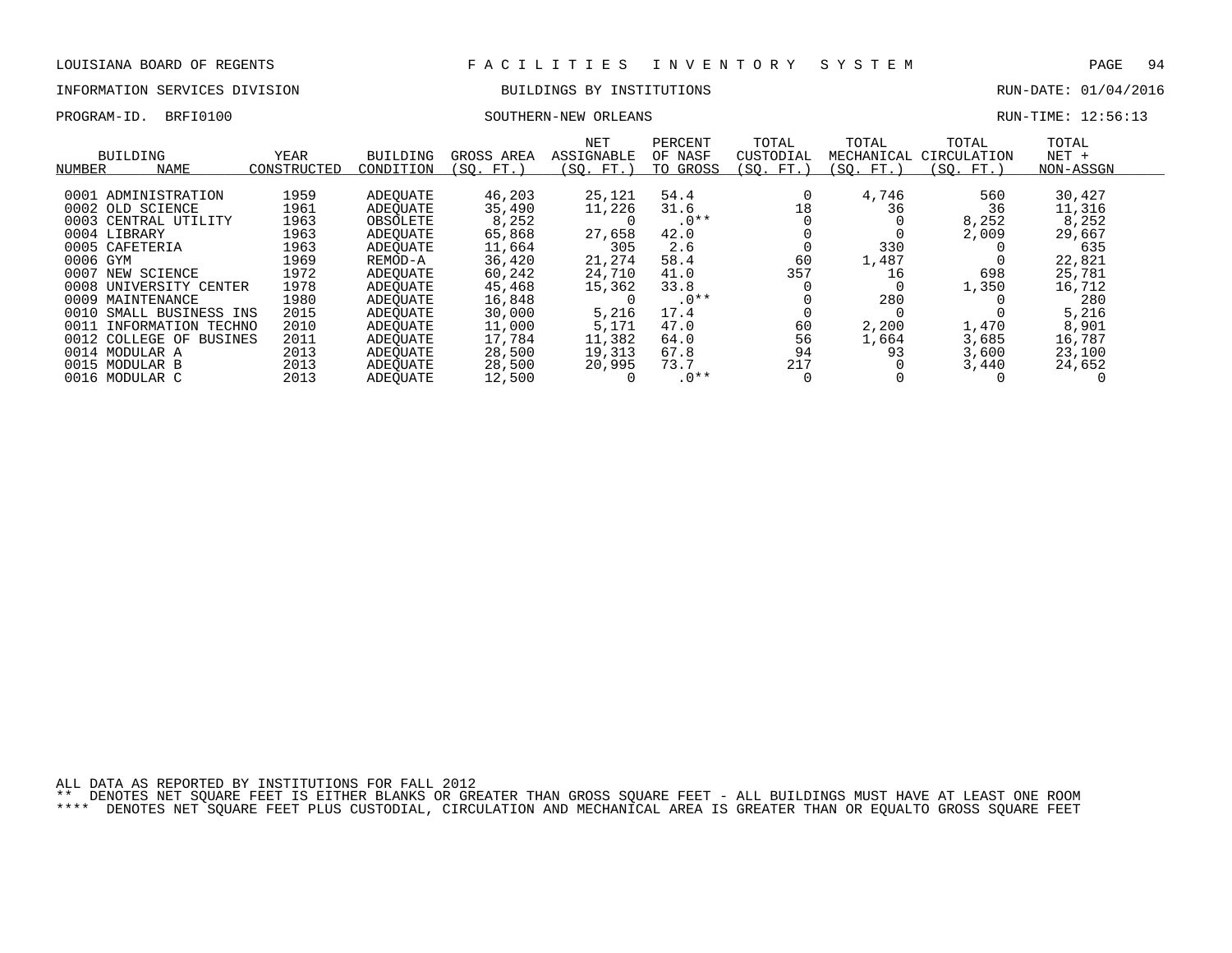# INFORMATION SERVICES DIVISION BUILDINGS BY INSTITUTIONS AND RUN-DATE: 01/04/2016

## PROGRAM-ID. BRFI0100 SOUTHERN-SHREVEPORT RUN-TIME: 12:56:13

| NUMBER | BUILDING<br>NAME           | YEAR<br>CONSTRUCTED | <b>BUILDING</b><br>CONDITION | GROSS AREA<br>FT.<br>SO. | NET<br>ASSIGNABLE<br>(SO. FT.) | PERCENT<br>OF NASF<br>TO GROSS | TOTAL<br>CUSTODIAL<br>(SO. FT.) | TOTAL<br>MECHANICAL<br>(SQ. FT.) | TOTAL<br>CIRCULATION<br>(SO. FT.) | TOTAL<br>$NET +$<br>NON-ASSGN |  |
|--------|----------------------------|---------------------|------------------------------|--------------------------|--------------------------------|--------------------------------|---------------------------------|----------------------------------|-----------------------------------|-------------------------------|--|
|        |                            |                     |                              |                          |                                |                                |                                 |                                  |                                   |                               |  |
|        | 000A A - Administration    | 1967                | ADEOUATE                     | 38,601                   | 25,013                         | 64.8                           | 220                             | 2,205                            | 10,803                            | 38,241                        |  |
|        | 000B B - Jesse N. Stone    | 1972                | ADEOUATE                     | 8,712                    | 5,918                          | 67.9                           | 60                              | 541                              | 100                               | 6,619                         |  |
|        | $000C_C -$ Fine Arts       | 1967                | ADEOUATE                     | 11,592                   | 7,425                          | 64.1                           | 15                              | 318                              | 2,056                             | 9,814                         |  |
|        | 000D D - Health Physica    | 1999                | ADEOUATE                     | 49,431                   | 37,244                         | 75.3                           | 129                             | 3,309                            | 6,621                             | 47,303                        |  |
|        | $000E E - Maintenance$     | 1967                | ADEOUATE                     | 6,192                    | 147                            | 2.4                            | 0                               | 5,571                            |                                   | 5,718                         |  |
|        | $000F$ $F$ - New Classroom | 1972                | ADEOUATE                     | 31,600                   | 15,319                         | 48.5                           | 318                             | 1,032                            | 6,282                             | 22,951                        |  |
|        | $000G G - Library$         | 1972                | ADEOUATE                     | 32,768                   | 23,911                         | 73.0                           | 41                              | 1,202                            | 4,364                             | 29,518                        |  |
|        | 000H H - Louis M. Colli    | 1976                | ADEOUATE                     | 32,208                   | 18,734                         | 58.2                           | 76                              | 1,580                            | 7,422                             | 27,812                        |  |
| 000I I | - Student Activi           | 1980                | ADEOUATE                     | 7,728                    | 5,730                          | 74.1                           | 44                              | 763                              | 323                               | 6,860                         |  |
|        | 000J J - University Pol    | 1976                | ADEOUATE                     | 1,800                    | 1,407                          | 78.2                           |                                 | 25                               |                                   | 1,432                         |  |
|        | $000K K - Shipping and R$  | 1995                | ADEOUATE                     | 5,000                    | 4,266                          | 85.3                           | 12                              | 286                              |                                   | 4,564                         |  |
|        | $000L L - Bus & Communit$  | 2009                | ADEOUATE                     | 6,633                    | 4,838                          | 72.9                           |                                 | 457                              | 659                               | 5,954                         |  |
| 000M   |                            | 2009                | ADEOUATE                     | 8,970                    | 6,986                          | 77.9                           | 64                              | 1,099                            | 233                               | 8,382                         |  |
|        | 000X X - Metro Center      | 1910                | ADEOUATE                     | 83,032                   | 48,184                         | 58.0                           | 887                             | 3,959                            | 8,251                             | 61,281                        |  |
|        | 000Y Y - Aerospace Cent    | 2009                | ADEOUATE                     | 2,703                    | 1,040                          | 38.5                           |                                 |                                  |                                   | 1,040                         |  |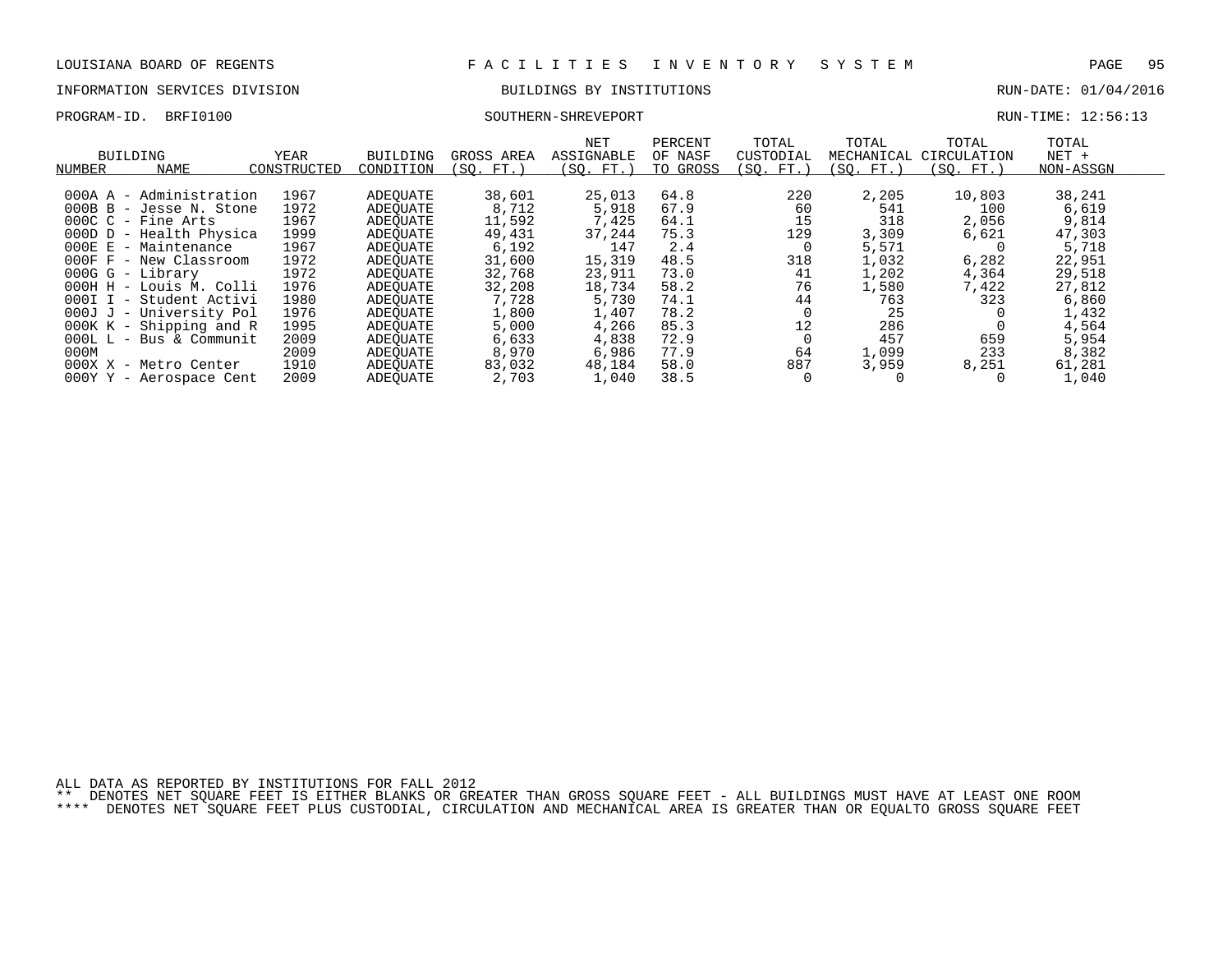## INFORMATION SERVICES DIVISION BUILDINGS BY INSTITUTIONS RUN-DATE: 01/04/2016

## PROGRAM-ID. BRFI0100 BATON ROUGE COMMUNITY COLLEGE RUN-TIME: 12:56:13

| BUILDING<br>NUMBER | NAME                    | YEAR<br>CONSTRUCTED | BUILDING<br>CONDITION | GROSS AREA<br>(SO. FT.) | NET<br>ASSIGNABLE<br>(SO. FT.) | PERCENT<br>OF NASF<br>TO GROSS | TOTAL<br>CUSTODIAL<br>(SO. FT.) | TOTAL<br>MECHANICAL<br>(SO. FT.) | TOTAL<br>CIRCULATION<br>(SO. FT.) | TOTAL<br>$NET +$<br>NON-ASSGN |
|--------------------|-------------------------|---------------------|-----------------------|-------------------------|--------------------------------|--------------------------------|---------------------------------|----------------------------------|-----------------------------------|-------------------------------|
|                    |                         |                     |                       |                         |                                |                                |                                 |                                  |                                   |                               |
|                    | AANX BRCC Frazier Annex | 1983                | ADEOUATE              | 11,310                  | 3,976                          | 35.2                           | 157                             | 400                              |                                   | 4,533                         |
|                    | ABON BRCC Bonne Sante   | 2008                | ADEOUATE              | 49,406                  | 7,884                          | 16.0                           |                                 |                                  |                                   | 7,884                         |
|                    | ABSC BRCC Bienvenue Stu | 1956                | ADEOUATE              | 60,000                  | 1,480                          | 2.5                            |                                 |                                  |                                   | 1,480                         |
|                    | ACYP BRCC Cypress Build | 2005                | ADEOUATE              | 61,400                  | 25,732                         | 41.9                           | 160                             |                                  |                                   | 25,892                        |
|                    | AFAC BRCC Facilities Bu | 1992                | ADEOUATE              | 2,400                   | 2,400                          | 100.0                          |                                 |                                  |                                   | 2,400                         |
|                    | AFMR BRCC Frazier Mecha | 2003                | ADEOUATE              | 456                     |                                | $.0**$                         |                                 | 456                              |                                   | 456                           |
|                    | AFRA BRCC Frazier Build | 1982                | ADEOUATE              | 50,714                  | 21,158                         | 41.7                           |                                 |                                  | 100                               | 21,258                        |
|                    | AGAR BRCC Parking Garag | 2004                | ADEOUATE              | 338,985                 | 38,985                         | 11.5                           |                                 |                                  |                                   | 38,985                        |
|                    | AGOV BRCC Governors Bui | 1998                | ADEOUATE              | 54,800                  | 16,103                         | 29.4                           |                                 |                                  |                                   | 16,103                        |
|                    | AMAG BRCC Magnolia Perf | 2005                | ADEOUATE              | 84,365                  | 5,786                          | 6.9                            |                                 |                                  |                                   | 5,786                         |
|                    | ASAR BRCC Shipping and  | 1956                | ADEOUATE              | 3,920                   | 3,920                          | 100.0                          |                                 |                                  |                                   | 3,920                         |
|                    | BALA BRCC Louisiana Bui | 2002                | ADEOUATE              | 50,000                  | 27,381                         | 54.8                           |                                 |                                  |                                   | 27,381                        |
|                    | HOOP BRCC Hooper Road B | 2008                | ADEOUATE              | 80,000                  | 45,444                         | 56.8                           |                                 |                                  |                                   | 45,444                        |
|                    | MECH BRCC Mechanical Pl | 2004                | ADEOUATE              | 9,856                   |                                | $.0**$                         |                                 |                                  |                                   |                               |
|                    | SBTC Small Business Tra | 2005                | ADEOUATE              | 13,000                  |                                | $.0**$                         |                                 |                                  |                                   |                               |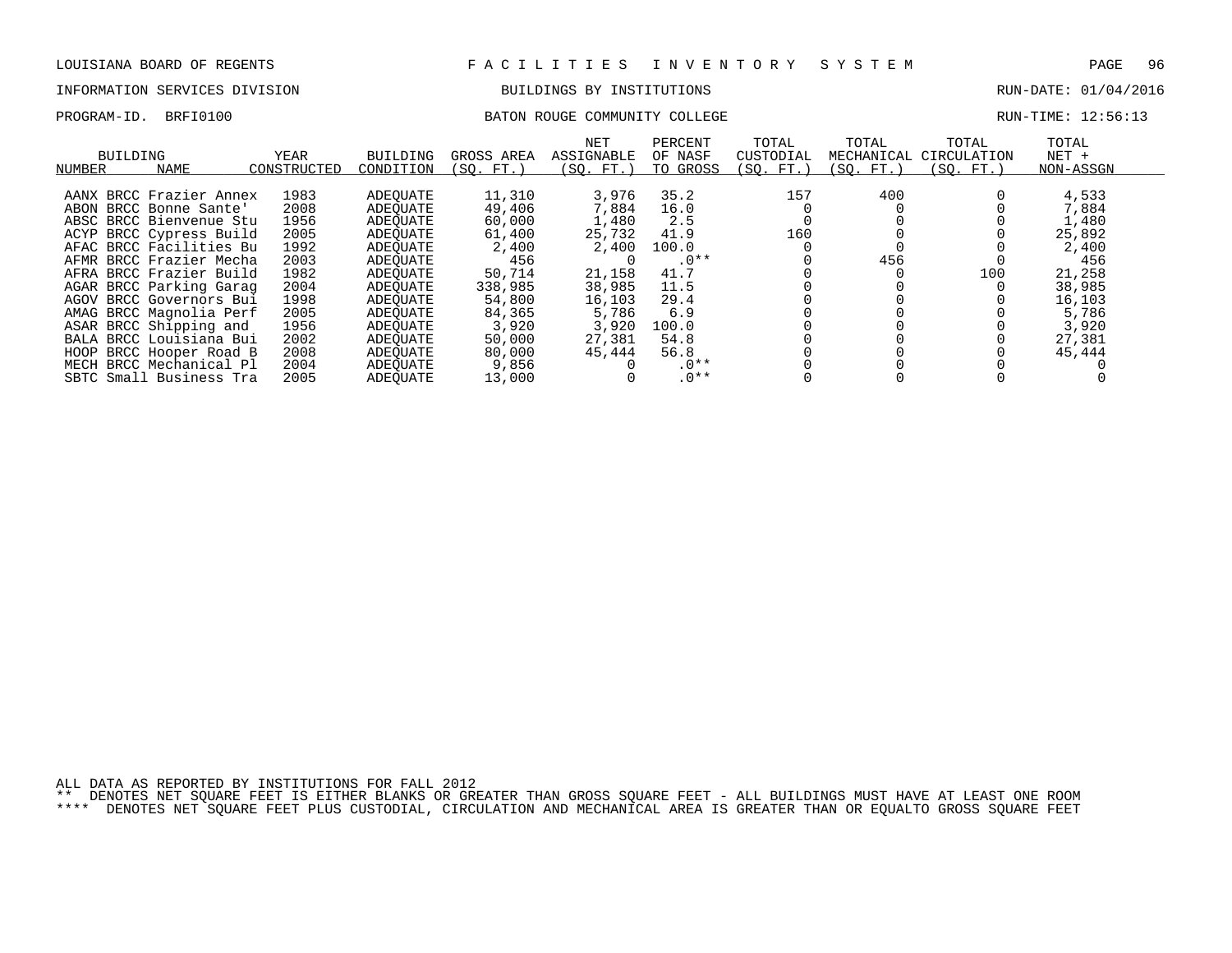# INFORMATION SERVICES DIVISION BUILDINGS BY INSTITUTIONS AND RUN-DATE: 01/04/2016

## PROGRAM-ID. BRFI0100 BOSSIER PARISH COMMUNITY COLLEGE RUN-TIME: 12:56:13

| NUMBER | BUILDING<br><b>NAME</b> | YEAR<br>CONSTRUCTED | <b>BUILDING</b><br>CONDITION | GROSS AREA<br>SO.<br>FT. | NET<br>ASSIGNABLE<br>(SO. FT. | PERCENT<br>OF NASF<br>TO GROSS | TOTAL<br>CUSTODIAL<br>(SO. FT.) | TOTAL<br>MECHANICAL<br>'SO. FT. | TOTAL<br>CIRCULATION<br>SO.<br>FT.) | TOTAL<br>$NET +$<br>NON-ASSGN |
|--------|-------------------------|---------------------|------------------------------|--------------------------|-------------------------------|--------------------------------|---------------------------------|---------------------------------|-------------------------------------|-------------------------------|
|        |                         |                     |                              |                          |                               |                                |                                 |                                 |                                     |                               |
|        | OCAA Building A-Adminis | 2004                | ADEOUATE                     | 49,550                   | 34,063                        | 68.7                           | 248                             | 3,853                           | 8,420                               | 46,584                        |
|        | OCAB Building B-Science | 2004                | ADEOUATE                     | 48,600                   | 30,120                        | 62.0                           | 204                             | 4,109                           | 12,982                              | 47,415                        |
|        | OCAC Building C-Theater | 2006                | ADEOUATE                     | 18,165                   | 10,993                        | 60.5                           | 60                              | 1,828                           | 1,526                               | 14,407                        |
|        | OCAD Building D-Telecom | 2004                | ADEOUATE                     | 48,600                   | 29,361                        | 60.4                           | 204                             | 4,366                           | 13,712                              | 47,643                        |
|        | OCAE Building E-Behavio | 2004                | ADEOUATE                     | 48,600                   | 30,346                        | 62.4                           | 204                             | 4,606                           | 11,805                              | 46,961                        |
|        | OCAF Building F-Student | 2004                | ADEOUATE                     | 45,845                   | 23,339                        | 50.9                           | l,160                           | 3,007                           | 10,966                              | 38,472                        |
|        | OCAG Building G-Busines | 2004                | ADEOUATE                     | 48,600                   | 29,230                        | 60.1                           | 204                             | 4,018                           | 13,906                              | 47,358                        |
|        | OCAI Building I-Health  | 2005                | ADEOUATE                     | 40,095                   | 25,611                        | 63.9                           | 63                              | 3,459                           | 9,576                               | 38,709                        |
|        | OCAJ Building J-Plant M | 2004                | ADEOUATE                     | 11,610                   | 7,585                         | 65.3                           | 3,208                           | 212                             | 72                                  | 11,077                        |
|        | OCAK Building K-Physica | 2004                | ADEOUATE                     | 4,212                    |                               | $.0**$                         |                                 | 4,048                           |                                     | 4,048                         |
|        | OCAL Building L - Advan | 2014                | ADEOUATE                     | 67,000                   | 51,067                        | 76.2                           | 135                             | 3,942                           | 4,835                               | 59,979                        |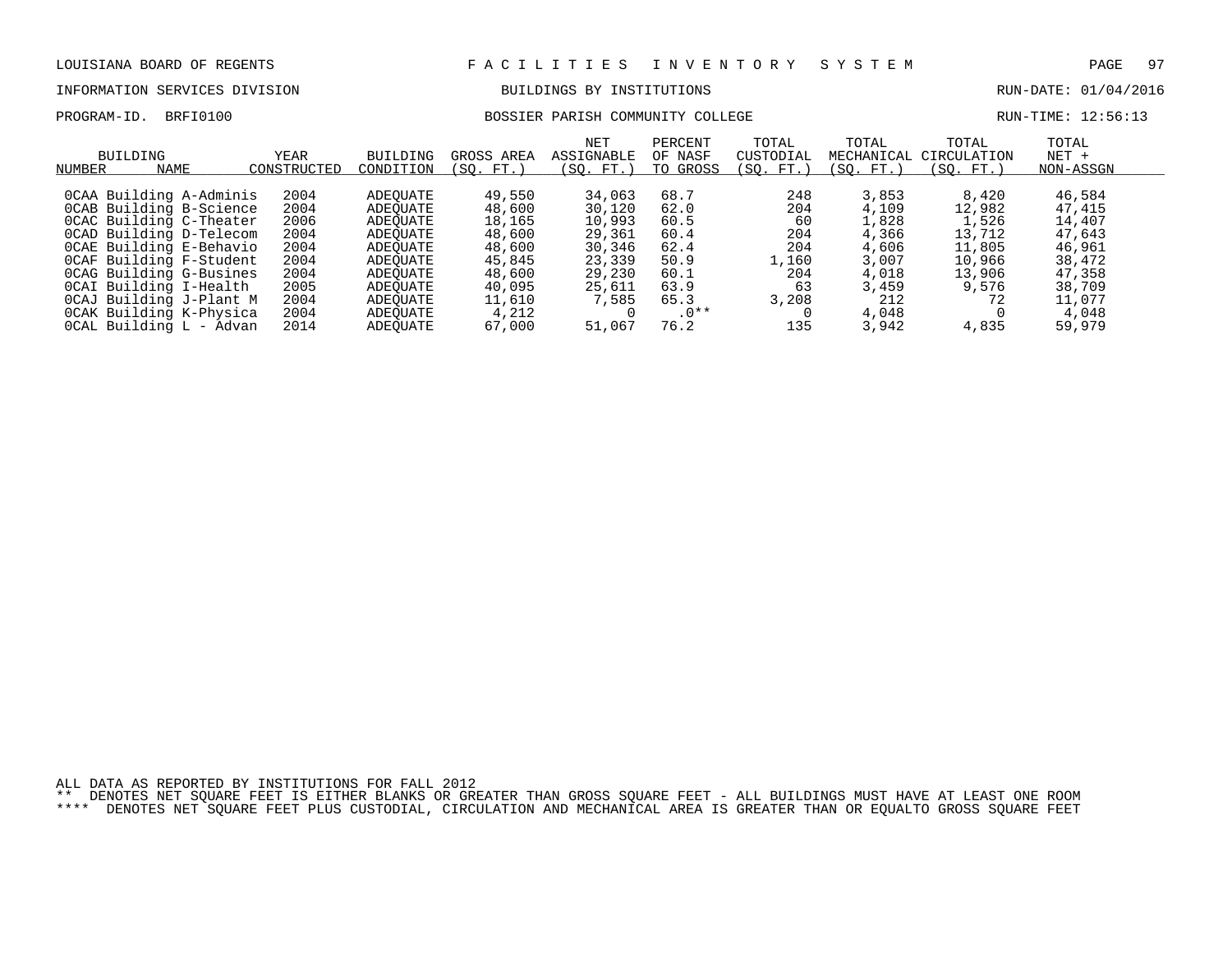## INFORMATION SERVICES DIVISION BUILDINGS BY INSTITUTIONS RUN-DATE: 01/04/2016

## PROGRAM-ID. BRFI0100 CITY PARK CAMPUS DELGADO- CITY PARK CAMPUS RUN-TIME: 12:56:13

|                         |             |                 |            | NET        | PERCENT  | TOTAL          | TOTAL      | TOTAL                  | TOTAL     |  |
|-------------------------|-------------|-----------------|------------|------------|----------|----------------|------------|------------------------|-----------|--|
| <b>BUILDING</b>         | YEAR        | <b>BUILDING</b> | GROSS AREA | ASSIGNABLE | OF NASF  | CUSTODIAL      |            | MECHANICAL CIRCULATION | NET +     |  |
| NAME<br>NUMBER          | CONSTRUCTED | CONDITION       | (SO. FT. ) | (SQ. FT.)  | TO GROSS | (SQ. FT.)      | (SQ. FT. ) | (SQ. FT.)              | NON-ASSGN |  |
| CH01 CSN Education Buil | 1972        | ADEQUATE        | 190,755    | 104,888    | 55.0     | 760            | 9,354      | 18,734                 | 133,736   |  |
| CP01 Isaac Delgado Hall | 1922        | ADEQUATE        | 212,621    | 92,076     | 43.3     | 773            | 8,851      | 45,056                 | 146,756   |  |
| CP02 Student Service Ce | 1981        | ADEQUATE        | 182,493    | 79,434     | 43.5     | 285            | 8,508      | 19,160                 | 107,387   |  |
| CP03 Bookstore          | 1942        | ADEQUATE        | 7,732      | 6,783      | 87.7     | 33             | 476        | 440                    | 7,732     |  |
| CP04 Seymour WeissAllie | 1961        | ADEQUATE        | 35,388     | 22,137     | 62.6     | 40             | 1,578      | 7,766                  | 31,521    |  |
| CP05 Joey Center for Ch | 2011        | ADEQUATE        | 7,885      | 5,542      | 70.3     | 25             | 238        | 1,275                  | 7,080     |  |
| CP06 Martin Hall        | 2015        | ADEQUATE        | 14,980     | 9,056      | 60.5     | 89             | 1,183      | 2,813                  | 13,141    |  |
| CP08 Classroom Building | 1959        | ADEQUATE        | 8,893      | 8,197      | 92.2     | $\overline{0}$ | $\Omega$   | $\Omega$               | 8,197     |  |
| CP10 Francis Cook Build | 1974        | ADEQUATE        | 38,160     | 26,928     | 70.6     | 108            | 3,503      | 6,299                  | 36,838    |  |
| CP11 Michael Williamson | 1967        | ADEQUATE        | 40,781     | 26,683     | 65.4     | 880            | 5,085      | 4,619                  | 37,267    |  |
| CP12 Central Utilities  | 1967        | ADEQUATE        | 6,186      | 220        | 3.6      | 0              | 5,681      | $\Omega$               | 5,901     |  |
| CP22 Technology Buildin | 1970        | ADEQUATE        | 39,451     | 24,999     | 63.4     | 136            | 800        | 10,776                 | 36,711    |  |
| CP23 Student Life Cente | 1999        | ADEQUATE        | 38,206     | 17,041     | 44.6     | 730            | 4,326      | 15,289                 | 37,386    |  |
| CP37 O'Keefe Administra | 1981        | ADEQUATE        | 23,202     | 2,285      | 9.8      | 165            | 619        | 195                    | 3,264     |  |
| CP38 Batt Building      | 1984        | ADEQUATE        | 12,040     | 6,046      | 50.2     | 0              | 3,461      | 1,676                  | 11,183    |  |
| CP39 Bagert-Lancaster   | 1984        | ADEQUATE        | 16,174     | 14,196     | 87.8     | 0              | 437        | 624                    | 15,257    |  |
| CP40 Haydel             | 1984        | ADEQUATE        | 11,886     | 10,887     | 91.6     | 482            | 318        | 105                    | 11,792    |  |
| CP41 GM Technology Lab  | 1993        | ADEQUATE        | 8,138      | 6,769      | 83.2     | 0              | 388        | 418                    | 7,575     |  |
| EJ01 Blair Front School | 1978        | ADEQUATE        | 90,268     | 88,246     | 97.8     |                | 1,140      | $\Omega$               | 89,386    |  |
| EJ02 Blair Back Shop Bu | 1978        | ADEQUATE        | 70,000     | 63,276     | 90.4     |                | 1,734      | 4,076                  | 69,086    |  |
| OOFF Firefighter School | 1978        | ADEQUATE        | 3,500      | 895        | 25.6     | $\Omega$       | 972        |                        | 1,867     |  |
| SC01 Sidney Collier 1   | 2014        | ADEQUATE        | 9,485      | 3,340      | 35.2     | 93             | 533        | 2,220                  | 6,186     |  |
| SC02 Sidney Collier 2   | 2014        | ADEQUATE        | 32,520     | 20,667     | 63.6     | 366            | 1,609      | 1,303                  | 23,945    |  |
| SC03 Sidney Collier 3   | 2015        | ADEQUATE        | 29,762     | 19,613     | 65.9     | 67             | 1,429      | 5,101                  | 26,210    |  |
| SL01 Slidell Learning C | 1987        | ADEQUATE        | 15,890     | 11,351     | 71.4     | 20             | 724        | 2,966                  | 15,061    |  |
| SL02 Slidell Learning C | 2014        | ADEOUATE        | 7,729      | 6,050      | 78.3     | 0              | 362        | 1,317                  | 7,729     |  |

ALL DATA AS REPORTED BY INSTITUTIONS FOR FALL 2012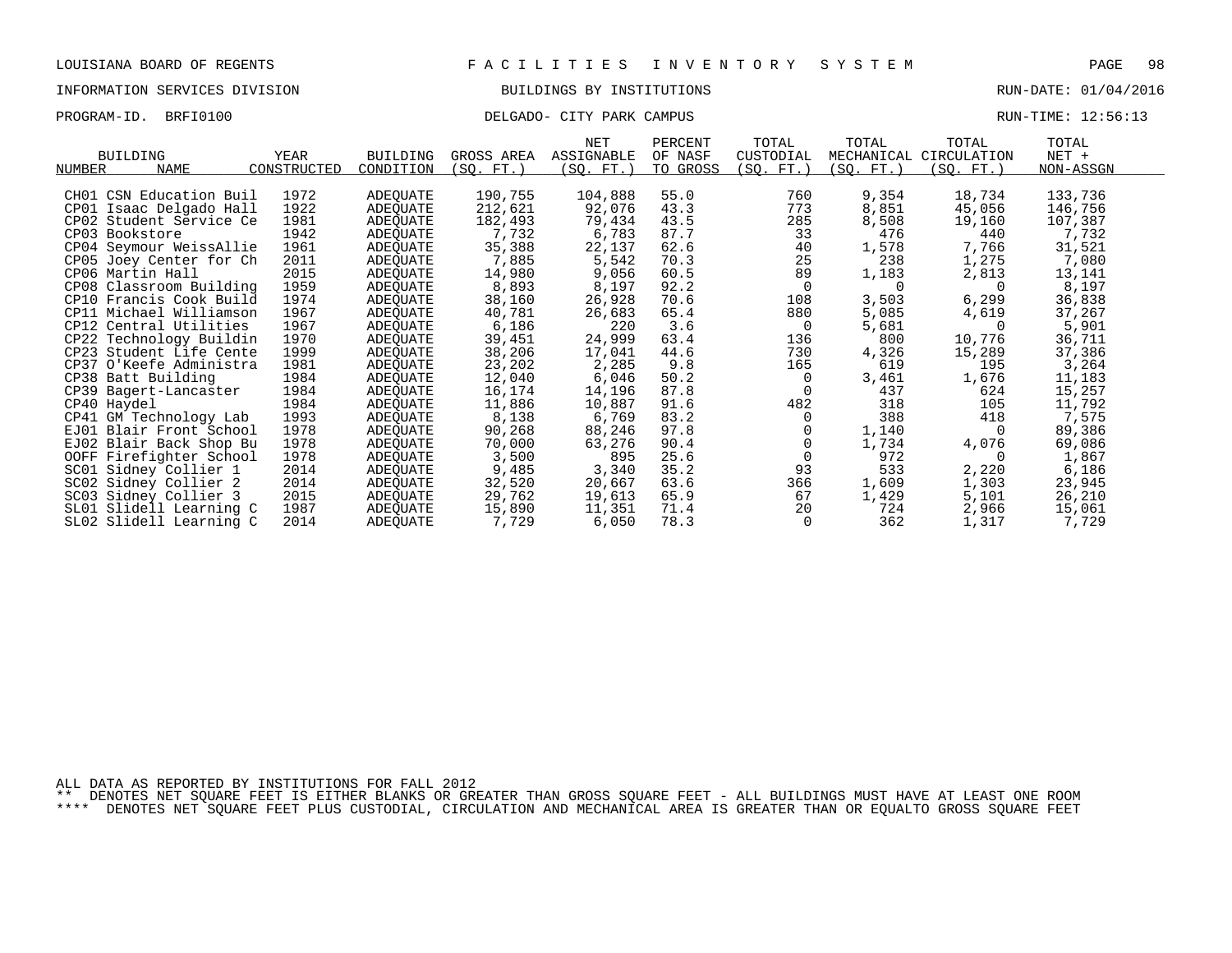| LOUISIANA BOARD OF REGENTS                                                                             |                              |                                             | FACILITIES INVENTORY                |                                       |                                | SYSTEM                          |                                | PAGE                                         | -99                                 |  |
|--------------------------------------------------------------------------------------------------------|------------------------------|---------------------------------------------|-------------------------------------|---------------------------------------|--------------------------------|---------------------------------|--------------------------------|----------------------------------------------|-------------------------------------|--|
| INFORMATION SERVICES DIVISION                                                                          |                              |                                             |                                     | BUILDINGS BY INSTITUTIONS             |                                |                                 |                                |                                              | RUN-DATE: 01/04/2016                |  |
| BRFI0100<br>PROGRAM-ID.                                                                                |                              |                                             | DELGADO- WEST BANK CAMPUS           |                                       | RUN-TIME: 12:56:13             |                                 |                                |                                              |                                     |  |
| BUILDING<br>NAME<br>NUMBER                                                                             | YEAR<br>CONSTRUCTED          | <b>BUILDING</b><br>CONDITION                | GROSS AREA<br>FT.)<br>(SO.          | <b>NET</b><br>ASSIGNABLE<br>(SO. FT.) | PERCENT<br>OF NASF<br>TO GROSS | TOTAL<br>CUSTODIAL<br>(SO. FT.) | TOTAL<br>(SO. FT. )            | TOTAL<br>MECHANICAL CIRCULATION<br>(SO. FT.) | TOTAL<br>$NET +$<br>NON-ASSGN       |  |
| WB01 Classroom and Offi<br>WB02 Vocational Trainin<br>WB03 Larocca Building<br>WB04 Classroom Building | 1972<br>1978<br>1999<br>2004 | ADEOUATE<br>ADEOUATE<br>REMOD-A<br>ADEOUATE | 21,027<br>21,328<br>41,308<br>9,500 | 15,246<br>16,158<br>23,610<br>7,405   | 72.5<br>75.8<br>57.2<br>77.9   | 33<br>252<br>24                 | 1,334<br>3,235<br>9,766<br>224 | 3,635<br>64<br>6,831<br>851                  | 20,215<br>19,490<br>40,459<br>8,504 |  |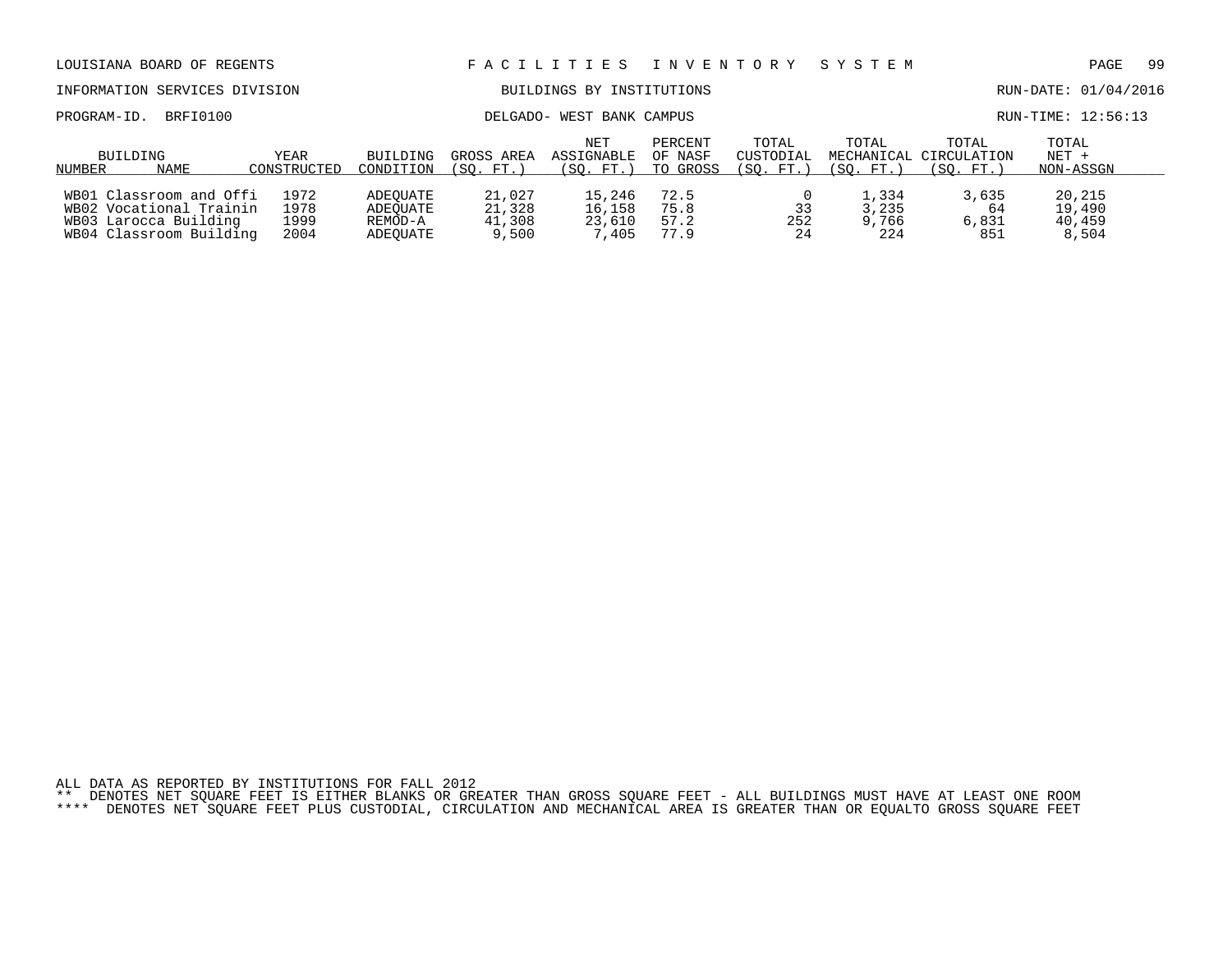## INFORMATION SERVICES DIVISION BUILDINGS BY INSTITUTIONS RUN-DATE: 01/04/2016

## PROGRAM-ID. BRFI0100 COMMUNITY COLLEGE RUN-TIME: 12:56:13

| NUMBER      | BUILDING<br>NAME        | YEAR<br>CONSTRUCTED | BUILDING<br>CONDITION | GROSS AREA<br>(SO. FT.) | NET<br><b>ASSIGNABLE</b><br>(SO. FT. ) | PERCENT<br>OF NASF<br>TO GROSS | TOTAL<br>CUSTODIAL<br>(SO. FT.) | TOTAL<br>MECHANICAL<br>(SO. FT.) | TOTAL<br>CIRCULATION<br>(SO. FT.) | TOTAL<br>$NET +$<br>NON-ASSGN |  |
|-------------|-------------------------|---------------------|-----------------------|-------------------------|----------------------------------------|--------------------------------|---------------------------------|----------------------------------|-----------------------------------|-------------------------------|--|
|             | 01A2 Building A2 Breeze | 1981                | REMOD-C               | 2,440                   | 85                                     | 3.5                            |                                 |                                  |                                   | 85                            |  |
|             | 010B Building B         | 1978                | REMOD-C               | 42,267                  | 40,334                                 | 95.4                           |                                 |                                  |                                   | 40,334                        |  |
|             | 010C Bookstore/Storage  | 1980                | REMOD-C               | 3,800                   | 3,570                                  | 93.9                           |                                 |                                  |                                   | 3,570                         |  |
|             | 010D Building D         | 1993                | ADEOUATE              | 19,702                  | 12,582                                 | 63.9                           | 130                             | 1,068                            |                                   | 13,780                        |  |
|             | 010F Arts and Sciences  | 2000                | ADEOUATE              | 82,138                  | 52,726                                 | 64.2                           | 262                             | 6,579                            | 3,570                             | 63,137                        |  |
|             | 010G Physical Activity  | 2005                | REMOD-A               | 18,700                  | 15,666                                 | 83.8                           | 30                              | 2,373                            | 529                               | 18,598                        |  |
|             | 010I Temp Culinary Bdg  | 2007                | ADEOUATE              | 1,320                   | 1,180                                  | 89.4                           |                                 |                                  |                                   | 1,180                         |  |
|             | 010J Temp J Trailers    | 2008                | ADEOUATE              | 9,840                   | 8,640                                  | 87.8                           |                                 | 480                              |                                   | 9,120                         |  |
| 010K Gazebo |                         | 2008                | ADEOUATE              | 1,760                   |                                        | $.0**$                         |                                 |                                  | 1,076                             | 1,076                         |  |
|             | 010L Methanol Plant     | 2011                | ADEOUATE              | 480                     | 319                                    | 66.5                           |                                 | 132                              |                                   | 451                           |  |
| 010M        | Administration Bui      | 2015                | ADEOUATE              | 30,346                  | 13,309                                 | 43.9                           | 59                              | 4,596                            | 10,374                            | 28,338                        |  |
| 010N        | Technical Building      | 1988                | ADEOUATE              | 5,200                   | 4.747                                  | 91.3                           |                                 | 150                              | 169                               | 5,066                         |  |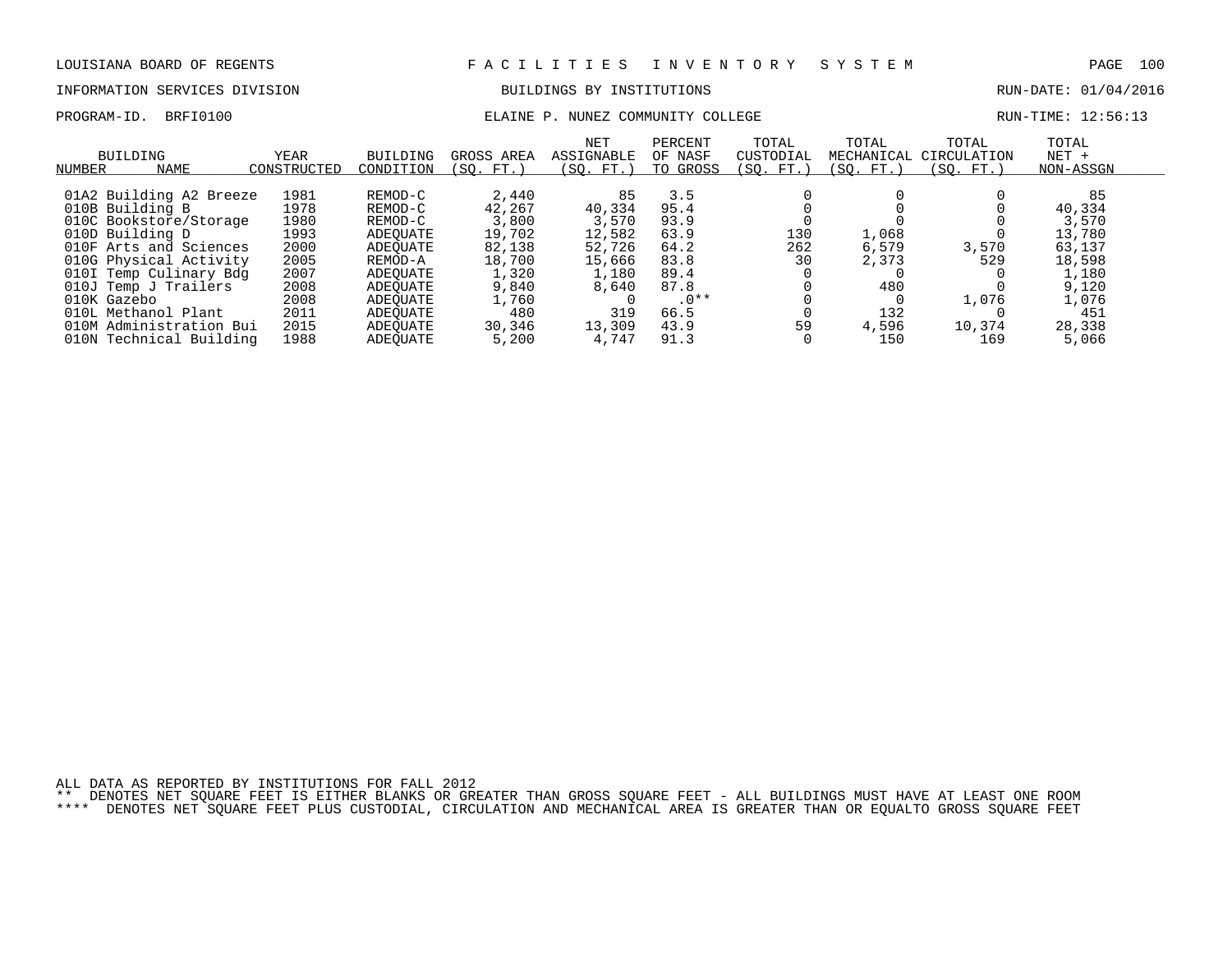## INFORMATION SERVICES DIVISION BUILDINGS BY INSTITUTIONS RUN-DATE: 01/04/2016

PROGRAM-ID. BRFI0100 RIVER PARISHES COMMUNITY COLLEGE RUN-TIME: 12:56:13

| BUILDING<br>NAME<br>NUMBER                                                                                                                                   | YEAR<br>CONSTRUCTED                          | BUILDING<br>CONDITION                                                | GROSS AREA<br>(SO. FT. )                             | <b>NET</b><br>ASSIGNABLE<br>(SO. FT.)              | PERCENT<br>OF NASF<br>TO GROSS                  | TOTAL<br>CUSTODIAL<br>(SO. FT.) | TOTAL<br>MECHANICAL<br>(SO. FT.) | TOTAL<br>CIRCULATION<br>(SO. FT.) | TOTAL<br>$NET +$<br>NON-ASSGN                       |  |
|--------------------------------------------------------------------------------------------------------------------------------------------------------------|----------------------------------------------|----------------------------------------------------------------------|------------------------------------------------------|----------------------------------------------------|-------------------------------------------------|---------------------------------|----------------------------------|-----------------------------------|-----------------------------------------------------|--|
| Main Campus<br><b>EDEN</b><br>00BA TEC Campus Bldg A<br>00BI TEC Campus Bldg I<br>OOBL TEC Campus Bldg L<br>OOBM TEC Campus Bldg M<br>00BN TEC Campus Bldg N | 2014<br>1978<br>2006<br>2005<br>2005<br>2005 | ADEOUATE<br>ADEOUATE<br>ADEOUATE<br>ADEOUATE<br>ADEOUATE<br>ADEOUATE | 87,354<br>30,200<br>1,800<br>1,434<br>1,434<br>⊥,434 | 53,787<br>26,808<br>1,534<br>1,434<br>.434<br>,434 | 61.6<br>88.8<br>85.2<br>100.0<br>100.0<br>100.0 | 527                             | 3,394<br>2,010                   |                                   | 57,708<br>28,818<br>1,534<br>1,434<br>L.434<br>,434 |  |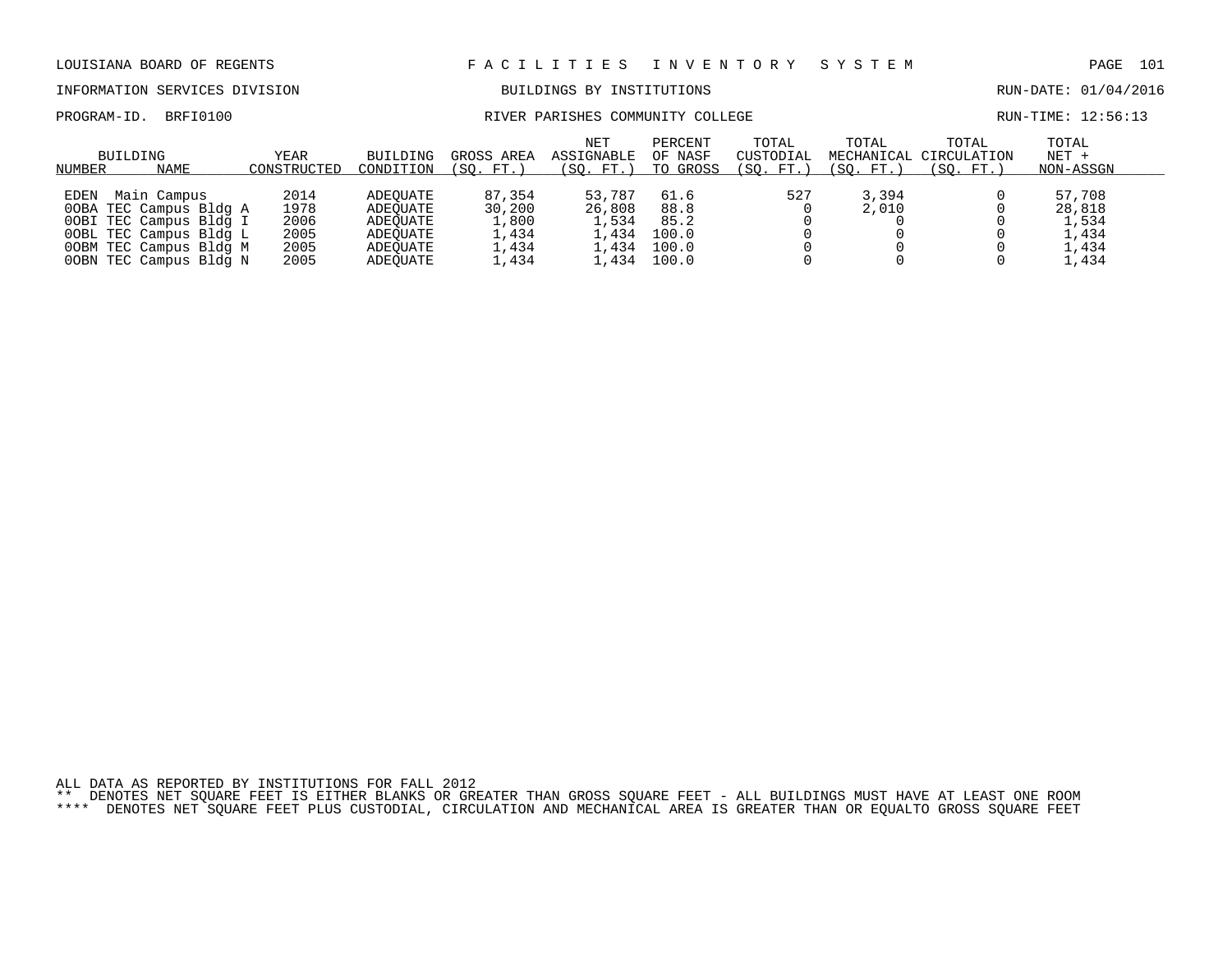## INFORMATION SERVICES DIVISION BUILDINGS BY INSTITUTIONS RUN-DATE: 01/04/2016

PROGRAM-ID. BRFI0100 SOUTH LOUISIANA COMMUNITY COLLEGE RUN-TIME: 12:56:13

|                                                                                        | BUILDING | YEAR                                 | BUILDING                                               | GROSS AREA                                 | <b>NET</b><br>ASSIGNABLE          | PERCENT<br>OF NASF                     | TOTAL<br>CUSTODIAL | TOTAL<br>MECHANICAL                 | TOTAL<br>CIRCULATION | TOTAL<br>$NET +$                          |  |
|----------------------------------------------------------------------------------------|----------|--------------------------------------|--------------------------------------------------------|--------------------------------------------|-----------------------------------|----------------------------------------|--------------------|-------------------------------------|----------------------|-------------------------------------------|--|
| NUMBER                                                                                 | NAME     | CONSTRUCTED                          | CONDITION                                              | FT.<br>SO.                                 | FT.<br>SO.                        | TO GROSS                               | SO.<br>FT.         | SO.<br>FT.                          | FT.<br>SO.           | NON-ASSGN                                 |  |
| 0001 NEW IBERIA<br>0002 LAFAYETTE<br>0003 FRANKLIN<br>0004 LAFAYETTE<br>0005 LAFAYETTE |          | 1976<br>2005<br>1936<br>2005<br>2013 | REMOD-B<br>ADEOUATE<br>REMOD-B<br>ADEOUATE<br>ADEOUATE | 47.124<br>67,316<br>17,064<br>500<br>4,000 | 30,120<br>46,380<br>,084<br>2,000 | 63.9<br>68.9<br>41.5<br>$.0**$<br>50.0 | 380<br>60<br>30    | $\perp$ ,500<br>4,890<br>300<br>500 | 8,556<br>15,866      | 40,556<br>67,196<br>7,414<br>500<br>2,000 |  |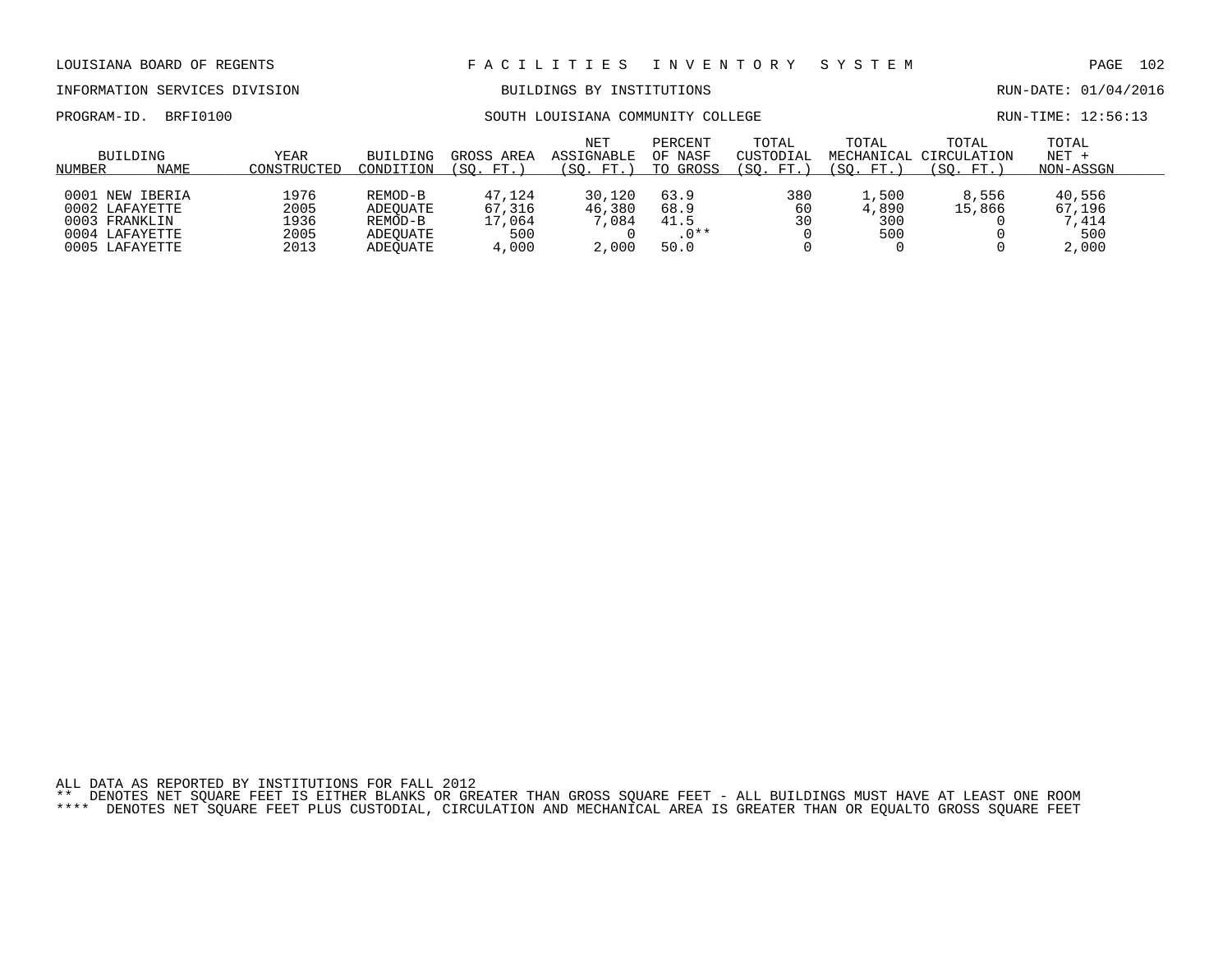| PROGRAM-ID.        | BRFI0100                                                                      |                     |                                  | LOUISIANA DELTA COMMUNITY COLLEGE |                                | RUN-TIME: 12:56:13             |                                  |                         |                                              |                               |  |
|--------------------|-------------------------------------------------------------------------------|---------------------|----------------------------------|-----------------------------------|--------------------------------|--------------------------------|----------------------------------|-------------------------|----------------------------------------------|-------------------------------|--|
| BUILDING<br>NUMBER | NAME                                                                          | YEAR<br>CONSTRUCTED | BUILDING<br>CONDITION            | GROSS AREA<br>(SO. FT.)           | NET<br>ASSIGNABLE<br>(SO. FT.) | PERCENT<br>OF NASF<br>TO GROSS | TOTAL<br>CUSTODIAL<br>(SO. FT. ) | TOTAL<br>(SO. FT.)      | TOTAL<br>MECHANICAL CIRCULATION<br>(SO. FT.) | TOTAL<br>$NET +$<br>NON-ASSGN |  |
|                    | 0001 LOUISIANA PURCHASE<br>0002 ADVANCED TECHNOLOG<br>0073 STATE OFFICE BUILD | 2010<br>2010        | ADEOUATE<br>ADEOUATE<br>ADEOUATE | 117.530<br>26,039<br>40,000       | 70.067<br>15,164<br>15,561     | 59.6<br>58.2<br>38.9           | 472<br>71<br>162                 | 9,371<br>1.847<br>2,248 | 26,391<br>6,222<br>20,612                    | 106,301<br>23,304<br>38,583   |  |

INFORMATION SERVICES DIVISION BUILDINGS BY INSTITUTIONS AND RUN-DATE: 01/04/2016

## LOUISIANA BOARD OF REGENTS F A C I L I T I E S I N V E N T O R Y S Y S T E M PAGE 103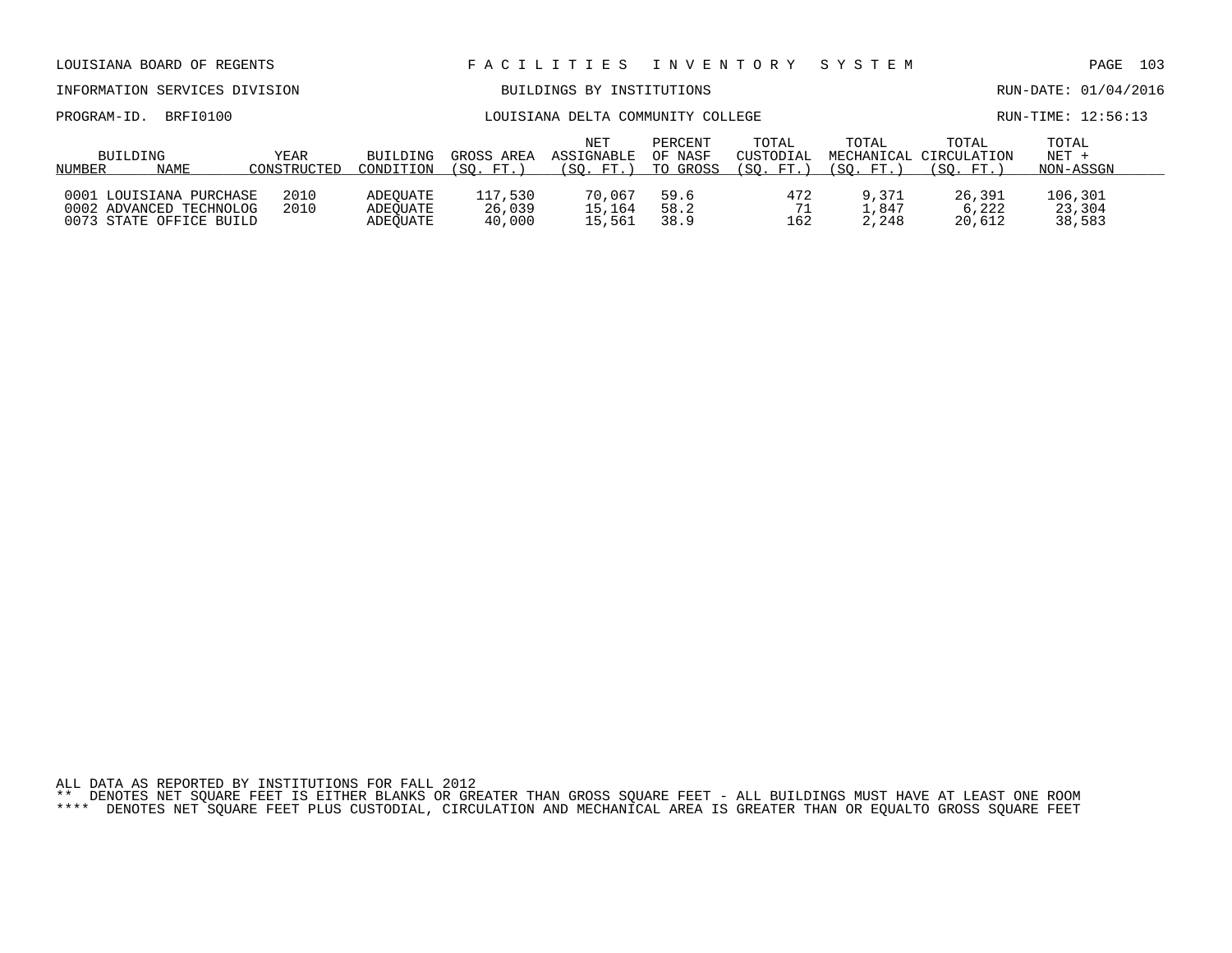| LOUISIANA BOARD OF REGENTS                                                                               |                              |                                              |                                    | FACILITIES                            | I N V E N T O R Y              |                                 | SYSTEM             |                                              | PAGE                               | 104 |
|----------------------------------------------------------------------------------------------------------|------------------------------|----------------------------------------------|------------------------------------|---------------------------------------|--------------------------------|---------------------------------|--------------------|----------------------------------------------|------------------------------------|-----|
| INFORMATION SERVICES DIVISION                                                                            |                              |                                              |                                    | BUILDINGS BY INSTITUTIONS             |                                |                                 |                    |                                              | RUN-DATE: 01/04/2016               |     |
| BRFI0100<br>PROGRAM-ID.                                                                                  |                              |                                              |                                    | L.T.C. ACADIAN                        |                                |                                 |                    |                                              | RUN-TIME: 12:56:13                 |     |
| BUILDING<br>NAME<br>NUMBER                                                                               | YEAR<br>CONSTRUCTED          | <b>BUILDING</b><br>CONDITION                 | GROSS AREA<br>(SO. FT.)            | <b>NET</b><br>ASSIGNABLE<br>(SO. FT.) | PERCENT<br>OF NASF<br>TO GROSS | TOTAL<br>CUSTODIAL<br>(SO. FT.) | TOTAL<br>(SO. FT.) | TOTAL<br>MECHANICAL CIRCULATION<br>(SO. FT.) | TOTAL<br>$NET +$<br>NON-ASSGN      |     |
| A000 Administrative & C<br>B000 Shop Courses Build<br>C000 Instructional Buil<br>D000 Maintenance Buildi | 1979<br>1979<br>1979<br>1979 | ADEOUATE<br>ADEOUATE<br>ADEOUATE<br>ADEOUATE | 30,976<br>33,835<br>1,080<br>3,024 | 21,637<br>29,305<br>1,080<br>3,024    | 69.9<br>86.6<br>100.0<br>100.0 |                                 | 1,054              |                                              | 22,691<br>29,305<br>1,080<br>3,024 |     |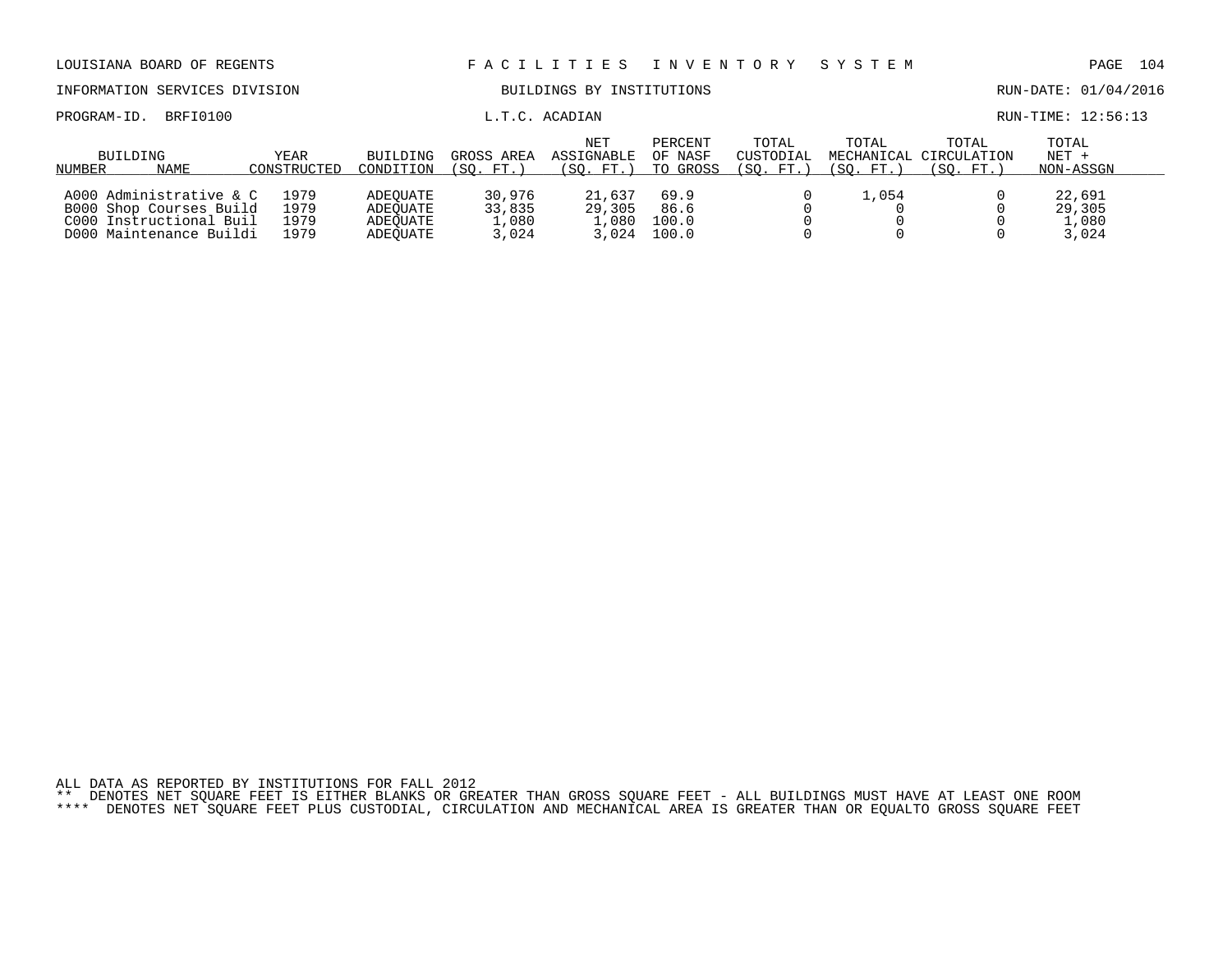## INFORMATION SERVICES DIVISION BUILDINGS BY INSTITUTIONS RUN-DATE: 01/04/2016

PROGRAM-ID. BRFI0100 **EXAMPLE EXAMPLE EXAMPLE EXAMPLE EXAMPLE EXAMPLE EXAMPLE EXAMPLE EXAMPLE EXAMPLE EXAMPLE EXAMPLE EXAMPLE EXAMPLE EXAMPLE EXAMPLE EXAMPLE EXAMPLE EXAMPLE EXAMPLE EXAMPLE EXAMPLE EXAMPLE EXAMPLE EXAMPLE** 

| NUMBER    | BUILDING<br><b>NAME</b> | YEAR<br>CONSTRUCTED | BUILDING<br>CONDITION | GROSS AREA<br>(SO. FT. | <b>NET</b><br>ASSIGNABLE<br>(SO. FT.) | PERCENT<br>OF NASF<br>TO GROSS | TOTAL<br>CUSTODIAL<br>(SO. FT. | TOTAL<br>MECHANICAL<br>(SO. FT.) | TOTAL<br>CIRCULATION<br>(SO. FT.) | TOTAL<br>$NET +$<br>NON-ASSGN |
|-----------|-------------------------|---------------------|-----------------------|------------------------|---------------------------------------|--------------------------------|--------------------------------|----------------------------------|-----------------------------------|-------------------------------|
|           |                         |                     |                       |                        |                                       |                                |                                |                                  |                                   |                               |
|           | A000 Building A         | 1965                | ADEOUATE              | 20,400                 | 12,260                                | 60.1                           | 633                            |                                  |                                   | 12,893                        |
|           | B000 Building B         | 1965                | ADEOUATE              | 8,400                  | 4,124                                 | 49.1                           | 120                            | 340                              |                                   | 4,584                         |
|           | C000 Building C         | 1965                | ADEOUATE              | 10,468                 | 10,399                                | 99.3                           | 60                             |                                  |                                   | 10,459                        |
|           | D000 Building D         | 1968                | ADEOUATE              | 6,720                  | 6,518                                 | 97.0                           | 162                            |                                  |                                   | 6,680                         |
|           | E000 Building E         | 1979                | ADEOUATE              | 14,490                 | 10,734                                | 74.1                           | 410                            | 352                              |                                   | 11,496                        |
|           | F000 Building F         | 1979                | ADEOUATE              | 23,694                 | 18,274                                | 77.1                           | 606                            |                                  |                                   | 18,880                        |
|           | G000 Maintenance        | 1986                | ADEOUATE              | 2,400                  | 2,372                                 | 98.8                           |                                |                                  |                                   | 2,372                         |
|           | H000 Storage            | 1996                | ADEOUATE              | 288                    | 288                                   | 100.0                          |                                |                                  |                                   | 288                           |
| I000 Ford |                         | 1996                | ADEOUATE              | 3,120                  | 2,184                                 | 70.0                           | 156                            |                                  |                                   | 2,340                         |
|           | J000 Equipment Shed     | 1996                | ADEOUATE              | 510                    | 510                                   | 100.0                          |                                |                                  |                                   | 510                           |
|           | L000 Diesel Classroom   | 1995                | ADEOUATE              | 288                    |                                       | $.0**$                         |                                |                                  |                                   |                               |
| M000      | Mechanical Buildin      | 1979                | ADEOUATE              | 957                    |                                       | $.0**$                         |                                |                                  |                                   |                               |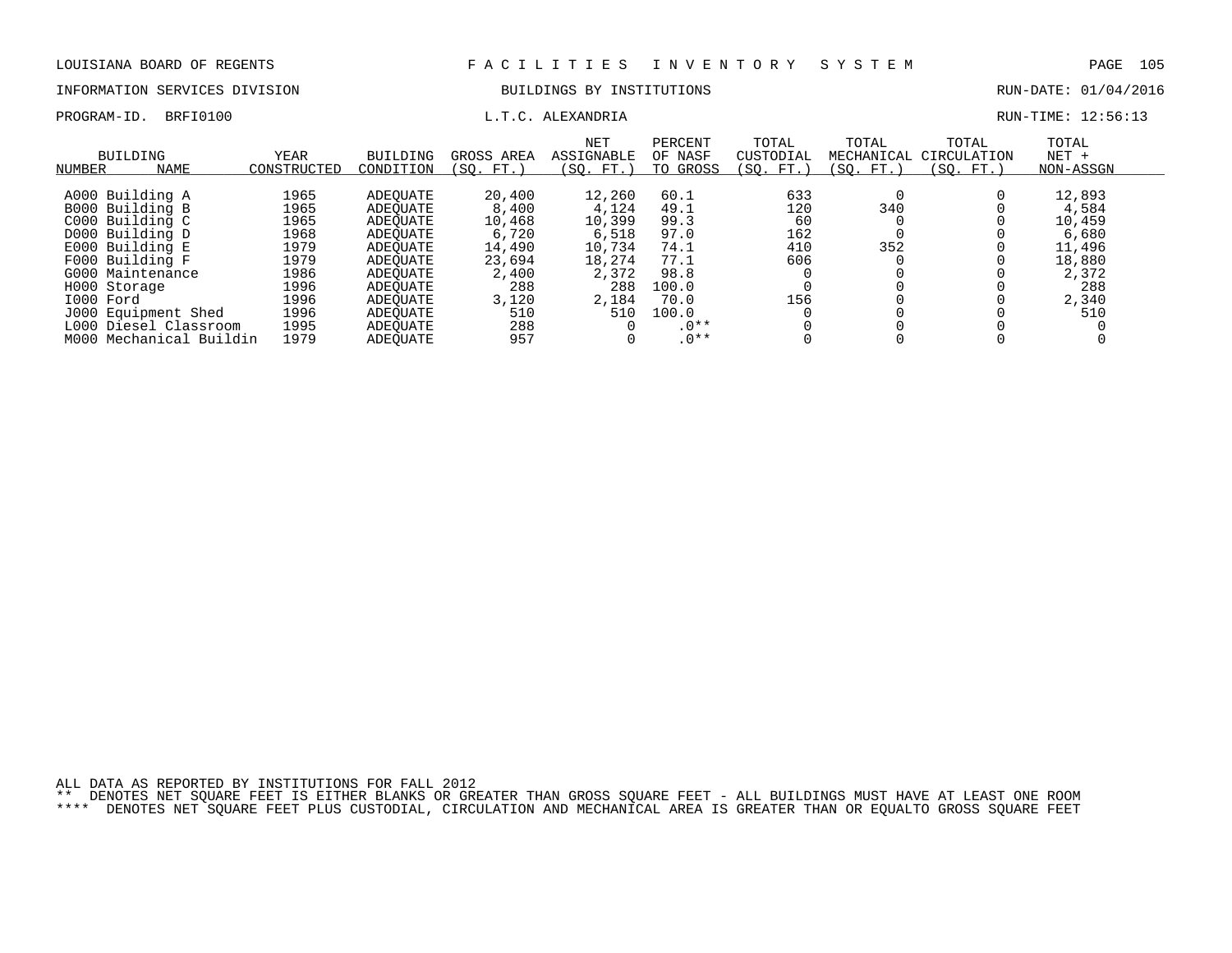INFORMATION SERVICES DIVISION BUILDINGS BY INSTITUTIONS AND RUN-DATE: 01/04/2016

PROGRAM-ID. BRFI0100  $L.T.C.$  AVOYELLES RUN-TIME: 12:56:13

| BUILDING<br>NAME<br>NUMBER | YEAR<br>CONSTRUCTED | BUILDING<br>CONDITION | GROSS AREA<br>(SO. FT. | <b>NET</b><br>ASSIGNABLE<br>SO.<br>FT.) | PERCENT<br>OF NASF<br>TO GROSS | TOTAL<br>CUSTODIAL<br>(SO. FT.) | TOTAL<br>(SO. FT.) | TOTAL<br>MECHANICAL CIRCULATION<br>(SO. FT.) | TOTAL<br>$NET +$<br>NON-ASSGN |  |
|----------------------------|---------------------|-----------------------|------------------------|-----------------------------------------|--------------------------------|---------------------------------|--------------------|----------------------------------------------|-------------------------------|--|
|                            |                     |                       |                        |                                         |                                |                                 |                    |                                              |                               |  |
| A000 Building A            | 1976                | ADEOUATE              | 19,974                 | 14,527                                  | 72.7                           | 64                              | 539                | 1,760                                        | 16,890                        |  |
| B000 Building B            | 1946                | ADEOUATE              | 13,500                 | 11,004                                  | 81.5                           | 127                             | 298                | 905                                          | 12,334                        |  |
| C000 Building C            | 1981                | ADEOUATE              | 4,048                  | 3,536                                   | 87.4                           |                                 | 104                | 61                                           | 3,701                         |  |
| D000 Maintenance Storag    | 1985                | ADEOUATE              | 120                    | 120                                     | 100.0                          |                                 |                    |                                              | 120                           |  |
| E000 Storage/Maintenanc    | 1954                | ADEOUATE              | 1,400                  | , 285                                   | 91.8                           |                                 |                    |                                              | $\sqrt{285}$                  |  |
| F000 Paint/Fuel Storage    | 1984                | ADEOUATE              | 185                    | 185                                     | 100.0                          |                                 |                    |                                              | 185                           |  |
| H000 Workshop & Storage    | 1978                | ADEOUATE              | .,350                  | .350                                    | 100.0                          |                                 |                    |                                              | 1,350                         |  |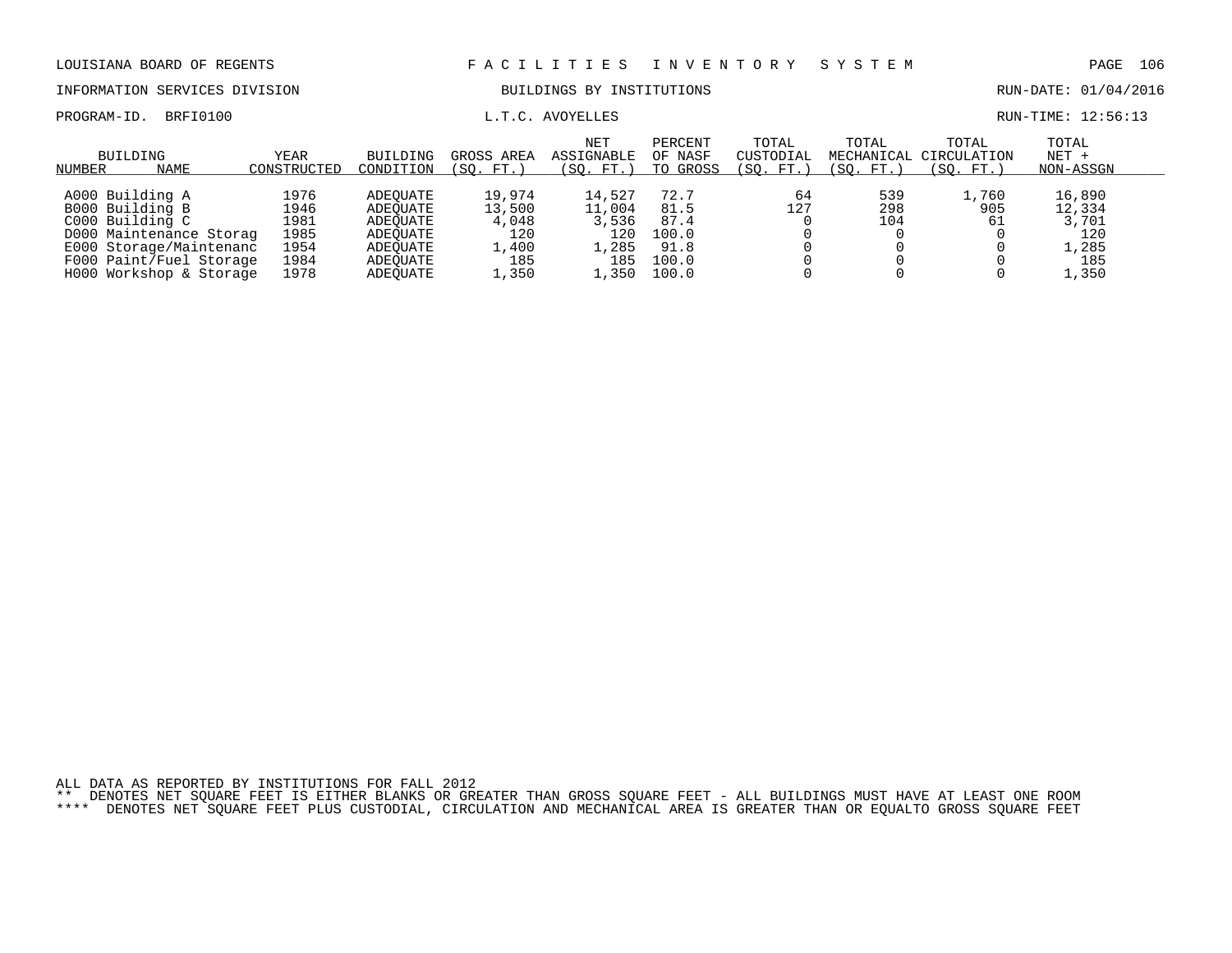INFORMATION SERVICES DIVISION BUILDINGS BY INSTITUTIONS RUN-DATE: 01/04/2016

PROGRAM-ID. BRFI0100 COMPUTE: 12:56:13

| NUMBER | BUILDING<br>NAME                                                                                                              | YEAR<br>CONSTRUCTED                          | BUILDING<br>CONDITION                                                | GROSS AREA<br>(SO. FT.                             | <b>NET</b><br>ASSIGNABLE<br>(SO. FT.)              | PERCENT<br>OF NASF<br>GROSS<br>TO             | TOTAL<br>CUSTODIAL<br>(SO. FT. | TOTAL<br>MECHANICAL<br>(SO. FT.)  | TOTAL<br>CIRCULATION<br>'SO.<br>FT. | TOTAL<br>$NET +$<br>NON-ASSGN                      |
|--------|-------------------------------------------------------------------------------------------------------------------------------|----------------------------------------------|----------------------------------------------------------------------|----------------------------------------------------|----------------------------------------------------|-----------------------------------------------|--------------------------------|-----------------------------------|-------------------------------------|----------------------------------------------------|
| 0047   | 0044 MAIN BUILDING<br>0045 STORAGE<br>0046 STORAGE<br>STORAGE/MAINTENANC<br>0048 STORAGE/MAINTENANC<br>0049 AIRPORT EXTENSION | 1977<br>1980<br>1984<br>1977<br>1977<br>2004 | ADEOUATE<br>ADEOUATE<br>ADEOUATE<br>ADEOUATE<br>ADEOUATE<br>ADEOUATE | 16,311<br>4,000<br>4,512<br>2,800<br>800<br>15,862 | 12,460<br>3,700<br>3,219<br>2,583<br>800<br>12,729 | 76.4<br>92.5<br>71.3<br>92.3<br>100.0<br>80.2 | 200                            | 651<br>100<br>441<br>123<br>.,048 |                                     | 13,111<br>4,000<br>3,669<br>2,706<br>800<br>13,783 |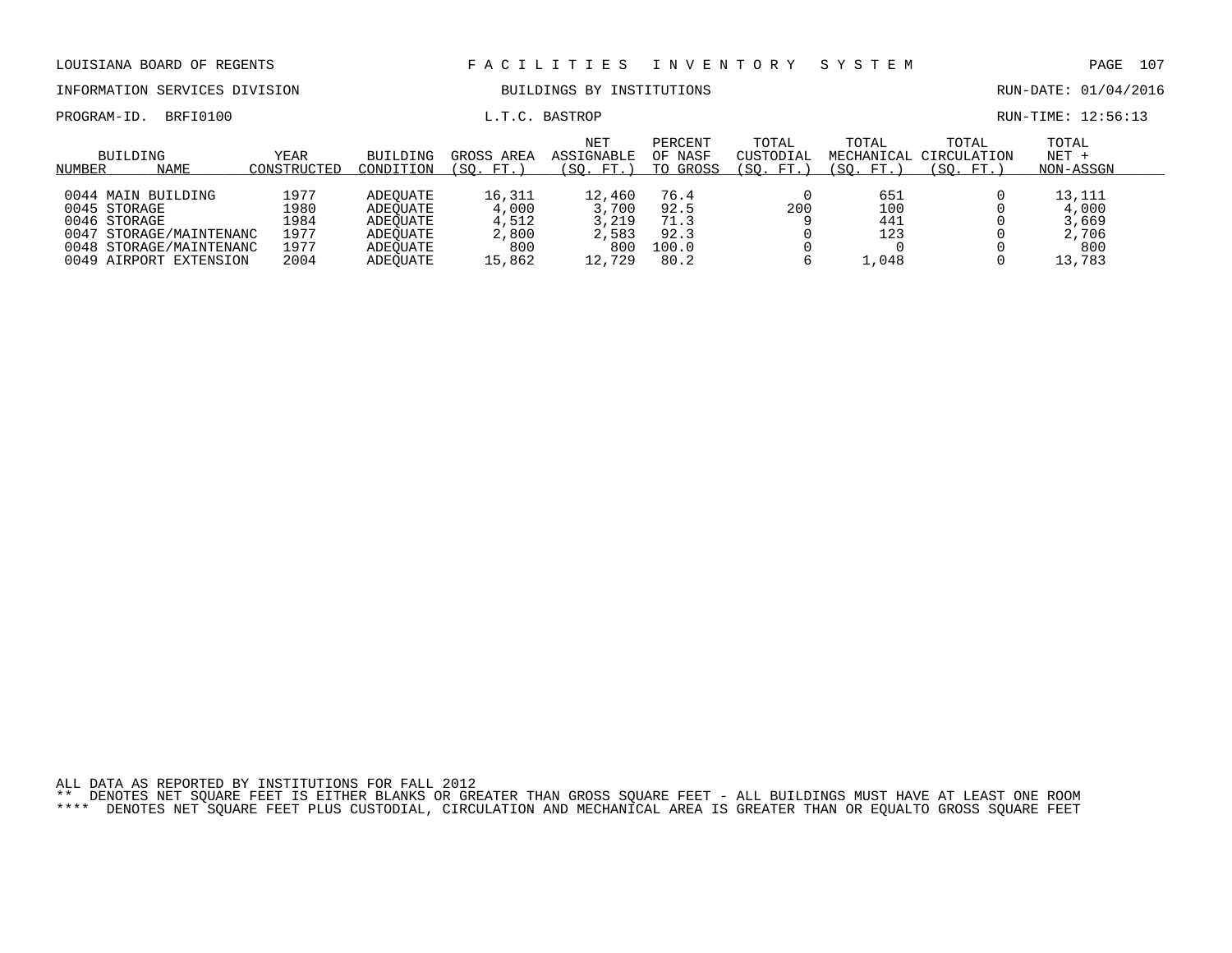INFORMATION SERVICES DIVISION BUILDINGS BY INSTITUTIONS RUN-DATE: 01/04/2016

PROGRAM-ID. BRFI0100 **EXAM-** L.T.C. BATON ROUGE **EXAM-TIME: 12:56:13** 

| BUILDING<br>NUMBER<br>NAME                                                                                                                                                                 | <b>YEAR</b><br>CONSTRUCTED                           | BUILDING<br>CONDITION                                                           | GROSS AREA<br>(SO. FT.                                          | <b>NET</b><br>ASSIGNABLE<br>(SO. FT.)                       | PERCENT<br>OF NASF<br>TO GROSS                      | TOTAL<br>CUSTODIAL<br>(SO. FT.) | TOTAL<br>(SO. FT.) | TOTAL<br>MECHANICAL CIRCULATION<br>(SO. FT.) | TOTAL<br>$NET +$<br>NON-ASSGN                                |  |
|--------------------------------------------------------------------------------------------------------------------------------------------------------------------------------------------|------------------------------------------------------|---------------------------------------------------------------------------------|-----------------------------------------------------------------|-------------------------------------------------------------|-----------------------------------------------------|---------------------------------|--------------------|----------------------------------------------|--------------------------------------------------------------|--|
| DBR1 BRCC Acadian Main<br>Acadian Prin<br>DBR2 BRCC<br>DBR3 BRCC Acadian Weldi<br>DPA1 BRCC Port Allen Ma<br>DPA2 BRCC Port Allen We<br>DPA3 BRCC Port Allen Sp<br>DPA4 BRCC Port Allen Ca | 1978<br>1978<br>1978<br>1982<br>1983<br>1983<br>1983 | REMOD-A<br>ADEOUATE<br>ADEOUATE<br>ADEOUATE<br>ADEOUATE<br>ADEOUATE<br>ADEOUATE | 109,931<br>9,620<br>48,775<br>11,484<br>4,032<br>1,338<br>.,260 | 54,080<br>297<br>35,632<br>9,472<br>3,144<br>1,076<br>⊥,020 | 49.2<br>3.1<br>73.1<br>82.5<br>78.0<br>80.4<br>81.0 |                                 | 648                |                                              | 54,080<br>297<br>35,632<br>10,120<br>3.144<br>1,076<br>1,020 |  |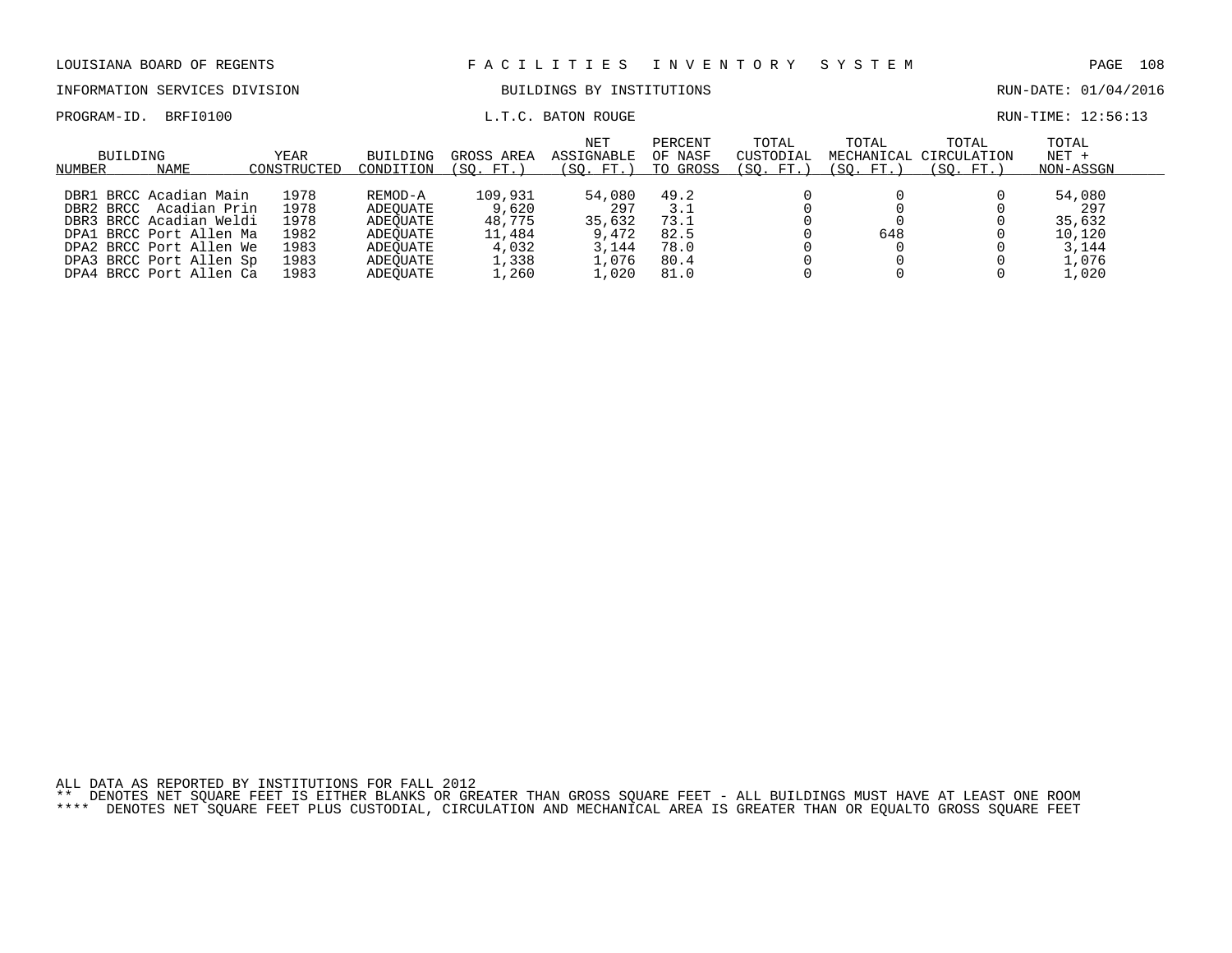| NUMBER<br>NAME                | CONSTRUCTED | CONDITION | (SO. FT.) |                                               | (SO. FT.) TO GROSS | (SO. FT.)          | (SO. FT.) | (SO. FT.)                       | NON-ASSGN            |  |
|-------------------------------|-------------|-----------|-----------|-----------------------------------------------|--------------------|--------------------|-----------|---------------------------------|----------------------|--|
| BUILDING                      | YEAR        |           |           | NET<br>BUILDING GROSS AREA ASSIGNABLE OF NASF | PERCENT            | TOTAL<br>CUSTODIAL | TOTAL     | TOTAL<br>MECHANICAL CIRCULATION | TOTAL<br>NET +       |  |
| PROGRAM-ID. BRFI0100          |             |           |           | L.T.C. CHARLES B. COREIL                      |                    |                    |           |                                 | RUN-TIME: 12:56:13   |  |
| INFORMATION SERVICES DIVISION |             |           |           | BUILDINGS BY INSTITUTIONS                     |                    |                    |           |                                 | RUN-DATE: 01/04/2016 |  |
| LOUISIANA BOARD OF REGENTS    |             |           |           | FACILITIES INVENTORY SYSTEM                   |                    |                    |           |                                 | PAGE 109             |  |

A000 ADMINISTRATIVE/MAI 1976 ADEQUATE 4,964 4,082 82.2 0 175 707 4,964<br>B000 WELDING SHOP 1980 REMOD-A 4,292 4,138 96.4 0 154 0 4,292 B000 WELDING SHOP 1980 REMOD-A 4,292 4,138 96.4 0 154 0 4,292<br>C000 MECHANICS BUILDING 1976 REMOD-B 12,201 9,945 81.5 653 670 0 11,268

D000 INDUSTRIAL MACHINE 1983 ADEQUATE 10,625 10,625 100.0 0 0 0 10,625 E000 OFFICE OCCUPATIONS 1983 ADEQUATE 6,181 4,195 67.9 0 640 708 5,543<br>F000 GENERAL INSTRUCTIO 1994 ADEQUATE 396 396 100.0 0 0 396 F000 GENERAL INSTRUCTIO 1994 ADEQUATE 396 396 100.0 0 0 0 396

C000 MECHANICS BUILDING 1976 REMOD-B 12,201 9,945 81.5 653 670 0

G000 GENERAL INSTRUCTIO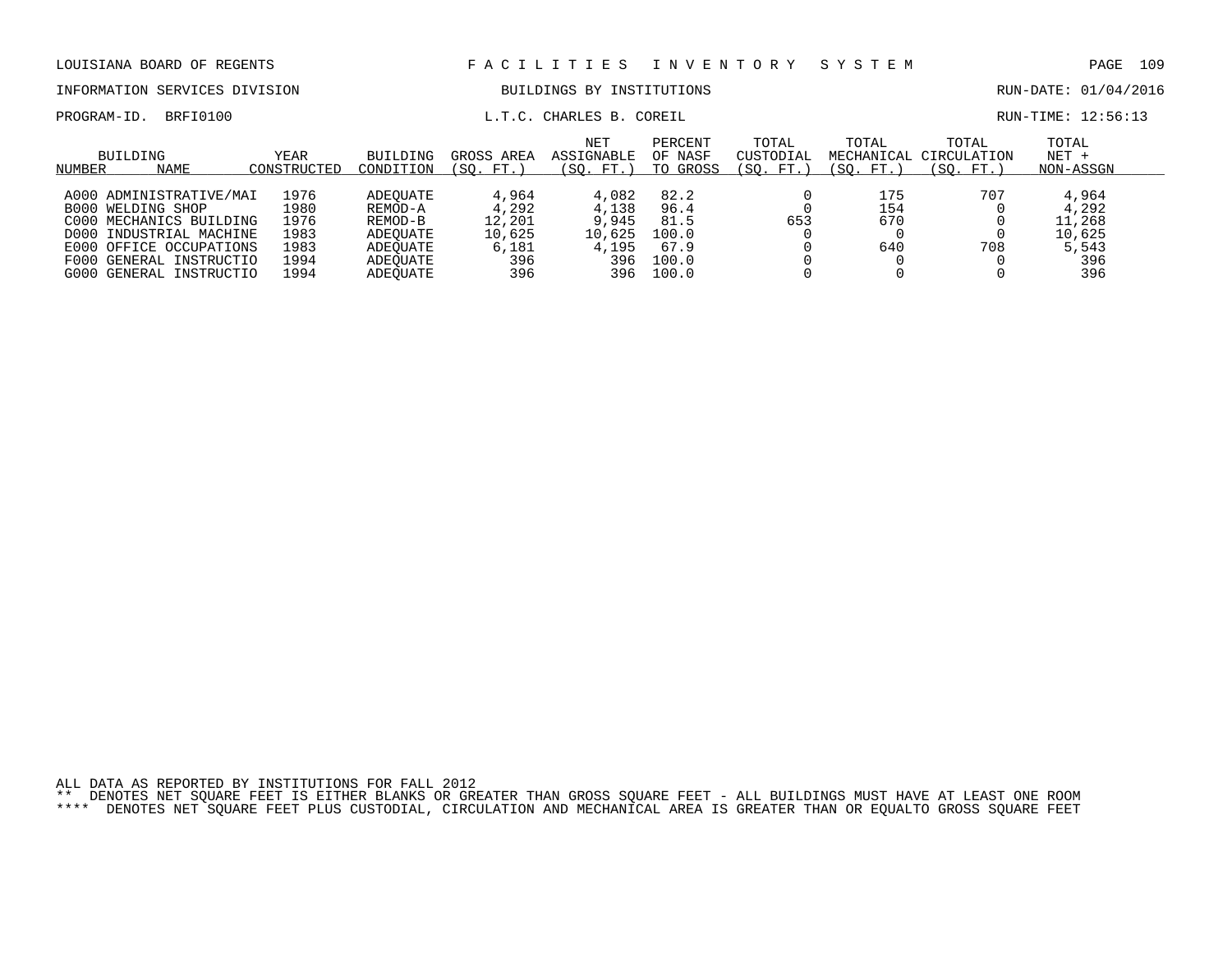| LOUISIANA BOARD OF REGENTS    |                                                                          |                            |                               |                            | FACILITIES INVENTORY SYSTEM    |                                |                                 |                     |                                              | PAGE                          | 110 |
|-------------------------------|--------------------------------------------------------------------------|----------------------------|-------------------------------|----------------------------|--------------------------------|--------------------------------|---------------------------------|---------------------|----------------------------------------------|-------------------------------|-----|
| INFORMATION SERVICES DIVISION |                                                                          |                            |                               | BUILDINGS BY INSTITUTIONS  |                                |                                |                                 |                     | RUN-DATE: 01/04/2016                         |                               |     |
| PROGRAM-ID.                   | BRFI0100                                                                 |                            | L.T.C. DELTA OUACHITA         |                            |                                |                                |                                 |                     | RUN-TIME: 12:56:13                           |                               |     |
| NUMBER                        | BUILDING<br>NAME                                                         | <b>YEAR</b><br>CONSTRUCTED | BUILDING<br>CONDITION         | GROSS AREA<br>(SO. FT.)    | NET<br>ASSIGNABLE<br>(SO. FT.) | PERCENT<br>OF NASF<br>TO GROSS | TOTAL<br>CUSTODIAL<br>(SO. FT.) | TOTAL<br>(SO. FT. ) | TOTAL<br>MECHANICAL CIRCULATION<br>(SO. FT.) | TOTAL<br>$NET +$<br>NON-ASSGN |     |
| 0051                          | 0050 ADMINISTRATIVE BUI<br>TRANSPORTATION BUI<br>0052 DELTA BARBER SCHOO | 1981<br>1981<br>1981       | REMOD-B<br>REMOD-A<br>REMOD-A | 75,707<br>23,613<br>11,119 | 41,624<br>18,462<br>8,840      | 55.0<br>78.2<br>79.5           | 36<br>46                        | 5,633<br>900<br>818 | 5,744<br>2,222<br>608                        | 53,037<br>21,630<br>10,266    |     |

0053 INDUSTRIAL TRADES 1981 REMOD-B 31,710 25,236 79.6 90 677 4,463 30,466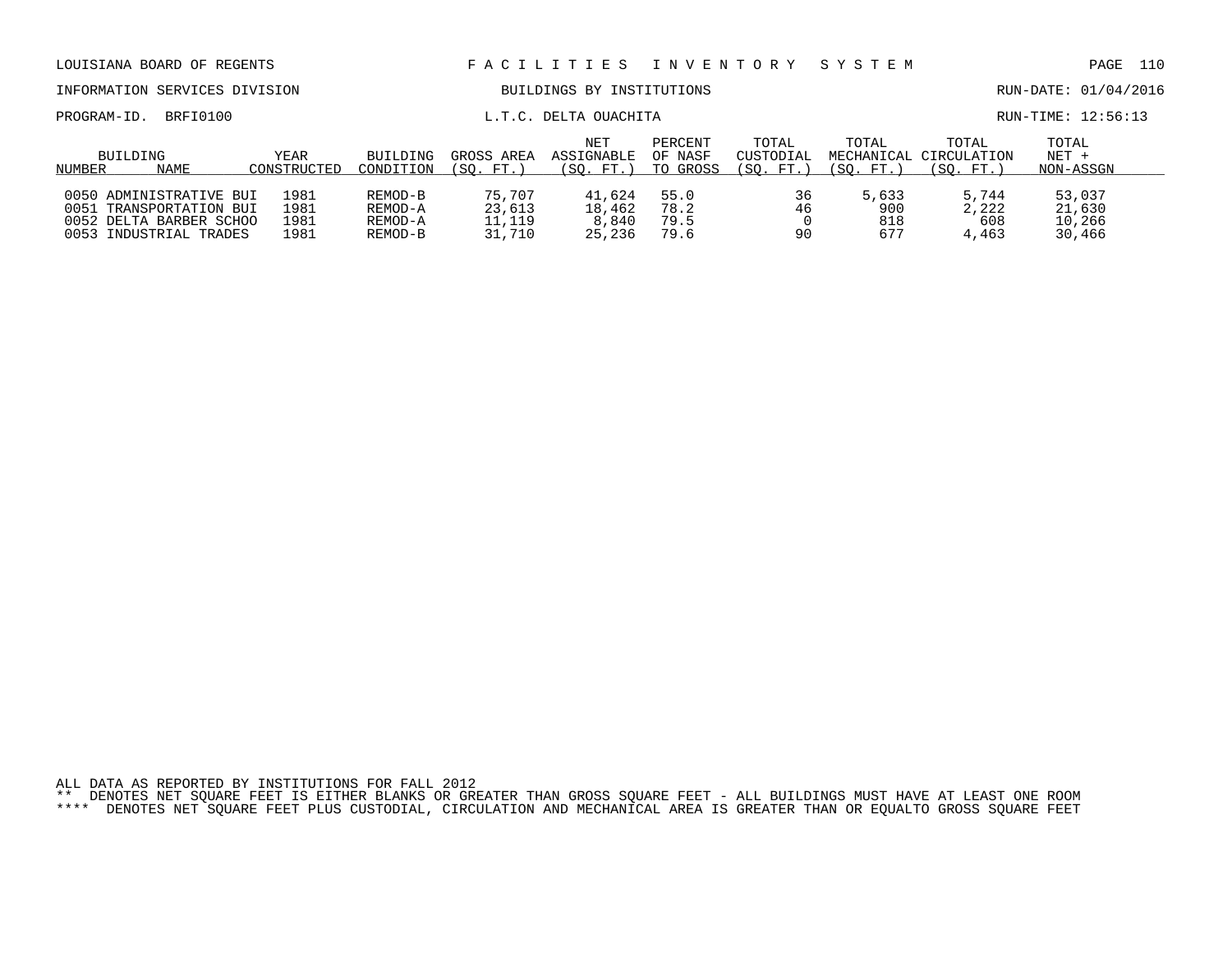| INFORMATION SERVICES DIVISION            |             |                     | BUILDINGS BY INSTITUTIONS |                        |                                 |                                |                                |                     |                                               | RUN-DATE: 01/04/2016          |
|------------------------------------------|-------------|---------------------|---------------------------|------------------------|---------------------------------|--------------------------------|--------------------------------|---------------------|-----------------------------------------------|-------------------------------|
| PROGRAM-ID.                              | BRFI0100    |                     |                           |                        | L.T.C. EVANGELINE               |                                |                                |                     |                                               | RUN-TIME: 12:56:13            |
| BUILDING<br>NUMBER                       | <b>NAME</b> | YEAR<br>CONSTRUCTED | BUILDING<br>CONDITION     | GROSS AREA<br>(SO. FT. | NET<br>ASSIGNABLE<br>(SO. FT. ) | PERCENT<br>OF NASF<br>TO GROSS | TOTAL<br>CUSTODIAL<br>(SO. FT. | TOTAL<br>FT.<br>SO. | TOTAL<br>MECHANICAL CIRCULATION<br>(SO. FT. ) | TOTAL<br>$NET +$<br>NON-ASSGN |
| A000 MAIN BUILDING<br>B000 SHOP BUILDING |             | 1964<br>1964        | ADEOUATE<br>ADEOUATE      | 13,694<br>31,876       | 7,679<br>30,276                 | 56.1<br>95.0                   |                                |                     | 2,484<br>1,600                                | 10,163<br>31,876              |

LOUISIANA BOARD OF REGENTS F A C I L I T I E S I N V E N T O R Y S Y S T E M PAGE 111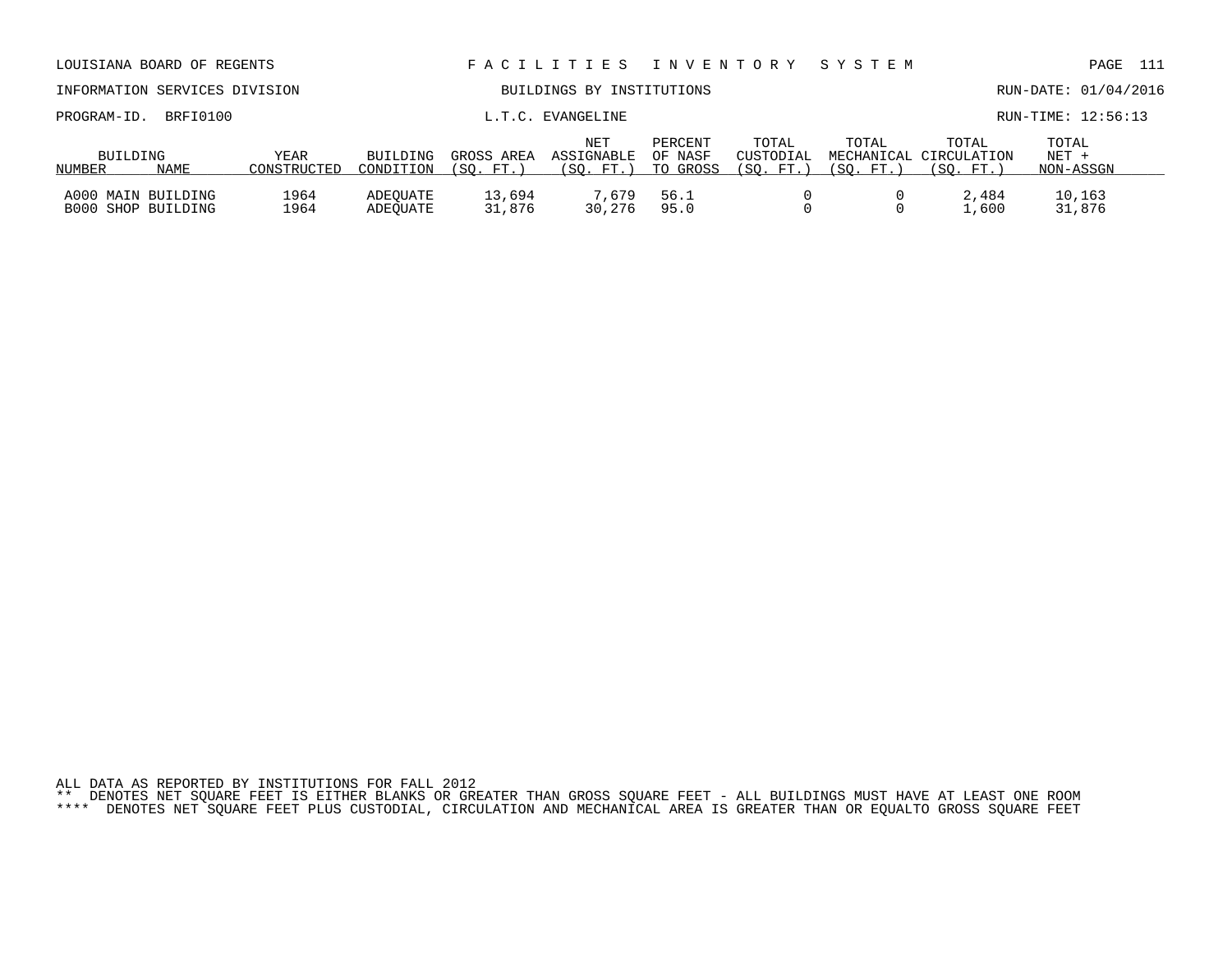| LOUISIANA BOARD OF REGENTS                                              |                      |                                  | FACILITIES                | I N V E N T O R Y                     |                                | SYSTEM                          |                      | PAGE                                         | 112                           |  |
|-------------------------------------------------------------------------|----------------------|----------------------------------|---------------------------|---------------------------------------|--------------------------------|---------------------------------|----------------------|----------------------------------------------|-------------------------------|--|
| INFORMATION SERVICES DIVISION                                           |                      | BUILDINGS BY INSTITUTIONS        |                           |                                       |                                |                                 | RUN-DATE: 01/04/2016 |                                              |                               |  |
| BRFI0100<br>PROGRAM-ID.                                                 |                      |                                  |                           | L.T.C. FLORIDA PARISHES               |                                |                                 |                      |                                              | RUN-TIME: 12:56:13            |  |
| BUILDING<br>NAME<br>NUMBER                                              | YEAR<br>CONSTRUCTED  | BUILDING<br>CONDITION            | GROSS AREA<br>(SO. FT. )  | <b>NET</b><br>ASSIGNABLE<br>(SO. FT.) | PERCENT<br>OF NASF<br>TO GROSS | TOTAL<br>CUSTODIAL<br>(SO. FT.) | TOTAL<br>(SO. FT.)   | TOTAL<br>MECHANICAL CIRCULATION<br>(SO. FT.) | TOTAL<br>$NET +$<br>NON-ASSGN |  |
| OLBA Academic Building<br>OLBB Technology Buildin<br>OLBC CDYC Building | 2012<br>2012<br>2013 | ADEOUATE<br>ADEOUATE<br>ADEOUATE | 31,908<br>14,635<br>1,225 | 22,444<br>12,488<br>648               | 70.3<br>85.3<br>52.9           | 65<br>89<br>28                  | 3,783<br>642<br>126  | 5,616<br>690<br>104                          | 31,908<br>13,909<br>906       |  |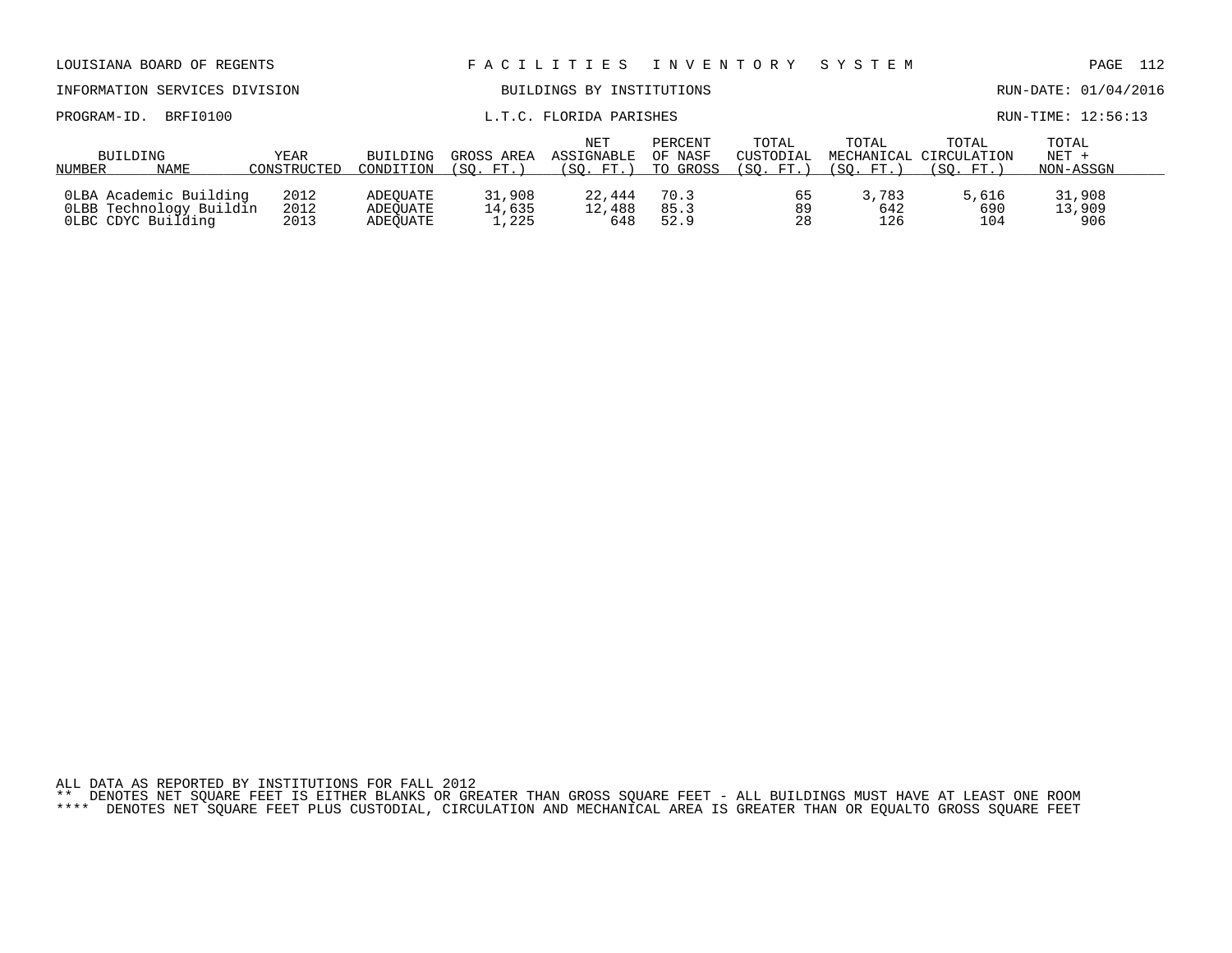| AUUILLIMII DUINU UI KAUUANID                       |          |                     |                           |                         |                                |                                |                                 |                    |                                              | ----                          |
|----------------------------------------------------|----------|---------------------|---------------------------|-------------------------|--------------------------------|--------------------------------|---------------------------------|--------------------|----------------------------------------------|-------------------------------|
| INFORMATION SERVICES DIVISION                      |          |                     | BUILDINGS BY INSTITUTIONS |                         |                                |                                |                                 |                    | RUN-DATE: 01/04/2016                         |                               |
| PROGRAM-ID.                                        | BRFI0100 |                     |                           | L.T.C. FOLKES           |                                |                                |                                 |                    |                                              | RUN-TIME: 12:56:13            |
| BUILDING<br>NUMBER                                 | NAME     | YEAR<br>CONSTRUCTED | BUILDING<br>CONDITION     | GROSS AREA<br>(SO. FT.) | NET<br>ASSIGNABLE<br>(SO. FT.) | PERCENT<br>OF NASF<br>TO GROSS | TOTAL<br>CUSTODIAL<br>(SO. FT.) | TOTAL<br>(SO. FT.) | TOTAL<br>MECHANICAL CIRCULATION<br>(SO. FT.) | TOTAL<br>$NET +$<br>NON-ASSGN |
| ODF1 BRCC Jackson Admin<br>ODF2 BRCC Jackson Indus |          | 1977<br>1977        | REMOD-A<br>REMOD-A        | 15,483<br>7.811         | 9,191<br>7,811                 | 59.4<br>100.0                  |                                 |                    |                                              | 9,191<br>7,811                |

LOUISIANA BOARD OF REGENTS F A C I L I T I E S I N V E N T O R Y S Y S T E M PAGE 113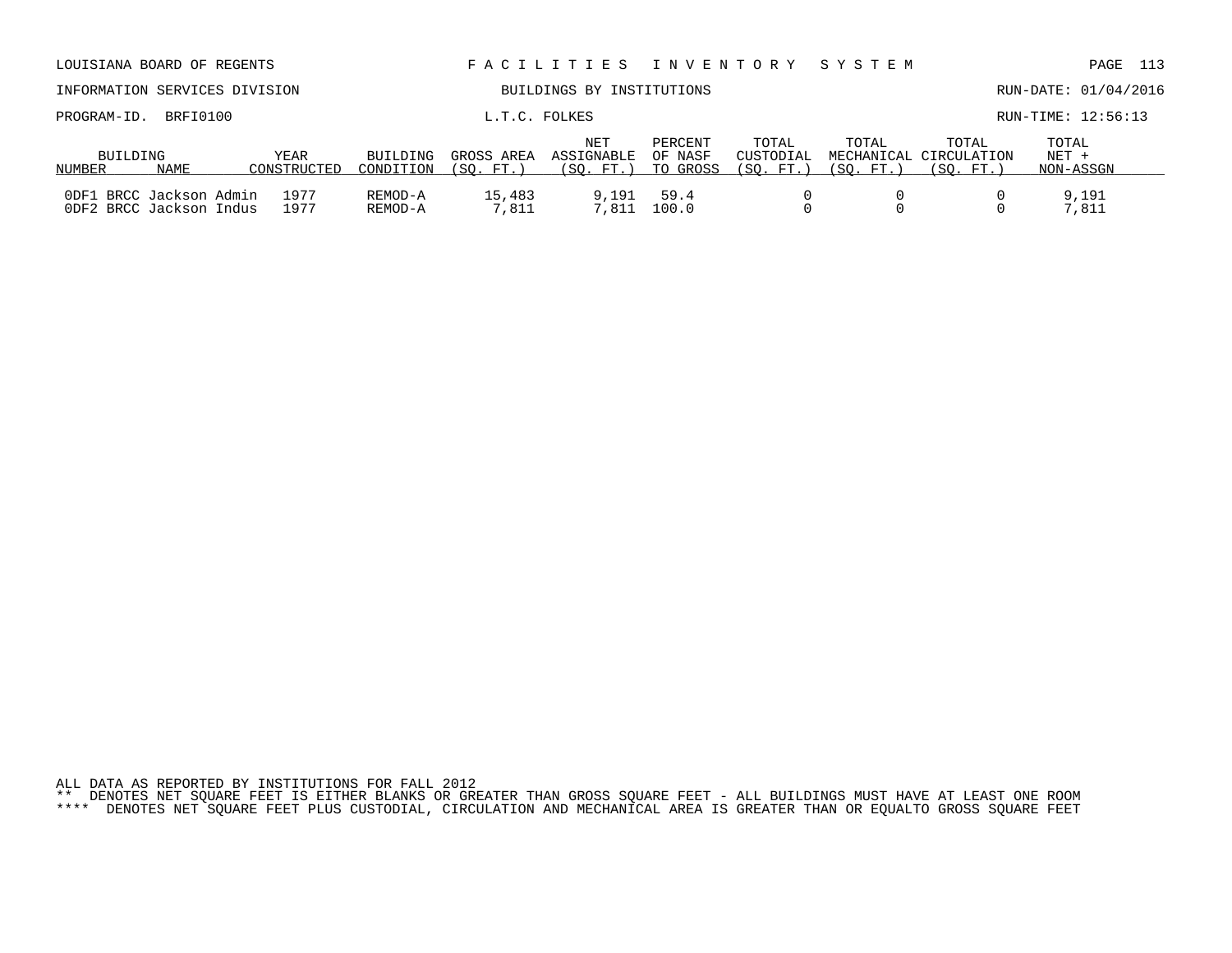PROGRAM-ID. BRFI0100 **EXAM-ID.** BRFI0100 **L.T.C. GULF AREA EXAMICLE AREA** RUN-TIME: 12:56:13

# INFORMATION SERVICES DIVISION BUILDINGS BY INSTITUTIONS CONTROLLED BUILDINGS BY ENSEMBLE RUN-DATE: 01/04/2016

| BUILDING<br>NAME<br>NUMBER | YEAR<br>CONSTRUCTED | BUILDING<br>CONDITION | GROSS AREA<br>(SO. FT.) | <b>NET</b><br>ASSIGNABLE<br>(SO. FT.) | PERCENT<br>OF NASF<br>TO GROSS | TOTAL<br>CUSTODIAL<br>(SO. FT.) | TOTAL<br>MECHANICAL<br>(SO. FT.) | TOTAL<br>CIRCULATION<br>'SO.<br>FT. | TOTAL<br>$NET +$<br>NON-ASSGN |  |
|----------------------------|---------------------|-----------------------|-------------------------|---------------------------------------|--------------------------------|---------------------------------|----------------------------------|-------------------------------------|-------------------------------|--|
| A000 Building A            | 1977                | ADEOUATE              | 28,090                  | 17,225                                | 61.3                           | 536                             | 1,786                            | 5,521                               | 25,068                        |  |
| B000 Building B            | 1952                | ADEOUATE              | 22,370                  | 20,274                                | 90.6                           | 20                              | 799                              | 859                                 | 21,952                        |  |
| C000 Building C            | 1977                | ADEOUATE              | 14,000                  | 10,840                                | 77.4                           | 399                             | 1,814                            |                                     | 13,053                        |  |
| D000 Building D            | 1978                | REMOD-C               | 3,840                   | 3,671                                 | 95.6                           |                                 | 60                               |                                     | 3,731                         |  |
| F000 Building F            | 1977                | ADEOUATE              | 1,922                   | 1,501                                 | 78.1                           |                                 | 149                              |                                     | 1,650                         |  |
| H000 Building H            | 1978                | ADEOUATE              | 832                     | 832                                   | 100.0                          |                                 |                                  |                                     | 832                           |  |
| 1000 Building I - Media    | 2001                | ADEOUATE              | 5,550                   | 3,865                                 | 69.6                           | 132                             | 404                              | 701                                 | 5,102                         |  |
| J000 Steel Canopy          | 1975                | REMOD-A               | 3,680                   | 3,680                                 | 100.0                          |                                 |                                  |                                     | 3,680                         |  |
| L000 Vat Dip Building      | 1977                | ADEOUATE              | 478                     | 324                                   | 67.8                           |                                 |                                  |                                     | 324                           |  |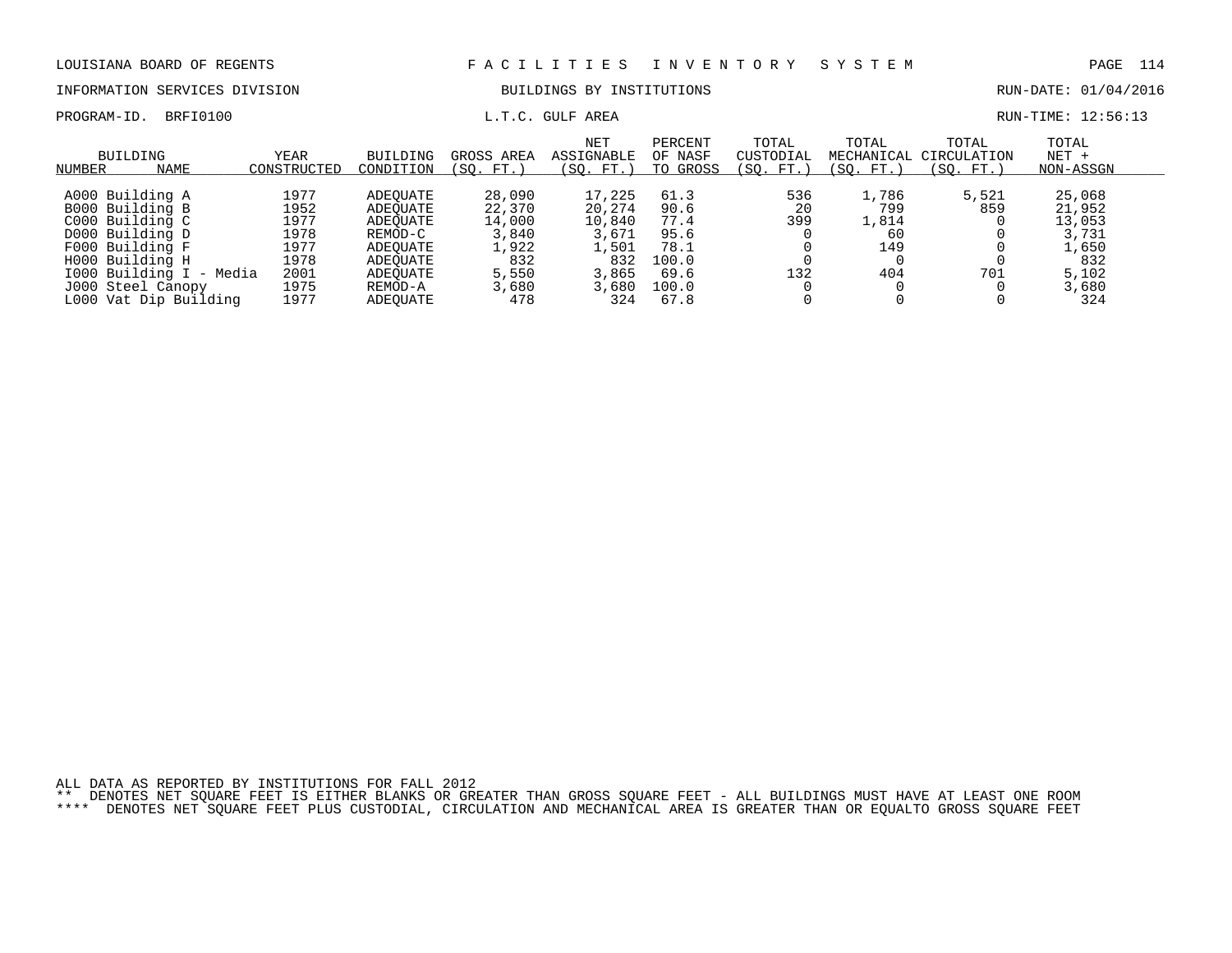| LOUISIANA BOARD OF REGENTS                                             |                      |                                  |                           | FACILITIES INVENTORY            |                                |                                 | SYSTEM             |                                              | 115<br>PAGE                   |
|------------------------------------------------------------------------|----------------------|----------------------------------|---------------------------|---------------------------------|--------------------------------|---------------------------------|--------------------|----------------------------------------------|-------------------------------|
| INFORMATION SERVICES DIVISION                                          |                      |                                  | BUILDINGS BY INSTITUTIONS |                                 |                                |                                 |                    | RUN-DATE: 01/04/2016                         |                               |
| BRFI0100<br>PROGRAM-ID.                                                |                      |                                  | L.T.C. HAMMOND AREA       |                                 |                                |                                 |                    |                                              | RUN-TIME: 12:56:13            |
| BUILDING<br>NAME<br>NUMBER                                             | YEAR<br>CONSTRUCTED  | BUILDING<br>CONDITION            | GROSS AREA<br>(SO. FT.)   | NET<br>ASSIGNABLE<br>(SO. FT. ) | PERCENT<br>OF NASF<br>TO GROSS | TOTAL<br>CUSTODIAL<br>(SO. FT.) | TOTAL<br>(SO. FT.) | TOTAL<br>MECHANICAL CIRCULATION<br>(SO. FT.) | TOTAL<br>$NET +$<br>NON-ASSGN |
| OLCA Main Building<br>OLI1 SLU North Campus<br>OLI2 St. Tammany Koop D | 1976<br>1961<br>1998 | ADEOUATE<br>ADEOUATE<br>ADEOUATE | 49,810<br>7,022<br>5,985  | 41,615<br>7,022<br>5,985        | 83.5<br>100.0<br>100.0         | 216                             | 3,018              | 4,961                                        | 49,810<br>7,022<br>5,985      |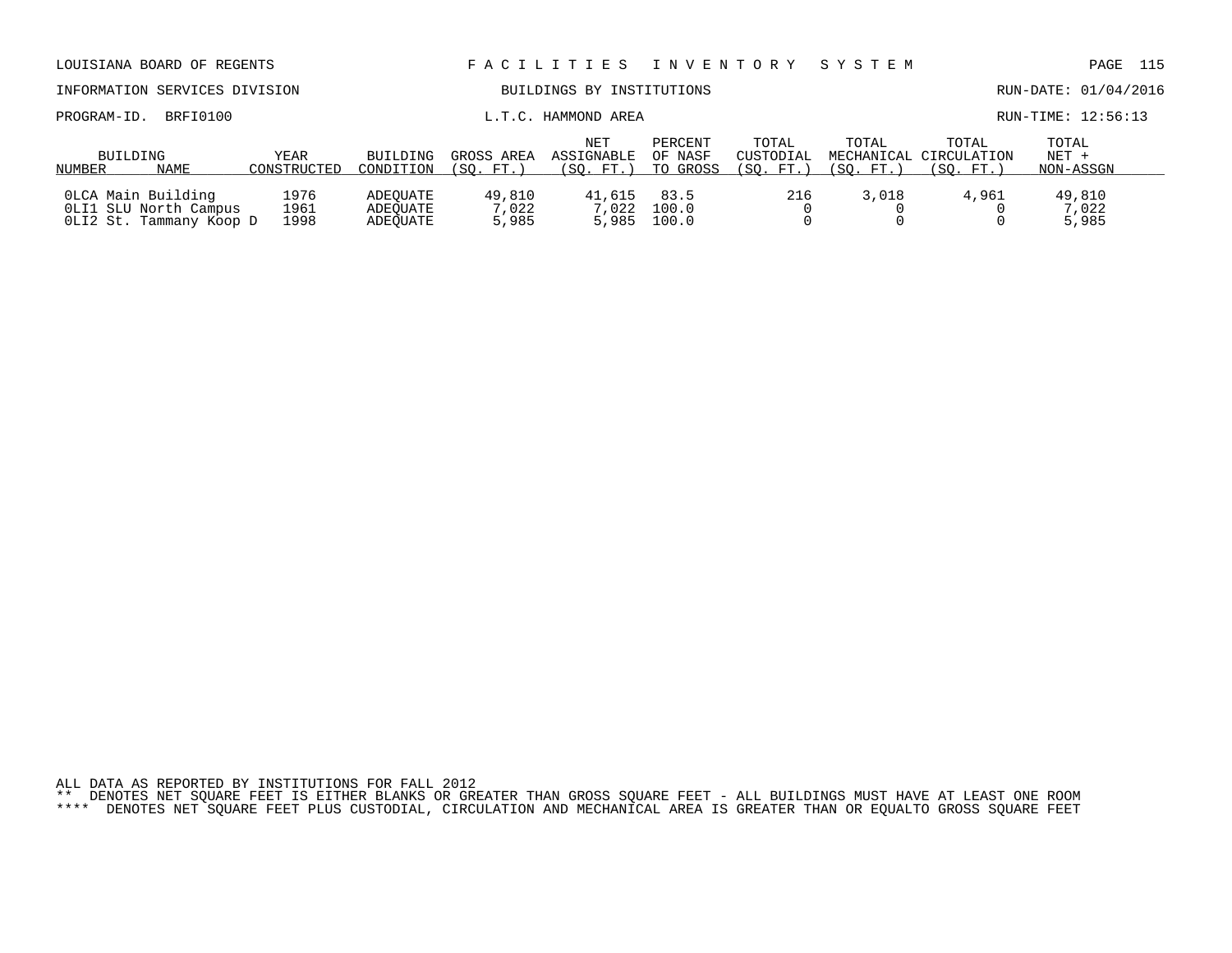| LOUISIANA BOARD OF REGENTS                         |      |                     |                       |                         | FACILITIES INVENTORY SYSTEM    |                                |                                |                    |                                              | 116<br>PAGE                   |
|----------------------------------------------------|------|---------------------|-----------------------|-------------------------|--------------------------------|--------------------------------|--------------------------------|--------------------|----------------------------------------------|-------------------------------|
| INFORMATION SERVICES DIVISION                      |      |                     |                       |                         | BUILDINGS BY INSTITUTIONS      |                                |                                |                    |                                              | RUN-DATE: 01/04/2016          |
| L.T.C. HUEY P. LONG<br>BRFI0100<br>PROGRAM-ID.     |      |                     |                       |                         |                                |                                |                                | RUN-TIME: 12:56:13 |                                              |                               |
| BUILDING<br>NUMBER                                 | NAME | YEAR<br>CONSTRUCTED | BUILDING<br>CONDITION | GROSS AREA<br>(SO. FT.) | NET<br>ASSIGNABLE<br>(SO, FT.) | PERCENT<br>OF NASF<br>TO GROSS | TOTAL<br>CUSTODIAL<br>(SO. FT. | TOTAL<br>(SO. FT.) | TOTAL<br>MECHANICAL CIRCULATION<br>(SO. FT.) | TOTAL<br>$NET +$<br>NON-ASSGN |
| EB00 CLTCC Huey P. Long<br>EE00 CLTCC Rod Brady Ca |      | 2012<br>1984        | ADEOUATE<br>REMOD-A   | 53,000<br>16,638        | 22,256<br>11,617               | 42.0<br>69.8                   |                                |                    |                                              | 22,256<br>11,617              |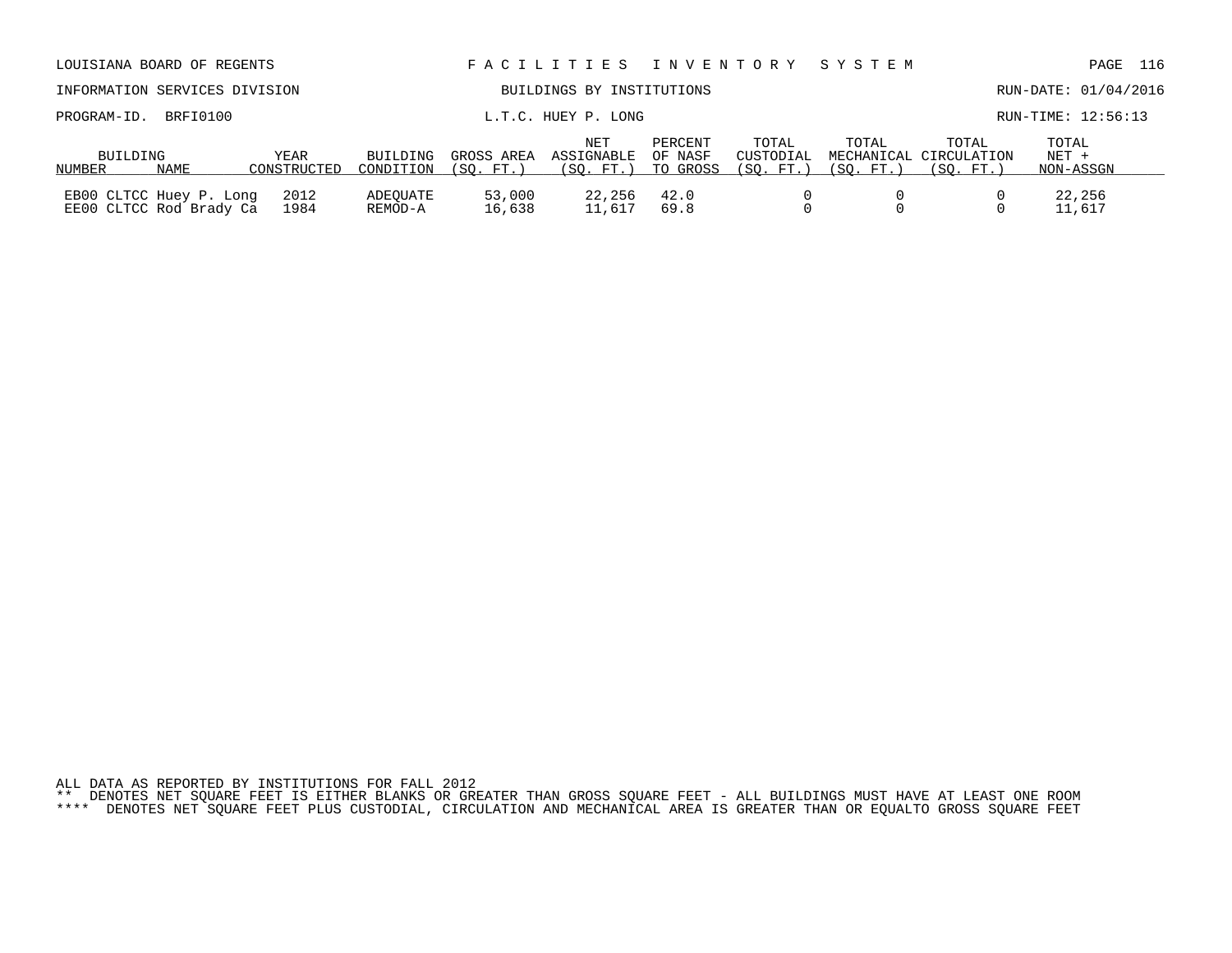| LOUISIANA BOARD OF REGENTS                                                                               |                              |                                              |                                  | FACILITIES                            | I N V E N T O R Y              |                                 | SYSTEM             |                                              | 117<br>PAGE                      |
|----------------------------------------------------------------------------------------------------------|------------------------------|----------------------------------------------|----------------------------------|---------------------------------------|--------------------------------|---------------------------------|--------------------|----------------------------------------------|----------------------------------|
| INFORMATION SERVICES DIVISION                                                                            |                              | BUILDINGS BY INSTITUTIONS                    |                                  |                                       |                                |                                 |                    |                                              | RUN-DATE: 01/04/2016             |
| BRFI0100<br>PROGRAM-ID.                                                                                  |                              |                                              |                                  | L.T.C. JUMONVILLE                     |                                |                                 |                    |                                              | RUN-TIME: 12:56:13               |
| <b>BUILDING</b><br><b>NAME</b><br>NUMBER                                                                 | YEAR<br>CONSTRUCTED          | <b>BUILDING</b><br>CONDITION                 | GROSS AREA<br>(SO. FT.)          | <b>NET</b><br>ASSIGNABLE<br>(SO. FT.) | PERCENT<br>OF NASF<br>TO GROSS | TOTAL<br>CUSTODIAL<br>(SO. FT.) | TOTAL<br>(SO. FT.) | TOTAL<br>MECHANICAL CIRCULATION<br>(SO. FT.) | TOTAL<br>$NET +$<br>NON-ASSGN    |
| DJU1 BRCC New Roads Cla<br>DJU2 BRCC New Roads Cos<br>DJU4 BRCC New Roads Wel<br>DJU5 BRCC New Roads Adm | 1976<br>1976<br>1976<br>1976 | ADEOUATE<br>ADEOUATE<br>ADEOUATE<br>ADEOUATE | 4,268<br>3,818<br>4,123<br>7.376 | 3,865<br>2,211<br>3,002<br>4,170      | 90.6<br>57.9<br>72.8<br>56.5   | $\Omega$                        |                    |                                              | 3,865<br>2,211<br>3,002<br>4,170 |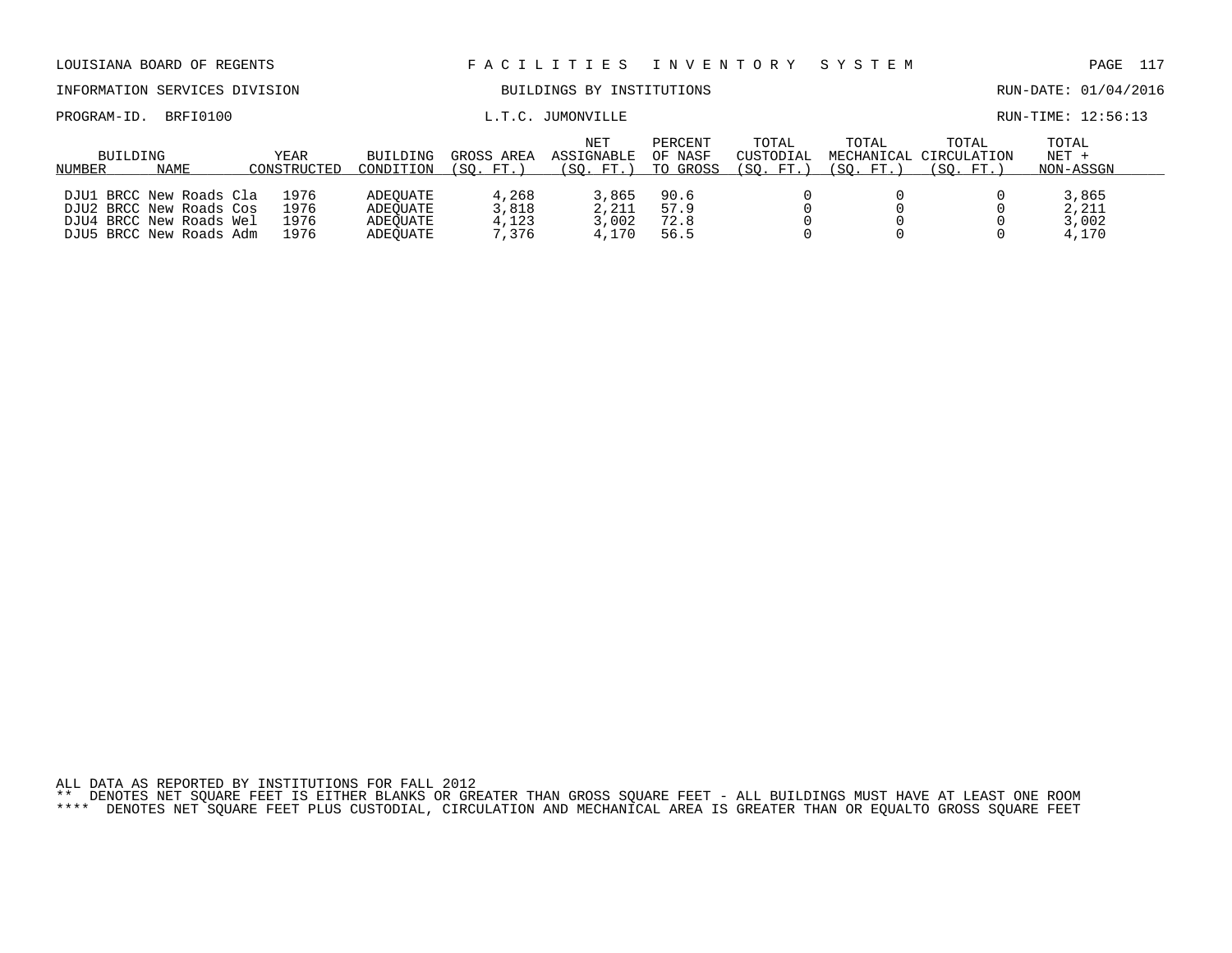INFORMATION SERVICES DIVISION BUILDINGS BY INSTITUTIONS AND RUN-DATE: 01/04/2016

PROGRAM-ID. BRFI0100 **EXAM-ID.** BRFI0100 **L.T.C. L.E. FLETCHER EXAM-TIME: 12:56:13** 

| BUILDING<br>NUMBER | NAME                    | YEAR<br>CONSTRUCTED | <b>BUILDING</b><br>CONDITION | GROSS AREA<br>(SO. FT.) | <b>NET</b><br>ASSIGNABLE<br>(SO. FT.) | PERCENT<br>OF NASF<br>TO GROSS | TOTAL<br>CUSTODIAL<br>(SO. FT.) | TOTAL<br>MECHANICAL<br>SO. FT.) | TOTAL<br>CIRCULATION<br>(SO. FT.) | TOTAL<br>$NET +$<br>NON-ASSGN |  |
|--------------------|-------------------------|---------------------|------------------------------|-------------------------|---------------------------------------|--------------------------------|---------------------------------|---------------------------------|-----------------------------------|-------------------------------|--|
|                    |                         |                     |                              |                         |                                       |                                |                                 |                                 |                                   |                               |  |
|                    | LAMA 331 Dickson Rd LAM | 1980                | ADEOUATE                     | 21,034                  | 15,871                                | 75.5                           |                                 | 1,267                           | 3,150                             | 20,288                        |  |
|                    | LAMB 331 Dickson Rd LAM | 1980                | ADEOUATE                     | 5,210                   | 4,033                                 | 77.4                           |                                 | 625                             |                                   | 4,658                         |  |
|                    | LAMC 331 Dickson Rd Tra | 2014                | ADEOUATE                     | 21,635                  | 13,742                                | 63.5                           | 40                              | 1,715                           | 4,038                             | 19,535                        |  |
|                    | LEAH 5396 Hwy 311 Allie | 1992                | ADEOUATE                     | 11,699                  | 6,269                                 | 53.6                           | 499                             | 809                             | 2,723                             | 10,300                        |  |
|                    | LEFA 310 St. Charles St | 1951                | ADEOUATE                     | 89,982                  | 54,221                                | 60.3                           | 2,089                           | 3,297                           | 13,919                            | 73,526                        |  |
|                    | LEFB 310 St. Charles St | 1975                | ADEOUATE                     | 2,762                   | 2,762                                 | 100.0                          |                                 |                                 |                                   | 2,762                         |  |
|                    | LEFC 310 St. Charles St | 2003                | ADEOUATE                     | 736                     | 736                                   | 100.0                          |                                 |                                 |                                   | 736                           |  |
|                    | LEFD 310 St. Charles St | 2006                | ADEOUATE                     | 1,472                   | 1,472                                 | 100.0                          |                                 |                                 |                                   | 1,472                         |  |
|                    | SCH1 1407 Hwy 311 Main  | 2012                | ADEOUATE                     | 99,420                  | 59,707                                | 60.1                           | 185                             | 5,580                           | 33,600                            | 99,072                        |  |
|                    | SCH2 224 Weatherford Dr | 2014                | ADEOUATE                     | 25,475                  | 14,320                                | 56.2                           | 92                              | 2,480                           | 4,938                             | 21,830                        |  |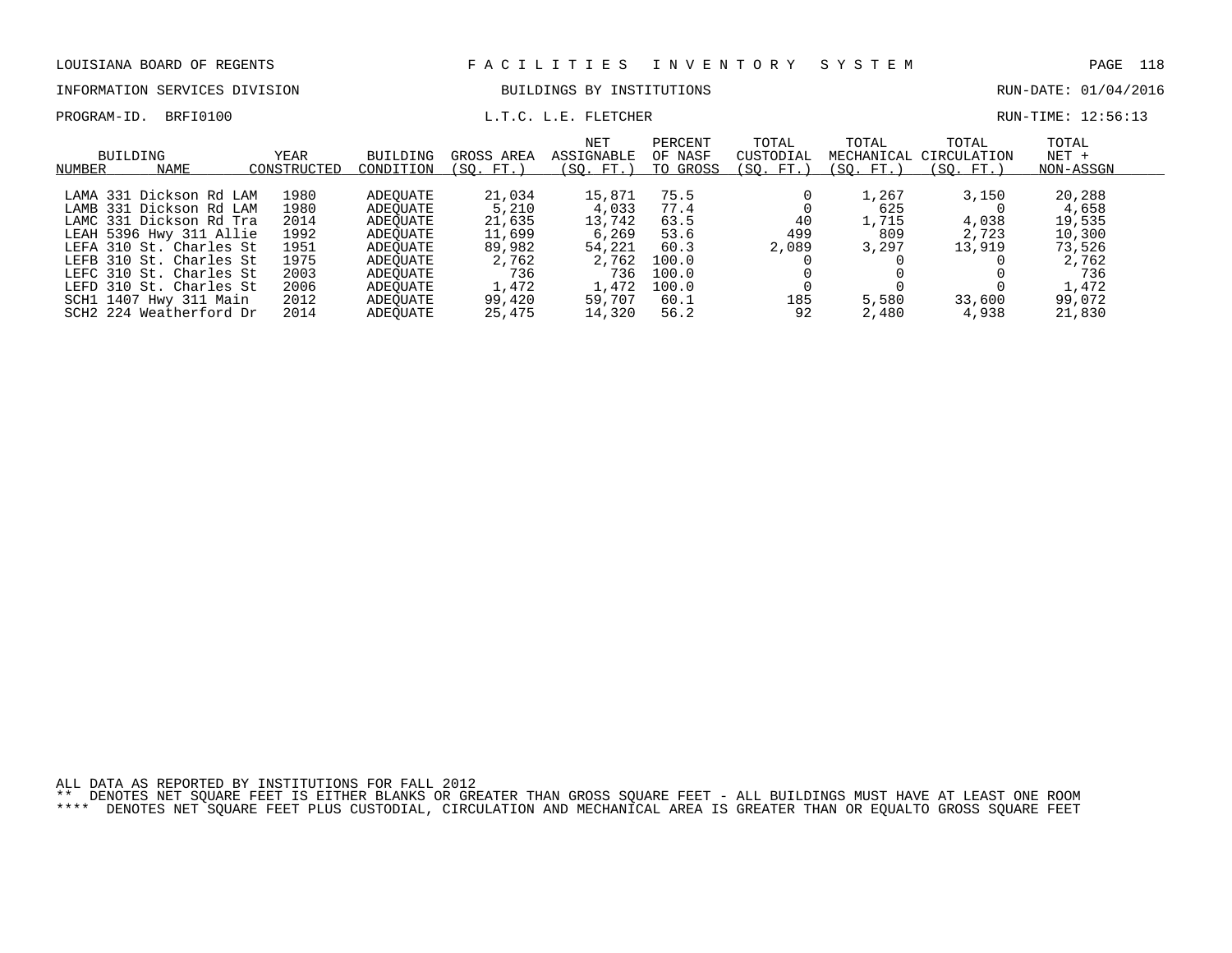PROGRAM-ID. BRFI0100 **EXAMIC LETTE** L.T.C. LAFAYETTE LETTE RUN-TIME: 12:56:13

# INFORMATION SERVICES DIVISION BUILDINGS BY INSTITUTIONS AND RUN-DATE: 01/04/2016

| NUMBER | BUILDING<br><b>NAME</b> | YEAR<br>CONSTRUCTED | BUILDING<br>CONDITION | GROSS AREA<br>(SO. FT.) | <b>NET</b><br>ASSIGNABLE<br>(SO. FT.) | PERCENT<br>OF NASF<br>TO GROSS | TOTAL<br>CUSTODIAL<br>(SO.<br>$FT.$ . | TOTAL<br>(SO. FT.) | TOTAL<br>MECHANICAL CIRCULATION<br>(SO. FT. | TOTAL<br>$NET +$<br>NON-ASSGN |  |
|--------|-------------------------|---------------------|-----------------------|-------------------------|---------------------------------------|--------------------------------|---------------------------------------|--------------------|---------------------------------------------|-------------------------------|--|
|        |                         |                     |                       |                         |                                       |                                |                                       |                    |                                             |                               |  |
|        | A000 Main Building      | 1978                | ADEOUATE              | 127,531                 | 100,513                               | 78.8                           | 1,710                                 | 1,432              | 12,708                                      | 116,363                       |  |
|        | B000 Storage Building   | 1978                | ADEOUATE              | 264                     | 264                                   | 100.0                          |                                       |                    |                                             | 264                           |  |
|        | D000 Power House        | 1984                | ADEOUATE              | 1,334                   |                                       | $.0**$                         |                                       | L.334              |                                             | 1,334                         |  |
|        | E000 Welding Storage    | 1984                | ADEOUATE              | 250                     | 250                                   | 100.0                          |                                       |                    |                                             | 250                           |  |
|        | F000 Auto Restoration S | 1984                | ADEOUATE              | 150                     | 150                                   | 100.0                          |                                       |                    |                                             | 150                           |  |
|        | G000 Aircraft Hanger    | 1980                | ADEOUATE              | 19,449                  | 19.036                                | 97.9                           |                                       |                    |                                             | 19.147                        |  |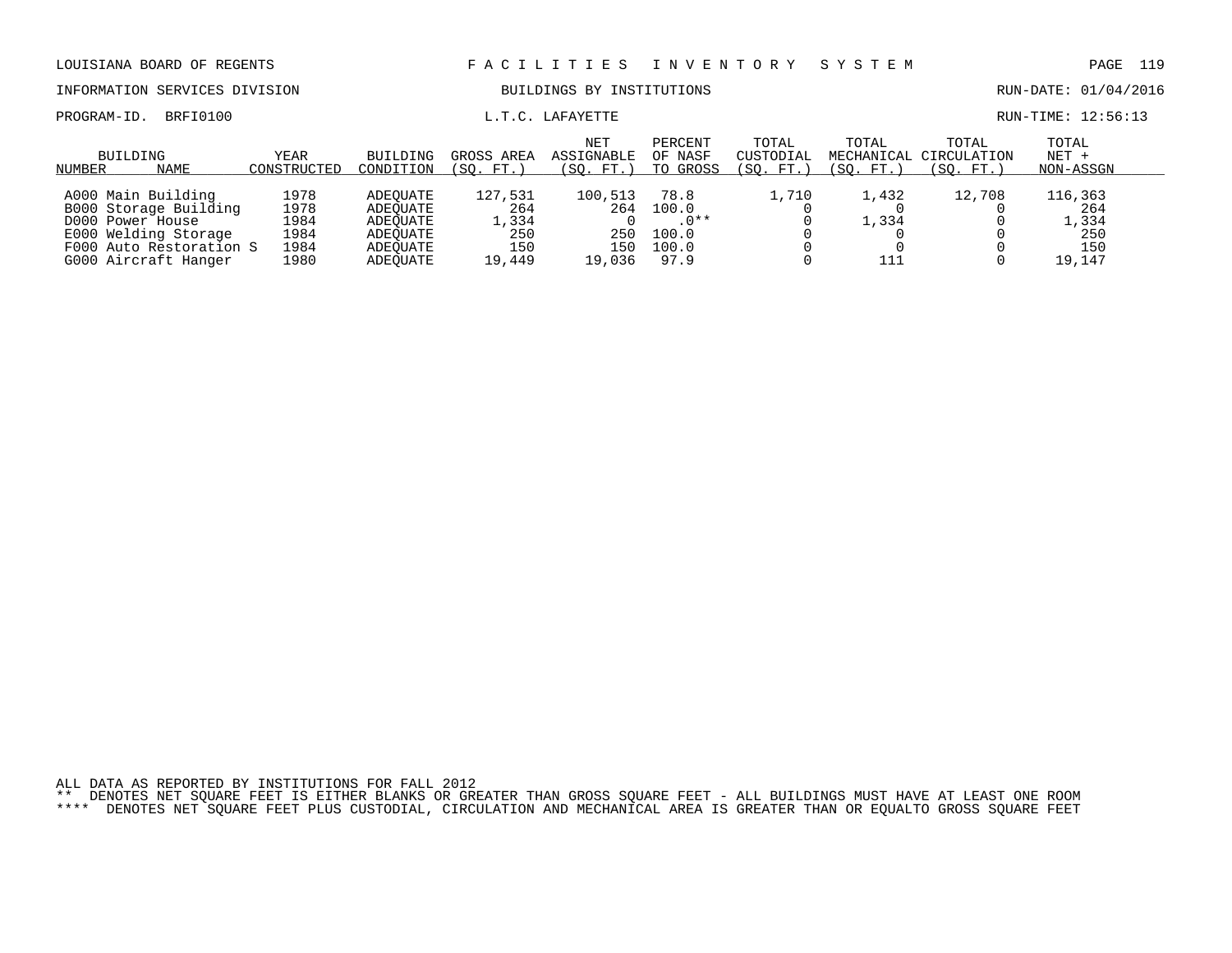INFORMATION SERVICES DIVISION BUILDINGS BY INSTITUTIONS AND RUN-DATE: 01/04/2016

PROGRAM-ID. BRFI0100 **EXAM-** L.T.C. LAFOURCHE L.T.C. LAFOURCHE RUN-TIME: 12:56:13

| BUILDING<br>NUMBER<br>NAME | YEAR<br>CONSTRUCTED | BUILDING<br>CONDITION | GROSS AREA<br>(SO. FT. | <b>NET</b><br>ASSIGNABLE<br>(SO. FT.) | PERCENT<br>OF NASF<br>TO GROSS | TOTAL<br>CUSTODIAL<br>(SO. FT. | TOTAL<br>(SO. FT.) | TOTAL<br>MECHANICAL CIRCULATION<br>(SO. FT.) | TOTAL<br>$NET +$<br>NON-ASSGN |  |
|----------------------------|---------------------|-----------------------|------------------------|---------------------------------------|--------------------------------|--------------------------------|--------------------|----------------------------------------------|-------------------------------|--|
|                            |                     |                       |                        |                                       |                                |                                |                    |                                              |                               |  |
| A000 Lafourche Campus M    | 1978                | ADEOUATE              | 29,500                 | 24,397                                | 82.7                           | 242                            | 419                |                                              | 25,058                        |  |
| A100 Galliano Extension    | 1978                | ADEOUATE              | 23,206                 | 21,225                                | 91.5                           | 112                            | 312                |                                              | 21,649                        |  |
| B000 Lafourche Campus S    | 1978                | ADEOUATE              | 2,160                  | 2,160                                 | 100.0                          |                                |                    |                                              | 2,160                         |  |
| C000 Lafourche Campus P    | 1978                | ADEOUATE              | 200                    | 200                                   | 100.0                          |                                |                    |                                              | 200                           |  |
| D000 Lafourche Campus S    | 1978                | ADEOUATE              | 200                    |                                       | $.0**$                         | 200                            |                    |                                              | 200                           |  |
| NOOO Lafourche Campus E    | 2009                | ADEOUATE              | 3,992                  | 3,488                                 | 87.4                           |                                |                    |                                              | 3,488                         |  |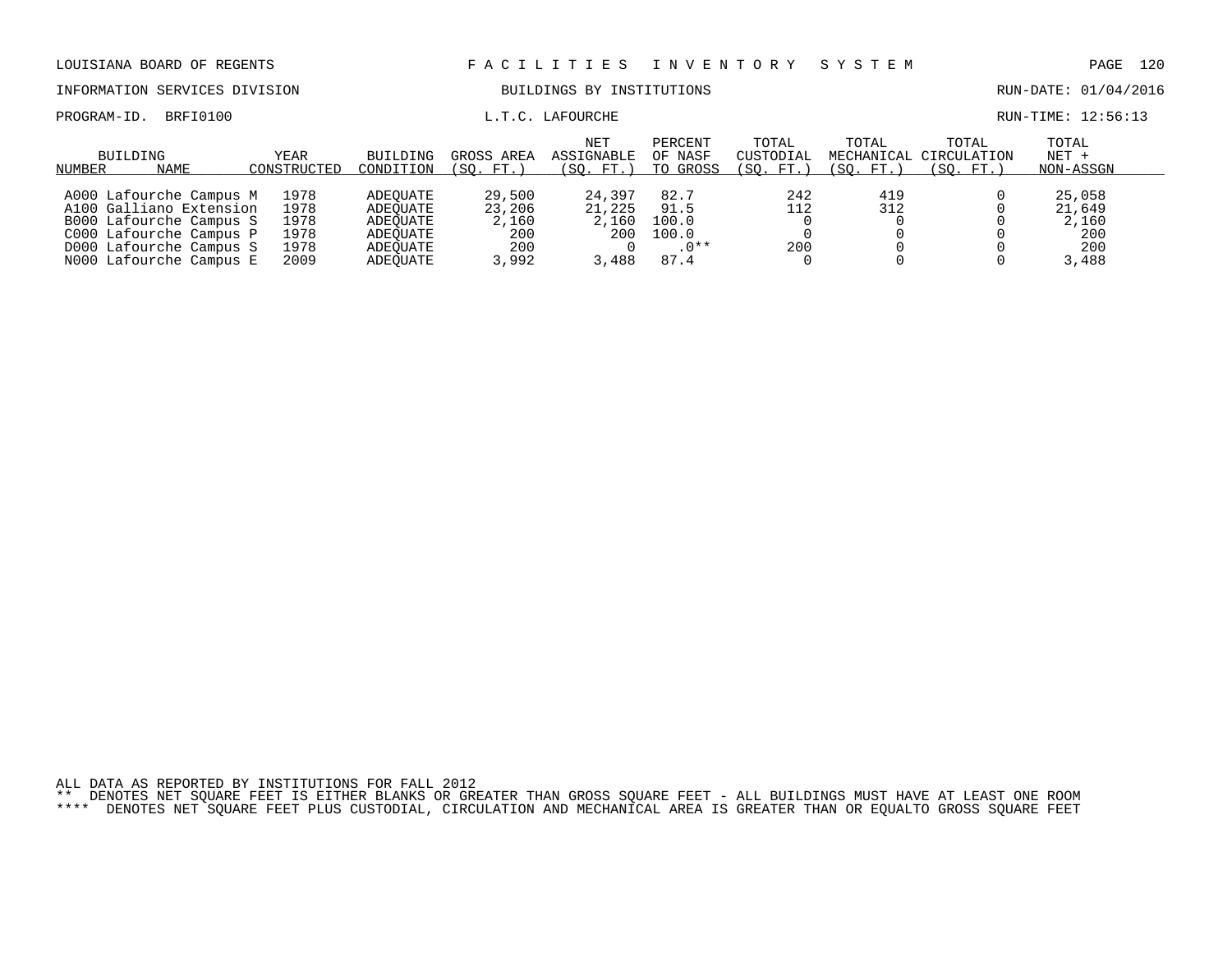| LOUISIANA BOARD OF REGENTS                                                    |                      |                               |                          | FACILITIES                            | I N V E N T O R Y              |                                 | SYSTEM             |                                                             | 121<br>PAGE                   |
|-------------------------------------------------------------------------------|----------------------|-------------------------------|--------------------------|---------------------------------------|--------------------------------|---------------------------------|--------------------|-------------------------------------------------------------|-------------------------------|
| INFORMATION SERVICES DIVISION                                                 |                      |                               |                          | BUILDINGS BY INSTITUTIONS             |                                |                                 |                    |                                                             | RUN-DATE: 01/04/2016          |
| BRFI0100<br>PROGRAM-ID.                                                       |                      |                               |                          | L.T.C. LAMAR SALTER                   |                                |                                 |                    |                                                             | RUN-TIME: 12:56:13            |
| BUILDING<br>NAME<br>NUMBER                                                    | YEAR<br>CONSTRUCTED  | BUILDING<br>CONDITION         | GROSS AREA<br>(SO. FT.)  | <b>NET</b><br>ASSIGNABLE<br>(SO. FT.) | PERCENT<br>OF NASF<br>TO GROSS | TOTAL<br>CUSTODIAL<br>(SO. FT.) | TOTAL<br>(SO. FT.) | TOTAL<br>MECHANICAL CIRCULATION<br>$^{\prime}$ SO .<br>FT.` | TOTAL<br>$NET +$<br>NON-ASSGN |
| 000A MANUAL ARTS/ADMINI<br>000B OUTDOOR POWER EOUI<br>000C EARLY CHILDHOOD ED | 1976<br>1981<br>1985 | REMOD-A<br>REMOD-B<br>REMOD-A | 39,736<br>5,920<br>7,200 | 31,643<br>5,920<br>6,359              | 79.6<br>100.0<br>88.3          | 20                              | 1,624<br>288       | 1,385<br>152                                                | 34,652<br>5,920<br>6,819      |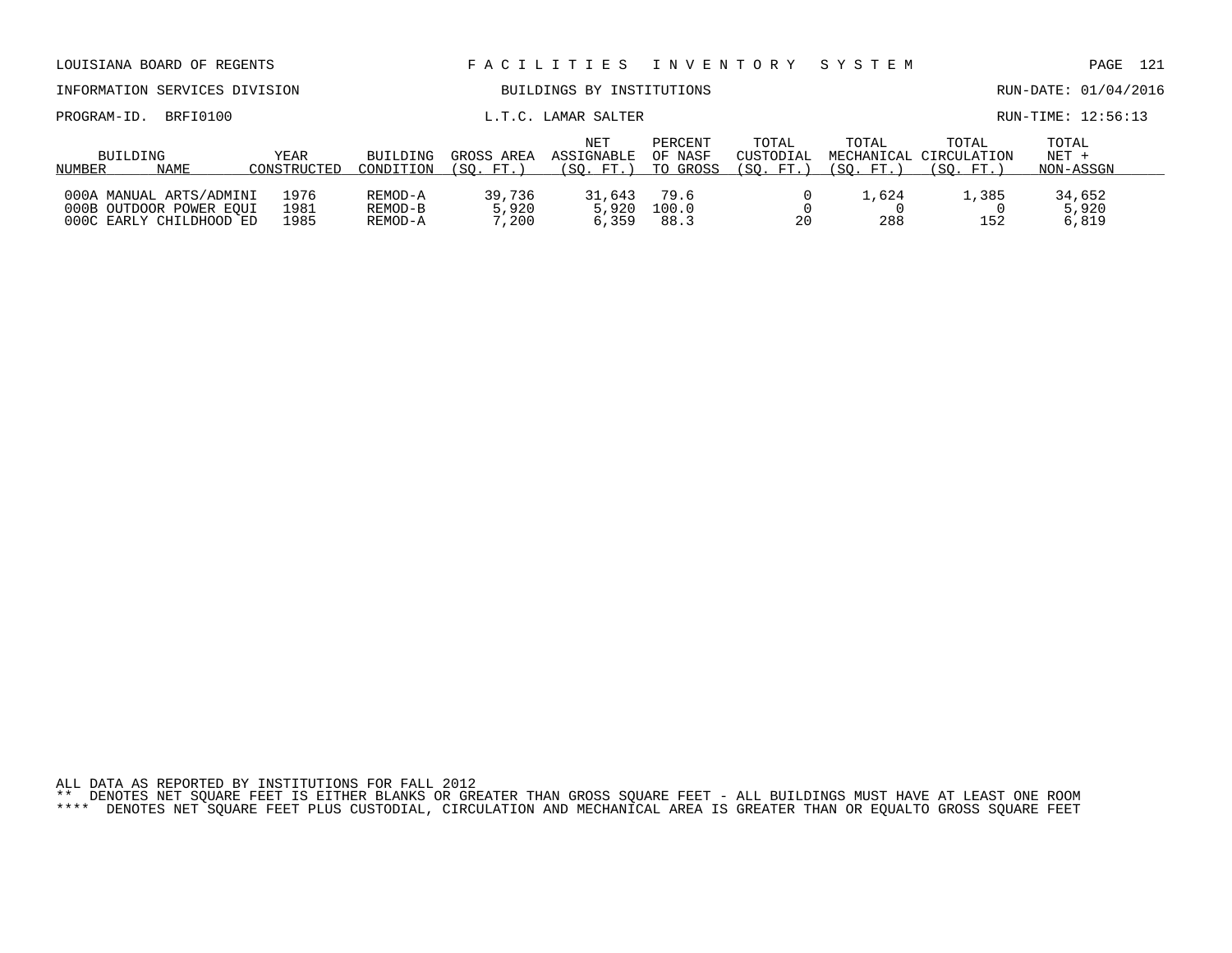| INFORMATION SERVICES DIVISION                 |                     |                       |                         | BUILDINGS BY INSTITUTIONS      |                                |                                 |                    |                                              | RUN-DATE: 01/04/2016          |
|-----------------------------------------------|---------------------|-----------------------|-------------------------|--------------------------------|--------------------------------|---------------------------------|--------------------|----------------------------------------------|-------------------------------|
| PROGRAM-ID.                                   | BRFI0100            |                       |                         | L.T.C. MANSFIELD               |                                |                                 |                    |                                              | RUN-TIME: 12:56:13            |
| BUILDING<br>NAME<br>NUMBER                    | YEAR<br>CONSTRUCTED | BUILDING<br>CONDITION | GROSS AREA<br>(SO. FT.) | NET<br>ASSIGNABLE<br>(SO. FT.) | PERCENT<br>OF NASF<br>TO GROSS | TOTAL<br>CUSTODIAL<br>(SO. FT.) | TOTAL<br>(SO. FT.) | TOTAL<br>MECHANICAL CIRCULATION<br>(SO. FT.) | TOTAL<br>$NET +$<br>NON-ASSGN |
| OMAA MAIN BUILDING<br>OMAB HEALTH OCCUPATIONS | 1976<br>1996        | ADEOUATE<br>ADEOUATE  | 19,368<br>1,568         | 15,601<br>1,568                | 80.6<br>100.0                  | 176                             | 928                | 1,776                                        | 18,481<br>1,568               |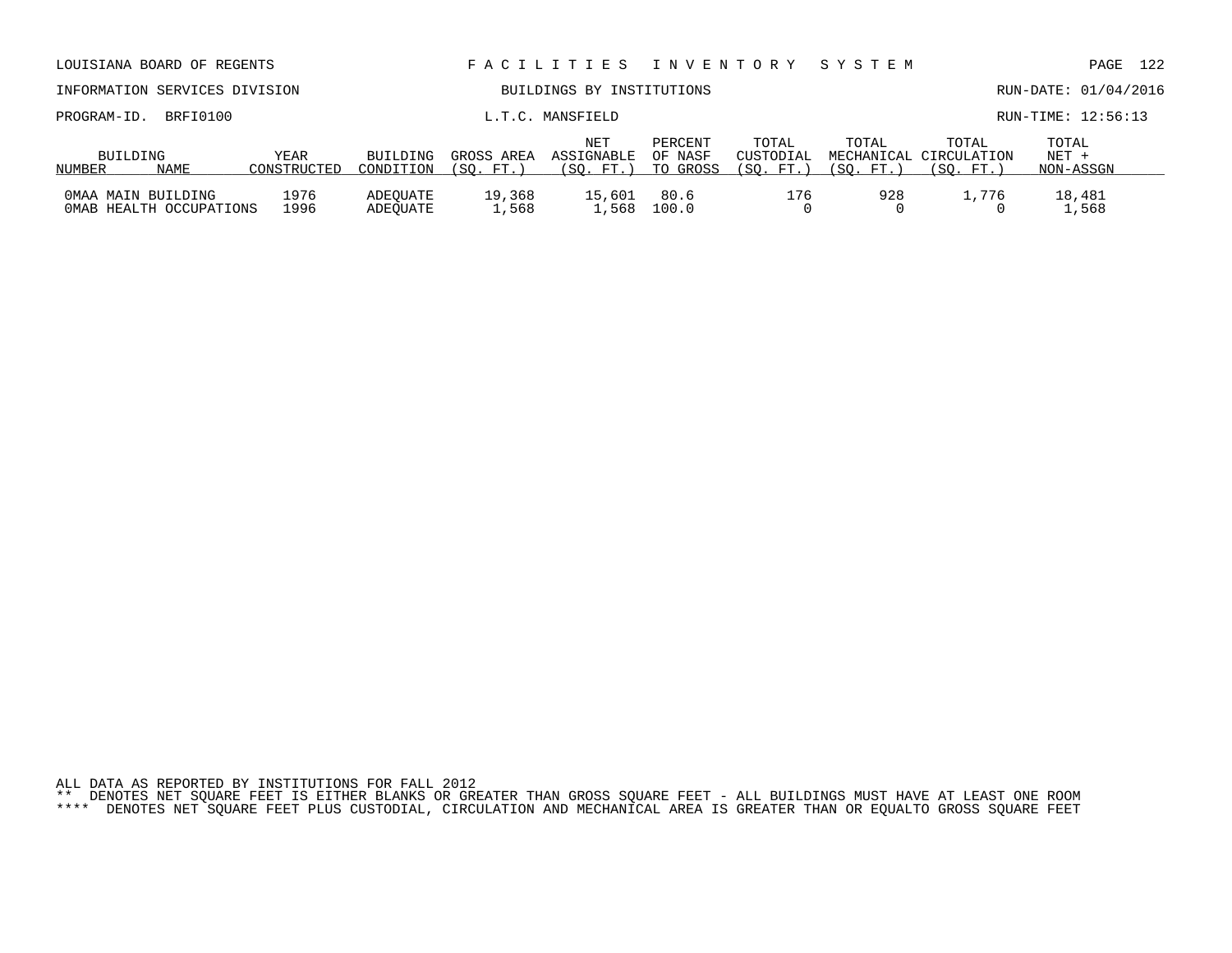| LOUISIANA BOARD OF REGENTS                                                                               |                              |                                              |                                      | FACILITIES                     | I N V E N T O R Y              |                                | SYSTEM                           |                                         | 123<br>PAGE                   |
|----------------------------------------------------------------------------------------------------------|------------------------------|----------------------------------------------|--------------------------------------|--------------------------------|--------------------------------|--------------------------------|----------------------------------|-----------------------------------------|-------------------------------|
| INFORMATION SERVICES DIVISION                                                                            |                              |                                              |                                      | BUILDINGS BY INSTITUTIONS      |                                |                                |                                  |                                         | RUN-DATE: 01/04/2016          |
| BRFI0100<br>PROGRAM-ID.                                                                                  |                              |                                              |                                      | L.T.C. NATCHITOCHES            |                                |                                |                                  |                                         | RUN-TIME: 12:56:13            |
| BUILDING<br>NAME<br>NUMBER                                                                               | <b>YEAR</b><br>CONSTRUCTED   | BUILDING<br>CONDITION                        | GROSS AREA<br>(SO. FT. )             | NET<br>ASSIGNABLE<br>(SO. FT.) | PERCENT<br>OF NASF<br>TO GROSS | TOTAL<br>CUSTODIAL<br>(SO. FT. | TOTAL<br>MECHANICAL<br>(SO. FT.) | TOTAL<br>CIRCULATION<br>$FT.$ )<br>(SO. | TOTAL<br>$NET +$<br>NON-ASSGN |
| MB0A Natchitoches Build<br>MB0B Natchitoches Build<br>MBOC Natchitoches Build<br>MBOE Natchitoches Build | 1978<br>1978<br>1978<br>2006 | ADEOUATE<br>ADEOUATE<br>ADEOUATE<br>ADEOUATE | 612,450<br>12,500<br>67,270<br>5,120 | 48,879<br>1,250<br>6,922       | 8.0<br>10.0<br>10.3<br>$.0**$  | 62                             |                                  | 5,930                                   | 54,871<br>1,250<br>6,922      |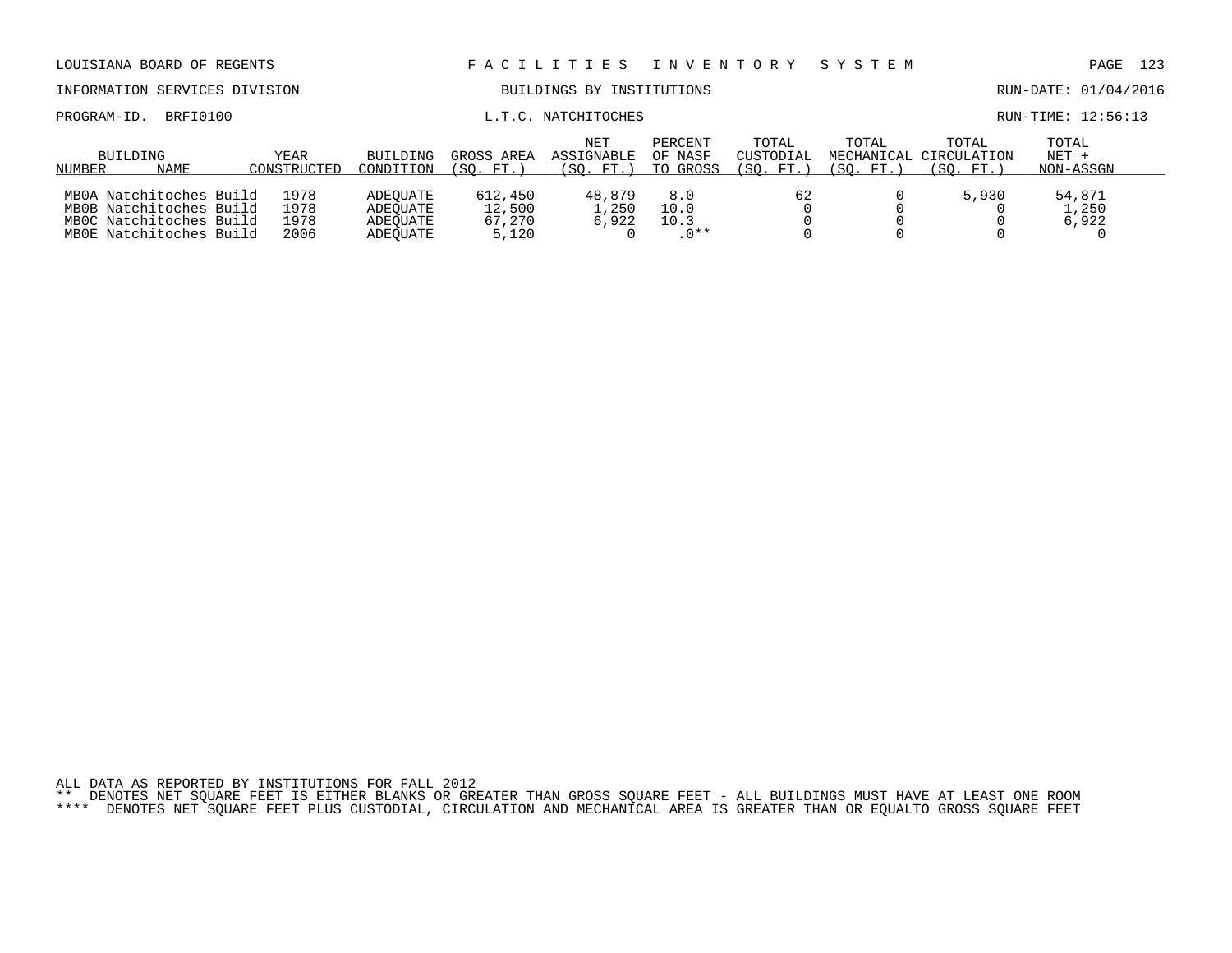| LOUISIANA BOARD OF REGENTS                                                                               |                              |                                              |                                    | FACILITIES                        | I N V E N T O R Y              |                                 | SYSTEM             |                                              | 124<br>PAGE                       |  |
|----------------------------------------------------------------------------------------------------------|------------------------------|----------------------------------------------|------------------------------------|-----------------------------------|--------------------------------|---------------------------------|--------------------|----------------------------------------------|-----------------------------------|--|
| INFORMATION SERVICES DIVISION                                                                            |                              |                                              |                                    | BUILDINGS BY INSTITUTIONS         |                                |                                 |                    |                                              | RUN-DATE: 01/04/2016              |  |
| PROGRAM-ID.<br>BRFI0100                                                                                  |                              |                                              |                                    | L.T.C. NORTHEAST                  |                                |                                 |                    |                                              | RUN-TIME: 12:56:13                |  |
| BUILDING<br>NAME<br>NUMBER                                                                               | YEAR<br>CONSTRUCTED          | <b>BUILDING</b><br>CONDITION                 | GROSS AREA<br>(SO. FT.)            | NET<br>ASSIGNABLE<br>(SO. FT.)    | PERCENT<br>OF NASF<br>TO GROSS | TOTAL<br>CUSTODIAL<br>(SO. FT.) | TOTAL<br>(SO. FT.) | TOTAL<br>MECHANICAL CIRCULATION<br>(SO. FT.) | TOTAL<br>$NET +$<br>NON-ASSGN     |  |
| 0057 BUSINESS, WELDING,<br>0058 ADMISSIONS, TESTIN<br>0059 STUDENT LOUNGE, MA<br>0060 ADMINISTRATION, LP | 1952<br>1952<br>1975<br>1975 | ADEOUATE<br>ADEOUATE<br>ADEOUATE<br>ADEOUATE | 12,647<br>1,672<br>4,800<br>11,088 | 10,551<br>1,672<br>4,629<br>8,843 | 83.4<br>100.0<br>96.4<br>79.8  |                                 |                    |                                              | 10,551<br>1,672<br>4,629<br>8,843 |  |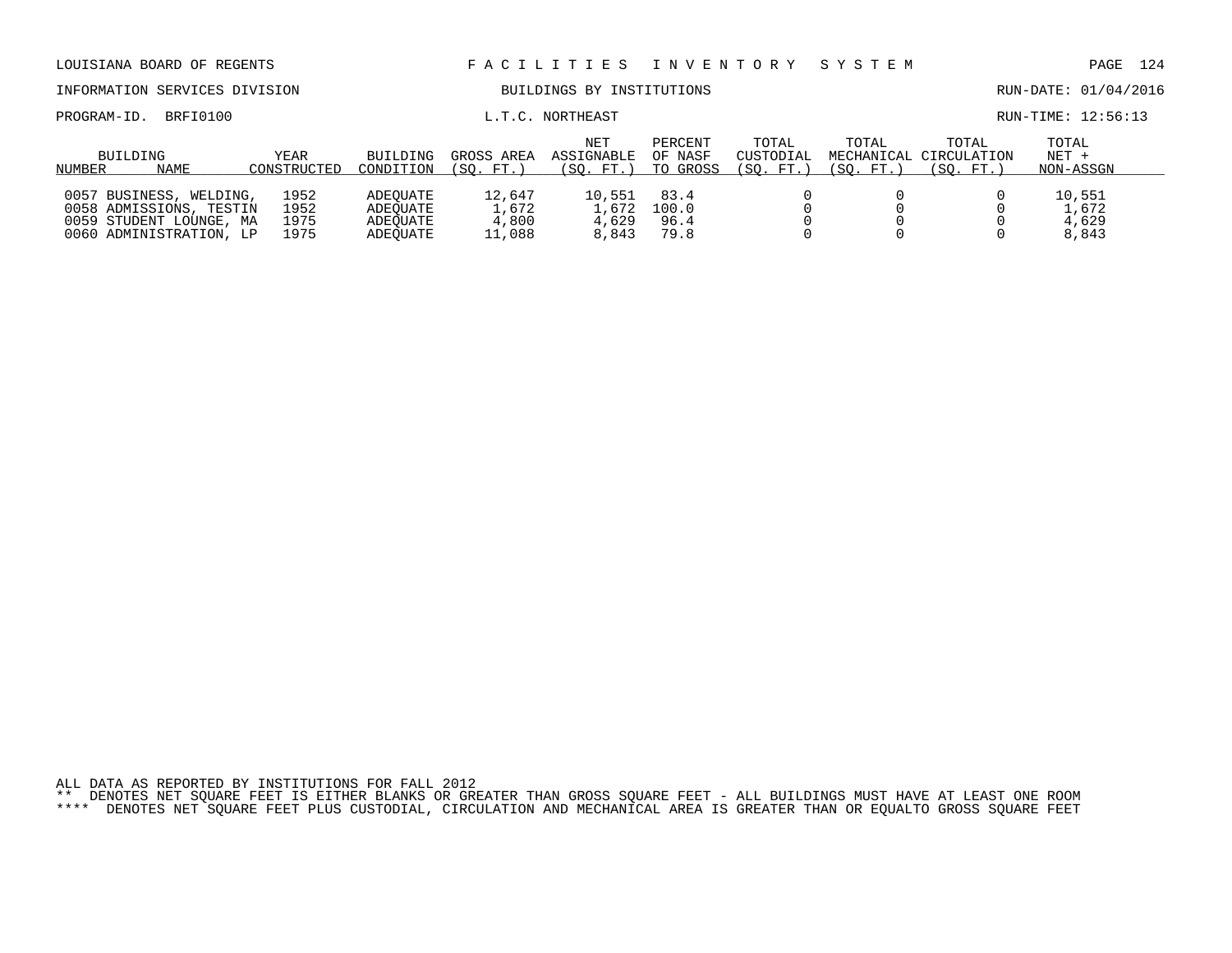|  |  |  | ALL DATA AS REPORTED BY INSTITUTIONS FOR FALL 2012 |                                                                                                                           |  |  |  |  |  |  |  |
|--|--|--|----------------------------------------------------|---------------------------------------------------------------------------------------------------------------------------|--|--|--|--|--|--|--|
|  |  |  |                                                    | ** DENOTES NET SOUARE FEET IS EITHER BLANKS OR GREATER THAN GROSS SOUARE FEET - ALL BUILDINGS MUST HAVE AT LEAST ONE ROOM |  |  |  |  |  |  |  |
|  |  |  |                                                    | **** DENOTES NET SQUARE FEET PLUS CUSTODIAL, CIRCULATION AND MECHANICAL AREA IS GREATER THAN OR EQUALTO GROSS SQUARE FEET |  |  |  |  |  |  |  |

| INFORMATION SERVICES DIVISION |      |             |           |            | BUILDINGS BY INSTITUTIONS |          |                    |           |                                 | RUN-DATE: 01/04/2016 |  |
|-------------------------------|------|-------------|-----------|------------|---------------------------|----------|--------------------|-----------|---------------------------------|----------------------|--|
| PROGRAM-ID. BRFI0100          |      |             |           |            | L.T.C. NORTHWEST          |          |                    |           |                                 | RUN-TIME: 12:56:13   |  |
| BUILDING                      |      | YEAR        | BUILDING  | GROSS AREA | NET<br>ASSIGNABLE OF NASF | PERCENT  | TOTAL<br>CUSTODIAL | TOTAL     | TOTAL<br>MECHANICAL CIRCULATION | TOTAL<br>NET +       |  |
| NUMBER                        | NAME | CONSTRUCTED | CONDITION | (SO. FT.   | (SO. FT. )                | TO GROSS | (SO. FT. )         | (SO. FT.) | (SO. FT.                        | NON-ASSGN            |  |

0MCS Minden Admin Build 2013 ADEQUATE 48,835 27,638 56.6 348 4,594 9,618 42,198 0MCT Minden Technical B 2013 ADEQUATE 53,109 29,790 56.1 210 1,344 2,487 33,831

LOUISIANA BOARD OF REGENTS F A C I L I T I E S I N V E N T O R Y S Y S T E M PAGE 125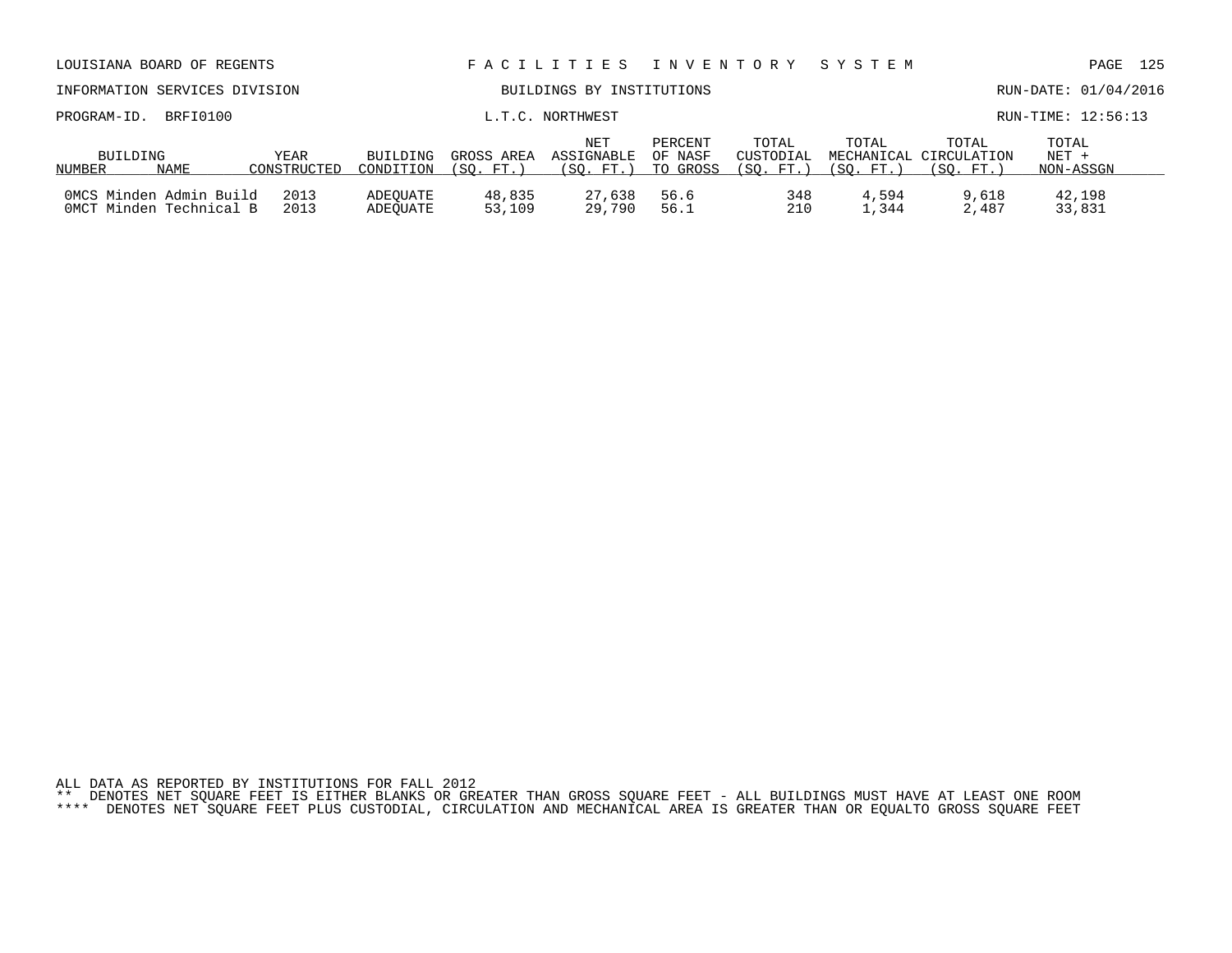# INFORMATION SERVICES DIVISION BUILDINGS BY INSTITUTIONS CONTROLLED BUILDINGS BY ENSEMBLE RUN-DATE: 01/04/2016

PROGRAM-ID. BRFI0100 COMERCIAL L.T.C. OAKDALE L.T.C. OAKDALE RUN-TIME: 12:56:13

| BUILDING<br><b>NAME</b><br>NUMBER | YEAR<br>CONSTRUCTED | <b>BUILDING</b><br>CONDITION | GROSS AREA<br>(SO. FT.) | <b>NET</b><br><b>ASSIGNABLE</b><br>SO.<br>FT.) | PERCENT<br>OF NASF<br>GROSS<br>TO | TOTAL<br>CUSTODIAL<br>SO.<br>FT. | TOTAL<br>MECHANICAL<br>SO.<br>FT. | TOTAL<br>CIRCULATION<br>SO.<br>FT. | TOTAL<br>$NET +$<br>NON-ASSGN |
|-----------------------------------|---------------------|------------------------------|-------------------------|------------------------------------------------|-----------------------------------|----------------------------------|-----------------------------------|------------------------------------|-------------------------------|
| A000 MAIN BUILDING                | 1977                | ADEOUATE                     | 21,333                  | 16,523                                         | 77.5                              | 72                               | 515                               | 120                                | 17,230                        |
| <b>B000 AUTOMOTIVE SHOP</b>       | 1981                | ADEOUATE                     | 4,000                   | 3,988                                          | 99.7                              |                                  |                                   |                                    | 3,988                         |
| C000<br>WELDING/OUTSIDE MA        | 1977                | ADEOUATE                     | 1,209                   | 600                                            | 49.6                              | 600                              |                                   |                                    | 1,200                         |
| D000<br>CARPENTRY SHED            | 1978                | ADEOUATE                     | 600                     | 600                                            | 100.0                             |                                  |                                   |                                    | 600                           |
| E000 FORESTRY SHED                | 1979                | ADEOUATE                     | 1,120                   | 1,120                                          | 100.0                             |                                  |                                   |                                    | 1,120                         |
| F000 MAINTENANCE STORAG           | 1980                | ADEOUATE                     | 100                     | L O O                                          | 100.0                             |                                  |                                   |                                    | 100                           |
| G000<br>FORESTRY TOOL SHED        | 1979                | ADEOUATE                     | 117                     | 96                                             | 82.1                              |                                  |                                   |                                    | 96                            |
| MECHANICS STORAGE<br>H000         | 1990                | ADEOUATE                     | 175                     | 175                                            | 100.0                             |                                  |                                   |                                    | 175                           |
| I000<br>WHITE STORAGE BUIL        | 1987                | ADEOUATE                     | 512                     | 480                                            | 93.8                              |                                  |                                   |                                    | 480                           |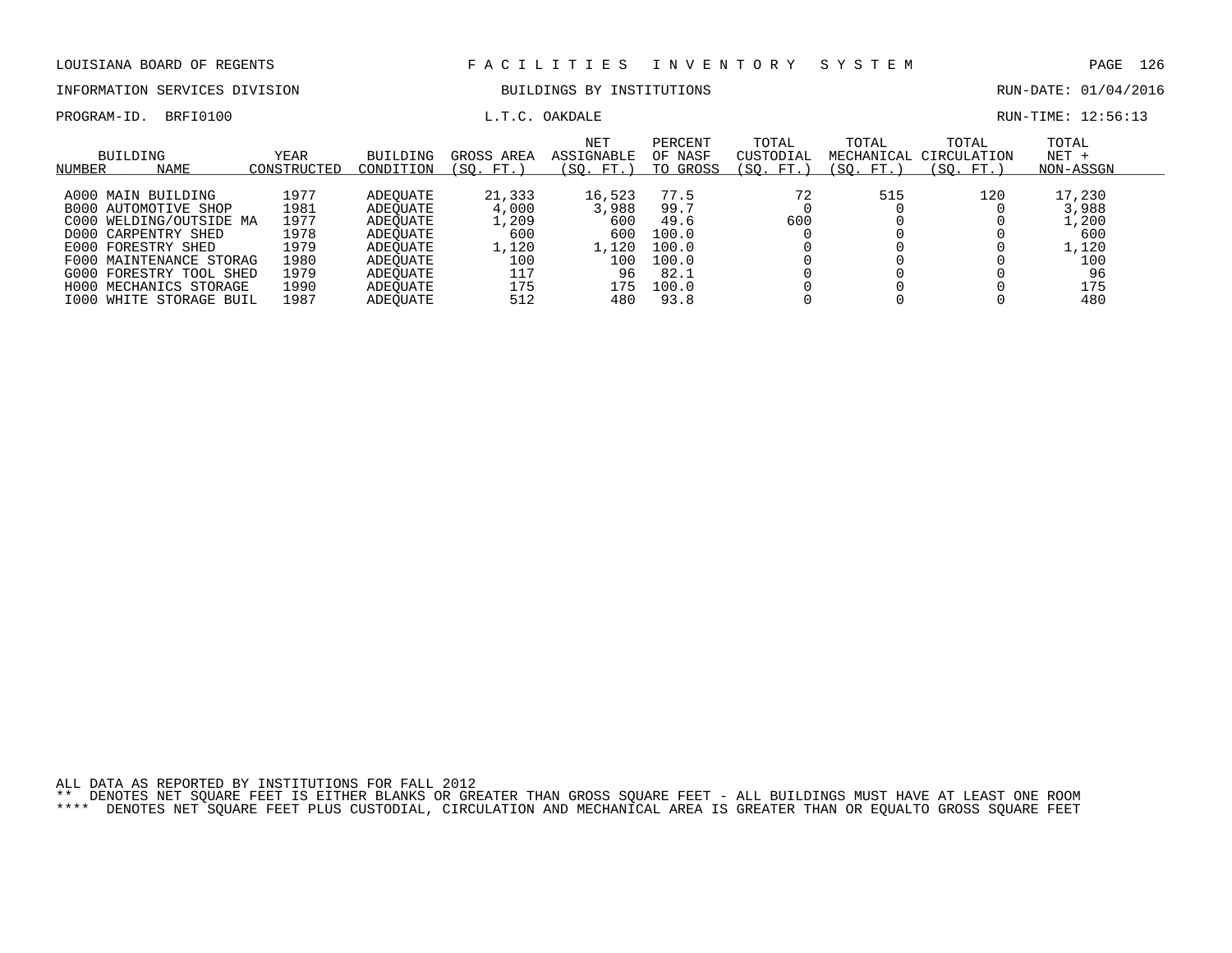## INFORMATION SERVICES DIVISION BUILDINGS BY INSTITUTIONS AND RUN-DATE: 01/04/2016

## PROGRAM-ID. BRFI0100 **RUN-TIME:** 12:56:13

| <b>BUILDING</b><br>NAME<br>NUMBER | YEAR<br>CONSTRUCTED | BUILDING<br>CONDITION | GROSS AREA<br>(SO. FT.) | <b>NET</b><br><b>ASSIGNABLE</b><br>(SO. FT.) | PERCENT<br>OF NASF<br>TO GROSS | TOTAL<br>CUSTODIAL<br>(SO. FT.) | TOTAL<br>MECHANICAL<br>(SO. FT.) | TOTAL<br>CIRCULATION<br>(SO. FT.) | TOTAL<br>$NET +$<br>NON-ASSGN |
|-----------------------------------|---------------------|-----------------------|-------------------------|----------------------------------------------|--------------------------------|---------------------------------|----------------------------------|-----------------------------------|-------------------------------|
| A000 Reserve Campus Bld           | 1978                | ADEOUATE              | 409,700                 | 9,816                                        | 2.4                            | 50                              | 3,037                            |                                   | 12,903                        |
| B000 Reserve Campus Bld           | 1979                | ADEOUATE              | 993,000                 | 1,464                                        |                                |                                 | 64                               | 931                               | 2,459                         |
| C000 Reserve Campus Bld           | 1978                | ADEOUATE              | 498,000                 | 21,312                                       | . T<br>4.3                     | 490                             | 251                              | 1,714                             | 23,767                        |
| D000 Reserve Campus Bld           | 1984                | ADEOUATE              | 450,000                 | 12,791                                       | 2.8                            | 103                             | 228                              | 418                               | 13,540                        |
| D200 River Parishes Cap           | 1984                | ADEOUATE              | 400,000                 | 240                                          |                                |                                 |                                  |                                   | 240                           |
| D300 River Parishes Cam           | 2001                | ADEOUATE              | 904,000                 | 4,389                                        | . ⊥<br>. 5                     |                                 |                                  | 200                               | 4,589                         |
| E000 Reserve Campus Bld           | 1993                | ADEOUATE              | 592,000                 | 1,842                                        | . 3                            |                                 |                                  |                                   | 1,842                         |
| F000 Reserve Campus Bld           | 1984                | ADEOUATE              | 250,000                 | 196                                          | $\cdot$ 1                      |                                 |                                  |                                   | 196                           |
| G000 River Parishes Cam           | 2005                | ADEOUATE              | 852,000                 | 1,426                                        | $\cdot$ 2                      |                                 |                                  |                                   | 1,426                         |
| H000 River Parishes Cam           | 2011                | ADEOUATE              | 56,000                  | 1,056                                        | 1.9                            |                                 |                                  |                                   | 1,056                         |
| 1000 River Parish Porta           | 1995                | ADEOUATE              | 920,000                 | 1,500                                        | $\cdot$ 2                      |                                 |                                  |                                   | 1,500                         |
| J000 River Parish Porta           | 1995                | ADEOUATE              | 920,000                 | 1,500                                        |                                |                                 |                                  |                                   | 1,500                         |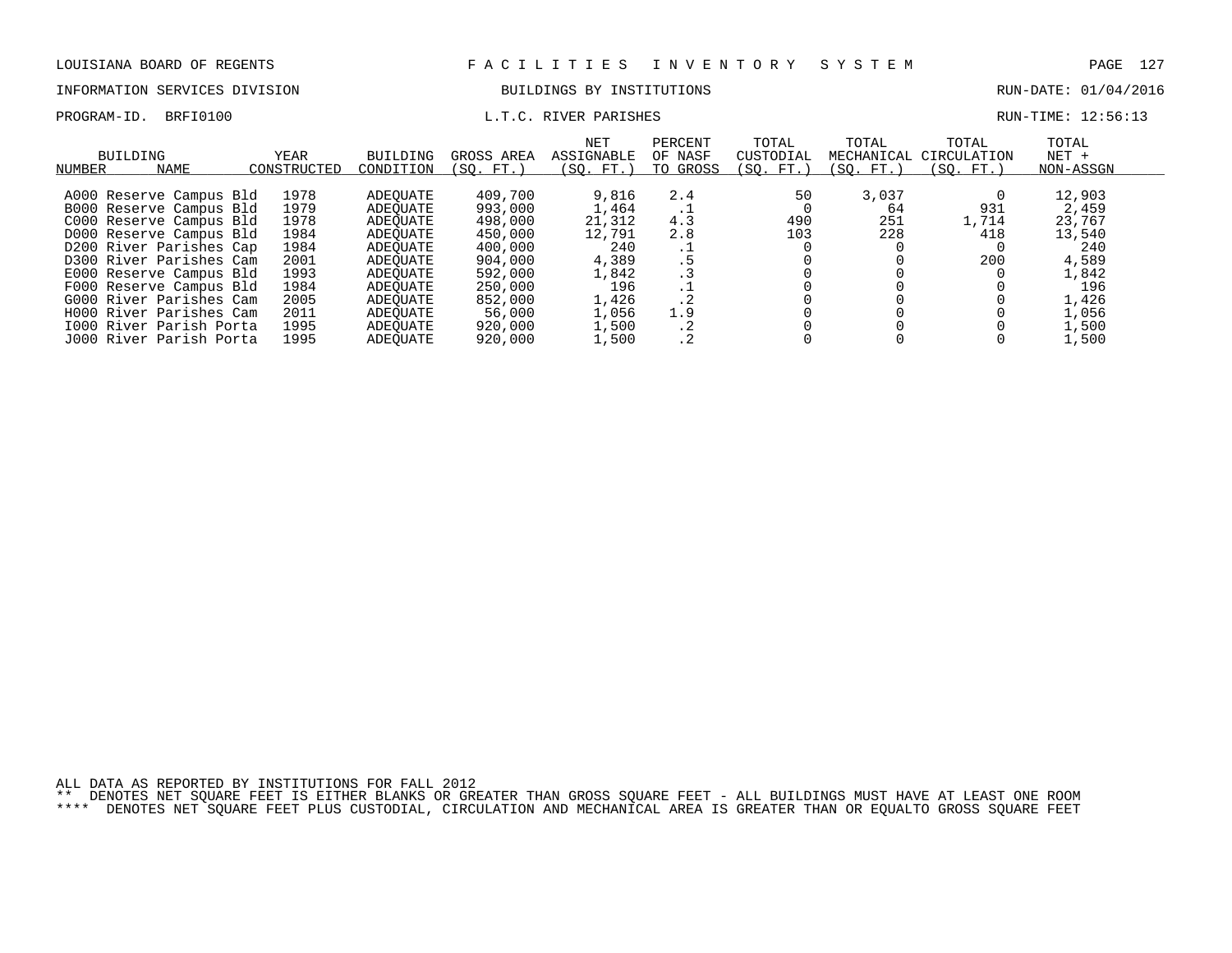# INFORMATION SERVICES DIVISION BUILDINGS BY INSTITUTIONS CONTROLLED BUILDINGS BY ENSEMBLE RUN-DATE: 01/04/2016

PROGRAM-ID. BRFI0100 **EXAM-ID.** BRFI0100 **L.T.C. RUSTON EXAM-TIME: 12:56:13** 

| BUILDING<br>NUMBER | <b>NAME</b>             | YEAR<br>CONSTRUCTED | <b>BUILDING</b><br>CONDITION | GROSS AREA<br>$FT.$ )<br>(SO. | <b>NET</b><br>ASSIGNABLE<br>(SO. FT. | PERCENT<br>OF NASF<br>GROSS<br>TO | TOTAL<br>CUSTODIAL<br>(SO. FT.) | TOTAL<br>SO.<br>FT. | TOTAL<br>MECHANICAL CIRCULATION<br>(SO. FT.) | TOTAL<br>$NET +$<br>NON-ASSGN |  |
|--------------------|-------------------------|---------------------|------------------------------|-------------------------------|--------------------------------------|-----------------------------------|---------------------------------|---------------------|----------------------------------------------|-------------------------------|--|
|                    | 0061 ADMINISTRATION BUI | 1977                | ADEOUATE                     | 9,800                         | 5,944                                | 60.7                              | 564                             | 576                 | 1,432                                        | 8,516                         |  |
|                    | 0062 AIR CONDITIONING S | 1950                | ADEOUATE                     | 4,240                         | 4,115                                | 97.1                              |                                 |                     |                                              | 4,115                         |  |
|                    | 0063 PORTABLE BLDG.     | 1995<br>(DE)        | ADEOUATE                     | L,344                         | 1,312                                | 97.6                              |                                 |                     |                                              | 1,312                         |  |
|                    | 0064 DRAFTING SCHOOL BU | 1950                | ADEOUATE                     | 3,200                         | 3,022                                | 94.4                              |                                 | 42                  |                                              | 3,064                         |  |
|                    | 0065 ELECTRONICS SHOP   | 1979                | ADEOUATE                     | 4,000                         | 3,845                                | 96.1                              |                                 |                     | 108                                          | 3,953                         |  |
| 0066 WELDING SHOP  |                         | 1977                | ADEOUATE                     | 7,200                         | 4,742                                | 65.9                              |                                 | 108                 |                                              | 4,850                         |  |
| 0067               | PORTABLE BLDG.          | 1993<br>(NU         | ADEOUATE                     | 1,344                         | 1,344                                | 100.0                             |                                 |                     |                                              | 1,344                         |  |
| 0068 STORAGE SHED  |                         | 1977                | OBSOLETE                     | 120                           | 120                                  | 100.0                             |                                 |                     |                                              | 120                           |  |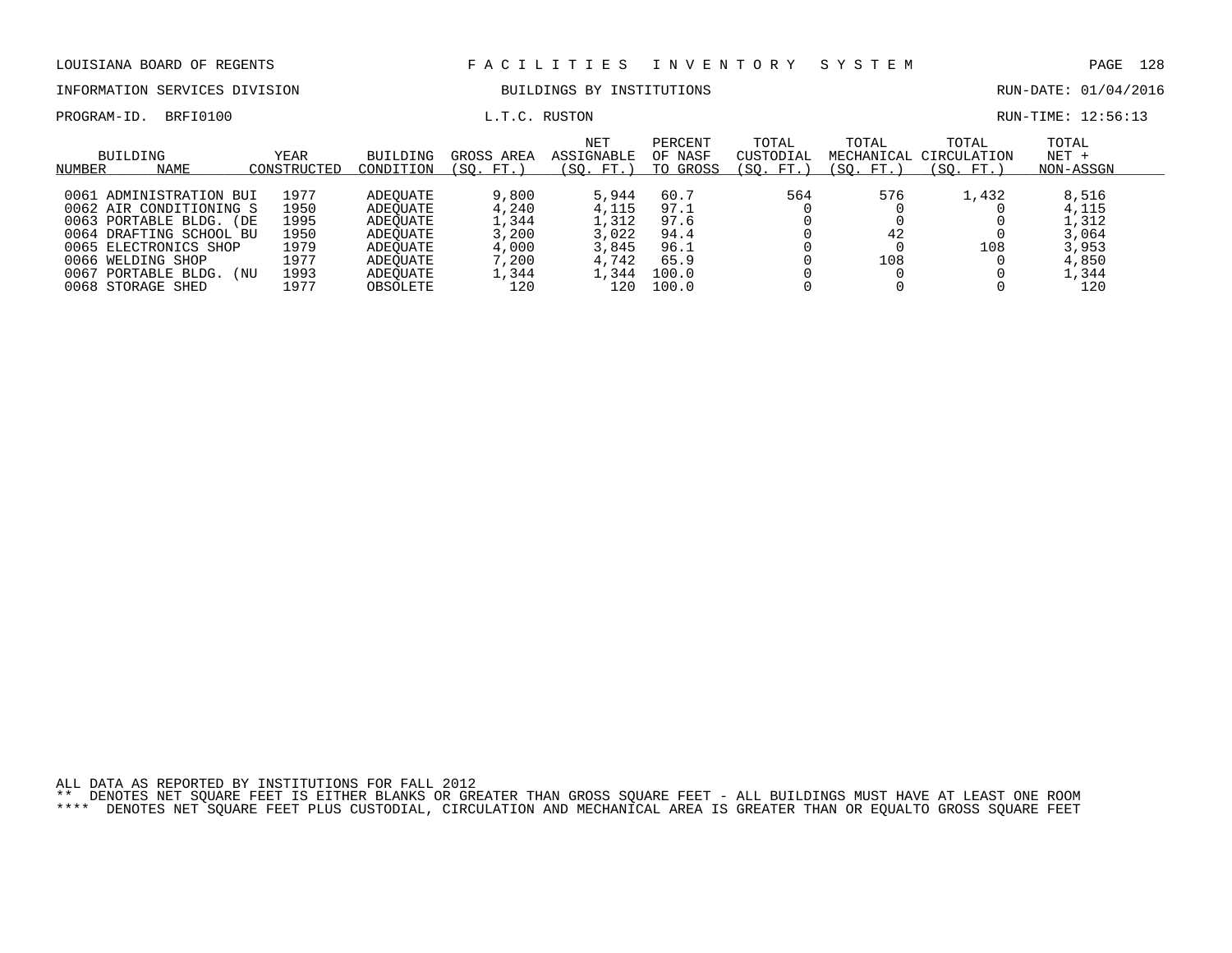| ALL DATA AS REPORTED BY INSTITUTIONS FOR FALL 2012 |  |  |  |  |  |  |                                                                                                                           |  |  |  |
|----------------------------------------------------|--|--|--|--|--|--|---------------------------------------------------------------------------------------------------------------------------|--|--|--|
|                                                    |  |  |  |  |  |  | ** DENOTES NET SOUARE FEET IS EITHER BLANKS OR GREATER THAN GROSS SOUARE FEET - ALL BUILDINGS MUST HAVE AT LEAST ONE ROOM |  |  |  |

| 110011111 <i>10</i> . | ________           |             | --------------- |                |            |          |            |          |                        |           |  |
|-----------------------|--------------------|-------------|-----------------|----------------|------------|----------|------------|----------|------------------------|-----------|--|
|                       |                    |             |                 |                | <b>NET</b> | PERCENT  | TOTAL      | TOTAL    | TOTAL                  | TOTAL     |  |
| BUILDING              |                    | YEAR        | <b>BUILDING</b> | GROSS AREA     | ASSIGNABLE | OF NASF  | CUSTODIAL  |          | MECHANICAL CIRCULATION | $NET +$   |  |
| NUMBER                | NAME               | CONSTRUCTED | CONDITION       | 'SO.<br>. FT.) | (SO. FT. ) | TO GROSS | (SO. FT. ) | (SO. FT. | (SO. FT.               | NON-ASSGN |  |
|                       | DWE1 BRCC Westside | 2013        | ADEOUATE        | 14,783         | 8,100      | 54.8     |            |          |                        | 8,100     |  |

| LOUISIANA BOARD OF REGENTS    |      | FACILITIES INVENTORY SYSTEM |            |                           |                    |                    | PAGE  | 129                             |                      |  |
|-------------------------------|------|-----------------------------|------------|---------------------------|--------------------|--------------------|-------|---------------------------------|----------------------|--|
| INFORMATION SERVICES DIVISION |      |                             |            | BUILDINGS BY INSTITUTIONS |                    |                    |       |                                 | RUN-DATE: 01/04/2016 |  |
| PROGRAM-ID. BRFI0100          |      |                             |            | L.T.C. WESTSIDE           |                    |                    |       |                                 | RUN-TIME: 12:56:13   |  |
| BUILDING                      | YEAR | BUILDING                    | GROSS AREA | NET<br>ASSIGNABLE         | PERCENT<br>OF NASF | TOTAL<br>CUSTODIAL | TOTAL | TOTAL<br>MECHANICAL CIRCULATION | TOTAL<br>$NET +$     |  |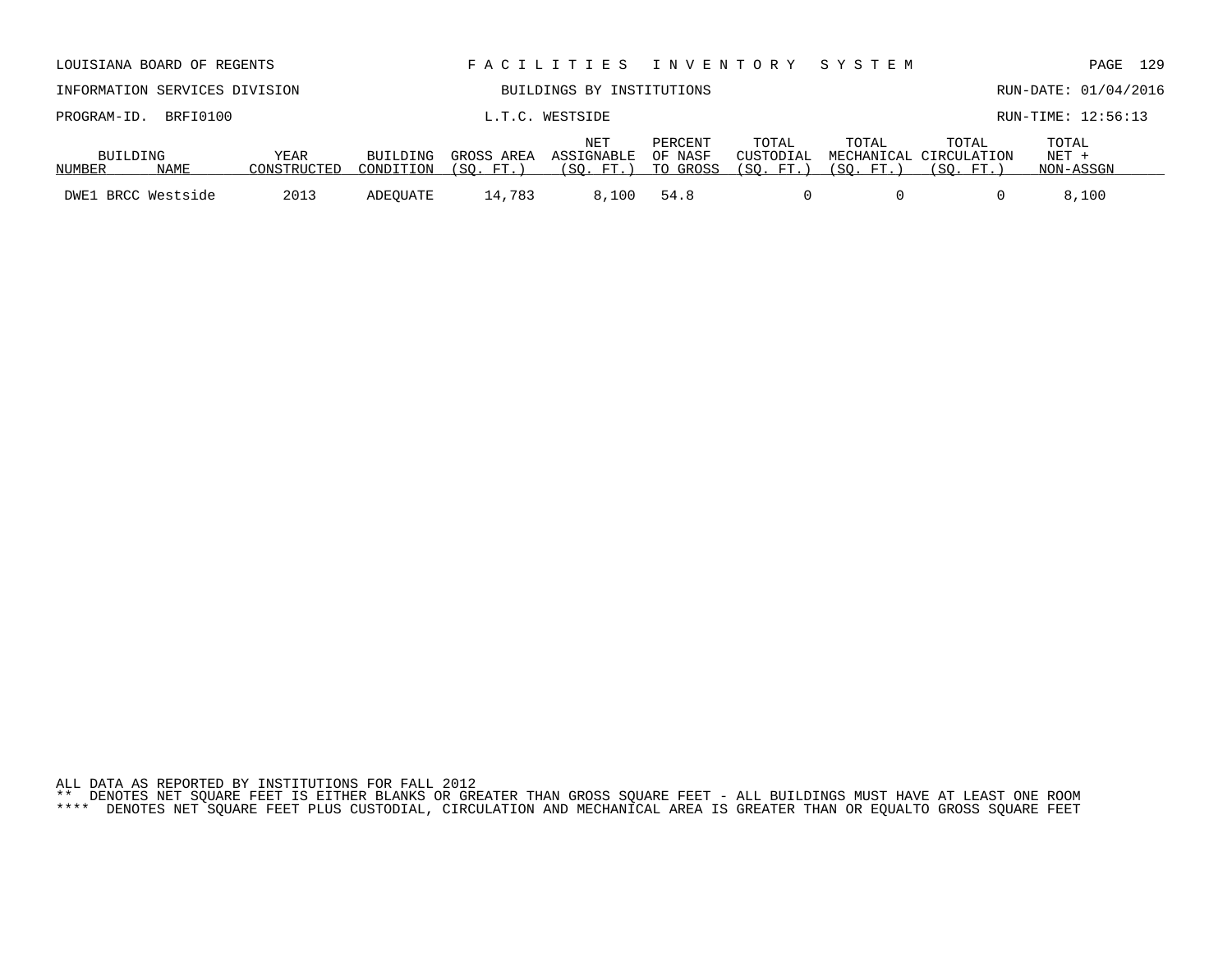# INFORMATION SERVICES DIVISION BUILDINGS BY INSTITUTIONS AND RUN-DATE: 01/04/2016

## PROGRAM-ID. BRFI0100 **EXAM-ID.** BRFI0100 **RUN-TIME:** 12:56:13

| BUILDING<br>NAME<br>NUMBER | YEAR<br>CONSTRUCTED | <b>BUILDING</b><br>CONDITION | GROSS AREA<br>FT.<br>(SO. | <b>NET</b><br><b>ASSIGNABLE</b><br>(SO. FT.) | PERCENT<br>OF NASF<br>TO GROSS | TOTAL<br>CUSTODIAI<br>(SO. FT.) | TOTAL<br>MECHANICAL<br>(SO. FT.) | TOTAL<br>CIRCULATION<br>(SO.<br>FT.) | TOTAL<br>$NET +$<br>NON-ASSGN |
|----------------------------|---------------------|------------------------------|---------------------------|----------------------------------------------|--------------------------------|---------------------------------|----------------------------------|--------------------------------------|-------------------------------|
| A000 Young Memorial Mai    | 1965                | ADEOUATE                     | 74,163                    | 52,208                                       | 70.4                           |                                 | 1,654                            | 13,533                               | 67,395                        |
| 1000 Young Memorial MET    | 1999                | ADEOUATE                     | 2,800                     | 2,800                                        | 100.0                          |                                 |                                  |                                      | 2,800                         |
| J000 DIVING TANKS          | 1990                | ADEOUATE                     | 365                       | 365                                          | 100.0                          |                                 |                                  |                                      | 365                           |
| K000 Young Memorial Mar    | 1979                | ADEOUATE                     | 2,560                     | 2,123                                        | 82.9                           |                                 |                                  |                                      | 2,123                         |
| L000 WELDING ADDITION      | 1979                | ADEOUATE                     | 5,850                     | 5,843                                        | 99.9                           |                                 |                                  |                                      | 5,843                         |
| M000 YM BARN               | 1964                | ADEOUATE                     | 846                       | 846                                          | 100.0                          |                                 |                                  |                                      | 846                           |
| 0000 Young Memorial Mar    | 2006                | ADEOUATE                     | 900                       | 720                                          | 80.0                           |                                 |                                  |                                      | 720                           |
| P000 Living Quarters 1     | 2011                | REMOD-A                      | 2,666                     | 2,666                                        | 100.0                          |                                 |                                  |                                      | 2,666                         |
| Q000 Living Quarters 2     | 2011                | REMOD-A                      | 5,418                     | 5,418                                        | 100.0                          |                                 |                                  |                                      | 5,418                         |
| R000 MARINE 2 POOL         | 2011                | ADEOUATE                     | 10,000                    | 10,000                                       | 100.0                          |                                 |                                  |                                      | 10,000                        |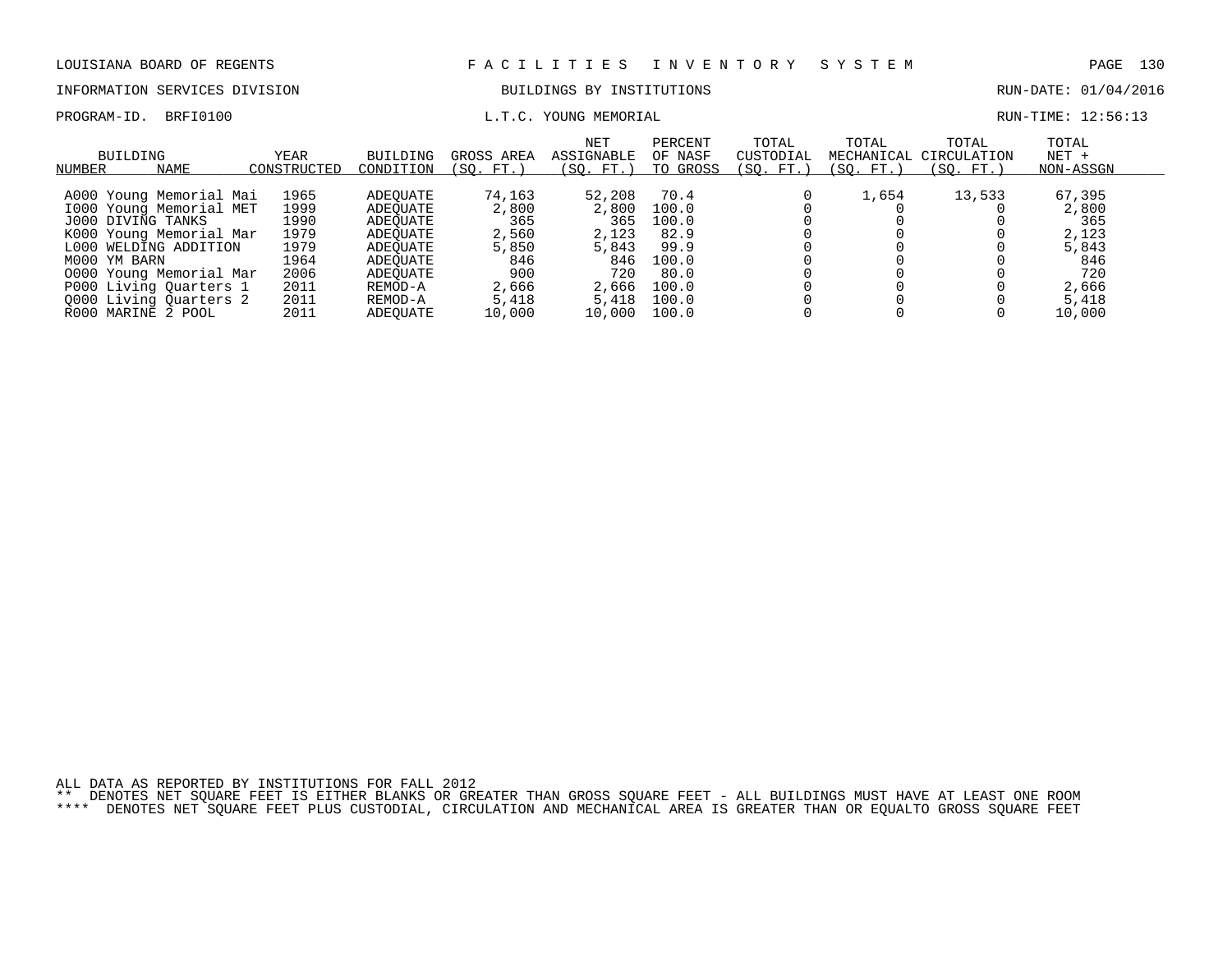| LOUISIANA BOARD OF REGENTS                        |                               |              |                       |                         | FACILITIES                             | I N V E N T O R Y              |                                 | SYSTEM                           |                                  | PAGE                          | 131 |
|---------------------------------------------------|-------------------------------|--------------|-----------------------|-------------------------|----------------------------------------|--------------------------------|---------------------------------|----------------------------------|----------------------------------|-------------------------------|-----|
|                                                   | INFORMATION SERVICES DIVISION |              |                       |                         | BUILDINGS BY INSTITUTIONS              |                                |                                 |                                  |                                  | RUN-DATE: 01/04/2016          |     |
| PROGRAM-ID.                                       | BRFI0100                      |              | L.T.C. SABINE VALLEY  |                         |                                        |                                |                                 |                                  | RUN-TIME: 12:56:13               |                               |     |
| BUILDING<br>YEAR<br>NAME<br>CONSTRUCTED<br>NUMBER |                               |              | BUILDING<br>CONDITION | GROSS AREA<br>(SO. FT.) | <b>NET</b><br>ASSIGNABLE<br>(SO. FT. ) | PERCENT<br>OF NASF<br>TO GROSS | TOTAL<br>CUSTODIAL<br>(SO. FT.) | TOTAL<br>MECHANICAL<br>(SO. FT.) | TOTAL<br>CIRCULATION<br>(SO. FT. | TOTAL<br>$NET +$<br>NON-ASSGN |     |
| OMDA Sabine Building A<br>OMDB Sabine Building B  |                               | 1978<br>1997 | ADEOUATE<br>ADEOUATE  | 27,984<br>3,340         | 26,593<br>2,100                        | 95.0<br>62.9                   |                                 |                                  |                                  | 26,593<br>2,100               |     |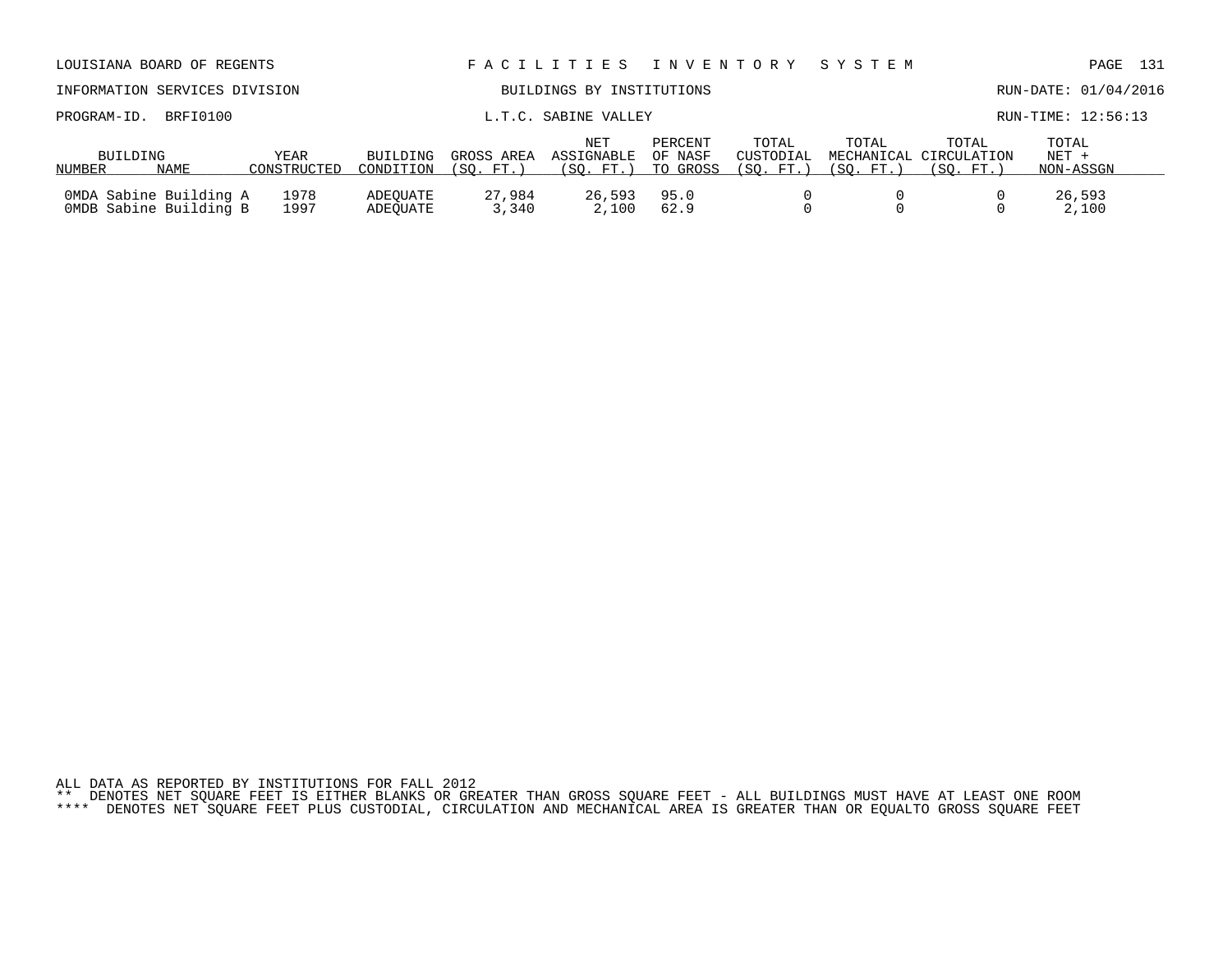|                    | INFORMATION SERVICES DIVISION                                                                           |                              |                                              | BUILDINGS BY INSTITUTIONS        |                                |                                | RUN-DATE: 01/04/2016            |                       |                                                    |                               |  |
|--------------------|---------------------------------------------------------------------------------------------------------|------------------------------|----------------------------------------------|----------------------------------|--------------------------------|--------------------------------|---------------------------------|-----------------------|----------------------------------------------------|-------------------------------|--|
| PROGRAM-ID.        | BRFI0100                                                                                                |                              |                                              |                                  | L.T.C. SHELBY JACKSON          |                                |                                 |                       |                                                    | RUN-TIME: 12:56:13            |  |
| BUILDING<br>NUMBER | NAME                                                                                                    | YEAR<br>CONSTRUCTED          | BUILDING<br>CONDITION                        | GROSS AREA<br>(SO. FT.)          | NET<br>ASSIGNABLE<br>(SO. FT.) | PERCENT<br>OF NASF<br>TO GROSS | TOTAL<br>CUSTODIAL<br>(SO. FT.) | TOTAL<br>'SO.<br>FT.) | TOTAL<br>MECHANICAL CIRCULATION<br>(SO.<br>$FT.$ ) | TOTAL<br>$NET +$<br>NON-ASSGN |  |
|                    | OEFA BUILDING A - Main<br>OEFB BUILDING B - Trade<br>OEFC BUILDING C - Adult<br>OEFD BUILDING D - Stora | 1979<br>1979<br>1980<br>1981 | ADEOUATE<br>ADEOUATE<br>ADEOUATE<br>ADEOUATE | 22,542<br>15,059<br>1,891<br>610 | 8,366<br>5,948<br>L.440        | 37.1<br>39.5<br>76.2<br>$.0**$ |                                 |                       |                                                    | 8,366<br>5,948<br>1,440       |  |

LOUISIANA BOARD OF REGENTS F A C I L I T I E S I N V E N T O R Y S Y S T E M PAGE 132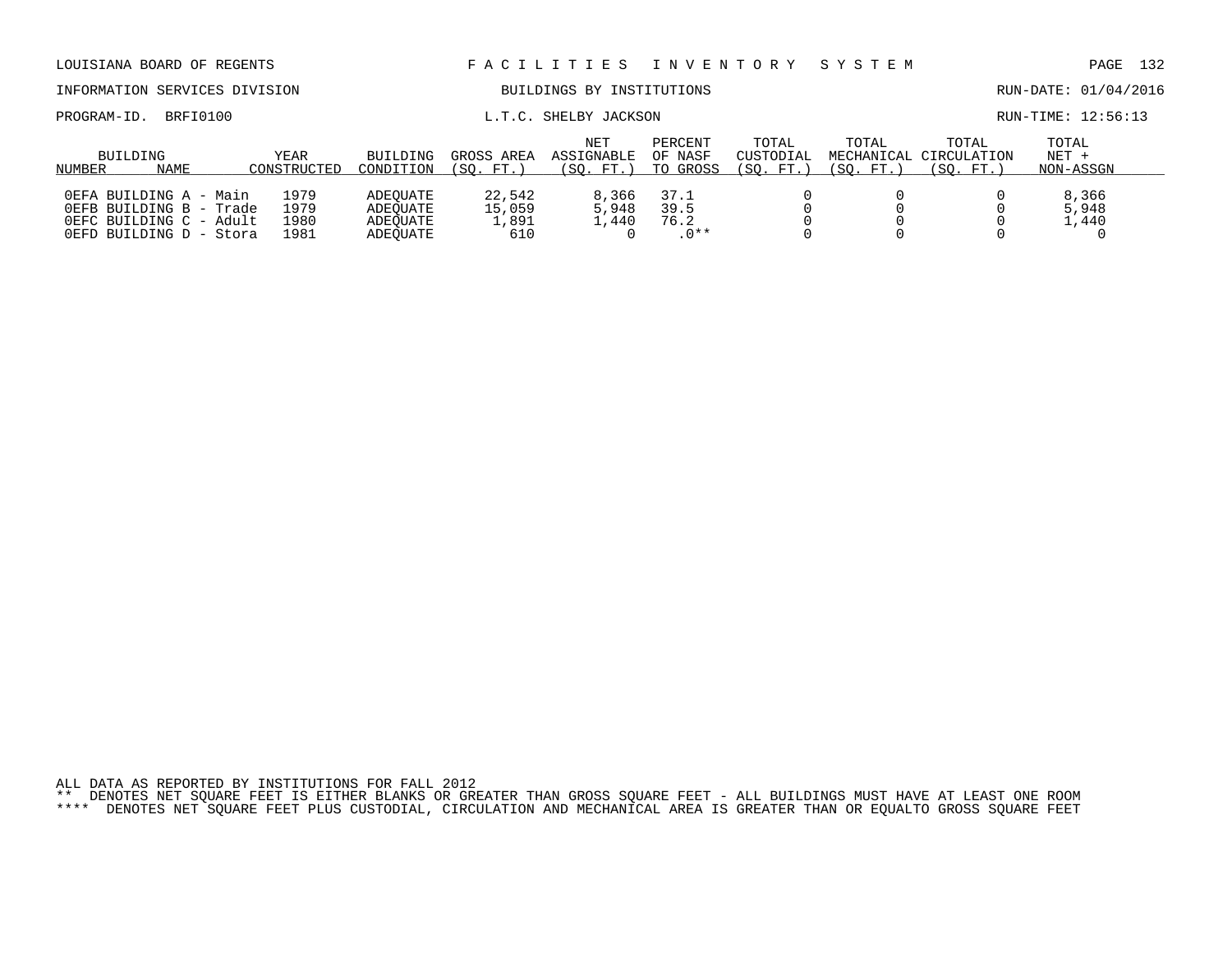INFORMATION SERVICES DIVISION BUILDINGS BY INSTITUTIONS RUN-DATE: 01/04/2016

PROGRAM-ID. BRFI0100 CONTENTION CONTROLLY CONTROLLY BOSSIER RUN-TIME: 12:56:13

| BUILDING<br>NAME<br>NUMBER                                                                                                        | YEAR<br>CONSTRUCTED                                  | <b>BUILDING</b><br>CONDITION                                                     | GROSS AREA<br>(SO. FT.)                                                   | NET<br><b>ASSIGNABLE</b><br>(SO. FT. )                      | PERCENT<br>OF NASF<br>TO GROSS            | TOTAL<br>CUSTODIAL<br>(SO. FT.) | TOTAL<br>MECHANICAL<br>(SO. FT.)                                 | TOTAL<br>CIRCULATION<br>(SO. FT.)               | TOTAL<br>$NET +$<br>NON-ASSGN                                  |  |
|-----------------------------------------------------------------------------------------------------------------------------------|------------------------------------------------------|----------------------------------------------------------------------------------|---------------------------------------------------------------------------|-------------------------------------------------------------|-------------------------------------------|---------------------------------|------------------------------------------------------------------|-------------------------------------------------|----------------------------------------------------------------|--|
| OMEA Building A<br>OMEB Building B<br>OMEC Building C<br>OMED Building D<br>OMEE Building E<br>OMEF Building F<br>OMEG Building G | 1965<br>1968<br>1968<br>1970<br>1963<br>1979<br>1988 | ADEOUATE<br>ADEOUATE<br>ADEOUATE<br>ADEOUATE<br>ADEOUATE<br>ADEOUATE<br>ADEOUATE | 158,400<br>436,500<br>436,500<br>354,300<br>294,500<br>441,000<br>556,000 | 14,017<br>746<br>1,697<br>9,973<br>19,873<br>5,519<br>7,429 | 8.8<br>$.4\,$<br>2.8<br>6.7<br>1.3<br>1.3 | 93<br>297<br>157<br>100         | $\overline{1}$ , 188<br>899<br>327<br>318<br>3,320<br>941<br>127 | 6,915<br>686<br>686<br>2,034<br>10,233<br>2,754 | 22,213<br>2,331<br>2,710<br>12,622<br>33,583<br>9,314<br>7,556 |  |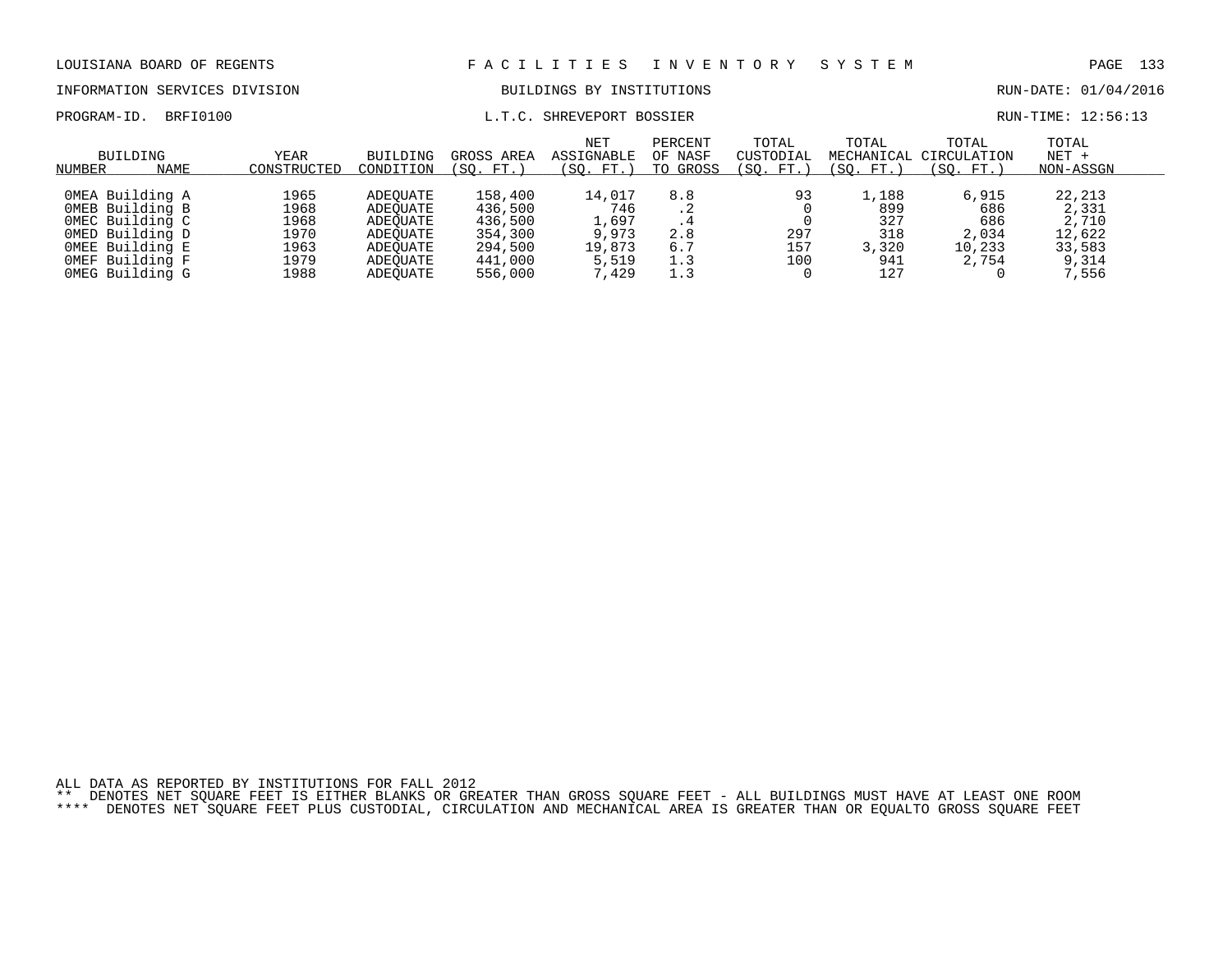INFORMATION SERVICES DIVISION BUILDINGS BY INSTITUTIONS RUN-DATE: 01/04/2016

PROGRAM-ID. BRFI0100 CONSERVERS L.T.C. SOWELA CONSERVERS ENGINEERING RUN-TIME: 12:56:13

|                            |             |                 |                 | <b>NET</b> | PERCENT  | TOTAL     | TOTAL            | TOTAL                  | TOTAL     |  |
|----------------------------|-------------|-----------------|-----------------|------------|----------|-----------|------------------|------------------------|-----------|--|
| <b>BUILDING</b>            | YEAR        | <b>BUILDING</b> | GROSS AREA      | ASSIGNABLE | OF NASF  | CUSTODIAL |                  | MECHANICAL CIRCULATION | NET +     |  |
| <b>NAME</b><br>NUMBER      | CONSTRUCTED | CONDITION       | $FT.$ )<br>(SO. | (SO. FT.)  | TO GROSS | (SO. FT.) | (SO.<br>$FT.$ )  | (SO. FT.)              | NON-ASSGN |  |
| ADMN Administration        |             |                 |                 |            | 63.7     |           |                  |                        |           |  |
|                            | 1979        | <b>ADEQUATE</b> | 54,640          | 34,803     |          | 0         | 6,042            | 10,171                 | 51,016    |  |
| AVCR Aviation Technolog    | 2000        | <b>ADEOUATE</b> | 6,095           | 3,508      | 57.6     | 35        | 606              | 1,008                  | 5,157     |  |
| AVIA Aviation Maintenan    | 1948        | <b>ADEQUATE</b> | 48,272          | 40,741     | 84.4     | $\Omega$  | 331              | 135                    | 41,207    |  |
| BPVL Barbeque Pavilion     | 1985        | REMOD-A         | 441             | 400        | 90.7     | $\Omega$  | $\Omega$         | $\Omega$               | 400       |  |
| CMSC Morgan Smith Build    | 1951        | REMOD-C         | 36,024          | 23,556     | 65.4     | 0         | 1,196            |                        | 24,752    |  |
| CPTR Computer Center       | 1983        | ADEQUATE        | 28,346          | 22,663     | 80.0     | 150       | 792              | 1,903                  | 25,508    |  |
| EMCH Electro-Mechanical    | 1948        | <b>ADEQUATE</b> | 38,416          | 30,513     | 79.4     | 32        | 1,847            | 3,470                  | 35,862    |  |
| GARB Garbage Enclosure     | 1985        | <b>ADEOUATE</b> | 64              | $\Omega$   | $.0**$   | 64        | $\left( \right)$ | $\Omega$               | 64        |  |
| HWST Hazardous Waste St    | 1975        | <b>ADEOUATE</b> | 165             | 165        | 100.0    | 0         |                  |                        | 165       |  |
| MA01 Modular Building A    | 2005        | <b>ADEOUATE</b> | 1,350           | 1,250      | 92.6     |           | 100              |                        | 1,350     |  |
| MA03 Modular Building A    | 2005        | <b>ADEQUATE</b> | 1,350           | 1,250      | 92.6     |           | 100              |                        | 1,350     |  |
| MA05 Modular Building A    | 2005        | <b>ADEOUATE</b> | 1,350           | 1,250      | 92.6     |           | 100              |                        | 1,350     |  |
| MA07 Modular Building A    | 2005        | ADEQUATE        | 1,350           | 1,250      | 92.6     |           | 100              |                        | 1,350     |  |
| MA09 Modular Building A    | 2005        | <b>ADEOUATE</b> | 1,350           | 1,250      | 92.6     |           | 100              |                        | 1,350     |  |
| MA11 Modular Building A    | 2005        | ADEQUATE        | 1,350           | 1,250      | 92.6     |           | 100              |                        | 1,350     |  |
| MB02 Modular Building B    | 2005        | ADEQUATE        | 1,350           | 1,250      | 92.6     |           | 100              |                        | 1,350     |  |
| MB04 Modular Building B    | 2005        | <b>ADEQUATE</b> | 1,350           | 1,250      | 92.6     |           | 100              |                        | 1,350     |  |
| MB06 Modular Building B    | 2005        | ADEOUATE        | 1,350           | 1,250      | 92.6     |           | 100              |                        | 1,350     |  |
| MB08 Modular Building B    | 2005        | <b>ADEQUATE</b> | 1,350           | 1,250      | 92.6     |           | 100              |                        | 1,350     |  |
| MECH Mechanical Buildin    | 1948        | <b>ADEOUATE</b> | 35,386          | 30,697     | 86.7     |           | 636              | 2,637                  | 33,970    |  |
| MTLA Metal Trades Build    | 1976        | ADEQUATE        | 856             | 856        | 100.0    |           | $\Omega$         |                        | 856       |  |
| MTLS Metal Trades Build    | 1979        | <b>ADEOUATE</b> | 21,850          | 19,312     | 88.4     |           | 597              | 1,008                  | 20,917    |  |
| MTLW Metal Trades Build    | 1977        | ADEQUATE        | 1,500           | 1,500      | 100.0    | 0         | $\Omega$         | 0                      | 1,500     |  |
| NAAH Nursing and Allied    | 2013        | <b>ADEOUATE</b> | 45,770          | 26,910     | 58.8     | 98        | 2,854            | 10,103                 | 39,965    |  |
| PTEC Phillips 66 Proces    | 2012        | ADEQUATE        | 12,500          | 8,787      | 70.3     | 31        | 703              | 1,916                  | 11,437    |  |
| RAAH Arts and Humanitie    | 2013        | ADEQUATE        | 48,544          | 32,800     | 67.6     | 104       | 5,120            | 7,799                  | 45,823    |  |
| STCR Student Center        | 1984        | ADEQUATE        | 3,314           | 2,482      | 74.9     | 0         | 382              | 276                    | 3,140     |  |
| Transportation Tec<br>TRAN | 2008        | ADEQUATE        | 21,211          | 16,656     | 78.5     |           | 610              | 2,380                  | 19,646    |  |
| TRSB Transportation Sto    | 1950        | <b>ADEQUATE</b> | 1,845           | $\Omega$   | $.0**$   | $\Omega$  | $\Omega$         | $\Omega$               | $\Omega$  |  |

ALL DATA AS REPORTED BY INSTITUTIONS FOR FALL 2012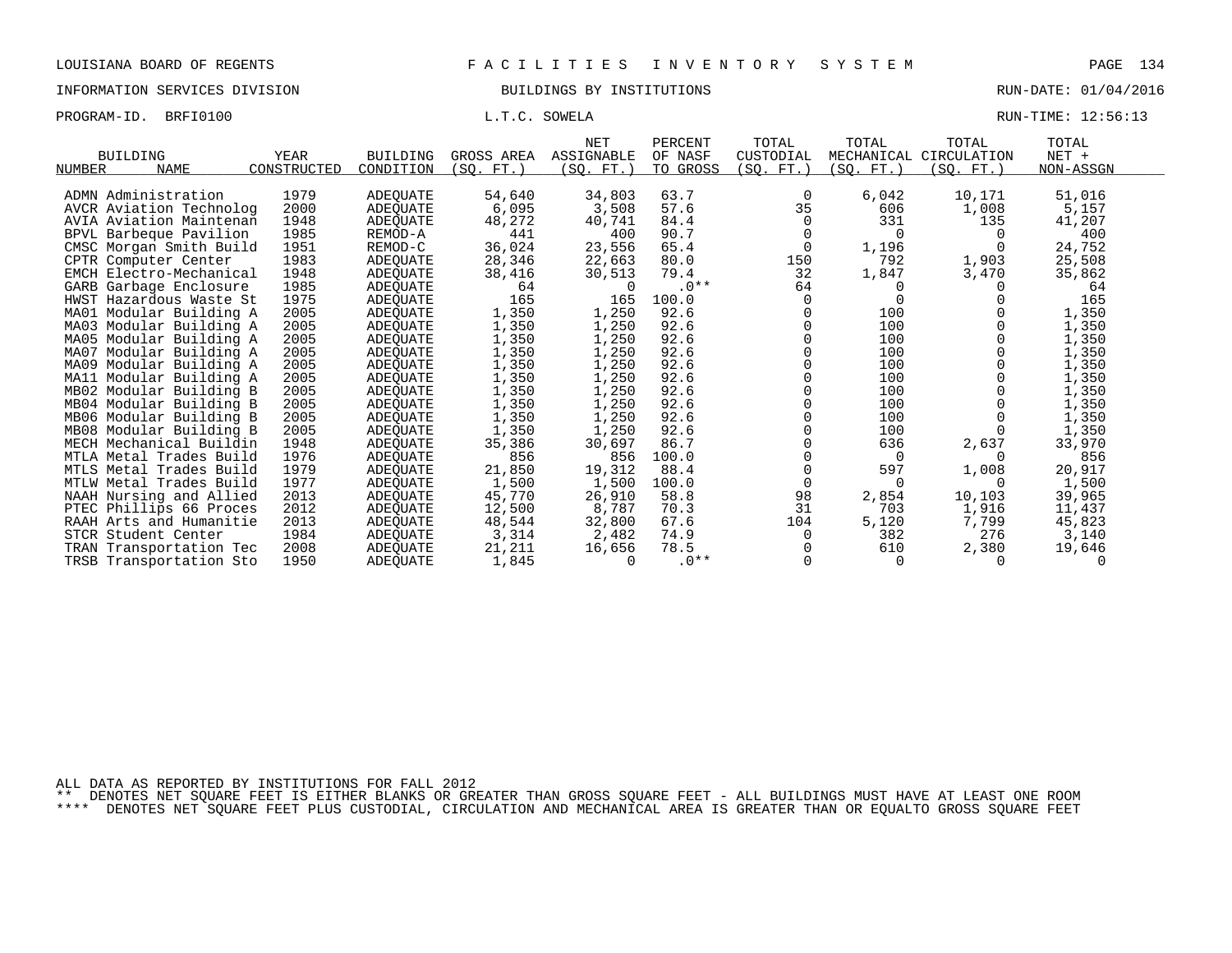## INFORMATION SERVICES DIVISION BUILDINGS BY INSTITUTIONS AND RUN-DATE: 01/04/2016

PROGRAM-ID. BRFI0100 COMPUTE: 12:56:13

| BUILDING<br><b>NAME</b><br><b>NUMBER</b> | YEAR<br>CONSTRUCTED | <b>BUILDING</b><br>CONDITION | GROSS AREA<br>(SO. FT.) | <b>NET</b><br>ASSIGNABLE<br>(SO. FT.) | PERCENT<br>OF NASF<br>TO GROSS | TOTAL<br>CUSTODIAL<br>SO.<br>FT. | TOTAL<br>MECHANICAL<br>(SO. FT. | TOTAL<br>CIRCULATION<br>SO.<br>$FT.$ ) | TOTAL<br>$NET +$<br>NON-ASSGN |  |
|------------------------------------------|---------------------|------------------------------|-------------------------|---------------------------------------|--------------------------------|----------------------------------|---------------------------------|----------------------------------------|-------------------------------|--|
|                                          |                     |                              |                         |                                       |                                |                                  |                                 |                                        |                               |  |
| OLAA Administration Bui                  | 1970                | ADEOUATE                     | 54,234                  | 28,261                                | 52.1                           | 395                              | 1,325                           | 4,486                                  | 34,467                        |  |
| OLAC Career Transition                   | 1979                | ADEOUATE                     | 2,520                   | 2,333                                 | 92.6                           |                                  | 186                             |                                        | 2,519                         |  |
| OLAD Welding Building                    | 1976                | ADEOUATE                     | 3,040                   | 3,000                                 | 98.7                           |                                  |                                 |                                        | 3,000                         |  |
| OLAE Fitting/Fabricatio                  | 1976                | ADEOUATE                     | 3,840                   | 2,706                                 | 70.5                           |                                  |                                 |                                        | 2,706                         |  |
| OLAF Carpentry/Framing/                  | 1981                | ADEOUATE                     | 2,000                   | 1,400                                 | 70.0                           |                                  |                                 |                                        | 1,400                         |  |
| OLAH Janitorial Supply                   | 1978                | ADEOUATE                     | 840                     | 840                                   | 100.0                          |                                  |                                 |                                        | 840                           |  |
| OLAI Auto Mechanics Cla                  | 1974                | ADEOUATE                     | 448                     | 320                                   | 71.4                           |                                  |                                 |                                        | 320                           |  |
| OLAJ Storage Building                    | 1990                | OBSOLETE                     | 1,440                   | 1,440                                 | 100.0                          |                                  |                                 |                                        | 1,440                         |  |
| OLAK Bookstore                           | 1982                | ADEOUATE                     | 972                     | 442                                   | 45.5                           |                                  | 60                              |                                        | 502                           |  |
| OLAM Shop Building                       | 1970                | ADEOUATE                     | 23,822                  | 19,195                                | 80.6                           | 50                               | 540                             | 2,156                                  | 21,941                        |  |
| OLAX Covington Ozone Pa                  |                     | ADEOUATE                     | 3,452                   | 3,091                                 | 89.5                           |                                  | 182                             | 170                                    | 3,443                         |  |
| OLAY Bogalusa YouthBuil                  | 1970                | ADEOUATE                     | 6,868                   | 4,980                                 | 72.5                           |                                  | 70                              | 1,810                                  | 6,860                         |  |
| OLAZ Slidell Behrman St                  | 1969                | ADEOUATE                     | 11,177                  | 10,418                                | 93.2                           |                                  | 251                             | 500                                    | 11,169                        |  |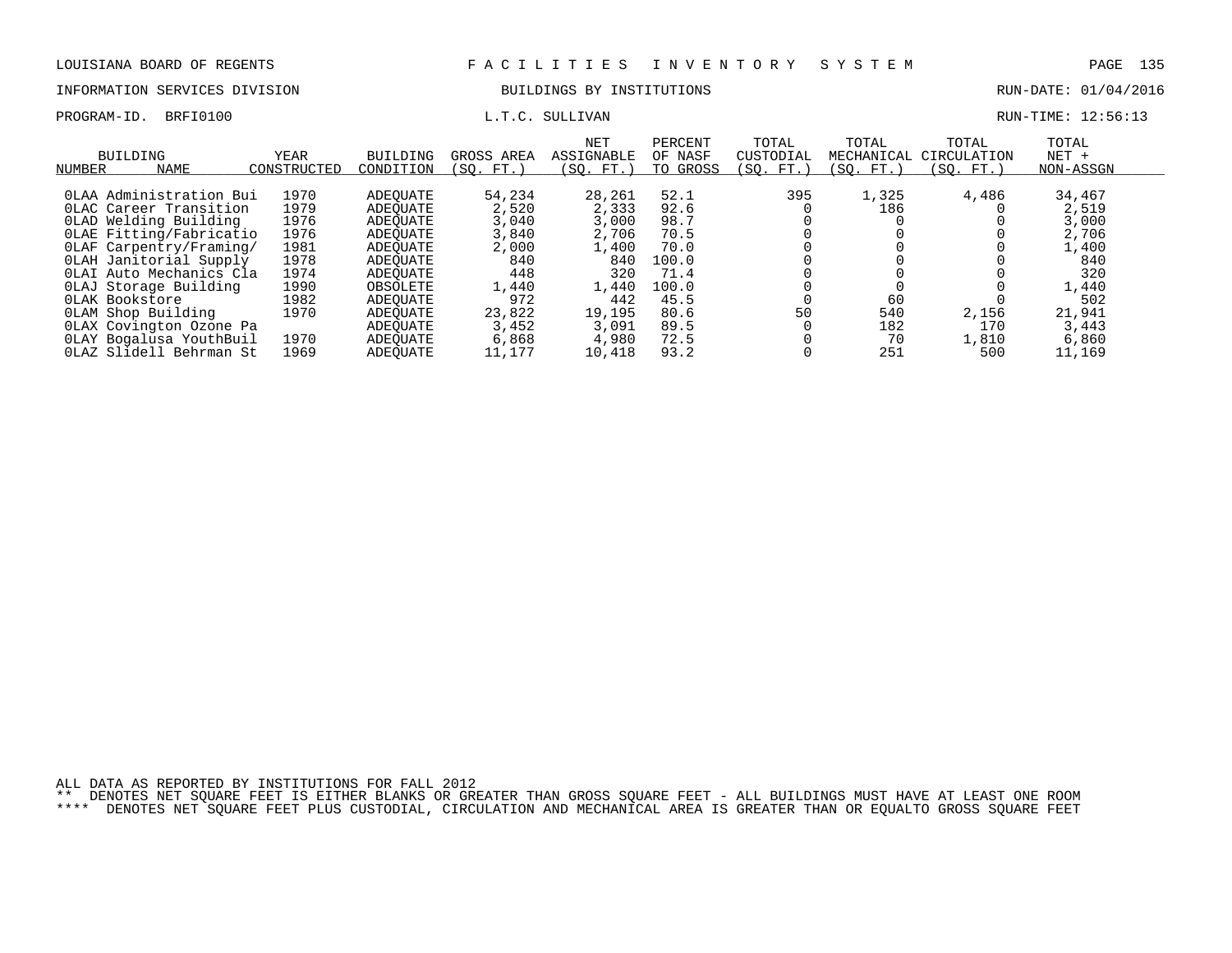## INFORMATION SERVICES DIVISION **EXECUTABLE SERVICES** BUILDINGS BY INSTITUTIONS **RUN-DATE: 01/04/2016**

PROGRAM-ID. BRFI0100 **EXAM-** L.T.C. T. H. HARRIS RUN-TIME: 12:56:13

| NUMBER | <b>BUILDING</b><br>NAME | YEAR<br>CONSTRUCTED | BUILDING<br>CONDITION | GROSS AREA<br>(SO. FT.) | NET<br>ASSIGNABLE<br>(SO. FT.) | PERCENT<br>OF NASF<br>TO GROSS | TOTAL<br>CUSTODIAL<br>(SO. FT.) | TOTAL<br>MECHANICAL<br>(SO. FT.) | TOTAL<br>CIRCULATION<br>(SO. FT.) | TOTAL<br>$NET +$<br>NON-ASSGN |  |
|--------|-------------------------|---------------------|-----------------------|-------------------------|--------------------------------|--------------------------------|---------------------------------|----------------------------------|-----------------------------------|-------------------------------|--|
|        |                         |                     |                       |                         |                                |                                |                                 |                                  |                                   |                               |  |
|        | A000 Technical Building | 1966                | ADEOUATE              | 32,790                  | 25,358                         | 77.3                           | 668                             | 5,703                            |                                   | 31,729                        |  |
|        | B000 Cafeteria and Clas | 1976                | ADEOUATE              | 14,070                  | 12,755                         | 90.7                           |                                 | 244                              | 1,029                             | 14,028                        |  |
|        | C000 Nursing/Office Occ | 1958                | ADEOUATE              | 27,564                  | 21,675                         | 78.6                           | 170                             | 687                              | 4,825                             | 27,357                        |  |
|        | D000 NDT Shop           | 1967                | ADEOUATE              | 3,200                   | 2,750                          | 85.9                           |                                 | 450                              |                                   | 3,200                         |  |
|        | E000 Welding Shop       | 1986                | ADEOUATE              | 5,460                   | 4,827                          | 88.4                           | 44                              | 488                              |                                   | 5,359                         |  |
|        | F000 Old Two Story Buil | 1957                | ADEOUATE              | 25,978                  | 18,988                         | 73.1                           |                                 | 707                              | 1,533                             | 21,228                        |  |
|        | G000 Classroom/Refriger | 1957                | ADEOUATE              | 8,160                   | 7,635                          | 93.6                           |                                 | 262                              | 219                               | 8,116                         |  |
|        | H000 Main Building Bran | 1977                | ADEOUATE              | 6,480                   | 4,751                          | 73.3                           | 110                             | 628                              | 977                               | 6,466                         |  |
|        | 1000 Auto Body Building | 1979                | ADEOUATE              | 6,190                   | 5,326                          | 86.0                           | 340                             | 127                              |                                   | 5,793                         |  |
|        | J000 New Diesel Shop    | 1986                | ADEOUATE              | 8,100                   | 7,684                          | 94.9                           | 42                              |                                  |                                   | 7,726                         |  |
|        | K000 Shop Building (Aut | 1977                | ADEOUATE              | 17,640                  | 10,651                         | 60.4                           |                                 | 506                              |                                   | 11,157                        |  |
|        | L000 Bfrick Masonry Bui | 1957                | ADEOUATE              | 1,449                   | 1,449                          | 100.0                          |                                 |                                  |                                   | 1,449                         |  |
|        | M000 Maintenance Shop   | 1957                | ADEOUATE              | 777                     | 777                            | 100.0                          |                                 |                                  |                                   | 777                           |  |
|        | N000 Storage/Garage Bra | 1995                | ADEOUATE              | 3,000                   | 3,000                          | 100.0                          |                                 |                                  |                                   | 3,000                         |  |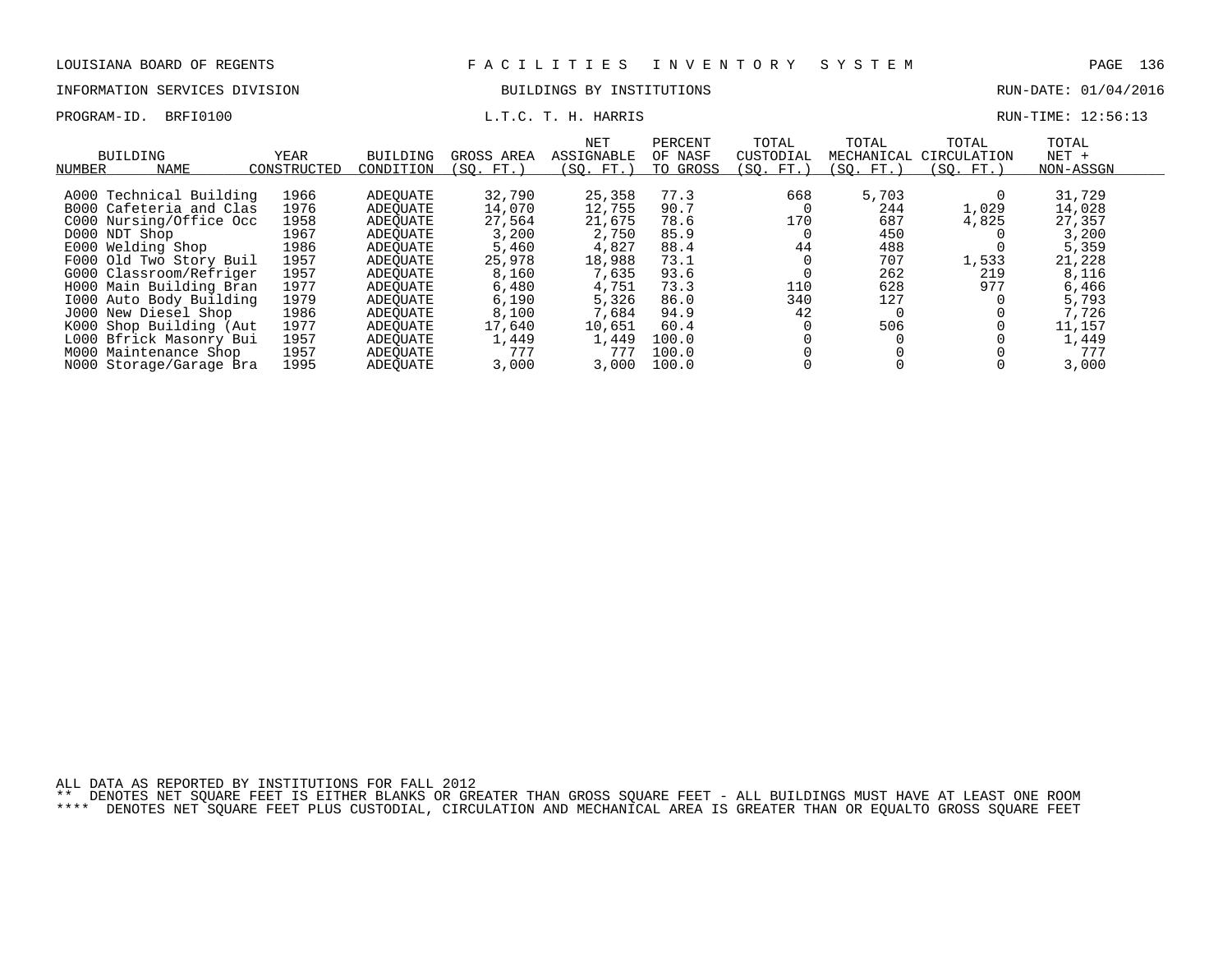INFORMATION SERVICES DIVISION BUILDINGS BY INSTITUTIONS AND RUN-DATE: 01/04/2016

PROGRAM-ID. BRFI0100 COMPUTE: 12:56:13

| BUILDING<br><b>NAME</b><br>NUMBER | YEAR<br>CONSTRUCTED | BUILDING<br>CONDITION | GROSS AREA<br>(SO. FT.) | <b>NET</b><br>ASSIGNABLE<br>(SO. FT.) | PERCENT<br>OF NASF<br>TO GROSS | TOTAL<br>CUSTODIAL<br>(SO. FT. | TOTAL<br>MECHANICAL<br>(SO. FT.) | TOTAL<br>CIRCULATION<br>(SO. FT. | TOTAL<br>$NET +$<br>NON-ASSGN |
|-----------------------------------|---------------------|-----------------------|-------------------------|---------------------------------------|--------------------------------|--------------------------------|----------------------------------|----------------------------------|-------------------------------|
|                                   |                     |                       |                         |                                       |                                |                                |                                  |                                  |                               |
| 0004 TAL MAIN BUILDING            | 1977                | REMOD-B               | 27,158                  | 22,158                                | 81.6                           |                                | 599                              | 2,539                            | 25,296                        |
| 0008 TAL STORAGE SHED             | 1983                | REMOD-B               | 120                     | 120                                   | 100.0                          |                                |                                  |                                  | 120                           |
| 0009 MARAGARET SURLES M           | 1977                | REMOD-B               | 18,200                  | 14,986                                | 82.3                           | 32                             | 444                              |                                  | 15,462                        |
| 0010 MS AUTOMOTIVE SHOP           | 1976                | REMOD-B               | 3,983                   | 252                                   | 6.3                            |                                |                                  |                                  | 252                           |
| 0011 MS WELDING SHOP              | L976                | REMOD-B               | 3,303                   | 2,900                                 | 87.8                           |                                |                                  |                                  | 2,900                         |
| 0012 MS MAINTENANCE BUI           | 1998                | ADEOUATE              | 576                     | 576                                   | 100.0                          |                                |                                  |                                  | 576                           |
| 0013 MS STORAGE SHED              | L981                | REMOD-B               | 828                     | 828                                   | 100.0                          |                                |                                  |                                  | 828                           |